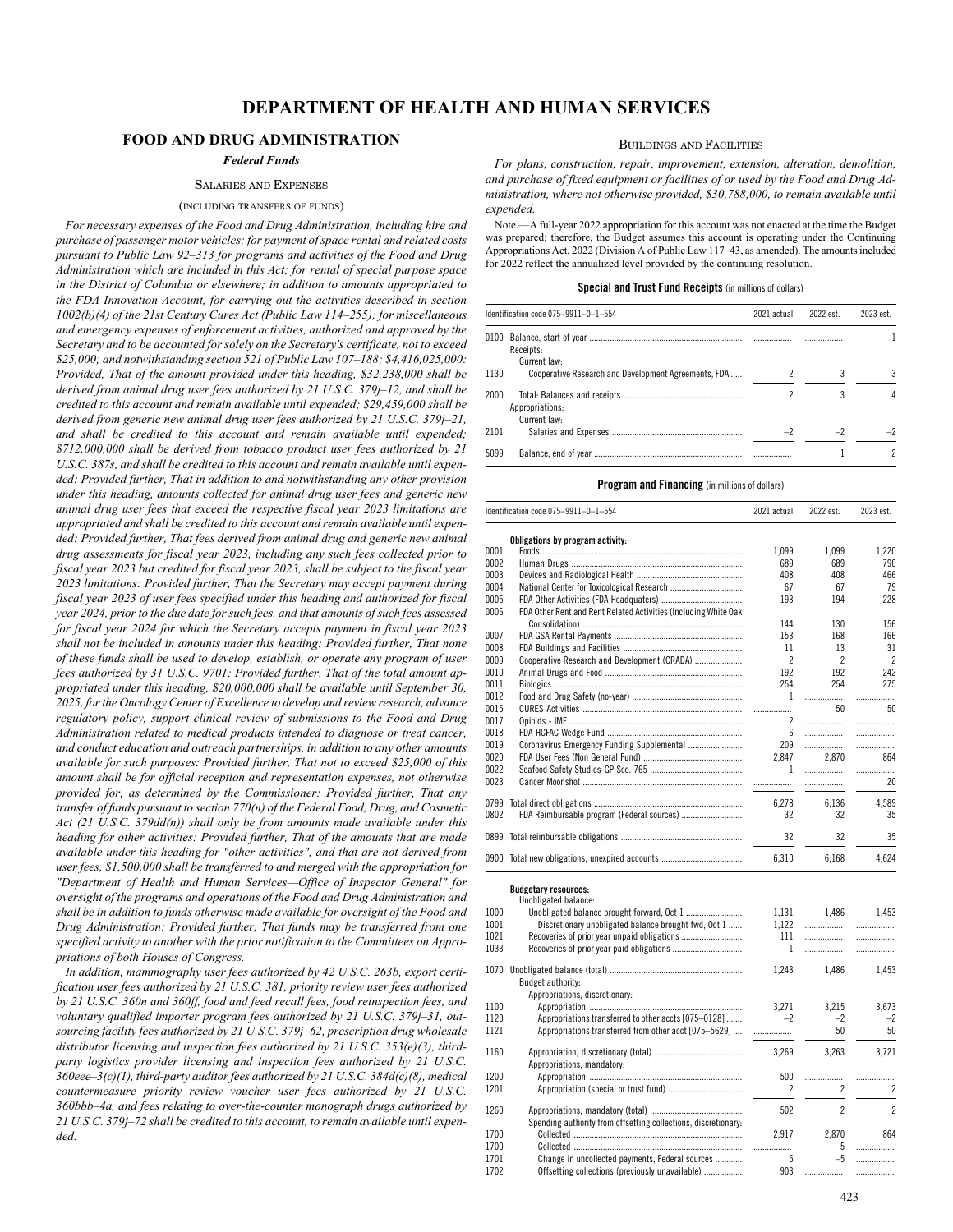## SALARIES AND EXPENSES—Continued

## **Program and Financing**—Continued

|              | Identification code 075-9911-0-1-554                                                                                     | 2021 actual      | 2022 est.      | 2023 est.      |
|--------------|--------------------------------------------------------------------------------------------------------------------------|------------------|----------------|----------------|
| 1724         | Spending authority from offsetting collections precluded<br>from obligation (limitation on obligations)                  | $-1,049$         | .              | .              |
| 1750         | Spending auth from offsetting collections, disc (total)<br>Spending authority from offsetting collections, mandatory:    | 2,776            | 2,870          | 864            |
| 1800<br>1801 | Change in uncollected payments, Federal sources                                                                          | 10<br>$-3$       | <br>           | .<br>.         |
| 1850         | Spending auth from offsetting collections, mand (total)                                                                  | $\overline{7}$   | .              | .              |
| 1900<br>1930 |                                                                                                                          | 6,554<br>7,797   | 6,135<br>7,621 | 4,587<br>6,040 |
|              | Memorandum (non-add) entries:                                                                                            |                  |                |                |
| 1940<br>1941 |                                                                                                                          | $-1$<br>1,486    | .<br>1,453     | .<br>1.416     |
|              |                                                                                                                          |                  |                |                |
|              | <b>Change in obligated balance:</b><br>Unpaid obligations:                                                               |                  |                |                |
| 3000<br>3010 |                                                                                                                          | 3,042<br>6,310   | 3,099<br>6,168 | 2,011<br>4,624 |
| 3011         | Obligations ("upward adjustments"), expired accounts                                                                     | 182              |                |                |
| 3020         |                                                                                                                          | $-6,125$         | $-7,256$       | -4,493         |
| 3040<br>3041 | Recoveries of prior year unpaid obligations, unexpired<br>Recoveries of prior year unpaid obligations, expired           | $-111$<br>$-199$ | .<br>.         | .<br>.         |
| 3050         |                                                                                                                          | 3,099            | 2,011          | 2,142          |
|              | Uncollected payments:                                                                                                    |                  |                |                |
| 3060<br>3070 | Uncollected pymts, Fed sources, brought forward, Oct 1<br>Change in uncollected pymts, Fed sources, unexpired            | -62<br>$-2$      | $-55$<br>5     | $-50$<br>.     |
| 3071         | Change in uncollected pymts, Fed sources, expired                                                                        | 9                | .              | .              |
| 3090         | Memorandum (non-add) entries:                                                                                            | $-55$            | $-50$          | $-50$          |
| 3100         |                                                                                                                          | 2,980            | 3.044          | 1,961          |
| 3200         |                                                                                                                          | 3,044            | 1,961          | 2,092          |
|              | Budget authority and outlays, net:                                                                                       |                  |                |                |
| 4000         | Discretionary:                                                                                                           | 6,045            | 6,133          | 4,585          |
|              | Outlays, gross:                                                                                                          |                  |                |                |
| 4010<br>4011 | Outlays from new discretionary authority                                                                                 | 3,707<br>2,391   | 4,934<br>1,404 | 3,213<br>1,236 |
| 4020         |                                                                                                                          | 6,098            | 6,338          | 4,449          |
|              | Offsets against gross budget authority and outlays:<br>Offsetting collections (collected) from:                          |                  |                |                |
| 4030         |                                                                                                                          | $-35$            | -5             |                |
| 4033         |                                                                                                                          | $-2,918$         | $-2,870$       | $-864$         |
| 4040         | Offsets against gross budget authority and outlays (total)<br>Additional offsets against gross budget authority only:    | $-2,953$         | $-2,875$       | $-864$         |
| 4050<br>4052 | Change in uncollected pymts, Fed sources, unexpired<br>Offsetting collections credited to expired accounts               | $-5$<br>35       | 5<br>.         | <br>.          |
| 4053         | Recoveries of prior year paid obligations, unexpired                                                                     |                  |                |                |
|              |                                                                                                                          | 1                | .              | .              |
| 4060         | Additional offsets against budget authority only (total)                                                                 | 31               | 5              | .              |
| 4070         |                                                                                                                          | 3,123            | 3,263          | 3,721          |
| 4080         | Mandatory:                                                                                                               | 3,145            | 3,463          | 3,585          |
| 4090         | Outlays, gross:                                                                                                          | 509              | 2              | 2              |
| 4100         |                                                                                                                          | 25               | $\overline{c}$ | $\overline{2}$ |
| 4101         |                                                                                                                          | 2                | 916            | 42             |
| 4110         | Offsets against gross budget authority and outlays:                                                                      | 27               | 918            | 44             |
| 4120         | Offsetting collections (collected) from:                                                                                 | -9               | .              | .              |
| 4123         |                                                                                                                          | $-1$             |                | .              |
| 4130         | Offsets against gross budget authority and outlays (total)                                                               | $-10$            |                | .              |
| 4140         | Additional offsets against gross budget authority only:<br>Change in uncollected pymts, Fed sources, unexpired           | 3                | .              |                |
| 4160         |                                                                                                                          | 502              | $\overline{c}$ | $\overline{c}$ |
| 4170         |                                                                                                                          | 17               | 918            | 44             |
| 4180         |                                                                                                                          | 3,625            | 3,265          | 3,723          |
| 4190         |                                                                                                                          | 3,162            | 4,381          | 3,629          |
|              | Memorandum (non-add) entries:                                                                                            |                  |                |                |
| 5090<br>5092 | Unexpired unavailable balance, SOY: Offsetting collections<br>Unexpired unavailable balance, EOY: Offsetting collections | 946<br>1,092     | 1,092<br>1,092 | 1,092<br>1,092 |
|              |                                                                                                                          |                  |                |                |

## **Summary of Budget Authority and Outlays** (in millions of dollars)

|                                         | 2021 actual | 2022 est. | 2023 est. |
|-----------------------------------------|-------------|-----------|-----------|
| Enacted/requested:                      |             |           |           |
|                                         | 3.625       | 3.265     | 3.723     |
|                                         | 3.162       | 4.381     | 3.629     |
| Legislative proposal, subiect to PAYGO: |             |           |           |
|                                         |             | .         | 1.630     |
|                                         |             |           | 424       |
| Total:                                  |             |           |           |
|                                         | 3.625       | 3.265     | 5.353     |
|                                         | 3.162       | 4.381     | 4.053     |
|                                         |             |           |           |

The Food and Drug Administration (FDA) promotes and protects public health by overseeing the safety, efficacy, quality, and security of human and veterinary drugs, biological products, medical devices, foods, cosmetics, and products that emit radiation. FDA also has responsibility for regulating the manufacturing, marketing, and distribution of tobacco products to protect public health and to reduce tobacco use by minors. FDA advances public health by helping to advance innovations that make medicines more effective, safe, and affordable and by helping the public get the accurate, science-based information they need to use medicines and foods to maintain and improve their health. FDA supports the Nation's counterterrorism capability by ensuring the security of the food supply and by fostering the development of medical products and countermeasures to respond to deliberate and naturally emerging public health threats. The FY 2023 Budget includes \$6.8 billion in total resources for FDA. The Budget invests in priority activities including inspections modernization, critical food safety efforts, medical device cybersecurity, public health employee pay costs, alternative methods to animal testing, and Cancer Moonshot.

## **Object Classification** (in millions of dollars)

|      | Identification code 075-9911-0-1-554                 | 2021 actual              | 2022 est.                | 2023 est.                |
|------|------------------------------------------------------|--------------------------|--------------------------|--------------------------|
|      | Direct obligations:                                  |                          |                          |                          |
|      | Personnel compensation:                              |                          |                          |                          |
| 11.1 |                                                      | 1,815                    | 1,849                    | 1,958                    |
| 11.3 |                                                      | 176                      | 179                      | 188                      |
| 11.5 |                                                      | 134                      | 136                      | 144                      |
| 11.7 |                                                      | 165                      | 168                      | 173                      |
| 11.8 |                                                      | $\mathfrak{p}$           | $\overline{\phantom{a}}$ | 2                        |
| 11.9 |                                                      | 2.292                    | 2.334                    | 2,465                    |
| 12.1 |                                                      | 763                      | 768                      | 812                      |
| 12.2 |                                                      | 20                       | 21                       | 21                       |
| 21.0 |                                                      | 45                       | 44                       | 18                       |
| 22.0 |                                                      | 4                        | 4                        | 5                        |
| 23.1 |                                                      | 216                      | 237                      | 88                       |
| 23.3 | Communications, utilities, and miscellaneous charges | 22                       | 20                       | 24                       |
| 24.0 |                                                      | $\overline{\phantom{a}}$ | $\overline{2}$           | $\overline{\phantom{a}}$ |
| 25.1 |                                                      | 93                       | 93                       | 40                       |
| 25.2 |                                                      | 964                      | 893                      | 377                      |
| 25.3 | Other goods and services from Federal sources        | 933                      | 922                      | 391                      |
| 25.4 |                                                      | 97                       | 94                       | 42                       |
| 25.5 |                                                      | 169                      | 116                      | 49                       |
| 25.7 |                                                      | 77                       | 99                       | 42                       |
| 26.0 |                                                      | 74                       | 68                       | 29                       |
| 31.0 |                                                      | 26                       | 36                       | 16                       |
| 32.0 |                                                      | 128                      | 70                       | 30                       |
| 41.0 |                                                      | 320                      | 314                      | 137                      |
| 42.0 |                                                      | $\mathbf{1}$             | 1                        | $\mathbf{1}$             |
| 44.0 |                                                      | 32                       | .                        |                          |
| 99.0 |                                                      | 6,278                    | 6.136                    | 4.589                    |
| 99.0 |                                                      | 32                       | 32                       | 35                       |
| 99.9 |                                                      | 6.310                    | 6.168                    | 4,624                    |

### **Employment Summary**

| Identification code 075-9911-0-1-554                             | 2021 actual | 2022 est. | 2023 est. |
|------------------------------------------------------------------|-------------|-----------|-----------|
| 1001 Direct civilian full-time equivalent employment             | 16.075      | 15.692    | 16.221    |
| 1101 Direct military average strength employment                 | 1.097       | 1.097     | 1.099     |
| 2001 Reimbursable civilian full-time equivalent employment       | 41          | 41        | 41        |
| 2101 Reimbursable military average strength employment           |             |           | 3         |
| 3001 Allocation account civilian full-time equivalent employment | 34          | 34        | 34        |
| 3101 Allocation account military average strength employment     |             |           | 2         |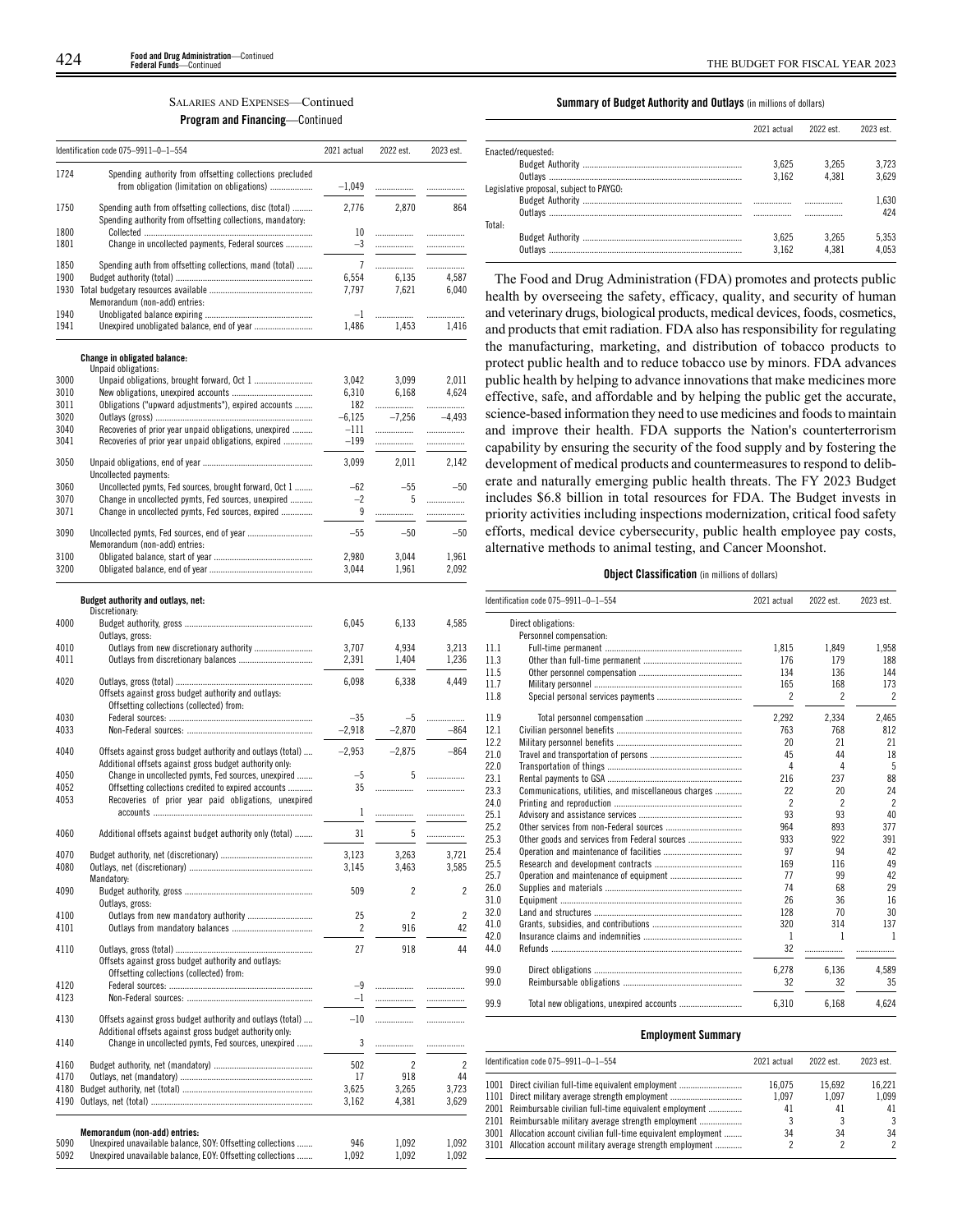#### SALARIES AND EXPENSES

## (Legislative proposal, not subject to PAYGO)

*Contingent upon the enactment of authorizing legislation establishing fees under 21 U.S.C. 387s with respect to products deemed under 21 U.S.C. 387a(b) but not specified in 21 U.S.C. 387s(b)(2)(B), the Secretary shall assess and collect such fees, which shall be credited to this account and remain available until expended, in addition to amounts otherwise derived from fees authorized under 21 U.S.C. 387s.*

*In addition, contingent upon the enactment of authorizing legislation, the Secretary shall charge a fee for prescription drug review activities, medical device review activities, biosimilar biological products review activities, and human generic drugs review activities: Provided, That fees of \$1,224,132,000 for prescription drug reviews shall be credited to this account and remain available until expended; fees of \$248,342,000 for medical device reviews shall be credited to this account and remain available until expended; fees of \$550,449,000 for human generic drug reviews shall be credited to this account and remain available until expended; and fees of \$40,841,000 for biosimilar biological product reviews shall be credited to this account and remain available until expended: Provided further, That, in addition to and notwithstanding any other provision under this heading, amounts collected for prescription drug user fees, medical device user fees, biosimilar biological product user fees, and human generic drug user fees that exceed the respective fiscal year 2023 limitations are appropriated and shall be credited to this account and remain available until expended: Provided further, That fees derived from prescription drug reviews, medical device reviews, biosimilar biological products reviews, and human generic drugs reviews for fiscal year 2023 received during fiscal year 2023, including any such fees assessed prior to fiscal year 2023 but credited for fiscal year 2023, shall be subject to the fiscal year 2023 limitations: Provided further, That the Secretary may accept payment during fiscal year 2023 of user fees specified in this paragraph and authorized for fiscal year 2024, prior to the due date for such fees, and that amounts of such fees assessed for fiscal year 2024 for which the Secretary accepts payment in fiscal year 2023 shall not be included in amounts in this paragraph.*

## **Program and Financing** (in millions of dollars)

|              | Identification code 075-9911-2-1-554                                                                               | 2021 actual | 2022 est.   | 2023 est.         |
|--------------|--------------------------------------------------------------------------------------------------------------------|-------------|-------------|-------------------|
| 0801         | Obligations by program activity:                                                                                   |             | .           | 2,163             |
|              |                                                                                                                    |             | .           | 2,163             |
| 1700         | <b>Budgetary resources:</b><br>Budget authority:<br>Spending authority from offsetting collections, discretionary: |             |             | 2,163             |
| 1900         |                                                                                                                    |             | .           | 2,163             |
| 1930         |                                                                                                                    |             | .           | 2,163             |
| 3010<br>3020 | <b>Change in obligated balance:</b><br>Unpaid obligations:                                                         |             |             | 2,163<br>$-2,163$ |
|              | Budget authority and outlays, net:                                                                                 |             |             |                   |
| 4000         |                                                                                                                    |             |             | 2,163             |
| 4010         | Offsets against gross budget authority and outlays:                                                                |             |             | 2,163             |
| 4033         |                                                                                                                    |             |             | $-2.163$          |
| 4040<br>4180 | Offsets against gross budget authority and outlays (total)                                                         |             | .<br>.<br>. | $-2.163$<br>      |
| 4190         | Discretionary:<br>Outlays, gross:<br>Offsetting collections (collected) from:                                      |             |             |                   |

The FY 2023 Budget proposes additional resources including an estimated \$550 million for the human generic drug program, \$41 million for biosimilars, \$1.2 billion in prescription drug user fees, and \$248 million in medical device user fees. In FY 2022, Congress will consider proposed legislation to reauthorize PDUFA, MDUFA, GDUFA, and BsUFA. The Budget proposes legislation that authorizes the collection and spending of these fees subject to appropriations.The Budget also includes a legislative proposal to increase the user fee collected in support of the tobacco program by \$100 million and adds electronic nicotine delivery system manufacturers and importers as entities subject to the user fees.

## **Object Classification** (in millions of dollars)

|      | Identification code 075-9911-2-1-554 |   | 2021 actual |       | 2022 est. | 2023 est. |
|------|--------------------------------------|---|-------------|-------|-----------|-----------|
|      | Reimbursable obligations:            |   |             |       |           |           |
| 21.0 |                                      |   |             | 32    |           |           |
| 23.1 |                                      |   |             | 151   |           |           |
| 25.1 |                                      |   |             | 69    |           |           |
| 25.2 |                                      | . | .           | 648   |           |           |
| 25.3 |                                      | . |             | 673   |           |           |
| 25.4 |                                      |   | .           | 71    |           |           |
| 25.5 |                                      |   | .           | 84    |           |           |
| 25.7 |                                      |   | .           | 72    |           |           |
| 26.0 |                                      |   | .           | 51    |           |           |
| 31.0 |                                      |   | .           | 27    |           |           |
| 32.0 |                                      |   |             | 52    |           |           |
| 41.0 |                                      |   |             | 233   |           |           |
| 99.0 |                                      |   |             | 2,163 |           |           |
| 99.9 |                                      |   | .           | 2.163 |           |           |

#### SALARIES AND EXPENSES

(Legislative proposal, subject to PAYGO)

### **Program and Financing** (in millions of dollars)

|      | Identification code 075-9911-4-1-554                                           | 2021 actual | 2022 est. | 2023 est. |
|------|--------------------------------------------------------------------------------|-------------|-----------|-----------|
| 0023 | Obligations by program activity:                                               |             |           | 1,630     |
|      |                                                                                |             |           | 1,630     |
|      | <b>Budgetary resources:</b><br>Budget authority:<br>Appropriations, mandatory: |             |           |           |
| 1200 |                                                                                |             | .         | 1,630     |
| 1900 |                                                                                |             | .         | 1,630     |
| 1930 |                                                                                |             | .         | 1,630     |
|      | <b>Change in obligated balance:</b><br>Unpaid obligations:                     |             |           |           |
| 3010 |                                                                                |             | .         | 1.630     |
| 3020 |                                                                                |             | .         | $-424$    |
|      |                                                                                |             |           |           |
| 3050 | Memorandum (non-add) entries:                                                  |             | .         | 1.206     |
| 3200 |                                                                                |             |           | 1,206     |
|      | Budget authority and outlays, net:<br>Mandatory:                               |             |           |           |
| 4090 | Outlays, gross:                                                                |             | .         | 1,630     |
| 4100 |                                                                                |             | .         | 424       |
| 4180 |                                                                                |             | .         | 1,630     |
| 4190 |                                                                                |             | .         | 424       |
|      |                                                                                |             |           |           |

The FY 2023 Budget includes FDAs contributions to the HHS Pandemic Preparedness Plan, and reflects the activities and corresponding spending amounts needed for FDA to achieve the Departments preparedness vision. The FY 2023 Budget will expand and modernize FDAs regulatory capacity, IT, laboratory infrastructure, including strengthening the personal protective equipment supply chain by building analytics and creating predictive modeling capabilities. FDA will also focus on clinical evaluation of vaccines and therapeutics that target high-profile viral families and speed development of diagnostics, including expansion of test validation capacity and development of common performance standards. The Budget will also support FDAs work with its international partners to strengthen foreign inspections, harmonize premarket review of vaccines, therapeutics, diagnostics and reducing zoonotic pathogen spillover.

## **Object Classification** (in millions of dollars)

| Identification code 075-9911-4-1-554        | 2021 actual | 2022 est. | 2023 est. |
|---------------------------------------------|-------------|-----------|-----------|
| Direct obligations:                         |             |           |           |
| 210<br>Travel and transportation of persons |             |           |           |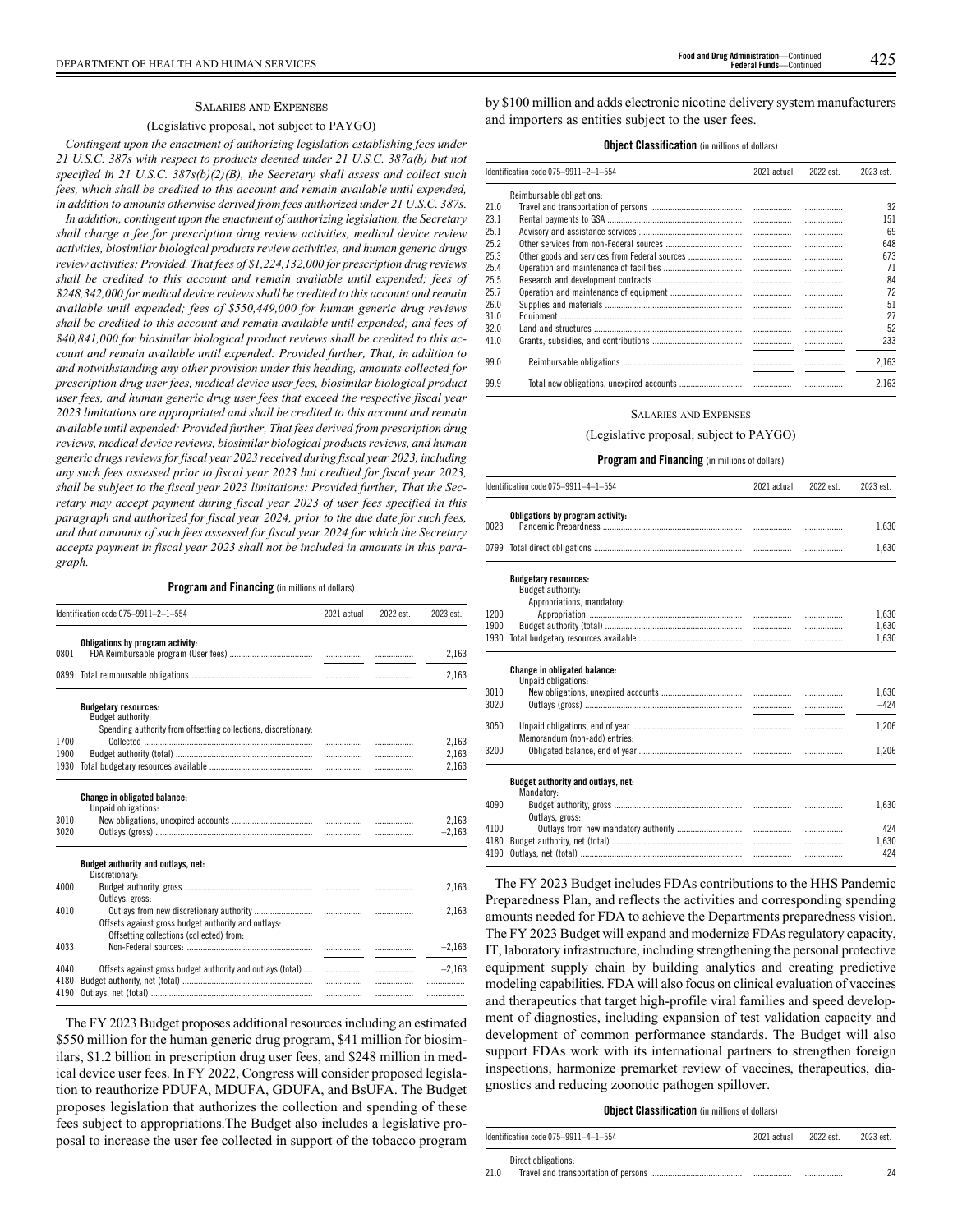## SALARIES AND EXPENSES—Continued

**Object Classification**—Continued

|      | Identification code 075-9911-4-1-554 | 2021 actual | 2022 est. | 2023 est. |
|------|--------------------------------------|-------------|-----------|-----------|
| 231  |                                      |             |           | 114       |
| 251  |                                      |             |           | 52        |
| 252  |                                      |             |           | 488       |
| 25.3 |                                      |             |           | 508       |
| 25.4 |                                      |             |           | 54        |
| 25.5 |                                      |             |           | 63        |
| 25.7 |                                      |             |           | 54        |
| 26.0 |                                      |             |           | 38        |
| 31.0 |                                      |             |           | 20        |
| 32.0 |                                      |             |           | 39        |
| 41.0 |                                      |             |           | 176       |
| 99.0 |                                      |             |           | 1.630     |
| 99.9 |                                      |             |           | 1.630     |

## **Program and Financing** (in millions of dollars)

|      | Identification code 075-4613-0-4-554                           | 2021 actual | 2022 est.  | 2023 est.  |
|------|----------------------------------------------------------------|-------------|------------|------------|
|      | Obligations by program activity:                               |             |            |            |
| 0001 |                                                                | .           | 324        | 324        |
| 0801 |                                                                | 654         | 295        | 295        |
|      | 0900 Total new obligations, unexpired accounts                 | 654         | 619        | 619        |
|      | <b>Budgetary resources:</b>                                    |             |            |            |
|      | Unobligated balance:                                           |             |            |            |
| 1000 |                                                                | 32          | 22         | 22         |
| 1021 |                                                                | 8           | .          | .          |
|      |                                                                | 40          | 22         | 22         |
|      | Budget authority:                                              |             |            |            |
|      | Spending authority from offsetting collections, discretionary: |             |            |            |
| 1700 |                                                                | 634         | 619        | 619        |
| 1701 | Change in uncollected payments, Federal sources                | 2           | .          | .          |
|      |                                                                |             |            |            |
| 1750 | Spending auth from offsetting collections, disc (total)        | 636         | 619        | 619        |
| 1900 |                                                                | 636         | 619<br>641 | 619<br>641 |
| 1930 | Memorandum (non-add) entries:                                  | 676         |            |            |
| 1941 |                                                                | 22          | 22         | 22         |
|      |                                                                |             |            |            |
|      | <b>Change in obligated balance:</b>                            |             |            |            |
|      | Unpaid obligations:                                            |             |            |            |
| 3000 |                                                                | 237         | 243        | .          |
| 3010 |                                                                | 654         | 619        | 619        |
| 3020 |                                                                | $-640$      | $-862$     | $-619$     |
| 3040 | Recoveries of prior year unpaid obligations, unexpired         | $-8$        |            | .          |
| 3050 |                                                                | 243         |            | .          |
|      | Uncollected payments:                                          |             |            |            |
| 3060 | Uncollected pymts, Fed sources, brought forward, Oct 1         | .           | $-2$       | $-2$       |
| 3070 | Change in uncollected pymts, Fed sources, unexpired            | $-2$        | .          | .          |
|      |                                                                |             |            |            |
| 3090 |                                                                | $-2$        | $-2$       | $-2$       |
|      | Memorandum (non-add) entries:                                  |             |            |            |
| 3100 |                                                                | 237         | 241        | $-2$       |
| 3200 |                                                                | 241         | $-2$       | $-2$       |
|      | Budget authority and outlays, net:                             |             |            |            |
|      | Discretionary:                                                 |             |            |            |
| 4000 |                                                                | 636         | 619        | 619        |
|      | Outlays, gross:                                                |             |            |            |
| 4010 | Outlays from new discretionary authority                       | 426         | 619        | 619        |
| 4011 |                                                                | 214         | 243        | .          |
| 4020 |                                                                | 640         | 862        | 619        |
|      | Offsets against gross budget authority and outlays:            |             |            |            |
|      | Offsetting collections (collected) from:                       |             |            |            |
| 4030 |                                                                | $-634$      | $-619$     | $-619$     |
|      | Additional offsets against gross budget authority only:        |             |            |            |
| 4050 | Change in uncollected pymts, Fed sources, unexpired            | $-2$        | .          | .          |
| 4080 |                                                                | 6           | 243        | .          |
| 4180 |                                                                | .           | .          |            |
| 4190 |                                                                | 6           | 243        | .          |
|      |                                                                |             |            |            |

## **Object Classification** (in millions of dollars)

 $\overline{a}$ 

|      | Identification code 075-4613-0-4-554                 | 2021 actual              | 2022 est.      | 2023 est.                |
|------|------------------------------------------------------|--------------------------|----------------|--------------------------|
|      | Direct obligations:                                  |                          |                |                          |
|      | Personnel compensation:                              |                          |                |                          |
| 11.1 |                                                      | .                        | 74             | 74                       |
| 11.3 |                                                      | .                        | 1              | $\mathbf{1}$             |
| 11.5 |                                                      | .                        | $\overline{2}$ | $\overline{2}$           |
| 11.7 |                                                      | .                        | $\mathbf{1}$   | $\mathbf{1}$             |
| 11.9 |                                                      | .                        | 78             | 78                       |
| 12.1 |                                                      | .                        | 26             | 26                       |
| 12.2 |                                                      | .                        | 1              | 1                        |
| 21.0 |                                                      |                          | 1              | $\mathbf{1}$             |
| 23.3 | Communications, utilities, and miscellaneous charges |                          | 6              | 6                        |
| 24.0 |                                                      | .                        | $\mathbf{1}$   | $\mathbf{1}$             |
| 25.1 |                                                      | .                        | 15             | 15                       |
| 25.2 |                                                      | .                        | 77             | 77                       |
| 25.3 | Other goods and services from Federal sources        | .                        | 54             | 54                       |
| 25.4 |                                                      |                          | 3              | 3                        |
| 25.7 |                                                      | .                        | 56             | 56                       |
| 26.0 |                                                      | .                        | 4              | 4                        |
| 31.0 |                                                      | .                        | 1              | $\mathbf{1}$             |
| 42.0 |                                                      |                          | $\mathbf{1}$   | $\mathbf{1}$             |
| 99.0 |                                                      | $\overline{\phantom{a}}$ | 324            | 324                      |
|      | Reimbursable obligations:                            |                          |                |                          |
|      | Personnel compensation:                              |                          |                |                          |
| 11.1 |                                                      | 149                      | 58             | 58                       |
| 11.3 |                                                      | 3                        | 1              | $\mathbf{1}$             |
| 11.5 |                                                      | 5                        | 1              | 1                        |
| 11.7 |                                                      | $\overline{c}$           | $\mathbf{1}$   | $\mathbf{1}$             |
| 11.9 |                                                      | 159                      | 61             | 61                       |
| 12.1 |                                                      | 58                       | 20             | 20                       |
| 21.0 |                                                      | 3                        | $\mathbf{1}$   | $\mathbf{1}$             |
| 23.3 | Communications, utilities, and miscellaneous charges | 11                       | 5              | 5                        |
| 24.0 |                                                      | $\overline{\phantom{a}}$ | $\mathbf{1}$   | $\mathbf{1}$             |
| 25.1 |                                                      | 32                       | 12             | 12                       |
| 25.2 |                                                      | 126                      | 63             | 63                       |
| 25.3 |                                                      | 110                      | 81             | 81                       |
| 25.4 |                                                      | 1                        | $\overline{c}$ | $\overline{\phantom{a}}$ |
| 25.7 |                                                      | 128                      | 44             | 44                       |
| 26.0 |                                                      | 6                        | 3              | 3                        |
| 31.0 |                                                      | 9                        | .              | .                        |
| 32.0 |                                                      | 9                        |                | .                        |
| 41.0 |                                                      | .                        | $\mathbf{1}$   | 1                        |
| 43.0 |                                                      |                          | $\mathbf{1}$   | $\mathbf{1}$             |
| 99.0 |                                                      | 654                      | 295            | 295                      |
| 99.9 |                                                      | 654                      | 619            | 619                      |

## **Employment Summary**

| ldentification code 075–4613–0–4–554                                                                     | 2021 actual | 2022 est.   | 2023 est.   |
|----------------------------------------------------------------------------------------------------------|-------------|-------------|-------------|
| 1001 Direct civilian full-time equivalent employment<br>1101 Direct military average strength employment | 1.224<br>13 | 1.224<br>13 | 1.224<br>13 |
|                                                                                                          |             |             |             |
| PAYMENT TO THE FDA INNOVATION ACCOUNT, CURES ACT                                                         |             |             |             |

|      | Identification code 075-0148-0-1-554                                           | 2021 actual | 2022 est. | 2023 est. |
|------|--------------------------------------------------------------------------------|-------------|-----------|-----------|
| 0001 | Obligations by program activity:                                               | 70          | 50        | 50        |
| 0900 | Total new obligations, unexpired accounts (object class 94.0)                  | 70          | 50        | 50        |
|      | <b>Budgetary resources:</b><br>Budget authority:<br>Appropriations, mandatory: |             |           |           |
| 1200 |                                                                                | 70          | 50        | 50        |
| 1930 |                                                                                | 70          | 50        | 50        |
|      | <b>Change in obligated balance:</b><br>Unpaid obligations:                     |             |           |           |
| 3010 |                                                                                | 70          | 50        | 50        |
| 3020 |                                                                                | $-70$       | -50       | -50       |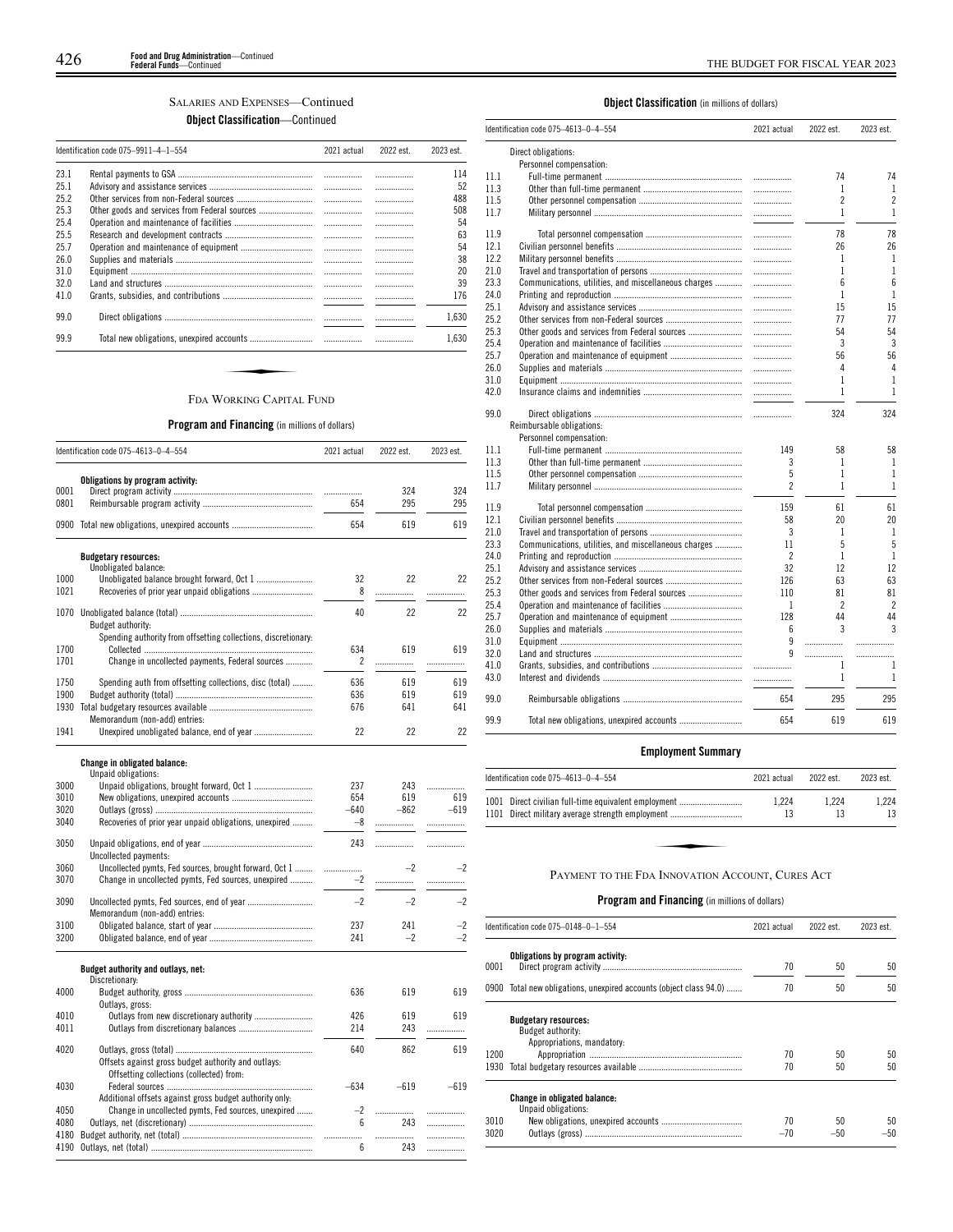4190 Outlays, net (total) ........................................................................ 70 50 50

This account, and a related special receipt account, were established to<br>
upport the execution structure necessary to implement the 21st Century<br>
ures Act. support the execution structure necessary to implement the 21st Century Cures Act.

4180 Budget authority, net (total) .......................................................... 70 50 50

## FDA INNOVATION ACCOUNT, CURES ACT

## (INCLUDING TRANSFER OF FUNDS)

*For necessary expenses to carry out the purposes described under section 1002(b)(4) of the 21st Century Cures Act, in addition to amounts available for such purposes under the heading "Salaries and Expenses", \$50,000,000, to remain available until expended: Provided, That amounts appropriated in this paragraph are appropriated pursuant to section 1002(b)(3) of the 21st Century Cures Act, are to be derived from amounts transferred under section 1002(b)(2)(A) of such Act, and may be transferred by the Commissioner of Food and Drugs to the appropriation for "Department of Health and Human Services Food and Drug Administration Salaries and Expenses" solely for the purposes provided in such Act: Provided further, That upon a determination by the Commissioner that funds transferred pursuant to the previous proviso are not necessary for the purposes provided, such amounts may be transferred back to the account: Provided further, That such transfer authority is in addition to any other transfer authority provided by law.*

Note.—A full-year 2022 appropriation for this account was not enacted at the time the Budget was prepared; therefore, the Budget assumes this account is operating under the Continuing Appropriations Act, 2022 (Division A of Public Law 117–43, as amended). The amounts included for 2022 reflect the annualized level provided by the continuing resolution.

**Special and Trust Fund Receipts** (in millions of dollars)

|      | Identification code 075-5629-0-2-554            | 2021 actual | 2022 est. | 2023 est. |
|------|-------------------------------------------------|-------------|-----------|-----------|
| 0100 | Receipts:<br>Current law:                       |             |           | .         |
| 1140 | General Fund Payment, FDA Innovation, CURES Act | 70          | 50        | 50        |
| 2000 | Appropriations:<br>Current law:                 | 70          | 50        | 50        |
| 2101 |                                                 | $-70$       | $-50$     | -50       |
| 5099 |                                                 |             |           |           |
|      |                                                 |             |           |           |

**Program and Financing** (in millions of dollars)

|      | Identification code 075-5629-0-2-554                       | 2021 actual | 2022 est. | 2023 est. |
|------|------------------------------------------------------------|-------------|-----------|-----------|
| 0001 | Obligations by program activity:                           | 69          |           |           |
|      | <b>Budgetary resources:</b><br>Unobligated balance:        |             |           |           |
| 1000 | Unobligated balance brought forward, Oct 1                 | 48          | 49        | 49        |
|      | Budget authority:                                          |             |           |           |
|      | Appropriations, discretionary:                             |             |           |           |
| 1101 |                                                            | 70          | 50        | 50        |
| 1120 | Appropriations transferred to other acct [075-9911]        |             | $-50$     | $-50$     |
|      |                                                            |             |           |           |
| 1160 |                                                            | 70          |           |           |
| 1930 | Memorandum (non-add) entries:                              | 118         | 49        | 49        |
| 1941 |                                                            | 49          | 49        | 49        |
|      |                                                            |             |           |           |
|      | <b>Change in obligated balance:</b><br>Unpaid obligations: |             |           |           |
| 3000 |                                                            | 49          | 54        | ς         |
| 3010 |                                                            | 69          |           | .         |
| 3020 |                                                            | $-64$       | $-51$     | .         |
|      |                                                            |             |           |           |
| 3050 |                                                            | 54          | 3         | 3         |
|      | Memorandum (non-add) entries:                              |             |           |           |
| 3100 |                                                            | 49          | 54        | 3         |
| 3200 |                                                            | 54          | 3         | 3         |

#### **Budget authority and outlays, net:**

|      | Discretionary:  |    |    |    |
|------|-----------------|----|----|----|
| 4000 |                 | 70 |    |    |
|      | Outlays, gross: |    |    |    |
| 4010 |                 |    |    |    |
| 4011 |                 | 39 | 51 |    |
| 4020 |                 | 64 |    | 51 |
|      |                 | 70 |    |    |
|      |                 | 64 |    |    |
|      |                 |    |    |    |

The 21st Century Cures Act was enacted into law on December 13, 2016. The Act includes authorities FDA can use to help modernize drug, biological product, and device product development and review and to create greater efficiencies and predictability in product development and review.

## **Object Classification** (in millions of dollars)

|      | Identification code 075-5629-0-2-554          |                          | 2022 est. | 2023 est. |
|------|-----------------------------------------------|--------------------------|-----------|-----------|
|      | Direct obligations:                           |                          |           |           |
|      | Personnel compensation:                       |                          |           |           |
| 11.1 |                                               | 14                       |           |           |
| 11.3 |                                               | $\overline{\phantom{a}}$ | .         |           |
| 11.5 |                                               |                          | .         |           |
| 117  |                                               |                          |           |           |
| 11.9 |                                               | 18                       | .         |           |
| 12.1 |                                               | $6\overline{6}$          | .         |           |
| 25.1 |                                               | 5                        | .         |           |
| 25.2 |                                               | 16                       | .         |           |
| 25.3 | Other goods and services from Federal sources | 5                        | .         |           |
| 25.5 |                                               | Δ                        | .         |           |
| 25.7 |                                               |                          | .         |           |
| 26.0 |                                               |                          | .         |           |
| 41.0 |                                               | 13                       |           |           |
| 99.9 |                                               | 69                       | .         |           |

## **Employment Summary**

| Identification code 075-5629-0-2-554                                                                     | 2021 actual | 2022 est. | 2023 est. |
|----------------------------------------------------------------------------------------------------------|-------------|-----------|-----------|
| 1001 Direct civilian full-time equivalent employment<br>1101 Direct military average strength employment | 120         |           |           |
|                                                                                                          |             |           |           |
| <b>REVOLVING FUND FOR CERTIFICATION AND OTHER SERVICES</b>                                               |             |           |           |

|      | Identification code 075-4309-0-3-554                                                                    | 2021 actual    | 2022 est. | 2023 est.      |
|------|---------------------------------------------------------------------------------------------------------|----------------|-----------|----------------|
| 0801 | Obligations by program activity:<br>Revolving Fund for Certification and Other Services                 | 9              | 11        | 11             |
|      | <b>Budgetary resources:</b><br>Unobligated balance:                                                     |                |           |                |
| 1000 | Budget authority:                                                                                       | $\overline{2}$ | 1         | 1              |
|      | Spending authority from offsetting collections, mandatory:                                              |                |           |                |
| 1800 |                                                                                                         | 8              | 11        | 11             |
| 1802 | Offsetting collections (previously unavailable)                                                         | 1              | 1         | 1              |
| 1823 | New and/or unobligated balance of spending authority from<br>offsetting collections temporarily reduced | $-1$           | $-1$      | $-1$           |
| 1850 | Spending auth from offsetting collections, mand (total)                                                 | 8              | 11        | 11             |
| 1900 |                                                                                                         | 8              | 11        | 11             |
| 1930 | Memorandum (non-add) entries:                                                                           | 10             | 12        | 12             |
| 1941 |                                                                                                         | 1              | 1         | 1              |
|      | Change in obligated balance:<br>Unpaid obligations:                                                     |                |           |                |
| 3000 |                                                                                                         | 5              | 5         | 1              |
| 3010 |                                                                                                         | 9              | 11        | 11             |
| 3020 |                                                                                                         | $-9$           | $-15$     | $-10$          |
| 3050 | Memorandum (non-add) entries:                                                                           | 5              | 1         | $\overline{c}$ |
| 3100 |                                                                                                         | 5              | 5         | 1              |
| 3200 |                                                                                                         | 5              | 1         | $\overline{c}$ |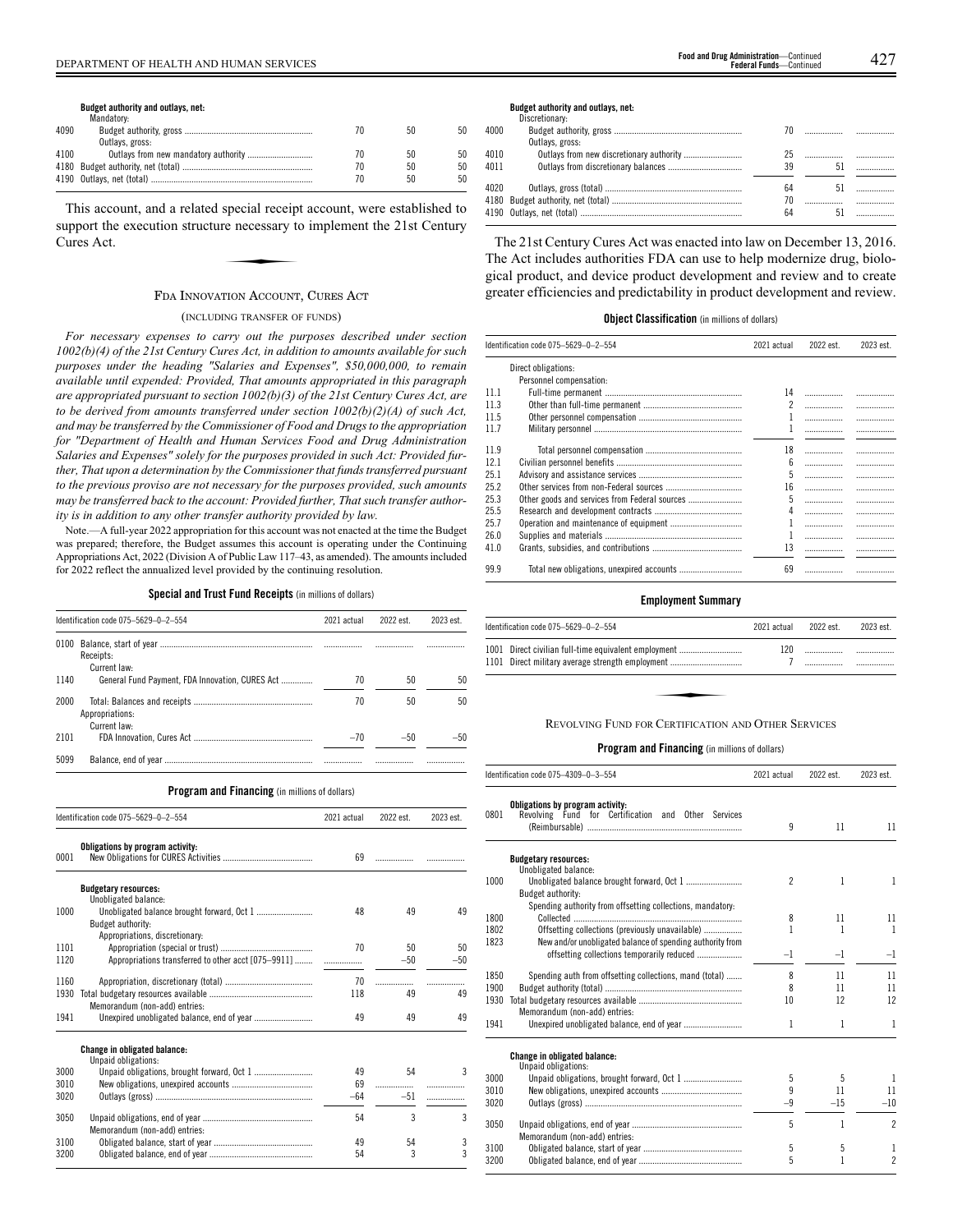| REVOLVING FUND FOR CERTIFICATION AND OTHER SERVICES—Continued |  |
|---------------------------------------------------------------|--|
| <b>Program and Financing</b> —Continued                       |  |

|      | Identification code 075-4309-0-3-554                                                            | 2021 actual | 2022 est. | 2023 est. |
|------|-------------------------------------------------------------------------------------------------|-------------|-----------|-----------|
|      | Budget authority and outlays, net:<br>Mandatory:                                                |             |           |           |
| 4090 |                                                                                                 | 8           | 11        | 11        |
|      | Outlavs, gross:                                                                                 |             |           |           |
| 4100 |                                                                                                 | 6           | 10        | 10        |
| 4101 |                                                                                                 | 3           | 5         |           |
| 4110 | Offsets against gross budget authority and outlays:<br>Offsetting collections (collected) from: | 9           | 15        | 10        |
| 4123 |                                                                                                 | -8          | $-11$     | $-11$     |
| 4180 |                                                                                                 |             |           |           |
| 4190 |                                                                                                 |             | 4         | -1        |
|      | Memorandum (non-add) entries:                                                                   |             |           |           |
| 5090 | Unexpired unavailable balance, SOY: Offsetting collections                                      |             |           |           |
| 5092 | Unexpired unavailable balance, EOY: Offsetting collections                                      |             |           |           |

FDA certifies color additives for use in foods, drugs, and cosmetics. It also lists color additives for use in foods, drugs, medical devices, and cosmetics. These services are financed wholly by fees paid by the industries affected.

## **Object Classification** (in millions of dollars)

|       | Identification code 075-4309-0-3-554 | 2021 actual | 2022 est. | 2023 est |
|-------|--------------------------------------|-------------|-----------|----------|
|       | Reimbursable obligations:            |             |           |          |
| -11.1 |                                      |             |           |          |
| 12.1  |                                      |             |           |          |
| 23.1  |                                      |             |           |          |
| 25.7  |                                      |             |           |          |
| 32.0  |                                      |             |           |          |
| 99.9  |                                      |             |           |          |

**Employment Summary**

| Identification code 075-4309-0-3-554                       | 2021 actual | 2022 est. | 2023 est. |
|------------------------------------------------------------|-------------|-----------|-----------|
| 2001 Reimbursable civilian full-time equivalent employment | 41          |           |           |
|                                                            |             |           |           |
| HE AT TH RESOURCES AND SERVICES ADMINISTRATION             |             |           |           |

## **HEALTH RESOURCES AND SERVICES ADMINISTRATION**

## *Federal Funds*

## PRIMARY HEALTH CARE

*For carrying out titles II and III of the Public Health Service Act (referred to in this Act as the "PHS Act") with respect to primary health care and the Native Hawaiian Health Care Act of 1988, \$1,839,022,000: Provided, That no more than \$1,000,000 shall be available until expended for carrying out the provisions of section 224(o) of the PHS Act: Provided further, That no more than \$120,000,000 shall be available until expended for carrying out subsections (g) through (n) and (q) of section 224 of the PHS Act, and for expenses incurred by the Department of Health and Human Services (referred to in this Act as "HHS") pertaining to administrative claims made under such law.*

## HEALTH WORKFORCE

*For carrying out titles III, VII, and VIII of the PHS Act with respect to the health workforce, sections 1128E and 1921 of the Social Security Act, and the Health Care Quality Improvement Act of 1986, \$1,619,884,000: Provided, That section 751(j)(2) and 762(k) of the PHS Act and the proportional funding amounts in paragraphs (1) through (4) of section 756(f) of the PHS Act shall not apply to funds made available under this heading: Provided further, That for any program operating under section 751 of the PHS Act on or before January 1, 2009, the Secretary of Health and Human Services (referred to in this title as the "Secretary") may hereafter waive any of the requirements contained in sections 751(d)(2)(A) and 751(d)(2)(B) of such Act for the full project period of a grant under such section: Provided further, That fees collected for the disclosure of information under section 427(b) of the Health Care Quality Improvement Act of 1986 and sections 1128E(d)(2) and 1921 of the Social Security Act shall be sufficient to recover the full costs of operating the programs*

*authorized by such sections and shall remain available until expended for the National Practitioner Data Bank: Provided further, That funds transferred to this account to carry out section 846 and subpart 3 of part D of title III of the PHS Act may be used to make prior year adjustments to awards made under such section and subpart: Provided further, That section 756(c) of the PHS Act shall apply to paragraphs (1) through (4) of section 756(a) of the PHS Act: Provided further, That \$210,000,000 shall remain available until expended for the purposes of providing primary health services, assigning National Health Service Corps ("NHSC") participants to expand the delivery of substance use disorder treatment services, notwithstanding the assignment priorities and limitations under sections 333(a)(1)(D), 333(b), and 333A(a)(1)(B)(ii) of the PHS Act, and making payments under the NHSC Loan Repayment Program under section 338B of such Act: Provided further, That within the amount made available in the previous proviso, \$15,000,000 shall remain available until expended for the purposes of making payments under the NHSC Loan Repayment Program under section 338B of the PHS Act to individuals participating in such program who provide primary health services in Indian Health Service facilities, Tribally-Operated 638 Health Programs, and Urban Indian Health Programs (as those terms are defined by the Secretary), notwithstanding the assignment priorities and limitations under section 333(b) of such Act: Provided further, That within the amount made available in the proviso preceding the previous proviso, \$25,000,000 shall remain available until expended for the purposes of making loan repayment awards to mental and behavioral health providers, including peer support specialists, in accordance with section 338B of the PHS Act, notwithstanding the assignment priorities and limitations under sections 333(a)(1)(D), 333(b), 333A(a)(1)(B)(ii), and 334 of the PHS Act: Provided further, That for purposes of the previous three provisos, section 331(a)(3)(D) of the PHS Act shall be applied as if the term "primary health services" includes clinical substance use disorder treatment services, including those provided by masters level, licensed substance use disorder treatment counselors , and services provided by certified peer support specialists: Provided further, That funds made available under this heading may be used to make grants to establish or expand optional community-based nurse practitioner fellowship programs that are accredited or in the accreditation process, with a preference for those in Federally Qualified Health Centers, for practicing postgraduate nurse practitioners in primary care or behavioral health.*

## MATERNAL AND CHILD HEALTH

*For carrying out titles III, XI, XII, and XIX of the PHS Act with respect to maternal and child health and title V of the Social Security Act, \$1,272,930,000: Provided, That notwithstanding sections 502(a)(1) and 502(b)(1) of the Social Security Act, not more than \$351,116,000 shall be available for carrying out special projects of regional and national significance pursuant to section 501(a)(2) of such Act and \$10,276,000 shall be available for projects described in subparagraphs (A) through (F) of section 501(a)(3) of such Act.*

## RYAN WHITE HIV/AIDS PROGRAM

*For carrying out title XXVI of the PHS Act with respect to the Ryan White HIV/AIDS program, \$2,654,781,000, of which \$2,010,881,000 shall remain available to the Secretary through September 30, 2025, for parts A and B of title XXVI of the PHS Act, and of which not less than \$900,313,000 shall be for State AIDS Drug Assistance Programs under the authority of section 2616 or 311(c) of such Act; and of which \$290,000,000, to remain available until expended, shall be available to the Secretary for carrying out a program of grants and contracts under title XXVI or section 311(c) of such Act focused on ending the nationwide HIV/AIDS epidemic, with any grants issued under such section 311(c) administered in conjunction with title XXVI of the PHS Act, including the limitation on administrative expenses.*

#### HEALTH SYSTEMS

*For carrying out titles III and XII of the PHS Act with respect to health care systems, and the Stem Cell Therapeutic and Research Act of 2005, \$94,009,000, of which \$122,000 shall be available until expended for facilities renovations and other facilities-related expenses of the National Hansen's Disease Program.*

## RURAL HEALTH

*For carrying out titles III and IV of the PHS Act with respect to rural health, section 427(a) of the Federal Coal Mine Health and Safety Act of 1969, and sections 711 and 1820 of the Social Security Act, \$373,709,000, of which \$57,509,000 from general revenues, notwithstanding section 1820(j) of the Social Security Act, shall be available for carrying out the Medicare rural hospital flexibility grants program: Provided, That of the funds made available under this heading for Medicare rural hospital flexibility grants, up to \$20,942,000 shall be available for the Small Rural Hospital Improvement Grant Program for quality improvement and adoption of health information technology and up to \$1,000,000 shall be to carry out section 1820(g)(6) of the Social Security Act, with funds provided for grants under section*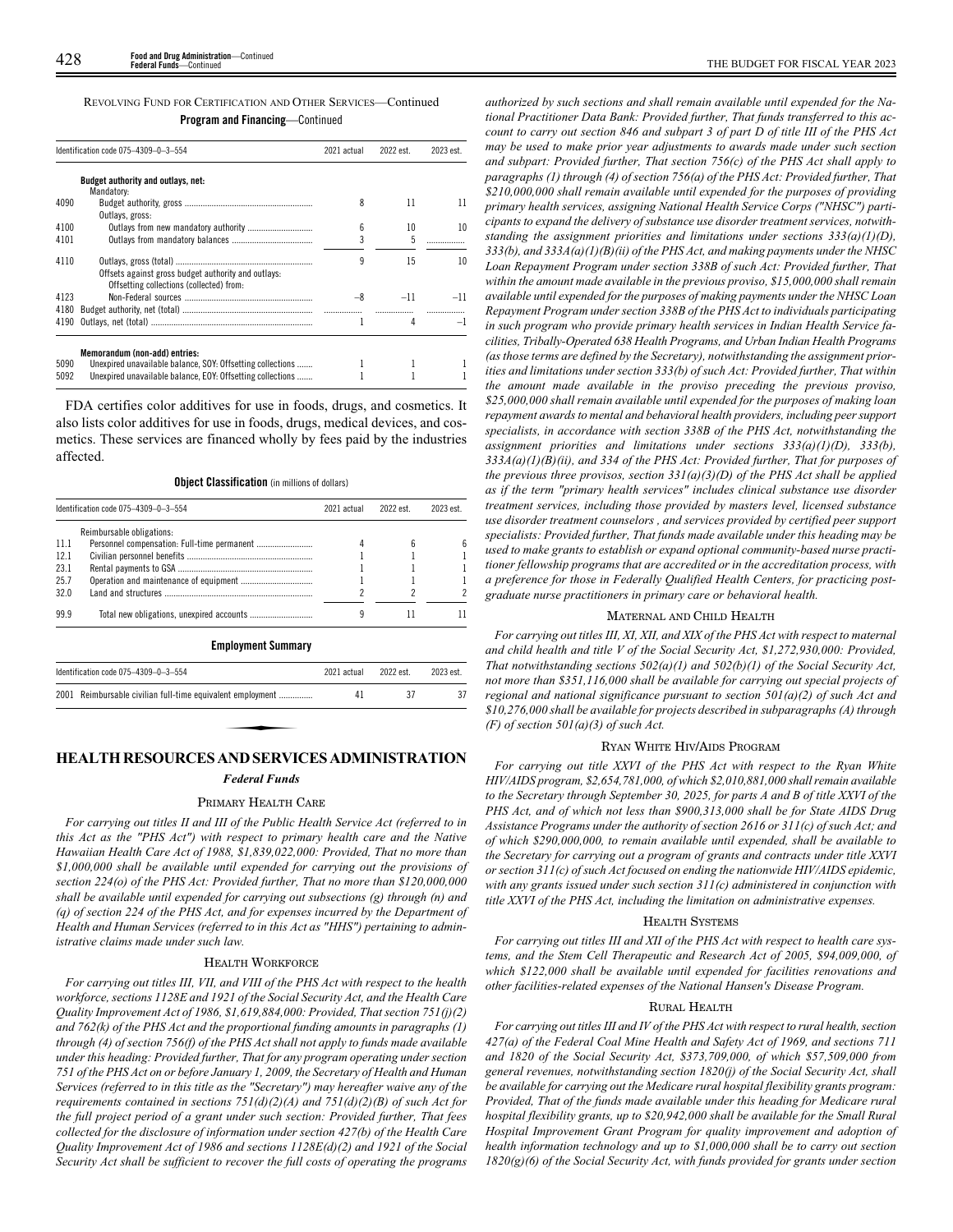*1820(g)(6) available for the purchase and implementation of telehealth services and other efforts to improve health care coordination for rural veterans between rural providers and the Department of Veterans Affairs electronic health record system: Provided further, That notwithstanding section 338J(k) of the PHS Act, \$12,500,000 shall be available for State Offices of Rural Health: Provided further, That \$12,700,000 shall remain available through September 30, 2025, to support the Rural Residency Development Program.*

## FAMILY PLANNING

*For carrying out the program under title X of the PHS Act to provide for voluntary family planning projects, \$400,000,000: Provided, That amounts provided to said projects under such title shall not be expended for abortions, that all pregnancy counseling shall be nondirective, and that such amounts shall not be expended for any activity (including the publication or distribution of literature) that in any way tends to promote public support or opposition to any legislative proposal or candidate for public office.*

## HRSA-WIDE ACTIVITIES AND PROGRAM SUPPORT

*For carrying out title III of the Public Health Service Act and for cross-cutting activities and program support for activities funded in other appropriations included in this Act for the Health Resources and Services Administration, \$230,709,000, of which \$44,500,000 shall be for expenses necessary for the Office for the Advancement of Telehealth, including grants, contracts, and cooperative agreements for the advancement of telehealth activities: Provided, That funds made available under this heading may be used to supplement program support funding provided under the headings "Primary Health Care", "Health Workforce", "Maternal and Child Health", "Ryan White HIV/AIDS Program", "Health Systems", and "Rural Health".*

Note.—A full-year 2022 appropriation for this account was not enacted at the time the Budget was prepared; therefore, the Budget assumes this account is operating under the Continuing Appropriations Act, 2022 (Division A of Public Law 117–43, as amended). The amounts included for 2022 reflect the annualized level provided by the continuing resolution.

## **Program and Financing** (in millions of dollars)

|      | Identification code 075-0350-0-1-550                   | 2021 actual    | 2022 est.                | 2023 est. |
|------|--------------------------------------------------------|----------------|--------------------------|-----------|
|      | Obligations by program activity:                       |                |                          |           |
| 0005 | Primary Health Care (Health Centers, Free Clinics)     | 1.640          | 1.684                    | 1.839     |
| 0010 |                                                        | 11,395         | 4.013                    | 3,905     |
| 0015 |                                                        | 1.317          | 1,240                    | 1.620     |
| 0020 |                                                        | 920            | 1.129                    | 412       |
| 0025 |                                                        | 972            | 1.000                    | 1.273     |
| 0030 |                                                        | 21             | 22                       | 6         |
| 0035 |                                                        | 2.441          | 2.428                    | 2.655     |
| 0040 |                                                        | 127            | 94                       | 94        |
| 0045 |                                                        | 339            | 326                      | 374       |
| 0050 |                                                        | 286            | 286                      | 400       |
| 0051 |                                                        | $\overline{c}$ | 48                       | .         |
| 0055 |                                                        | 155            | 155                      | 169       |
| 0056 | FQHCs/Rural Health Clinics (Support Act)               | ĥ              | $\overline{2}$           | .         |
| 0057 | 340B Drug Pricing Program/Office of Pharmacy Affairs   | .              | 10                       | 17        |
| 0058 |                                                        |                | 34                       | 44        |
|      |                                                        |                |                          |           |
| 0091 |                                                        | 19,621         | 12,471                   | 12,808    |
|      |                                                        | 19,621         | 12,471                   | 12,808    |
|      | Credit program obligations:                            |                |                          |           |
| 0702 |                                                        | 1              | $\overline{\phantom{a}}$ | 2         |
| 0799 |                                                        | 19.622         | 12,473                   | 12,810    |
| 0801 |                                                        | 108            | 101                      | 101       |
|      |                                                        | 108            | 101                      | 101       |
|      |                                                        | 19,730         | 12,574                   | 12,911    |
|      | <b>Budgetary resources:</b>                            |                |                          |           |
|      | Unobligated balance:                                   |                |                          |           |
| 1000 |                                                        | 443            | 1.746                    | 766       |
| 1001 | Discretionary unobligated balance brought fwd, Oct 1   | 256            | 215                      | .         |
| 1010 | Unobligated balance transfer to other accts [015-5606] | $-5$           | $-5$                     | $-5$      |
| 1021 |                                                        | 59             | .                        | .         |
| 1070 |                                                        | 497            | 1,741                    | 761       |
|      | Budget authority:                                      |                |                          |           |
|      | Appropriations, discretionary:                         |                |                          |           |
| 1100 |                                                        | 7,207          | 7.207                    | 8.485     |
| 1120 | Appropriations transferred to other acct [075-1503]    | $-22$          | .                        | .         |
|      |                                                        |                |                          |           |
| 1160 |                                                        | 7.185          | 7.207                    | 8.485     |
|      | Appropriations, mandatory:                             |                |                          |           |
| 1200 |                                                        | 4,451          | 4.443                    | 4.443     |

| 1230 | Appropriations and/or unobligated<br>balance<br>οf                                                                    |        |        |        |
|------|-----------------------------------------------------------------------------------------------------------------------|--------|--------|--------|
|      |                                                                                                                       | .      | $-120$ | $-120$ |
| 1260 | Spending authority from offsetting collections, discretionary:                                                        | 13.731 | 4,323  | 4,323  |
| 1700 |                                                                                                                       | 22     | 39     | 39     |
| 1701 | Change in uncollected payments, Federal sources                                                                       | 10     |        |        |
| 1750 | Spending auth from offsetting collections, disc (total)<br>Spending authority from offsetting collections, mandatory. | 32     | 39     | 39     |
| 1800 |                                                                                                                       | 32     | 30     | 30     |
| 1802 | Offsetting collections (previously unavailable)                                                                       | 5      | 2      | 2      |
| 1823 | New and/or unobligated balance of spending authority from                                                             |        |        |        |
|      | offsetting collections temporarily reduced                                                                            | $-2$   | $-2$   | $-2$   |
| 1850 | Spending auth from offsetting collections, mand (total)                                                               | 35     | 30     | 30     |
| 1900 |                                                                                                                       | 20.983 | 11,599 | 12.877 |
| 1930 |                                                                                                                       | 21.480 | 13.340 | 13,638 |
|      | Memorandum (non-add) entries:                                                                                         |        |        |        |
| 1940 |                                                                                                                       | $-4$   |        |        |
| 1941 |                                                                                                                       | 1.746  | 766    | 727    |

## **Change in obligated balance:** Unpaid obligations:

|      | UNUQIU UDIIEQUUNIS:                                    |           |           |           |
|------|--------------------------------------------------------|-----------|-----------|-----------|
| 3000 |                                                        | 10.501    | 16.456    | 11.590    |
| 3010 |                                                        | 19.730    | 12.574    | 12,911    |
| 3011 | Obligations ("upward adjustments"), expired accounts   | 24        | .         |           |
| 3020 |                                                        | $-13,665$ | $-17.440$ | $-15.110$ |
| 3040 | Recoveries of prior year unpaid obligations, unexpired | $-59$     | .         |           |
| 3041 | Recoveries of prior year unpaid obligations, expired   | $-75$     | .         | .         |
| 3050 | Uncollected payments:                                  | 16.456    | 11,590    | 9.391     |
| 3060 | Uncollected pymts, Fed sources, brought forward, Oct 1 | $-17$     | $-18$     | $-18$     |
| 3070 | Change in uncollected pymts, Fed sources, unexpired    | $-10$     |           |           |
| 3071 | Change in uncollected pymts, Fed sources, expired      | 9         |           |           |
| 3090 | Memorandum (non-add) entries:                          | $-18$     | $-18$     | $-18$     |
| 3100 |                                                        | 10.484    | 16.438    | 11,572    |
| 3200 |                                                        | 16.438    | 11.572    | 9.373     |
|      |                                                        |           |           |           |

## **Budget authority and outlays, net:**

|              | Identification code 075-0350-0-1-550                                                                                                                                  | 2021 actual     | 2022 est.       | 2023 est.                |
|--------------|-----------------------------------------------------------------------------------------------------------------------------------------------------------------------|-----------------|-----------------|--------------------------|
|              | Summary of Loan Levels, Subsidy Budget Authority and Outlays by Program (in millions of dollars)                                                                      |                 |                 |                          |
| 5104         | Unexpired unavailable balance, EOY: Fulfilled purpose                                                                                                                 | 1               |                 |                          |
| 5103         | Unexpired unavailable balance, SOY: Fulfilled purpose                                                                                                                 | $\mathbf{1}$    | $\mathbf{1}$    |                          |
| 5092         | Unexpired unavailable balance, EOY: Offsetting collections                                                                                                            | $\overline{c}$  | $\overline{2}$  | $\overline{\phantom{a}}$ |
| 5090         | Memorandum (non-add) entries:<br>Unexpired unavailable balance, SOY: Offsetting collections                                                                           | 5               | $\overline{c}$  | $\overline{c}$           |
|              |                                                                                                                                                                       | 13,586          | 17,371          | 15,041                   |
| 4123<br>4180 |                                                                                                                                                                       | $-32$<br>20,919 | $-30$<br>11,530 | $-30$<br>12,808          |
|              | Offsets against gross budget authority and outlays:<br>Offsetting collections (collected) from:                                                                       |                 |                 |                          |
| 4110         |                                                                                                                                                                       | 6,150           | 9.563           | 6,771                    |
| 4101         |                                                                                                                                                                       | 3.604           | 7.707           | 4,915                    |
| 4100         | Outlays, gross:                                                                                                                                                       | 2.546           | 1.856           | 1,856                    |
| 4090         | Mandatory:                                                                                                                                                            | 13,766          | 4,353           | 4,353                    |
| 4080         |                                                                                                                                                                       | 7,468           | 7,838           | 8,300                    |
| 4070         |                                                                                                                                                                       | 7,185           | 7,207           | 8,485                    |
| 4060         | Additional offsets against budget authority only (total)                                                                                                              | 15              | .               | .                        |
| 4050<br>4052 | Additional offsets against gross budget authority only:<br>Change in uncollected pymts, Fed sources, unexpired<br>Offsetting collections credited to expired accounts | $-10$<br>25     | .<br>.          |                          |
| 4040         | Offsets against gross budget authority and outlays (total)                                                                                                            | $-47$           | $-39$           | $-39$                    |
| 4030<br>4033 |                                                                                                                                                                       | $-11$<br>$-36$  | $-10$<br>$-29$  | $-10$<br>$-29$           |
| 4020         | Offsets against gross budget authority and outlays:<br>Offsetting collections (collected) from:                                                                       | 7,515           | 7,877           | 8,339                    |
| 4010<br>4011 | Outlays from new discretionary authority                                                                                                                              | 2.173<br>5,342  | 2,368<br>5,509  | 2.772<br>5,567           |
| 4000         | Outlays, gross:                                                                                                                                                       | 7,217           | 7,246           | 8,524                    |
|              | Duugot authority and outlays, not:<br>Discretionary:                                                                                                                  |                 |                 |                          |

| Guaranteed loan levels supportable by subsidy budget authority.    |  |  |
|--------------------------------------------------------------------|--|--|
| 215001 Health centers: Facilities renovation loan guarantee levels |  |  |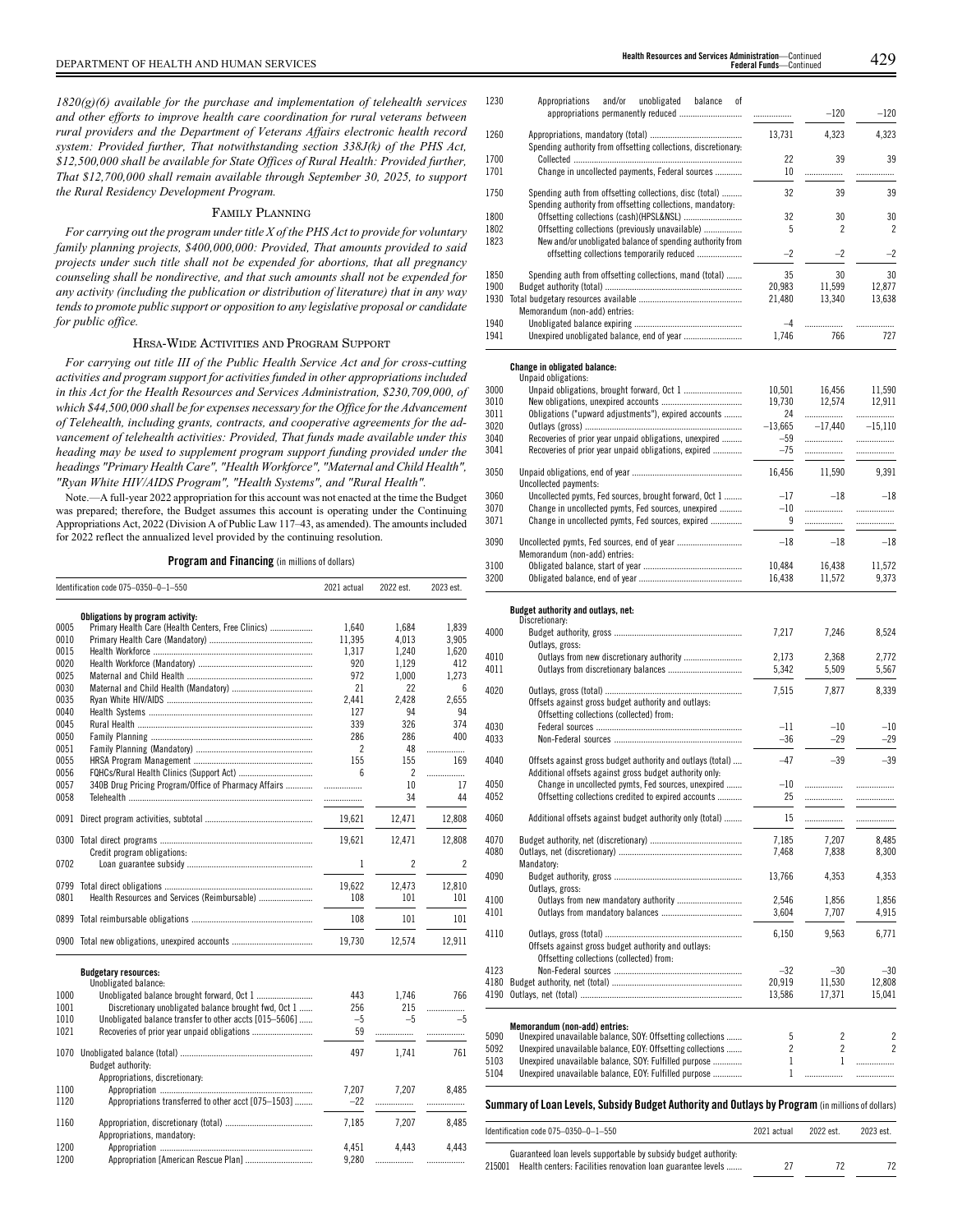HEALTH RESOURCES AND SERVICES—Continued

## **Summary of Loan Levels, Subsidy Budget Authority and Outlays by Program**—Continued

| Identification code 075-0350-0-1-550                |                                                             | 2021 actual | 2022 est. | 2023 est. |
|-----------------------------------------------------|-------------------------------------------------------------|-------------|-----------|-----------|
| 215999<br>Guaranteed loan subsidy (in percent):     |                                                             | 27          | 72        |           |
| 232001                                              | Health centers: Facilities renovation loan guarantee levels | 2.78        | 2.93      | 2.89      |
| 232999<br>Guaranteed loan subsidy budget authority: |                                                             | 2.78        | 2.93      | 289       |
| 233001                                              | Health centers: Facilities renovation loan guarantee levels |             |           |           |
| 233999                                              |                                                             |             |           |           |

Resources displayed here support grants and contracts managed by Health Resources and Services Administration (HRSA). These activities include support for Health Centers, treatment and care for those living with HIV/AIDS, health workforce training, maternal and child health care services, promotion of organ and bone marrow donation, rural health activities, and the medical malpractice claims funds, which pay malpractice claims filed against employees of federally-supported health centers and free clinics. HRSA is also responsible for oversight of the 340B Drug Discount Program.

HRSA administers the following revolving loan programs: Health Professions Student Loans (HPSL), Nursing Student Loans (NSL), Primary Care Loans (PCL) and Loans for Disadvantaged Students (LDS). These programs are financed through revolving accounts (Federal Capital Contribution) and do not receive annual appropriations. Through these revolving fund accounts, funds are awarded to institutions that in turn provide loans to individual students. As borrowers pay back loans, the program's revolving account gets replenished, and the collected funds are then used to give out new loans in the following academic years. If the program's revolving account has excess funds that will not be used to provide new loans, these excess funds are returned to HRSA. Funds returned to HRSA are then awarded to programs that are in need of additional funds. The information below reflects Academic Year 2020–2021 data reported in the FY 2021 Annual Operating Report.

### **Health Professions Revolving Loan Programs**

| <b>Federal Capital Contribution</b>                      |
|----------------------------------------------------------|
| Account<br>Balance                                       |
| 437,467,092<br>193,842,531<br>155,862,233<br>215,701,393 |
| 1,002,873,249                                            |
|                                                          |

## **Object Classification** (in millions of dollars)

|      | Identification code 075-0350-0-1-550                 | 2021 actual              | 2022 est.                | 2023 est. |
|------|------------------------------------------------------|--------------------------|--------------------------|-----------|
|      | Direct obligations:                                  |                          |                          |           |
|      | Personnel compensation:                              |                          |                          |           |
| 111  |                                                      | 234                      | 240                      | 293       |
| 11.3 |                                                      | ĥ                        | 6                        | 6         |
| 11.5 |                                                      |                          | 8                        | 8         |
| 11.7 |                                                      | 27                       | 27                       | 28        |
| 11.9 |                                                      | 274                      | 281                      | 335       |
| 12.1 |                                                      | 85                       | 88                       | 105       |
| 122  |                                                      | 3                        | 3                        | 3         |
| 13.0 |                                                      | $\overline{\phantom{a}}$ | $\overline{\phantom{a}}$ | 2         |
| 23.1 |                                                      | 25                       | 25                       | 25        |
| 23.3 | Communications, utilities, and miscellaneous charges | ĥ                        | 4                        | 4         |
| 25.1 |                                                      | 27                       | 27                       | 31        |
| 25.2 |                                                      | 337                      | 306                      | 302       |
| 25.3 | Other goods and services from Federal sources        | 536                      | 328                      | 308       |
| 25.4 |                                                      |                          |                          |           |
| 25.6 |                                                      | 3                        | 3                        |           |
| 25.7 |                                                      |                          |                          |           |
| 26.0 |                                                      |                          |                          |           |
| 31.0 |                                                      | 13                       | 13                       | 13        |
| 41.0 |                                                      | 18,232                   | 11,279                   | 11,565    |

| 42.0         |               | 108           | 108           |
|--------------|---------------|---------------|---------------|
| 99.0<br>99.0 | 19.622<br>108 | 12.473<br>101 | 12.809<br>102 |
| 99.9         | 19.730        | 12.574        | 12.911        |
|              |               |               |               |

## **Employment Summary**

| Identification code 075-0350-0-1-550                                                                     | 2021 actual  | 2022 est.    | 2023 est.    |
|----------------------------------------------------------------------------------------------------------|--------------|--------------|--------------|
| 1001 Direct civilian full-time equivalent employment<br>1101 Direct military average strength employment | 2.022<br>170 | 2.022<br>170 | 2.561<br>171 |
| 2001 Reimbursable civilian full-time equivalent employment                                               | 56           | 56           | 56           |
| 2101 Reimbursable military average strength employment                                                   |              | 3            | 3            |
| VACCINE INIHRY COMPENSATION                                                                              |              |              |              |

#### VACCINE INJURY COMPENSATION

### **Program and Financing** (in millions of dollars)

|              | Identification code 075-0320-0-1-551                                                                                                                                                                               | 2021 actual | 2022 est. | 2023 est. |
|--------------|--------------------------------------------------------------------------------------------------------------------------------------------------------------------------------------------------------------------|-------------|-----------|-----------|
|              | <b>Budgetary resources:</b><br>Unobligated balance:                                                                                                                                                                |             |           |           |
| 1000         |                                                                                                                                                                                                                    | 35          | 36        | 36        |
| 1033         |                                                                                                                                                                                                                    | 1           |           |           |
| 1070         |                                                                                                                                                                                                                    | 36          | 36        | 36        |
| 1930         | Memorandum (non-add) entries:                                                                                                                                                                                      | 36          | 36        | 36        |
| 1941         |                                                                                                                                                                                                                    | 36          | 36        | 36        |
|              | Budget authority and outlays, net:<br>Mandatory:                                                                                                                                                                   |             |           |           |
| 4123<br>4143 | Offsets against gross budget authority and outlays:<br>Offsetting collections (collected) from:<br>Additional offsets against gross budget authority only.<br>Recoveries of prior year paid obligations, unexpired |             |           |           |
|              |                                                                                                                                                                                                                    |             |           |           |
| 4170         |                                                                                                                                                                                                                    |             |           | .         |
| 4180         |                                                                                                                                                                                                                    |             | .         | .         |
| 4190         |                                                                                                                                                                                                                    | $-1$        |           | .         |

The Vaccine Injury Compensation Program was established pursuant to Public Law 99–660 and Public Law 100–203 and serves as a source of funds to pay claims for compensation for vaccine related injury or death. Payment of claims associated with vaccine related injury or death occurring before October 1, 1988, are financed from the General Fund and are reflected in this account. Given sufficient carry-over funds from prior years' appropriations to pay for the balance of the pre–1988 claims yet to be adjudicated, no appropriation is requested to cover payment of pre–1988 claims. By statute, no new claims are accepted for this account. Payment of claims By statute, ho hew elamis are decepted for ans decedure. Taylinent or elamis<br>associated with vaccine related injury or death occurring after October 1,<br>1988, are reflected in the Vaccine Injury Compensation Program trust f 1988, are reflected in the Vaccine Injury Compensation Program trust fund account.

#### COVERED COUNTERMEASURE PROCESS FUND

*For carrying out section 319F-4 of the PHS Act, \$15,000,000, to remain available until expended.*

Note.—A full-year 2022 appropriation for this account was not enacted at the time the Budget was prepared; therefore, the Budget assumes this account is operating under the Continuing Appropriations Act, 2022 (Division A of Public Law 117–43, as amended). The amounts included for 2022 reflect the annualized level provided by the continuing resolution.

|              | Identification code 075–0343–0–1–551           | 2021 actual | 2022 est. | 2023 est. |
|--------------|------------------------------------------------|-------------|-----------|-----------|
| 0001<br>0103 | Obligations by program activity:               |             |           |           |
|              | 0900 Total new obligations, unexpired accounts |             |           |           |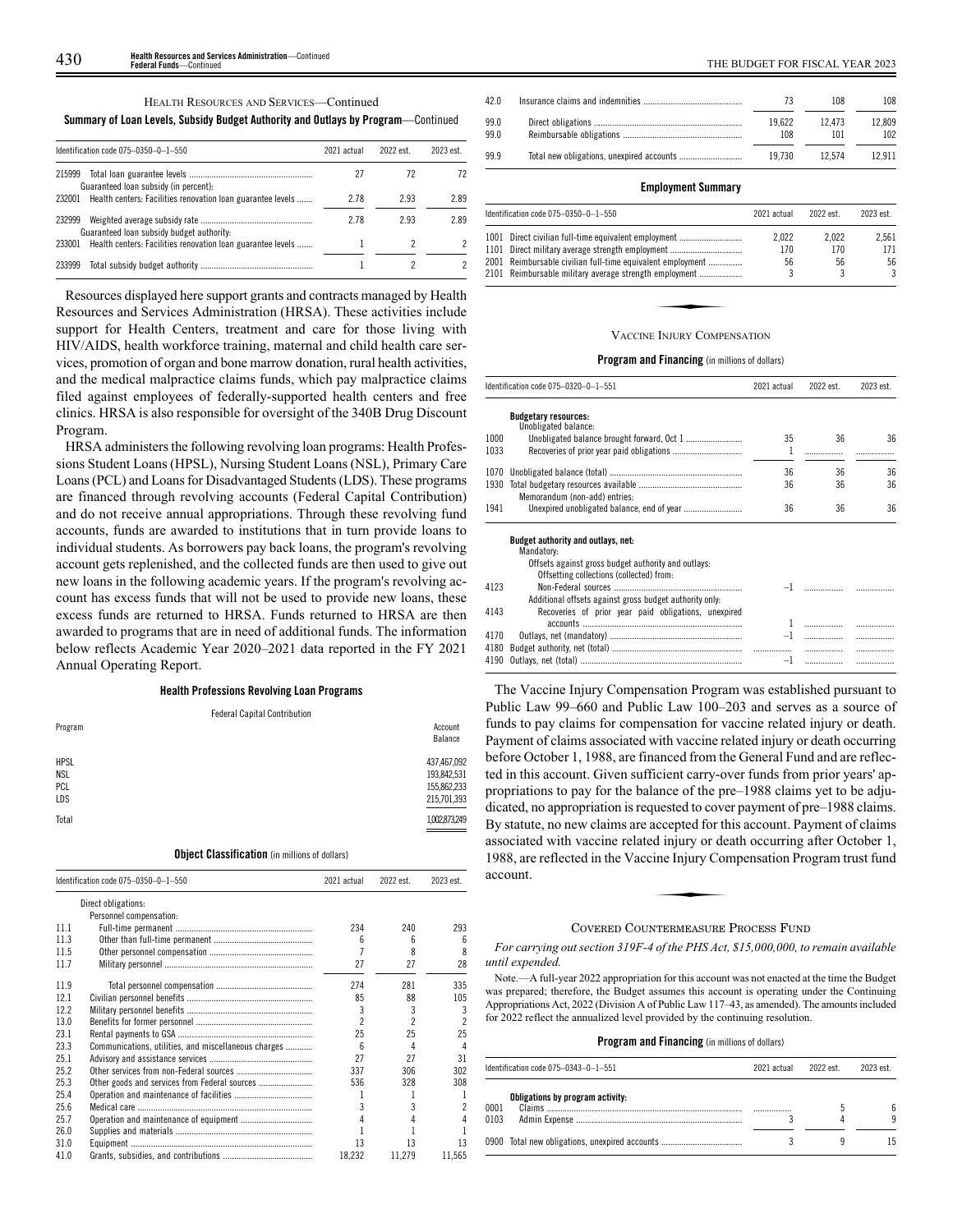## DEPARTMENT OF HEALTH AND HUMAN SERVICES 431 **Health Resources and Services Administration**—Continued

|                      | <b>Budgetary resources:</b>                                                                              |                |                                       |                  |
|----------------------|----------------------------------------------------------------------------------------------------------|----------------|---------------------------------------|------------------|
|                      | Unobligated balance:                                                                                     |                |                                       |                  |
| 1000                 |                                                                                                          | 1              | $\overline{2}$                        | .                |
| 1011                 | Unobligated balance transfer from other acct [075-0140]                                                  | 4              | 7                                     | .                |
|                      | Budget authority:<br>Appropriations, discretionary:                                                      | 5              | 9                                     |                  |
| 1100                 |                                                                                                          |                |                                       | 15               |
| 1930                 |                                                                                                          | 5              | q                                     | 15               |
|                      | Memorandum (non-add) entries:                                                                            |                |                                       |                  |
| 1941                 |                                                                                                          | $\overline{2}$ |                                       |                  |
| 3000<br>3010<br>3020 | <b>Change in obligated balance:</b><br>Unpaid obligations:<br>Unpaid obligations, brought forward, Oct 1 | 1<br>3<br>$-2$ | $\overline{\phantom{a}}$<br>9<br>$-2$ | 9<br>15<br>$-11$ |
| 3050                 | Memorandum (non-add) entries:                                                                            | $\overline{2}$ | q                                     | 13               |
| 3100                 |                                                                                                          | 1              | $\overline{\phantom{a}}$              | 9                |
| 3200                 |                                                                                                          | $\overline{2}$ | 9                                     | 13               |
|                      | Budget authority and outlays, net:<br>Discretionary:                                                     |                |                                       |                  |
| 4000                 | Outlays, gross:                                                                                          |                |                                       | 15               |
| 4010                 |                                                                                                          |                |                                       | 11               |
| 4011                 |                                                                                                          | $\overline{2}$ | $\overline{\phantom{a}}$              | .                |
|                      |                                                                                                          |                |                                       |                  |

The Covered Countermeasure Process Fund is established pursuant to the Public Health Service (PHS) Act, as amended by Division C of Public Law 109–148, to serve as a source of funds to pay for compensation for injuries, illnesses or death, or losses resulting from the administration to or use by an individual of a covered countermeasure for which a Secretarial Declaration has been issued, pursuant to section 319F-3(b) of the PHS Act. Additionally, authority is provided to address any unexpected claims that may arise under the Smallpox Emergency Personnel Protection Act of 2003 (P.L. 108–20).

4020 Outlays, gross (total) ............................................................. 2 2 11 4180 Budget authority, net (total) .......................................................... ................. ................. 15

4190 Outlays, net (total) ...

## **Object Classification** (in millions of dollars)

|      | Identification code 075-0343-0-1-551                         | 2021 actual              | 2022 est. | 2023 est. |
|------|--------------------------------------------------------------|--------------------------|-----------|-----------|
|      | Direct obligations:                                          |                          |           |           |
| 11.1 |                                                              |                          |           | 4         |
| 252  |                                                              | $\overline{\phantom{a}}$ | 2         |           |
| 42.0 |                                                              |                          | 6         | 11        |
| 99.0 |                                                              | 2                        | 8         | 15        |
| 99.5 |                                                              |                          |           |           |
| 99.9 |                                                              | 3                        | 9         | 15        |
|      | <b>Employment Summary</b>                                    |                          |           |           |
|      | Identification code 075-0343-0-1-551                         | 2021 actual              | 2022 est. | 2023 est. |
| 1001 | Direct civilian full-time equivalent employment              | 2                        | 2         | 36        |
| 1101 |                                                              | 2                        | 2         | ĥ         |
|      |                                                              |                          |           |           |
|      |                                                              |                          |           |           |
|      |                                                              |                          |           |           |
|      | MATERNAL, INFANT, AND EARLY CHILDHOOD HOME VISITING PROGRAMS |                          |           |           |

**Program and Financing** (in millions of dollars)

|              | Identification code 075-0321-0-1-551                                                       | 2021 actual | 2022 est. | 2023 est |
|--------------|--------------------------------------------------------------------------------------------|-------------|-----------|----------|
| 0010         | Obligations by program activity:<br>Maternal, Infant, and Early Childhood Home<br>Visiting | 441         | 504       |          |
| 1000<br>1021 | <b>Budgetary resources:</b><br>Unobligated balance:                                        | 24          | 127       |          |

| <b>Health Resources and Services Administration—Contin</b> |                             |  |
|------------------------------------------------------------|-----------------------------|--|
|                                                            | <b>Federal Funds-Contin</b> |  |

|      |                                                                             | 41     | 127    | .        |
|------|-----------------------------------------------------------------------------|--------|--------|----------|
|      | Budget authority:<br>Appropriations, mandatory:                             |        |        |          |
| 1200 |                                                                             | 400    | 400    | .        |
| 1200 | Appropriation [American Rescue Plan]                                        | 150    | .      | .        |
| 1230 | Appropriations<br>and/or<br>unobligated<br>balance<br>оf                    |        |        |          |
|      | appropriations permanently reduced                                          | $-23$  | $-23$  | .        |
|      |                                                                             |        |        |          |
| 1260 |                                                                             | 527    | 377    | .        |
| 1930 |                                                                             | 568    | 504    | .        |
| 1941 | Memorandum (non-add) entries:<br>Unexpired unobligated balance, end of year | 127    | .      |          |
|      |                                                                             |        |        | .        |
|      |                                                                             |        |        |          |
|      | Change in obligated balance:<br>Unpaid obligations:                         |        |        |          |
| 3000 |                                                                             | 747    | 801    | 859      |
| 3010 |                                                                             | 441    | 504    | .        |
| 3020 |                                                                             | $-370$ | $-446$ | $-450$   |
| 3040 | Recoveries of prior year unpaid obligations, unexpired                      | $-17$  | .      | .        |
|      |                                                                             |        |        |          |
| 3050 |                                                                             | 801    | 859    | 409      |
|      | Memorandum (non-add) entries:                                               |        |        |          |
| 3100 |                                                                             | 747    | 801    | 859      |
| 3200 |                                                                             | 801    | 859    | 409      |
|      |                                                                             |        |        |          |
|      | Budget authority and outlays, net:                                          |        |        |          |
|      | Mandatory:                                                                  |        |        |          |
| 4090 |                                                                             | 527    | 377    | .        |
| 4100 | Outlays, gross:                                                             | 11     | 9      |          |
| 4101 |                                                                             | 359    | 437    | .<br>450 |
|      |                                                                             |        |        |          |
| 4110 |                                                                             | 370    | 446    | 450      |
| 4180 |                                                                             | 527    | 377    | .        |
| 4190 |                                                                             | 370    | 446    | 450      |
|      |                                                                             |        |        |          |

## **Summary of Budget Authority and Outlays** (in millions of dollars)

|                                         | 2021 actual | 2022 est | 2023 est. |
|-----------------------------------------|-------------|----------|-----------|
| Enacted/requested:                      |             |          |           |
|                                         | 527         | 377      |           |
|                                         | 370         | 446      | 450       |
| Legislative proposal, subject to PAYGO: |             |          |           |
|                                         |             |          | 467       |
|                                         |             |          | 19        |
| Total:                                  |             |          |           |
|                                         | 527         | 377      | 467       |
| Outlavs                                 | 370         | 446      | 469       |

The Maternal, Infant and Early Childhood Home Visiting Program provides comprehensive services for at risk communities. These activities are administered by HRSA.

### **Object Classification** (in millions of dollars)

|              | Identification code 075-0321-0-1-551                     | 2021 actual | 2022 est. | 2023 est. |
|--------------|----------------------------------------------------------|-------------|-----------|-----------|
| 11.1         | obligations: Personnel compensation: Full-time<br>Direct | 5           |           |           |
| 11.9<br>12.1 |                                                          | 5           |           |           |
| 25.1<br>41.0 |                                                          | 30<br>404   | 30<br>467 |           |
| 99.9         |                                                          | 441         | 504       |           |

## **Employment Summary**

| Identification code 075-0321-0-1-551                                                                     | 2021 actual | 2022 est. | 2023 est. |
|----------------------------------------------------------------------------------------------------------|-------------|-----------|-----------|
| 1001 Direct civilian full-time equivalent employment<br>1101 Direct military average strength employment | 38          | 38        |           |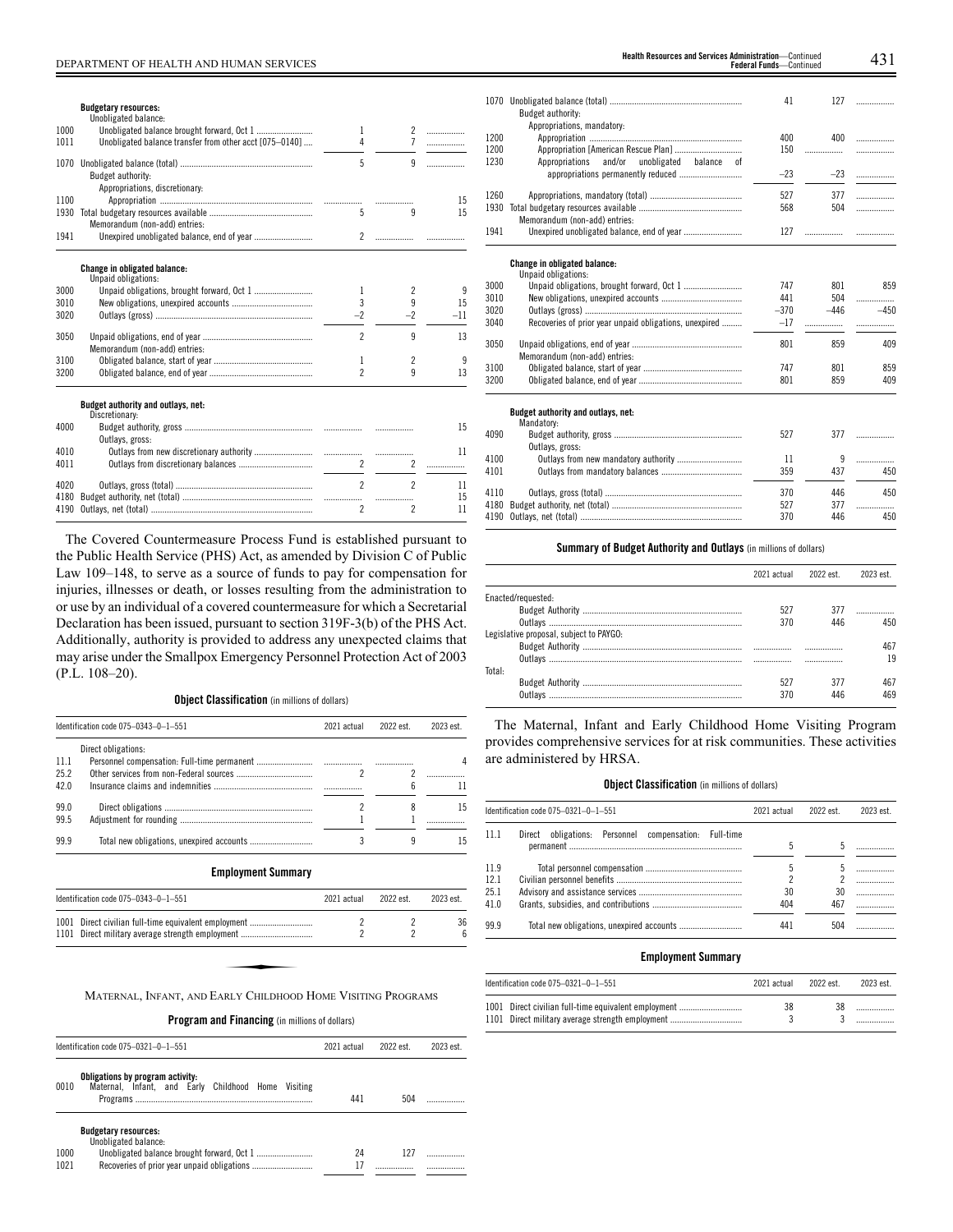## MATERNAL, INFANT, AND EARLY CHILDHOOD HOME VISITING PROGRAMS—Continued MATERNAL, INFANT, AND EARLY CHILDHOOD HOME VISITING PROGRAMS

## (Legislative proposal, subject to PAYGO)

## **Program and Financing** (in millions of dollars)

|      | Identification code 075-0321-4-1-551                                                    |  | 2022 est. | 2023 est. |
|------|-----------------------------------------------------------------------------------------|--|-----------|-----------|
| 0010 | Obligations by program activity:<br>Maternal, Infant, and Early Childhood Home Visiting |  |           | 467       |
|      | <b>Budgetary resources:</b>                                                             |  |           |           |
|      | Budget authority:                                                                       |  |           |           |
|      | Appropriations, mandatory:                                                              |  |           |           |
| 1200 |                                                                                         |  |           | 467       |
| 1930 |                                                                                         |  |           | 467       |
|      |                                                                                         |  |           |           |
|      | <b>Change in obligated balance:</b><br>Unpaid obligations:                              |  |           |           |
| 3010 |                                                                                         |  |           | 467       |
| 3020 |                                                                                         |  |           | $-19$     |
|      |                                                                                         |  |           |           |
| 3050 |                                                                                         |  |           | 448       |
|      | Memorandum (non-add) entries:                                                           |  |           |           |
| 3200 |                                                                                         |  |           | 448       |
|      | Budget authority and outlays, net:                                                      |  |           |           |
|      | Mandatory:                                                                              |  |           |           |
| 4090 |                                                                                         |  |           | 467       |
|      | Outlays, gross:                                                                         |  |           |           |
| 4100 |                                                                                         |  |           | 19        |
| 4180 |                                                                                         |  |           | 467       |
| 4190 |                                                                                         |  |           | 19        |

The Budget extends for five years and increases funding for the Maternal, Infant, and Early Childhood Home Visiting (MIECHV) Program.

## **Object Classification** (in millions of dollars)

| Direct obligations: Personnel compensation:<br>Full-time<br> |                |
|--------------------------------------------------------------|----------------|
|                                                              |                |
|                                                              |                |
|                                                              | <br><br>30     |
|                                                              | <br>430<br>467 |
|                                                              |                |

### **Employment Summary**

| Identification code 075-0321-4-1-551            | 2021 actual | 2022 est | 2023 est |
|-------------------------------------------------|-------------|----------|----------|
|                                                 |             |          | 52       |
|                                                 |             |          |          |
| HEALTH CENTER GUARANTEED LOAN FINANCING ACCOUNT |             |          |          |

## **Program and Financing** (in millions of dollars)

|      | Identification code 075-4442-0-3-551                                                                     |   | 2022 est. | 2023 est. |
|------|----------------------------------------------------------------------------------------------------------|---|-----------|-----------|
|      | <b>Budgetary resources:</b><br>Unobligated balance:                                                      |   |           |           |
| 1000 | Financing authority:                                                                                     |   |           |           |
| 1800 | Spending authority from offsetting collections, mandatory.                                               |   |           |           |
| 1930 | Memorandum (non-add) entries:                                                                            | 2 | 2         |           |
| 1941 |                                                                                                          | 2 | 2         |           |
|      | Financing authority and disbursements, net:<br>Mandatory:                                                |   |           |           |
| 4090 | Offsets against gross financing authority and disbursements:<br>Offsetting collections (collected) from: |   |           |           |
| 4122 |                                                                                                          |   |           |           |

4180 Budget authority, net (total) 4190 Outlays, net (total) ........................................................................ –1 ................. .................

## **Status of Guaranteed Loans** (in millions of dollars)

|      | Identification code 075-4442-0-3-551                                      | 2021 actual | 2022 est. | 2023 est. |
|------|---------------------------------------------------------------------------|-------------|-----------|-----------|
|      | Position with respect to appropriations act limitation on<br>commitments: |             |           |           |
| 2111 | Guaranteed loan commitments from current-year authority                   |             |           |           |
| 2121 |                                                                           | 886         | 859       | 787       |
| 2143 |                                                                           | $-859$      | $-787$    | $-715$    |
| 2150 |                                                                           | 27          | 72        | 72        |
| 2199 | Guaranteed amount of guaranteed loan commitments                          | 21          | 58        | 58        |
|      | Cumulative balance of guaranteed loans outstanding.                       |             |           |           |
| 2210 |                                                                           | 27          | 51        | 112       |
| 2231 |                                                                           | 27          | 72        | 72        |
| 2251 |                                                                           | $-3$        | $-10$     | $-10$     |
| 2263 | Adiustments:<br>Terminations for default that result in claim payments    |             | $-1$      |           |
| 2264 |                                                                           |             |           |           |
| 2290 |                                                                           | 51          | 112       | 174       |
|      | Memorandum:                                                               |             |           |           |
| 2299 | Guaranteed amount of guaranteed loans outstanding, end of                 | 39          | 87        | 137       |
|      |                                                                           |             |           |           |

Public Law 104–299, Public Law 104–208, and Public Law 115–141 authorize Health Resources and Services Administration (HRSA) to guarantee up to \$1 billion in private loans to health centers for the costs of developing and operating managed care networks or plans and for the construction, renovation, and modernization of medical facilities. The program account for this activity is displayed in the Health Resources and Services account (75–0350) as a line in the program and financing schedule.

## **Balance Sheet** (in millions of dollars)

| Identification code 075-4442-0-3-551                                           | 2020 actual | 2021 actual |
|--------------------------------------------------------------------------------|-------------|-------------|
| ASSETS:                                                                        |             |             |
| 1101 Federal assets: Fund balances with Treasury                               |             |             |
| 1999<br>LIABILITIES:                                                           |             |             |
| 2204 Non-Federal liabilities: Liabilities for loan guarantees<br>NET POSITION: |             |             |
| 3300                                                                           |             |             |
| 4999                                                                           |             |             |
|                                                                                |             |             |
| MEDICAL FACILITIES GUARANTEE AND LOAN FUND                                     |             |             |

#### **Status of Direct Loans** (in millions of dollars)

|      | Identification code 075-9931-0-3-551<br>2021 actual |  | 2022 est. | 2023 est. |
|------|-----------------------------------------------------|--|-----------|-----------|
| 1210 | Cumulative balance of direct loans outstanding:     |  |           |           |
| 1290 |                                                     |  |           |           |

Titles VI and XVI of the PHS Act established a loan and loan guarantee fund for medical facilities with a maximum amount allowable for the Government's liability. Direct loans were made available for public facilities and guaranteed loans for private, nonprofit facilities. Funds under this authority were established in the amount of \$50 million for use in fulfilling guarantees in the event of default, \$30 million as a revolving fund for direct loans, and an amount for interest subsidy payments on guaranteed loans.

#### **Balance Sheet** (in millions of dollars)

|      | Identification code 075-9931-0-3-551 | 2020 actual | 2021 actual |
|------|--------------------------------------|-------------|-------------|
|      | ASSETS:                              |             |             |
| 1999 |                                      |             |             |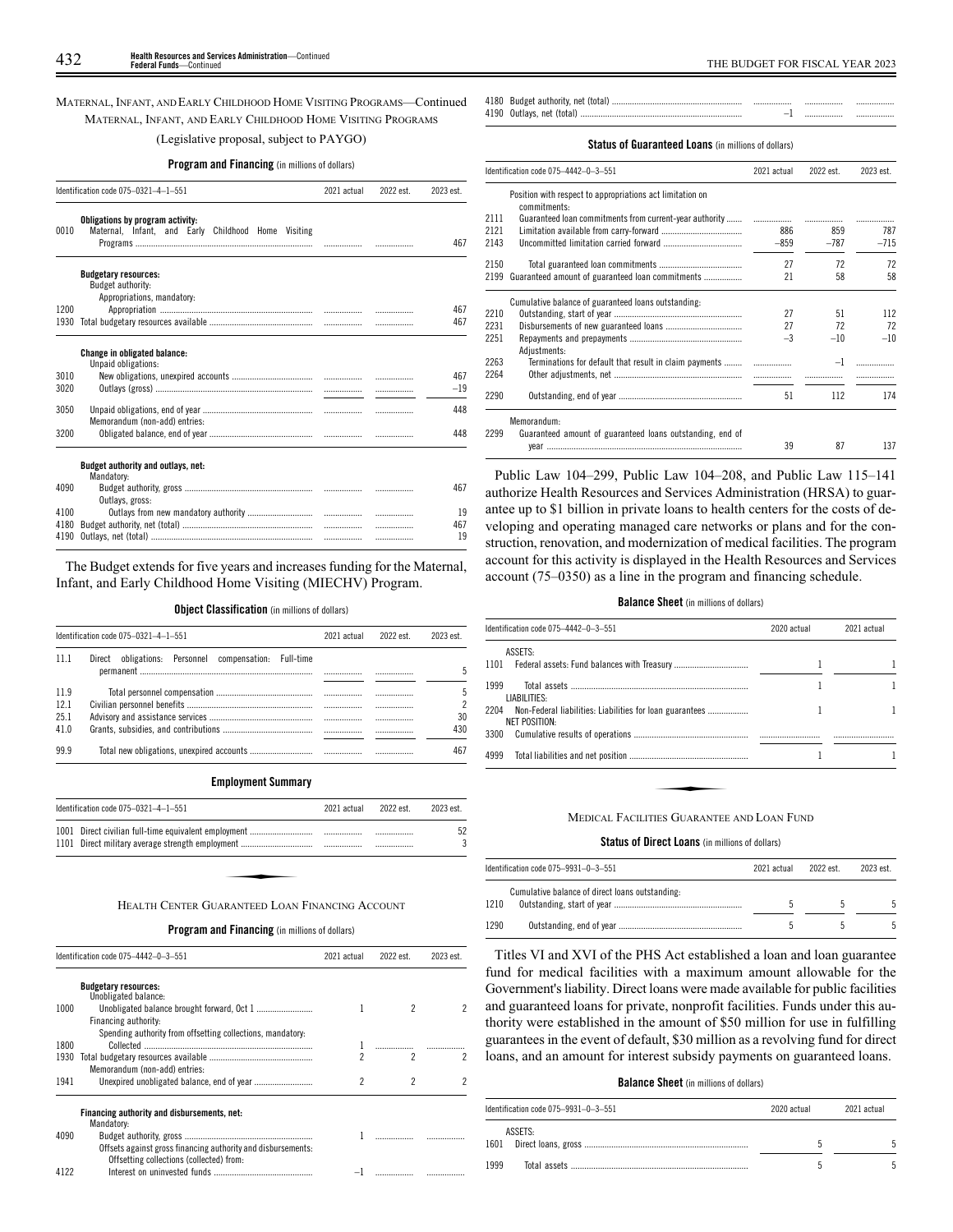|      | LIABILITIES:  |   |  |
|------|---------------|---|--|
| 2201 |               | 5 |  |
|      | NET POSITION: |   |  |
| 3100 |               |   |  |
| 3300 |               |   |  |
| 3999 |               |   |  |
| 4999 |               | 5 |  |
|      | Trust Funds   |   |  |

### *Trust Funds*

## VACCINE INJURY COMPENSATION PROGRAM TRUST FUND

*For payments from the Vaccine Injury Compensation Program Trust Fund (the "Trust Fund"), such sums as may be necessary for claims associated with vaccinerelated injury or death with respect to vaccines administered after September 30, 1988, pursuant to subtitle 2 of title XXI of the PHS Act, to remain available until expended: Provided, That for necessary administrative expenses, not to exceed \$26,200,000 shall be available from the Trust Fund to the Secretary.*

Note.—A full-year 2022 appropriation for this account was not enacted at the time the Budget was prepared; therefore, the Budget assumes this account is operating under the Continuing Appropriations Act, 2022 (Division A of Public Law 117–43, as amended). The amounts included for 2022 reflect the annualized level provided by the continuing resolution.

**Special and Trust Fund Receipts** (in millions of dollars)

|              | Identification code 075-8175-0-7-551                                                                    | 2021 actual  | 2022 est. | 2023 est. |
|--------------|---------------------------------------------------------------------------------------------------------|--------------|-----------|-----------|
| 0100         | Receipts:<br>Current law:                                                                               | 3,965        | 4,060     | 4,202     |
| 1110<br>1140 | Deposits, Vaccine Injury Compensation Trust Fund<br>Interest and Profits on Investments, Vaccine Injury | 313          | 329       | 326       |
|              |                                                                                                         | 59           | 102       | 117       |
| 1199         |                                                                                                         | 372          | 431       | 443       |
| 1999         |                                                                                                         | 372          | 431       | 443       |
| 2000         | Appropriations:<br>Current law:                                                                         | 4,337        | 4.491     | 4,645     |
| 2101         | Vaccine Injury Compensation Program Trust Fund                                                          | $-38$        | $-38$     | $-68$     |
| 2101         | Vaccine Injury Compensation Program Trust Fund                                                          | $-334$       | $-251$    | $-256$    |
| 2135         | Vaccine Injury Compensation Program Trust Fund                                                          | 85           |           |           |
| 2199         |                                                                                                         | $-287$       | $-289$    | $-324$    |
| 2999<br>4030 | Vaccine Injury Compensation Program Trust Fund                                                          | $-287$<br>10 | $-289$    | $-324$    |
| 5099         |                                                                                                         | 4,060        | 4,202     | 4,321     |

## **Program and Financing** (in millions of dollars)

|      | Identification code 075-8175-0-7-551                 |                | 2022 est. | 2023 est. |
|------|------------------------------------------------------|----------------|-----------|-----------|
|      | Obligations by program activity:                     |                |           |           |
| 0001 | Compensation: Claims for post - FY 1989 injuries     | 249            | 251       | 256       |
| 0103 |                                                      | 10             | 10        | 10        |
| 0104 |                                                      | 11             | 11        | 26        |
| 0105 |                                                      | 17             | 17        | 32        |
| 0191 |                                                      | 38             | 38        | 68        |
|      | 0900 Total new obligations, unexpired accounts       | 287            | 289       | 324       |
|      | <b>Budgetary resources:</b><br>Unobligated balance:  |                |           |           |
| 1021 | Recoveries of prior year unpaid obligations          | $\overline{2}$ |           | .         |
| 1033 |                                                      | 8              |           |           |
| 1035 | Unobligated balance of appropriations withdrawn      | $-10$          | .         |           |
|      | Budget authority:                                    |                |           |           |
|      | Appropriations, discretionary:                       |                |           |           |
| 1101 |                                                      | 38             | 38        | 68        |
|      | Appropriations, mandatory:                           |                |           |           |
| 1201 |                                                      | 334            | 251       | 256       |
| 1235 | Appropriations precluded from obligation (special or |                |           |           |
|      |                                                      | $-85$          |           |           |
|      |                                                      |                |           |           |
| 1260 |                                                      | 249            | 251       | 256       |
| 1900 |                                                      | 287            | 289       | 324       |
| 1930 |                                                      | 287            | 289       | 324       |

## **Change in obligated balance:**

|      | Unpaid obligations:                                     |        |        |              |
|------|---------------------------------------------------------|--------|--------|--------------|
| 3000 |                                                         | 18     | 20     | $\mathbf{1}$ |
| 3010 |                                                         | 287    | 289    | 324          |
| 3020 |                                                         | $-283$ | $-308$ | $-324$       |
| 3040 | Recoveries of prior year unpaid obligations, unexpired  | $-2$   | .      | .            |
| 3050 |                                                         | 20     | 1      | 1            |
|      | Memorandum (non-add) entries:                           |        |        |              |
| 3100 |                                                         | 18     | 20     | 1            |
| 3200 |                                                         | 20     | 1      | 1            |
|      | Budget authority and outlays, net:                      |        |        |              |
|      | Discretionary:                                          |        |        |              |
| 4000 |                                                         | 38     | 38     | 68           |
|      | Outlays, gross:                                         |        |        |              |
| 4010 |                                                         | 28     | 38     | 68           |
| 4011 |                                                         | 9      | 9      | .            |
|      |                                                         |        |        |              |
| 4020 |                                                         | 37     | 47     | 68           |
|      | Mandatory:                                              |        |        |              |
| 4090 |                                                         | 249    | 251    | 256          |
|      | Outlays, gross:                                         |        |        |              |
| 4100 |                                                         | 246    | 251    | 256          |
| 4101 |                                                         |        | 10     |              |
|      |                                                         |        |        |              |
| 4110 |                                                         | 246    | 261    | 256          |
|      | Offsets against gross budget authority and outlays:     |        |        |              |
|      | Offsetting collections (collected) from:                |        |        |              |
| 4123 |                                                         | -8     | .      |              |
|      | Additional offsets against gross budget authority only: |        |        |              |
| 4143 | Recoveries of prior year paid obligations, unexpired    |        |        |              |
|      |                                                         | 8      | .      |              |
| 4160 |                                                         | 249    | 251    | 256          |
| 4170 |                                                         | 238    | 261    | 256          |
| 4180 |                                                         | 287    | 289    | 324          |
| 4190 |                                                         | 275    | 308    | 324          |
|      |                                                         |        |        |              |
|      | Memorandum (non-add) entries:                           |        |        |              |
| 5000 | Total investments, SOY: Federal securities: Par value   | 3.967  | 4.054  | 4.234        |

| 5000 | Total investments, SOY: Federal securities: Par value | 3.967 | 4.054 | 4.234 |
|------|-------------------------------------------------------|-------|-------|-------|
| 5001 | Total investments. EOY: Federal securities: Par value | 4.054 | 4.234 | 4.421 |
|      |                                                       |       |       |       |

The Vaccine Injury Compensation Program was established pursuant to Public Law 99–660 and Public Law 100–203 and serves as a source of funds to pay claims for compensation for vaccine-related injury or death. This account reflects payments for claims for vaccine-related injury or death occurring after October 1, 1988.

## **Object Classification** (in millions of dollars)

|      | Identification code 075-8175-0-7-551          | 2021 actual | 2022 est. | 2023 est. |
|------|-----------------------------------------------|-------------|-----------|-----------|
|      | Direct obligations:                           |             |           |           |
| 11.1 |                                               |             |           | 4         |
| 12.1 |                                               |             |           |           |
| 25.3 | Other goods and services from Federal sources |             |           |           |
| 42.0 |                                               | 277         | 279       | 312       |
| 99.9 |                                               | 287         | 289       | 324       |

### **Employment Summary**

| Identification code 075-8175-0-7-551                 | 2021 actual | 2022 est. | 2023 est. |
|------------------------------------------------------|-------------|-----------|-----------|
| 1001 Direct civilian full-time equivalent employment | 14          | 14        | 26        |
| 1101 Direct military average strength employment     |             |           | 6         |
| <b>INDIAN HEALTH SERVICE</b>                         |             |           |           |

## *Federal Funds*

## INDIAN HEALTH SERVICES

Note.—A full-year 2022 appropriation for this account was not enacted at the time the Budget was prepared; therefore, the Budget assumes this account is operating under the Continuing Appropriations Act, 2022 (Division A of Public Law 117–43, as amended). The amounts included for 2022 reflect the annualized level provided by the continuing resolution.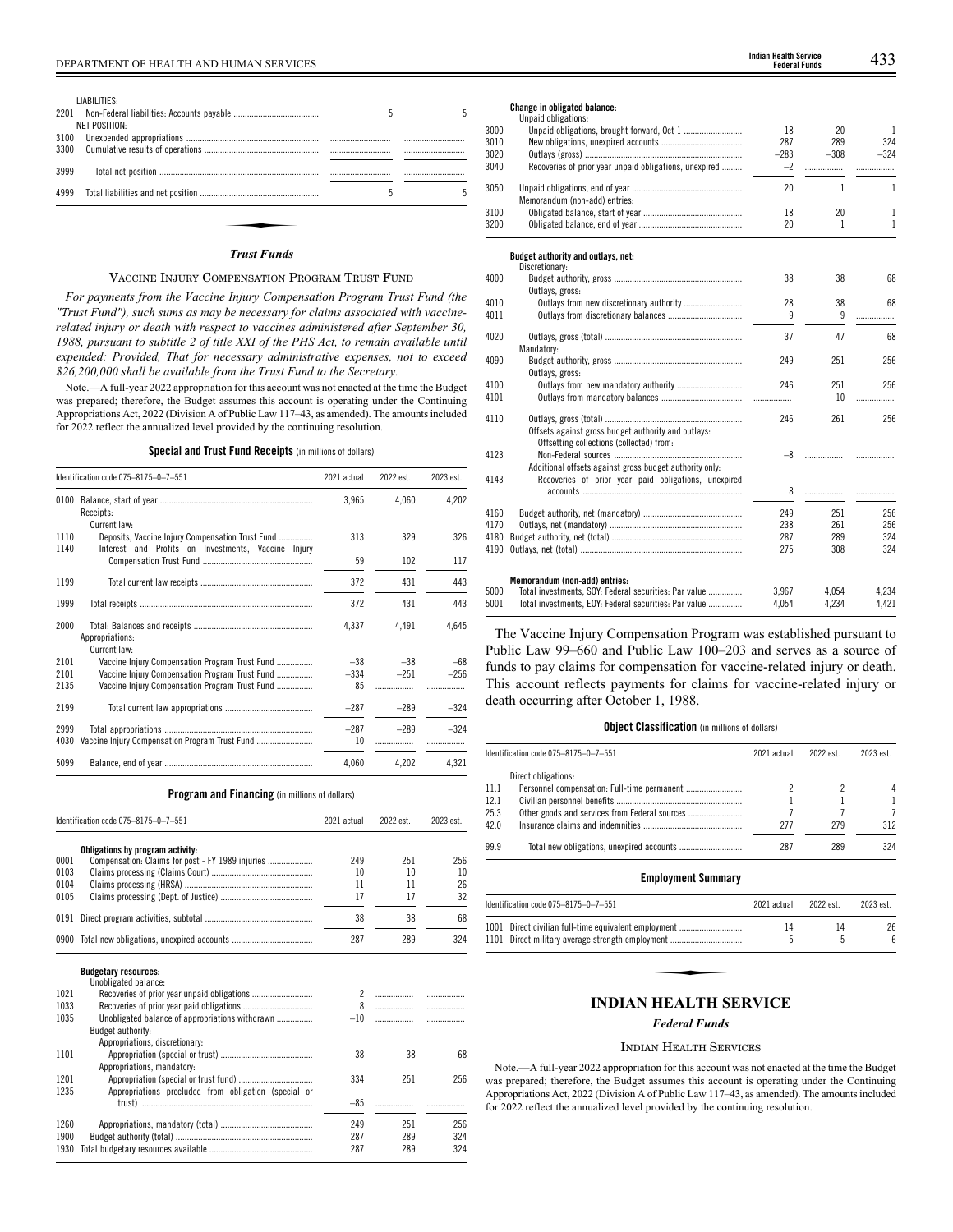## INDIAN HEALTH SERVICES—Continued

**Program and Financing** (in millions of dollars)

| Obligations by program activity:<br>0001<br>7.826<br>0002<br>326<br>0003<br>57<br>0004<br>60<br>0005<br>1<br>153<br>0006<br>0007<br>6<br>0009<br>137 | 6,225<br>235<br>76<br>80<br>1<br>54<br>6<br>150<br>6,827 | 6,225<br>235<br>76<br>80<br>1<br>54<br>6 |
|------------------------------------------------------------------------------------------------------------------------------------------------------|----------------------------------------------------------|------------------------------------------|
|                                                                                                                                                      |                                                          |                                          |
|                                                                                                                                                      |                                                          |                                          |
|                                                                                                                                                      |                                                          |                                          |
|                                                                                                                                                      |                                                          |                                          |
|                                                                                                                                                      |                                                          |                                          |
|                                                                                                                                                      |                                                          |                                          |
|                                                                                                                                                      |                                                          |                                          |
|                                                                                                                                                      |                                                          | 150                                      |
| 0799<br>8,566                                                                                                                                        |                                                          | 6,827                                    |
| 0801<br>1,893                                                                                                                                        | 1,860                                                    | 1,860                                    |
|                                                                                                                                                      |                                                          |                                          |
| 0900 Total new obligations, unexpired accounts<br>10.459                                                                                             | 8.687                                                    | 8.687                                    |
| <b>Budgetary resources:</b>                                                                                                                          |                                                          |                                          |
| Unobligated balance:                                                                                                                                 |                                                          |                                          |
| 1000<br>2,109<br>1001                                                                                                                                | 4,753                                                    | 2,126                                    |
| Discretionary unobligated balance brought fwd, Oct 1<br>2,064<br>1021<br>285                                                                         | .                                                        | .                                        |
|                                                                                                                                                      | .                                                        | .                                        |
| 2,394                                                                                                                                                | 4,753                                                    | 2,126                                    |
| Budget authority:<br>Appropriations, discretionary:                                                                                                  |                                                          |                                          |
| 4,301<br>1100                                                                                                                                        | 4,346                                                    | 6.262                                    |
| 1121<br>Appropriations transferred from other acct [075-0943]<br>210                                                                                 | .                                                        | .                                        |
| 1121<br>Appropriations transferred from other acct [075-0140]<br>790                                                                                 | .                                                        | .                                        |
|                                                                                                                                                      |                                                          |                                          |
| 5,301<br>1160                                                                                                                                        | 4,346                                                    | 6,262                                    |
| Appropriations, mandatory:                                                                                                                           |                                                          |                                          |
| 1200<br>150                                                                                                                                          | 150                                                      | 150                                      |
| 5,494<br>1200                                                                                                                                        | .                                                        | .                                        |
| 1230<br>Appropriations<br>and/or<br>unobligated<br>balance<br>οf                                                                                     |                                                          |                                          |
| .                                                                                                                                                    | $-3$                                                     | $-3$                                     |
| 1260<br>5,644                                                                                                                                        | 147                                                      | 147                                      |
| Spending authority from offsetting collections, discretionary:                                                                                       |                                                          |                                          |
| 1700<br>1,884                                                                                                                                        | 1,567                                                    | 1,868                                    |
| 1701<br>Change in uncollected payments, Federal sources<br>7                                                                                         | .                                                        | .                                        |
|                                                                                                                                                      |                                                          |                                          |
| 1750<br>1,891<br>Spending auth from offsetting collections, disc (total)                                                                             | 1,567                                                    | 1,868                                    |
| 1900<br>12,836                                                                                                                                       | 6,060                                                    | 8,277                                    |
| 1930<br>15,230                                                                                                                                       | 10,813                                                   | 10,403                                   |
| Memorandum (non-add) entries:                                                                                                                        |                                                          |                                          |
| 1940<br>$-18$                                                                                                                                        | .                                                        | .                                        |
| 1941<br>4,753                                                                                                                                        | 2,126                                                    | 1,716                                    |
| Change in obligated balance:<br>Unpaid obligations:                                                                                                  |                                                          |                                          |
| 3000<br>1,384                                                                                                                                        | 1,758                                                    | 1,299                                    |
| 3010<br>10,459                                                                                                                                       | 8,687                                                    | 8,687                                    |
| 3011<br>Obligations ("upward adjustments"), expired accounts<br>21                                                                                   | .                                                        | .                                        |
| 3020<br>$-9,812$                                                                                                                                     | $-9.146$                                                 | $-8,179$                                 |
| 3040<br>Recoveries of prior year unpaid obligations, unexpired<br>$-285$                                                                             |                                                          | .                                        |
| 3041<br>Recoveries of prior year unpaid obligations, expired<br>-9                                                                                   | .                                                        | .                                        |
|                                                                                                                                                      |                                                          |                                          |
| 3050<br>1,758                                                                                                                                        | 1,299                                                    | 1,807                                    |
| Uncollected payments:                                                                                                                                |                                                          |                                          |
| Uncollected pymts, Fed sources, brought forward, Oct 1<br>$-106$<br>3060                                                                             | $-113$                                                   | $-113$                                   |
| Change in uncollected pymts, Fed sources, unexpired<br>3070<br>$-7$                                                                                  | .                                                        | .                                        |
| $-113$<br>3090                                                                                                                                       | $-113$                                                   | $-113$                                   |
| Memorandum (non-add) entries:                                                                                                                        |                                                          |                                          |
| 3100<br>1,278                                                                                                                                        | 1,645                                                    | 1,186                                    |
| 3200<br>1,645                                                                                                                                        | 1,186                                                    | 1,694                                    |
|                                                                                                                                                      |                                                          |                                          |
| Budget authority and outlays, net:<br>Discretionary:                                                                                                 |                                                          |                                          |
| 4000<br>7,192                                                                                                                                        | 5,913                                                    | 8,130                                    |
| Outlays, gross:                                                                                                                                      |                                                          |                                          |
| Outlays from new discretionary authority<br>4010<br>5,086                                                                                            | 5,478                                                    | 7,504                                    |
| 4011<br>1,521                                                                                                                                        | 774                                                      | 522                                      |
|                                                                                                                                                      |                                                          |                                          |
| 4020<br>6,607                                                                                                                                        | 6,252                                                    | 8,026                                    |
| Offsets against gross budget authority and outlays:                                                                                                  |                                                          |                                          |
| Offsetting collections (collected) from:                                                                                                             |                                                          |                                          |
| 4030<br>$-259$                                                                                                                                       | $-299$                                                   | $-436$                                   |
| 4033<br>$-1,627$                                                                                                                                     | $-1,268$                                                 | $-1,432$                                 |
| 4040<br>Offsets against gross budget authority and outlays (total)<br>$-1,886$<br>Additional offsets against gross budget authority only:            | $-1,567$                                                 | $-1,868$                                 |
| 4050<br>Change in uncollected pymts, Fed sources, unexpired<br>$-7$                                                                                  | .                                                        |                                          |
| 4052<br>Offsetting collections credited to expired accounts<br>2                                                                                     | .                                                        |                                          |

| 4060 | Additional offsets against budget authority only (total) | $-5$   |       |       |
|------|----------------------------------------------------------|--------|-------|-------|
| 4070 |                                                          | 5.301  | 4.346 | 6.262 |
| 4080 |                                                          | 4.721  | 4.685 | 6.158 |
|      | Mandatory:                                               |        |       |       |
| 4090 |                                                          | 5.644  | 147   | 147   |
|      | Outlays, gross:                                          |        |       |       |
| 4100 |                                                          | 3.103  | 141   | 141   |
| 4101 |                                                          | 102    | 2.753 | 12    |
| 4110 |                                                          | 3.205  | 2.894 | 153   |
| 4180 |                                                          | 10.945 | 4.493 | 6.409 |
|      |                                                          | 7.926  | 7.579 | 6.311 |
|      |                                                          |        |       |       |

The Indian Health Services account provides medical care, public health services, and health professions training opportunities to American Indians and Alaska Natives. The Budget proposes to shift the four IHS accounts from discretionary to mandatory.

## **Object Classification** (in millions of dollars)

|      | Identification code 075-0390-0-1-551                 | 2021 actual | 2022 est. | 2023 est.      |
|------|------------------------------------------------------|-------------|-----------|----------------|
|      | Direct obligations:                                  |             |           |                |
|      | Personnel compensation:                              |             |           |                |
| 11.1 |                                                      | 422         | 336       | 336            |
| 11.3 |                                                      | 18          | 14        | 14             |
| 11.5 |                                                      | 97          | 77        | 77             |
| 11.7 |                                                      | 63          | 50        | 50             |
| 11.9 |                                                      | 600         | 477       | 477            |
| 12.1 |                                                      | 181         | 144       | 144            |
| 12.2 |                                                      | 13          | 10        | 10             |
| 13.0 |                                                      | 13          | 10        | 10             |
| 21.0 |                                                      | 5           | 4         | $\overline{4}$ |
| 21.0 |                                                      | 59          | 47        | 47             |
| 22.0 |                                                      | 11          | 9         | 9              |
| 23.1 |                                                      | 29          | 23        | 23             |
| 23.2 |                                                      | 16          | 13        | 13             |
| 23.3 | Communications, utilities, and miscellaneous charges | 31          | 25        | 25             |
| 25.1 |                                                      | 9           | 7         | $\overline{7}$ |
| 25.2 |                                                      | 311         | 248       | 248            |
| 25.3 |                                                      | 194         | 155       | 155            |
| 25.4 |                                                      | Δ           | 3         | 3              |
| 25.6 |                                                      | 790         | 634       | 634            |
| 25.8 |                                                      | 115         | 92        | 92             |
| 26.0 |                                                      | 180         | 143       | 143            |
| 31.0 |                                                      | 44          | 35        | 35             |
| 32.0 |                                                      | 24          | 19        | 19             |
| 41.0 |                                                      | 5,936       | 4,728     | 4,728          |
| 42.0 |                                                      | 1           | 1         | -1             |
| 99.0 |                                                      | 8,566       | 6.827     | 6.827          |
| 99.0 |                                                      | 1.893       | 1.860     | 1.860          |
| 99.9 |                                                      | 10.459      | 8.687     | 8.687          |

## **Employment Summary**

| Identification code 075-0390-0-1-551                                                                                                                                   | 2021 actual           | 2022 est.             | 2023 est.             |
|------------------------------------------------------------------------------------------------------------------------------------------------------------------------|-----------------------|-----------------------|-----------------------|
| 1001 Direct civilian full-time equivalent employment<br>1101 Direct military average strength employment<br>2001 Reimbursable civilian full-time equivalent employment | 6.797<br>732<br>6.146 | 6.761<br>721<br>6.114 | 6.900<br>736<br>6.239 |
| 2101 Reimbursable military average strength employment                                                                                                                 | 661                   | 651                   | 665                   |

## INDIAN HEALTH SERVICES

## (Legislative proposal, not subject to PAYGO)

|      | Identification code 075-0390-2-1-551      | 2021 actual | 2022 est. | 2023 est. |
|------|-------------------------------------------|-------------|-----------|-----------|
|      | <b>Budgetary resources:</b>               |             |           |           |
|      | Budget authority:                         |             |           |           |
|      | Appropriations, discretionary:            |             |           |           |
| 1100 |                                           |             |           | $-6.262$  |
|      | Appropriations, mandatory:                |             |           |           |
| 1200 |                                           |             | .         | 6.262     |
|      |                                           |             |           |           |
|      | <b>Budget authority and outlays, net:</b> |             |           |           |
|      | Discretionary:                            |             |           |           |
| 4000 |                                           |             |           | $-6.262$  |
|      | Outlays, gross:                           |             |           |           |
| 4010 |                                           |             |           | $-5.636$  |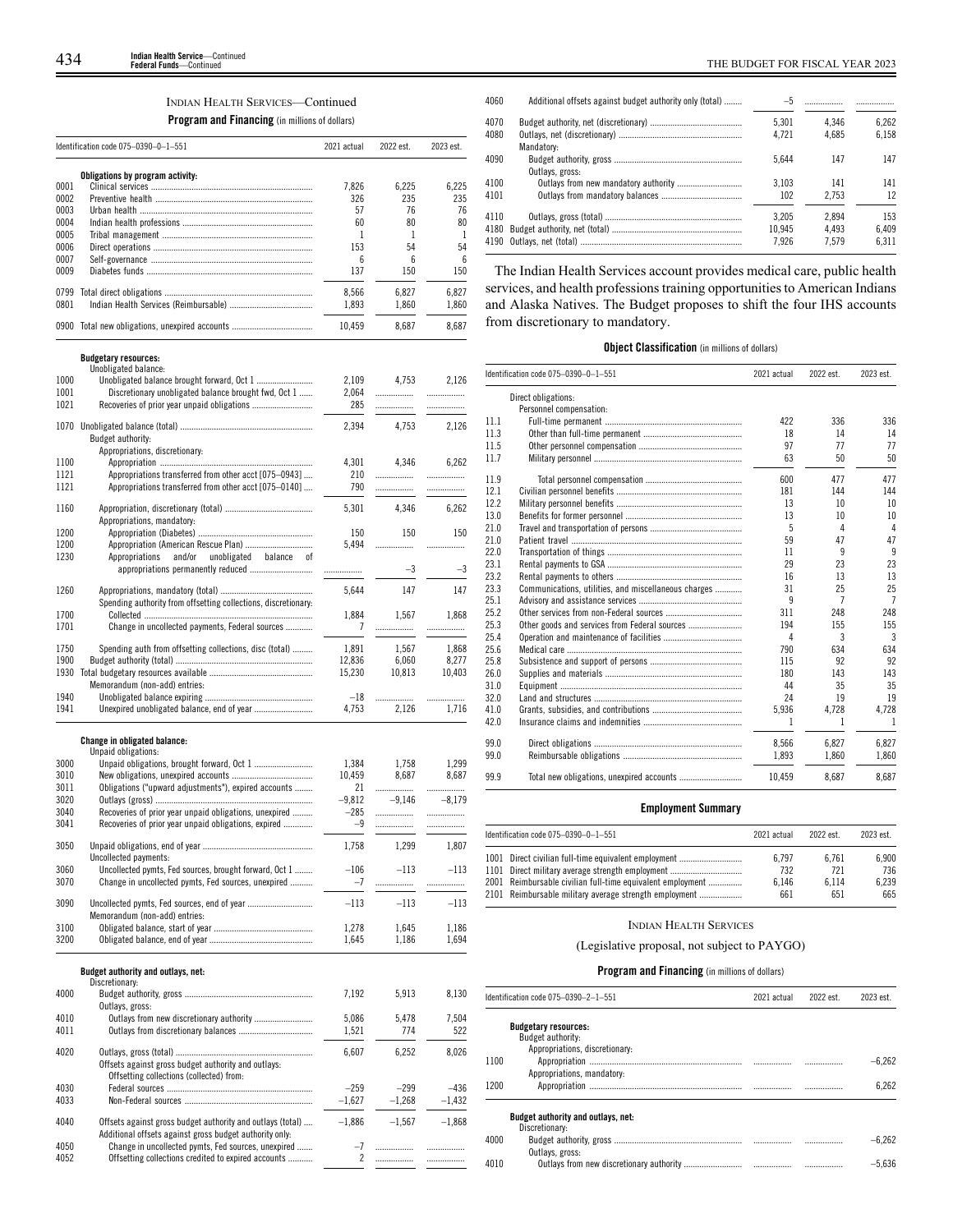|      | Mandatory:                 |      |       |
|------|----------------------------|------|-------|
| 4090 |                            |      | 6.262 |
|      | Outlays, gross:            |      |       |
| 4100 |                            |      | 5.636 |
| 4180 |                            |      |       |
|      |                            | <br> |       |
|      |                            |      |       |
|      |                            |      |       |
|      |                            |      |       |
|      |                            |      |       |
|      | $\alpha$ $\alpha$ $\alpha$ |      |       |

### CONTRACT SUPPORT COSTS

Note.—A full-year 2022 appropriation for this account was not enacted at the time the Budget was prepared; therefore, the Budget assumes this account is operating under the Continuing Appropriations Act, 2022 (Division A of Public Law 117–43, as amended). The amounts included for 2022 reflect the annualized level provided by the continuing resolution.

## **Program and Financing** (in millions of dollars)

|      | Identification code 075-0344-0-1-551                       | 2021 actual | 2022 est. | 2023 est. |
|------|------------------------------------------------------------|-------------|-----------|-----------|
| 0001 | Obligations by program activity:                           | 1,182       | 1,142     | 1,142     |
|      | <b>Budgetary resources:</b><br>Budget authority:           |             |           |           |
|      | Appropriations, discretionary:                             |             |           |           |
| 1100 |                                                            | 1,182       | 1.142     | 1.142     |
| 1900 |                                                            | 1,182       | 1,142     | 1,142     |
| 1930 |                                                            | 1,182       | 1,142     | 1,142     |
|      | <b>Change in obligated balance:</b><br>Unpaid obligations: |             |           |           |
| 3000 |                                                            | 130         | 321       | .         |
| 3010 |                                                            | 1,182       | 1.142     | 1.142     |
| 3011 | Obligations ("upward adjustments"), expired accounts       | 79          |           | .         |
| 3020 |                                                            | $-1,033$    | $-1,463$  | $-1.142$  |
| 3041 | Recoveries of prior year unpaid obligations, expired       | $-37$       |           | .         |
| 3050 | Memorandum (non-add) entries:                              | 321         | .         | .         |
| 3100 |                                                            | 130         | 321       | .         |
| 3200 |                                                            | 321         | .         | .         |
|      | Budget authority and outlays, net:                         |             |           |           |
| 4000 | Discretionary:                                             | 1,182       | 1,142     | 1,142     |
|      | Outlays, gross:                                            |             |           |           |
| 4010 |                                                            | 956         | 1,142     | 1.142     |
| 4011 |                                                            | 77          | 321       | .         |
| 4020 |                                                            | 1,033       | 1,463     | 1,142     |
| 4180 |                                                            | 1,182       | 1,142     | 1,142     |
| 4190 |                                                            | 1.033       | 1.463     | 1.142     |

The Contract Support Costs account provides for the reasonable and allowable costs for direct program expenses for the operation of, and any additional administrative or other expense related to, the overhead incurred by tribes and tribal organizations who operate health programs through self-determination contracts and compacts. The Budget proposes to shift the four IHS accounts from discretionary to mandatory.

**Object Classification** (in millions of dollars)

|              | Identification code $075-0344-0-1-551$                               | 2021 actual | 2022 est   | 2023 est.  |
|--------------|----------------------------------------------------------------------|-------------|------------|------------|
| 25.3<br>41.0 | Direct obligations:<br>Other goods and services from Federal sources | 266<br>916  | 251<br>891 | 257<br>885 |
| 99.9         |                                                                      | 1.182       | 1.142      | 1.142      |

### CONTRACT SUPPORT COSTS

(Legislative proposal, not subject to PAYGO)

## **Program and Financing** (in millions of dollars)

Identification code 075–0344–2–1–551 2021 actual 2022 est. 2023 est.

**Budgetary resources:** Budget authority:

Appropriations, discretionary:

1100 Appropriation .................................................................... ................. ................. –1,142

| 1200 | Appropriations, mandatory:                |  | 1.142    |
|------|-------------------------------------------|--|----------|
|      | <b>Budget authority and outlays, net:</b> |  |          |
| 4000 | Discretionary:                            |  | $-1,142$ |
|      | Outlays, gross:                           |  |          |
| 4010 |                                           |  | $-1.142$ |
|      | Mandatory:                                |  |          |
| 4090 |                                           |  | 1.142    |
|      | Outlays, gross:                           |  |          |
| 4100 |                                           |  | 1.142    |
| 4180 |                                           |  |          |
| 4190 |                                           |  | .        |
|      |                                           |  |          |
|      |                                           |  |          |
|      |                                           |  |          |
|      |                                           |  |          |

### PAYMENTS FOR TRIBAL LEASES

Note.—A full-year 2022 appropriation for this account was not enacted at the time the Budget was prepared; therefore, the Budget assumes this account is operating under the Continuing Appropriations Act, 2022 (Division A of Public Law 117–43, as amended). The amounts included for 2022 reflect the annualized level provided by the continuing resolution.

## **Program and Financing** (in millions of dollars)

|      | Identification code 075-0200-0-1-551                               | 2021 actual | 2022 est. | 2023 est. |
|------|--------------------------------------------------------------------|-------------|-----------|-----------|
|      | Obligations by program activity:                                   |             |           |           |
| 0001 |                                                                    | 123         | 150       | 150       |
|      | 0900 Total new obligations, unexpired accounts (object class 41.0) | 123         | 150       | 150       |
|      | <b>Budgetary resources:</b>                                        |             |           |           |
| 1000 | Unobligated balance:                                               |             | 16        | 16        |
|      | Budget authority:                                                  |             |           |           |
|      | Appropriations, discretionary:                                     |             |           |           |
| 1100 |                                                                    | 139         | 150       | 150       |
| 1930 |                                                                    | 139         | 166       | 166       |
|      | Memorandum (non-add) entries:                                      |             |           |           |
| 1941 |                                                                    | 16          | 16        | 16        |
|      | Change in obligated balance:                                       |             |           |           |
|      | Unpaid obligations:                                                |             |           |           |
| 3000 |                                                                    |             | 13        | .         |
| 3010 |                                                                    | 123         | 150       | 150       |
| 3020 |                                                                    | $-110$      | $-163$    | $-150$    |
| 3050 |                                                                    | 13          | .         | .         |
|      | Memorandum (non-add) entries:                                      |             |           |           |
| 3100 |                                                                    |             | 13        | .         |
| 3200 |                                                                    | 13          | .         | .         |
|      | Budget authority and outlays, net:                                 |             |           |           |
|      | Discretionary:                                                     |             |           |           |
| 4000 | Outlays, gross:                                                    | 139         | 150       | 150       |
| 4010 |                                                                    | 110         | 150       | 150       |
| 4011 |                                                                    |             | 13        | .         |
|      |                                                                    |             |           |           |
| 4020 |                                                                    | 110         | 163       | 150       |
| 4180 |                                                                    | 139         | 150       | 150       |
| 4190 |                                                                    | 110         | 163       | 150       |

The Payments for Tribal Leases account provides for the reasonable and allowable costs for leases with a Tribe or tribal organization for a building owned or leased by the tribe or tribal organization that is used for administration or delivery of services under the Indian Self-Determination and Education Assistance Act. The Budget proposes to shift the four IHS accounts from discretionary to mandatory.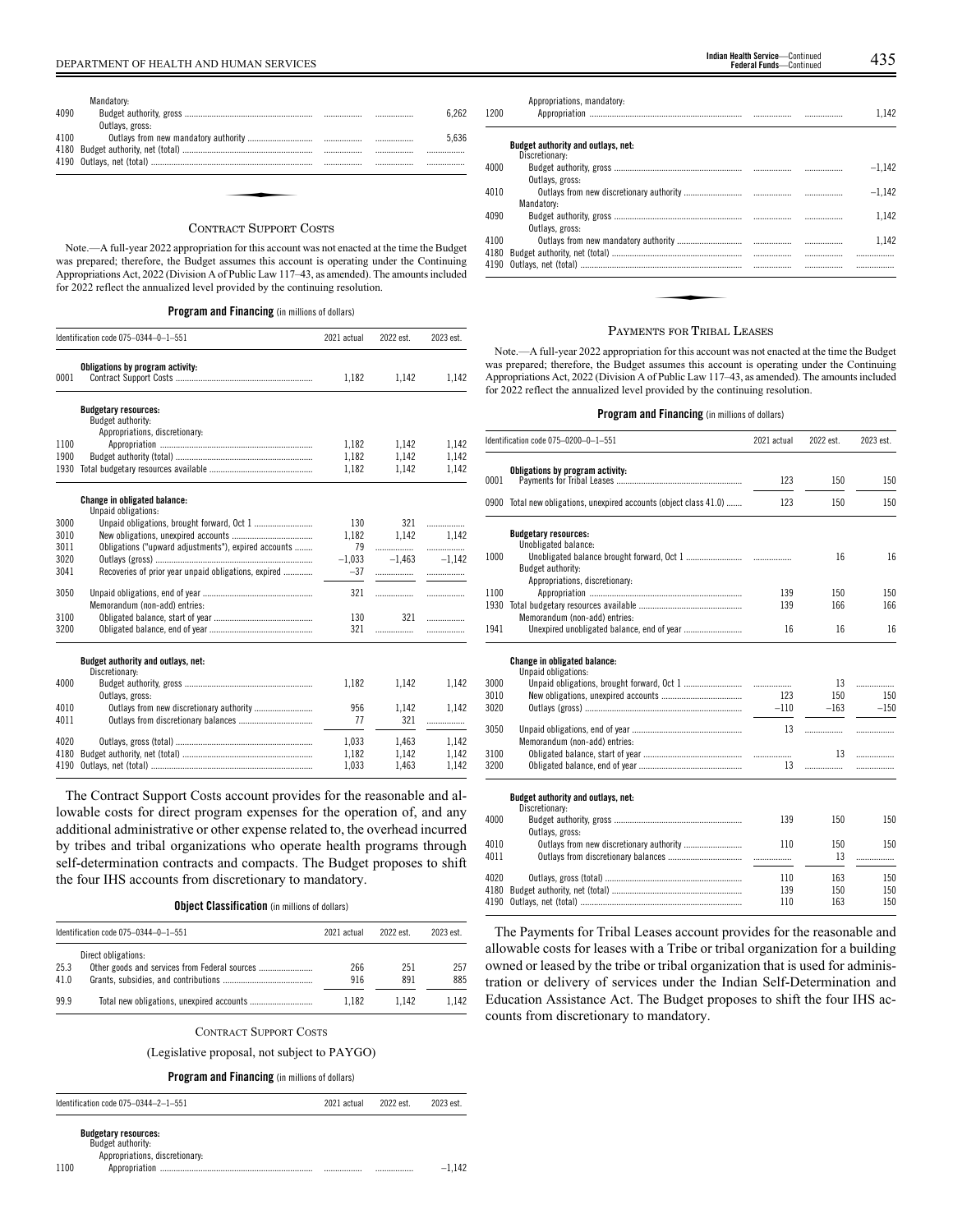## PAYMENTS FOR TRIBAL LEASES—Continued PAYMENTS FOR TRIBAL LEASES

(Legislative proposal, not subject to PAYGO)

## **Program and Financing** (in millions of dollars)

| Identification code 075-0200-2-1-551 |                                                      | 2022 est.<br>2021 actual |  | 2023 est. |
|--------------------------------------|------------------------------------------------------|--------------------------|--|-----------|
|                                      | <b>Budgetary resources:</b>                          |                          |  |           |
|                                      | Budget authority:                                    |                          |  |           |
|                                      | Appropriations, discretionary:                       |                          |  |           |
| 1100                                 |                                                      |                          |  | $-150$    |
|                                      | Appropriations, mandatory:                           |                          |  |           |
| 1200                                 |                                                      |                          |  | 150       |
|                                      | Budget authority and outlays, net:<br>Discretionary: |                          |  |           |
| 4000                                 |                                                      |                          |  | $-150$    |
|                                      | Outlays, gross:                                      |                          |  |           |
| 4010                                 |                                                      |                          |  | $-150$    |
|                                      | Mandatory:                                           |                          |  |           |
| 4090                                 |                                                      |                          |  | 150       |
|                                      | Outlays, gross:                                      |                          |  |           |
| 4100                                 |                                                      |                          |  | 150       |
|                                      |                                                      |                          |  |           |
|                                      |                                                      |                          |  |           |
| 4180<br>4190                         |                                                      |                          |  |           |

## INDIAN HEALTH FACILITIES

Note.—A full-year 2022 appropriation for this account was not enacted at the time the Budget was prepared; therefore, the Budget assumes this account is operating under the Continuing Appropriations Act, 2022 (Division A of Public Law 117–43, as amended). The amounts included for 2022 reflect the annualized level provided by the continuing resolution.

## INDIAN HEALTH FACILITIES

#### (INCLUDING TRANSFERS OF FUNDS)

**[**For an additional amount for "Indian Health Facilities", \$3,500,000,000, to remain available until expended, for the provision of domestic and community sanitation facilities for Indians, as authorized by section 7 of the Act of August 5, 1954 (68 Stat. 674): *Provided*, That \$700,000,000, to remain available until expended, shall be made available for fiscal year 2022, \$700,000,000, to remain available until expended, shall be made available for fiscal year 2023, \$700,000,000, to remain available until expended, shall be made available for fiscal year 2024, \$700,000,000, to remain available until expended, shall be made available for fiscal year 2025, and \$700,000,000, to remain available until expended, shall be made available for fiscal year 2026: *Provided further*, That of the amounts made available under this heading, up to \$2,200,000,000 shall be for projects that exceed the economical unit cost and shall be available until expended: *Provided further*, That up to three percent of the amounts made available in each fiscal year shall be for salaries, expenses, and administration: *Provided further*, That one-half of one percent of the amounts made available under this heading in this Act in each fiscal years 2022 through 2026 shall be transferred to the Office of Inspector General of the Department of Health and Human Services for oversight of funding provided to the Department of Health and Human Services in this title in this Act: *Provided further*, That no funds available to the Indian Health Service for salaries, expenses, administration, and oversight shall be available for contracts, grants, compacts, or cooperative agreements under the provisions of the Indian Self-Determination and Education Assistance Act as amended: *Provided further*, That funds under this heading made available to Tribes and Tribal organizations under the Indian Self-Determination and Education Assistance Act (25 U.S.C. 5301 et seq.) shall be available on a one-time basis, are nonrecurring, and shall not be part of the amount required by section 106 of the Indian Self-Determination and Education Assistance Act (25 U.S.C. 5325), and shall only be used for the purposes identified in this heading: *Provided further*, That not later than 90 days after the date of enactment of this Act, the Secretary of Health and Human Services shall submit to the House and Senate Committees on Appropriations a detailed spend plan for fiscal year 2022: *Provided further*, That for each fiscal year through 2026, as part of the annual budget submission of the President under section 1105(a) of title 31, United States Code, the Secretary of Health and Human Services shall submit a detailed spend plan for that fiscal year: *Provided further*, That such amount is designated by the Congress as being for an emergency requirement pursuant to section 4112(a) of H. Con. Res. 71 (115th Congress), the concurrent resolution on the budget for fiscal year 2018, and to section 251(b) of the Balanced Budget and Emergency Deficit Control Act of 1985.**]** *(Infrastructure Investments and Jobs Appropriations Act.)*

### **Special and Trust Fund Receipts** (in millions of dollars)

|      | Identification code 075-0391-0-1-551<br>2021 actual  |       | 2022 est. | 2023 est. |  |
|------|------------------------------------------------------|-------|-----------|-----------|--|
| 0100 | Receipts:<br>Current law:                            |       |           |           |  |
| 1130 | Rent and Charges for Quarters, Indian Health Service | 10    | 9         | ٩         |  |
| 2000 | Appropriations:<br>Current law:                      | 10    |           | ٩         |  |
| 2101 |                                                      | $-10$ | -9        |           |  |
| 5099 |                                                      |       |           |           |  |

## **Program and Financing** (in millions of dollars)

|      | Identification code 075-0391-0-1-551                                            | 2021 actual | 2022 est. | 2023 est. |
|------|---------------------------------------------------------------------------------|-------------|-----------|-----------|
|      | Obligations by program activity:                                                |             |           |           |
| 0001 |                                                                                 | 190         | 168       | 168       |
| 0002 |                                                                                 | 219         | 193       | 193       |
| 0003 |                                                                                 | 293         | 259       | 259       |
| 0004 |                                                                                 | 27          | 24        | 24        |
| 0005 |                                                                                 | 142         | 125       | 125       |
| 0100 |                                                                                 | 871         | 769       | 769       |
| 0799 |                                                                                 | 871         | 769       | 769       |
| 0801 |                                                                                 | 105         | 57        | 57        |
|      |                                                                                 |             |           |           |
|      | 0900 Total new obligations, unexpired accounts                                  | 976         | 826       | 826       |
|      | <b>Budgetary resources:</b>                                                     |             |           |           |
|      | Unobligated balance:                                                            |             |           |           |
| 1000 |                                                                                 | 944         | 1,620     | 2,481     |
| 1001 | Discretionary unobligated balance brought fwd, Oct 1                            | 931         | .         | .         |
| 1021 |                                                                                 | 32          | .         | .         |
| 1070 |                                                                                 | 976         | 1,620     | 2,481     |
|      | Budget authority:                                                               |             |           |           |
|      | Appropriations, discretionary:                                                  |             |           |           |
| 1100 |                                                                                 | 918         | 1,619     | 1,567     |
|      | Advance appropriations, discretionary:                                          |             |           |           |
| 1170 |                                                                                 | .           | .         | 696       |
|      | Appropriations, mandatory:                                                      |             |           |           |
| 1200 |                                                                                 | 600         |           | .         |
| 1201 |                                                                                 | 10          | 9         | 9         |
|      |                                                                                 |             |           |           |
| 1260 |                                                                                 | 610         | 9         | 9         |
|      | Spending authority from offsetting collections, discretionary:                  |             |           |           |
| 1700 |                                                                                 | 92          | 59        | 59        |
| 1900 |                                                                                 | 1,620       | 1,687     | 2,331     |
| 1930 |                                                                                 | 2,596       | 3,307     | 4,812     |
| 1941 | Memorandum (non-add) entries:                                                   | 1,620       | 2,481     | 3,986     |
|      |                                                                                 |             |           |           |
|      | Change in obligated balance:<br>Unpaid obligations:                             |             |           |           |
| 3000 |                                                                                 | 892         | 947       | 908       |
| 3010 |                                                                                 | 976         | 826       | 826       |
| 3020 |                                                                                 | –889        | $-865$    | $-1,705$  |
| 3040 | Recoveries of prior year unpaid obligations, unexpired                          | -32         | .         | .         |
|      |                                                                                 |             |           |           |
| 3050 |                                                                                 | 947         | 908       | 29        |
| 3060 | Uncollected payments:<br>Uncollected pymts, Fed sources, brought forward, Oct 1 | $^{-18}$    | $^{-18}$  | $-18$     |
|      |                                                                                 |             |           |           |
| 3090 | Uncollected pymts, Fed sources, end of year                                     | $^{-18}$    | $-18$     | $-18$     |
|      | Memorandum (non-add) entries:                                                   |             |           |           |
| 3100 |                                                                                 | 874         | 929       | 890       |
| 3200 |                                                                                 | 929         | 890       | 11        |
|      | Budget authority and outlays, net:                                              |             |           |           |
|      | Discretionary:                                                                  |             |           |           |
| 4000 |                                                                                 | 1,010       | 1,678     | 2,322     |
|      | Outlays, gross:                                                                 |             |           |           |
| 4010 |                                                                                 | 349         | 684       | 807       |
| 4011 |                                                                                 | 352         | 88        | 805       |
| 4020 |                                                                                 | 701         | 772       | 1,612     |
|      | Offsets against gross budget authority and outlays:                             |             |           |           |
|      | Offsetting collections (collected) from:                                        |             |           |           |
| 4030 |                                                                                 | $-92$       | $-59$     | $-59$     |
|      |                                                                                 |             |           |           |
| 4040 | Offsets against gross budget authority and outlays (total)<br>Mandatory:        | $-92$       | $-59$     | $-59$     |

4090 Budget authority, gross ......................................................... 610 9 9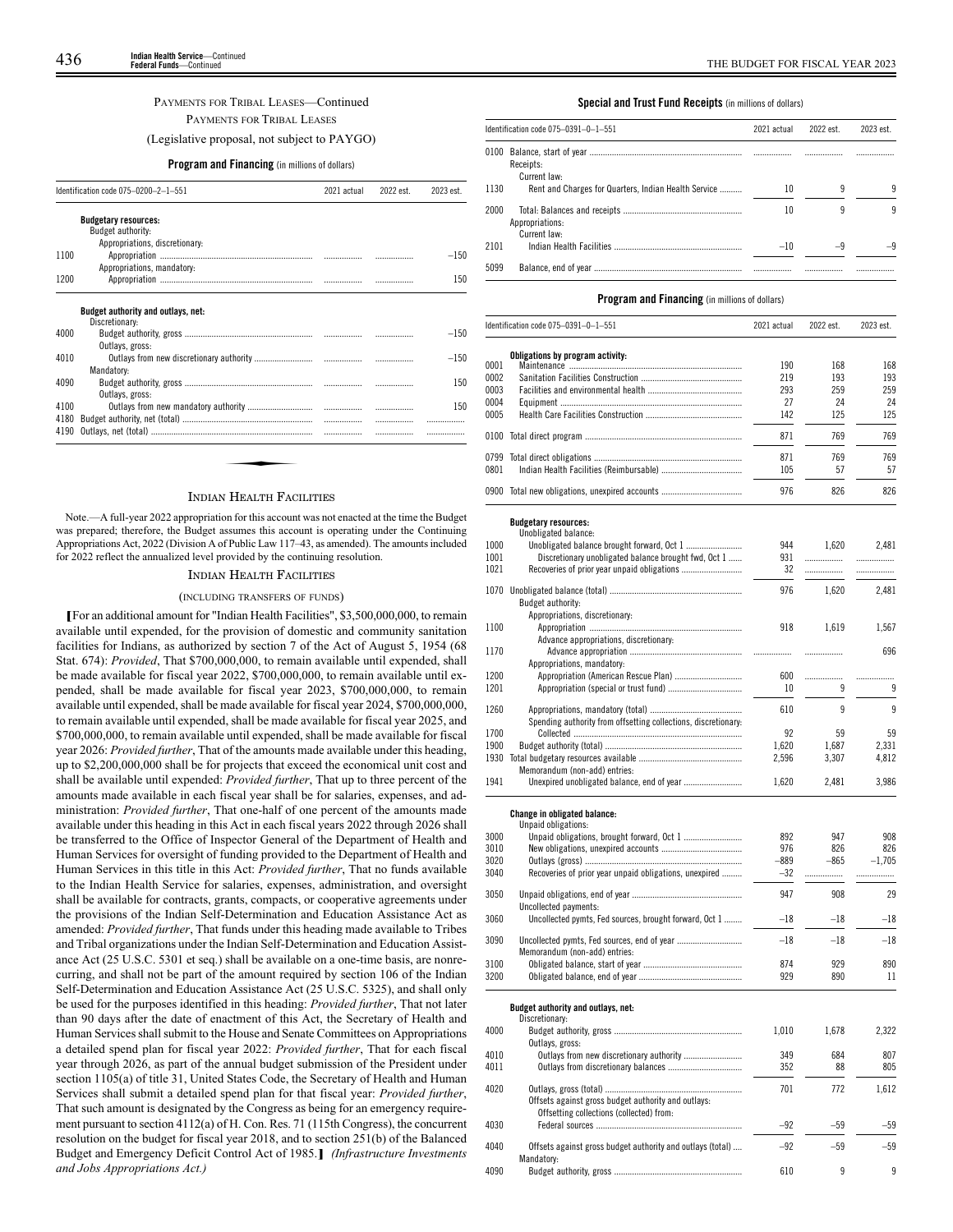|      | Outlays, gross: |       |       |       |
|------|-----------------|-------|-------|-------|
| 4100 |                 | 183   |       | q     |
| 4101 |                 |       | 84    | 84    |
| 4110 |                 | 188   | 93    | 93    |
|      |                 | 1.528 | 1.628 | 2.272 |
|      |                 | 797   | 806   | 1.646 |

The Indian Health Facilities account supports construction, repair and improvement, equipment, and environmental health and facilities support for the Indian Health Service. The Budget proposes to shift the four IHS accounts from discretionary to mandatory.

#### **Object Classification** (in millions of dollars)

|      | Identification code 075-0391-0-1-551                 | 2021 actual              | 2022 est.                | 2023 est.                |
|------|------------------------------------------------------|--------------------------|--------------------------|--------------------------|
|      | Direct obligations:                                  |                          |                          |                          |
|      | Personnel compensation:                              |                          |                          |                          |
| 11.1 |                                                      | 56                       | 49                       | 49                       |
| 11.3 |                                                      | 3                        | 3                        | 3                        |
| 11.5 |                                                      | 4                        | 4                        | 4                        |
| 11.7 |                                                      | 28                       | 25                       | 25                       |
| 11.9 |                                                      | 91                       | 81                       | 81                       |
| 12.1 |                                                      | 22                       | 19                       | 19                       |
| 12.2 |                                                      | $\overline{\phantom{a}}$ | 2                        | $\overline{c}$           |
| 21.0 |                                                      | $\overline{\phantom{a}}$ | $\overline{\phantom{a}}$ | $\overline{c}$           |
| 22.0 |                                                      | 4                        | 4                        | 4                        |
| 23.1 |                                                      | 4                        | 4                        | 4                        |
| 23.3 | Communications, utilities, and miscellaneous charges | 13                       | 11                       | 11                       |
| 25.1 |                                                      | 3                        | 3                        | 3                        |
| 25.2 |                                                      | 178                      | 157                      | 157                      |
| 25.3 | Other goods and services from Federal sources        | 2                        | 2                        | $\overline{\phantom{a}}$ |
| 25.4 |                                                      | 144                      | 127                      | 127                      |
| 25.7 |                                                      | 89                       | 78                       | 78                       |
| 25.8 |                                                      | $\overline{\phantom{a}}$ | 2                        | $\overline{2}$           |
| 26.0 |                                                      | 7                        | 6                        | $6\overline{6}$          |
| 31.0 |                                                      | 64                       | 57                       | 57                       |
| 32.0 |                                                      | 29                       | 25                       | 25                       |
| 41.0 |                                                      | 215                      | 189                      | 189                      |
| 99.0 |                                                      | 871                      | 769                      | 769                      |
| 99.0 |                                                      | 105                      | 57                       | 57                       |
| 99.9 |                                                      | 976                      | 826                      | 826                      |

## **Employment Summary**

| Identification code 075-0391-0-1-551                       | 2021 actual | 2022 est | 2023 est. |
|------------------------------------------------------------|-------------|----------|-----------|
| 1001 Direct civilian full-time equivalent employment       | 960         | 955      | 975       |
| 1101 Direct military average strength employment           | 203         | 200      | 204       |
| 2001 Reimbursable civilian full-time equivalent employment | 46          | 46       | 47        |

#### INDIAN HEALTH FACILITIES

### (Legislative proposal, not subject to PAYGO)

### **Program and Financing** (in millions of dollars)

|      | Identification code 075-0391-2-1-551             | 2021 actual | 2022 est. | 2023 est. |
|------|--------------------------------------------------|-------------|-----------|-----------|
|      | <b>Budgetary resources:</b><br>Budget authority: |             |           |           |
| 1100 | Appropriations, discretionary:                   |             |           | $-1,567$  |
|      | Appropriations, mandatory:                       |             |           |           |
| 1200 |                                                  |             |           | 1,567     |
|      | Budget authority and outlays, net:               |             |           |           |
|      | Discretionary:                                   |             |           |           |
| 4000 |                                                  |             |           | $-1.567$  |
|      | Outlays, gross:                                  |             |           |           |
| 4010 |                                                  |             |           | $-470$    |
|      | Mandatory:                                       |             |           |           |
| 4090 |                                                  |             |           | 1.567     |
|      | Outlays, gross:                                  |             |           |           |
| 4100 |                                                  |             |           | 470       |
| 4180 |                                                  |             |           |           |
| 4190 |                                                  |             |           |           |

## FUNDING FOR INDIAN HEALTH SERVICES (Legislative proposal, subject to PAYGO)

The Budget proposes to shift the four IHS accounts from discretionary to mandatory. After FY 2023, IHS funding would grow to keep pace with healthcare costs and population growth and gradually close longstanding<br>healthcare costs and population growth and gradually close longstanding<br>service and facility shortfalls. The net score forgoes discretionary funding<br>f service and facility shortfalls. The net score forgoes discretionary funding for mandatory to provide IHS stable and predictable funding.

## **CENTERS FOR DISEASE CONTROL AND PREVENTION**

*Federal Funds*

## CDC-WIDE ACTIVITIES AND PROGRAM SUPPORT

(INCLUDING TRANSFER OF FUNDS)

*To carry out titles II, III, IV, VII, XI, XV, XVII, XIX, XXI, XXIII, XXVI, and XXVIII of the Public Health Service Act (PHS Act), sections 101, 102, 103, 201, 202, 203, 301, and 501 of the Federal Mine Safety and Health Act, section 13 of the Mine Improvement and New Emergency Response Act, sections 20, 21, and 22 of the Occupational Safety and Health Act, titles II and IV of the Immigration and Nationality Act, section 501 of the Refugee Education Assistance Act, and for expenses necessary to support activities related to countering potential biological, nuclear, radiological, and chemical threats to civilian populations, \$9,620,961,000; of which \$128,421,000 shall remain available through September 30, 2024 for international HIV/AIDS; \$353,200,000 shall remain available through September 30, 2025 for global public health protection; \$600,000,000 shall remain available through September 30, 2024 for public health infrastructure and capacity; and \$50,000,000 shall remain available through September 30, 2024 for forecasting epidemics and outbreak analytics: Provided, That funds may be used for purchase and insurance of official motor vehicles in foreign countries: Provided further, That of the amounts made available under this heading, up to \$1,000,000 shall remain available until expended to pay for the transportation, medical care, treatment, and other related costs of persons quarantined or isolated under Federal or State quarantine law: Provided further, That funds made available under this heading may be available for making grants under section 1509 of the PHS Act for not less than 21 States, tribes, or tribal organizations: Provided further, That of the funds made available under this heading, \$15,000,000 shall be available to continue and expand community specific extension and outreach programs to combat obesity in counties with the highest levels of obesity: Provided further, That the proportional funding requirements under section 1503(a) of the PHS Act shall not apply to funds made available under this heading: Provided further, That of the amounts appropriated under this heading up to \$3,000,000 may remain available until expended for carrying out the Vessel Sanitation Program, to the extent that user fee collections are insufficient: Provided further, That of the amounts appropriated under this heading, \$55,000,000 shall remain available until September 30, 2027, for costs related to the acquisition of real property, equipment, construction, installation, demolition, and renovation of facilities: Provided further, That funds made available in this or any prior Act that for the acquisition of real property or for construction or improvement of facilities shall be available to make improvements on non-federally owned property, provided that any improvements that are not adjacent to federally owned property do not exceed \$2,500,000, and that the primary benefit of such improvements accrues to CDC: Provided further, That funds previously set-aside by CDC for repair and upgrade of the Lake Lynn Experimental Mine and Laboratory shall be used to acquire a replacement mine safety research facility: Provided further, That in addition, the prior year unobligated balance of any amounts assigned to former employees in accounts of CDC made available for Individual Learning Accounts shall be credited to and merged with the amounts made available for buildings and facilities to support the replacement of the mine safety research facility: Provided further, That paragraphs (1) through (3) of subsection (b) of section 2821 of the PHS Act shall not apply to funds appropriated under this heading: Provided further, That of the amounts made available under this heading, \$35,000,000, to remain available until expended, shall be available to the Director of the CDC for deposit in the Infectious Diseases Rapid Response Reserve Fund established by section 231 of division B of Public Law 115–245: Provided further, That funds appropriated under this heading may be used to support a contract for the operation and maintenance of an aircraft in direct support of activities throughout CDC to ensure the agency is prepared to address public health preparedness emergencies: Provided further, That any amounts made available by this Act to the Centers for Disease Control and Prevention may be used to support the salaries and expenses of any CDC employee or fellow responding to an emergency or other urgent public health crisis: Provided further, That employees of CDC or the Public Health Service, both civilian and commissioned*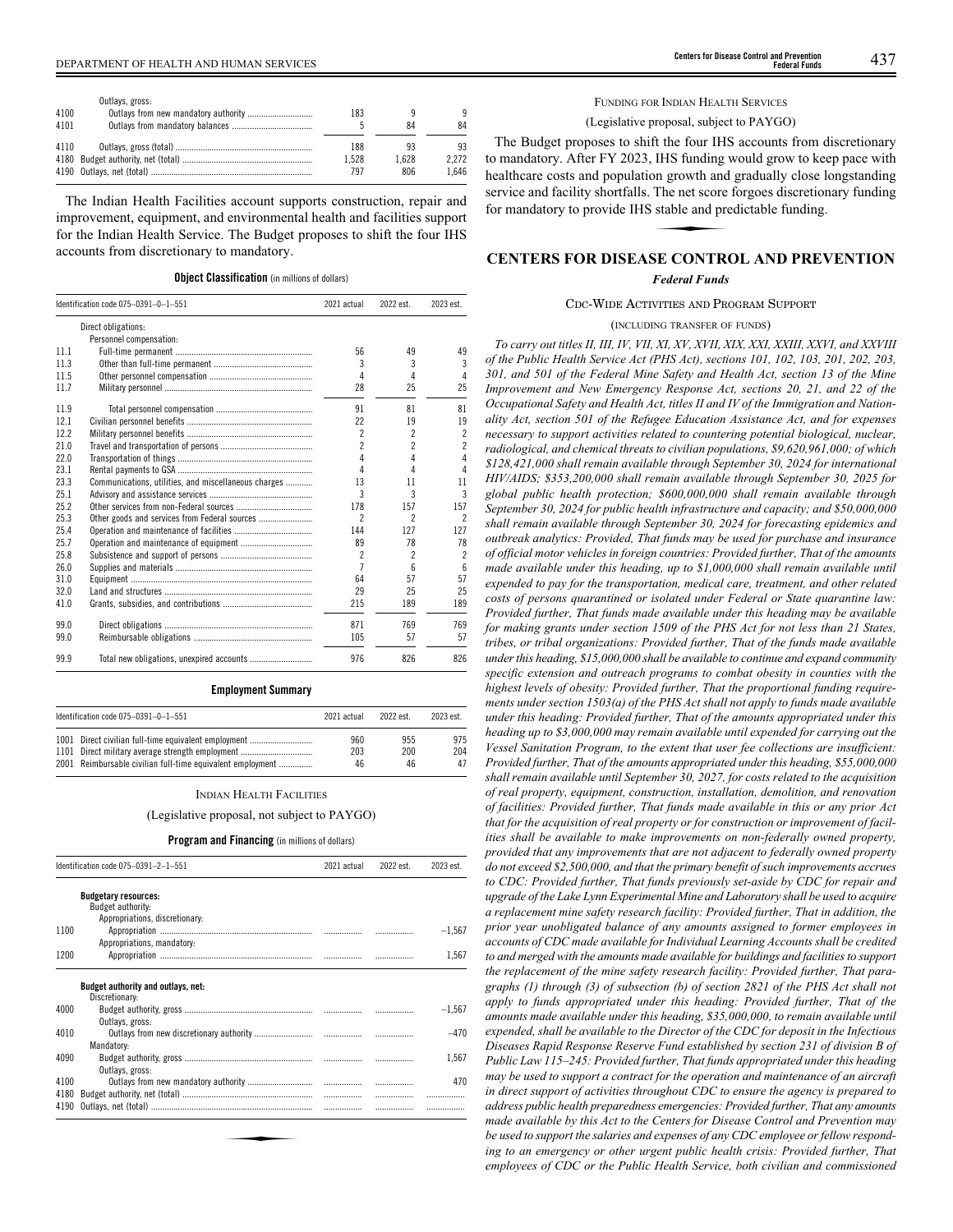## CDC-WIDE ACTIVITIES AND PROGRAM SUPPORT—Continued

*officers, detailed to States, municipalities, or other organizations under authority of section 214 of the PHS Act, or in overseas assignments, shall be treated as non-Federal employees for reporting purposes only and shall not be included within any personnel ceiling applicable to the Agency, Service, or HHS during the period of detail or assignment: Provided further, That CDC may use up to \$10,000 from amounts appropriated to CDC in this Act for official reception and representation expenses when specifically approved by the Director of CDC: Provided further, That in addition, such sums as may be derived from authorized user fees, which shall be credited to the appropriation charged with the cost thereof: Provided further, That with respect to the previous proviso, authorized user fees from the Vessel Sanitation Program and the Respirator Certification Program shall be available through September 30, 2024: Provided further, That in addition to amounts provided herein, \$7,000,000 for lead poisoning prevention and \$143,540,000 for health statistics shall be made available from amounts available under section 241 of the PHS Act.*

## ENERGY EMPLOYEES OCCUPATIONAL ILLNESS COMPENSATION PROGRAM

*For necessary expenses to administer the Energy Employees Occupational Illness Compensation Program Act, \$55,358,000, to remain available until expended: Provided, That this amount shall be available consistent with the provision regarding administrative expenses in section 151(b) of division B, title I of Public Law 106–554.*

Note.—A full-year 2022 appropriation for this account was not enacted at the time the Budget was prepared; therefore, the Budget assumes this account is operating under the Continuing Appropriations Act, 2022 (Division A of Public Law 117–43, as amended). The amounts included for 2022 reflect the annualized level provided by the continuing resolution.

## **[**<sup>C</sup>DC-WIDE ACTIVITIES AND PROGRAM SUPPORT**]**

**[**For an additional amount for "CDC-Wide Activities and Program Support", \$21,500,000, for support of Operation Allies Welcome, to remain available until September 30, 2022, for medical support, screening, and other related public health activities related to Afghan arrivals and refugees.**]** *(Afghanistan Supplemental Appropriations Act, 2022.)*

#### **[**<sup>C</sup>DC-WIDE ACTIVITIES AND PROGRAM SUPPORT**]**

**[**For an additional amount for "CDC-Wide Activities and Program Support", \$8,000,000, to remain available until September 30, 2022, for support of Operation Allies Welcome for medical support, screening, and other related public health activities related to Afghan arrivals and refugees.**]** *(Additional Afghanistan Supplemental Appropriations Act, 2022.)*

## **Special and Trust Fund Receipts** (in millions of dollars)

|      | Identification code 075-0943-0-1-999                            | 2021 actual | 2022 est. | 2023 est |
|------|-----------------------------------------------------------------|-------------|-----------|----------|
| 0100 | Receipts:<br>Current law:                                       |             |           |          |
| 1130 | <b>Cooperative Research and Development Agreements, Centers</b> |             |           |          |
| 2000 | Appropriations:<br>Current law:                                 | 2           |           |          |
| 2101 |                                                                 |             |           |          |
| 5099 |                                                                 |             |           |          |

|      | Identification code 075-0943-0-1-999                             | 2021 actual | 2022 est. | 2023 est.  |
|------|------------------------------------------------------------------|-------------|-----------|------------|
|      | Obligations by program activity:                                 |             |           |            |
| 0001 | Birth Defects, Developmental Disabilities, Disability and Health | 167         | 168       |            |
| 0002 | CDC-Wide Activities and Program Support (0943)                   | 15.286      | 274       | .<br>9,621 |
| 0004 | Chronic Disease Prevention and Health Promotion (0948)           | 1,296       | 1,277     | .          |
| 0005 | Emerging and Zoonotic Infectious Diseases (0949)                 | 644         | 648       |            |
| 0006 |                                                                  |             |           | .          |
|      | Energy Employee Illness Occupational Compensation Program        | 53          | 50        | .          |
| 0007 |                                                                  | 222         | 223       | .          |
| 0008 |                                                                  | 604         | 592       | .          |
| 0012 | HIV/AIDS, Viral Hepatitis, STD and TB Prevention (0950)          | 1.309       | 1,314     | .          |
| 0013 |                                                                  | 815         | 821       | .          |
| 0015 |                                                                  | 680         | 683       | .          |
| 0016 |                                                                  | 344         | 345       | .          |
| 0019 | Public Health Preparedness and Response (0956)                   | 840         | 842       | .          |
| 0020 |                                                                  | 590         | 592       | .          |
| 0021 | Cooperative Research and Development Agreements (CRADA)          |             |           |            |
|      |                                                                  |             | .         | .          |
| 0022 |                                                                  | 1           |           |            |

CDC-Wide Activities and Program Support (User and Other Similar 0024

|                                                         | 127                                                                                                                                                                                                                                                                                                                                                                                                                                                                                                                                                                                          | .                                                                     |                                                                  |
|---------------------------------------------------------|----------------------------------------------------------------------------------------------------------------------------------------------------------------------------------------------------------------------------------------------------------------------------------------------------------------------------------------------------------------------------------------------------------------------------------------------------------------------------------------------------------------------------------------------------------------------------------------------|-----------------------------------------------------------------------|------------------------------------------------------------------|
|                                                         | 22,979                                                                                                                                                                                                                                                                                                                                                                                                                                                                                                                                                                                       | 7.829                                                                 | 9.621                                                            |
| CDC-Wide Activities and Program Support (Reimbursable)  | 252                                                                                                                                                                                                                                                                                                                                                                                                                                                                                                                                                                                          | 653                                                                   | 668                                                              |
|                                                         | 252                                                                                                                                                                                                                                                                                                                                                                                                                                                                                                                                                                                          | 653                                                                   | 668                                                              |
|                                                         | 23,231                                                                                                                                                                                                                                                                                                                                                                                                                                                                                                                                                                                       | 8,482                                                                 | 10,289                                                           |
| <b>Budgetary resources:</b>                             |                                                                                                                                                                                                                                                                                                                                                                                                                                                                                                                                                                                              |                                                                       |                                                                  |
|                                                         |                                                                                                                                                                                                                                                                                                                                                                                                                                                                                                                                                                                              |                                                                       | 7.274                                                            |
|                                                         |                                                                                                                                                                                                                                                                                                                                                                                                                                                                                                                                                                                              |                                                                       | .                                                                |
|                                                         |                                                                                                                                                                                                                                                                                                                                                                                                                                                                                                                                                                                              |                                                                       | .                                                                |
|                                                         | 77                                                                                                                                                                                                                                                                                                                                                                                                                                                                                                                                                                                           | .                                                                     |                                                                  |
|                                                         | 2.691                                                                                                                                                                                                                                                                                                                                                                                                                                                                                                                                                                                        | 7.711                                                                 | 7.274                                                            |
| Budget authority:                                       |                                                                                                                                                                                                                                                                                                                                                                                                                                                                                                                                                                                              |                                                                       |                                                                  |
| Appropriations, discretionary:                          |                                                                                                                                                                                                                                                                                                                                                                                                                                                                                                                                                                                              |                                                                       |                                                                  |
|                                                         | 15,683                                                                                                                                                                                                                                                                                                                                                                                                                                                                                                                                                                                       | 6,965                                                                 | 9,621                                                            |
|                                                         | $-210$                                                                                                                                                                                                                                                                                                                                                                                                                                                                                                                                                                                       | .                                                                     | .                                                                |
| Appropriations transferred to other acct [075-1503]     | $-21$                                                                                                                                                                                                                                                                                                                                                                                                                                                                                                                                                                                        | .                                                                     | .                                                                |
|                                                         | $-10$                                                                                                                                                                                                                                                                                                                                                                                                                                                                                                                                                                                        | $-10$                                                                 | $-35$                                                            |
| Appropriations transferred from other acct [075-0116]   | .                                                                                                                                                                                                                                                                                                                                                                                                                                                                                                                                                                                            | 856                                                                   | .                                                                |
| Appropriations, mandatory:                              | 15,442                                                                                                                                                                                                                                                                                                                                                                                                                                                                                                                                                                                       | 7,811                                                                 | 9,586                                                            |
|                                                         | 55                                                                                                                                                                                                                                                                                                                                                                                                                                                                                                                                                                                           | 55                                                                    | 55                                                               |
|                                                         | 11,520                                                                                                                                                                                                                                                                                                                                                                                                                                                                                                                                                                                       | .                                                                     |                                                                  |
|                                                         | 2                                                                                                                                                                                                                                                                                                                                                                                                                                                                                                                                                                                            | 1                                                                     | 1                                                                |
| Appropriations transferred from other acct PPHF         |                                                                                                                                                                                                                                                                                                                                                                                                                                                                                                                                                                                              |                                                                       | 903                                                              |
| 0f                                                      |                                                                                                                                                                                                                                                                                                                                                                                                                                                                                                                                                                                              |                                                                       |                                                                  |
| appropriations permanently reduced                      | $-5$                                                                                                                                                                                                                                                                                                                                                                                                                                                                                                                                                                                         | $-5$                                                                  | -4                                                               |
|                                                         | 12,428                                                                                                                                                                                                                                                                                                                                                                                                                                                                                                                                                                                       | 51                                                                    | 955                                                              |
|                                                         |                                                                                                                                                                                                                                                                                                                                                                                                                                                                                                                                                                                              |                                                                       |                                                                  |
|                                                         |                                                                                                                                                                                                                                                                                                                                                                                                                                                                                                                                                                                              |                                                                       | 185                                                              |
|                                                         |                                                                                                                                                                                                                                                                                                                                                                                                                                                                                                                                                                                              |                                                                       | .                                                                |
| Spending auth from offsetting collections, disc (total) | 383                                                                                                                                                                                                                                                                                                                                                                                                                                                                                                                                                                                          | 181                                                                   | 185                                                              |
|                                                         |                                                                                                                                                                                                                                                                                                                                                                                                                                                                                                                                                                                              |                                                                       | $\overline{\mathcal{C}}$                                         |
|                                                         |                                                                                                                                                                                                                                                                                                                                                                                                                                                                                                                                                                                              |                                                                       | 10.728                                                           |
|                                                         |                                                                                                                                                                                                                                                                                                                                                                                                                                                                                                                                                                                              |                                                                       | 18,002                                                           |
| Memorandum (non-add) entries:                           |                                                                                                                                                                                                                                                                                                                                                                                                                                                                                                                                                                                              |                                                                       |                                                                  |
|                                                         | $-6$                                                                                                                                                                                                                                                                                                                                                                                                                                                                                                                                                                                         | .                                                                     | .                                                                |
|                                                         | 7,711                                                                                                                                                                                                                                                                                                                                                                                                                                                                                                                                                                                        | 7,274                                                                 | 7,713                                                            |
|                                                         | 0809<br>Unobligated balance:<br>Discretionary unobligated balance brought fwd, Oct 1<br>Unobligated balance transfer to other accts [075-0140]<br>Appropriations transferred to other acct [075-0390]<br>Appropriations transferred to other acct [075-0945]<br>Appropriation (075-0954 - EEOICPA)<br>Appropriation (075-0943 American Rescue Plan)<br>and/or<br>unobligated<br>Appropriations<br>balance<br>Spending authority from offsetting collections, discretionary:<br>Change in uncollected payments, Federal sources<br>Spending authority from offsetting collections, mandatory. | 3.158<br>3,066<br>$-544$<br>856<br>291<br>92<br>4<br>28.257<br>30,948 | 7.711<br>.<br>.<br>.<br>181<br>$\overline{c}$<br>8,045<br>15,756 |

## **Change in obligated balance:**

|      | Unpaid obligations:                                        |           |           |           |
|------|------------------------------------------------------------|-----------|-----------|-----------|
| 3000 |                                                            | 10.155    | 21,997    | 15.164    |
| 3010 |                                                            | 23,231    | 8,482     | 10,289    |
| 3011 | Obligations ("upward adjustments"), expired accounts       | 35        | .         | .         |
| 3020 |                                                            | $-11,153$ | $-15,315$ | $-12,298$ |
| 3040 | Recoveries of prior year unpaid obligations, unexpired     | $-77$     |           |           |
|      |                                                            |           | .         | .         |
| 3041 | Recoveries of prior year unpaid obligations, expired       | $-194$    | .         | .         |
| 3050 |                                                            | 21,997    | 15.164    | 13,155    |
|      | Uncollected payments:                                      |           |           |           |
| 3060 | Uncollected pymts, Fed sources, brought forward, Oct 1     | $-130$    | $-144$    | $-144$    |
| 3070 | Change in uncollected pymts, Fed sources, unexpired        | $-92$     |           | .         |
| 3071 | Change in uncollected pymts, Fed sources, expired          | 78        |           | .         |
|      |                                                            |           |           |           |
| 3090 | Memorandum (non-add) entries:                              | $-144$    | $-144$    | $-144$    |
| 3100 |                                                            | 10,025    | 21,853    | 15,020    |
| 3200 |                                                            | 21,853    | 15,020    | 13,011    |
|      | Budget authority and outlays, net:<br>Discretionary:       |           |           |           |
| 4000 |                                                            | 15,825    | 7,992     | 9,771     |
|      | Outlays, gross:                                            |           |           |           |
| 4010 |                                                            | 3.630     | 2.135     | 2.600     |
| 4011 |                                                            | 6,157     | 7,581     | 7,430     |
| 4020 |                                                            | 9.787     | 9.716     | 10,030    |
|      | Offsets against gross budget authority and outlays:        |           |           |           |
|      | Offsetting collections (collected) from:                   |           |           |           |
| 4030 |                                                            | $-359$    | $-181$    | $-185$    |
| 4033 |                                                            | $-12$     |           |           |
| 4040 | Offsets against gross budget authority and outlays (total) | $-371$    | $-181$    | $-185$    |
|      | Additional offsets against gross budget authority only.    |           |           |           |
| 4050 | Change in uncollected pymts, Fed sources, unexpired        | $-92$     |           |           |
| 4052 | Offsetting collections credited to expired accounts        | 80        |           |           |
| 4060 | Additional offsets against budget authority only (total)   | $-12$     |           |           |
|      |                                                            |           |           |           |
| 4070 |                                                            | 15,442    | 7.811     | 9.586     |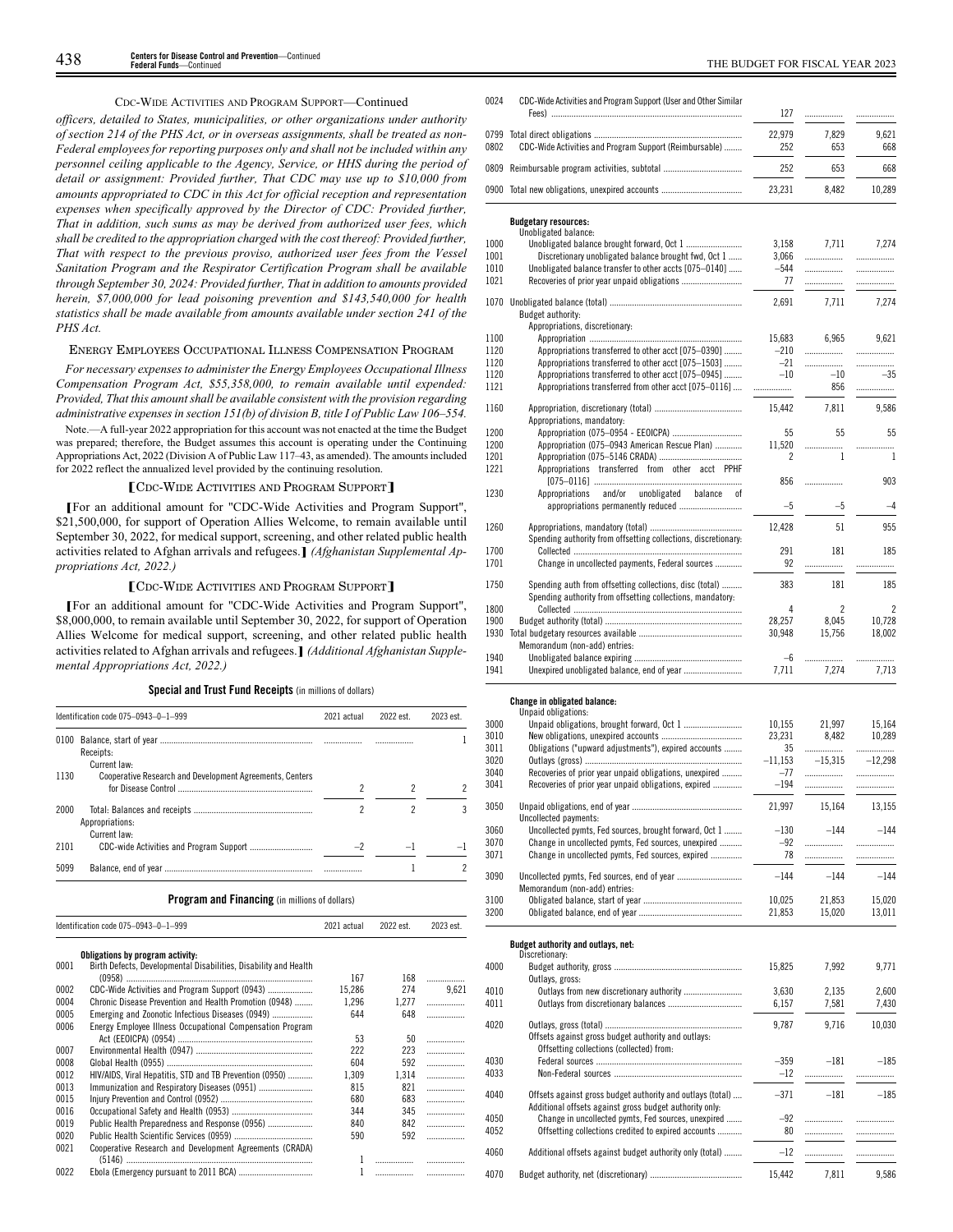| 4080 |                                                     | 9.416  | 9.535  | 9.845  |  |
|------|-----------------------------------------------------|--------|--------|--------|--|
|      | Mandatory:                                          |        |        |        |  |
| 4090 |                                                     | 12.432 | 53     | 957    |  |
|      | Outlays, gross:                                     |        |        |        |  |
| 4100 |                                                     | 617    | 41     | 223    |  |
| 4101 |                                                     | 749    | 5.558  | 2.045  |  |
| 4110 |                                                     | 1.366  | 5.599  | 2.268  |  |
|      | Offsets against gross budget authority and outlays: |        |        |        |  |
|      | Offsetting collections (collected) from:            |        |        |        |  |
| 4123 |                                                     | $-4$   | $-2$   | $-2$   |  |
| 4180 |                                                     | 27.870 | 7.862  | 10.541 |  |
| 4190 |                                                     | 10.778 | 15.132 | 12.111 |  |

**Summary of Budget Authority and Outlays** (in millions of dollars)

|                                         | 2021 actual | 2022 est. | 2023 est |
|-----------------------------------------|-------------|-----------|----------|
| Enacted/requested:                      |             |           |          |
|                                         | 27.870      | 7.862     | 10.541   |
|                                         | 10.778      | 15.132    | 12.111   |
| Legislative proposal, subject to PAYGO: |             |           |          |
|                                         |             |           | 30.088   |
|                                         |             |           | 8.432    |
| Total:                                  |             |           |          |
|                                         | 27.870      | 7.862     | 40.629   |
| Outlavs                                 | 10.778      | 15.132    | 20.543   |

The Centers for Disease Control and Prevention (CDC) works to protect the health and safety of all Americans. The agency has played a key role in protecting Americans from recent health emergencies including COVID-19, opioid overdose, Zika, and HIN1. Key programs of the CDC include immunization and respiratory diseases; HIV/AIDS, viral hepatitis, STD, and tuberculosis prevention; emerging and zoonotic infectious diseases; chronic disease prevention and health promotion; public health and scientific services; injury prevention and control; environmental health; global health; programs that reduce the occurrence of birth defects and developmental disabilities; public health preparedness and emergency response; and crosscutting CDC-wide activities and program support, including public health infrastructure. The FY 2023 Budget continues to increase foundational investments in core public health capacities that are essential prepare for and response to public health emergencies and to the effective and efficient functioning of public health system. These include a request for \$600 million for dedicated funding to invest in public health infrastructure and capacity, and \$50 million to support the Center for Forecasting and Outbreak Analytics, which will sustain efforts begun in FY 2021 with COVID-19 emergency supplemental appropriations. The FY 2023 Budget also provides \$310 million for CDC to undertake the fourth year of the Ending the HIV Epidemic in the U.S. initiative, and \$200 million to continue CDC's Public Health Data Modernization efforts. The FY 2023 Budget provides \$353 million for global public health protection activities to protect Americans through partnerships and other activities that support public health capacity improvements in countries at risk for uncontrolled outbreaks of infectious diseases. In addition, the FY 2023 Budget includes several policy proposals to allow CDC to more efficiently respond to public health emergencies, including a proposal to modernize CDC's budget structure by consolidating the existing 13 Treasury accounts, including "Buildings and Facilities", into a single "CDC-Wide Activities and Program Support" account. Nearly all existing budget lines are maintained within the proposed single account structure.

**Object Classification** (in millions of dollars)

|      | Identification code 075-0943-0-1-999             | 2021 actual | 2022 est. | 2023 est. |
|------|--------------------------------------------------|-------------|-----------|-----------|
|      | Direct obligations:                              |             |           |           |
|      | Personnel compensation:                          |             |           |           |
| 11.1 |                                                  | 851         | 887       | 1.110     |
| 11.3 |                                                  | 138         | 103       | 135       |
| 11.5 |                                                  | 70          | 47        | 64        |
| 11.6 | Military personnel - basic allowance for housing |             |           |           |
| 11.7 |                                                  | 93          | 89        | 118       |
| 11.8 |                                                  | 4           |           |           |
| 119  |                                                  | 1.157       | 1.130     | 1.432     |
| 121  |                                                  | 371         | 347       | 469       |

| 12.2 |                                                      | 29     | 30    | 38     |
|------|------------------------------------------------------|--------|-------|--------|
| 21.0 |                                                      | 20     | 11    | 14     |
| 22.0 |                                                      |        |       | 11     |
| 23.1 |                                                      |        | h     | 6      |
| 23.3 | Communications, utilities, and miscellaneous charges |        | 5     | 5      |
| 24.0 |                                                      |        |       |        |
| 25.1 |                                                      | 2.517  | 755   | 1.090  |
| 25.2 |                                                      | 79     | 83    | 90     |
| 25.3 | Other goods and services from Federal sources        | 5.374  | 1.062 | 1,117  |
| 25.4 |                                                      | 16     | 17    | 31     |
| 25.5 |                                                      | 30     | 32    | 34     |
| 25.6 |                                                      | 5      | 5     | 6      |
| 25.7 |                                                      | 54     | 30    | 46     |
| 26.0 |                                                      | 128    | 37    | 74     |
| 31.0 |                                                      | 82     | 59    | 76     |
| 32.0 |                                                      |        |       | 26     |
| 41.0 |                                                      | 13,097 | 4,208 | 5,053  |
| 99.0 |                                                      | 22.979 | 7.829 | 9.621  |
| 99.0 |                                                      | 252    | 653   | 668    |
| 99.9 |                                                      | 23.231 | 8.482 | 10.289 |
|      |                                                      |        |       |        |

## **Employment Summary**

| Identification code 075-0943-0-1-999                       | 2021 actual | 2022 est. | 2023 est. |
|------------------------------------------------------------|-------------|-----------|-----------|
| 1001 Direct civilian full-time equivalent employment       | 9.241       | 10.953    | 10.412    |
| 1101 Direct military average strength employment           | 743         | 774       | 741       |
| 2001 Reimbursable civilian full-time equivalent employment | 286         | 251       | 252       |
| 2101 Reimbursable military average strength employment     | 27          | 27        | 26        |

CDC-WIDE ACTIVITIES AND PROGRAM SUPPORT

(Legislative proposal, subject to PAYGO)

## **Program and Financing** (in millions of dollars)

|      | Identification code 075-0943-4-1-999                       | 2021 actual | 2022 est. | 2023 est. |
|------|------------------------------------------------------------|-------------|-----------|-----------|
| 0001 | Obligations by program activity:                           |             |           | 30,088    |
|      | <b>Budgetary resources:</b><br>Budget authority:           |             |           |           |
|      | Appropriations, mandatory:                                 |             |           |           |
| 1200 |                                                            |             |           | 30.088    |
| 1900 |                                                            |             | .         | 30,088    |
| 1930 |                                                            |             | .         | 30,088    |
|      | <b>Change in obligated balance:</b><br>Unpaid obligations: |             |           |           |
| 3010 |                                                            |             |           | 30,088    |
| 3020 |                                                            |             |           | $-8,432$  |
|      |                                                            |             |           |           |
| 3050 | Memorandum (non-add) entries:                              |             | .         | 21,656    |
| 3200 |                                                            |             |           | 21,656    |
|      | Budget authority and outlays, net:<br>Mandatory:           |             |           |           |
| 4090 | Outlays, gross:                                            |             |           | 30,088    |
| 4100 |                                                            |             |           | 8.432     |
| 4180 |                                                            |             | .         | 30,088    |
| 4190 |                                                            |             | .         | 8,432     |
|      |                                                            |             |           |           |

The FY 2023 Budget for CDC establishes a new Vaccines for Adults (VFA) program, which will provide uninsured adults with access to all vaccines recommended by the Advisory Committee on Immunization Practices (ACIP) at no cost. As a complement to the successful Vaccines for Children (VFC) program, the VFA program will reduce disparities in vaccine coverage and promote infrastructure for broad access to routine and outbreak vaccines. The FY 2023 Budget also includes mandatory funding for significant investments in pandemic preparedness and biodefense across HHS, including CDC. These investments will allow CDC to transform medical defenses, ensure situational awareness, strengthen public health systems and build core capabilities.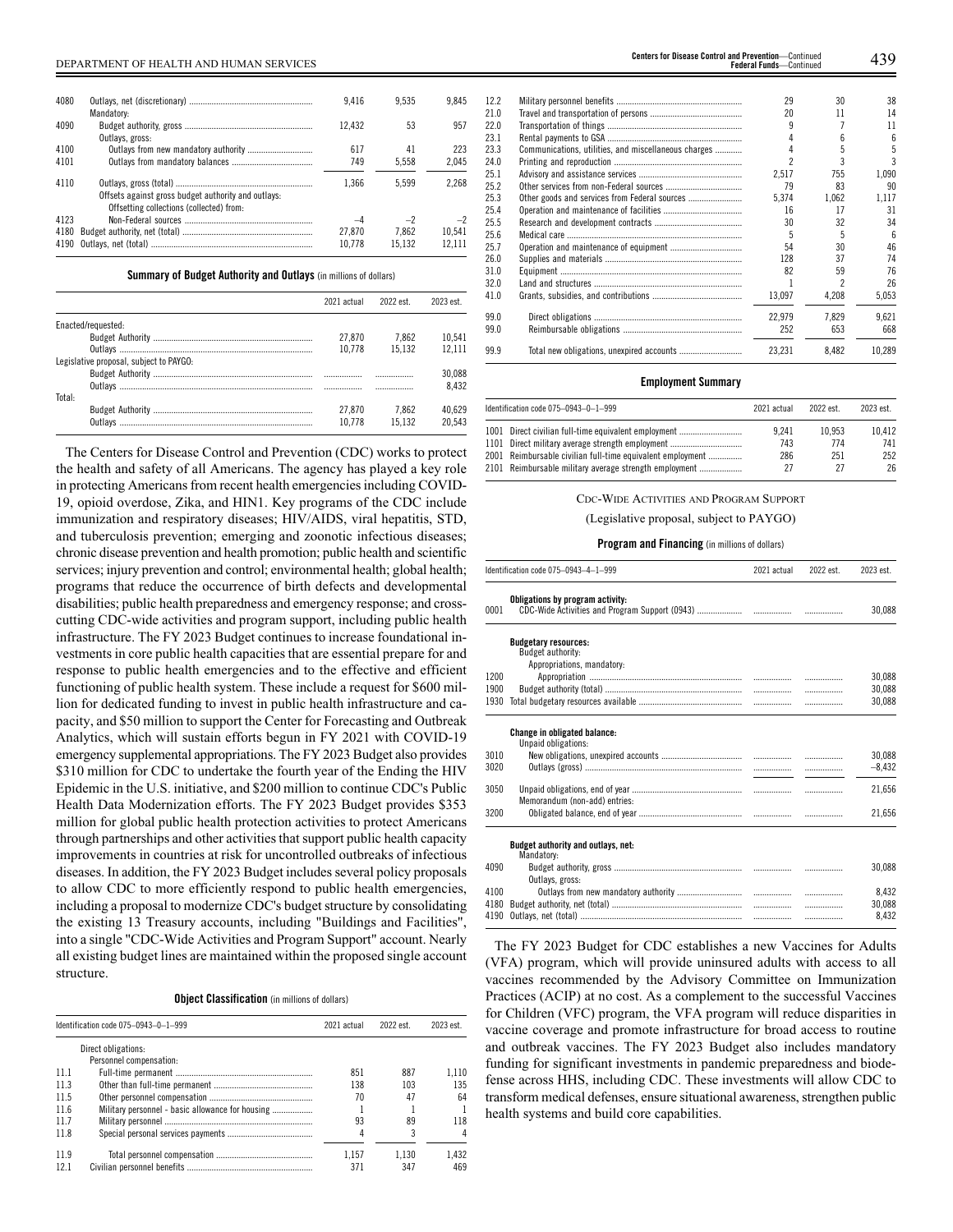## CDC-WIDE ACTIVITIES AND PROGRAM SUPPORT—Continued

**Object Classification** (in millions of dollars)

|      | Identification code 075-0943-4-1-999                 | 2021 actual | 2022 est. | 2023 est. |
|------|------------------------------------------------------|-------------|-----------|-----------|
|      | Direct obligations:                                  |             |           |           |
| 21.0 |                                                      |             |           | 32        |
| 22.0 |                                                      | .           | .         |           |
| 23.3 | Communications, utilities, and miscellaneous charges |             | .         |           |
| 25.1 |                                                      | .           | .         | 5.443     |
| 25.2 |                                                      | .           | .         | 40        |
| 25.3 |                                                      | .           | .         | 745       |
| 25.4 |                                                      |             | .         | 9         |
| 25.5 |                                                      | .           | .         | 15        |
| 25.6 |                                                      | .           | .         | 2         |
| 25.7 |                                                      |             | .         | 66        |
| 26.0 |                                                      | .           | .         | 2,023     |
| 31.0 |                                                      | .           | .         | 82        |
| 41.0 |                                                      |             |           | 21,629    |
| 99.9 |                                                      |             |           | 30,088    |

## BUILDINGS AND FACILITIES

Note.—A full-year 2022 appropriation for this account was not enacted at the time the Budget was prepared; therefore, the Budget assumes this account is operating under the Continuing Appropriations Act, 2022 (Division A of Public Law 117–43, as amended). The amounts included for 2022 reflect the annualized level provided by the continuing resolution.

### **Program and Financing** (in millions of dollars)

|      | Identification code 075-0960-0-1-551                   | 2021 actual | 2022 est. | 2023 est. |
|------|--------------------------------------------------------|-------------|-----------|-----------|
| 0001 | Obligations by program activity:                       | 30          | 30        | .         |
|      |                                                        |             |           |           |
|      |                                                        |             |           |           |
|      | <b>Budgetary resources:</b><br>Unobligated balance:    |             |           |           |
| 1000 | Unobligated balance brought forward, Oct 1             | 376         | 377       | 377       |
| 1021 | Recoveries of prior year unpaid obligations            | 1           | .         |           |
|      |                                                        |             |           |           |
| 1070 |                                                        | 377         | 377       | 377       |
|      | Budget authority:                                      |             |           |           |
|      | Appropriations, discretionary:                         |             |           |           |
| 1100 |                                                        | 30          | 30        | .         |
| 1930 |                                                        | 407         | 407       | 377       |
|      | Memorandum (non-add) entries:                          |             |           |           |
| 1941 |                                                        | 377         | 377       | 377       |
|      | Change in obligated balance:<br>Unpaid obligations:    |             |           |           |
| 3000 |                                                        | 59          | 33        | 33        |
| 3010 |                                                        | 30          | 30        | .         |
| 3020 |                                                        | $-55$       | $-30$     | $-29$     |
| 3040 | Recoveries of prior year unpaid obligations, unexpired | $-1$        | .         | .         |
| 3050 |                                                        | 33          | 33        | 4         |
|      | Memorandum (non-add) entries:                          |             |           |           |
| 3100 |                                                        | 59          | 33        | 33        |
| 3200 |                                                        | 33          | 33        | 4         |
|      | Budget authority and outlays, net:<br>Discretionary:   |             |           |           |
| 4000 |                                                        | 30          | 30        | .         |
|      | Outlays, gross:                                        |             |           |           |
| 4010 | Outlays from new discretionary authority               | 1           | 12        | .         |
| 4011 |                                                        | 54          | 18        | 29        |
|      |                                                        |             |           |           |
| 4020 |                                                        | 55          | 30        | 29        |
| 4180 |                                                        | 30          | 30        | .         |
| 4190 |                                                        | 55          | 30        | 29        |

Buildings and Facilities funds support renovations to existing buildings, as well as repair and improvements (e.g., laboratory ventilation upgrades, structural repairs, roof replacements, and electrical and mechanical repairs) necessary to restore, maintain, and improve CDC's assets. The FY 2023 Budget includes several policy proposals to allow CDC to more efficiently respond to public health emergencies, including a proposal to modernize CDC's budget structure by consolidating the existing 13 Treasury accounts, including "Buildings and Facilities", into a single "CDC-Wide Activities and Program Support" account.

## **Object Classification** (in millions of dollars)

|      | ldentification code 075–0960–0–1–551 | 2021 actual<br>2022 est. |    | 2023 est. |
|------|--------------------------------------|--------------------------|----|-----------|
|      | Direct obligations:                  |                          |    |           |
| 25.1 |                                      |                          |    | .         |
| 25.4 |                                      | 6                        | 10 |           |
| 31.0 |                                      |                          |    |           |
| 32 O |                                      | 22                       | 18 |           |
| 99.9 |                                      | 30                       | 30 |           |
|      |                                      |                          |    |           |
|      |                                      |                          |    |           |
|      | CDC WORKING CAPITAL FUND             |                          |    |           |

## CDC WORKING CAPITAL FUND

## **Program and Financing** (in millions of dollars)

|      | Identification code 075–4553–0–4–551                           | 2021 actual | 2022 est. | 2023 est. |
|------|----------------------------------------------------------------|-------------|-----------|-----------|
| 0801 | Obligations by program activity:                               | 735         | 671       | 671       |
|      | <b>Budgetary resources:</b>                                    |             |           |           |
|      | Unobligated balance:                                           |             |           |           |
| 1000 |                                                                | 125         | 232       | 232       |
| 1021 |                                                                | 19          | .         |           |
|      |                                                                | 144         | 232       | 232       |
|      | Budget authority:                                              |             |           |           |
|      | Spending authority from offsetting collections, discretionary: |             |           |           |
| 1700 |                                                                | 823         | 671       | 671       |
| 1900 |                                                                | 823         | 671       | 671       |
| 1930 |                                                                | 967         | 903       | 903       |
|      | Memorandum (non-add) entries:                                  |             |           |           |
| 1941 |                                                                | 232         | 232       | 232       |
|      | <b>Change in obligated balance:</b>                            |             |           |           |
|      | Unpaid obligations:                                            |             |           |           |
| 3000 |                                                                | 239         | 292       | 217       |
| 3010 |                                                                | 735         | 671       | 671       |
| 3020 |                                                                | $-663$      | $-746$    | $-671$    |
| 3040 | Recoveries of prior year unpaid obligations, unexpired         | $-19$       | .         | .         |
|      |                                                                |             |           |           |
| 3050 |                                                                | 292         | 217       | 217       |
|      | Uncollected payments:                                          |             |           |           |
| 3060 | Uncollected pymts, Fed sources, brought forward, Oct 1         | $-2$        | $-2$      | $-2$      |
| 3090 |                                                                | $-2$        | $-2$      | $-2$      |
|      | Memorandum (non-add) entries:                                  |             |           |           |
| 3100 |                                                                | 237         | 290       | 215       |
| 3200 |                                                                | 290         | 215       | 215       |
|      |                                                                |             |           |           |
|      | Budget authority and outlays, net:<br>Discretionary:           |             |           |           |
| 4000 |                                                                | 823         | 671       | 671       |
|      | Outlays, gross:                                                |             |           |           |
| 4010 |                                                                | 464         | 443       | 443       |
| 4011 |                                                                | 199         | 303       | 228       |
|      |                                                                |             |           |           |
| 4020 |                                                                | 663         | 746       | 671       |
|      | Offsets against gross budget authority and outlays:            |             |           |           |
|      | Offsetting collections (collected) from:                       |             |           |           |
| 4030 |                                                                | $-823$      | $-671$    | $-671$    |
|      |                                                                |             | .         | .         |
|      |                                                                | $-160$      | 75        | .         |
|      |                                                                |             |           |           |

Implemented in fiscal year 2014, CDC's Working Capital Fund has extended availability and serves as the funding mechanism to finance centralized business services support across CDC. Services rendered under the fund are performed at pre-established rates that are used to cover the full cost of operations and future investments. Contributions are collected for services, thereby creating market-like incentives to maximize efficiency and quality.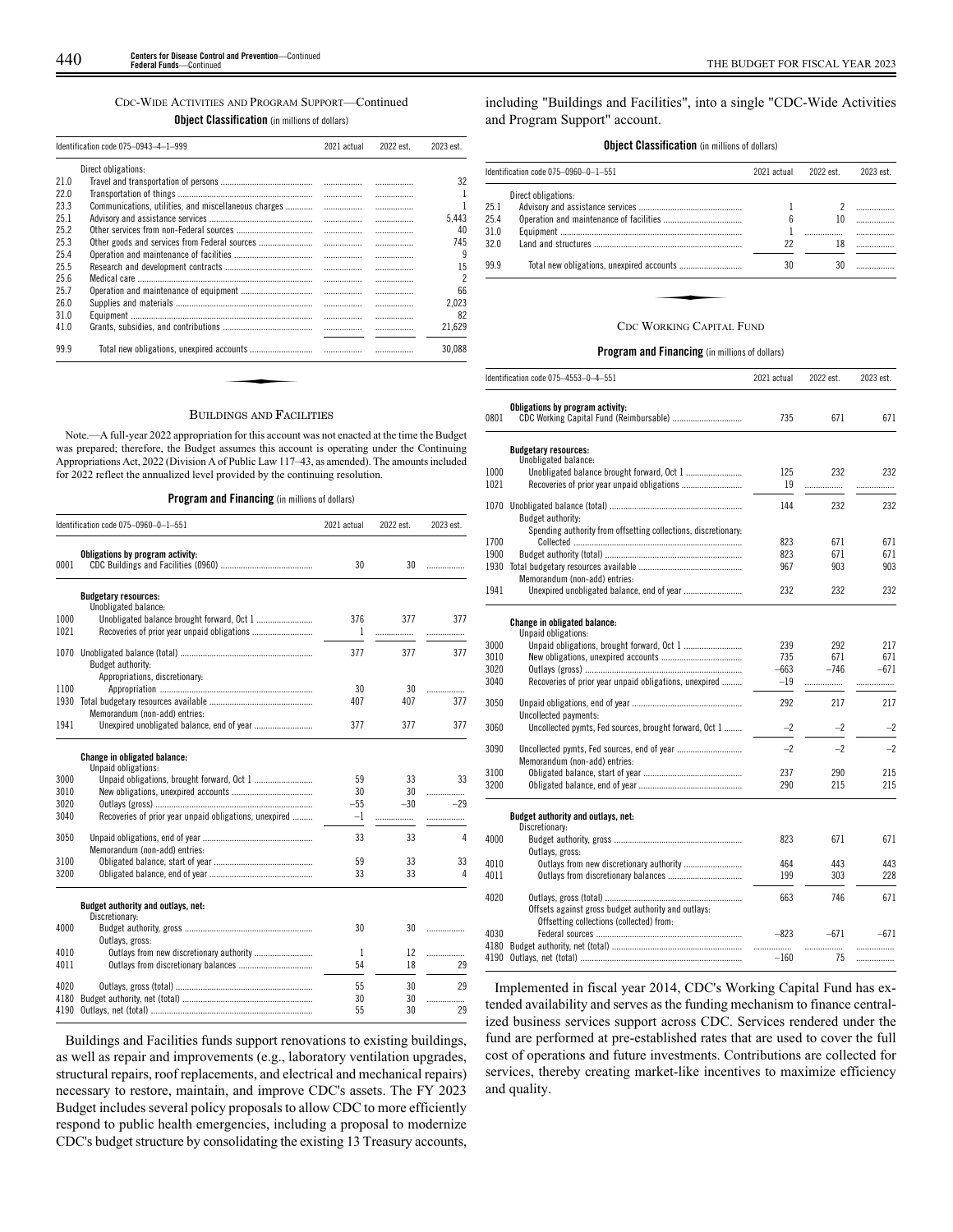**Object Classification** (in millions of dollars)

|      | Identification code 075-4553-0-4-551                 | 2021 actual | 2022 est. | 2023 est. |
|------|------------------------------------------------------|-------------|-----------|-----------|
|      | Reimbursable obligations:                            |             |           |           |
|      | Personnel compensation:                              |             |           |           |
| 11.1 |                                                      | 163         | 149       | 150       |
| 11.3 |                                                      | 6           | 5         | 5         |
| 11.5 |                                                      | 6           |           | 5         |
| 11.7 |                                                      |             |           | 3         |
| 11.9 |                                                      | 179         | 163       | 163       |
| 12.1 |                                                      | 64          | 58        | 59        |
| 12.2 |                                                      | 1           |           |           |
| 22.0 |                                                      |             |           |           |
| 23.1 |                                                      | 34          | 31        | 31        |
| 23.3 | Communications, utilities, and miscellaneous charges | 23          | 21        | 21        |
| 25.1 |                                                      | 114         | 104       | 106       |
| 25.2 |                                                      | 49          | 45        | 44        |
| 25.3 |                                                      | 119         | 109       | 109       |
| 25.4 |                                                      | 79          | 72        | 73        |
| 25.7 |                                                      | 57          | 52        | 50        |
| 31.0 |                                                      | 12          | 11        | 10        |
| 32.0 |                                                      | 3           | 3         | 3         |
| 99.9 |                                                      | 735         | 671       | 671       |

## **Employment Summary**

| Identification code 075-4553-0-4-551                                                                                 | 2021 actual | 2022 est    | 2023 est.   |
|----------------------------------------------------------------------------------------------------------------------|-------------|-------------|-------------|
| 2001 Reimbursable civilian full-time equivalent employment<br>2101 Reimbursable military average strength employment | 1.604<br>25 | 1.620<br>27 | 1.635<br>27 |
|                                                                                                                      |             |             |             |
| INFECTIOUS DISEASES RAPID RESPONSE RESERVE FUND                                                                      |             |             |             |

**Program and Financing** (in millions of dollars)

|              | Identification code 075-0945-0-1-551                   | 2021 actual | 2022 est.       | 2023 est. |
|--------------|--------------------------------------------------------|-------------|-----------------|-----------|
| 0001         | Obligations by program activity:                       | 18          | 10              | 35        |
|              |                                                        |             |                 |           |
|              | <b>Budgetary resources:</b><br>Unobligated balance:    |             |                 |           |
| 1000         | Unobligated balance brought forward, Oct 1             | 601         | 594             | 594       |
| 1021         |                                                        | 1           | .               | .         |
|              |                                                        |             |                 |           |
| 1070         |                                                        | 602         | 594             | 594       |
|              | Budget authority:                                      |             |                 |           |
|              | Appropriations, discretionary:                         |             |                 |           |
| 1121<br>1930 | Appropriations transferred from other acct [075-0943]  | 10<br>612   | 10<br>604       | 35<br>629 |
|              | Memorandum (non-add) entries:                          |             |                 |           |
| 1941         | Unexpired unobligated balance, end of year             | 594         | 594             | 594       |
|              |                                                        |             |                 |           |
|              | Change in obligated balance:                           |             |                 |           |
|              | Unpaid obligations:                                    |             |                 |           |
| 3000         |                                                        | 37          | 26              | 5         |
| 3010         |                                                        | 18          | 10 <sup>2</sup> | 35        |
| 3020         |                                                        | $-28$       | $-31$           | $-26$     |
| 3040         | Recoveries of prior year unpaid obligations, unexpired | $-1$        | .               | .         |
| 3050         |                                                        | 26          | 5               | 14        |
|              | Memorandum (non-add) entries:                          |             |                 |           |
| 3100         |                                                        | 37          | 26              | 5         |
| 3200         |                                                        | 26          | 5               | 14        |
|              |                                                        |             |                 |           |
|              | Budget authority and outlays, net:<br>Discretionary:   |             |                 |           |
| 4000         |                                                        | 10          | 10              | 35        |
|              | Outlays, gross:                                        |             |                 |           |
| 4010         | Outlays from new discretionary authority               | .           | 6               | 22        |
| 4011         |                                                        | 28          | 25              | 4         |
| 4020         |                                                        | 28          | 31              | 26        |
| 4180         |                                                        | 10          | 10              | 35        |
| 4190         |                                                        | 28          | 31              | 26        |
|              |                                                        |             |                 |           |

The FY 2023 Budget provides \$35 million for the Infectious Diseases Rapid Response Reserve Fund within the Centers for Disease Control and Prevention. This Fund will provide the ability to respond efficiently and rapidly to emerging infectious disease threats or outbreaks.

### **Object Classification** (in millions of dollars)

|      | Identification code 075-0945-0-1-551 | 2021 actual | 2022 est. | 2023 est. |
|------|--------------------------------------|-------------|-----------|-----------|
|      | Direct obligations:                  |             |           |           |
| 21.0 |                                      |             |           |           |
| 25.1 |                                      |             |           | 19        |
| 25.3 |                                      |             | 5         | 11        |
| 26.0 |                                      |             |           |           |
| 31.0 |                                      |             |           | 2         |
| 41.0 |                                      | 10          |           |           |
| 99.9 |                                      | 18          | 10        | 35        |
|      |                                      |             |           |           |
|      |                                      |             |           |           |
|      |                                      |             |           |           |

## TOXIC SUBSTANCES AND ENVIRONMENTAL PUBLIC HEALTH

*For necessary expenses for the Agency for Toxic Substances and Disease Registry (ATSDR) in carrying out activities set forth in sections 104(i) and 111(c)(4) of the Comprehensive Environmental Response, Compensation, and Liability Act of 1980 (CERCLA) and section 3019 of the Solid Waste Disposal Act, \$85,020,000: Provided, That notwithstanding any other provision of law, in lieu of performing a health assessment under section 104(i)(6) of CERCLA, the Administrator of ATSDR may conduct other appropriate health studies, evaluations, or activities, including, without limitation, biomedical testing, clinical evaluations, medical monitoring, and referral to accredited healthcare providers: Provided further, That in performing any such health assessment or health study, evaluation, or activity, the Administrator of ATSDR shall not be bound by the deadlines in section 104(i)(6)(A) of CERCLA: Provided further, That none of the funds appropriated under this heading shall be available for ATSDR to issue in excess of 40 toxicological profiles pursuant to section 104(i) of CERCLA during fiscal year 2023, and existing profiles may be updated as necessary.*

Note.—A full-year 2022 appropriation for this account was not enacted at the time the Budget was prepared; therefore, the Budget assumes this account is operating under the Continuing Appropriations Act, 2022 (Division A of Public Law 117–43, as amended). The amounts included for 2022 reflect the annualized level provided by the continuing resolution.

|              | Identification code 075-0944-0-1-551                                                        |                | 2022 est. | 2023 est. |
|--------------|---------------------------------------------------------------------------------------------|----------------|-----------|-----------|
| 0001         | Obligations by program activity:<br>Agency for Toxic Substances and Disease Registry, Toxic | 96             | 78        | 85        |
| 0801         | Agency for Toxic Substances and Disease Registry, Toxic                                     | 7              | 14        | 14        |
|              | 0900 Total new obligations, unexpired accounts                                              | 103            | 92        | 99        |
|              |                                                                                             |                |           |           |
|              | <b>Budgetary resources:</b><br>Unobligated balance:                                         |                |           |           |
| 1000         | Budget authority:                                                                           | 33             | 29        | 18        |
|              | Appropriations, discretionary:                                                              |                |           |           |
| 1100<br>1121 | Appropriations transferred from other acct [097-0100]                                       | 78<br>15       | 78        | 85        |
|              |                                                                                             |                | .         |           |
| 1160         | Spending authority from offsetting collections, discretionary:                              | 93             | 78        | 85        |
| 1700         |                                                                                             | 5              | 3         | .         |
| 1701         | Change in uncollected payments, Federal sources                                             | $\overline{c}$ | .         | .         |
| 1750         | Spending auth from offsetting collections, disc (total)                                     | $\overline{7}$ | 3         | .         |
| 1900         |                                                                                             | 100            | 81        | 85        |
| 1930         | Memorandum (non-add) entries:                                                               | 133            | 110       | 103       |
| 1940         |                                                                                             | -1             | .         | .         |
| 1941         |                                                                                             | 29             | 18        | 4         |
|              | Change in obligated balance:<br>Unpaid obligations:                                         |                |           |           |
| 3000         |                                                                                             | 78             | 81        | 53        |
| 3010         |                                                                                             | 103            | 92        | 99        |
| 3011         | Obligations ("upward adjustments"), expired accounts                                        | $\overline{c}$ | .         |           |
| 3020         |                                                                                             | -97            | $-120$    | $-79$     |
| 3041         | Recoveries of prior year unpaid obligations, expired                                        | $-5$           | .         |           |
| 3050         |                                                                                             | 81             | 53        | 73        |
|              | Uncollected payments:                                                                       |                |           |           |
| 3060         | Uncollected pymts, Fed sources, brought forward, Oct 1                                      | $-7$           | $-6$      | $-6$      |
| 3070         | Change in uncollected pymts, Fed sources, unexpired                                         | $-2$           |           | .         |
| 3071         | Change in uncollected pymts, Fed sources, expired                                           | 3              | .         | .         |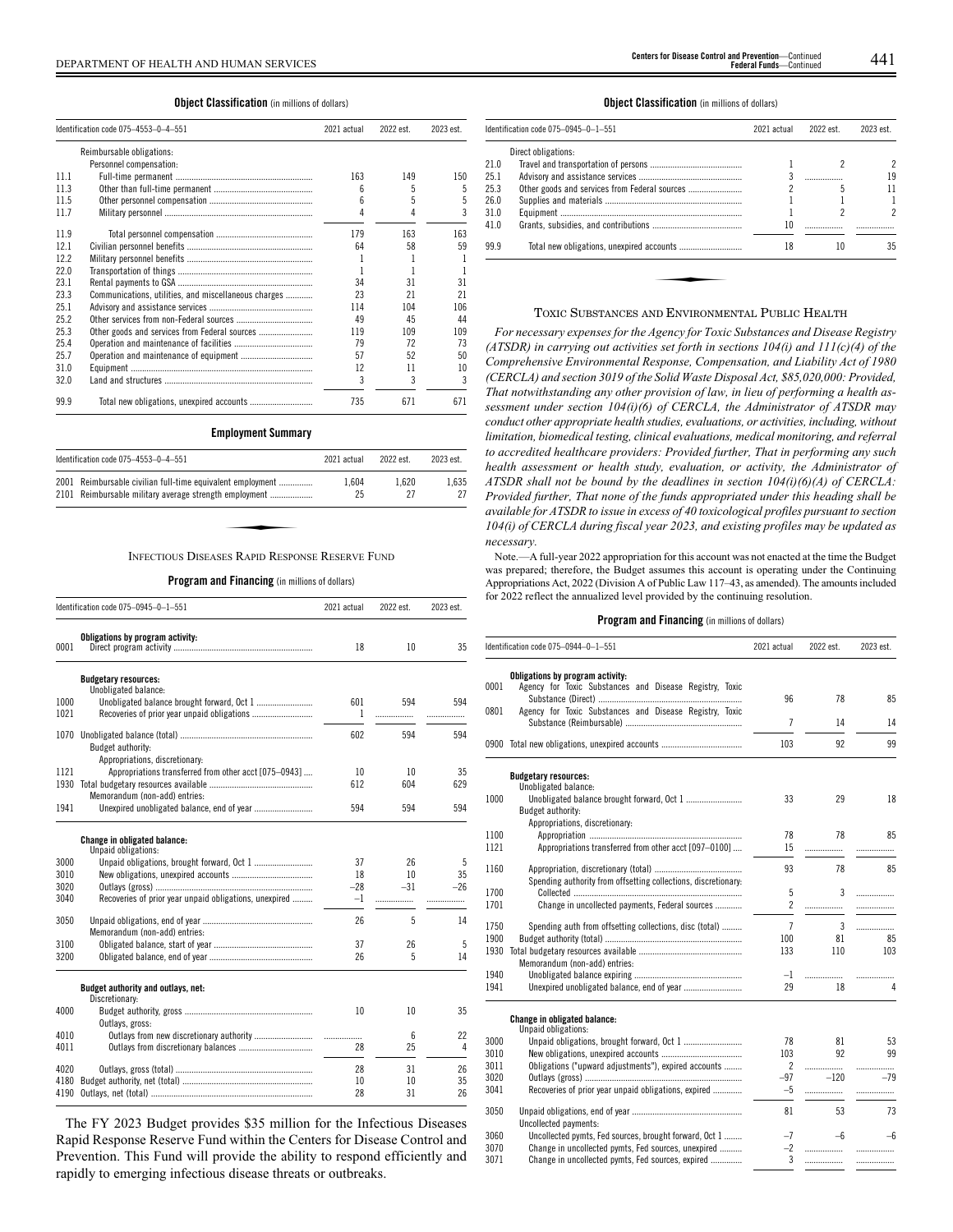|  |  | TOXIC SUBSTANCES AND ENVIRONMENTAL PUBLIC HEALTH—Continued |  |  |
|--|--|------------------------------------------------------------|--|--|
|--|--|------------------------------------------------------------|--|--|

**Program and Financing**—Continued

|      | Identification code 075-0944-0-1-551                                                                                  | 2021 actual | 2022 est. | 2023 est. |
|------|-----------------------------------------------------------------------------------------------------------------------|-------------|-----------|-----------|
| 3090 |                                                                                                                       | —հ          | $-6$      | -6        |
|      | Memorandum (non-add) entries:                                                                                         |             |           |           |
| 3100 |                                                                                                                       | 71          | 75        | 47        |
| 3200 |                                                                                                                       | 75          | 47        | 67        |
|      | Budget authority and outlays, net:<br>Discretionary:                                                                  |             |           |           |
| 4000 |                                                                                                                       | 100         | 81        | 85        |
|      | Outlays, gross:                                                                                                       |             |           |           |
| 4010 |                                                                                                                       | 51          | 53        | 55        |
| 4011 |                                                                                                                       | 43          | 67        | 24        |
| 4020 | Offsets against gross budget authority and outlays:<br>Offsetting collections (collected) from:                       | 94          | 120       | 79        |
| 4030 |                                                                                                                       | $-8$        | $-3$      | .         |
| 4040 | Offsets against gross budget authority and outlays (total)<br>Additional offsets against gross budget authority only: | $-8$        | $-3$      |           |
| 4050 | Change in uncollected pymts, Fed sources, unexpired                                                                   | $-2$        |           | .         |
| 4052 | Offsetting collections credited to expired accounts                                                                   | 3           |           |           |
| 4060 | Additional offsets against budget authority only (total)                                                              | 1           | .         | .         |
| 4070 |                                                                                                                       | 93          | 78        | 85        |
| 4080 | Mandatory:<br>Outlays, gross:                                                                                         | 86          | 117       | 79        |
| 4101 |                                                                                                                       | 3           |           |           |
| 4180 |                                                                                                                       | 93          | 78        | 85        |
| 4190 |                                                                                                                       | 89          | 117       | 79        |

## **Object Classification** (in millions of dollars)

|      | Identification code 075-0944-0-1-551          |     | 2022 est.     | 2023 est. |
|------|-----------------------------------------------|-----|---------------|-----------|
|      | Direct obligations:                           |     |               |           |
|      | Personnel compensation:                       |     |               |           |
| 11.1 |                                               | 23  | 22            | 21        |
| 11.3 |                                               |     |               |           |
| 11.5 |                                               |     |               |           |
| 11.7 |                                               |     |               |           |
| 11.9 |                                               | 29  | 28            | 27        |
| 12.1 |                                               | q   |               | 8         |
| 25.1 |                                               | 12  |               | 11        |
| 25.2 |                                               | 3   |               | 2         |
| 25.3 | Other goods and services from Federal sources | 13  | 12            | 12        |
| 25.7 |                                               |     |               |           |
| 31.0 |                                               |     | $\mathcal{P}$ |           |
| 41.0 |                                               | 26  | 25            | 23        |
| 99.0 |                                               | 96  | 78            | 85        |
| 99.0 |                                               |     | 14            | 14        |
| 99.9 |                                               | 103 | 92            | 99        |

## **Employment Summary**

| Identification code 075-0944-0-1-551<br>2021 actual                                                            |     | 2022 est. | 2023 est. |
|----------------------------------------------------------------------------------------------------------------|-----|-----------|-----------|
| 1001 Direct civilian full-time equivalent employment                                                           | 198 | 194       | 194       |
| 1101 Direct military average strength employment<br>2001 Reimbursable civilian full-time equivalent employment | 30  | 30        | 30<br>2   |
| 2101 Reimbursable military average strength employment                                                         |     |           |           |
|                                                                                                                |     |           |           |
|                                                                                                                |     |           |           |
| WORLD TRADE CENTER HEALTH PROGRAM FUND                                                                         |     |           |           |

**Program and Financing** (in millions of dollars)

|      | Identification code 075-0946-0-1-551                                                   | 2021 actual | 2022 est. | 2023 est  |
|------|----------------------------------------------------------------------------------------|-------------|-----------|-----------|
| 0001 | Obligations by program activity:<br>World Trade Center Health Program-Federal<br>Share |             |           |           |
| 0002 |                                                                                        | 506<br>56   | 577<br>64 | 710<br>79 |
|      | 0900 Total new obligations, unexpired accounts                                         | 562         | 641       | 789       |

**Budgetary resources:**

|      | Unobligated balance:                                       |        |        |        |
|------|------------------------------------------------------------|--------|--------|--------|
| 1000 |                                                            | 928    | 973    | 908    |
| 1021 |                                                            | 5      | .      | .      |
| 1033 |                                                            | 45     |        | .      |
| 1070 |                                                            | 978    | 973    | 908    |
|      | <b>Budget authority:</b>                                   |        |        |        |
|      | Appropriations, mandatory:                                 |        |        |        |
| 1200 |                                                            | 457    | 518    | 535    |
| 1200 | Appropriation (WTC-NYC DHSS-CDC)                           | 51     | 58     | 59     |
|      |                                                            |        |        |        |
| 1260 |                                                            | 508    | 576    | 594    |
|      | Spending authority from offsetting collections, mandatory: |        |        |        |
| 1800 |                                                            | 49     | .      |        |
| 1900 |                                                            | 557    | 576    | 594    |
| 1930 |                                                            | 1,535  | 1,549  | 1,502  |
|      | Memorandum (non-add) entries:                              |        |        |        |
| 1941 |                                                            | 973    | 908    | 713    |
|      |                                                            |        |        |        |
|      | <b>Change in obligated balance:</b>                        |        |        |        |
|      | Unpaid obligations:                                        |        |        |        |
| 3000 |                                                            | 255    | 239    | 439    |
| 3010 |                                                            | 562    | 641    | 789    |
| 3020 |                                                            | $-573$ | $-441$ | $-520$ |
| 3040 | Recoveries of prior year unpaid obligations, unexpired     | $-5$   | .      | .      |
|      |                                                            |        |        |        |
| 3050 |                                                            | 239    | 439    | 708    |
|      | Memorandum (non-add) entries:                              |        |        |        |
| 3100 |                                                            | 255    | 239    | 439    |
| 3200 |                                                            | 239    | 439    | 708    |
|      |                                                            |        |        |        |
|      | Budget authority and outlays, net:                         |        |        |        |
|      | Mandatory:                                                 |        | 576    |        |
| 4090 |                                                            | 557    |        | 594    |
|      | Outlays, gross:                                            |        |        | 273    |
| 4100 |                                                            | .      | 265    |        |
| 4101 |                                                            | 573    | 176    | 247    |
| 4110 |                                                            | 573    | 441    | 520    |
|      | Offsets against gross budget authority and outlays:        |        |        |        |
|      | Offsetting collections (collected) from:                   |        |        |        |
| 4123 |                                                            | $-94$  |        |        |
|      | Additional offsets against gross budget authority only:    |        |        |        |
| 4143 | Recoveries of prior year paid obligations, unexpired       |        |        |        |
|      |                                                            | 45     | .      |        |
|      |                                                            |        |        |        |
| 4160 |                                                            | 508    | 576    | 594    |
| 4170 |                                                            | 479    | 441    | 520    |
| 4180 |                                                            | 508    | 576    | 594    |
|      |                                                            | 479    | 441    | 520    |
|      |                                                            |        |        |        |

HHS, along with CDC, began implementing provisions of the James Zadroga 9/11 Health and Compensation Act of 2010 (P.L. 111–347) on July 1, 2011, to provide monitoring and treatment benefits to eligible responders and survivors. CDC serves as the Program Administrator for the World Trade Center (WTC) Health Program. The WTC Health Program provides quality care for WTC-related health conditions, conducts WTC research, and maintains a health registry to collect data on victims of the September 11, 2001, terrorist attacks. The WTC Health Program has been extended through FY 2090 under the James Zadroga 9/11 Health and Compensation Reauthorization Act of 2015 (P.L. 114–113, Division O, Title III). The amounts included for 2022 and 2023 in the Budget reflect estimated Federal obligations for the WTC Health Program.

## **Object Classification** (in millions of dollars)

|      | Identification code 075-0946-0-1-551 | 2021 actual | 2022 est. | 2023 est. |
|------|--------------------------------------|-------------|-----------|-----------|
|      | Direct obligations:                  |             |           |           |
|      | Personnel compensation:              |             |           |           |
| 111  |                                      |             |           |           |
| 11.3 |                                      |             |           |           |
| 117  |                                      |             |           |           |
| 119  |                                      |             |           | 10        |
| 12.1 |                                      |             |           | 3         |
| 25.1 |                                      | 25          | 50        | 39        |
| 25.3 |                                      | 14          | 17        | 21        |
| 25.4 |                                      |             |           |           |
| 25.6 |                                      | 114         | 137       | 170       |
| 31.0 |                                      |             |           | 2         |
| 41.0 |                                      | 16          | 30        | 24        |
| 42.0 |                                      | 382         | 395       | 520       |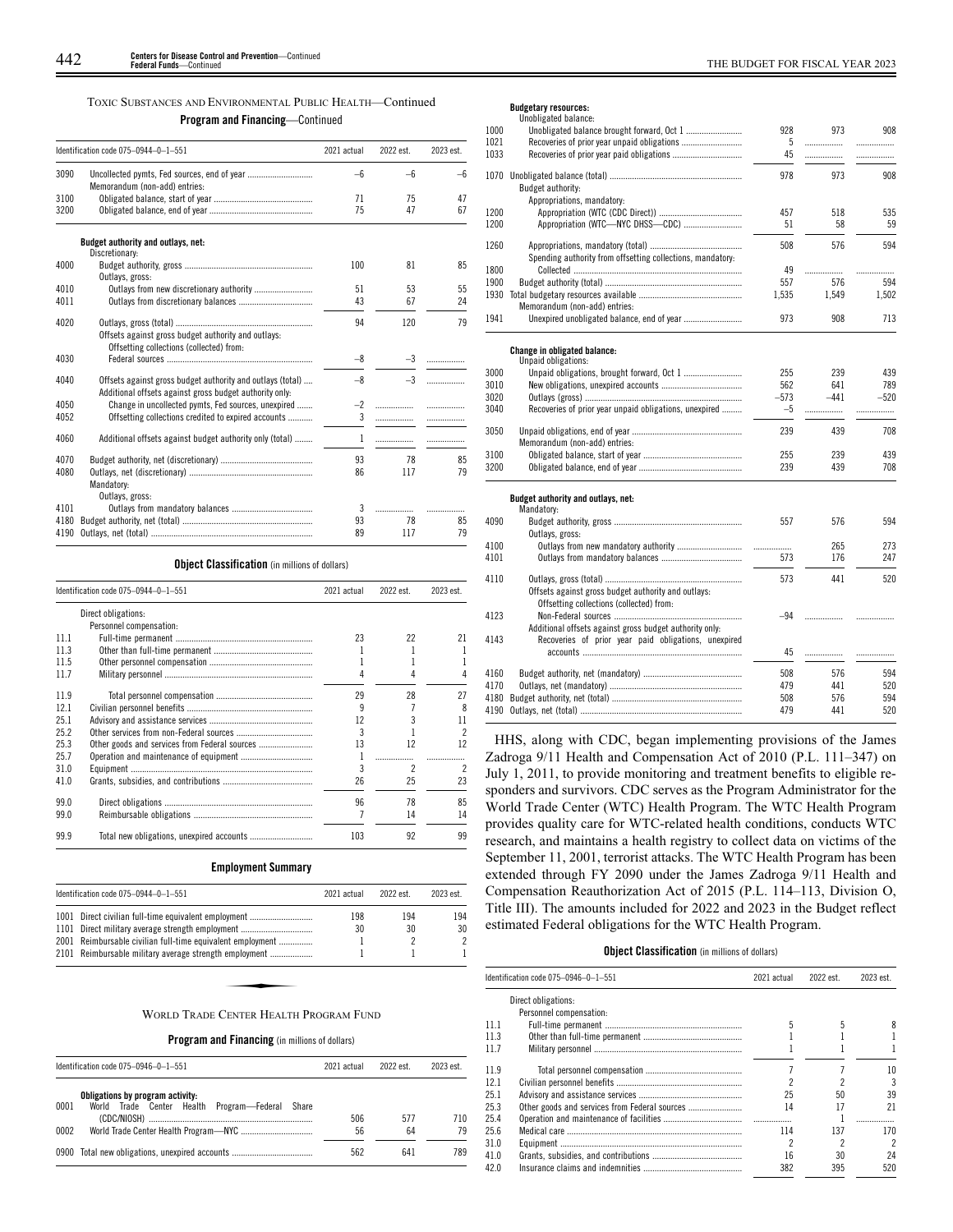| 99.9 |  |  |
|------|--|--|
|      |  |  |

## **Employment Summary**

| Identification code 075-0946-0-1-551                 | 2021 actual | 2022 est | 2023 est. |
|------------------------------------------------------|-------------|----------|-----------|
| 1001 Direct civilian full-time equivalent employment | 52          | 52       | 62        |
| 1101 Direct military average strength employment     |             |          |           |
|                                                      |             |          |           |
|                                                      |             |          |           |
|                                                      |             |          |           |

# *Federal Funds*

#### NATIONAL CANCER INSTITUTE

*For carrying out section 301 and title IV of the PHS Act with respect to cancer, \$6,497,851,000, of which up to \$30,000,000 may be used for facilities repairs and improvements at the National Cancer Institute—Frederick Federally Funded Research and Development Center in Frederick, Maryland.*

## NATIONAL HEART, LUNG, AND BLOOD INSTITUTE

*For carrying out section 301 and title IV of the PHS Act with respect to cardiovascular, lung, and blood diseases, and blood and blood products, \$3,822,961,000.*

## NATIONAL INSTITUTE OF DENTAL AND CRANIOFACIAL RESEARCH

*For carrying out section 301 and title IV of the PHS Act with respect to dental and craniofacial diseases, \$513,191,000.*

#### NATIONAL INSTITUTE OF DIABETES AND DIGESTIVE AND KIDNEY DISEASES

*For carrying out section 301 and title IV of the PHS Act with respect to diabetes and digestive and kidney disease, \$2,206,080,000.*

## NATIONAL INSTITUTE OF NEUROLOGICAL DISORDERS AND STROKE

*For carrying out section 301 and title IV of the PHS Act with respect to neurological disorders and stroke, \$2,543,043,000.*

### NATIONAL INSTITUTE OF ALLERGY AND INFECTIOUS DISEASES

*For carrying out section 301 and title IV of the PHS Act with respect to allergy and infectious diseases, \$6,268,313,000.*

## NATIONAL INSTITUTE OF GENERAL MEDICAL SCIENCES

*For carrying out section 301 and title IV of the PHS Act with respect to general medical sciences, \$3,097,557,000, of which \$1,271,505,000 shall be from funds available under section 241 of the PHS Act: Provided, That not less than \$410,644,000 is provided for the Institutional Development Awards program.*

## EUNICE KENNEDY SHRIVER NATIONAL INSTITUTE OF CHILD HEALTH AND HUMAN DEVELOPMENT

*For carrying out section 301 and title IV of the PHS Act with respect to child health and human development, \$1,674,941,000.*

## NATIONAL EYE INSTITUTE

*For carrying out section 301 and title IV of the PHS Act with respect to eye diseases and visual disorders, \$853,355,000.*

#### NATIONAL INSTITUTE OF ENVIRONMENTAL HEALTH SCIENCES

*For carrying out section 301 and title IV of the PHS Act with respect to environmental health sciences, \$932,056,000.*

## NATIONAL INSTITUTE OF ENVIRONMENTAL HEALTH SCIENCES

*For necessary expenses for the National Institute of Environmental Health Sciences in carrying out activities set forth in section 311(a) of the Comprehensive Environmental Response, Compensation, and Liability Act of 1980 (42 U.S.C. 9660(a)) and section 126(g) of the Superfund Amendments and Reauthorization Act of 1986, \$83,035,000.*

## NATIONAL INSTITUTE ON AGING

*For carrying out section 301 and title IV of the PHS Act with respect to aging, \$4,011,413,000.*

## NATIONAL INSTITUTE OF ARTHRITIS AND MUSCULOSKELETAL AND SKIN DISEASES

*For carrying out section 301 and title IV of the PHS Act with respect to arthritis and musculoskeletal and skin diseases, \$676,254,000.*

# NATIONAL INSTITUTE ON DEAFNESS AND OTHER COMMUNICATION DISORDERS

*For carrying out section 301 and title IV of the PHS Act with respect to deafness and other communication disorders, \$508,704,000.*

## NATIONAL INSTITUTE OF NURSING RESEARCH

*For carrying out section 301 and title IV of the PHS Act with respect to nursing research, \$198,670,000.*

## NATIONAL INSTITUTE ON ALCOHOL

### EFFECTS AND ALCOHOL-ASSOCIATED DISORDERS

*For carrying out section 301 and title IV of the PHS Act with respect to alcohol misuse, alcohol use disorder, and other alcohol-associated disorders, \$566,725,000.*

## NATIONAL INSTITUTE ON DRUGS AND ADDICTION

*For carrying out section 301 and title IV of the PHS Act with respect to drugs and addiction, \$1,843,326,000.*

## NATIONAL INSTITUTE OF MENTAL HEALTH

*For carrying out section 301 and title IV of the PHS Act with respect to mental health, \$1,985,828,000.*

## NATIONAL HUMAN GENOME RESEARCH INSTITUTE

*For carrying out section 301 and title IV of the PHS Act with respect to human genome research, \$629,154,000.*

## NATIONAL INSTITUTE OF BIOMEDICAL IMAGING AND BIOENGINEERING

*For carrying out section 301 and title IV of the PHS Act with respect to biomedical imaging and bioengineering research, \$419,493,000.*

## NATIONAL CENTER FOR COMPLEMENTARY AND INTEGRATIVE HEALTH

*For carrying out section 301 and title IV of the PHS Act with respect to complementary and integrative health, \$183,368,000.*

## NATIONAL INSTITUTE ON MINORITY HEALTH AND HEALTH DISPARITIES

*For carrying out section 301 and title IV of the PHS Act with respect to minority health and health disparities research, \$659,817,000.*

## JOHN E. FOGARTY INTERNATIONAL CENTER

*For carrying out the activities of the John E. Fogarty International Center (described in subpart 2 of part E of title IV of the PHS Act), \$95,801,000.*

## NATIONAL LIBRARY OF MEDICINE

*For carrying out section 301 and title IV of the PHS Act with respect to health information communications, \$471,998,000: Provided, That of the amounts available for improvement of information systems, \$4,000,000 shall be available until September 30, 2024: Provided further, That in fiscal year 2023, the National Library of Medicine may enter into personal services contracts for the provision of services in facilities owned, operated, or constructed under the jurisdiction of the National Institutes of Health (referred to in this title as "NIH").*

## NATIONAL CENTER FOR ADVANCING TRANSLATIONAL SCIENCES

*For carrying out section 301 and title IV of the PHS Act with respect to translational sciences, \$873,654,000: Provided, That up to \$90,000,000 shall be available to implement section 480 of the PHS Act, relating to the Cures Acceleration Network: Provided further, That at least \$599,349,000 is provided to the Clinical and Translational Sciences Awards program.*

## OFFICE OF THE DIRECTOR

## (INCLUDING TRANSFER OF FUNDS)

*For carrying out the responsibilities of the Office of the Director, NIH, \$2,302,065,000: Provided, That funding shall be available for the purchase of not to exceed 29 passenger motor vehicles for replacement only: Provided further, That all funds credited to the NIH Management Fund shall remain available for one fiscal year after the fiscal year in which they are deposited: Provided further, That \$645,939,000 shall be available for the Common Fund established under section 402A(c)(1) of the PHS Act: Provided further, That of the funds provided, \$10,000 shall be for official reception and representation expenses when specifically approved by the Director of the NIH: Provided further, That the Office of AIDS Research within the Office of the Director of the NIH may spend up to \$8,000,000 to make grants for construction or renovation of facilities as provided for in section 2354(a)(5)(B) of the PHS Act: Provided further, That up to \$30,000,000 shall be used to carry out section 404I of the PHS Act (42 U.S.C. 283k) with respect to the National Primate Research Centers and Caribbean Primate Research Center: Provided further, That \$5,000,000 shall be transferred to and merged with the ap-*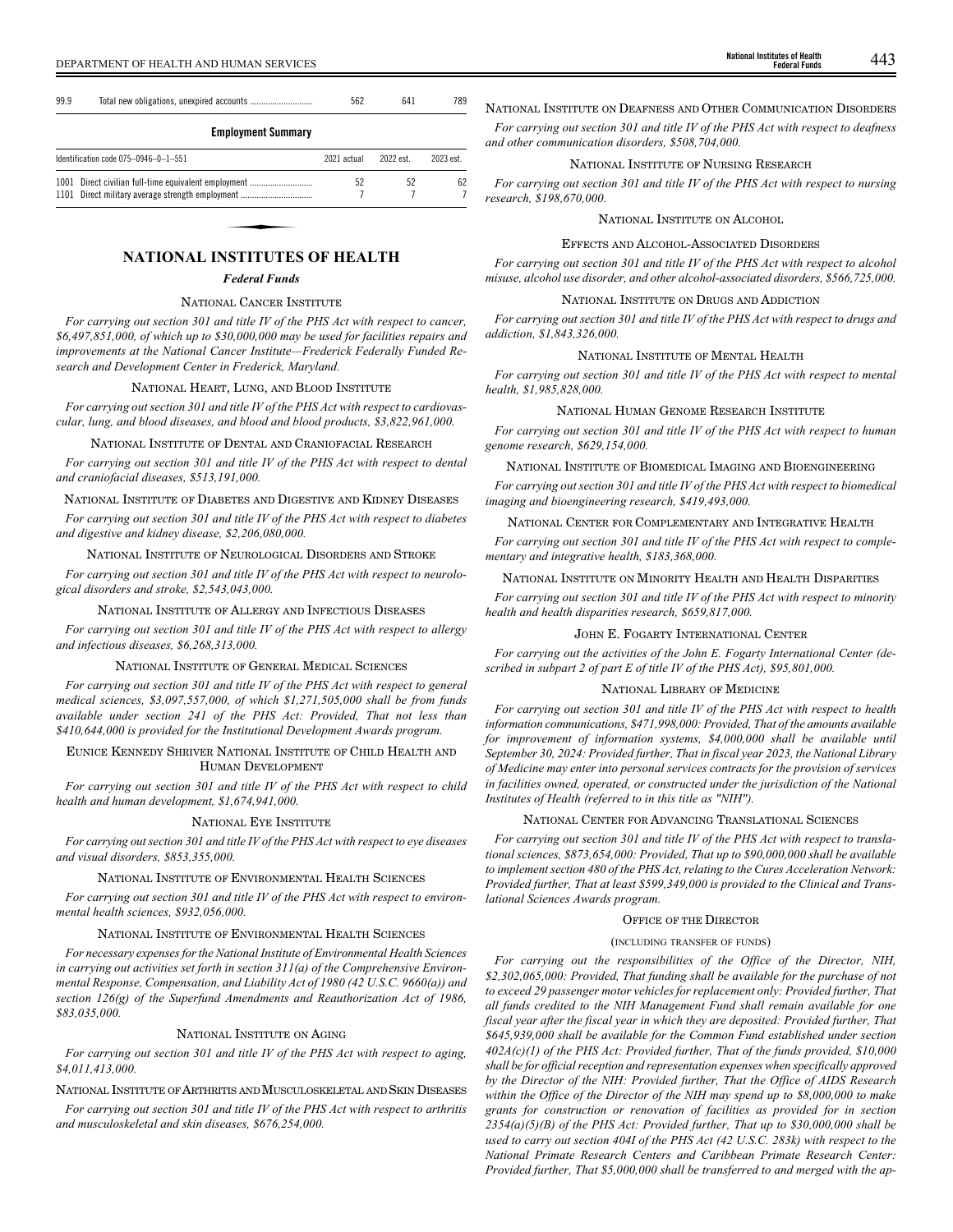## NATIONAL INSTITUTES OF HEALTH—Continued

*propriation for the "Office of Inspector General" for oversight of grant programs and operations of the NIH, including agency efforts to ensure the integrity of its grant application evaluation and selection processes, and shall be in addition to funds otherwise made available for oversight of the NIH: Provided further, That the funds provided in the previous proviso may be transferred from one specified activity to another with 15 days prior notification to the Committees on Appropriations of the House of Representatives and the Senate: Provided further, That the Inspector General shall consult with the Committees on Appropriations of the House of Representatives and the Senate before submitting to the Committees an audit plan for fiscal years 2023 and 2024 no later than 30 days after the date of enactment of this Act: Provided further, That amounts available under this heading are also available to establish, operate, and support the Research Policy Board authorized by section 2034(f) of the 21st Century Cures Act.*

*In addition to other funds appropriated for the Common Fund established under section 402A(c) of the PHS Act, \$12,600,000 is appropriated to the Common Fund from the 10-year Pediatric Research Initiative Fund described in section 9008 of title 26, United States Code, for the purpose of carrying out section 402(b)(7)(B)(ii) of the PHS Act (relating to pediatric research), as authorized in the Gabriella Miller Kids First Research Act.*

### BUILDINGS AND FACILITIES

*For the study of, construction of, demolition of, renovation of, and acquisition of equipment for, facilities of or used by NIH, including the acquisition of real property, \$300,000,000, to remain available through September 30, 2027.*

## ADVANCED RESEARCH PROJECTS AGENCY FOR HEALTH

*For carrying out section 301 and title IV of the PHS Act with respect to advanced research projects for health, \$5,000,000,000, to remain available through September 30, 2025.*

Note.—A full-year 2022 appropriation for this account was not enacted at the time the Budget was prepared; therefore, the Budget assumes this account is operating under the Continuing Appropriations Act, 2022 (Division A of Public Law 117–43, as amended). The amounts included for 2022 reflect the annualized level provided by the continuing resolution.

|  |  |  |  | Special and Trust Fund Receipts (in millions of dollars) |
|--|--|--|--|----------------------------------------------------------|
|--|--|--|--|----------------------------------------------------------|

|      | Identification code 075-9915-0-1-552                 | 2021 actual | 2022 est. | 2023 est |
|------|------------------------------------------------------|-------------|-----------|----------|
| 0100 | Receipts:<br>Current law-                            |             |           | .        |
| 1130 | Cooperative Research and Development Agreements, NIH | 54          | 82        | 82       |
| 2000 | Appropriations:<br>Current law-                      | 54          | 82        | 82       |
| 2101 |                                                      | -54         | $-82$     |          |
| 5099 |                                                      |             |           | .        |

## **Program and Financing** (in millions of dollars)

|      | Identification code 075-9915-0-1-552                            | 2021 actual | 2022 est. | 2023 est. |
|------|-----------------------------------------------------------------|-------------|-----------|-----------|
|      | Obligations by program activity:                                |             |           |           |
| 0001 |                                                                 | 6.670       | 6,748     | 6,714     |
| 0002 | National Heart, Lung, and Blood Institute (0872)                | 3,673       | 3,696     | 3,823     |
| 0003 | National Institute of Dental and Craniofacial Research          |             |           |           |
|      |                                                                 | 483         | 485       | 513       |
| 0004 | National Institute of Diabetes and Digestive and Kidney Disease |             |           |           |
|      |                                                                 | 2.125       | 2.132     | 2,206     |
| 0005 | National Institute of Neurological Disorders and Stroke         |             |           |           |
|      |                                                                 | 2.491       | 2.534     | 2,768     |
| 0006 | National Institute of Allergy and Infectious Diseases (0885)    | 6.421       | 6.599     | 6,268     |
| 0007 | National Institute of General Medical Sciences (0851)           | 1,715       | 1,720     | 1,826     |
| 0008 | National Institute of Child Health and Human Development        |             |           |           |
|      |                                                                 | 1,588       | 1.590     | 1,675     |
| 0009 |                                                                 | 833         | 836       | 853       |
| 0010 | National Institute of Environmental Health Sciences (0862)      | 896         | 898       | 1.015     |
| 0011 |                                                                 | 3.888       | 3.899     | 4.012     |
| 0012 | National Institute of Arthritis and Musculoskeletal and Skin    |             |           |           |
|      |                                                                 | 632         | 634       | 676       |
| 0013 | National Institute on Deafness and Other Communication Disorder |             |           |           |
|      |                                                                 | 497         | 498       | 509       |
| 0014 |                                                                 | 2.100       | 2,106     | 2,211     |
| 0015 |                                                                 | 1.476       | 1.480     | 1.843     |
| 0016 | National Institute on Alcohol Abuse and Alcoholism (0894)       | 553         | 555       | 567       |
| 0017 |                                                                 | 174         | 175       | 199       |
| 0018 | National Human Genome Research Institute (0891)                 | 614         | 616       | 629       |
| 0019 | National Institute of Biomedical Imaging and Bioengineering     |             |           |           |
|      |                                                                 | 523         | 429       | 419       |

| 0021 | National Center for Complementary and Integrative Health     | 154    | 154    | 183    |
|------|--------------------------------------------------------------|--------|--------|--------|
| 0022 | National Institute on Minority Health and Health Disparities |        |        |        |
|      |                                                              | 389    | 391    | 660    |
| 0023 |                                                              | 84     | 84     | 96     |
| 0024 |                                                              | 463    | 465    | 472    |
| 0025 |                                                              | 2.695  | 2.479  | 2.310  |
| 0026 |                                                              | 180    | 200    | 300    |
| 0027 | NIH Cooperative Research and Development Agreements          | 47     | 82     | 82     |
| 0028 | National Center for Advancing Translational Sciences         |        |        |        |
|      |                                                              | 866    | 858    | 874    |
| 0029 |                                                              | .      | .      | 5.000  |
| 0031 |                                                              | 104    | 433    | 141    |
| 0799 |                                                              | 42.334 | 42,776 | 48.844 |
| 0801 |                                                              | 5.229  | 5.400  | 5.555  |
| 0802 |                                                              | 100    | 96     | 96     |
| 0809 |                                                              | 5,329  | 5,496  | 5,651  |
| 0899 |                                                              | 5,329  | 5,496  | 5,651  |
|      | 0900 Total new obligations, unexpired accounts               | 47.663 | 48.272 | 54.495 |

## **Budgetary resources:** Unobligated balance:

|              | υπουπχαισα υαταποσ:                                            |                |           |           |
|--------------|----------------------------------------------------------------|----------------|-----------|-----------|
| 1000         |                                                                | 3,304          | 2,131     | 975       |
| 1001         | Discretionary unobligated balance brought fwd, Oct 1           | 2,948          | .         | .         |
| 1010         | Unobligated balance transfer to other accts [075-0140]         | $-773$         |           | .         |
| 1021         |                                                                | 193            |           | .         |
| 1033         |                                                                | 4              |           |           |
|              |                                                                |                |           |           |
|              |                                                                | 2,728          | 2,131     | 975       |
|              | Budget authority:                                              |                |           |           |
|              | Appropriations, discretionary:                                 |                |           |           |
|              |                                                                |                |           |           |
| 1100         |                                                                | 42.352         | 41,103    | 47.947    |
| 1120         | Appropriations transferred to other acct [075-1503]            | $-1,186$       | .         | .         |
| 1120         | Appropriations transferred to other acct [075–0128]            | $-5$           | $-5$      | $-5$      |
| 1121         | Appropriations transferred from other acct [075-5628]          | 295            | 295       | 666       |
| 1121         | Appropriations transferred from other acct [075-5736]          | 13             | 4         | 13        |
|              |                                                                |                |           |           |
| 1160         |                                                                | 41,469         | 41,397    | 48,621    |
|              | Appropriations, mandatory:                                     |                |           |           |
| 1200         |                                                                | 150            | 150       | 150       |
|              |                                                                |                |           |           |
| 1201         |                                                                | 54             | 82        | 82        |
| 1230         | and/or<br>unobligated balance of<br>Appropriations             |                |           |           |
|              | appropriations permanently reduced                             | .              | $-9$      | $-9$      |
|              |                                                                |                |           |           |
| 1260         |                                                                | 204            | 223       | 223       |
|              | Spending authority from offsetting collections, discretionary: |                |           |           |
| 1700         |                                                                | 4,996          | 5,496     | 5,651     |
|              |                                                                |                |           |           |
| 1701         | Change in uncollected payments, Federal sources                | 401            | .         | .         |
|              |                                                                |                |           |           |
| 1750         | Spending auth from offsetting collections, disc (total)        | 5,397          | 5,496     | 5,651     |
|              | Spending authority from offsetting collections, mandatory:     |                |           |           |
| 1800         |                                                                | $\mathfrak{p}$ | .         | .         |
| 1900         |                                                                | 47,072         | 47.116    | 54,495    |
| 1930         |                                                                | 49.800         | 49.247    |           |
|              |                                                                |                |           | 55,470    |
|              | Memorandum (non-add) entries:                                  |                |           |           |
| 1940         |                                                                | $-6$           |           | .         |
| 1941         |                                                                | 2,131          | 975       | 975       |
|              | Change in obligated balance:                                   |                |           |           |
|              | Unpaid obligations:                                            |                |           |           |
| 3000         |                                                                | 46,468         | 49.673    | 51,475    |
|              |                                                                |                |           |           |
| 3010         |                                                                | 47,663         | 48,272    | 54,495    |
| 3011         | Obligations ("upward adjustments"), expired accounts           | 478            |           | .         |
| 3020         |                                                                | $-43,880$      | $-46,470$ | $-47,826$ |
| 3040         | Recoveries of prior year unpaid obligations, unexpired         | $-193$         | .         |           |
| 3041         | Recoveries of prior year unpaid obligations, expired           | $-863$         | .         | .         |
|              |                                                                |                |           |           |
| 3050         |                                                                | 49,673         | 51,475    | 58,144    |
|              |                                                                |                |           |           |
|              |                                                                |                |           |           |
|              | Uncollected payments:                                          |                |           |           |
| 3060         | Uncollected pymts, Fed sources, brought forward, Oct 1         | $-969$         | $-796$    | $-796$    |
| 3070         | Change in uncollected pymts, Fed sources, unexpired            | $-401$         | .         | .         |
| 3071         | Change in uncollected pymts, Fed sources, expired              | 574            | .         | .         |
|              |                                                                |                |           |           |
| 3090         |                                                                | $-796$         | $-796$    | $-796$    |
|              |                                                                |                |           |           |
|              | Memorandum (non-add) entries:                                  |                |           |           |
|              |                                                                | 45,499         | 48,877    | 50,679    |
| 3100<br>3200 |                                                                | 48,877         | 50,679    | 57,348    |
|              | Budget authority and outlays, net:                             |                |           |           |
|              | Discretionary:                                                 |                |           |           |
| 4000         |                                                                |                |           |           |
|              |                                                                | 46,866         | 46,893    | 54,272    |
|              | Outlays, gross:                                                |                |           |           |
| 4010         | Outlays from new discretionary authority                       | 13,060         | 11,919    | 12,801    |
| 4011         |                                                                | 30,664         | 34,373    | 34,795    |
| 4020         |                                                                | 43,724         | 46,292    | 47,596    |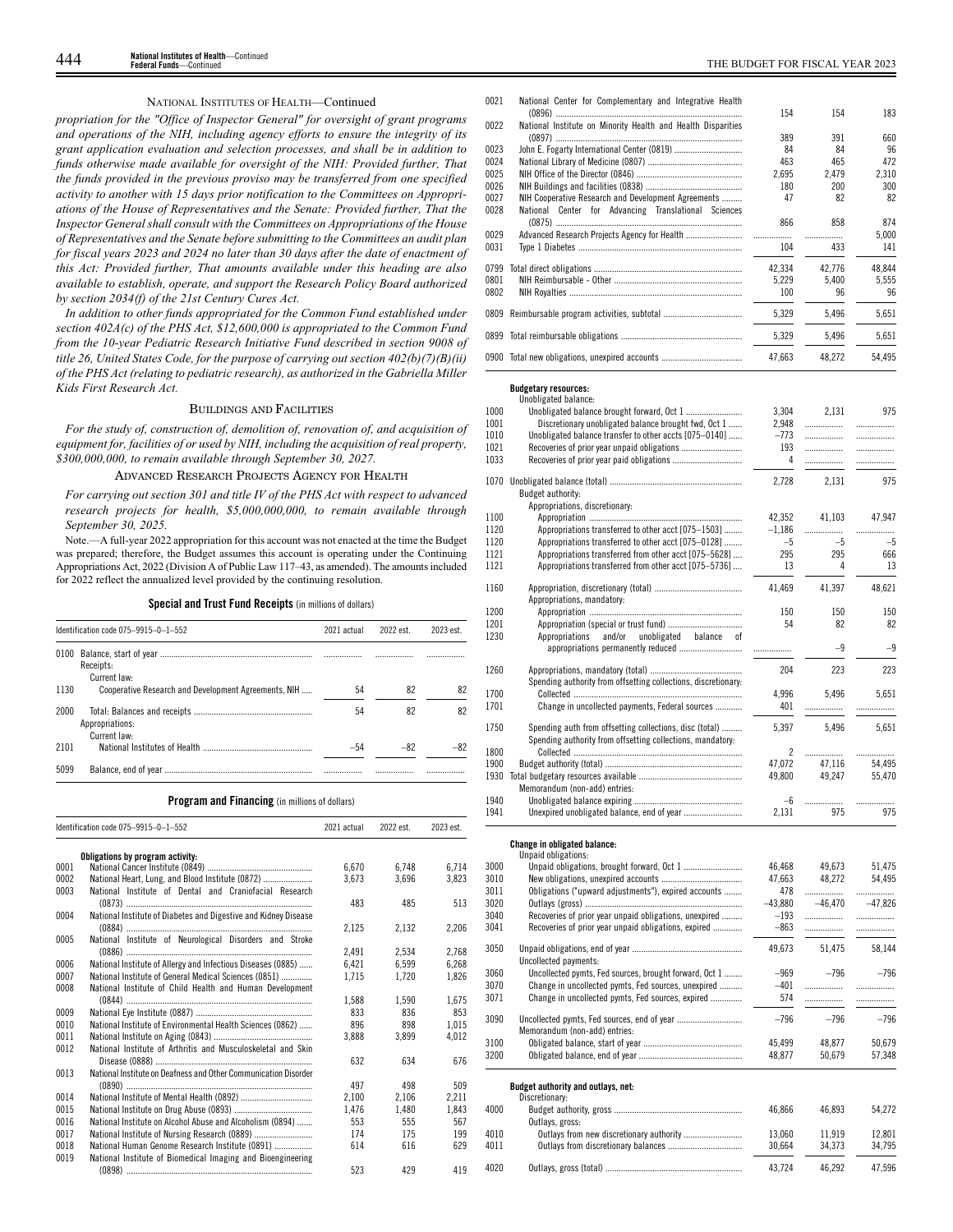Offsets against gross budget authority and outlays:

| Offsetting collections (collected) from:                                                                              |                                                                                                  |          |                            |
|-----------------------------------------------------------------------------------------------------------------------|--------------------------------------------------------------------------------------------------|----------|----------------------------|
|                                                                                                                       | $-5,359$                                                                                         |          | $-5,651$                   |
|                                                                                                                       | $-223$                                                                                           | .        |                            |
| Offsets against gross budget authority and outlays (total)<br>Additional offsets against gross budget authority only. | $-5.582$                                                                                         | $-5.496$ | $-5.651$                   |
| Change in uncollected pymts, Fed sources, unexpired                                                                   | $-401$                                                                                           |          | $\overline{\phantom{a}}$   |
| Offsetting collections credited to expired accounts                                                                   | 582                                                                                              |          |                            |
|                                                                                                                       | 4                                                                                                |          |                            |
| Additional offsets against budget authority only (total)                                                              | 185                                                                                              | .        |                            |
|                                                                                                                       | 41,469                                                                                           | 41.397   | 48,621                     |
| Mandatory:                                                                                                            | 38,142                                                                                           | 40,796   | 41,945                     |
| Outlays, gross:                                                                                                       | 206                                                                                              | 223      | 223                        |
|                                                                                                                       | 13                                                                                               | 25       | 25                         |
|                                                                                                                       | 143                                                                                              | 153      | 205                        |
| Offsets against gross budget authority and outlays:                                                                   | 156                                                                                              | 178      | 230                        |
|                                                                                                                       |                                                                                                  |          | .                          |
|                                                                                                                       |                                                                                                  |          | 48.844                     |
|                                                                                                                       | 38,296                                                                                           | 40,974   | 42,175                     |
|                                                                                                                       | Recoveries of prior year paid obligations, unexpired<br>Offsetting collections (collected) from: | 41,673   | $-5,496$<br>$-2$<br>41,620 |

## **Summary of Budget Authority and Outlays** (in millions of dollars)

|                                         | 2021 actual | 2022 est | 2023 est |
|-----------------------------------------|-------------|----------|----------|
| Enacted/requested:                      |             |          |          |
|                                         | 41.673      | 41.620   | 48.844   |
|                                         | 38.296      | 40.974   | 42.175   |
| Legislative proposal, subject to PAYGO: |             |          |          |
|                                         |             |          | 12.050   |
|                                         |             |          | 362      |
| Total:                                  |             |          |          |
|                                         | 41.673      | 41.620   | 60.894   |
| Outlavs                                 | 38.296      | 40.974   | 42.537   |

This program funds biomedical research and research training. These accounts will continue to be appropriated separately and are displayed in a consolidated format to improve the readability of the presentation. The FY 2023 Budget continues to fund a new Advanced Research Projects Agency for Health within the National Institutes of Health, as first proposed in the FY 2022 Budget. With an initial focus on cancer and other diseases such as diabetes and Alzheimer's, ARPA-H would drive transformational innovation in health research and speed application and implementation of health breakthroughs.

## **Object Classification** (in millions of dollars)

|      | Identification code 075-9915-0-1-552                 | 2021 actual | 2022 est. | 2023 est. |
|------|------------------------------------------------------|-------------|-----------|-----------|
|      | Direct obligations:                                  |             |           |           |
|      | Personnel compensation:                              |             |           |           |
| 11.1 |                                                      | 1.144       | 1,222     | 1,313     |
| 11.3 |                                                      | 587         | 616       | 651       |
| 11.5 |                                                      | 71          | 75        | 78        |
| 11.7 |                                                      | 13          | 14        | 15        |
| 11.8 |                                                      | 221         | 229       | 239       |
| 11.9 |                                                      | 2,036       | 2,156     | 2,296     |
| 12.1 |                                                      | 656         | 726       | 772       |
| 12.2 |                                                      | 11          | 12        | 13        |
| 21.0 |                                                      | 8           | 10        | 11        |
| 22.0 |                                                      | 8           | 9         | 8         |
| 23.1 |                                                      | 31          | 32        | 30        |
| 23.3 | Communications, utilities, and miscellaneous charges | 12          | 12        | 12        |
| 25.1 |                                                      | 1.425       | 1.407     | 1.445     |
| 25.2 |                                                      | 1.880       | 1.560     | 1.586     |
| 25.3 |                                                      | 3.024       | 3.082     | 3.140     |
| 25.4 |                                                      | 49          | 235       | 46        |
| 25.5 |                                                      | 1.695       | 1.659     | 1.652     |
| 25.6 |                                                      | 43          | 45        | 44        |
| 25.7 |                                                      | 176         | 176       | 181       |
| 26.0 |                                                      | 273         | 295       | 267       |
| 31.0 |                                                      | 176         | 239       | 235       |
| 32.0 |                                                      | 160         | 149       | 218       |
| 41.0 |                                                      | 30.671      | 30.972    | 36.888    |
| 99.0 |                                                      | 42.334      | 42.776    | 48.844    |

|                                         | National Institutes of Health-Continued | $\Lambda \Lambda$ |
|-----------------------------------------|-----------------------------------------|-------------------|
| DEPARTMENT OF HEALTH AND HUMAN SERVICES | <b>Federal Funds</b> —Continued         | ้.++              |

| 99.0 | 5.329  | 5.496  | 5.651  |
|------|--------|--------|--------|
| 99.9 | 47.663 | 48.272 | 54.495 |

## **Employment Summary**

| Identification code 075-9915-0-1-552 |                                                            | 2021 actual | 2022 est. | 2023 est. |
|--------------------------------------|------------------------------------------------------------|-------------|-----------|-----------|
|                                      | 1001 Direct civilian full-time equivalent employment       | 13.617      | 14.669    | 15.181    |
|                                      | 1101 Direct military average strength employment           | 132         | 134       | 136       |
|                                      | 2001 Reimbursable civilian full-time equivalent employment | 4.574       | 4.782     | 4.895     |
|                                      | 2101 Reimbursable military average strength employment     | 85          | 90        | 90        |

## NATIONAL INSTITUTES OF HEALTH

## (Legislative proposal, subject to PAYGO)

## **Program and Financing** (in millions of dollars)

|      | Identification code 075-9915-4-1-552<br>2021 actual                            |  | 2022 est. | 2023 est. |
|------|--------------------------------------------------------------------------------|--|-----------|-----------|
| 0001 | Obligations by program activity:                                               |  |           | 12,050    |
|      |                                                                                |  |           |           |
|      |                                                                                |  | .         | 12,050    |
|      | <b>Budgetary resources:</b><br>Budget authority:<br>Appropriations, mandatory: |  |           |           |
| 1200 |                                                                                |  |           | 12.050    |
| 1930 |                                                                                |  |           | 12,050    |
|      | <b>Change in obligated balance:</b><br>Unpaid obligations:                     |  |           |           |
| 3010 |                                                                                |  | .         | 12,050    |
| 3020 |                                                                                |  |           | $-362$    |
| 3050 | Memorandum (non-add) entries:                                                  |  | .         | 11.688    |
| 3200 |                                                                                |  | .         | 11,688    |
|      | Budget authority and outlays, net:<br>Mandatory:                               |  |           |           |
| 4090 | Outlavs, gross:                                                                |  |           | 12,050    |
| 4100 |                                                                                |  | .         | 362       |
| 4180 |                                                                                |  | .         | 12,050    |
| 4190 |                                                                                |  | .         | 362       |

The 2023 Budget includes mandatory funding to support research and development of vaccines, diagnostics, and therapeutics against high priority Every price of vacentss, and hostels, and deripolates against high profit,<br>viral families, biosafety and biosecurity, and expanded laboratory capacity<br>and clinical trial infrastructure as part of investments across HHS to and clinical trial infrastructure as part of investments across HHS to ensure national readiness for potential future pandemic threats.

## PAYMENT TO THE NIH INNOVATION ACCOUNT, CURES ACT

|      | Identification code 075-0147-0-1-552                                           | 2021 actual | 2022 est. | 2023 est. |  |
|------|--------------------------------------------------------------------------------|-------------|-----------|-----------|--|
| 0001 | Obligations by program activity:<br>404<br>404                                 |             | 496       | 1,085     |  |
|      | 0900 Total new obligations, unexpired accounts (object class 94.0)             |             | 496       | 1.085     |  |
|      | <b>Budgetary resources:</b><br>Budget authority:<br>Appropriations, mandatory: |             |           |           |  |
| 1200 |                                                                                | 404         | 496       | 1.085     |  |
| 1930 |                                                                                | 404         | 496       | 1,085     |  |
|      | <b>Change in obligated balance:</b><br>Unpaid obligations:                     |             |           |           |  |
| 3010 |                                                                                | 404         | 496       | 1.085     |  |
| 3020 |                                                                                | $-404$      | $-496$    | $-1,085$  |  |
|      | Budget authority and outlays, net:<br>Mandatory:                               |             |           |           |  |
| 4090 |                                                                                | 404         | 496       | 1.085     |  |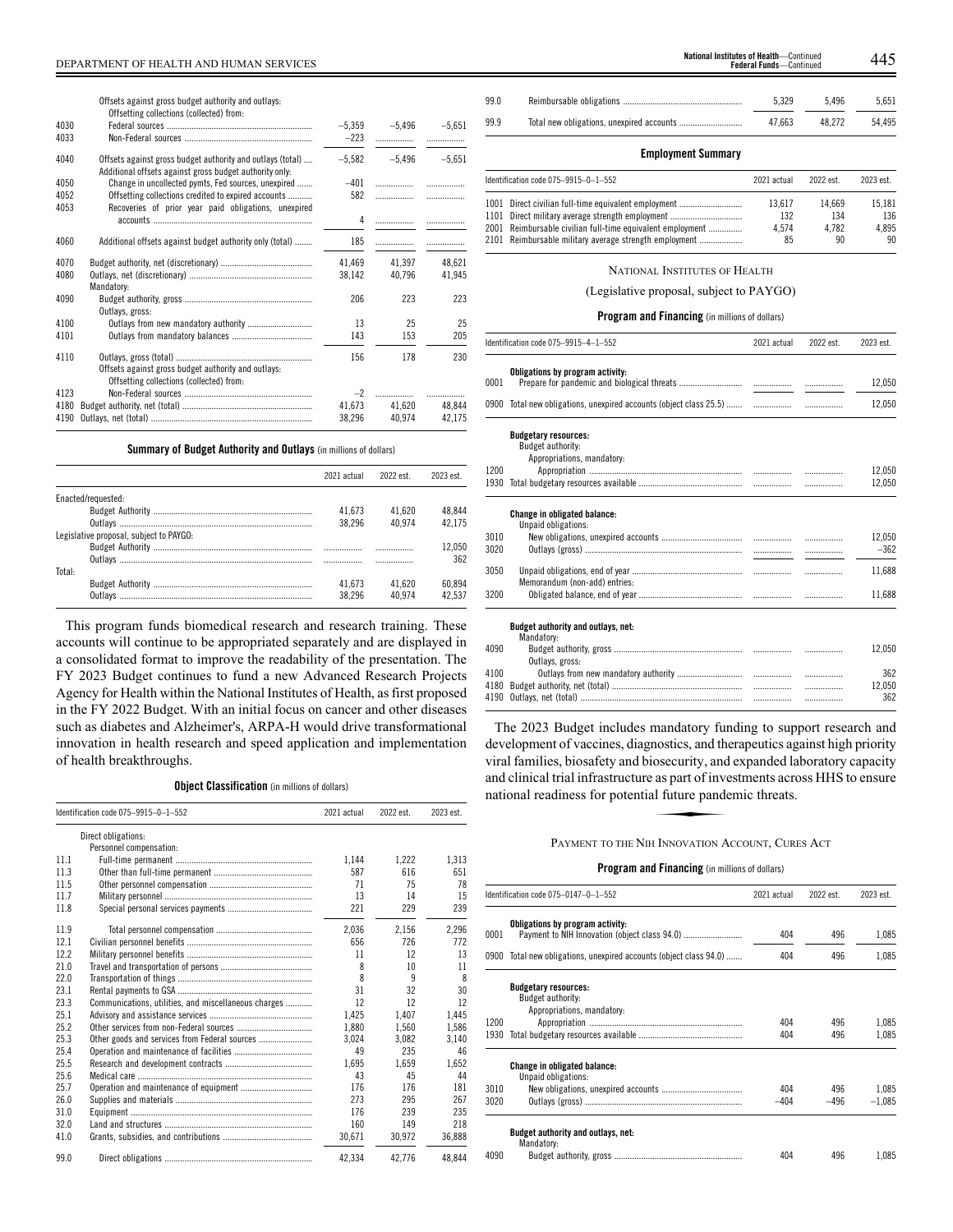| PAYMENT TO THE NIH INNOVATION ACCOUNT, CURES ACT—Continued |  |  |  |  |
|------------------------------------------------------------|--|--|--|--|
|                                                            |  |  |  |  |

**Program and Financing**—Continued

| Identification code $075-0147-0-1-552$ |                 | 2021 actual | 2022 est.  | 2023 est.      |
|----------------------------------------|-----------------|-------------|------------|----------------|
| 4100                                   | Outlays, gross: | 404         | 496        | 1.085          |
|                                        |                 | 404<br>404  | 496<br>496 | 1.085<br>1.085 |

This account, and a related special fund receipt account, were established<br>support the execution structure necessary to implement the 21st Century<br>ures Act. to support the execution structure necessary to implement the 21st Century Cures Act.

## NIH INNOVATION ACCOUNT, CURES ACT

## (INCLUDING TRANSFER OF FUNDS)

*For necessary expenses to carry out the purposes described in section 1001(b)(4) of the 21st Century Cures Act, in addition to amounts available for such purposes in the appropriations provided to the NIH in this Act, \$1,085,000,000, to remain available until expended: Provided, That such amounts are appropriated pursuant to section 1001(b)(3) of such Act, are to be derived from amounts transferred under section 1001(b)(2)(A) of such Act, and may be transferred by the Director of the National Institutes of Health to other accounts of the National Institutes of Health solely for the purposes provided in such Act: Provided further, That upon a determination by the Director that funds transferred pursuant to the previous proviso are not necessary for the purposes provided, such amounts may be transferred back to the Account: Provided further, That the transfer authority provided under this heading is in addition to any other transfer authority provided by law.*

Note.—A full-year 2022 appropriation for this account was not enacted at the time the Budget was prepared; therefore, the Budget assumes this account is operating under the Continuing Appropriations Act, 2022 (Division A of Public Law 117–43, as amended). The amounts included for 2022 reflect the annualized level provided by the continuing resolution.

#### **Special and Trust Fund Receipts** (in millions of dollars)

|      | Identification code 075-5628-0-2-552            |        | 2022 est. | 2023 est. |  |
|------|-------------------------------------------------|--------|-----------|-----------|--|
| 0100 | Receipts:<br>Current law-                       |        |           | 92        |  |
| 1140 | General Fund Payment, NIH Innovation, CURES Act | 404    | 496       | 1.085     |  |
| 2000 | Appropriations:<br>Current law-                 | 404    | 496       | 1.177     |  |
| 2101 |                                                 | $-404$ | $-404$    | $-1.085$  |  |
| 5099 |                                                 |        | 92        | 92        |  |

#### **Program and Financing** (in millions of dollars)

|      | Identification code 075-5628-0-2-552                       |        | 2022 est. | 2023 est. |
|------|------------------------------------------------------------|--------|-----------|-----------|
| 0001 | Obligations by program activity:                           | 96     | 185       | 419       |
|      | <b>Budgetary resources:</b><br>Unobligated balance:        |        |           |           |
| 1000 |                                                            | 63     | 76        | .         |
|      | Budget authority:<br>Appropriations, discretionary:        |        |           |           |
| 1101 |                                                            | 404    | 404       | 1.085     |
| 1120 | Appropriations transferred to other acct [075-9915]        | $-295$ | $-295$    | $-666$    |
| 1160 |                                                            | 109    | 109       | 419       |
| 1930 | Memorandum (non-add) entries:                              | 172    | 185       | 419       |
| 1941 |                                                            | 76     |           |           |
|      | <b>Change in obligated balance:</b><br>Unpaid obligations: |        |           |           |
| 3000 |                                                            | 246    | 174       | 219       |
| 3010 |                                                            | 96     | 185       | 419       |
| 3020 |                                                            | $-168$ | $-140$    | $-203$    |
| 3050 | Memorandum (non-add) entries:                              | 174    | 219       | 435       |
| 3100 |                                                            | 246    | 174       | 219       |

| 3200 |                                    | 174 | 219 | 435 |
|------|------------------------------------|-----|-----|-----|
|      | Budget authority and outlays, net: |     |     |     |
|      | Discretionary:                     |     |     |     |
| 4000 |                                    | 109 | 109 | 419 |
|      | Outlays, gross:                    |     |     |     |
| 4010 |                                    |     | 19  | 76  |
| 4011 |                                    | 168 | 121 | 127 |
|      |                                    |     |     |     |
| 4020 |                                    | 168 | 140 | 203 |
|      |                                    | 109 | 109 | 419 |
|      |                                    | 168 | 140 | 203 |
|      |                                    |     |     |     |

The 21st Century Cures Act was enacted into law on December 13, 2016. The 21st Century Cures Act authorizes \$4.8 billion over 10 years for four NIH Innovation Projects and includes amendments to the Public Health Service Act to advance Precision Medicine and other high-priority NIH activities. Amounts appropriated into the NIH Innovation Account are either transferred to the individual institutes and centers or obligated directly in the NIH Innovation Account.

## **Object Classification** (in millions of dollars)

|      | Identification code 075-5628-0-2-552       | 2021 actual | 2022 est. | 2023 est. |
|------|--------------------------------------------|-------------|-----------|-----------|
|      | Direct obligations:                        |             |           |           |
| 25.1 |                                            |             |           |           |
| 25.3 |                                            | 6           | 4         |           |
| 25.5 |                                            |             |           | 15        |
| 41.0 |                                            | 88          | 179       | 397       |
| 99.9 |                                            | 96          | 185       | 419       |
|      |                                            |             |           |           |
|      | 10-YEAR PEDIATRIC RESEARCH INITIATIVE FUND |             |           |           |

## **Special and Trust Fund Receipts** (in millions of dollars)

|      | Identification code 075-5736-0-2-552 | 2021 actual | 2022 est. | 2023 est. |
|------|--------------------------------------|-------------|-----------|-----------|
|      | Receipts:<br>Current law:            | 17          |           |           |
| 1140 |                                      |             | .         | 21        |
| 2000 | Appropriations:<br>Current law:      | 17          |           | 21        |
| 2101 |                                      | $-13$       |           | $-13$     |
| 5099 |                                      |             |           | 8         |

### **Program and Financing** (in millions of dollars)

|      | Identification code 075-5736-0-2-552                 | 2021 actual | 2022 est. | 2023 est. |
|------|------------------------------------------------------|-------------|-----------|-----------|
|      | <b>Budgetary resources:</b><br>Budget authority:     |             |           |           |
|      | Appropriations, discretionary:                       |             |           |           |
| 1101 |                                                      | 13          | 4         | 13        |
| 1120 | Appropriations transferred to other accts [075-9915] | $-13$       | —д        | $-13$     |
| 4180 |                                                      |             |           |           |
|      |                                                      |             |           |           |

This special fund was created by the Gabriella Miller Kids First Research Act, enacted on April 3, 2014. This fund receives transfers from the Pres-<br>
idential Election Campaign Fund, which are then appropriated to the NIH<br>
Common Fund to support pediatric research.<br>
SUBSTANCE USE AND MENTAL HEAL idential Election Campaign Fund, which are then appropriated to the NIH Common Fund to support pediatric research.

## **SUBSTANCE USE AND MENTAL HEALTH SERVICES ADMINISTRATION**

## *Federal Funds*

## MENTAL HEALTH

*For carrying out titles III, V, and XIX of the PHS Act with respect to mental health, and the Protection and Advocacy for Individuals with Mental Illness Act, \$4,182,687,000: Provided further, That notwithstanding section 520A(f)(2) of the*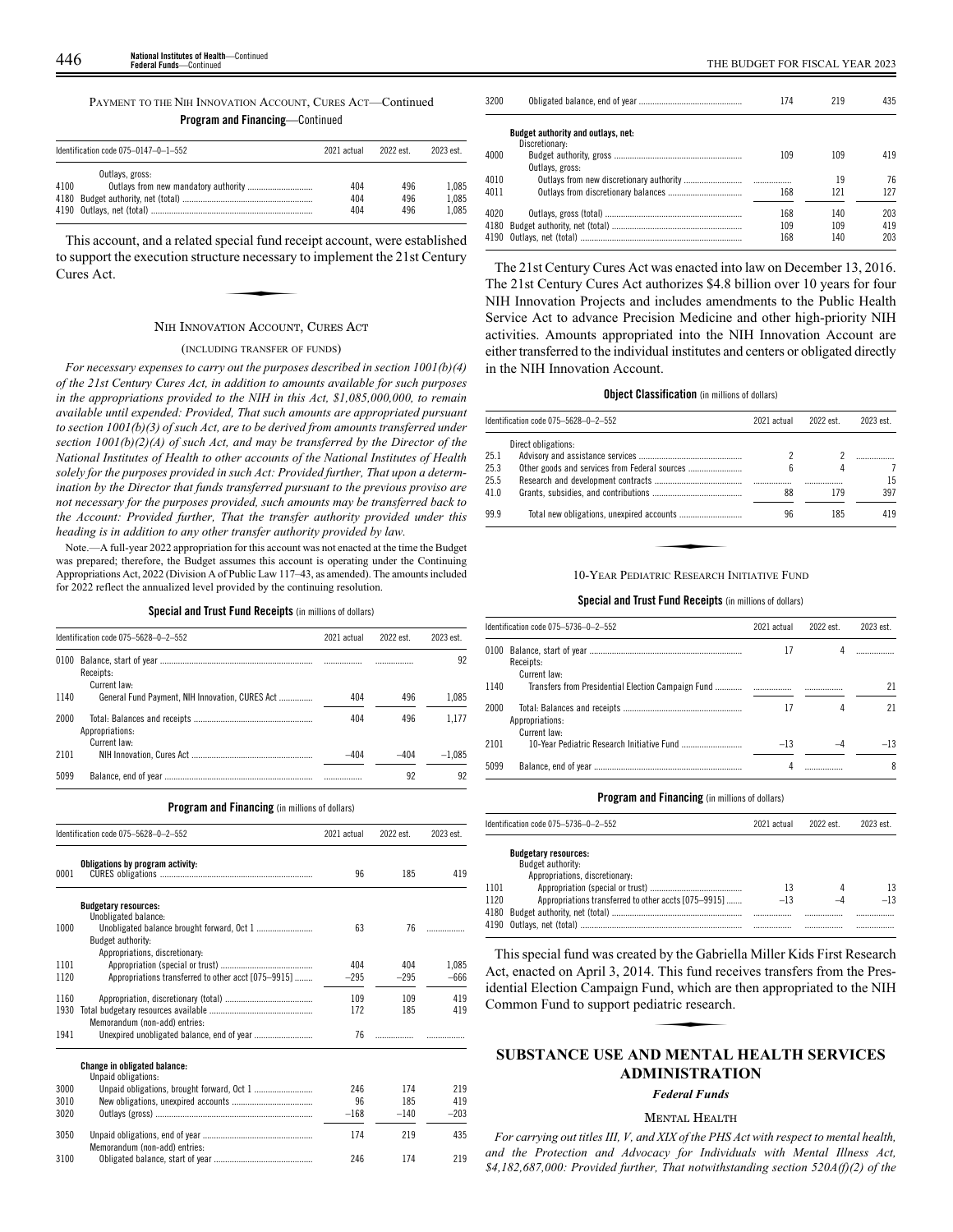*PHS Act, no funds appropriated for carrying out section 520A shall be available for carrying out section 1971 of the PHS Act: Provided further, That in addition to amounts provided herein, \$21,039,000 shall be available under section 241 of the PHS Act to supplement funds otherwise available for mental health activities and to carry out subpart I of part B of title XIX of the PHS Act to fund section 1920(b) technical assistance, national data, data collection and evaluation activities, and further that the total available under this Act for section 1920(b) activities shall not exceed 5 percent of the amounts appropriated for subpart I of part B of title XIX: Provided further, That of the funds made available under this heading for subpart I of part B of title XIX of the PHS Act, not less than 10 percent shall be used to support evidence-based crisis systems: Provided further, That up to 10 percent of the amounts made available to carry out the Children's Mental Health Services program may be used to carry out demonstration grants or contracts for early interventions with persons not more than 25 years of age at clinical high risk of developing a first episode of psychosis: Provided further, That section 520E(b)(2) of the PHS Act shall not apply to funds appropriated in this Act for fiscal year 2023: Provided further, That \$552,500,000 shall be available until September 30, 2024 for grants to communities and community organizations who meet criteria for Certified Community Behavioral Health Clinics pursuant to section 223(a) of Public Law 113–93: Provided further, That none of the funds provided for section 1911 of the PHS Act shall be subject to section 241 of such Act: Provided further, That of the funds made available under this heading, \$21,420,000 shall be to carry out section 224 of the Protecting Access to Medicare Act of 2014 (Public Law 113–93; 42 U.S.C. 290aa 22 note). Provided further, That notwithstanding sections 1911(b) and 1912 of the PHS Act, amounts made available under this heading for subpart I of part B of title XIX of such Act shall also be available to support evidence-based programs that address early intervention and prevention of mental disorders among at-risk children and adults: Provided further, That States shall expend at least 10 percent of the amount each receives for carrying out section 1911 of the PHS Act to support evidence-based programs that address early intervention and prevention of mental disorders for at-risk youth and adults: Provided further, That notwithstanding section 1912 of the PHS Act, the plan described in such section and section 1911(b) of the PHS Act shall also include the evidence-based programs described in the previous proviso pursuant to plan criteria established by the Secretary.*

## SUBSTANCE USE SERVICES

*For carrying out titles III and V of the PHS Act with respect to substance use treatment and title XIX of such Act with respect to substance use treatment and prevention, and the SUPPORT for Patients and Communities Act, \$5,493,243,000: Provided, That \$2,000,000,000 shall be for State Opioid Response Grants for carrying out activities pertaining to opioids and stimulants undertaken by the State agency responsible for administering the substance use prevention and treatment block grant under subpart II of part B of title XIX of the PHS Act (42 U.S.C. 300x–21 et seq.): Provided further, That of such amount \$75,000,000 shall be made available to Indian Tribes or tribal organizations: Provided further, That 15 percent of the remaining amount shall be for the States with the highest mortality rate related to opioid use disorders: Provided further, That of the amounts provided for State Opioid Response Grants not more than 2 percent shall be available for Federal administrative expenses, training, technical assistance, and evaluation: Provided further, That of the amount not reserved by the previous three provisos, the Secretary shall make allocations to States, territories, and the District of Columbia according to a formula using national survey results that the Secretary determines are the most objective and reliable measure of drug use and drug-related deaths: Provided further, That prevention and treatment activities funded through such grants may include education, treatment (including the provision of medication), behavioral health services for individuals in treatment programs, referral to treatment services, recovery support, and medical screening associated with such treatment: Provided further, That each State, as well as the District of Columbia, shall receive not less than \$4,000,000: Provided further, That in addition to amounts provided herein, the following amounts shall be available under section 241 of the PHS Act: (1) \$79,200,000 to supplement funds otherwise available for substance use treatment activities to carry out subpart II of part B of title XIX of the PHS Act to fund section 1935(b) technical assistance, national data, data collection and evaluation activities, and further that the total available under this Act for section 1935(b) activities shall not exceed 5 percent of the amounts appropriated for subpart II of part B of title XIX; and (2) \$2,000,000 to evaluate substance use treatment programs: Provided further, That for purposes of calculating the HIV set-aside under subpart II of part B of title XIX, the rate of cases of HIV shall be used instead of the rate of cases of AIDS: Provided further, That each State that receives funds appropriated under this heading in this Act for carrying out subpart II of part B of title XIX of the PHS Act shall expend not less than 10 percent of such funds for recovery support services: Provided further, That none of the funds provided for section 1921 of the PHS Act or State Opioid Response Grants shall be subject to section 241 of such Act.*

## SUBSTANCE USE PREVENTION SERVICES

*For carrying out titles III and V of the PHS Act with respect to substance use prevention, \$311,912,000.*

## HEALTH SURVEILLANCE AND PROGRAM SUPPORT

*For program support and cross-cutting activities that supplement activities funded under the headings "Mental Health", "Substance Use Services", and "Substance Use Prevention Services" in carrying out titles III, V, and XIX of the PHS Act and the Protection and Advocacy for Individuals with Mental Illness Act in the Substance Use and Mental Health Services Administration, \$149,645,000: Provided, That in addition to amounts provided herein, \$31,428,000 shall be available under section 241 of the PHS Act to supplement funds available to carry out national surveys on drug use and mental health, to collect and analyze program data, and to conduct public awareness and technical assistance activities: Provided further, That, in addition, fees may be collected for the costs of publications, data, data tabulations, and data analysis completed under title V of the PHS Act and provided to a public or private entity upon request, which shall be credited to this appropriation and shall remain available until expended for such purposes: Provided further, That amounts made available in this Act for carrying out section 501(o) of the PHS Act shall remain available through September 30, 2023: Provided further, That funds made available under this heading may be used to supplement program support funding provided under the headings "Mental Health", "Substance Use Services", and "Substance Use Prevention Services".*

Note.—A full-year 2022 appropriation for this account was not enacted at the time the Budget was prepared; therefore, the Budget assumes this account is operating under the Continuing Appropriations Act, 2022 (Division A of Public Law 117–43, as amended). The amounts included for 2022 reflect the annualized level provided by the continuing resolution.

## **Program and Financing** (in millions of dollars)

|      | Identification code 075-1362-0-1-551           | 2021 actual | 2022 est. | 2023 est. |
|------|------------------------------------------------|-------------|-----------|-----------|
|      | Obligations by program activity:               |             |           |           |
| 0006 |                                                | 3.274       | 1.870     | 4.183     |
| 0007 |                                                | 5.190       | 3.774     | 5.493     |
| 0008 |                                                | 208         | 208       | 312       |
| 0009 |                                                | 4.384       | 129       | 150       |
| 0011 |                                                | 12          | 12        | 12        |
| 0100 |                                                | 13.068      | 5.993     | 10.150    |
| 0799 |                                                | 13.068      | 5.993     | 10.150    |
| 0802 |                                                | 189         | 269       | 269       |
| 0810 |                                                | 129         | 134       | 134       |
| 0899 |                                                | 318         | 403       | 403       |
|      | 0900 Total new obligations, unexpired accounts | 13.386      | 6.396     | 10.553    |
|      |                                                |             |           |           |

**Budgetary resources:**

|       | Unobligated balance:                                           |        |             |        |
|-------|----------------------------------------------------------------|--------|-------------|--------|
| 1000  |                                                                | 6      | 655         | 630    |
| 1021  |                                                                | 59     | .           | .      |
| 1070  | Budget authority:                                              | 65     | 655         | 630    |
|       | Appropriations, discretionary:                                 |        |             |        |
| 1100  |                                                                | 10,120 | 5,948       | 10.137 |
| 1120  | Appropriations transferred to other acct [075-1503]            | $-18$  |             | .      |
| 1121  | Appropriations transferred from other acct [075-0116]          |        | 12          | .      |
| 1160  | Appropriations, mandatory:                                     | 10.102 | 5.960       | 10,137 |
| 1200  |                                                                | 3,560  |             | .      |
| 1221  | Appropriations transferred from the Prevention and Public      | 12     | .           | 12     |
| 1260  | Spending authority from offsetting collections, discretionary: | 3.572  | .           | 12     |
| 1700  |                                                                | 36     | 411         | 177    |
| 1701  | Change in uncollected payments, Federal sources                | 283    | .           |        |
| 1750  | Spending auth from offsetting collections, disc (total)        | 319    | 411         | 177    |
| 1900  |                                                                | 13,993 | 6,371       | 10,326 |
| 1930  | Memorandum (non-add) entries:                                  | 14.058 | 7,026       | 10,956 |
| 1940  |                                                                | $-17$  |             | .      |
| 1941  |                                                                | 655    | 630         | 403    |
| 0.000 | <b>Change in obligated balance:</b><br>Unpaid obligations:     | 0.500  | $1 - F - T$ | 10.000 |
|       |                                                                |        |             |        |

| 3000 | 8.568  | 15.527 | 13.262 |
|------|--------|--------|--------|
| 3010 | 13.386 | 6.396  | 10.553 |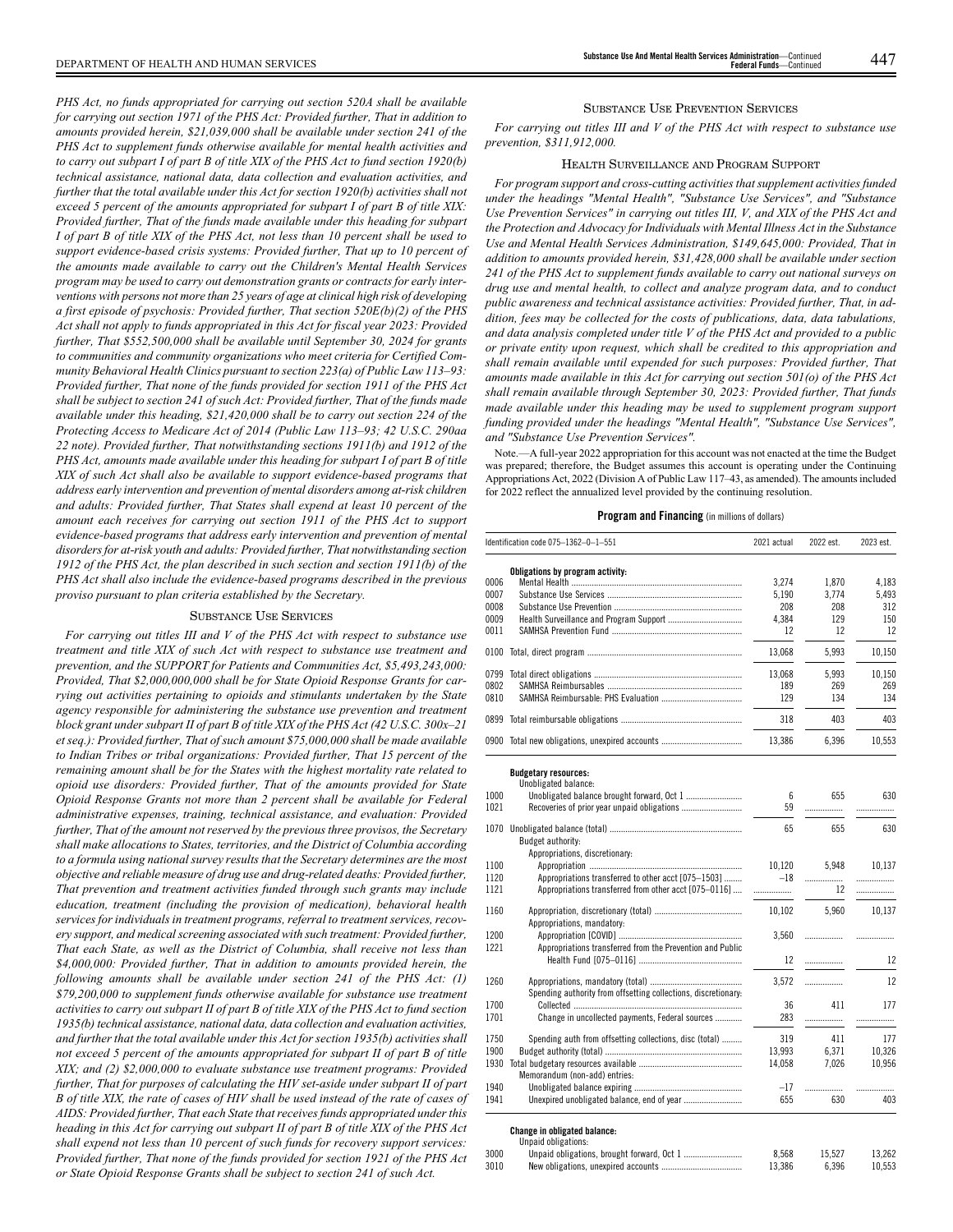SUBSTANCE USE AND MENTAL HEALTH SERVICES ADMINISTRATION—Continued **Program and Financing**—Continued

|              | Identification code 075-1362-0-1-551                                                                                  | 2021 actual     | 2022 est.     | 2023 est.      |
|--------------|-----------------------------------------------------------------------------------------------------------------------|-----------------|---------------|----------------|
| 3011<br>3020 | Obligations ("upward adjustments"), expired accounts                                                                  | 29<br>$-6.087$  | .<br>$-8,661$ | .<br>$-10.509$ |
| 3040<br>3041 | Recoveries of prior year unpaid obligations, unexpired<br>Recoveries of prior year unpaid obligations, expired        | $-59$<br>$-310$ | .<br>.        | .<br>.         |
| 3050         | Uncollected payments:                                                                                                 | 15,527          | 13,262        | 13,306         |
| 3060         | Uncollected pymts, Fed sources, brought forward, Oct 1                                                                | $-449$          | $-556$        | $-556$         |
| 3070         | Change in uncollected pymts, Fed sources, unexpired                                                                   | $-283$          |               | .              |
| 3071         | Change in uncollected pymts, Fed sources, expired                                                                     | 176             | .             | .              |
| 3090         | Memorandum (non-add) entries:                                                                                         | $-556$          | $-556$        | $-556$         |
| 3100         |                                                                                                                       | 8,119           | 14,971        | 12,706         |
| 3200         |                                                                                                                       | 14,971          | 12,706        | 12,750         |
|              | Budget authority and outlays, net:                                                                                    |                 |               |                |
| 4000         | Discretionary:                                                                                                        | 10,421          | 6,371         | 10,314         |
|              | Outlays, gross:                                                                                                       |                 |               |                |
| 4010         |                                                                                                                       | 1,165           | 1,956         | 3,186          |
| 4011         |                                                                                                                       | 4,906           | 5,979         | 6,606          |
| 4020         |                                                                                                                       | 6,071           | 7,935         | 9,792          |
|              | Offsets against gross budget authority and outlays:<br>Offsetting collections (collected) from:                       |                 |               |                |
| 4030         |                                                                                                                       | $-169$          | $-409$        | $-175$         |
| 4033         |                                                                                                                       | $-8$            | $-2$          | $-2$           |
| 4040         | Offsets against gross budget authority and outlays (total)<br>Additional offsets against gross budget authority only: | $-177$          | $-411$        | $-177$         |
| 4050         | Change in uncollected pymts, Fed sources, unexpired                                                                   | $-283$          | .             | .              |
| 4052         | Offsetting collections credited to expired accounts                                                                   | 141             | .             | .              |
| 4060         | Additional offsets against budget authority only (total)                                                              | $-142$          | .             |                |
| 4070         |                                                                                                                       | 10.102          | 5.960         | 10.137         |
| 4080         | Mandatory:                                                                                                            | 5,894           | 7,524         | 9,615          |
| 4090         | Outlays, gross:                                                                                                       | 3,572           | .             | 12             |
| 4100         |                                                                                                                       | 4               | .             | 4              |
| 4101         |                                                                                                                       | 12              | 726           | 713            |
| 4110         |                                                                                                                       | 16              | 726           | 717            |
| 4180         |                                                                                                                       | 13,674          | 5,960         | 10,149         |
| 4190         |                                                                                                                       | 5,910           | 8,250         | 10,332         |

## **Summary of Budget Authority and Outlays** (in millions of dollars)

|                                         | 2021 actual | 2022 est | 2023 est |
|-----------------------------------------|-------------|----------|----------|
| Enacted/requested:                      |             |          |          |
|                                         | 13.674      | 5.960    | 10.149   |
|                                         | 5.910       | 8.250    | 10.332   |
| Legislative proposal, subject to PAYGO: |             |          |          |
|                                         |             |          | 413      |
|                                         |             |          | 124      |
| Total:                                  |             |          |          |
|                                         | 13.674      | 5.960    | 10.562   |
|                                         | 5.910       | 8 250    | 10456    |

This program provides Federal support to strengthen the capacity of the Nation's health care delivery system to provide effective substance misuse prevention, addiction treatment, and mental health services for people at risk for or experiencing substance use disorders or mental illness. SAMHSA builds partnerships with States, communities, tribal organizations, and private not-for-profit organizations to enhance health and reduce the adverse impact of substance *misuse* and mental illness on America's communities.

**Object Classification** (in millions of dollars)

|      | Identification code $075-1362-0-1-551$ | 2021 actual | 2022 est. | 2023 est. |
|------|----------------------------------------|-------------|-----------|-----------|
|      | Direct obligations:                    |             |           |           |
|      | Personnel compensation:                |             |           |           |
| 11.1 |                                        | 48          | 48        | 50        |
| 11.3 |                                        |             |           | 2         |
| 11.5 |                                        |             |           |           |
| 11.7 |                                        |             |           |           |

| 11.9 |                                                      | 54     | 55    | 57     |
|------|------------------------------------------------------|--------|-------|--------|
| 12.1 |                                                      | 15     | 16    | 17     |
| 12.2 |                                                      |        |       | 2      |
| 21.0 |                                                      |        |       |        |
| 23.1 |                                                      |        |       |        |
| 23.3 | Communications, utilities, and miscellaneous charges |        |       |        |
| 24.0 |                                                      |        |       |        |
| 25.1 |                                                      | 36     | 37    | 38     |
| 25.2 |                                                      | 84     | 94    | 193    |
| 25.3 |                                                      | 24     | 25    | 33     |
| 25.4 |                                                      |        |       |        |
| 26.0 |                                                      |        |       |        |
| 41.0 |                                                      | 12.843 | 5.754 | 9.798  |
| 99.0 |                                                      | 13.068 | 5.993 | 10.150 |
| 99.0 |                                                      | 318    | 403   | 403    |
| 99.9 |                                                      | 13.386 | 6.396 | 10.553 |

## **Employment Summary**

| Identification code 075-1362-0-1-551                       | 2021 actual | 2022 est. | 2023 est. |
|------------------------------------------------------------|-------------|-----------|-----------|
| 1001 Direct civilian full-time equivalent employment       | 400         | 462       | 568       |
| 1101 Direct military average strength employment           | 29          | 30        | 31        |
| 2001 Reimbursable civilian full-time equivalent employment | 40          | 148       | 117       |
| 2101 Reimbursable military average strength employment     |             | 10        | 9         |

SUBSTANCE USE AND MENTAL HEALTH SERVICES ADMINISTRATION

(Legislative proposal, subject to PAYGO)

## **Program and Financing** (in millions of dollars)

|              | Identification code 075-1362-4-1-551                                           | 2021 actual | 2022 est. | 2023 est.     |
|--------------|--------------------------------------------------------------------------------|-------------|-----------|---------------|
| 0006         | Obligations by program activity:                                               |             |           | 413           |
| 0100         |                                                                                |             | .         | 413           |
|              | 0900 Total new obligations, unexpired accounts (object class 41.0)             |             |           | 413           |
|              | <b>Budgetary resources:</b><br>Budget authority:<br>Appropriations, mandatory: |             |           |               |
| 1200         |                                                                                |             | .         | 413           |
| 1930         |                                                                                |             |           | 413           |
| 3010<br>3020 | <b>Change in obligated balance:</b><br>Unpaid obligations:                     |             | .         | 413<br>$-124$ |
| 3050         | Memorandum (non-add) entries:                                                  |             | .         | 289           |
| 3200         |                                                                                |             |           | 289           |
|              | Budget authority and outlays, net:<br>Mandatory:                               |             |           |               |
| 4090         | Outlays, gross:                                                                |             | .         | 413           |
| 4100         |                                                                                |             | .         | 124           |
| 4180         |                                                                                |             | .         | 413           |
| 4190         |                                                                                |             | .         | 124           |

The Community Mental Health Centers will expand access and improve the quality of services available to people with serious mental illness (SMI) and serious emotional disorders (SED). alth Centers were<br>to people with<br>trs (SED).<br>CARE RES

## **AGENCY FOR HEALTHCARE RESEARCH AND QUALITY**

## *Federal Funds*

## HEALTHCARE RESEARCH AND QUALITY

*For carrying out titles III and IX of the PHS Act, part A of title XI of the Social Security Act, and section 1013 of the Medicare Prescription Drug, Improvement, and Modernization Act of 2003, \$376,091,000: Provided, That section 947(c) of the PHS Act shall not apply in fiscal year 2023: Provided further, That, in addition to amounts provided herein, \$39,800,000 shall be available to this appropriation, for the purposes under this heading, from amounts provided pursuant to section 241 of the PHS Act: Provided further, That in addition, amounts received from Freedom*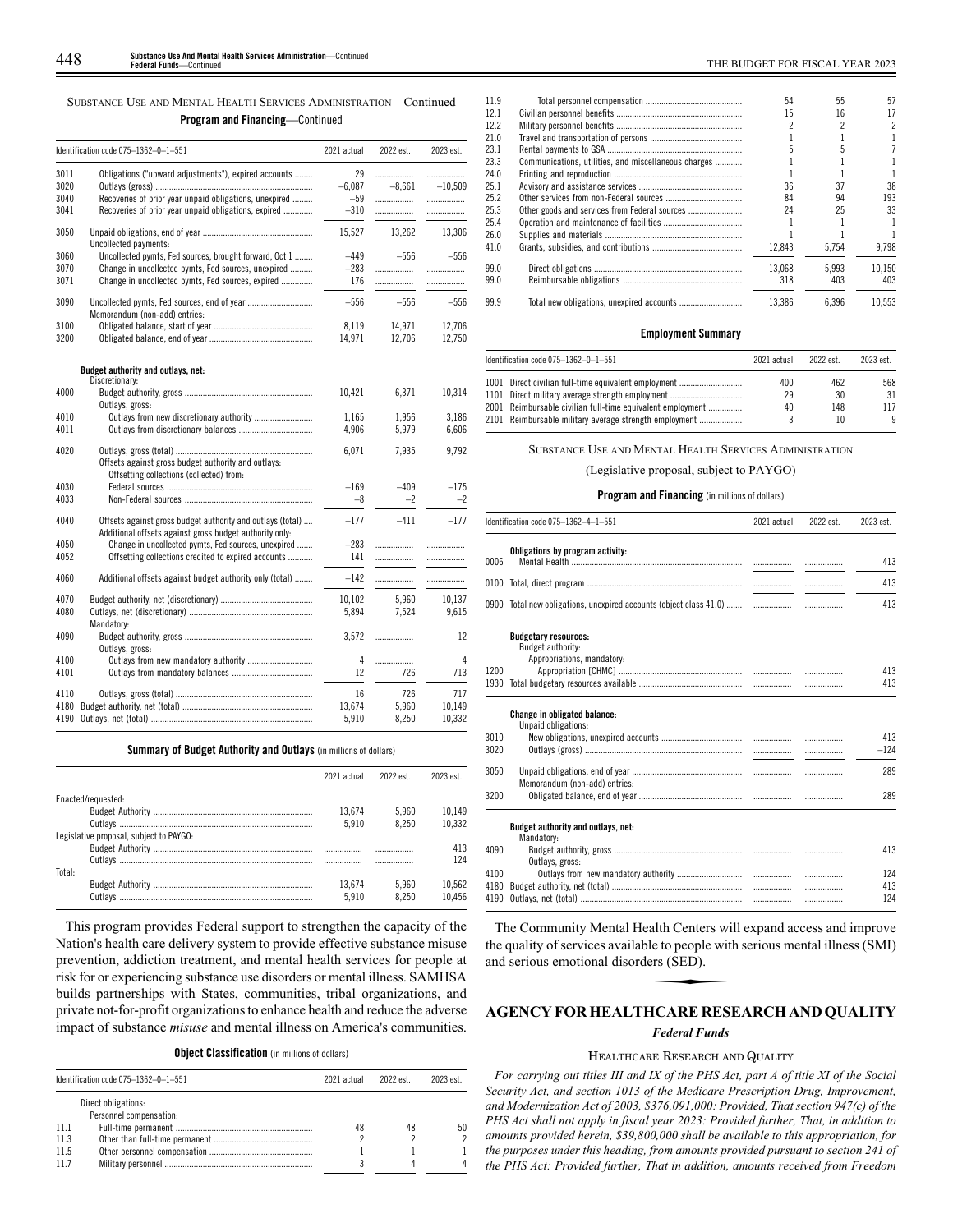*of Information Act fees, reimbursable and interagency agreements, and the sale of data shall be credited to this appropriation and shall remain available until September 30, 2024.*

Note.—A full-year 2022 appropriation for this account was not enacted at the time the Budget was prepared; therefore, the Budget assumes this account is operating under the Continuing Appropriations Act, 2022 (Division A of Public Law 117–43, as amended). The amounts included for 2022 reflect the annualized level provided by the continuing resolution.

## **Program and Financing** (in millions of dollars)

|              | Identification code 075-1700-0-1-552                                                                                  | 2021 actual    | 2022 est.   | 2023 est.   |
|--------------|-----------------------------------------------------------------------------------------------------------------------|----------------|-------------|-------------|
| 0001<br>0002 | Obligations by program activity:<br>Research on Health Costs, Quality and Outcomes                                    | 193<br>72      | 195<br>72   | 229<br>72   |
| 0003         |                                                                                                                       | 71             | 71          | 75          |
| 0799<br>0803 | Research<br>$_{0n}$<br>Health Costs, Quality and<br>Outcomes                                                          | 336<br>21      | 338<br>31   | 376<br>60   |
| 0805         |                                                                                                                       | .              | 2           | 1           |
|              |                                                                                                                       | 21             | 33          | 61          |
|              | 0900 Total new obligations, unexpired accounts                                                                        | 357            | 371         | 437         |
|              |                                                                                                                       |                |             |             |
|              | <b>Budgetary resources:</b><br>Unobligated balance:                                                                   |                |             |             |
| 1000<br>1001 | Discretionary unobligated balance brought fwd, Oct 1<br>Budget authority:                                             | 15<br>6        | 17<br>.     | 2<br>.      |
|              | Appropriations, discretionary:                                                                                        |                |             |             |
| 1100<br>1120 | Appropriations transferred to other acct [075-1503]                                                                   | 338<br>$-1$    | 338<br>.    | 376<br>.    |
| 1160         |                                                                                                                       | 337            | 338         | 376         |
|              | Spending authority from offsetting collections, discretionary:                                                        |                |             |             |
| 1700<br>1701 | Change in uncollected payments, Federal sources                                                                       | 1<br>13        | 1<br>17     | 1<br>60     |
| 1750         | Spending auth from offsetting collections, disc (total)<br>Spending authority from offsetting collections, mandatory. | 14             | 18          | 61          |
| 1800         |                                                                                                                       | 8              | .           | .           |
| 1900<br>1930 |                                                                                                                       | 359<br>374     | 356<br>373  | 437<br>439  |
| 1941         | Memorandum (non-add) entries:                                                                                         | 17             | 2           | 2           |
|              |                                                                                                                       |                |             |             |
|              | Change in obligated balance:                                                                                          |                |             |             |
| 3000         | Unpaid obligations:                                                                                                   | 339            | 335         | 353         |
| 3010         |                                                                                                                       | 357            | 371         | 437         |
| 3020<br>3041 | Recoveries of prior year unpaid obligations, expired                                                                  | $-355$<br>$-6$ | $-353$<br>. | $-419$<br>. |
| 3050         | Uncollected payments:                                                                                                 | 335            | 353         | 371         |
| 3060         | Uncollected pymts, Fed sources, brought forward, Oct 1                                                                | $-28$          | $-24$       | $-25$       |
| 3070<br>3071 | Change in uncollected pymts, Fed sources, unexpired<br>Change in uncollected pymts, Fed sources, expired              | $-13$<br>17    | $-17$<br>16 | $-60$<br>16 |
| 3090         |                                                                                                                       | $-24$          | $-25$       | -69         |
|              | Memorandum (non-add) entries:                                                                                         |                |             |             |
| 3100<br>3200 |                                                                                                                       | 311<br>311     | 311<br>328  | 328<br>302  |
|              |                                                                                                                       |                |             |             |
|              | Budget authority and outlays, net:<br>Discretionary:                                                                  |                |             |             |
| 4000         |                                                                                                                       | 351            | 356         | 437         |
| 4010         | Outlays, gross:                                                                                                       | 136            | 136         | 193         |
| 4011         |                                                                                                                       | 213            | 217         | 226         |
| 4020         |                                                                                                                       | 349            | 353         | 419         |
|              | Offsets against gross budget authority and outlays:<br>Offsetting collections (collected) from:                       |                |             |             |
| 4030         |                                                                                                                       | $-18$          | $-17$       | $-60$       |
| 4030         |                                                                                                                       | .              | $-1$        | $-1$        |
| 4040         | Offsets against gross budget authority and outlays (total)<br>Additional offsets against gross budget authority only: | $-18$          | $-18$       | $-61$       |
| 4050         | Change in uncollected pymts, Fed sources, unexpired                                                                   | $-13$          | $-17$       | -60         |
| 4052         | Offsetting collections credited to expired accounts                                                                   | 17             | 17          | 60          |
| 4060         | Additional offsets against budget authority only (total)                                                              | 4              | .           | .           |
| 4070         |                                                                                                                       | 337            | 338         | 376         |
| 4080         |                                                                                                                       | 331            | 335         | 358         |

| Genters for medicale and medical services |                      |
|-------------------------------------------|----------------------|
|                                           | <b>Federal Funds</b> |

|      | Mandatory:                                          |     |     |     |
|------|-----------------------------------------------------|-----|-----|-----|
| 4090 |                                                     |     |     |     |
|      | Outlays, gross:                                     |     |     |     |
| 4101 |                                                     |     |     |     |
|      | Offsets against gross budget authority and outlays: |     |     |     |
|      | Offsetting collections (collected) from:            |     |     |     |
| 4123 |                                                     |     |     |     |
|      |                                                     | 337 | 338 | 376 |
|      |                                                     | 329 | 335 | 358 |

AHRQ's mission is to produce evidence to make health care safer, higher quality, more accessible, equitable, and affordable, and to work within the U.S. Department of Health and Human Services and with other partners to make sure that the evidence is understood and used.

## **Object Classification** (in millions of dollars)

|      | Identification code 075-1700-0-1-552          | 2021 actual | 2022 est. | 2023 est.                |
|------|-----------------------------------------------|-------------|-----------|--------------------------|
|      | Direct obligations:                           |             |           |                          |
|      | Personnel compensation:                       |             |           |                          |
| 11.1 |                                               | 33          | 34        | 36                       |
| 11.3 |                                               | 4           |           | 4                        |
| 11.5 |                                               |             |           | $\overline{\phantom{a}}$ |
| 11.7 |                                               |             |           |                          |
| 11.9 |                                               | 39          | 40        | 43                       |
| 12.1 |                                               | 13          | 13        | 14                       |
| 23.1 |                                               |             |           | 3                        |
| 25.2 |                                               |             |           | 9                        |
| 25.3 | Other goods and services from Federal sources | 23          | 23        | 18                       |
| 25.5 |                                               | 132         | 132       | 124                      |
| 41.0 |                                               | 117         | 118       | 165                      |
| 99.0 |                                               | 336         | 338       | 376                      |
| 99.0 |                                               | 21          | 33        | 61                       |
| 99.9 | Total new obligations, unexpired accounts     | 357         | 371       | 437                      |

## **Employment Summary**

| Identification code 075-1700-0-1-552                             | 2021 actual | 2022 est. | 2023 est. |
|------------------------------------------------------------------|-------------|-----------|-----------|
| 1001 Direct civilian full-time equivalent employment             | 257         | 257       | 264       |
| 1101 Direct military average strength employment                 |             |           | 5         |
| 2001 Reimbursable civilian full-time equivalent employment       |             |           | 2         |
| 3001 Allocation account civilian full-time equivalent employment | հ           | ĥ         | 24        |
|                                                                  |             |           |           |
| <b>CENTERS FOR MEDICARE AND MEDICAID SERVICES</b>                |             |           |           |

# *Federal Funds*

### GRANTS TO STATES FOR MEDICAID

*For carrying out, except as otherwise provided, titles XI and XIX of the Social Security Act, \$367,357,090,000, to remain available until expended.*

*In addition, for carrying out such titles after May 31, 2023, for the last quarter of fiscal year 2023 for unanticipated costs incurred for the current fiscal year, such sums as may be necessary, to remain available until expended.*

*In addition, for carrying out such titles for the first quarter of fiscal year 2024, \$197,580,474,000, to remain available until expended.*

*Payment under such title XIX may be made for any quarter with respect to a State plan or plan amendment in effect during such quarter, if submitted in or prior to such quarter and approved in that or any subsequent quarter.*

Note.—A full-year 2022 appropriation for this account was not enacted at the time the Budget was prepared; therefore, the Budget assumes this account is operating under the Continuing Appropriations Act, 2022 (Division A of Public Law 117–43, as amended). The amounts included for 2022 reflect the annualized level provided by the continuing resolution.

|  |  | <b>Program and Financing</b> (in millions of dollars) |  |  |  |  |  |
|--|--|-------------------------------------------------------|--|--|--|--|--|
|--|--|-------------------------------------------------------|--|--|--|--|--|

| Identification code 075-0512-0-1-551                               | 2021 actual                | 2022 est.                  | 2023 est.                  |
|--------------------------------------------------------------------|----------------------------|----------------------------|----------------------------|
| Obligations by program activity:<br>0001<br>0002<br>0003           | 531.284<br>24.509<br>3.806 | 584.922<br>22.954<br>5.555 | 555.251<br>23.649<br>5.609 |
|                                                                    | 559.599                    | 613.431                    | 584.509                    |
| 0900 Total new obligations, unexpired accounts (object class 41.0) | 559.599                    | 613.431                    | 584.509                    |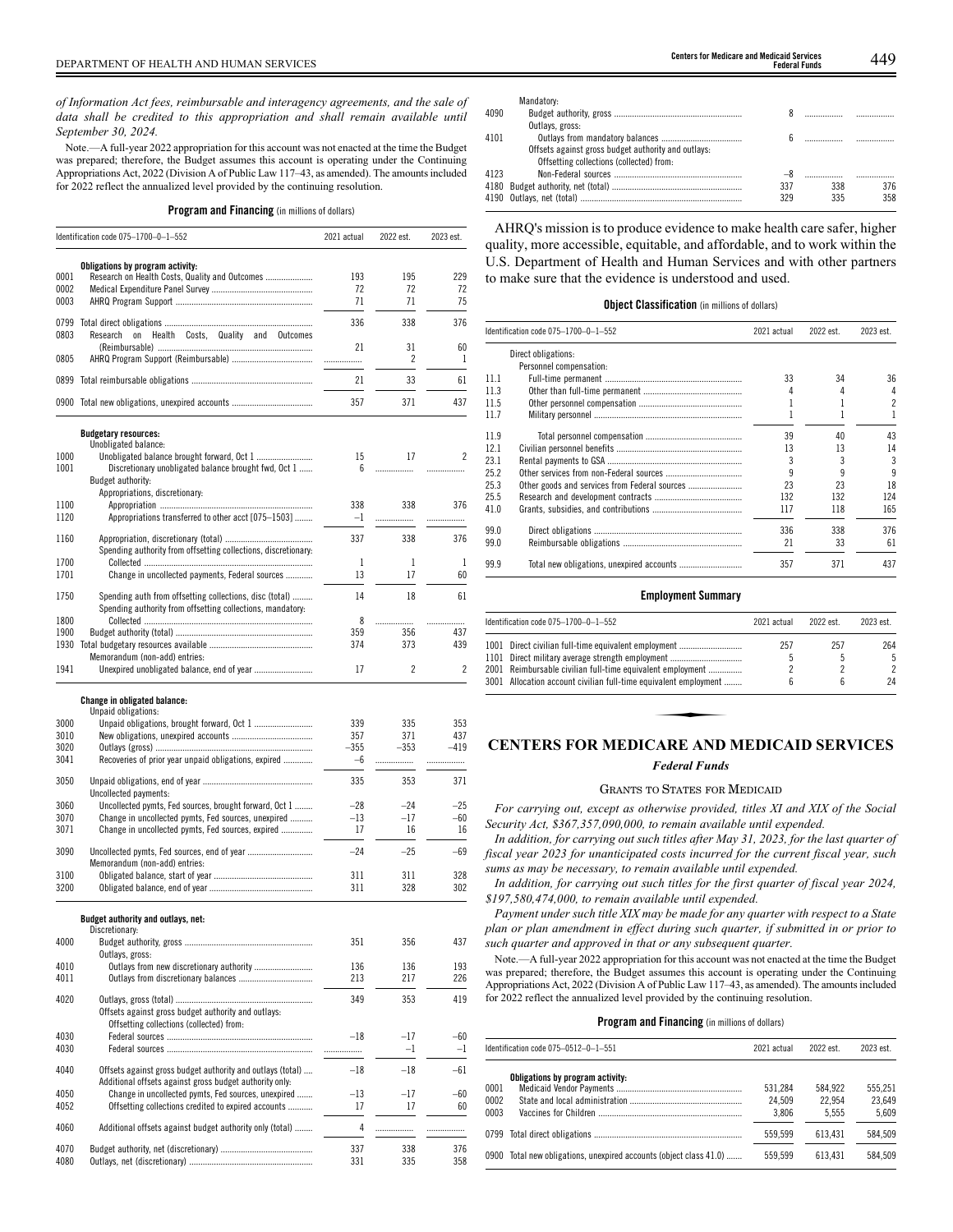## GRANTS TO STATES FOR MEDICAID—Continued

## **Program and Financing**—Continued

|      | Identification code 075-0512-0-1-551                                                                                  | 2021 actual        | 2022 est.  | 2023 est.   |
|------|-----------------------------------------------------------------------------------------------------------------------|--------------------|------------|-------------|
|      | <b>Budgetary resources:</b>                                                                                           |                    |            |             |
| 1000 | Unobligated balance:                                                                                                  |                    | 418        |             |
| 1021 |                                                                                                                       | 311<br>27,081      | 52,757     | .<br>49.991 |
| 1033 |                                                                                                                       | 11,781             |            | .           |
| 1070 | Budget authority:                                                                                                     | 39,173             | 53,175     | 49,991      |
|      | Appropriations, mandatory:                                                                                            |                    |            |             |
| 1200 |                                                                                                                       | 379,581            | 409,923    | 367,357     |
| 1270 | Advance appropriations, mandatory:                                                                                    | 139,903            | 148,732    | 165,722     |
|      | Spending authority from offsetting collections, mandatory:                                                            |                    |            |             |
| 1800 |                                                                                                                       | 1,126              | 1,601      | 1,439       |
| 1801 | Change in uncollected payments, Federal sources                                                                       | 234                |            | .           |
| 1850 | Spending auth from offsetting collections, mand (total)                                                               | 1,360              | 1,601      | 1,439       |
| 1900 |                                                                                                                       | 520,844            | 560,256    | 534,518     |
| 1930 |                                                                                                                       | 560,017            | 613,431    | 584,509     |
| 1941 | Memorandum (non-add) entries:                                                                                         | 418                | .          | .           |
|      |                                                                                                                       |                    |            |             |
|      | <b>Change in obligated balance:</b><br>Unpaid obligations:                                                            |                    |            |             |
| 3000 |                                                                                                                       | 72,293             | 71,316     | 68,551      |
| 3010 |                                                                                                                       | 559,599            | 613,431    | 584,509     |
| 3020 |                                                                                                                       | $-533,495$         | $-563,439$ | $-537,216$  |
| 3040 | Recoveries of prior year unpaid obligations, unexpired                                                                | $-27,081$          | $-52,757$  | $-49,991$   |
| 3050 |                                                                                                                       | 71,316             | 68,551     | 65,853      |
| 3060 | Uncollected payments:                                                                                                 |                    |            |             |
| 3070 | Uncollected pymts, Fed sources, brought forward, Oct 1<br>Change in uncollected pymts, Fed sources, unexpired         | $-1,084$<br>$-234$ | $-1,318$   | $-1,318$    |
|      |                                                                                                                       |                    |            | .           |
| 3090 | Memorandum (non-add) entries:                                                                                         | $-1,318$           | $-1,318$   | $-1,318$    |
| 3100 |                                                                                                                       | 71,209             | 69,998     | 67,233      |
| 3200 |                                                                                                                       | 69,998             | 67,233     | 64,535      |
|      | Budget authority and outlays, net:                                                                                    |                    |            |             |
|      | Mandatory:                                                                                                            |                    |            |             |
| 4090 |                                                                                                                       | 520,844            | 560,256    | 534,518     |
| 4100 | Outlays, gross:<br>Outlays from new mandatory authority                                                               | 504,507            | 545,879    | 534,518     |
| 4101 |                                                                                                                       | 28,988             | 17,560     | 2,698       |
|      |                                                                                                                       |                    |            |             |
| 4110 | Offsets against gross budget authority and outlays:                                                                   | 533,495            | 563,439    | 537,216     |
|      | Offsetting collections (collected) from:                                                                              |                    |            |             |
| 4120 |                                                                                                                       | $-1,126$           | $-1,601$   | $-1,439$    |
| 4123 |                                                                                                                       | $-11,781$          |            |             |
|      |                                                                                                                       |                    |            |             |
| 4130 | Offsets against gross budget authority and outlays (total)<br>Additional offsets against gross budget authority only: | $-12,907$          | $-1,601$   | $-1,439$    |
| 4140 | Change in uncollected pymts, Fed sources, unexpired                                                                   | $-234$             | .          | .           |
| 4143 | Recoveries of prior year paid obligations, unexpired                                                                  |                    |            |             |
|      |                                                                                                                       | 11,781             | .          | .           |
| 4150 | Additional offsets against budget authority only (total)                                                              | 11,547             |            | .           |
| 4160 |                                                                                                                       | 519,484            | 558,655    | 533,079     |
| 4170 |                                                                                                                       | 520,588            | 561,838    | 535,777     |
| 4180 |                                                                                                                       | 519,484            | 558,655    | 533,079     |
| 4190 |                                                                                                                       | 520,588            | 561,838    | 535,777     |

## **Summary of Budget Authority and Outlays** (in millions of dollars)

|                                             | 2021 actual | 2022 est. | 2023 est |
|---------------------------------------------|-------------|-----------|----------|
| Enacted/requested:                          |             |           |          |
|                                             | 519.484     | 558.655   | 533.079  |
|                                             | 520.588     | 561.838   | 535.777  |
| Legislative proposal, not subject to PAYGO: |             |           |          |
|                                             |             |           | $-18$    |
|                                             |             |           | $-18$    |
| Legislative proposal, subject to PAYGO:     |             |           |          |
|                                             |             |           | 134      |
|                                             |             |           | 134      |
| Total:                                      |             |           |          |
|                                             | 519.484     | 558.655   | 533.195  |
|                                             | 520.588     | 561.838   | 535.893  |

Medicaid assists States in providing medical care to their low-income populations by granting Federal matching payments under title XIX of the Social Security Act to States with approved plans.

Medicaid estimates assume budget authority for expenses that are incurred but not reported (IBNR).

Authorized as part of title XIX, Vaccines for Children (VFC) finances the purchase of vaccines for low-income, eligible children. VFC is administered by the Centers for Disease Control and Prevention and is funded entirely by the Federal Government.

## **Vaccines for Children**

## (in millions of dollars) Obligations 2021 2022 2023

| 3.570 | 5 2 9 2 | 5.267 |
|-------|---------|-------|
|       |         | 99    |
|       | 252     | 242   |
| 3.806 | 5.555   | 5.608 |

GRANTS TO STATES FOR MEDICAID

(Legislative proposal, not subject to PAYGO)

## **Program and Financing** (in millions of dollars)

|      | Identification code 075-0512-2-1-551                                           | 2021 actual | 2022 est. | 2023 est. |
|------|--------------------------------------------------------------------------------|-------------|-----------|-----------|
| 0001 | Obligations by program activity:                                               |             |           | $-18$     |
|      |                                                                                |             |           | $-18$     |
|      |                                                                                |             |           | $-18$     |
|      | <b>Budgetary resources:</b><br>Budget authority:<br>Appropriations, mandatory: |             |           |           |
| 1200 |                                                                                |             |           | $-18$     |
| 1900 |                                                                                |             |           | $-18$     |
| 1930 |                                                                                |             |           | $-18$     |
|      | Change in obligated balance:<br>Unpaid obligations:                            |             |           |           |
| 2010 | Now obligations, unovaired accounts                                            |             |           | 10        |

| 3010<br>3020 |                                    | .<br> | $-18$<br>18 |
|--------------|------------------------------------|-------|-------------|
|              | Budget authority and outlays, net: |       |             |
|              | Mandatory:                         |       |             |
| 4090         |                                    |       | $-18$       |
|              | Outlays, gross:                    |       |             |
| 4100         |                                    |       | $-18$       |
|              |                                    |       | $-18$       |
|              |                                    |       | $-18$       |

This schedule reflects the non-PAYGO impacts on Medicaid resulting from the proposed allocation adjustment for the Social Security Administration. Please refer to the narrative in the Limitation on Administrative Expenses (Social Security Administration) account for more information.

## GRANTS TO STATES FOR MEDICAID

(Legislative proposal, subject to PAYGO)

### **Program and Financing** (in millions of dollars)

|      | Identification code 075-0512-4-1-551                               | 2021 actual | 2022 est. | 2023 est. |
|------|--------------------------------------------------------------------|-------------|-----------|-----------|
| 0001 | Obligations by program activity:                                   |             |           | 134       |
|      |                                                                    |             |           | 134       |
|      | 0900 Total new obligations, unexpired accounts (object class 41.0) |             |           | 134       |
|      | <b>Budgetary resources:</b><br><b>D</b> double the Mill            |             |           |           |

Budget authority:

|      | Appropriations, mandatory: |   |     |
|------|----------------------------|---|-----|
| 1200 |                            | . | 134 |
| 1900 |                            |   | 134 |
|      |                            |   | 134 |
|      |                            |   |     |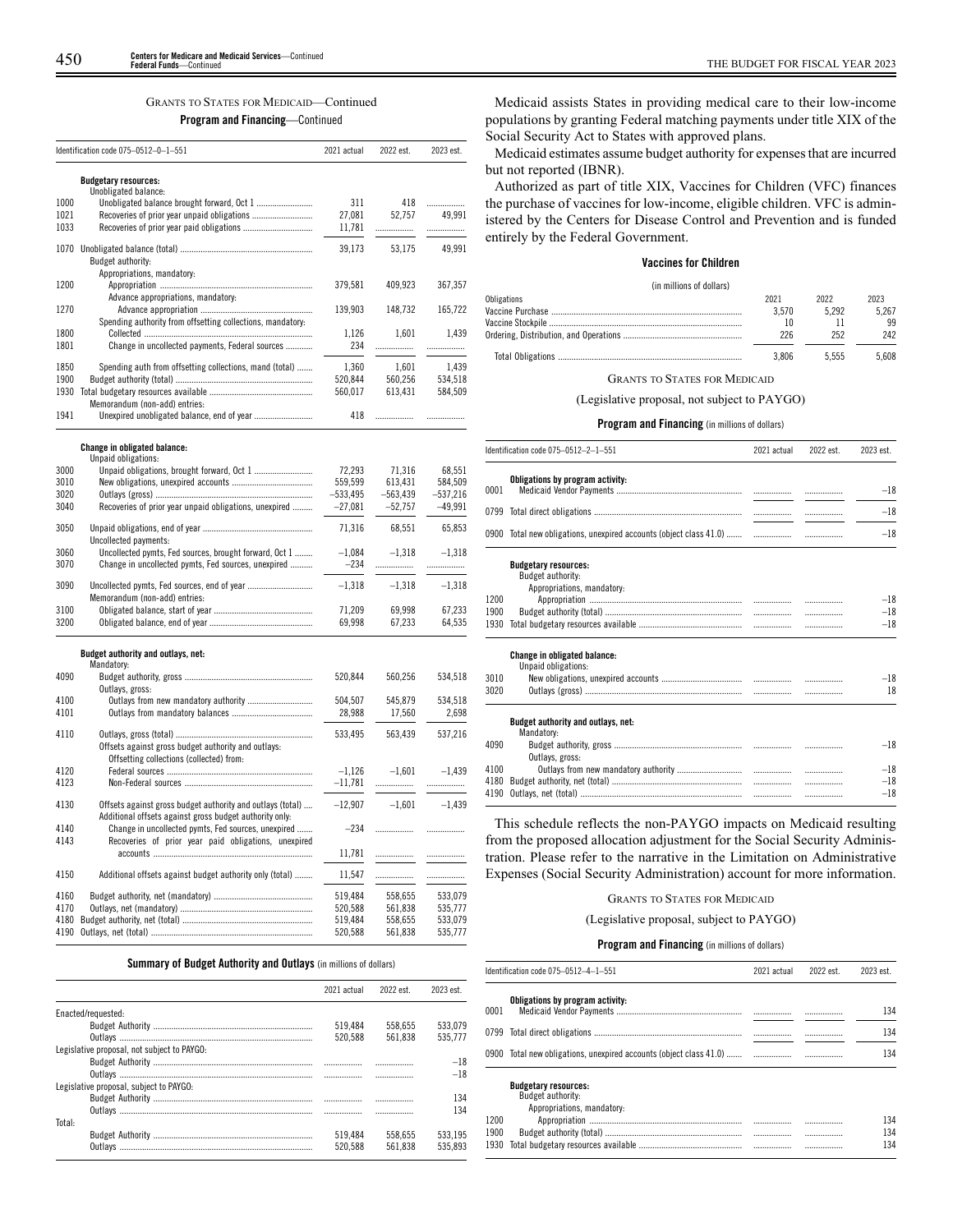**Change in obligated balance:**

|      | Unpaid obligations:                                             |        |
|------|-----------------------------------------------------------------|--------|
| 3010 |                                                                 | 134    |
| 3020 |                                                                 | $-134$ |
|      | Budget authority and outlays, net:                              |        |
|      | Mandatory:                                                      |        |
| 4090 |                                                                 | 134    |
|      | Outlays, gross:                                                 |        |
| 4100 |                                                                 | 134    |
| 4180 |                                                                 | 134    |
| 4190 |                                                                 | 134    |
|      | This schedule reflects the Administration's Medicaid proposals. |        |
|      | <b>STATE GRANTS AND DEMONSTRATIONS</b>                          |        |

## STATE GRANTS AND DEMONSTRATIONS

## **Program and Financing** (in millions of dollars)

|              | Identification code 075-0516-0-1-551                        | 2021 actual    | 2022 est. | 2023 est. |
|--------------|-------------------------------------------------------------|----------------|-----------|-----------|
|              | Obligations by program activity:                            |                |           |           |
| 0012         |                                                             | 76             | 107       | 115       |
| 0018         |                                                             | 414            | 765       | 819       |
| 0019         |                                                             | $\overline{2}$ | 2         | 2         |
| 0023         |                                                             | 20             | 52        | q         |
| 0028         | Demo to increase substance use provider under the Medicaid  |                |           |           |
|              |                                                             | 1              | 1         | .         |
| 0029         | Community-based mobile crisis intervention services         | 15             | .         | .         |
|              |                                                             |                |           |           |
| 0799         |                                                             | 528            | 927       | 945       |
|              | 0900 Total new obligations, unexpired accounts              | 528            | 927       | 945       |
|              | <b>Budgetary resources:</b><br>Unobligated balance:         |                |           |           |
| 1000         |                                                             | 798            | 788       | 665       |
| 1012         | Unobligated balance transfers between expired and unexpired |                |           |           |
|              |                                                             | 268            | 292       |           |
| 1021         |                                                             | 16             |           | .         |
|              |                                                             |                | .         | .         |
|              |                                                             | 1,082          | 1,080     | 665       |
|              | Budget authority:                                           |                |           |           |
|              | Appropriations, mandatory:                                  |                |           |           |
| 1200         |                                                             | 531            | 543       | 547       |
| 1230         | and/or<br>unobligated<br>Appropriations<br>balance<br>0t    |                |           |           |
|              |                                                             | $-5$           | $-31$     | $-32$     |
|              |                                                             |                |           |           |
| 1260         |                                                             | 526            | 512       | 515       |
| 1900         |                                                             | 526            | 512       | 515       |
| 1930         |                                                             | 1,608          | 1.592     | 1.180     |
|              | Memorandum (non-add) entries:                               |                |           |           |
| 1940         |                                                             | $-292$         | .         | .         |
| 1941         | Unexpired unobligated balance, end of year                  | 788            | 665       | 235       |
|              | Change in obligated balance:                                |                |           |           |
|              | Unpaid obligations:                                         |                |           |           |
| 3000         |                                                             | 418            | 531       | 1,094     |
| 3010         |                                                             | 528            | 927       | 945       |
| 3020         |                                                             | $-359$         | $-364$    | $-531$    |
| 3040         | Recoveries of prior year unpaid obligations, unexpired      | $-16$          | .         | .         |
| 3041         | Recoveries of prior year unpaid obligations, expired        | $-40$          |           |           |
| 3050         |                                                             | 531            | 1,094     |           |
|              | Memorandum (non-add) entries:                               |                |           | 1,508     |
|              |                                                             |                |           |           |
| 3100<br>3200 |                                                             | 418<br>531     | 531       | 1,094     |
|              |                                                             |                | 1,094     | 1,508     |
|              | Budget authority and outlays, net:<br>Mandatory:            |                |           |           |
| 4090         |                                                             | 526            | 512       | 515       |
|              | Outlays, gross:                                             |                |           |           |
| 4100         | Outlays from new mandatory authority                        | 32             | 42        | 51        |
| 4101         |                                                             | 327            | 322       | 480       |
| 4110         |                                                             | 359            | 364       | 531       |
| 4180         |                                                             | 526            | 512       | 515       |
| 4190         |                                                             | 359            | 364       | 531       |
|              |                                                             |                |           |           |

**Summary of Budget Authority and Outlays** (in millions of dollars)

|                    | 2021 actual | 2022 est. | 2023 est. |
|--------------------|-------------|-----------|-----------|
| Enacted/requested: | 526         | 512       | 515       |

| Legislative proposal, subject to PAYGO: | 350        |            |                |
|-----------------------------------------|------------|------------|----------------|
| Total:                                  |            |            | 545            |
|                                         | 526<br>350 | 512<br>364 | 1.060<br>1 በ76 |

State Grants and Demonstrations includes funding for grant programs enacted in several legislative authorities, including the Ticket to Work and Work Incentives Improvement Act of 1999 (P.L. 106–170), the Medicare Prescription Drug, Improvement, and Modernization Act of 2003 (P.L. 108–173), the Deficit Reduction Act of 2005 (P.L. 109–171), the Children's Health Insurance Program Reauthorization Act of 2009 (P.L. 111–3), the Patient Protection and Affordable Care Act (P.L. 111–148), the Health Care and Education Reconciliation Act of 2010 (P.L. 111–152), the Protecting Access to Medicare Act of 2014 (P.L. 113–93), and the Medicare Access and CHIP Reauthorization Act of 2015 (P.L. 114–10). The account also includes funding for grant programs enacted in the HEALTHY KIDS Act (P.L. 115–120), the Advancing Chronic Care, Extenders, and Social Services Act (P.L. 115–123), the Substance Use-Disorder Prevention that Promotes Opioid Recovery and Treatment for Patients and Communities Act (P.L. 115–271), the Medicaid Extenders Act of 2019 (P.L. 116–3), the Medicaid Services Investment and Accountability Act of 2019 (P.L. 116–16), the Sustaining Excellence in Medicaid Act of 2019 (P.L. 116–39), the Continuing Appropriations Act, 2020, the Health Extenders Act of 2019 (P.L. 116–59), the Further Consolidated Appropriation Act, 2020 (P.L. 116–94), the Consolidated Appropriations Act, 2021 (P.L. 116–260), and the American Rescue Plan Act of 2021 (P.L. 117–2).

## **Object Classification** (in millions of dollars)

|      | ldentification code 075–0516–0–1–551                                                                      | 2021 actual    | 2022 est.                | 2023 est.      |
|------|-----------------------------------------------------------------------------------------------------------|----------------|--------------------------|----------------|
| 11.1 | Direct obligations: Personnel compensation: Full-time permanent                                           | 35             | 39                       | 39             |
| 11.9 |                                                                                                           | 35             | 39                       | 39             |
| 12.1 | Civilian personnel benefits - Medicaid Integrity Program                                                  | 9              | 9                        | 9              |
| 41.0 | Grants, subsidies, and contributions - Medicaid Integrity                                                 | 32             | 59                       | 67             |
| 41.0 | Grants, subsidies, and contributions - Money follows the person                                           | 414            | 765                      | 819            |
| 41.0 | Grants, subsidies, and contributions - MFP evaluations and                                                | $\mathfrak{p}$ | $\overline{\phantom{a}}$ | $\overline{2}$ |
| 41.0 | Grants, subsidies, and contributions - Grants to improve outreach                                         | 20             | 52                       | 9              |
| 41.0 | Grants, subsidies, and contributions - Demo to increase<br>substance use provider capacity under Medicaid | 1              |                          |                |
| 41.0 | Grants, subsidies, and contributions - Community-based mobile                                             | 15             |                          |                |
| 99.0 |                                                                                                           | 528            | 927                      | 945            |
| 99.9 |                                                                                                           | 528            | 927                      | 945            |
|      |                                                                                                           |                |                          |                |

## **Employment Summary**

| Identification code 075–0516–0–1–551                                                                     | 2021 actual | 2022 est. | 2023 est. |
|----------------------------------------------------------------------------------------------------------|-------------|-----------|-----------|
| 1001 Direct civilian full-time equivalent employment<br>1101 Direct military average strength employment | 218         | 240       | 240       |

## STATE GRANTS AND DEMONSTRATIONS

(Legislative proposal, subject to PAYGO)

|              | Identification code 075–0516–4–1–551                                                              | 2021 actual | 2022 est. | 2023 est. |
|--------------|---------------------------------------------------------------------------------------------------|-------------|-----------|-----------|
| 0027<br>0030 | Obligations by program activity:<br>Establish performance bonus fund to improve behavioral health |             |           | 45<br>500 |
|              |                                                                                                   |             |           | 545       |
|              | 0900 Total new obligations, unexpired accounts ………………………………………………………………………………………                  |             |           | 545       |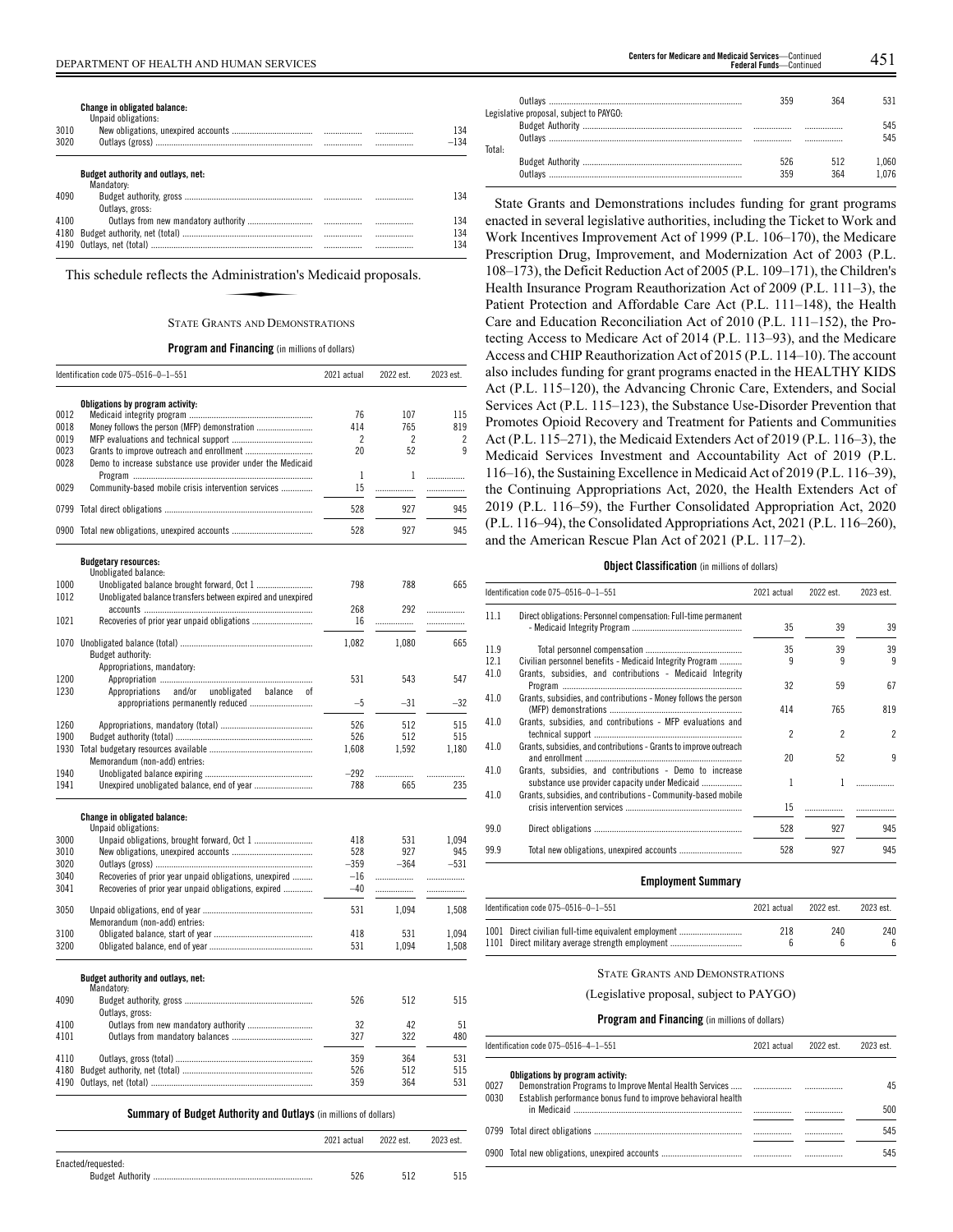## STATE GRANTS AND DEMONSTRATIONS—Continued

## **Program and Financing**—Continued

|      | Identification code 075-0516-4-1-551                | 2021 actual | 2022 est. | 2023 est |
|------|-----------------------------------------------------|-------------|-----------|----------|
|      | <b>Budgetary resources:</b>                         |             |           |          |
|      | Budget authority:<br>Appropriations, mandatory:     |             |           |          |
| 1200 |                                                     |             |           | 545      |
| 1900 |                                                     | .           |           | 545      |
| 1930 |                                                     |             |           | 545      |
|      |                                                     |             |           |          |
|      | Change in obligated balance:<br>Unpaid obligations: |             |           |          |
| 3010 |                                                     |             |           | 545      |
| 3020 |                                                     |             |           | $-545$   |
|      | Budget authority and outlays, net:<br>Mandatory:    |             |           |          |
| 4090 |                                                     |             |           | 545      |
|      | Outlays, gross:                                     |             |           |          |
| 4100 |                                                     |             |           | 545      |
| 4180 |                                                     |             |           | 545      |
| 4190 |                                                     |             |           | 545      |

This schedule reflects the Administration's State Grants and Demonstrations proposals.

### **Object Classification** (in millions of dollars)

|      | Identification code 075-0516-4-1-551                                                                                | 2021 actual | 2022 est. | 2023 est. |
|------|---------------------------------------------------------------------------------------------------------------------|-------------|-----------|-----------|
|      | Direct obligations:                                                                                                 |             |           |           |
| 41.0 | Grants, subsidies, and contributions - Demos to Improve Mental                                                      |             |           | 45        |
| 41.0 | Grants, subsidies, and contributions - Establish performance<br>bonus fund to improve behavioral health in Medicaid |             |           | 500       |
| 99.0 |                                                                                                                     |             |           | 545       |
| 99.9 |                                                                                                                     |             |           | 545       |

## PAYMENTS TO THE HEALTH CARE TRUST FUNDS

*For payment to the Federal Hospital Insurance Trust Fund and the Federal Supplementary Medical Insurance Trust Fund, as provided under sections 217(g), 1844, and 1860D-16 of the Social Security Act, sections 103(c) and 111(d) of the Social Security Amendments of 1965, section 278(d)(3) of Public Law 97–248, and for administrative expenses incurred pursuant to section 201(g) of the Social Security Act, \$548,130,000,000.*

*In addition, for making matching payments under section 1844 and benefit payments under section 1860D-16 of the Social Security Act that were not anticipated in budget estimates, such sums as may be necessary.*

Note.—A full-year 2022 appropriation for this account was not enacted at the time the Budget was prepared; therefore, the Budget assumes this account is operating under the Continuing Appropriations Act, 2022 (Division A of Public Law 117–43, as amended). The amounts included for 2022 reflect the annualized level provided by the continuing resolution.

## **Program and Financing** (in millions of dollars)

|      | Identification code 075-0580-0-1-571                  | 2021 actual | 2022 est. | 2023 est. |
|------|-------------------------------------------------------|-------------|-----------|-----------|
|      | Obligations by program activity:                      |             |           |           |
| 0001 |                                                       | 335.479     | 384.646   | 434.348   |
| 0002 |                                                       | 96.290      | 100.969   | 111.800   |
| 0003 |                                                       | 882         | 882       | 600       |
| 0004 |                                                       | 1.327       | 1.360     | 1.376     |
| 0006 |                                                       | 148         | 153       | 157       |
| 0007 | Federal payments from taxation of OASDI benefits (HI) | 24.975      | 32.439    | 35.072    |
| 0008 |                                                       | 68          | 34        | 21        |
| 0009 | Civil penalties and damages (HCFAC-DOJ and CMS        |             |           |           |
|      |                                                       | 15          | 53        | 54        |
| 0010 |                                                       | 135         | 33        | 34        |
| 0011 |                                                       | 5           | 5         | 5         |
| 0900 |                                                       | 459.324     | 520.574   | 583.467   |

## **Budgetary resources:**

| Budget authority:                 |
|-----------------------------------|
| Appropriations, mandatory:        |
| Appropriation (definite, annual)  |
| Annonciation lindefinite annually |

| 1200 |                                                                                                                       | 439,514    | 487,862    | 548,129    |
|------|-----------------------------------------------------------------------------------------------------------------------|------------|------------|------------|
| 1200 |                                                                                                                       | 13,514     | .          | .          |
| 1200 | Appropriation (permanent, Taxation of OASDI)                                                                          | 24,975     | 32,439     | 35,072     |
| 1200 | Appropriation (permanent, annual, HCFAC - FBI)                                                                        | 148        | 153        | 157        |
| 1200 |                                                                                                                       | 218        | 120        | 109        |
| 1200 | Appropriation (definite, annual, CAA Section 101)                                                                     | 3,000      |            | .          |
| 1260 |                                                                                                                       | 481,369    | 520,574    | 583,467    |
| 1930 |                                                                                                                       | 481,369    | 520,574    | 583,467    |
|      | Memorandum (non-add) entries:                                                                                         |            |            |            |
| 1940 |                                                                                                                       | $-22,045$  | .          | .          |
|      | Change in obligated balance:                                                                                          |            |            |            |
| 3000 | Unpaid obligations:                                                                                                   | 16.873     | 16.385     | 72.968     |
| 3010 |                                                                                                                       | 459,324    | 520,574    | 583,467    |
| 3020 |                                                                                                                       | $-444,202$ | $-463,991$ | $-506,496$ |
| 3041 | Recoveries of prior year unpaid obligations, expired                                                                  | $-15,610$  |            |            |
|      |                                                                                                                       |            |            | .          |
| 3050 |                                                                                                                       | 16,385     | 72,968     | 149,939    |
|      | Memorandum (non-add) entries:                                                                                         |            |            |            |
| 3100 |                                                                                                                       | 16,873     | 16,385     | 72,968     |
| 3200 |                                                                                                                       | 16,385     | 72,968     | 149,939    |
|      | Budget authority and outlays, net:<br>Mandatory:                                                                      |            |            |            |
| 4090 |                                                                                                                       | 481,369    | 520,574    | 583,467    |
|      | Outlays, gross:                                                                                                       |            |            |            |
| 4100 | Outlays from new mandatory authority                                                                                  | 443,922    | 447,606    | 478.338    |
| 4101 |                                                                                                                       | 280        | 16,385     | 28,158     |
|      |                                                                                                                       |            |            |            |
| 4110 |                                                                                                                       | 444,202    | 463,991    | 506,496    |
|      | Offsets against gross budget authority and outlays:<br>Offsetting collections (collected) from:                       |            |            |            |
| 4120 |                                                                                                                       | $-22$      | .          | .          |
| 4123 |                                                                                                                       | $-4,507$   | .          |            |
|      |                                                                                                                       |            |            |            |
| 4130 | Offsets against gross budget authority and outlays (total)<br>Additional offsets against gross budget authority only: | $-4.529$   | .          |            |
| 4142 | Offsetting collections credited to expired accounts                                                                   | 4,529      | .          | .          |
| 4160 |                                                                                                                       | 481,369    | 520,574    | 583,467    |
| 4170 |                                                                                                                       | 439,673    | 463,991    | 506,496    |
| 4180 |                                                                                                                       | 481,369    | 520,574    | 583,467    |
| 4190 |                                                                                                                       | 439,673    | 463,991    | 506,496    |

Payments are made to the Federal Hospital Insurance and Federal Supplementary Medical Insurance trust funds from the general fund of the Treasury to finance Medicare's medical and drug benefits for beneficiaries and administrative expenses that are properly chargeable to the general fund.

### **Object Classification** (in millions of dollars)

|                      | Identification code 075-0580-0-1-571                                           | 2021 actual             | 2022 est.              | 2023 est.              |
|----------------------|--------------------------------------------------------------------------------|-------------------------|------------------------|------------------------|
| 41.0<br>42.0<br>94.0 | Direct obligations:<br>Insurance claims and indemnities (HI Uninsured Federal) | 361.506<br>95<br>97.723 | 519.214<br>82<br>1.278 | 582.091<br>52<br>1.324 |
| 99.9                 |                                                                                | 459.324                 | 520.574                | 583,467                |
|                      | <b>OUALITY IMPROVEMENT ORGANIZATIONS</b>                                       |                         |                        |                        |

## **Program and Financing** (in millions of dollars)

|      | Identification code 075-0519-0-1-571                     | 2021 actual | 2022 est. | 2023 est. |
|------|----------------------------------------------------------|-------------|-----------|-----------|
|      | Obligations by program activity:                         |             |           |           |
| 0001 |                                                          |             | 144       | 90        |
| 0003 |                                                          | 422         | 453       | 475       |
| 0004 |                                                          | 69          | 75        | 76        |
| 0005 | American Rescue Plan Act - SNF Infection Control Support |             | 200       |           |
|      | 0900 Total new obligations, unexpired accounts           | 491         | 872       | 641       |

#### **Budgetary resources:** Unobligated balance:

|      | ananibaran nainingi |         |  |
|------|---------------------|---------|--|
| 1000 |                     | 200<br> |  |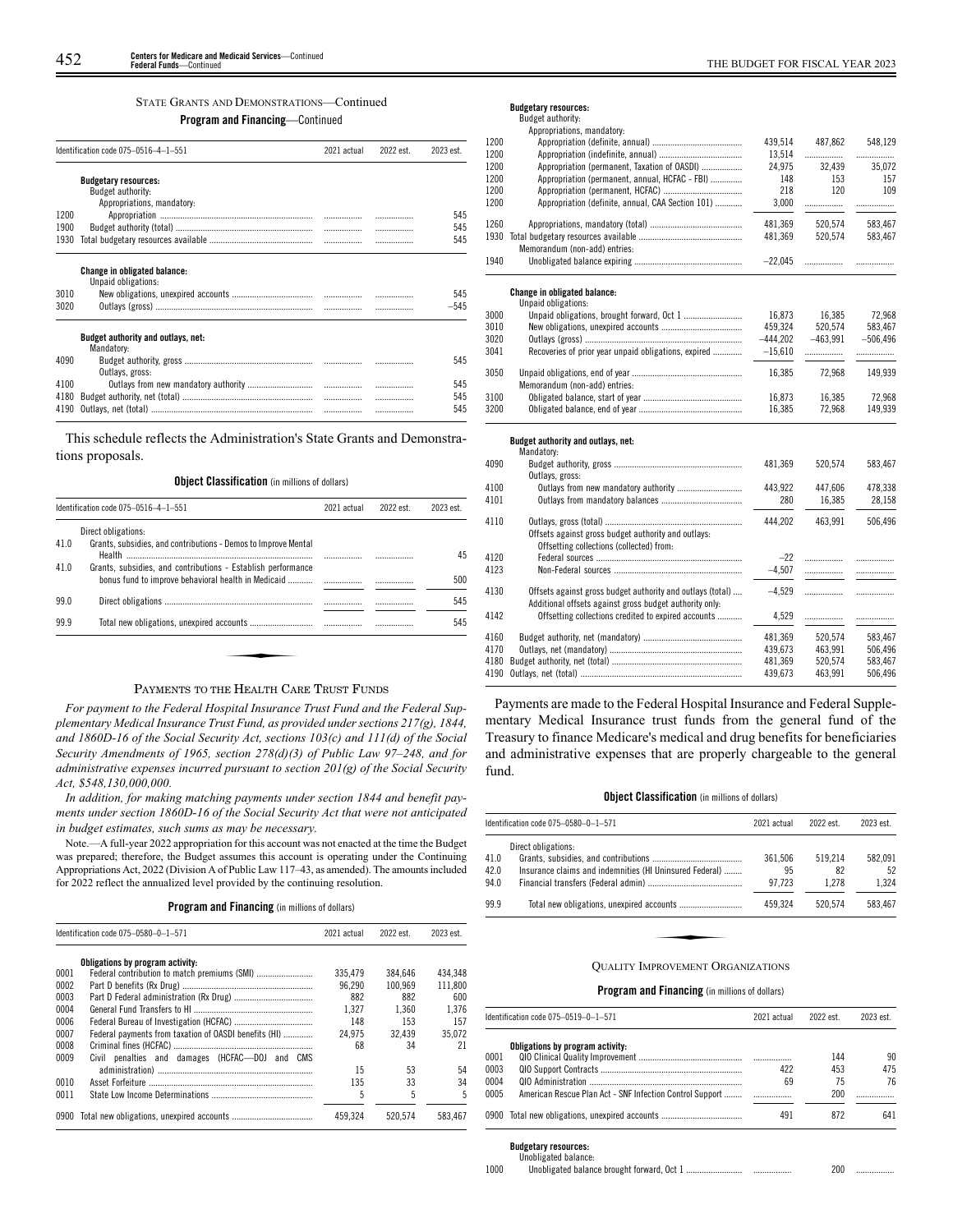|      | Budget authority:                                          |              |          |          |
|------|------------------------------------------------------------|--------------|----------|----------|
|      | Appropriations, mandatory:                                 |              |          |          |
| 1200 |                                                            | 200          | .        | .        |
|      | Spending authority from offsetting collections, mandatory: |              |          |          |
| 1800 |                                                            | 172          | 311      | 174      |
| 1801 | Change in uncollected payments, Federal sources            | 469          | 361      | 467      |
| 1850 | Spending auth from offsetting collections, mand (total)    | 641          | 672      | 641      |
| 1900 |                                                            | 841          | 672      | 641      |
| 1930 |                                                            | 841          | 872      | 641      |
|      | Memorandum (non-add) entries:                              |              |          |          |
| 1940 |                                                            | $-150$       | .        | .        |
| 1941 |                                                            | 200          | .        |          |
|      |                                                            |              |          | .        |
|      | <b>Change in obligated balance:</b><br>Unpaid obligations: |              |          |          |
| 3000 |                                                            | 1.105        | 928      | 928      |
| 3010 |                                                            | 491          | 872      | 641      |
| 3011 | Obligations ("upward adjustments"), expired accounts       | 69           | .        |          |
| 3020 |                                                            | $-645$       | $-872$   | $-641$   |
| 3041 | Recoveries of prior year unpaid obligations, expired       | $-92$        |          |          |
|      |                                                            |              |          |          |
| 3050 |                                                            | 928          | 928      | 928      |
|      | Uncollected payments:                                      |              |          |          |
| 3060 | Uncollected pymts, Fed sources, brought forward, Oct 1     | $-2.005$     | $-1.887$ | $-2.248$ |
| 3070 | Change in uncollected pymts, Fed sources, unexpired        | $-469$       | $-361$   | $-467$   |
| 3071 | Change in uncollected pymts, Fed sources, expired          | 587          |          | .        |
| 3090 |                                                            | $-1,887$     | $-2,248$ | $-2,715$ |
|      | Memorandum (non-add) entries:                              |              |          |          |
| 3100 |                                                            | $-900$       | $-959$   | $-1,320$ |
| 3200 |                                                            | $-959$       | $-1,320$ | $-1,787$ |
|      | Budget authority and outlays, net:<br>Mandatory:           |              |          |          |
| 4090 |                                                            | 841          | 672      | 641      |
|      | Outlays, gross:                                            |              |          |          |
| 4100 |                                                            | 176          | 203      | 247      |
| 4101 |                                                            | 469          | 669      | 394      |
| 4110 |                                                            | 645          | 872      | 641      |
|      | Offsets against gross budget authority and outlays:        |              |          |          |
|      | Offsetting collections (collected) from:                   |              |          |          |
|      |                                                            | $-642$       | $-672$   |          |
| 4120 |                                                            |              |          | $-641$   |
|      | Additional offsets against gross budget authority only:    |              |          |          |
| 4140 | Change in uncollected pymts, Fed sources, unexpired        | $-469$       | $-361$   | $-467$   |
| 4142 | Offsetting collections credited to expired accounts        | 470          | 361      | 467      |
| 4150 | Additional offsets against budget authority only (total)   | $\mathbf{1}$ | .        | .        |
|      |                                                            |              |          |          |
| 4160 |                                                            | 200          |          | .        |
| 4170 |                                                            | 3            | 200      | .        |
| 4180 |                                                            | 200          | .        | .        |
| 4190 |                                                            | 3            | 200      | .        |

Part B of title XI of the Social Security Act, as amended by the Peer Review Improvement Act of 1982 (P.L. 97–248), provides the statutory authority for the Medicare Quality Improvement Organization (QIO) Program. The mission of the program is to promote the effectiveness, efficiency, economy, and quality of services delivered to Medicare beneficiaries and to ensure that those services are reasonable and necessary. The program is funded through transfers from the Medicare Hospital Insurance Trust Fund and the Medicare Supplementary Medical Insurance Trust Fund. In FY 2012, a Treasury account specific to the QIO Program was established to improve budgetary operations.

**Object Classification** (in millions of dollars)

|      | Identification code 075-0519-0-1-571 | 2021 actual | 2022 est. | 2023 est. |
|------|--------------------------------------|-------------|-----------|-----------|
|      | Direct obligations:                  |             |           |           |
|      | Personnel compensation:              |             |           |           |
| 111  |                                      | 33          | 39        | 39        |
| 11.5 |                                      |             |           |           |
| 117  |                                      |             |           |           |
| 11.9 |                                      | 35          | 41        | 41        |
| 12.1 |                                      | 12          | 12        |           |
| 231  |                                      | 4           |           |           |
| 25.2 |                                      | 418         | 762       | 562       |
| 25.3 |                                      | 13          | 33        | 13        |
| 25.4 |                                      | q           | 20        | q         |
| 99.9 |                                      | 491         | 872       | 641       |

### **Employment Summary**

| Identification code 075-0519-0-1-571                                                                     | 2021 actual | 2022 est. | 2023 est. |
|----------------------------------------------------------------------------------------------------------|-------------|-----------|-----------|
| 1001 Direct civilian full-time equivalent employment<br>1101 Direct military average strength employment | 264<br>6    | 253<br>6  | 262<br>8  |
|                                                                                                          |             |           |           |
|                                                                                                          |             |           |           |

#### PROGRAM MANAGEMENT

*For carrying out, except as otherwise provided, titles XI, XVIII, XIX, and XXI of the Social Security Act, titles XIII and XXVII of the PHS Act, the Clinical Laboratory Improvement Amendments of 1988, and other responsibilities of the Centers for Medicare & Medicaid Services, not to exceed \$4,346,985,000, to be transferred from the Federal Hospital Insurance Trust Fund and the Federal Supplementary Medical Insurance Trust Fund, as authorized by section 201(g) of the Social Security Act; together with all funds collected in accordance with section 353 of the PHS Act and section 1857(e)(2) of the Social Security Act, funds retained by the Secretary pursuant to section 1893(h) of the Social Security Act, and such sums as may be collected from authorized user fees and the sale of data, which shall be credited to this account and remain available until expended: Provided, That all funds derived in accordance with 31 U.S.C. 9701 from organizations established under title XIII of the PHS Act shall be credited to and available for carrying out the purposes of this appropriation: Provided further, That the Secretary is directed to collect fees in fiscal year 2023 from Medicare Advantage organizations pursuant to section 1857(e)(2) of the Social Security Act and from eligible organizations with risksharing contracts under section 1876 of that Act pursuant to section 1876(k)(4)(D) of that Act: Provided further, That of the amount made available under this heading, \$494,261,000 shall remain available until September 30, 2024, and shall be available for the Survey and Certification Program.*

Note.—A full-year 2022 appropriation for this account was not enacted at the time the Budget was prepared; therefore, the Budget assumes this account is operating under the Continuing Appropriations Act, 2022 (Division A of Public Law 117–43, as amended). The amounts included for 2022 reflect the annualized level provided by the continuing resolution.

### **Program and Financing** (in millions of dollars)

|      | Identification code 075-0511-0-1-550                           | 2021 actual | 2022 est. | 2023 est. |
|------|----------------------------------------------------------------|-------------|-----------|-----------|
|      | Obligations by program activity:                               |             |           |           |
| 0001 |                                                                | 2.772       | 2,785     | 2,957     |
| 0002 |                                                                | 769         | 773       | 896       |
| 0003 |                                                                | 426         | 397       | 494       |
| 0004 | Research, demonstrations, and evaluation projects              | 20          | 20        | .         |
| 0007 |                                                                | 19          | 22        | 19        |
| 0009 |                                                                | 106         | 101       | 88        |
| 0100 |                                                                | 4,112       | 4.098     | 4.454     |
| 0799 |                                                                | 4,112       | 4,098     | 4,454     |
| 0801 |                                                                | 72          | 78        | 78        |
| 0802 |                                                                | 27          | 20        | 20        |
| 0803 |                                                                | 43          | 38        | 40        |
| 0804 |                                                                | 96          | 96        | 109       |
| 0805 |                                                                | 27          | 73        | 74        |
| 0806 |                                                                | 133         | 204       | 204       |
| 0808 |                                                                | 1.729       | 1.879     | 1.723     |
| 0810 |                                                                | 47          | 53        | 51        |
| 0813 |                                                                | 37          | 56        | 59        |
| 0899 |                                                                | 2,211       | 2,497     | 2.358     |
|      | 0900 Total new obligations, unexpired accounts                 | 6,323       | 6,595     | 6,812     |
|      | <b>Budgetary resources:</b><br>Unobligated balance:            |             |           |           |
| 1000 |                                                                | 3.214       | 4.639     | 4.690     |
| 1001 | Discretionary unobligated balance brought fwd, Oct 1           | 182         | .         |           |
| 1020 | Adjustment of unobligated bal brought forward, Oct 1           | 651         | .         | .         |
| 1021 |                                                                | 67          |           | .         |
| 1070 | Budget authority:                                              | 3,932       | 4.639     | 4.690     |
|      | Appropriations, mandatory:                                     |             |           |           |
| 1200 |                                                                | 503         | 3         | 3         |
|      | Spending authority from offsetting collections, discretionary: |             |           |           |
| 1700 |                                                                | 1,768       | 4,055     | 4,428     |
| 1701 | Change in uncollected payments, Federal sources                | 2.279       | .         |           |

Spending authority from offsetting collections transferred

1750 Spending auth from offsetting collections, disc (total) ......... 4,035 4,055 4,428

to other accounts [075-1503].

1710

 $-12$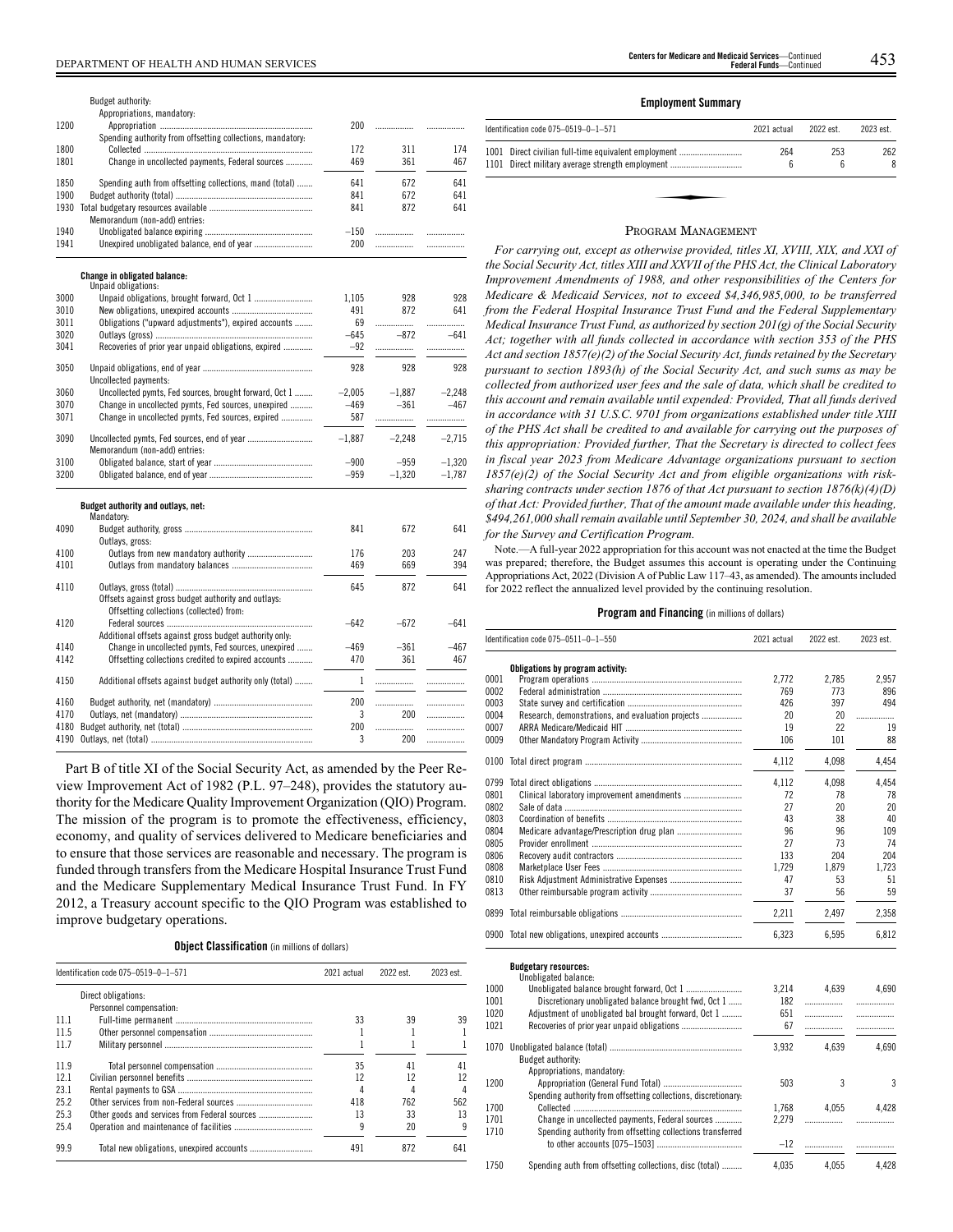## PROGRAM MANAGEMENT—Continued

**Program and Financing**—Continued

|              | Identification code 075-0511-0-1-550                                                                             | 2021 actual     | 2022 est.       | 2023 est.       |
|--------------|------------------------------------------------------------------------------------------------------------------|-----------------|-----------------|-----------------|
| 1800         | Spending authority from offsetting collections, mandatory:                                                       | 2,584           | 2,620           | 2.465           |
| 1801         | Change in uncollected payments, Federal sources                                                                  | $-45$           | .               | .               |
| 1802         | Offsetting collections (previously unavailable)                                                                  | 95              | 96              | 99              |
| 1823         | New and/or unobligated balance of spending authority from<br>offsetting collections temporarily reduced          | $-97$           | $-128$          | $-146$          |
|              |                                                                                                                  |                 |                 |                 |
| 1850<br>1900 | Spending auth from offsetting collections, mand (total)                                                          | 2,537           | 2.588           | 2,418           |
| 1930         |                                                                                                                  | 7,075<br>11,007 | 6,646<br>11,285 | 6,849<br>11,539 |
|              | Memorandum (non-add) entries:                                                                                    |                 |                 |                 |
| 1940         |                                                                                                                  | $-45$           | .               | .               |
| 1941         |                                                                                                                  | 4,639           | 4,690           | 4,727           |
|              | <b>Change in obligated balance:</b>                                                                              |                 |                 |                 |
|              | Unpaid obligations:                                                                                              |                 |                 |                 |
| 3000<br>3010 |                                                                                                                  | 4,717           | 4,893           | 4,408           |
| 3011         | Obligations ("upward adjustments"), expired accounts                                                             | 6,323<br>31     | 6,595<br>.      | 6,812<br>.      |
| 3020         |                                                                                                                  | $-5,927$        | $-7,080$        | $-6,820$        |
| 3040         | Recoveries of prior year unpaid obligations, unexpired                                                           | $-67$           | .               | .               |
| 3041         | Recoveries of prior year unpaid obligations, expired                                                             | $-184$          | .               |                 |
| 3050         |                                                                                                                  | 4,893           | 4,408           | 4,400           |
|              | Uncollected payments:                                                                                            |                 |                 |                 |
| 3060<br>3061 | Uncollected pymts, Fed sources, brought forward, Oct 1<br>Adjustments to uncollected pymts, Fed sources, brought | $-4.810$        | $-5,465$        | $-5,465$        |
|              |                                                                                                                  | $-651$          | .               | .               |
| 3070         | Change in uncollected pymts, Fed sources, unexpired                                                              | $-2,234$        | .               | .               |
| 3071         | Change in uncollected pymts, Fed sources, expired                                                                | 2,230           | .               |                 |
| 3090         | Memorandum (non-add) entries:                                                                                    | $-5,465$        | $-5,465$        | $-5.465$        |
| 3100         |                                                                                                                  | $-744$          | $-572$          | $-1,057$        |
| 3200         |                                                                                                                  | $-572$          | $-1,057$        | $-1,065$        |
|              | Budget authority and outlays, net:                                                                               |                 |                 |                 |
| 4000         | Discretionary:                                                                                                   |                 | 4,055           |                 |
|              | Outlays, gross:                                                                                                  | 4,035           |                 | 4,428           |
| 4010         | Outlays from new discretionary authority                                                                         | 1,663           | 2,068           | 2,255           |
| 4011         |                                                                                                                  | 2,186           | 2,198           | 2,065           |
| 4020         |                                                                                                                  |                 |                 |                 |
|              | Offsets against gross budget authority and outlays:                                                              | 3,849           | 4,266           | 4,320           |
| 4030         | Offsetting collections (collected) from:                                                                         | $-3,738$        | $-3,975$        | $-4,346$        |
| 4033         |                                                                                                                  | $-38$           | $-80$           | $-82$           |
| 4040         | Offsets against gross budget authority and outlays (total)                                                       | $-3,776$        | $-4,055$        | $-4,428$        |
|              | Additional offsets against gross budget authority only:                                                          |                 |                 |                 |
| 4050         | Change in uncollected pymts, Fed sources, unexpired                                                              | $-2,279$        | .               |                 |
| 4052         | Offsetting collections credited to expired accounts                                                              | 2.008           |                 | .               |
| 4060         | Additional offsets against budget authority only (total)                                                         | $-271$          | .               | .               |
| 4070         |                                                                                                                  | $-12$           | .               | .               |
| 4080         |                                                                                                                  | 73              | 211             | $-108$          |
| 4090         | Mandatory:                                                                                                       | 3,040           | 2,591           | 2,421           |
|              | Outlays, gross:                                                                                                  |                 |                 |                 |
| 4100<br>4101 |                                                                                                                  | 24<br>2,054     | 1,270<br>1,544  | 1,174<br>1,326  |
|              |                                                                                                                  |                 |                 |                 |
| 4110         | Offsets against gross budget authority and outlays:                                                              | 2,078           | 2,814           | 2,500           |
|              | Offsetting collections (collected) from:                                                                         |                 |                 |                 |
| 4120         |                                                                                                                  | $-738$          | $-63$           | $-68$           |
| 4123         |                                                                                                                  | $-1,850$        | $-2,557$        | $-2,397$        |
| 4130         | Offsets against gross budget authority and outlays (total)                                                       | $-2,588$        | $-2,620$        | $-2,465$        |
| 4140         | Additional offsets against gross budget authority only:<br>Change in uncollected pymts, Fed sources, unexpired   | 45              | .               | .               |
| 4142         | Offsetting collections credited to expired accounts                                                              | 4               | .               | .               |
| 4150         | Additional offsets against budget authority only (total)                                                         | 49              |                 |                 |
|              |                                                                                                                  |                 | .               | .               |
| 4160         |                                                                                                                  | 501             | $-29$           | $-44$           |
| 4170         |                                                                                                                  | -510            | 194             | 35              |
| 4180         |                                                                                                                  | 489             | $-29$           | $-44$           |
| 4190         |                                                                                                                  | $-437$          | 405             | $-73$           |
|              |                                                                                                                  |                 |                 |                 |
| 5090         | Memorandum (non-add) entries:<br>Unexpired unavailable balance, SOY: Offsetting collections                      | 224             | 219             | 251             |

| THE BUDGET FOR FISCAL YEAR 2023 |  |  |
|---------------------------------|--|--|
|                                 |  |  |

| 5091 | Expiring unavailable balance: Offsetting collections       | $-l$ |     |     |
|------|------------------------------------------------------------|------|-----|-----|
| 5092 | Unexpired unavailable balance, EOY: Offsetting collections | 219  | 251 | 298 |
| 5093 | Expired unavailable balance, SOY: Offsetting collections   | 115  | 122 | 122 |
| 5095 | Expired unavailable balance. EOY: Offsetting collections   | 115  | 122 | 122 |
|      |                                                            |      |     |     |

## **Summary of Budget Authority and Outlays** (in millions of dollars)

|                                         | 2021 actual | 2022 est. | 2023 est |
|-----------------------------------------|-------------|-----------|----------|
| Enacted/requested:                      |             |           |          |
|                                         | 489         | $-29$     | -44      |
|                                         | $-437$      | 405       | $-73$    |
| Legislative proposal, subject to PAYGO: |             |           |          |
|                                         |             |           | 300      |
|                                         | .           |           | 50       |
| Total:                                  |             |           |          |
|                                         | 489         | $-29$     | 256.     |
|                                         |             | 405       | $-23$    |

Program management activities include funding for program operations, survey and certification, the Clinical Laboratory Improvement Amendments (CLIA), Medicare Advantage, Medicare Part D coordination of benefits, recovery audit contracts, and other administrative costs.

## **Object Classification** (in millions of dollars)

|      | Identification code 075-0511-0-1-550                 | 2021 actual | 2022 est. | 2023 est. |
|------|------------------------------------------------------|-------------|-----------|-----------|
|      | Direct obligations:                                  |             |           |           |
|      | Personnel compensation:                              |             |           |           |
| 11.1 |                                                      | 409         | 408       | 443       |
| 11.3 |                                                      | 11          | 11        | 12        |
| 11.5 |                                                      | 9           | 9         | 10        |
| 11.7 |                                                      | 14          | 14        | 15        |
| 11.9 |                                                      | 443         | 442       | 480       |
| 12.1 |                                                      | 186         | 185       | 202       |
| 12.2 |                                                      | 8           | 8         | 9         |
| 21.0 |                                                      |             |           | 1         |
| 23.1 |                                                      |             | 4         | 4         |
| 23.3 | Communications, utilities, and miscellaneous charges | 8           | 8         | 9         |
| 24.0 |                                                      | 56          | 56        | 61        |
| 25.2 |                                                      | 2,831       | 2,820     | 3,065     |
| 25.3 | Other goods and services from Federal sources        | 145         | 145       | 157       |
| 25.6 |                                                      | 393         | 392       | 426       |
| 25.7 |                                                      | 21          | 21        | 23        |
| 41.0 |                                                      | 16          | 16        | 17        |
| 99.0 |                                                      | 4,112       | 4.098     | 4,454     |
| 99.0 |                                                      | 2,211       | 2,497     | 2,358     |
| 99.9 |                                                      | 6,323       | 6.595     | 6,812     |
|      |                                                      |             |           |           |

## **Employment Summary**

| ldentification code 075–0511–0–1–550                       | 2021 actual | 2022 est. | 2023 est. |
|------------------------------------------------------------|-------------|-----------|-----------|
| 1001 Direct civilian full-time equivalent employment       | 4.075       | 4.106     | 4.394     |
| 1001 Direct civilian full-time equivalent employment       | 56          | 35        | 26        |
| 1101 Direct military average strength employment           | 130         | 130       | 125       |
| 2001 Reimbursable civilian full-time equivalent employment | 460         | 555       | 576       |
| 2101 Reimbursable military average strength employment     | 21          | 21        | 21        |
|                                                            |             |           |           |

## PROGRAM MANAGEMENT

## (Legislative proposal, subject to PAYGO)

## **Program and Financing** (in millions of dollars)

|      | Identification code 075-0511-4-1-550 | 2021 actual | 2022 est. | 2023 est. |
|------|--------------------------------------|-------------|-----------|-----------|
| 0001 | Obligations by program activity:     |             |           | 300       |
|      |                                      |             |           | 300       |
|      |                                      |             |           | 300       |
|      |                                      |             |           | 300       |

**Budgetary resources:** Budget authority:

| Appropriations, mandatory: | . |  |  |
|----------------------------|---|--|--|
|                            |   |  |  |
|                            |   |  |  |

| 1200 |  | . | 300 |
|------|--|---|-----|
| 1900 |  |   | 300 |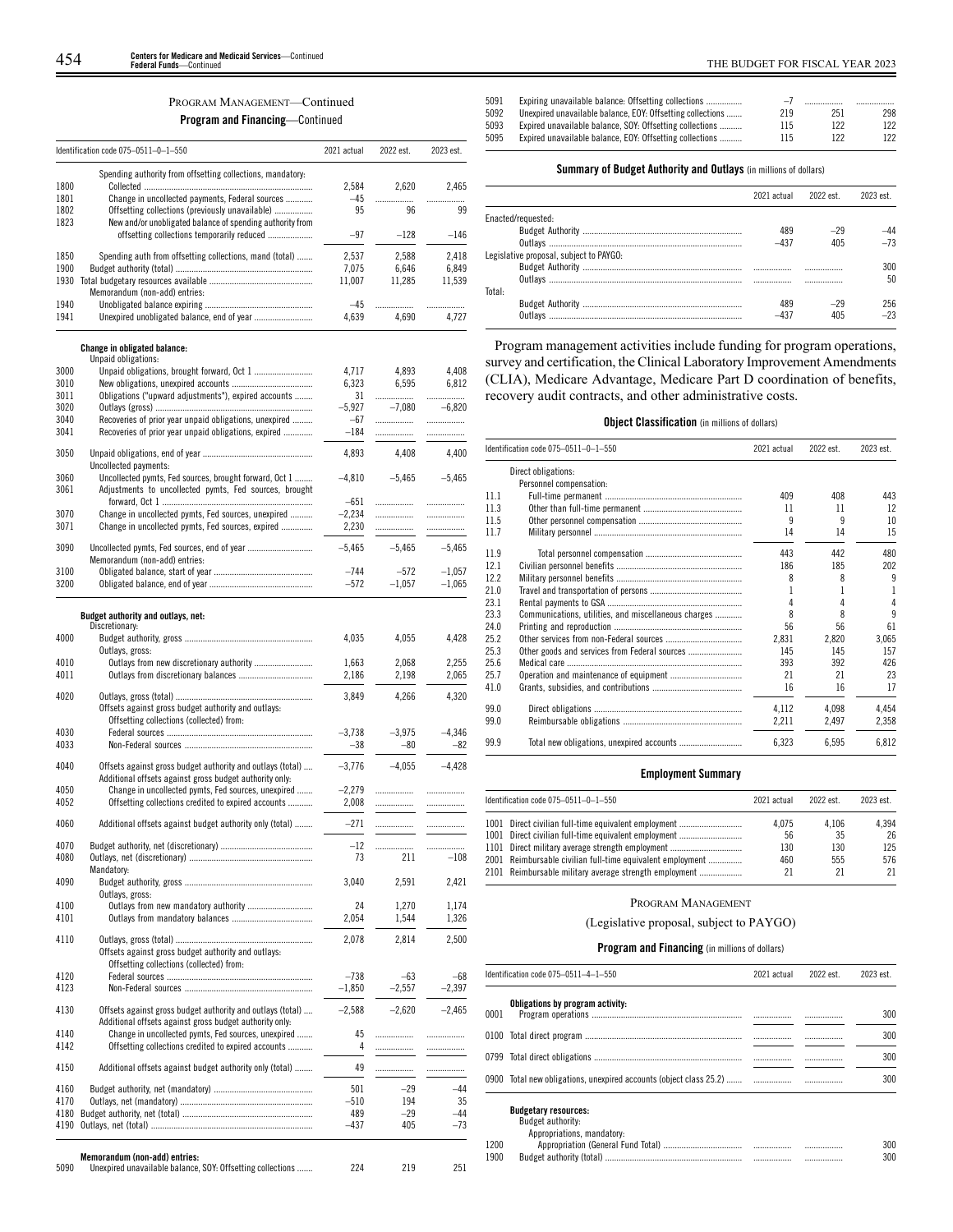|      |                                                            |  | 300   |
|------|------------------------------------------------------------|--|-------|
|      | <b>Change in obligated balance:</b><br>Unpaid obligations: |  |       |
| 3010 |                                                            |  | 300   |
| 3020 |                                                            |  | $-50$ |
| 3050 | Memorandum (non-add) entries:                              |  | 250   |
| 3200 |                                                            |  | 250   |
|      | <b>Budget authority and outlays, net:</b><br>Mandatory:    |  |       |
| 4090 | Outlays, gross:                                            |  | 300   |
| 4100 |                                                            |  | 50    |
| 4180 |                                                            |  | 300   |
| 4190 |                                                            |  | 50    |

This display includes resources to implement HHS's legislative proposals in the FY 2023 Budget. Examplement<br>Set to implement<br>Real TH INSUR

## CHILDREN'S HEALTH INSURANCE FUND

## **Program and Financing** (in millions of dollars)

|              | Identification code 075-0515-0-1-551                               | 2021 actual         | 2022 est.           | 2023 est. |
|--------------|--------------------------------------------------------------------|---------------------|---------------------|-----------|
|              | Obligations by program activity:                                   |                     |                     |           |
| 0001         |                                                                    | 18,144              | 19,218              | 18,686    |
| 0002         |                                                                    | 1<br>$\overline{1}$ |                     |           |
| 0003         |                                                                    |                     | 12                  | 16        |
|              | 0900 Total new obligations, unexpired accounts (object class 41.0) | 18,152              | 19,230              | 18,702    |
|              | <b>Budgetary resources:</b>                                        |                     |                     |           |
|              | Unobligated balance:                                               |                     |                     |           |
| 1000         | Unobligated balance brought forward, Oct 1                         | 12,251              | 10,328              | 10,998    |
| 1011<br>1033 | Unobligated balance transfer from other acct [075-5551]            | 1<br>84             | .                   | .         |
|              |                                                                    |                     | .                   | .         |
|              |                                                                    | 12,336              | 10,328              | 10,998    |
|              | Budget authority:                                                  |                     |                     |           |
|              | Appropriations, discretionary:                                     |                     |                     |           |
| 1131         | Unobligated balance of appropriations permanently                  |                     |                     |           |
|              |                                                                    | .                   | $-2,000$            |           |
| 1134         | Appropriations precluded from obligation                           |                     | $-4,000$            | $-12,315$ |
| 1160         |                                                                    |                     | $-6,000$            | $-12,315$ |
|              | Appropriations, mandatory:                                         |                     |                     |           |
| 1200         |                                                                    | 24,800              | 25,900              | 25,900    |
| 1202         |                                                                    | .                   | .                   | 4,000     |
| 1230         | 75-X-0515 - Appropriations and/or unobligated balance of           |                     |                     |           |
|              |                                                                    | $-2,000$            | .                   | .         |
| 1230         | 75-21-0515 - Appropriations and/or unobligated balance             |                     |                     |           |
|              | of appropriations permanently reduced                              | $-1,000$            | .                   |           |
| 1260         |                                                                    | 21,800              | 25,900              | 29,900    |
| 1900         |                                                                    | 21,800              | 19,900              | 17,585    |
| 1930         |                                                                    | 34,136              | 30,228              | 28,583    |
|              | Memorandum (non-add) entries:                                      |                     |                     |           |
| 1940         |                                                                    | $-5,656$            | .                   | .         |
| 1941         |                                                                    | 10,328              | 10,998              | 9,881     |
|              | <b>Change in obligated balance:</b>                                |                     |                     |           |
|              | Unpaid obligations:                                                |                     |                     |           |
| 3000         |                                                                    | 6,809               | 8,729               | 11,346    |
| 3010<br>3020 |                                                                    | 18,152<br>$-16,177$ | 19,230<br>$-16.613$ | 18,702    |
| 3041         | Recoveries of prior year unpaid obligations, expired               | $-55$               |                     | $-16,168$ |
|              |                                                                    |                     | .                   |           |
| 3050         |                                                                    | 8,729               | 11,346              | 13,880    |
|              | Memorandum (non-add) entries:                                      |                     |                     |           |
| 3100         |                                                                    | 6,809               | 8,729               | 11,346    |
| 3200         |                                                                    | 8,729               | 11,346              | 13,880    |
|              | Budget authority and outlays, net:                                 |                     |                     |           |
|              | Discretionary:                                                     |                     |                     |           |
| 4000         |                                                                    |                     | $-6,000$            | $-12,315$ |
| 4090         | Mandatory:                                                         |                     | 25,900              | 29,900    |
|              | Outlays, gross:                                                    | 21,800              |                     |           |
| 4100         |                                                                    | 9,671               | 7,892               | 4,417     |
| 4101         |                                                                    | 6,506               | 8,721               | 11,751    |
|              |                                                                    |                     |                     |           |

4110 Outlays, gross (total) ............................................................. 16,177 16,613 16,168 Offsets against gross budget authority and outlays: Offsetting collections (collected) from: 4123 Non-Federal sources: 284 Additional offsets against gross budget authority only:

| 4143 | Recoveries of prior year paid obligations, unexpired |        |        |        |
|------|------------------------------------------------------|--------|--------|--------|
|      |                                                      |        |        |        |
| 4160 |                                                      |        | 25.900 | 29.900 |
| 4170 |                                                      | 16.093 | 16.613 | 16.168 |
|      |                                                      | 21.800 | 19.900 | 17.585 |
|      |                                                      | 16.093 | 16.613 | 16.168 |

### **Summary of Budget Authority and Outlays** (in millions of dollars)

|                                         | 2021 actual | 2022 est. | 2023 est. |
|-----------------------------------------|-------------|-----------|-----------|
| Enacted/requested:                      |             |           |           |
|                                         | 21.800      | 19.900    | 17.585    |
|                                         | 16.093      | 16.613    | 16.168    |
| Legislative proposal, subject to PAYGO: |             |           |           |
|                                         |             |           | $-230$    |
| Total:                                  |             |           |           |
|                                         | 21.800      | 19.900    | 17.585    |
| Outlavs                                 | 16.093      | 16.613    | 15.938    |

The Balanced Budget Act of 1997 (P.L. 105–33) established the Children's Health Insurance Program (CHIP) under title XXI of the Social Security Act. Title XXI provides Federal matching funds to States to enable them to extend coverage to uninsured children from low-income families. States are able to use title XXI funds for obtaining health benefit coverage for uninsured children through a separate CHIP program, a CHIP Medicaid expansion program, or a combination of both. The Children's Health Insurance Program Reauthorization Act of 2009 (P.L. 111–3, CHIPRA) reauthorized the CHIP program and appropriated funding for CHIP through fiscal year 2013. CHIPRA made some modifications to the program, including increased funding for States and territories, and support for child health quality and outreach activities. CHIPRA also created a contingency fund in a separate account to assist States who project spending above their available allocated CHIP funds. The Patient Protection and Affordable Care Act of 2010 (P.L. 111–148) and the Medicare Access and CHIP Reauthorization Act of 2015 (P.L. 114–10) extended CHIP funding through fiscal year 2015 and 2017, respectively. The HEALTHY KIDS Act (P.L. 115–120) and the Advancing Chronic Care, Extenders, and Social Services Act (P.L. 115–123) extended CHIP funding through fiscal year 2023 and 2027, respectively.

## CHILDREN'S HEALTH INSURANCE FUND

(Legislative proposal, subject to PAYGO)

|              | Identification code 075-0515-4-1-551                                |  | 2022 est. | 2023 est. |
|--------------|---------------------------------------------------------------------|--|-----------|-----------|
|              | Change in obligated balance:<br>Unpaid obligations:                 |  |           |           |
| 3020         |                                                                     |  |           | 230       |
| 3050         | Memorandum (non-add) entries:                                       |  |           | 230       |
| 3200         |                                                                     |  |           | 230       |
|              | Budget authority and outlays, net:<br>Mandatory:<br>Outlays, gross: |  |           |           |
| 4101         |                                                                     |  |           | $-230$    |
| 4180<br>4190 |                                                                     |  |           | $-230$    |
|              |                                                                     |  |           |           |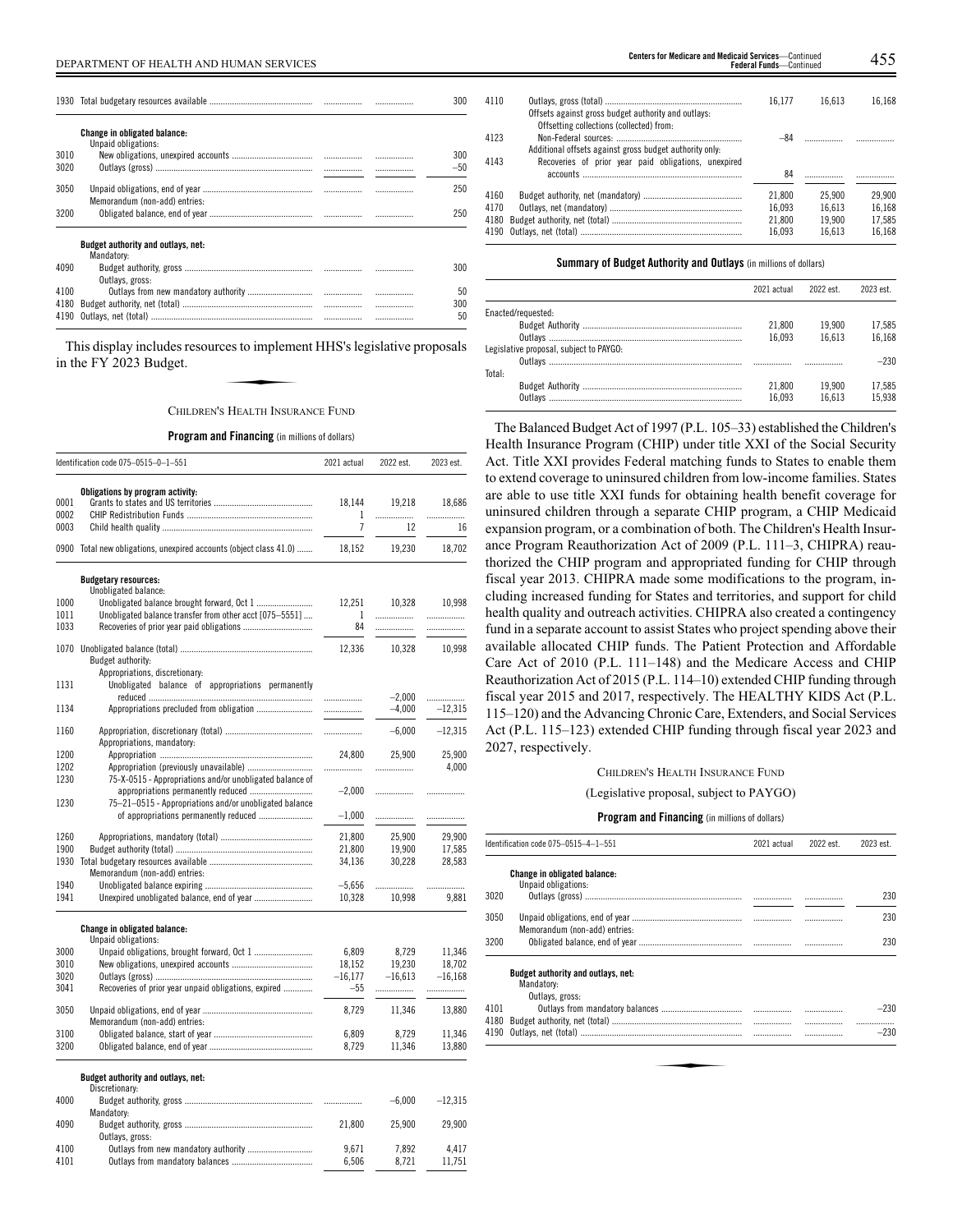## CENTER FOR MEDICARE AND MEDICAID INNOVATION

## **Program and Financing** (in millions of dollars)

|      | Identification code 075-0522-0-1-551                                                                                                                                                                                           | 2021 actual | 2022 est. | 2023 est. |
|------|--------------------------------------------------------------------------------------------------------------------------------------------------------------------------------------------------------------------------------|-------------|-----------|-----------|
|      | Obligations by program activity:                                                                                                                                                                                               |             |           |           |
| 0001 |                                                                                                                                                                                                                                | 330         | 390       | 379       |
| 0002 |                                                                                                                                                                                                                                | 370         | 376       | 377       |
| 0900 |                                                                                                                                                                                                                                | 700         | 766       | 756       |
|      | <b>Budgetary resources:</b><br>Unobligated balance:                                                                                                                                                                            |             |           |           |
| 1000 |                                                                                                                                                                                                                                | 10,460      | 9.835     | 9.069     |
| 1021 |                                                                                                                                                                                                                                | 75          | .         | .         |
| 1070 |                                                                                                                                                                                                                                | 10,535      | 9,835     | 9,069     |
| 1930 |                                                                                                                                                                                                                                | 10,535      | 9,835     | 9,069     |
|      | Memorandum (non-add) entries:                                                                                                                                                                                                  |             |           |           |
| 1941 |                                                                                                                                                                                                                                | 9.835       | 9,069     | 8,313     |
|      | <b>Change in obligated balance:</b><br>Unpaid obligations:                                                                                                                                                                     |             |           |           |
| 3000 |                                                                                                                                                                                                                                | 1.028       | 925       | 743       |
| 3010 |                                                                                                                                                                                                                                | 700         | 766       | 756       |
| 3020 |                                                                                                                                                                                                                                | $-728$      | $-948$    | $-737$    |
| 3040 | Recoveries of prior year unpaid obligations, unexpired                                                                                                                                                                         | $-75$       | .         |           |
| 3050 | Memorandum (non-add) entries:                                                                                                                                                                                                  | 925         | 743       | 762       |
| 3100 |                                                                                                                                                                                                                                | 1.028       | 925       | 743       |
| 3200 |                                                                                                                                                                                                                                | 925         | 743       | 762       |
|      | Budget authority and outlays, net:<br>Mandatory:                                                                                                                                                                               |             |           |           |
|      | Outlays, gross:                                                                                                                                                                                                                |             |           | 737       |
| 4101 |                                                                                                                                                                                                                                | 728         | 948       |           |
| 4180 | 4190 Outlavs net (total) and the control of the control of the control of the control of the control of the control of the control of the control of the control of the control of the control of the control of the control o | 728         | .<br>948  | .<br>737  |
|      |                                                                                                                                                                                                                                |             |           |           |

The Center for Medicare and Medicaid Innovation ("Innovation Center") was established by section 1115A of the Social Security Act (as added by section 3021 of the Patient Protection and Affordable Care Act). The Innovation Center is tasked with testing innovative payment and service delivery models to reduce program expenditures while preserving or enhancing the quality of care provided to individuals under Medicare, Medicaid, or the Children's Health Insurance Program (CHIP). The statute provides \$10 billion in mandatory funding for these purposes for fiscal years 2011 through 2019 and each subsequent 10-year fiscal period (beginning with the 10-year fiscal period beginning with fiscal year 2020).

4190 Outlays, net (total) ...

## **Object Classification** (in millions of dollars)

|      | Identification code 075-0522-0-1-551          | 2021 actual              | 2022 est. | 2023 est. |
|------|-----------------------------------------------|--------------------------|-----------|-----------|
|      | Direct obligations:                           |                          |           |           |
|      | Personnel compensation:                       |                          |           |           |
| 111  |                                               | 83                       | 101       | 103       |
| 11.3 |                                               | 2                        | 3         | 3         |
| 11.5 |                                               | 1                        |           | 2         |
| 117  |                                               | 2                        | 2         | 2         |
| 11.9 |                                               | 88                       | 107       | 110       |
| 12.1 |                                               | 22                       | 26        | 27        |
| 122  |                                               | 1                        |           |           |
| 23.1 |                                               | 2                        | 3         | 3         |
| 25.2 |                                               | 510                      | 538       | 522       |
| 25.3 | Other goods and services from Federal sources | 6                        | 7         |           |
| 25.4 |                                               | $\overline{\phantom{a}}$ | 3         | 3         |
| 41.0 |                                               | 69                       | 80        | 82        |
| 99.0 |                                               | 700                      | 765       | 755       |
| 99.5 |                                               |                          |           |           |
| 99.9 |                                               | 700                      | 766       | 756       |
|      | <b>Employment Summary</b>                     |                          |           |           |
|      | Identification code 075-0522-0-1-551          | 2021 actual              | 2022 est. | 2023 est. |

| 1001 Direct civilian full-time equivalent employment |  |  |
|------------------------------------------------------|--|--|

| 1101 Direct military average strength employment | 16 | 16 | 16 |
|--------------------------------------------------|----|----|----|
|                                                  |    |    |    |
| CHILD ENROLLMENT CONTINGENCY FLIND               |    |    |    |

### CHILD ENROLLMENT CONTINGENCY FUND

## **Special and Trust Fund Receipts** (in millions of dollars)

|                 | 2021 actual                          | 2022 est. | 2023 est. |
|-----------------|--------------------------------------|-----------|-----------|
| Receipts:       | 6,093                                | 13.999    | 14,000    |
| Current law:    |                                      |           |           |
|                 | 14                                   | 21        | 29        |
| Appropriations: | 6,107                                | 14.020    | 14,029    |
| Current law:    |                                      |           |           |
|                 | $-14$                                | $-20$     | $-29$     |
|                 | $-6.093$                             | $-14.000$ | $-14,000$ |
|                 |                                      | 14.000    | 19,860    |
|                 | 9,087                                |           |           |
|                 | 2,980                                | $-20$     | 5,831     |
|                 | 2.980                                | $-20$     | 5.831     |
|                 | 4,912                                | .         |           |
|                 | 13.999                               | 14.000    | 19,860    |
| 4030            | Identification code 075-5551-0-2-551 |           |           |

## **Program and Financing** (in millions of dollars) Identification code 075–5551–0–9–551 2021  $\frac{2021}{2022}$  2023 est. 2023 est. 2023 est. 2023 est. 2023 est. 2023 est. 2023 est. 2023 est. 2023 est. 2023 est. 2023 est. 2023 est. 2023 est. 2023 est. 2023 est. 2023 est. 202

|              | iuciiliilualiuii uuuc v/ J—JJJJI—U—Z—JJI                     | ZUZI alluai    | LULL COL.       | LULJ CSL.          |
|--------------|--------------------------------------------------------------|----------------|-----------------|--------------------|
|              | <b>Budgetary resources:</b>                                  |                |                 |                    |
|              | Unobligated balance:                                         |                |                 |                    |
| 1000         |                                                              | 4,913          | 1,980           | 7,180              |
| 1010         | Unobligated balance transfer to other accts [075-0515]       | $-1$           |                 | .                  |
| 1035         | Unobligated balance precluded from obligation (limitation on |                |                 |                    |
|              |                                                              |                |                 |                    |
|              |                                                              |                | 1.980           | 7.180              |
|              | Budget authority:                                            |                |                 |                    |
|              | Appropriations, discretionary:                               |                |                 |                    |
| 1135         | Appropriations precluded from obligation (special or         |                |                 |                    |
|              |                                                              |                | $-14,000$       | $-19,860$          |
|              | Appropriations, mandatory:                                   |                |                 |                    |
| 1200         |                                                              | 4,960          | 5,180           | 1,980              |
| 1201         | Appropriation (special or trust fund)                        | 14             | 20              | 29                 |
| 1203         | Appropriation (previously unavailable)(special or trust)     | 6,093          | 14,000          | 14,000             |
| 1235         | Appropriations precluded from obligation (special or         |                |                 |                    |
|              |                                                              | $-9,087$       | .               | .                  |
|              |                                                              |                |                 |                    |
| 1260<br>1900 |                                                              | 1,980          | 19,200<br>5.200 | 16,009<br>$-3.851$ |
| 1930         |                                                              | 1,980<br>1,980 | 7,180           | 3,329              |
|              | Memorandum (non-add) entries:                                |                |                 |                    |
| 1941         |                                                              | 1,980          | 7,180           | 3,329              |
|              |                                                              |                |                 |                    |
|              | Change in obligated balance:                                 |                |                 |                    |
|              | Unpaid obligations:                                          |                |                 |                    |
| 3000         |                                                              | 309            | 309             | 309                |
| 3050         |                                                              | 309            | 309             | 309                |
|              | Memorandum (non-add) entries:                                |                |                 |                    |
| 3100         |                                                              | 309            | 309             | 309                |
| 3200         |                                                              | 309            | 309             | 309                |
|              |                                                              |                |                 |                    |
|              | Budget authority and outlays, net:<br>Discretionary:         |                |                 |                    |
| 4000         |                                                              |                | $-14,000$       | $-19,860$          |
|              | Mandatory:                                                   |                |                 |                    |
| 4090         |                                                              | 1.980          | 19.200          | 16.009             |
| 4180         |                                                              | 1,980          | 5,200           | $-3,851$           |
| 4190         |                                                              |                |                 |                    |

The Children's Health Insurance Program Reauthorization Act of 2009 (P.L. 111–3) established the Child Enrollment Contingency Fund under title XXI of the Social Security Act. Beginning in 2009, a State may qualify for a Contingency Fund payment if it projects a funding shortfall for the fiscal year and if its average monthly child enrollment exceeds its target average number of enrollees for the fiscal year. The Patient Protection and Affordable Care Act of 2010 (P.L. 111–148) and the Medicare Access and CHIP Reauthorization Act of 2015 (P.L. 114–10) extended the Contingency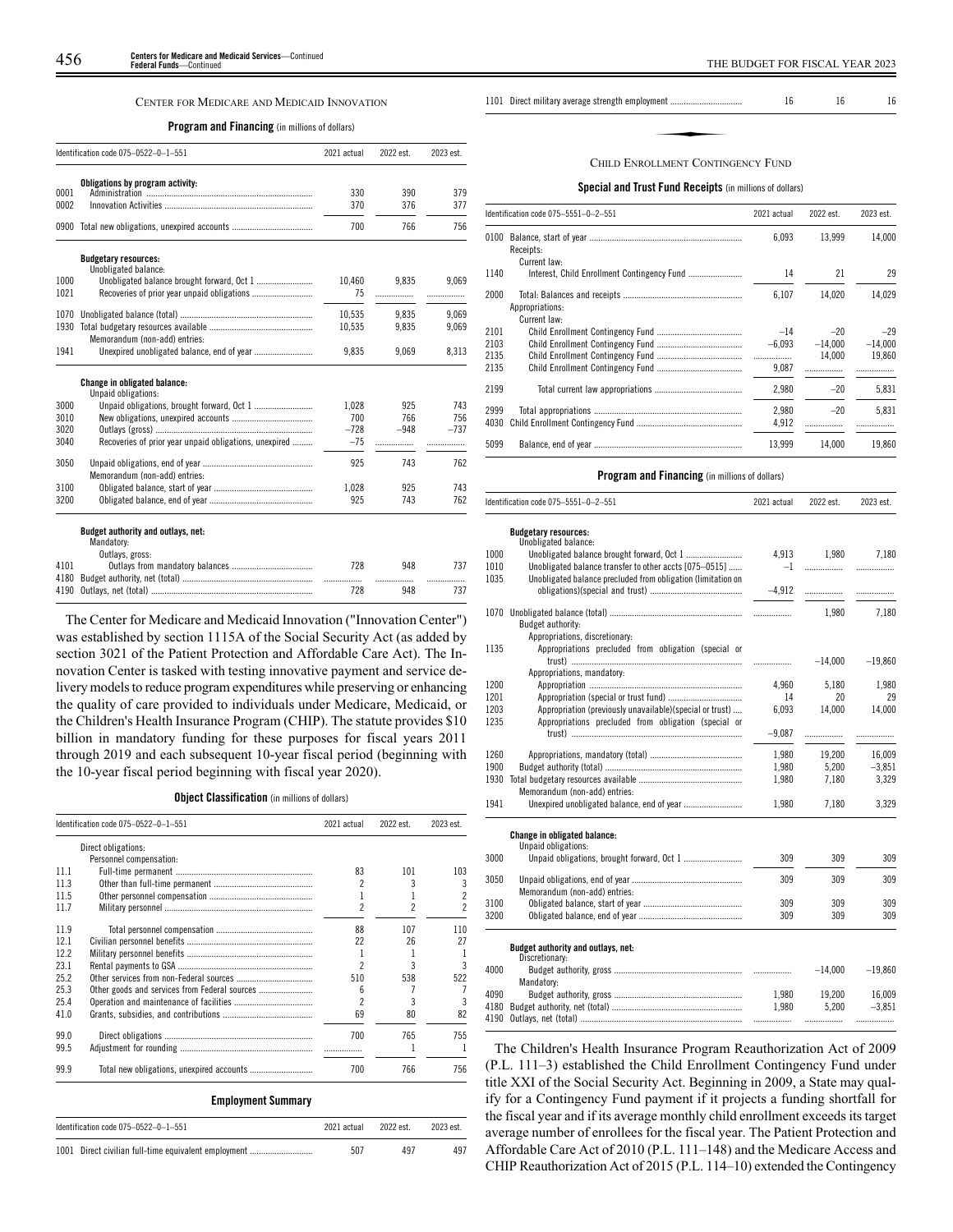Fund through fiscal years 2015 and 2017, respectively. The HEALTHY KIDS Act (P.L. 115–120) and the Advancing Chronic Care, Extenders, and Social Services Act (P.L. 115–123) extended the Contingency Fund through FY 2023 and FY 2027, respectively.

The Fund receives an appropriation equal to 20 percent of the CHIP national allotment appropriation under section 2104(a) of the Social Security Act. The Contingency Fund is invested in interest bearing securities of the United States, and the income derived from these investments constitutes a part of the fund.<br>a part of the fund. United States, and the income derived from these investments constitutes a part of the fund.

MEDICARE HEALTH INFORMATION TECHNOLOGY INCENTIVE PAYMENTS, RECOVERY ACT

**Program and Financing** (in millions of dollars)

|      | Identification code 075-0508-0-1-551                                                            | 2021 actual     | 2022 est.    | 2023 est.    |
|------|-------------------------------------------------------------------------------------------------|-----------------|--------------|--------------|
|      | Obligations by program activity:                                                                |                 |              |              |
| 0801 |                                                                                                 | 53              | 56           | 5            |
| 0900 | Total new obligations, unexpired accounts (object class 42.0)                                   | 53              | 56           | 5            |
|      | <b>Budgetary resources:</b>                                                                     |                 |              |              |
| 1000 | Unobligated balance:                                                                            | 59              | 1            | $\mathbf{1}$ |
| 1020 | Adjustment of unobligated bal brought forward, Oct 1                                            | $-59$           | .            | .            |
| 1021 |                                                                                                 | 2               | .            | .            |
|      |                                                                                                 |                 |              |              |
|      |                                                                                                 | $\overline{c}$  | $\mathbf{1}$ | $\mathbf{1}$ |
|      | Budget authority:<br>Spending authority from offsetting collections, mandatory.                 |                 |              |              |
| 1800 |                                                                                                 | 49              | 56           | 5            |
| 1801 | Change in uncollected payments, Federal sources                                                 | 3               | .            | .            |
|      |                                                                                                 |                 |              |              |
| 1850 | Spending auth from offsetting collections, mand (total)                                         | 52              | 56           | 5            |
| 1930 |                                                                                                 | 54              | 57           | 6            |
|      | Memorandum (non-add) entries:                                                                   |                 |              |              |
| 1941 |                                                                                                 | 1               | 1            | 1            |
|      |                                                                                                 |                 |              |              |
|      | Change in obligated balance:<br>Unpaid obligations:                                             |                 |              |              |
| 3000 |                                                                                                 | 14              | 19           | 19           |
| 3010 |                                                                                                 | 53              | 56           | 5            |
| 3020 |                                                                                                 | $-46$           | $-56$        | $-24$        |
| 3040 | Recoveries of prior year unpaid obligations, unexpired                                          | $-2$            |              | .            |
|      |                                                                                                 | 19              |              |              |
| 3050 |                                                                                                 |                 | 19           |              |
| 3060 | Uncollected payments:<br>Uncollected ovmts. Fed sources, brought forward, Oct 1                 | $-59$           | $-3$         | $-3$         |
| 3061 | Adjustments to uncollected pymts, Fed sources, brought                                          |                 |              |              |
|      |                                                                                                 | 59              |              | .            |
| 3070 | Change in uncollected pymts, Fed sources, unexpired                                             | $-3$            | .            | .            |
|      |                                                                                                 |                 |              |              |
| 3090 |                                                                                                 | $-3$            | $-3$         | $-3$         |
| 3100 | Memorandum (non-add) entries:                                                                   | 14              | 16           | 16           |
| 3200 |                                                                                                 | 16              | 16           | $-3$         |
|      |                                                                                                 |                 |              |              |
|      | Budget authority and outlays, net:                                                              |                 |              |              |
| 4090 | Mandatory:                                                                                      | 52              | 56           | 5            |
|      | Outlays, gross:                                                                                 |                 |              |              |
| 4100 | Outlays from new mandatory authority                                                            | 36              | 37           | 5            |
| 4101 |                                                                                                 | 10 <sup>2</sup> | 19           | 19           |
|      |                                                                                                 |                 |              | 24           |
| 4110 |                                                                                                 | 46              | 56           |              |
|      | Offsets against gross budget authority and outlays:<br>Offsetting collections (collected) from: |                 |              |              |
| 4120 |                                                                                                 | $-49$           | $-56$        | $-5$         |
|      | Additional offsets against gross budget authority only:                                         |                 |              |              |
| 4140 | Change in uncollected pymts, Fed sources, unexpired                                             | $-3$            |              | .            |
| 4170 |                                                                                                 | $-3$            | .            | 19           |
| 4180 |                                                                                                 |                 | .            | .            |
| 4190 |                                                                                                 | $-3$            | .            | 19           |

### RATE REVIEW GRANTS

## **Program and Financing** (in millions of dollars)

|      | Identification code 075-0112-0-1-551                                                                                                                                                                                           | 2021 actual  | 2022 est.        | 2023 est. |
|------|--------------------------------------------------------------------------------------------------------------------------------------------------------------------------------------------------------------------------------|--------------|------------------|-----------|
|      | Obligations by program activity:                                                                                                                                                                                               |              |                  |           |
| 0001 |                                                                                                                                                                                                                                | 20           | .                | 11        |
|      | 0900 Total new obligations, unexpired accounts (object class 41.0)                                                                                                                                                             | 20           | .                | 11        |
|      | <b>Budgetary resources:</b><br>Unobligated balance:                                                                                                                                                                            |              |                  |           |
| 1000 |                                                                                                                                                                                                                                | 8            | 10 <sup>10</sup> | 11        |
| 1020 | Adjustment of unobligated bal brought forward, Oct 1                                                                                                                                                                           | 17           |                  | .         |
| 1021 |                                                                                                                                                                                                                                | 5            | $\mathbf{1}$     | .         |
| 1070 |                                                                                                                                                                                                                                | 30           | 11               | 11        |
| 1930 |                                                                                                                                                                                                                                | 30           | 11               | 11        |
|      | Memorandum (non-add) entries:                                                                                                                                                                                                  |              |                  |           |
| 1941 |                                                                                                                                                                                                                                | 10           | 11               | .         |
|      | Change in obligated balance:<br>Unpaid obligations:                                                                                                                                                                            |              |                  |           |
| 3000 |                                                                                                                                                                                                                                | 9            | 21               | 14        |
| 3010 |                                                                                                                                                                                                                                | 20           | .                | 11        |
| 3020 |                                                                                                                                                                                                                                | $-3$         | $-6$             | $-5$      |
| 3040 | Recoveries of prior year unpaid obligations, unexpired                                                                                                                                                                         | $-5$         | -1               |           |
| 3050 |                                                                                                                                                                                                                                | 21           | 14               | 20        |
| 3100 | Memorandum (non-add) entries:                                                                                                                                                                                                  | 9            | 21               | 14        |
| 3200 |                                                                                                                                                                                                                                | 21           | 14               | 20        |
|      |                                                                                                                                                                                                                                |              |                  |           |
|      | Budget authority and outlays, net:<br>Mandatory:                                                                                                                                                                               |              |                  |           |
|      | Outlays, gross:                                                                                                                                                                                                                |              |                  |           |
| 4101 |                                                                                                                                                                                                                                | 3            | ĥ                | 5         |
|      |                                                                                                                                                                                                                                |              | .                |           |
|      | 4190 Outlavs net (total) and the control of the control of the control of the control of the control of the control of the control of the control of the control of the control of the control of the control of the control o | $\mathbf{3}$ | 6.               | 5         |

The Patient Protection and Affordable Care Act (P.L. 111–148) added section 2794 to the Public Health Service Act and provided that the Secretary carry out a program to award grants to States for a five-year period beginning in fiscal year 2010. The program provided \$250 million in grants to help States develop or enhance their current rate review activities from 2010 through 2014, with remaining unobligated balances subsequently<br>
2010 through 2014, with remaining unobligated balances subsequently<br>
available for state implementation of consumer protections and other insur-<br>
ance r available for state implementation of consumer protections and other insurance reform activities consistent with section  $2794(c)(2)(B)$ .

4190 Outlays, net (total) ...

## PRE-EXISTING CONDITION INSURANCE PLAN PROGRAM

**Program and Financing** (in millions of dollars)

|              | Identification code 075-0113-0-1-551                                                       | 2021 actual | 2022 est. | 2023 est. |
|--------------|--------------------------------------------------------------------------------------------|-------------|-----------|-----------|
| 0001<br>0002 | Obligations by program activity:<br>Pre-Existing Condition Insurance Plan Program (Direct) | 60          | .<br>68   | .<br>14   |
|              |                                                                                            | 60          | 68        | 14        |
|              | 0900 Total new obligations, unexpired accounts (object class 25.2)                         | 60          | 68        | 14        |
|              | <b>Budgetary resources:</b>                                                                |             |           |           |
| 1000<br>1021 | Unobligated balance:                                                                       | 141<br>2    | 83        | 15        |
|              |                                                                                            | 143         | 83        | 15        |
|              | Memorandum (non-add) entries:                                                              | 143         | 83        | 15        |
| 1941         |                                                                                            | 83          | 15        | 1         |
|              | <b>Change in obligated balance:</b><br>Unpaid obligations:                                 |             |           |           |
| 3000         |                                                                                            | 71          | 75        | 93        |
| 3010         |                                                                                            | 60          | 68        | 14        |
| 3020         |                                                                                            | $-54$       | $-50$     | $-48$     |
| 3040         | Recoveries of prior year unpaid obligations, unexpired                                     | $-2$        | .         |           |

3050 Unpaid obligations, end of year ................................................. 75 93 59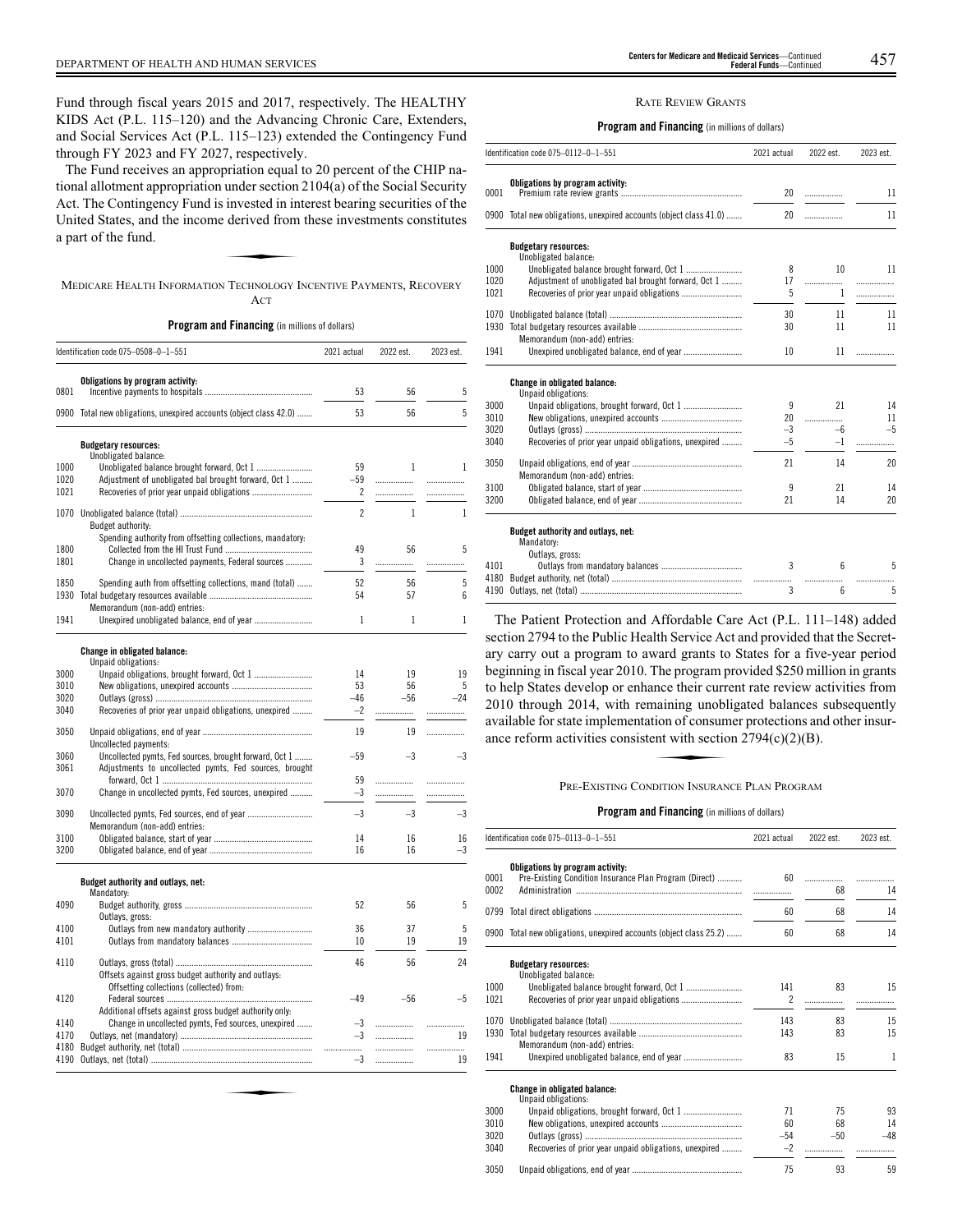## PRE-EXISTING CONDITION INSURANCE PLAN PROGRAM—Continued

**Program and Financing**—Continued

|      | Identification code 075-0113-0-1-551                    | 2021 actual | 2022 est. | 2023 est |
|------|---------------------------------------------------------|-------------|-----------|----------|
|      | Memorandum (non-add) entries:                           |             |           |          |
| 3100 |                                                         | 71          | 75        | 93       |
| 3200 |                                                         | 75          | 93        | 59       |
|      | <b>Budget authority and outlays, net:</b><br>Mandatory: |             |           |          |
|      | Outlays, gross:                                         |             |           |          |
| 4101 |                                                         | 54          | 50        | 48       |
| 4180 |                                                         |             | .         |          |

This account funded the Pre-Existing Condition Insurance Plan program (PCIP), which made health insurance available to people who had been unable to purchase insurance due to a pre-existing condition. Enrollees paid monthly premiums similar to those charged in the commercial individual market, and the Federal government paid for remaining costs that exceeded enrollee contributions. The funding for this program, including operating costs, was provided in the Patient Protection and Affordable Care Act (P.L. 111–148). The PCIP program ended in fiscal year 2014, and<br>
outlays in subsequent fiscal years reflect program close out and claims run<br>
out costs, as well as allowable administrative costs in the current year.<br>
F outlays in subsequent fiscal years reflect program close out and claims run out costs, as well as allowable administrative costs in the current year.

## EARLY RETIREE REINSURANCE PROGRAM

## **Program and Financing** (in millions of dollars)

|              | Identification code 075-0114-0-1-551                   | 2021 actual | 2022 est. | 2023 est. |
|--------------|--------------------------------------------------------|-------------|-----------|-----------|
|              | <b>Budgetary resources:</b><br>Unobligated balance:    |             |           |           |
| 1000         |                                                        | 32          | 32        | 36        |
| 1021         |                                                        |             | 4         |           |
| 1070         |                                                        | 32          | 36        | 36        |
| 1930         | Memorandum (non-add) entries:                          | 32          | 36        | 36        |
| 1941         |                                                        | 32          | 36        | 36        |
|              | Change in obligated balance:<br>Unpaid obligations:    |             |           |           |
| 3000         |                                                        | 4           | 4         |           |
| 3040         | Recoveries of prior year unpaid obligations, unexpired |             |           |           |
| 3050         | Memorandum (non-add) entries:                          | 4           |           |           |
| 3100         |                                                        | 4           | 4         |           |
| 3200         |                                                        | 4           |           |           |
| 4180<br>4190 |                                                        |             |           |           |

The Patient Protection and Affordable Care Act (P.L. 111–148) authorized and appropriated \$5 billion for the Early Retiree Reinsurance Program<br>
(ERRP). By statute, ERRP sunset on January 1, 2014, and is no longer<br>
providing reimbursements to plan sponsors.<br>
AFFORDABLE INSURANCE EXCHANGE GRANTS (ERRP). By statute, ERRP sunset on January 1, 2014, and is no longer providing reimbursements to plan sponsors.

## AFFORDABLE INSURANCE EXCHANGE GRANTS

**Program and Financing** (in millions of dollars)

|              | Identification code 075-0115-0-1-551                                                                                | 2021 actual | 2022 est. | 2023 est. |
|--------------|---------------------------------------------------------------------------------------------------------------------|-------------|-----------|-----------|
| 0002<br>0900 | Obligations by program activity:<br>Administration<br>Total new obligations, unexpired accounts (object class 41.0) | 20<br>20    |           |           |
| 1200<br>1930 | <b>Budgetary resources:</b><br>Budget authority:<br>Appropriations, mandatory:                                      | 20<br>20    |           |           |

## **Change in obligated balance:**

|      | Unpaid obligations:                |    |        |       |
|------|------------------------------------|----|--------|-------|
| 3000 |                                    |    | 20     | 10    |
| 3010 |                                    | 20 |        |       |
| 3020 |                                    |    | $-10$  | $-10$ |
| 3050 |                                    | 20 | 10     | .     |
|      | Memorandum (non-add) entries:      |    |        |       |
| 3100 |                                    |    | 20     | 10    |
| 3200 |                                    | 20 | 10     |       |
|      | Budget authority and outlays, net: |    |        |       |
|      | Mandatory:                         |    |        |       |
| 4090 |                                    | 20 |        |       |
|      | Outlays, gross:                    |    |        |       |
| 4101 |                                    |    | 10     | 10    |
| 4180 |                                    | 20 |        |       |
|      | 4190 Outlavs net (total)           |    | $10 -$ | 10    |

Section 1311 of the Patient Protection and Affordable Care Act (P.L. 111–148) provided amounts necessary to enable the Secretary to award grants to States to implement Health Insurance Exchanges beginning no later than March 23, 2011, and allowed for renewal of grants through January 1, 2015. The final round of grants was awarded to States in December 2014. The American Rescue Plan Act of 2021 (P.L. 117–2) created a grant program for state-based Marketplaces established under section 1311(b) of the Patient Protection and Affordable Care Act. \$20 million has been appropriated and is available until September 30, 2022 to enable state-based Marketplaces to modernize or update any system, program, or technology required to be compliant with applicable federal requirements. Para is available to modern to be com-<br>red to be com-<br>SHARING REDUC

### COST-SHARING REDUCTIONS

### **Program and Financing** (in millions of dollars)

|      | Identification code 075-0126-0-1-551                                           | 2021 actual | 2022 est. | 2023 est. |
|------|--------------------------------------------------------------------------------|-------------|-----------|-----------|
|      | Obligations by program activity:                                               |             |           |           |
| 0001 |                                                                                |             | 7.877     | 5.733     |
| 0002 |                                                                                |             | 1,886     | 1,669     |
| 0900 | Total new obligations, unexpired accounts (object class 41.0)                  |             | 9,763     | 7,402     |
|      | <b>Budgetary resources:</b><br>Budget authority:<br>Appropriations, mandatory: |             |           |           |
| 1200 |                                                                                |             | 10,353    | 7,849     |
| 1230 | Appropriations and/or unobligated balance of                                   |             |           |           |
|      | appropriations permanently reduced                                             | .           | $-590$    | $-447$    |
| 1260 |                                                                                |             | 9.763     | 7,402     |
| 1900 |                                                                                |             | 9,763     | 7,402     |
| 1930 |                                                                                |             | 9.763     | 7,402     |
|      | <b>Change in obligated balance:</b><br>Unpaid obligations:                     |             |           |           |
| 3010 |                                                                                |             | 9.763     | 7,402     |
| 3020 |                                                                                |             | $-9.763$  | $-7,402$  |
|      | Budget authority and outlays, net:<br>Mandatory:                               |             |           |           |
| 4090 |                                                                                |             | 9.763     | 7.402     |
|      | Outlays, gross:                                                                |             |           |           |
| 4100 |                                                                                | $\ldots$    | 9,763     | 7.402     |
| 4180 |                                                                                | $\ldots$    | 9.763     | 7,402     |
| 4190 |                                                                                |             | 9,763     | 7,402     |

### **Summary of Budget Authority and Outlays** (in millions of dollars)

|                                         | 2021 actual | 2022 est. | 2023 est. |
|-----------------------------------------|-------------|-----------|-----------|
| Enacted/requested:                      |             |           |           |
|                                         |             | 9.763     | 7.402     |
|                                         |             | 9.763     | 7.402     |
| Legislative proposal, subiect to PAYGO: |             |           |           |
|                                         |             |           | ٩         |
|                                         |             | .         | q         |
| Total:                                  |             |           |           |
|                                         |             | 9.763     | 7.411     |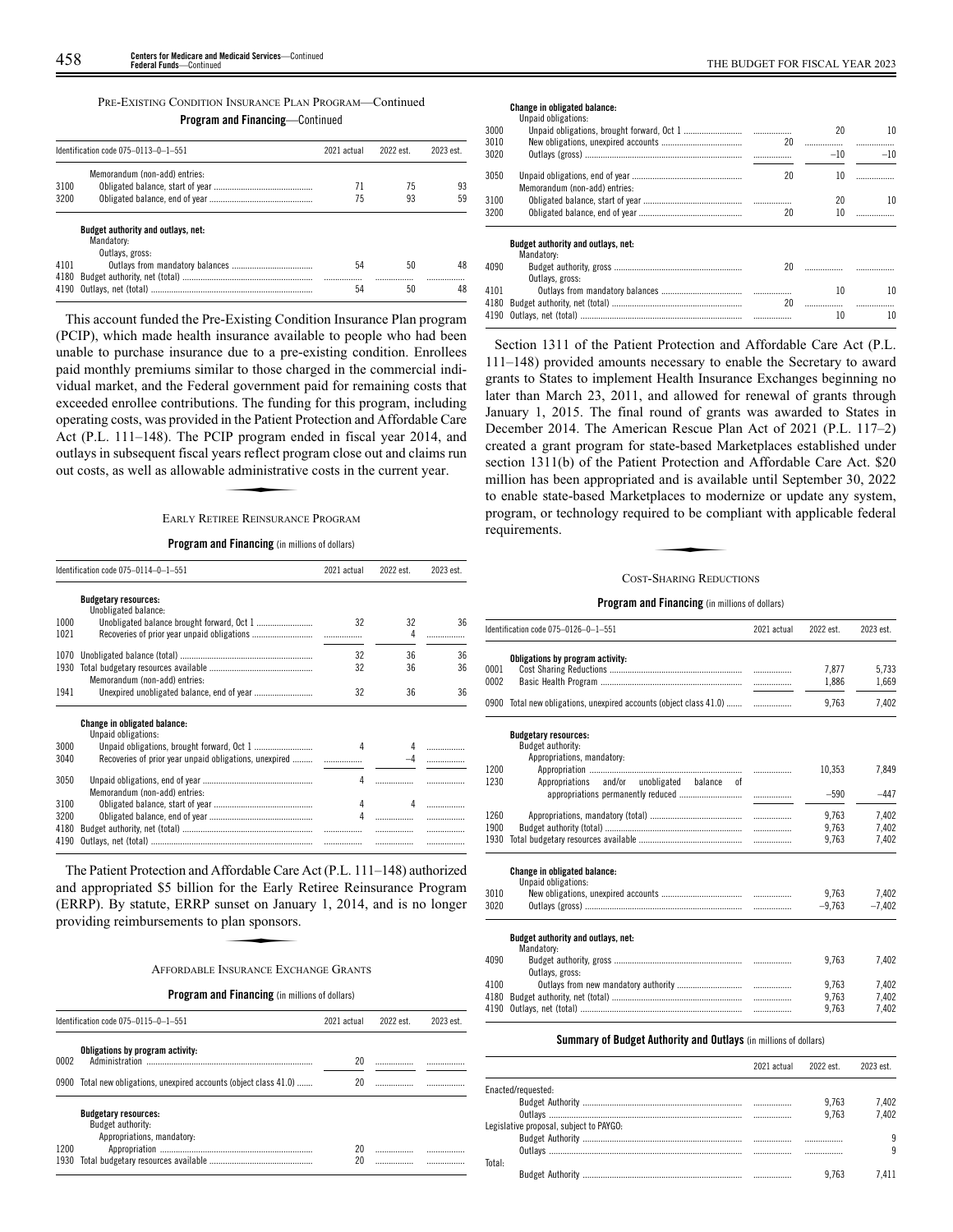DEPARTMENT OF HEALTH AND HUMAN SERVICES 459 **Centers for Medicare and Medicaid Services**—Continued **Federal Funds**—Continued

Under current law, insurers are required to offer reduced cost-sharing to eligible, low-income consumers. The classification of CSRs as an entitlement pursuant to BBEDCA does not determine legal entitlement to a payment or benefit or availability of funding.

# COST-SHARING REDUCTIONS

# (Legislative proposal, subject to PAYGO)

# **Program and Financing** (in millions of dollars)

|              | Identification code 075-0126-4-1-551                                           |  | 2022 est. | 2023 est.     |
|--------------|--------------------------------------------------------------------------------|--|-----------|---------------|
| 0001         | Obligations by program activity:                                               |  |           | q             |
|              |                                                                                |  |           |               |
|              |                                                                                |  |           | q             |
|              | <b>Budgetary resources:</b><br>Budget authority:<br>Appropriations, mandatory: |  |           |               |
| 1200<br>1230 | Appropriations and/or unobligated balance of                                   |  |           | 10            |
|              |                                                                                |  |           | $-\mathsf{I}$ |
| 1260         |                                                                                |  |           | 9             |
| 1930         |                                                                                |  |           | 9             |
|              | <b>Change in obligated balance:</b><br>Unpaid obligations:                     |  |           |               |
| 3010         |                                                                                |  |           | 9             |
| 3020         |                                                                                |  |           |               |
|              | Budget authority and outlays, net:<br>Mandatory:                               |  |           |               |
| 4090         | Outlavs, gross:                                                                |  |           | 9             |
| 4100         |                                                                                |  |           | 9             |
| 4180         |                                                                                |  |           | 9             |
| 4190         |                                                                                |  | .         | 9             |
|              |                                                                                |  |           |               |

The proposals build on existing consumer protections and improve access to behavioral health services by doing the following: requiring coverage of three behavioral health visits and three primary care visits without costsharing; limiting utilization management controls for behavioral health; amending MHPAEA to authorize the Secretaries to regulate behavioral health network adequacy for all plans and issuers; and creating a new<br>standard for parity in behavioral health based on comparative analysis of<br>reimbursement rates.<br>RISK ADUISTMENT PROGRAM PAYMENTS standard for parity in behavioral health based on comparative analysis of reimbursement rates.

# RISK ADJUSTMENT PROGRAM PAYMENTS

**Special and Trust Fund Receipts** (in millions of dollars)

|                      | Identification code 075-5733-0-2-551 | 2021 actual               | 2022 est.                 | 2023 est.                 |
|----------------------|--------------------------------------|---------------------------|---------------------------|---------------------------|
| 0100                 | Receipts:<br>Current law:            | 348                       | 393                       | 360                       |
| 1110                 |                                      | 6,887                     | 6.311                     | 6,318                     |
| 2000                 | Appropriations:<br>Current law:      | 7.235                     | 6.704                     | 6.678                     |
| 2101<br>2103<br>2132 |                                      | $-6.887$<br>$-348$<br>393 | $-6.311$<br>$-393$<br>360 | $-6.318$<br>$-360$<br>360 |
| 2199                 |                                      | $-6.842$                  | $-6.344$                  | $-6.318$                  |
| 2999                 |                                      | $-6,842$                  | $-6.344$                  | $-6.318$                  |
| 5099                 |                                      | 393                       | 360                       | 360                       |

# **Program and Financing** (in millions of dollars)

|      | Identification code 075-5733-0-2-551                          | 2021 actual | 2022 est. | 2023 est. |
|------|---------------------------------------------------------------|-------------|-----------|-----------|
|      | Obligations by program activity:                              |             |           |           |
| 0001 | Risk Adjustment Program Payments (Direct)                     | 6,341       | 6,344     | 6,318     |
| 0900 | Total new obligations, unexpired accounts (object class 41.0) | 6,341       | 6,344     | 6,318     |
|      | <b>Budgetary resources:</b>                                   |             |           |           |
| 1000 | Unobligated balance:<br>Budget authority:                     | 410         | 911       | 911       |
|      | Appropriations, mandatory:                                    |             |           |           |
| 1201 |                                                               | 6.887       | 6.311     | 6,318     |
| 1203 | Appropriation (previously unavailable)(special or trust)      | 348         | 393       | 360       |
| 1232 | and/or<br>unobligated<br>Appropriations<br>balance<br>οf      |             |           |           |
|      |                                                               | $-393$      | $-360$    | $-360$    |
| 1260 |                                                               | 6,842       | 6.344     | 6,318     |
| 1930 |                                                               | 7,252       | 7,255     | 7,229     |
|      | Memorandum (non-add) entries:                                 |             |           |           |
| 1941 |                                                               | 911         | 911       | 911       |
|      | Change in obligated balance:<br>Unpaid obligations:           |             |           |           |
| 3000 |                                                               | 3.054       | 2.420     | .         |
| 3010 |                                                               | 6,341       | 6,344     | 6.318     |
| 3020 |                                                               | $-6,975$    | $-8.764$  | $-6.318$  |
| 3050 |                                                               | 2,420       | .         | .         |
|      | Memorandum (non-add) entries:                                 |             |           |           |
| 3100 |                                                               | 3,054       | 2.420     | .         |
| 3200 |                                                               | 2,420       | .         |           |
|      | Budget authority and outlays, net:<br>Mandatory:              |             |           |           |
| 4090 |                                                               | 6,842       | 6,344     | 6,318     |
|      | Outlays, gross:                                               |             |           |           |
| 4100 |                                                               | 3,511       | 6.344     | 6.318     |
| 4101 |                                                               | 3,464       | 2,420     | .         |
| 4110 |                                                               | 6,975       | 8.764     | 6,318     |
| 4180 |                                                               | 6,842       | 6,344     | 6.318     |
| 4190 |                                                               | 6,975       | 8,764     | 6,318     |

Section 1343 of the Patient Protection and Affordable Care Act (P.L. 111–148) established a permanent risk adjustment program for nongrandfathered plans in the individual and small group markets. Risk adjustment is budget neutral within each state and market, such that charges collected from plans with lower than average actuarial risk are used to make payments to plans with higher than average actuarial risk. Risk adjustment may be operated by a State, or by the Federal government in the event a State chooses not to operate risk adjustment. Payments and charges are made in the year following the plan year for which they are calculated. ingher than an<br>a State, or by t<br>erate risk adju<br>terms and the plan year

# TRANSITIONAL REINSURANCE PROGRAM

# **Special and Trust Fund Receipts** (in millions of dollars)

|      | Identification code 075-5735-0-2-551            | 2021 actual | 2022 est. | 2023 est. |
|------|-------------------------------------------------|-------------|-----------|-----------|
| 0100 | Receipts:<br>Current law:                       |             |           |           |
| 1110 | Contributions. Transitional Reinsurance Program |             |           |           |
| 2000 | Appropriations:<br>Current law:                 |             |           |           |
| 2101 |                                                 |             |           |           |
| 5099 |                                                 |             |           |           |
|      | Program and Financing (in millions of dollars)  |             |           |           |

| Identification code 075-5735-0-2-551 | 2021 actual | 2022 est. | 2023 est. |
|--------------------------------------|-------------|-----------|-----------|
| Obligations by program activity:     |             |           |           |

0001 Transitional reinsurance payments ........................................... ................. 14 .................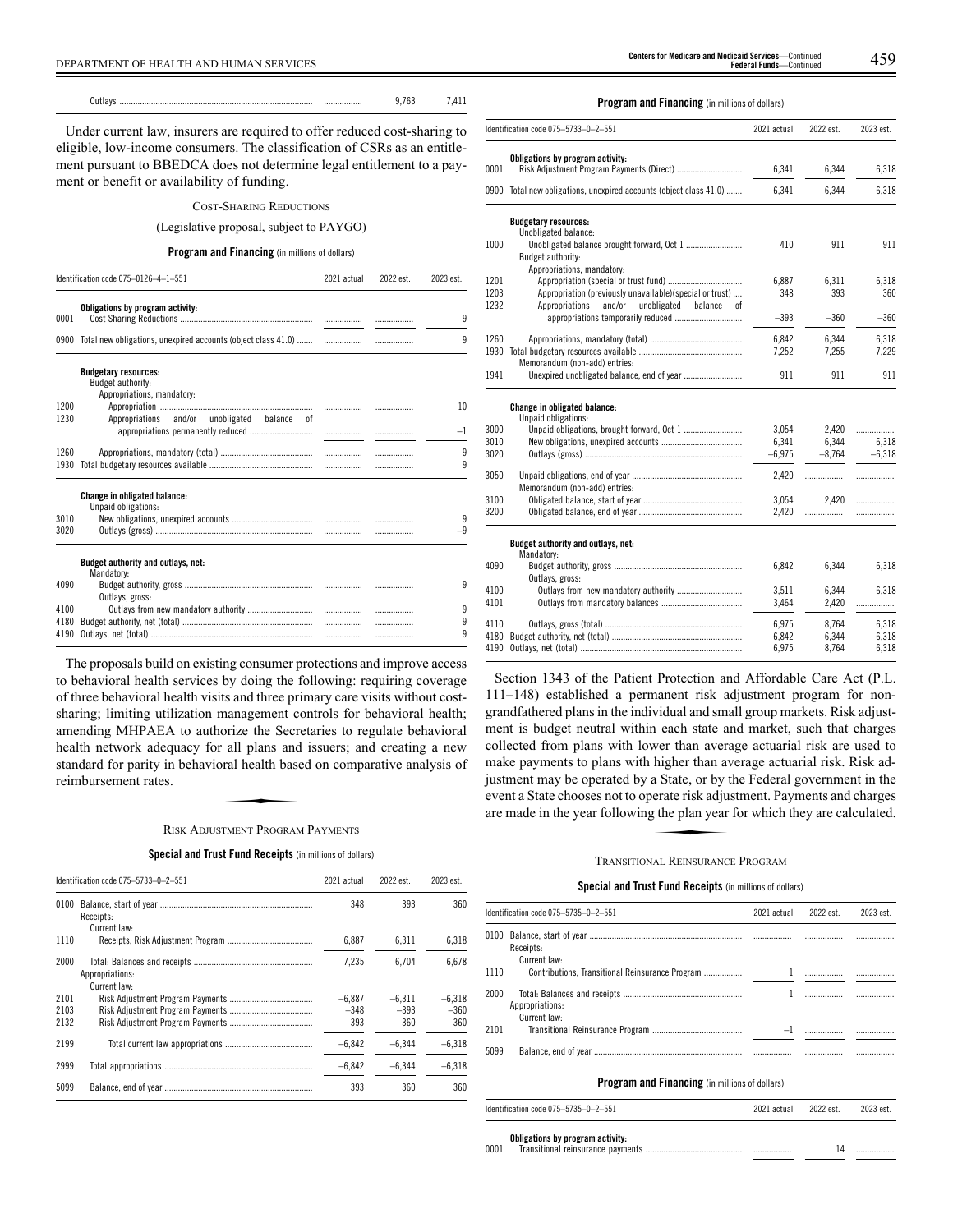# TRANSITIONAL REINSURANCE PROGRAM—Continued

**Program and Financing**—Continued

|      | Identification code 075-5735-0-2-551                                                            | 2021 actual  | 2022 est. | 2023 est. |
|------|-------------------------------------------------------------------------------------------------|--------------|-----------|-----------|
|      | 0900 Total new obligations, unexpired accounts (object class 41.0)                              |              | 14        | .         |
|      | <b>Budgetary resources:</b><br>Unobligated balance:                                             |              |           |           |
| 1000 |                                                                                                 | 7            | 14        | .         |
| 1033 |                                                                                                 | 6            |           | .         |
|      |                                                                                                 |              |           |           |
| 1070 | Budget authority:<br>Appropriations, mandatory:                                                 | 13           | 14        | .         |
| 1201 |                                                                                                 | $\mathbf{1}$ |           | .         |
| 1930 |                                                                                                 | 14           | 14        | .         |
|      | Memorandum (non-add) entries:                                                                   |              |           |           |
| 1941 |                                                                                                 | 14           |           | .         |
|      | Change in obligated balance:                                                                    |              |           |           |
|      | Unpaid obligations:                                                                             |              |           |           |
| 3000 |                                                                                                 | 212          | 212       | .         |
| 3010 |                                                                                                 | .            | 14        | .         |
| 3020 |                                                                                                 |              | $-226$    | .         |
| 3050 | Memorandum (non-add) entries:                                                                   | 212          | .         | .         |
| 3100 |                                                                                                 | 212          | 212       | .         |
| 3200 |                                                                                                 | 212          | .         | .         |
|      | Budget authority and outlays, net:                                                              |              |           |           |
|      | Mandatory:                                                                                      |              |           |           |
| 4090 |                                                                                                 |              |           | .         |
|      | Outlays, gross:                                                                                 |              |           |           |
| 4101 |                                                                                                 |              | 226       | .         |
|      | Offsets against gross budget authority and outlays:<br>Offsetting collections (collected) from: |              |           |           |
| 4123 |                                                                                                 |              | —6 ……………… | .         |
|      | Additional offsets against gross budget authority only:                                         |              |           |           |
| 4143 | Recoveries of prior year paid obligations, unexpired                                            |              |           |           |
|      |                                                                                                 |              |           | .         |
|      |                                                                                                 |              |           |           |
| 4160 |                                                                                                 | 1            |           | .         |
| 4170 |                                                                                                 | -6           | 226       | .         |
| 4180 |                                                                                                 | 1            | .         | .         |
| 4190 |                                                                                                 | $-6$         | 226       | .         |

Section 1341 of the Patient Protection and Affordable Care Act (P.L. 111–148) established a transitional three-year reinsurance program to minimize the impact of high-cost enrollees in plans in the individual market for plan years 2014, 2015, and 2016. The Centers for Medicare & Medicaid Services assessed contributing entities a per enrollee fee to fund the reinsurance program and made payments to issuers in the individual market for enrollees whose medical costs exceed a certain threshold, up to a reinsurance cap. Reinsurance collections and payments were made in the year following the plan year for which they were applicable. Reinsurance collections ended in FY 2019 and outlays in subsequent fiscal years reflect remaining payments, refunds, and allowable administrative activities. Eccions and particle the<br>hich they were<br>and allowable<br>and allowable<br>RIENTED PLAN P

#### CONSUMER OPERATED AND ORIENTED PLAN PROGRAM CONTINGENCY FUND

# **Program and Financing** (in millions of dollars)

|              | Identification code 075-0524-0-1-551                                                                                                  | 2021 actual | 2022 est. | 2023 est. |
|--------------|---------------------------------------------------------------------------------------------------------------------------------------|-------------|-----------|-----------|
| 0705         | Obligations by program activity:<br>Credit program obligations:<br>0900 Total new obligations, unexpired accounts (object class 25.2) |             |           |           |
| 1200<br>1930 | <b>Budgetary resources:</b><br>Budget authority:<br>Appropriations, mandatory:                                                        |             |           |           |

#### **Change in obligated balance:**

|      | Unpaid obligations:                              |      |          |   |
|------|--------------------------------------------------|------|----------|---|
| 3000 |                                                  |      |          | . |
| 3010 |                                                  |      |          | . |
| 3020 |                                                  | $-1$ | $-2$     | . |
| 3050 | Memorandum (non-add) entries:                    |      |          |   |
| 3100 |                                                  |      |          |   |
| 3200 |                                                  |      | $\cdots$ |   |
|      | Budget authority and outlays, net:<br>Mandatory: |      |          |   |
| 4090 |                                                  |      |          |   |
|      | Outlays, gross:                                  |      |          |   |
| 4100 |                                                  |      |          |   |
| 4101 |                                                  |      |          |   |
| 4110 |                                                  |      |          |   |
| 4180 |                                                  |      |          |   |
|      |                                                  |      |          |   |

#### **Summary ofLoan Levels, Subsidy Budget Authority and Outlays by Program** (inmillionsof dollars)

|        | Identification code 075-0524-0-1-551 | 2021 actual    | 2022 est | 2023 est. |
|--------|--------------------------------------|----------------|----------|-----------|
|        | Direct loan reestimates:             | $-10$<br>$-36$ |          |           |
| 135999 |                                      | $-46$          |          |           |

The Consumer Operated and Oriented Plan Contingency Fund was established by the American Taxpayer Relief Act of 2012 (P.L. 112–240). This fund provides assistance and oversight to qualified nonprofit health insurance issuers that have been awarded loans or grants under section 1322 of the Patient Protection and Affordable Care Act (P.L. 111–148).<br>CONSUMER OP ance issuers that have been awarded loans or grants under section 1322 of the Patient Protection and Affordable Care Act (P.L. 111 –148).

CONSUMER OPERATED AND ORIENTED PLAN PROGRAM ACCOUNT

|              | Identification code 075-0118-0-1-551                               | 2021 actual  | 2022 est.         | 2023 est. |
|--------------|--------------------------------------------------------------------|--------------|-------------------|-----------|
| 0705<br>0706 | Obligations by program activity:<br>Credit program obligations:    |              | 6<br>$\mathbf{2}$ | .<br>.    |
| 0709         |                                                                    | $\mathbf{1}$ |                   | .         |
|              | 0900 Total new obligations, unexpired accounts (object class 25.2) | 1            | 8                 | .         |
|              |                                                                    |              |                   |           |
|              | <b>Budgetary resources:</b><br>Unobligated balance:                |              |                   |           |
| 1000         |                                                                    |              |                   |           |
|              | Budget authority:                                                  |              |                   |           |
| 1200         | Appropriations, mandatory:                                         |              | 8                 | .         |
| 1900         |                                                                    |              | 8                 | .         |
| 1930         |                                                                    | 1            | 8                 | .         |
|              | Change in obligated balance:<br>Unpaid obligations:                |              |                   |           |
| 3000<br>3010 |                                                                    | 1<br>1       | $\mathbf{1}$      | .         |
| 3020         |                                                                    | $-1$         | 8<br>$-9$         | .<br>.    |
|              |                                                                    |              |                   |           |
| 3050         | Memorandum (non-add) entries:                                      | 1            |                   | .         |
| 3100         |                                                                    | 1            | 1                 | .         |
| 3200         |                                                                    | $\mathbf{1}$ |                   | .         |
|              |                                                                    |              |                   |           |
|              | Budget authority and outlays, net:<br>Mandatory:                   |              |                   |           |
| 4090         |                                                                    |              | 8                 | .         |
|              | Outlays, gross:                                                    |              |                   |           |
| 4100         |                                                                    |              | 8                 | .         |
| 4101         |                                                                    | $\mathbf{1}$ | $\mathbf{1}$      | .         |
| 4110         |                                                                    | 1            | 9                 | .         |
| 4180         |                                                                    |              | 8                 | .         |
| 4190         |                                                                    | 1            | q                 | .         |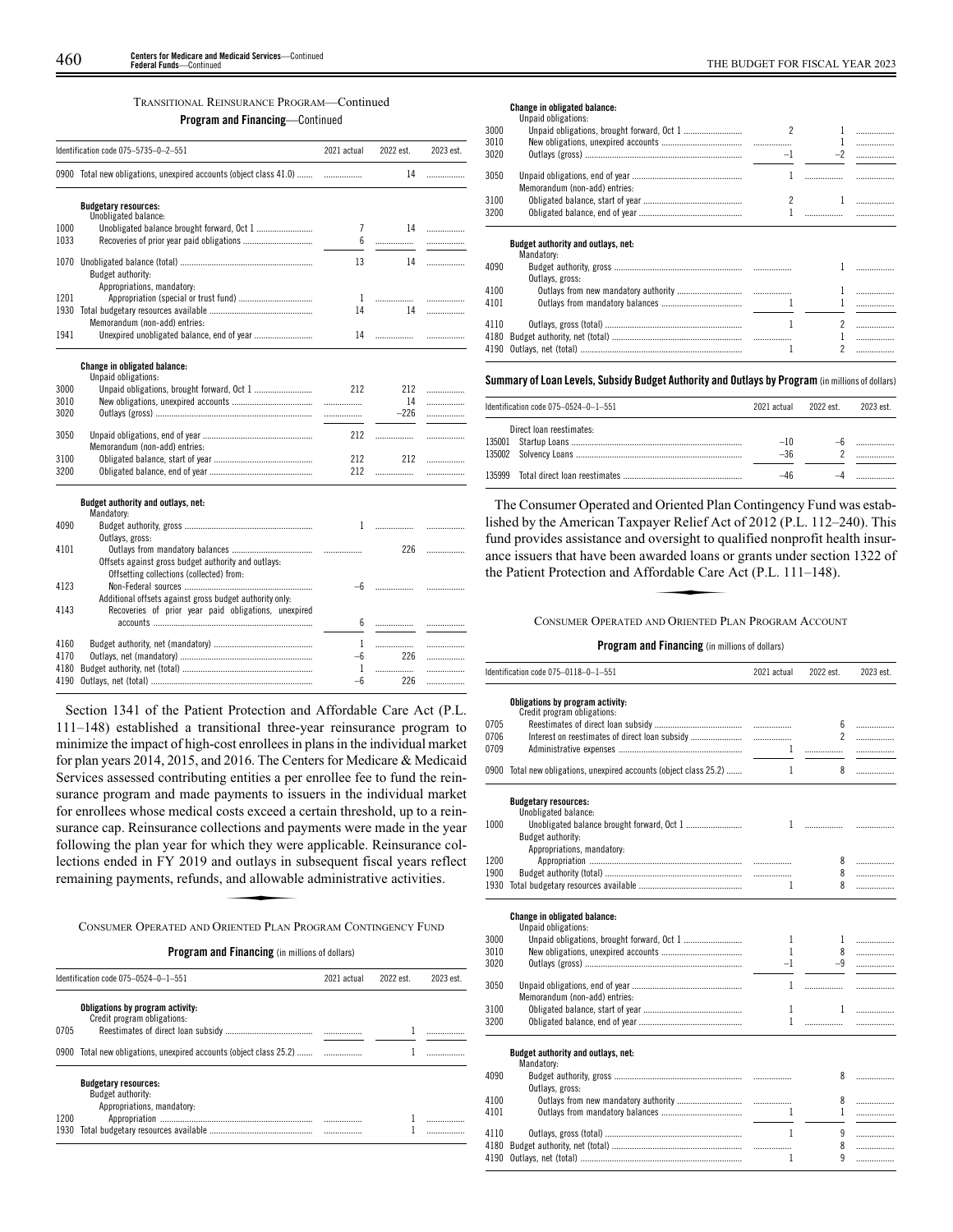# **Summary ofLoan Levels, Subsidy Budget Authority and Outlays by Program** (inmillionsof dollars)

|        | Identification code 075-0118-0-1-551 | 2021 actual | 2022 est | 2023 est |
|--------|--------------------------------------|-------------|----------|----------|
|        | Direct loan reestimates:             |             |          |          |
|        |                                      | $-77$       | $-30$    |          |
|        |                                      | $-219$      |          |          |
| 135999 |                                      | -296        |          |          |

Section 1322 of the Patient Protection and Affordable Care Act (P.L. 111–148) authorized and appropriated funding for the Consumer Operated and Oriented Plan (CO-OP) Program. The CO-OP Program fosters the creation of qualified nonprofit health insurance issuers that operate with a strong consumer focus to offer qualified health plans in the individual and small group markets in the States. The Secretary awarded loans to qualified nonprofit issuers to fund start-up costs and reserves, which enabled qualified issuers to meet state solvency requirements. The Secretary issued the final round of loans in December 2014. ELECTION CONTROLLER<br>
IP Costs and res<br>
requirements.<br>
ORENTED PL

# CONSUMER OPERATED AND ORIENTED PLAN FINANCING ACCOUNT

# **Program and Financing** (in millions of dollars)

|      | Identification code 075-4418-0-3-551                            | 2021 actual | 2022 est. | 2023 est. |
|------|-----------------------------------------------------------------|-------------|-----------|-----------|
|      | Obligations by program activity:<br>Credit program obligations: |             |           |           |
| 0713 |                                                                 | 8           | 8         | 8         |
| 0742 | Downward reestimates paid to receipt accounts                   | 249         | 27        | .         |
| 0743 |                                                                 | 47          | 3         | .         |
|      |                                                                 |             |           |           |
|      | 0900 Total new obligations, unexpired accounts                  | 304         | 38        | 8         |
|      | <b>Budgetary resources:</b>                                     |             |           |           |
|      | Unobligated balance:                                            |             |           |           |
| 1000 |                                                                 | 24          | 7         | 4         |
|      | Financing authority:                                            |             |           |           |
|      | Borrowing authority, mandatory:                                 |             |           |           |
| 1400 |                                                                 | 284         | 27        | 3         |
|      | Spending authority from offsetting collections, mandatory:      |             |           |           |
| 1800 |                                                                 | 66          | 51        | 6         |
| 1825 | Spending authority from offsetting collections applied to       |             |           |           |
|      |                                                                 |             |           |           |
|      |                                                                 | $-63$       | $-43$     | .         |
| 1850 |                                                                 | 3           | 8         | 6         |
|      | Spending auth from offsetting collections, mand (total)         |             |           |           |
| 1900 |                                                                 | 287         | 35        | 9         |
|      |                                                                 | 311         | 42        | 13        |
|      | Memorandum (non-add) entries:                                   |             |           |           |
| 1941 |                                                                 | 7           | 4         | 5         |
|      | Change in obligated balance:<br>Unpaid obligations:             |             |           |           |
| 3000 |                                                                 | .           |           | 38        |
| 3010 |                                                                 | 304         | 38        | 8         |
| 3020 |                                                                 | $-304$      |           |           |
|      |                                                                 |             | .         | .         |
| 3050 |                                                                 | .           | 38        | 46        |
|      |                                                                 |             |           |           |
|      | Memorandum (non-add) entries:                                   |             |           |           |
| 3100 |                                                                 | .           | .         | 38        |
| 3200 |                                                                 | .           | 38        | 46        |
|      | Financing authority and disbursements, net:<br>Mandatory:       |             |           |           |
| 4090 |                                                                 | 287         | 35        | q         |
|      | Financing disbursements:                                        |             |           |           |
| 4110 |                                                                 | 304         | .         |           |
|      | Offsets against gross financing authority and disbursements:    |             |           |           |
|      | Offsetting collections (collected) from:                        |             |           |           |
|      |                                                                 |             |           |           |
| 4120 |                                                                 | .           | -7        | .         |
| 4122 |                                                                 | .           | $-3$      | -6        |
| 4123 |                                                                 | $-66$       | $-41$     | .         |
|      |                                                                 |             |           |           |
| 4130 | Offsets against gross budget authority and outlays (total)      | $-66$       | $-51$     | $-6$      |
| 4160 |                                                                 | 221         | $-16$     | 3         |
| 4170 |                                                                 | 238         | $-51$     | -6        |
| 4180 |                                                                 | 221         | $-16$     | 3         |
| 4190 |                                                                 | 238         | $-51$     | $-6$      |
|      |                                                                 |             |           |           |

# **Status of Direct Loans** (in millions of dollars)

|      | Identification code 075-4418-0-3-551            | 2021 actual | 2022 est. | 2023 est. |
|------|-------------------------------------------------|-------------|-----------|-----------|
|      | Cumulative balance of direct loans outstanding: |             |           |           |
| 1210 |                                                 | 1.893       | 1.812     | 1.771     |
| 1251 |                                                 |             | $-41$     |           |
| 1263 |                                                 |             |           | $-94$     |
| 1290 |                                                 | 1.812       | 1.771     | L.677     |

#### **Balance Sheet** (in millions of dollars)

| Identification code 075-4418-0-3-551 |                                                                        | 2020 actual | 2021 actual |  |
|--------------------------------------|------------------------------------------------------------------------|-------------|-------------|--|
|                                      | ASSETS:                                                                |             |             |  |
|                                      | Federal assets:                                                        |             |             |  |
| 1101                                 | Investments in U.S. securities:                                        | 9           | ĥ           |  |
| 1106                                 |                                                                        | 259         | 7           |  |
|                                      | Net value of assets related to post-1991 direct loans receivable:      |             |             |  |
| 1401                                 |                                                                        | 1.893       | 1.812       |  |
| 1402                                 |                                                                        | 25          | 41          |  |
| 1405                                 |                                                                        | $-1,778$    | $-1,467$    |  |
| 1499                                 | Net present value of assets related to direct loans                    | 140         | 386         |  |
| 1999                                 | LIABILITIES:                                                           | 408         | 399         |  |
| 2103                                 | NET POSITION:                                                          | 408         | 399         |  |
| 3300                                 |                                                                        |             |             |  |
| 4999                                 |                                                                        | 408         | 399         |  |
|                                      |                                                                        |             |             |  |
|                                      |                                                                        |             |             |  |
|                                      |                                                                        |             |             |  |
|                                      | CONSUMER OPERATED AND ORIENTED PLAN PROGRAM CONTINGENCY FUND FINANCING |             |             |  |

# ACCOUNT

# **Program and Financing** (in millions of dollars)

|      | Identification code 075-4482-0-3-551                            | 2021 actual              | 2022 est. | 2023 est.                |
|------|-----------------------------------------------------------------|--------------------------|-----------|--------------------------|
|      | Obligations by program activity:<br>Credit program obligations: |                          |           |                          |
| 0713 |                                                                 | $\overline{\phantom{a}}$ | 2         | $\overline{\mathcal{L}}$ |
| 0742 | Downward reestimates paid to receipt accounts                   | 40                       | 5         | .                        |
| 0743 |                                                                 | 6                        | 1         | .                        |
| 0900 |                                                                 | 48                       | 8         | $\overline{\mathcal{L}}$ |
|      | <b>Budgetary resources:</b>                                     |                          |           |                          |
|      | Unobligated balance:                                            |                          |           |                          |
| 1000 |                                                                 | 1                        | 4         | 11                       |
|      | Financing authority:                                            |                          |           |                          |
|      | Borrowing authority, mandatory:                                 |                          |           |                          |
| 1400 |                                                                 | 47                       | 6         | $\overline{\mathcal{C}}$ |
|      | Spending authority from offsetting collections, mandatory:      |                          |           |                          |
| 1800 |                                                                 | 9                        | 11        | 112                      |
| 1825 | Spending authority from offsetting collections applied to       |                          |           |                          |
|      |                                                                 | $-5$                     | $-2$      | $-112$                   |
| 1850 | Spending auth from offsetting collections, mand (total)         | 4                        | 9         | .                        |
| 1900 |                                                                 | 51                       | 15        | $\overline{\phantom{a}}$ |
| 1930 |                                                                 | 52                       | 19        | 13                       |
|      | Memorandum (non-add) entries:                                   |                          |           |                          |
| 1941 |                                                                 | 4                        | 11        | 11                       |
|      | Change in obligated balance:<br>Unpaid obligations:             |                          |           |                          |
| 3000 |                                                                 |                          | .         | 8                        |
| 3010 |                                                                 | 48                       | 8         | $\overline{\mathcal{L}}$ |
| 3020 |                                                                 | $-48$                    | .         |                          |
| 3050 |                                                                 |                          | 8         | 10                       |
|      | Memorandum (non-add) entries:                                   |                          |           |                          |
| 3100 |                                                                 |                          |           | 8                        |
| 3200 |                                                                 |                          | .<br>8    | 10                       |
|      |                                                                 |                          |           |                          |
|      | Financing authority and disbursements, net:<br>Mandatory:       |                          |           |                          |
| 4090 |                                                                 | 51                       | 15        | 2                        |
|      | Financing disbursements:                                        |                          |           |                          |
|      |                                                                 |                          |           |                          |

4110 Outlays, gross (total) ............................................................. 48 ................. .................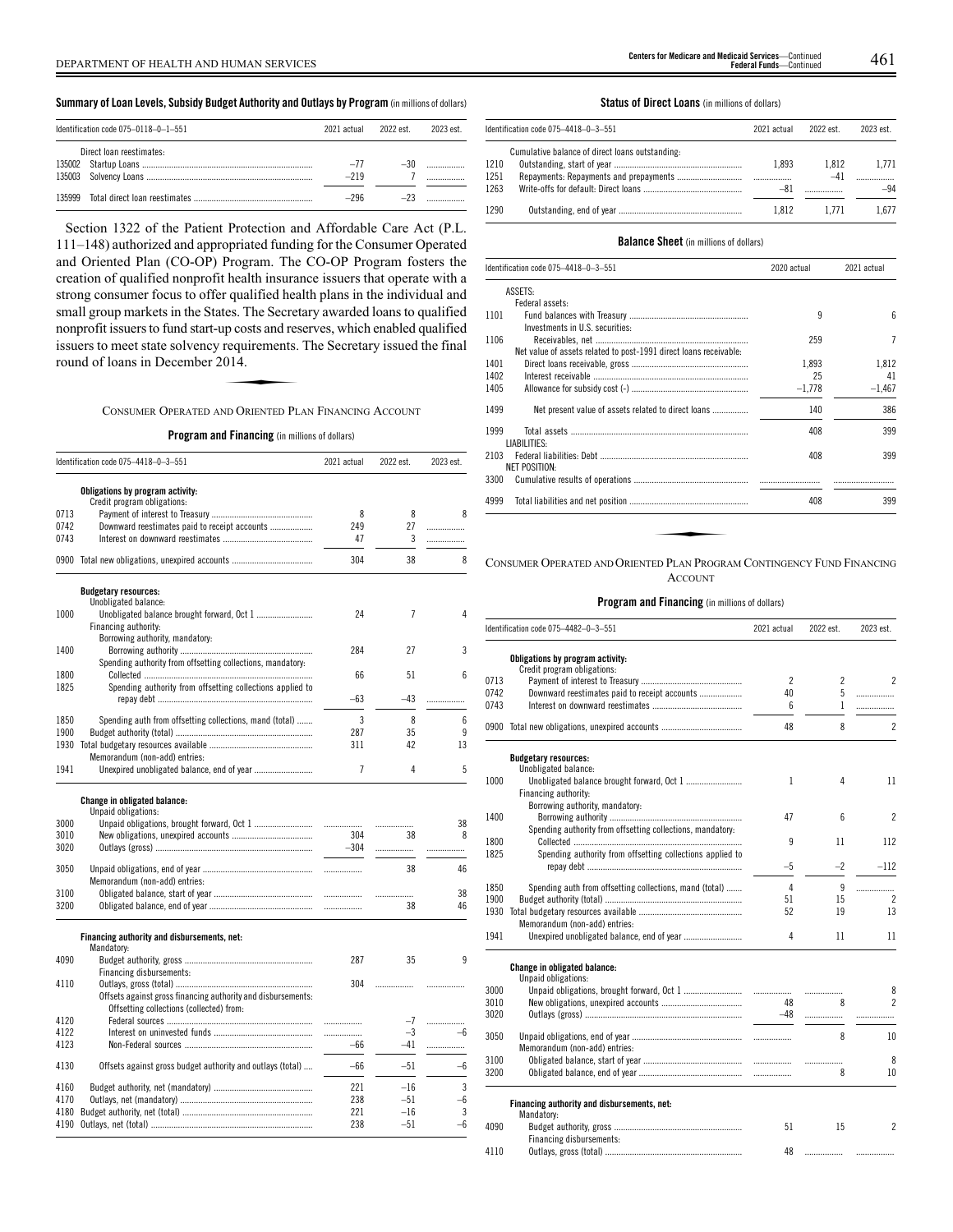CONSUMER OPERATED AND ORIENTED PLAN PROGRAM CONTINGENCY FUND FINANCING ACCOUNT—Continued

# **Program and Financing**—Continued

|      | Identification code 075-4482-0-3-551                                                                     | 2021 actual | 2022 est. | 2023 est. |
|------|----------------------------------------------------------------------------------------------------------|-------------|-----------|-----------|
|      | Offsets against gross financing authority and disbursements:<br>Offsetting collections (collected) from: |             |           |           |
| 4120 |                                                                                                          |             |           |           |
| 4123 |                                                                                                          | -9          | $-9$      | $-112$    |
| 4130 | Offsets against gross budget authority and outlays (total)                                               | -9          | $-11$     | $-112$    |
| 4160 |                                                                                                          | 42          | 4         | $-110$    |
| 4170 |                                                                                                          | 39          | $-11$     | $-112$    |
| 4180 |                                                                                                          | 42          | 4         | $-110$    |
| 4190 |                                                                                                          | 39          |           | $-112$    |

# **Status of Direct Loans** (in millions of dollars)

|      | Identification code 075-4482-0-3-551            | 2021 actual | 2022 est. | 2023 est. |
|------|-------------------------------------------------|-------------|-----------|-----------|
|      | Cumulative balance of direct loans outstanding: |             |           |           |
| 1210 |                                                 | 480         | 471       | 347       |
| 1251 |                                                 |             | $-6$      | $-12$     |
| 1263 |                                                 | -9          | $-118$    | $-118$    |
| 1290 |                                                 | 471         | 347       | 217       |

## **Balance Sheet** (in millions of dollars)

|      | Identification code 075-4482-0-3-551                              | 2020 actual |        | 2021 actual |  |  |
|------|-------------------------------------------------------------------|-------------|--------|-------------|--|--|
|      | ASSETS:                                                           |             |        |             |  |  |
|      | Federal assets:                                                   |             |        |             |  |  |
| 1101 |                                                                   | 5           | 5      |             |  |  |
|      | Investments in U.S. securities:                                   |             |        |             |  |  |
| 1106 |                                                                   | 5           | 2      |             |  |  |
| 1206 |                                                                   |             |        |             |  |  |
|      | Net value of assets related to post-1991 direct loans receivable: |             |        |             |  |  |
| 1401 |                                                                   | 480         | 471    |             |  |  |
| 1402 |                                                                   | 5           | 9      |             |  |  |
| 1405 |                                                                   | $-429$      | $-378$ |             |  |  |
| 1499 | Net present value of assets related to direct loans               | 56          | 102    |             |  |  |
| 1999 |                                                                   | 66          | 109    |             |  |  |
|      | LIABILITIES:                                                      |             |        |             |  |  |
|      | Federal liabilities:                                              |             |        |             |  |  |
| 2103 |                                                                   | 65          | 108    |             |  |  |
| 2104 |                                                                   |             |        |             |  |  |
| 2207 |                                                                   |             |        |             |  |  |
| 2999 |                                                                   | 65          | 108    |             |  |  |
|      | <b>NET POSITION:</b>                                              |             |        |             |  |  |
| 3300 |                                                                   | 1           | 1      |             |  |  |
| 4999 |                                                                   | 66          | 109    |             |  |  |

(Legislative proposal, subject to PAYGO)

#### **Program and Financing** (in millions of dollars)

|              | Identification code 075-0521-4-1-551                                           | 2021 actual | 2022 est. | 2023 est.    |
|--------------|--------------------------------------------------------------------------------|-------------|-----------|--------------|
| 0001         | Obligations by program activity:                                               |             |           | 125          |
| 0900         | Total new obligations, unexpired accounts (object class 41.0)                  |             |           | 125          |
|              | <b>Budgetary resources:</b><br>Budget authority:<br>Appropriations, mandatory: |             |           |              |
| 1200<br>1930 |                                                                                | <br>        |           | 125<br>125   |
|              | <b>Change in obligated balance:</b><br>Unpaid obligations:                     |             |           |              |
| 3010<br>3020 |                                                                                |             |           | 125<br>$-10$ |
| 3050         |                                                                                |             | .         | 115          |

| 3200 | Memorandum (non-add) entries:                    |  | 115 |
|------|--------------------------------------------------|--|-----|
|      | Budget authority and outlays, net:<br>Mandatory: |  |     |
| 4090 | Outlays, gross:                                  |  | 125 |
| 4100 |                                                  |  | 10  |
|      |                                                  |  | 125 |
|      |                                                  |  | 10  |

This proposal provides \$125 million in mandatory funding in FY 2023, available for a period of five fiscal years, for grants to states to enforce mental health parity requirements. This proposal would allow any funds from grants that are not expended by the states at the end of the five fiscal<br>from grants that are not expended by the states at the end of the five fiscal<br>years to remain available to the HHS Secretary to make additional years to remain available to the HHS Secretary to make additional mental health parity grants.

# MEDICARE INVESTMENTS

(Legislative proposal, subject to PAYGO)

# **Program and Financing** (in millions of dollars)

|      | Identification code 999-9068-4-1-571                                           | 2021 actual | 2022 est. | 2023 est. |
|------|--------------------------------------------------------------------------------|-------------|-----------|-----------|
| 0001 | Obligations by program activity:                                               |             |           | 70        |
|      | 0900 Total new obligations, unexpired accounts (object class 92.0)             |             |           | 70        |
|      | <b>Budgetary resources:</b><br>Budget authority:<br>Appropriations, mandatory: |             |           |           |
| 1200 |                                                                                |             |           | 70        |
| 1930 |                                                                                |             |           | 70        |
|      | <b>Change in obligated balance:</b><br>Unpaid obligations:                     |             |           |           |
| 3010 |                                                                                |             |           | 70        |
| 3020 |                                                                                |             |           | $-70$     |
|      | Budget authority and outlays, net:<br>Mandatory:                               |             |           |           |
| 4090 | Outlays, gross:                                                                |             |           | 70        |
| 4100 |                                                                                |             |           | 70        |
| 4180 |                                                                                |             |           | 70        |
| 4190 |                                                                                |             | .         | 70        |

The Budget proposes investments in Medicare that strengthen mental health services, enhance Medicare beneficiary access to vaccines, and address gaps in physician incentive payments. This reflects the combined<br>dress gaps in physician incentive payments. This reflects the combined<br>policy impacts of these investments and is net of premiums and other off-<br>settin policy impacts of these investments and is net of premiums and other offsetting collections.

#### *Trust Funds*

FEDERAL HOSPITAL INSURANCE TRUST FUND

# **Special and Trust Fund Receipts** (in millions of dollars)

|              | Identification code 075-8005-0-7-571                                                                                                | 2021 actual     | 2022 est.      | 2023 est.                       |
|--------------|-------------------------------------------------------------------------------------------------------------------------------------|-----------------|----------------|---------------------------------|
|              |                                                                                                                                     | 95.439<br>$-44$ | 92.022         | 118.682                         |
| 0199         | Receipts:                                                                                                                           | 95.395          | 92.022         | 118.682                         |
| 1110<br>1110 | Current law:<br>FHI Trust Fund, Transfers from General Fund (FICA Taxes)<br>FHI Trust Fund. Receipts from Railroad Retirement Board | 273.479<br>552  | 305.903<br>527 | 320.963<br>536                  |
| 1110<br>1110 | FHI Trust Fund. Transfers from General Fund (SECA                                                                                   | 20.787<br>385   | 22.205<br>598  | 21.840<br>629                   |
| 1130<br>1130 | FHI Trust Fund, Other Proprietary Interest from the Public<br>FHI Trust Fund, Basic Premium, Medicare Advantage                     | 293             | 2<br>419       | $\overline{\phantom{a}}$<br>461 |
| 1130<br>1130 | Affordable Care Act Medicare Shared Savings Models (HI)                                                                             | 27.966<br>79    | 28.016<br>48   | 7.394<br>48                     |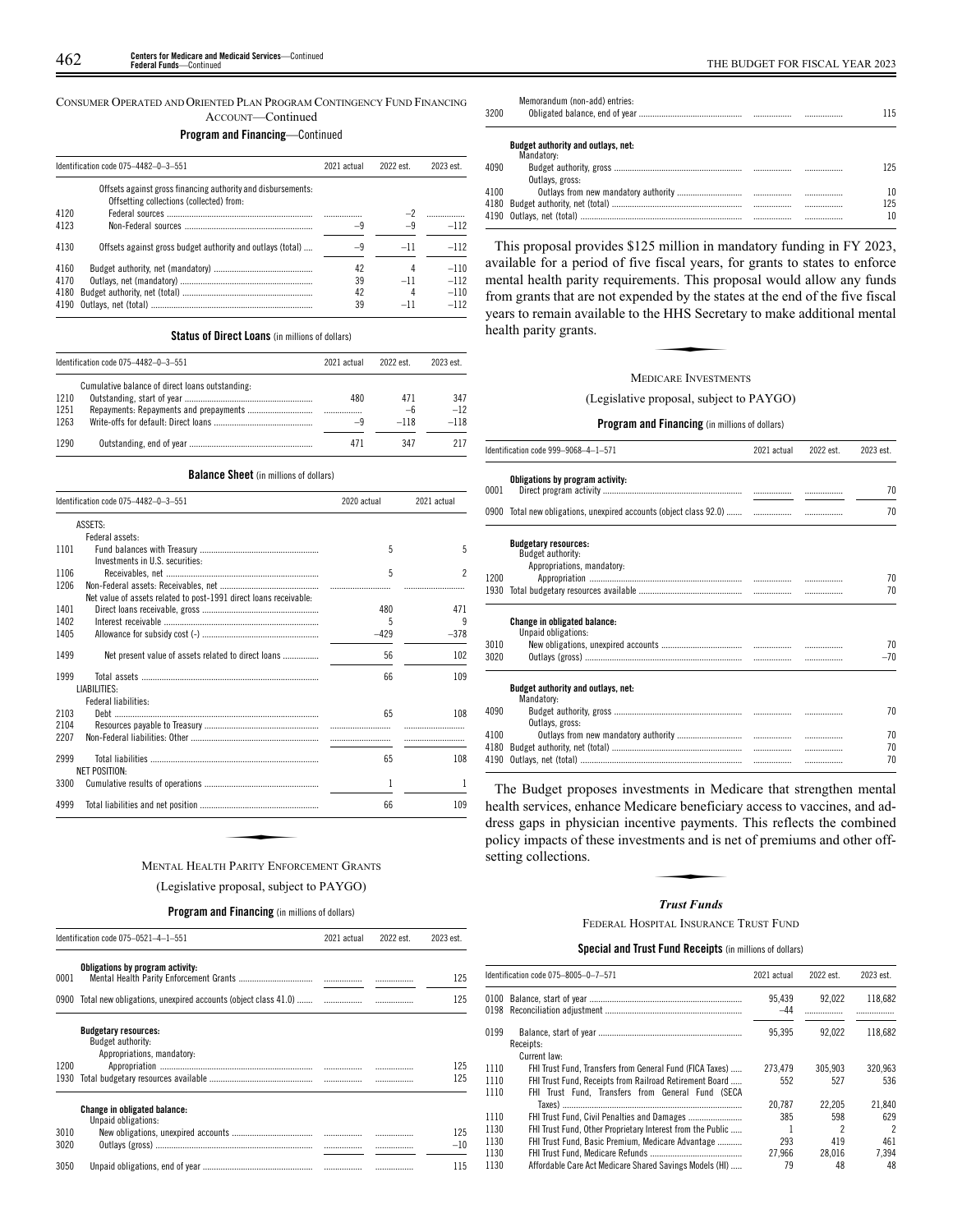# DEPARTMENT OF HEALTH AND HUMAN SERVICES 463 **Centers for Medicare and Medicaid Services**—Continued **Trust Funds**—Continued

| 1130 | FHI Trust Fund, Premiums Collected for Uninsured Individuals |            |            |            |
|------|--------------------------------------------------------------|------------|------------|------------|
|      |                                                              | 4,141      | 4,742      | 4,911      |
| 1140 | FHI Trust Fund, Federal Employer Contributions (FICA)        | 4,283      | 4,442      | 4,603      |
| 1140 | FHI Trust Fund, Postal Service Employer Contributions        |            |            |            |
|      |                                                              | 597        | 620        | 660        |
| 1140 | FHI Trust Fund. Interest Received by Trust Funds             | 2,438      | 2.911      | 3.313      |
| 1140 | FHI Trust Fund, Taxation on OASDI Benefits                   | 24,975     | 32,439     | 35,072     |
| 1140 | FHI Trust Fund, Payment from the General Fund for Health     |            |            |            |
|      | Care Fraud and Abuse Control Account                         | 148        | 153        | 157        |
| 1140 | FHI Trust Fund, Transfers from General Fund (criminal        |            |            |            |
|      |                                                              | 67         | 19         | 21         |
| 1140 | FHI Trust Fund, Transfers from General Fund (civil Monetary  |            |            |            |
|      |                                                              | 69         | 53         | 54         |
| 1140 | FHI Trust Fund, Transfers from General Fund (asset           |            |            |            |
|      |                                                              | 135        | 33         | 34         |
| 1140 | FHI Trust Fund, Interest Payments by Railroad Retirement     |            |            |            |
|      |                                                              | 16         | 10         | 14         |
| 1140 | FHI Trust Fund. Payments from the General Fund (uninsured    |            |            |            |
|      |                                                              | 1,298      | 929        | 993        |
|      |                                                              |            |            |            |
| 1199 |                                                              | 361,709    | 404,069    | 401,705    |
|      | Proposed:                                                    |            |            |            |
| 1210 | FHI Trust Fund, Transfers from General Fund (FICA Taxes)     | .          |            | $-4$       |
| 1210 | FHI Trust Fund, Transfers from General Fund (FICA Taxes)     | .          |            | $-938$     |
|      |                                                              |            |            |            |
| 1299 |                                                              | .          | .          | $-942$     |
|      |                                                              |            |            |            |
| 1999 |                                                              | 361,709    | 404,069    | 400,763    |
| 2000 |                                                              | 457.104    | 496.091    | 519,445    |
|      | Appropriations:                                              |            |            |            |
|      | Current law:                                                 |            |            |            |
| 2101 |                                                              | $-2.802$   | $-2.802$   | $-3.056$   |
| 2101 |                                                              | $-356,721$ | $-399,022$ | $-397,259$ |
| 2101 | Health Care Fraud and Abuse Control Account                  | $-807$     | $-807$     | $-899$     |
| 2101 | Health Care Fraud and Abuse Control Account                  | $-1.415$   | $-1.364$   | $-2.322$   |
| 2103 |                                                              | $-4.006$   | $-2.917$   | $-19.045$  |
| 2103 | Health Care Fraud and Abuse Control Account                  |            | $-51$      | $-54$      |
| 2132 |                                                              | .<br>31    | 2,917      | 8.146      |
| 2132 | Health Care Fraud and Abuse Control Account                  |            | 23         | 54         |
| 2135 |                                                              |            |            |            |
|      |                                                              | 786        | 26,614     | .          |
| 2199 |                                                              | $-364.934$ | $-377,409$ | $-414,435$ |
|      | Proposed:                                                    |            |            |            |
| 2201 | Health Care Fraud and Abuse Control Account                  | .          | .          | 1,141      |
|      |                                                              |            |            |            |
| 2999 |                                                              | $-364.934$ | $-377,409$ | $-413.294$ |
| 3098 |                                                              | $-81$      | .          | .          |
| 5098 |                                                              |            |            |            |
|      |                                                              |            |            |            |
|      |                                                              | $-67$      | .          | .          |

| 3020 |                                                                                                 | $-380.351$ | $-375.350$ | $-411,075$ |
|------|-------------------------------------------------------------------------------------------------|------------|------------|------------|
| 3040 | Recoveries of prior year unpaid obligations, unexpired                                          | $-17$      | .          |            |
| 3050 | Memorandum (non-add) entries:                                                                   | 41,570     | 41.429     | 41,568     |
| 3100 |                                                                                                 | 36,462     | 41,570     | 41,429     |
| 3200 |                                                                                                 | 41,570     | 41,429     | 41,568     |
|      | Budget authority and outlays, net:<br>Discretionary:                                            |            |            |            |
| 4000 | Outlays, gross:                                                                                 | 2,802      | 2,802      | 3,056      |
| 4010 |                                                                                                 | 1.927      | 1.781      | 1,877      |
| 4011 |                                                                                                 | 842        | 1,142      | 1,040      |
| 4020 | Mandatory:                                                                                      | 2,769      | 2.923      | 2.917      |
| 4090 | Outlays, gross:                                                                                 | 359,910    | 372,408    | 408,158    |
| 4100 |                                                                                                 | 323.782    | 332.730    | 362,511    |
| 4101 |                                                                                                 | 53,800     | 39,697     | 45,647     |
| 4110 | Offsets against gross budget authority and outlays:<br>Offsetting collections (collected) from: | 377,582    | 372.427    | 408,158    |
| 4123 | Additional offsets against gross budget authority only:                                         | $-22,666$  | .          | .          |
| 4143 | Recoveries of prior year paid obligations, unexpired                                            | 22,666     | .          | .          |
| 4160 |                                                                                                 | 359.910    | 372.408    | 408.158    |
| 4170 |                                                                                                 | 354,916    | 372,427    | 408,158    |
| 4180 |                                                                                                 | 362,712    | 375,210    | 411,214    |
| 4190 |                                                                                                 | 357,685    | 375,350    | 411,075    |
|      | Memorandum (non-add) entries:                                                                   |            |            |            |
| 5000 | Total investments, SOY: Federal securities: Par value                                           | 133.735    | 136.168    | 161.934    |

# **Program and Financing** (in millions of dollars)

| Identification code 075-8005-0-7-571 |                                                              | 2021 actual     | 2022 est. | 2023 est. |  |
|--------------------------------------|--------------------------------------------------------------|-----------------|-----------|-----------|--|
|                                      | Obligations by program activity:                             |                 |           |           |  |
| 0001                                 |                                                              | 382,161         | 371,741   | 407,507   |  |
| 0002                                 |                                                              | $6\overline{6}$ | 5         | .         |  |
| 0003                                 |                                                              | 2,924           | 2,950     | 3,218     |  |
| 0004                                 |                                                              | 385             | 513       | 489       |  |
| 0799                                 |                                                              | 385,476         | 375,209   | 411,214   |  |
| 0900                                 |                                                              | 385,476         | 375,209   | 411,214   |  |
|                                      | <b>Budgetary resources:</b>                                  |                 |           |           |  |
|                                      | Unobligated balance:                                         |                 |           |           |  |
| 1000                                 |                                                              |                 |           | 1         |  |
| 1021                                 |                                                              | 17              |           | .         |  |
| 1026                                 | Adjustment for change in allocation of trust fund limitation |                 |           |           |  |
|                                      |                                                              | 81              |           |           |  |
| 1033                                 |                                                              | 22.666          | .         |           |  |
| 1070                                 |                                                              | 22.764          | .         | 1         |  |
|                                      | Budget authority:                                            |                 |           |           |  |
|                                      | Appropriations, discretionary:                               |                 |           |           |  |
| 1101                                 |                                                              | 2,802           | 2,802     | 3,056     |  |
|                                      | Appropriations, mandatory:                                   |                 |           |           |  |
| 1201                                 |                                                              | 356,721         | 399,022   | 397,259   |  |
| 1203                                 | Appropriation (previously unavailable)(special or trust)     | 4.006           | 2.917     | 19,045    |  |
| 1232                                 | and/or<br>unobligated<br>Appropriations<br>balance<br>0f     |                 |           |           |  |
|                                      | appropriations temporarily reduced (Sequester)               | $-31$           | $-2,917$  | $-8,146$  |  |
| 1235                                 | Appropriations precluded from obligation (special or         |                 |           |           |  |
|                                      |                                                              | $-786$          | $-26,614$ | .         |  |
| 1260                                 |                                                              | 359,910         | 372,408   | 408.158   |  |
| 1900                                 |                                                              | 362,712         | 375,210   | 411,214   |  |
| 1930                                 |                                                              | 385.476         | 375.210   | 411.215   |  |

The Hospital Insurance (HI) program funds the costs of hospital and related care for individuals age 65 or older and for eligible disabled persons.

5001 Total investments, EOY: Federal securities: Par value ............... 136,168 161,934 150,548

# **Status of Funds** (in millions of dollars)

|      | Identification code 075-8005-0-7-571                      | 2021 actual | 2022 est.                | 2023 est.      |
|------|-----------------------------------------------------------|-------------|--------------------------|----------------|
|      | Unexpended balance, start of year:                        |             |                          |                |
| 0100 |                                                           | 134,361     | 136,267                  | 162,551        |
| 0999 | Cash income during the year:<br>Current law:<br>Receipts: | 134,361     | 136,267                  | 162,551        |
| 1110 | FHI Trust Fund, Transfers from General Fund (FICA         |             |                          |                |
|      |                                                           | 273,479     | 305,903                  | 320,963        |
| 1110 | FHI Trust Fund, Receipts from Railroad Retirement         | 552         | 527                      | 536            |
| 1110 | FHI Trust Fund, Transfers from General Fund (SECA         |             |                          |                |
|      |                                                           | 20,787      | 22.205                   | 21.840         |
| 1110 | FHI Trust Fund, Civil Penalties and Damages               | 385         | 598                      | 629            |
| 1130 | FHI Trust Fund, Basic Premium, Medicare Advantage         | 293         | 419                      | 461            |
| 1130 |                                                           | 27,966      | 28,016                   | 7,394          |
| 1130 | Affordable Care Act Medicare Shared Savings Models        |             |                          |                |
|      |                                                           | 79          | 48                       | 48             |
| 1130 | FHI Trust Fund. Premiums Collected for Uninsured          |             |                          |                |
|      | Individuals not Otherwise Eligible                        | 4.141       | 4,742                    | 4,911          |
| 1130 | Federal Hospital Insurance Trust Fund                     | 22,666      | .                        | .              |
| 1150 | FHI Trust Fund, Interest Received by Trust Funds          | 2,438       | 2.911                    | 3,313          |
| 1150 | FHI Trust Fund, Other Proprietary Interest from the       |             |                          |                |
|      |                                                           | 1           | $\overline{\phantom{a}}$ | $\overline{2}$ |
| 1150 | FHI Trust Fund, Interest Payments by Railroad Retirement  |             |                          |                |
|      |                                                           | 16          | 10                       | 14             |
| 1160 | FHI Trust Fund, Federal Employer Contributions (FICA)     | 4.283       | 4.442                    | 4.603          |
| 1160 | FHI Trust Fund, Postal Service Employer Contributions     |             |                          |                |
|      |                                                           | 597         | 620                      | 660            |
| 1160 | FHI Trust Fund, Taxation on OASDI Benefits                | 24,975      | 32,439                   | 35,072         |
| 1160 | FHI Trust Fund, Payment from the General Fund for Health  |             |                          |                |
|      |                                                           | 148         | 153                      | 157            |

1941 Unexpired unobligated balance, end of year .......................... ................. 1 1

3000 Unpaid obligations, brought forward, Oct 1 .......................... 36,279 41,570 41,429

1 ....................................................................................... 3010 New obligations, unexpired accounts .................................... 385,476 375,209 411,214

Adjustments to unpaid obligations, brought forward, Oct

Memorandum (non-add) entries:

**Change in obligated balance:** Unpaid obligations:

3001

183 ................. .................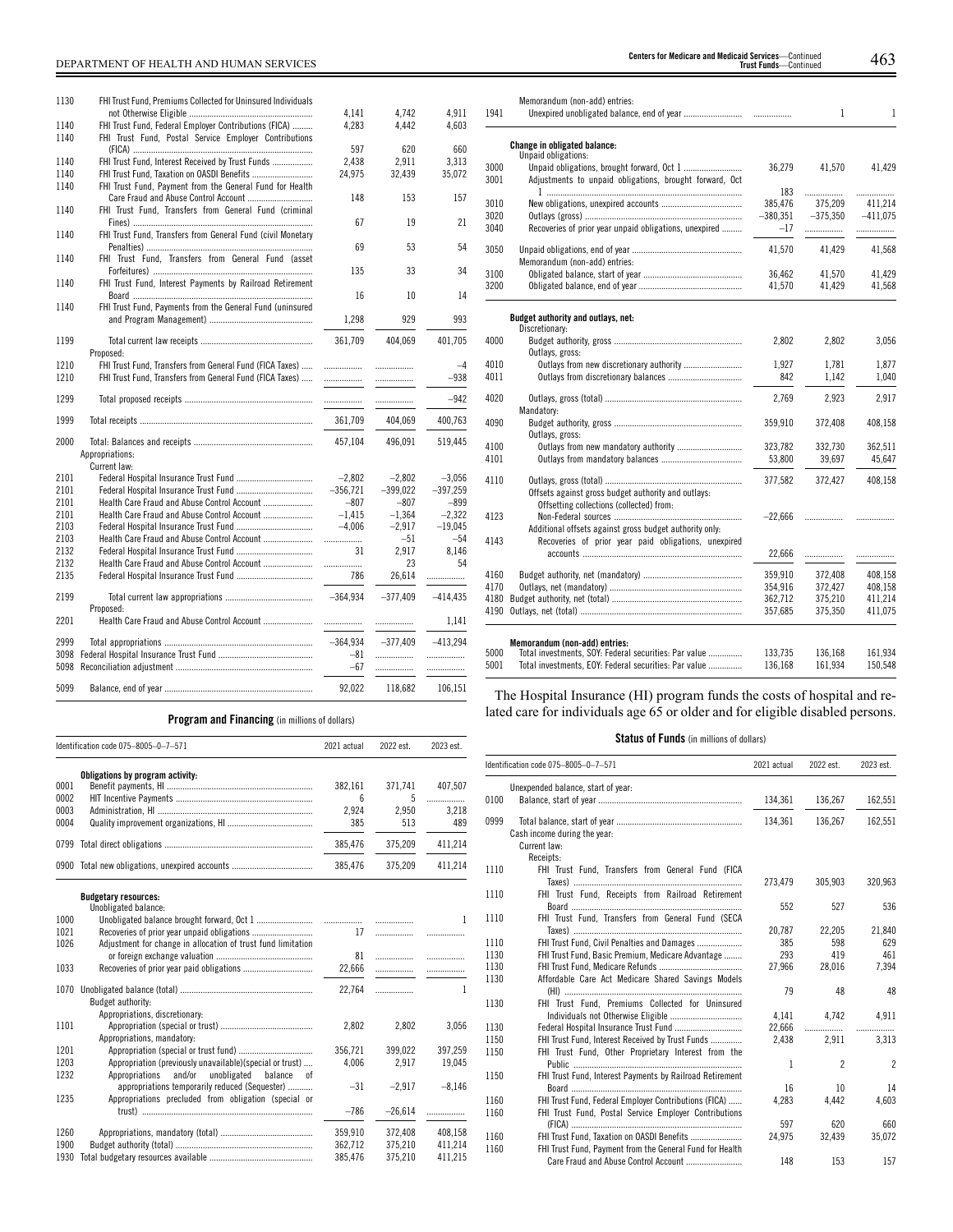| FEDERAL HOSPITAL INSURANCE TRUST FUND-Continued |  |  |  |  |  |
|-------------------------------------------------|--|--|--|--|--|
| <b>Status of Funds</b> —Continued               |  |  |  |  |  |

| Identification code 075-8005-0-7-571 |                                                                                                                      | 2021 actual   | 2022 est.      | 2023 est.         |
|--------------------------------------|----------------------------------------------------------------------------------------------------------------------|---------------|----------------|-------------------|
| 1160                                 | FHI Trust Fund, Transfers from General Fund (criminal                                                                | 67            | 19             | 21                |
| 1160                                 | FHI Trust Fund, Transfers from General Fund (civil Monetary                                                          |               |                |                   |
| 1160                                 | FHI Trust Fund, Transfers from General Fund (asset                                                                   | 69            | 53             | 54                |
|                                      |                                                                                                                      | 135           | 33             | 34                |
| 1160                                 | FHI Trust Fund, Payments from the General Fund (uninsured                                                            | 1,298         | 929            | 993               |
| 1199                                 | Proposed:                                                                                                            | 384,375       | 404,069        | 401,705           |
| 1210<br>1210                         | FHI Trust Fund, Transfers from General Fund (FICA Taxes)<br>FHI Trust Fund, Transfers from General Fund (FICA Taxes) | .<br>.        | .              | $-938$<br>$-4$    |
| 1299                                 |                                                                                                                      | .             |                | $-942$            |
| 1999                                 | Cash outgo during year:<br>Current law:                                                                              | 384.375       | 404.069        | 400.763           |
| 2100<br>2100                         | Federal Hospital Insurance Trust Fund [Budget Acct]<br>Health Care Fraud and Abuse Control Account [Budget           | $-380,351$    | $-375,350$     | $-411,075$        |
|                                      |                                                                                                                      | $-2.119$      | $-2.435$       | $-3,261$          |
| 2199                                 | Proposed:                                                                                                            | $-382,470$    | $-377,785$     | $-414,336$        |
| 2200                                 | Health Care Fraud and Abuse Control Account                                                                          | .             |                | 1,141             |
| 2299                                 |                                                                                                                      | .             | .              | 1,141             |
| 2999                                 | Surplus or deficit:                                                                                                  | $-382,470$    | $-377,785$     | $-413,195$        |
| 3110                                 |                                                                                                                      | $-550$        | 23,361         | $-15,761$         |
| 3120                                 |                                                                                                                      | 2,455         | 2,923          | 3,329             |
| 3199<br>3298                         |                                                                                                                      | 1.905<br>1    | 26.284<br>.    | $-12.432$<br>.    |
| 3299                                 |                                                                                                                      | 1             | .              | .                 |
| 3999                                 | Unexpended balance, end of year:                                                                                     | 1,906         | 26,284         | $-12,432$         |
| 4100<br>4200                         |                                                                                                                      | 99<br>136,168 | 617<br>161,934 | $-429$<br>150,548 |
| 4999                                 |                                                                                                                      | 136,267       | 162.551        | 150,119           |

|      | Identification code 075-8005-0-7-571                  | 2021 actual | 2023 est. |           |
|------|-------------------------------------------------------|-------------|-----------|-----------|
|      | Direct obligations:                                   |             |           |           |
| 25.3 | Other goods and services from Federal sources         | 2           |           |           |
| 41.0 | Payment for Quality Improvement Organization<br>(010) |             |           |           |
|      |                                                       | 385         | 513       | 489       |
| 42.0 |                                                       | 377,232     | 371,746   | 407,507   |
| 94.0 |                                                       | 7,857       | 2,950     | 3,218     |
| 99.9 |                                                       | 385,476     | 375,209   | 411,214   |
|      | <b>Employment Summary</b>                             |             |           |           |
|      | Identification code 075-8005-0-7-571                  | 2021 actual | 2022 est. | 2023 est. |
| 1001 | Direct civilian full-time equivalent employment       |             |           |           |
|      |                                                       |             |           |           |
|      |                                                       |             |           |           |
|      |                                                       |             |           |           |

**Object Classification** (in millions of dollars)

# HEALTH CARE FRAUD AND ABUSE CONTROL ACCOUNT

*In addition to amounts otherwise available for program integrity and program management, \$899,000,000, to remain available through September 30, 2024, to be transferred from the Federal Hospital Insurance Trust Fund and the Federal Supplementary Medical Insurance Trust Fund, as authorized by section 201(g) of the Social Security Act, of which \$692,174,000 shall be for the Centers for Medicare & Medicaid Services program integrity activities, of which \$109,612,000 shall be for the Department of Health and Human Services Office of Inspector General to carry out fraud and abuse activities authorized by section 1817(k)(3) of such Act, and of which \$97,214,000 shall be for the Department of Justice to carry out fraud and abuse activities authorized by section 1817(k)(3) of such Act: Provided, That the report required by section 1817(k)(5) of the Social Security Act for fiscal year 2023 shall include measures of the operational efficiency and impact on fraud,*

*waste, and abuse in the Medicare, Medicaid, and CHIP programs for the funds provided by this appropriation: Provided further, That of the amount provided under this heading, \$323,000,000 is provided to meet the terms of a concurrent resolution on the budget for health care fraud and abuse control activities, and \$576,000,000 is additional new budget authority specified for purposes of a concurrent resolution on the budget for additional health care fraud and abuse control activities: Provided further, That the Secretary shall provide not less than \$20,000,000 from amounts made available under this heading and amounts made available for fiscal year 2023 under section 1817(k)(3)(A) of the Social Security Act for the Senior Medicare Patrol program to combat health care fraud and abuse.*

Note.—A full-year 2022 appropriation for this account was not enacted at the time the Budget was prepared; therefore, the Budget assumes this account is operating under the Continuing Appropriations Act, 2022 (Division A of Public Law 117–43, as amended). The amounts included for 2022 reflect the annualized level provided by the continuing resolution.

# **Program and Financing** (in millions of dollars)

|      | Identification code 075–8393–0–7–571                     | 2021 actual | 2022 est. | 2023 est. |
|------|----------------------------------------------------------|-------------|-----------|-----------|
|      | Obligations by program activity:                         |             |           |           |
| 0001 |                                                          | 1,036       | 963       | 1,002     |
| 0002 |                                                          | 156         | 153       | 157       |
| 0003 |                                                          | 325         | 323       | 331       |
|      |                                                          |             |           |           |
| 0005 |                                                          | .           | $-47$     | $-287$    |
| 0006 | Undistributed Medicare and Medicaid baseline impact      |             |           |           |
|      | attributable to HCFAC Cap/Allocation Adjustment          | .           | .         | 1.119     |
|      |                                                          | 1,517       | 1,392     | 2,322     |
| 0101 |                                                          | 682         | 616       | 692       |
| 0102 |                                                          | 191         | 191       | 207       |
|      |                                                          | 873         | 807       | 899       |
|      |                                                          |             |           |           |
|      | 0900 Total new obligations, unexpired accounts           | 2,390       | 2,199     | 3,221     |
|      | <b>Budgetary resources:</b>                              |             |           |           |
|      | Unobligated balance:                                     |             |           |           |
| 1000 |                                                          | 557         | 417       | 417       |
| 1001 | Discretionary unobligated balance brought fwd, Oct 1     | 218         | .         | .         |
| 1021 |                                                          | 36          |           |           |
|      |                                                          | 593         | 417       | 417       |
|      | Budget authority:                                        |             |           |           |
|      | Appropriations, discretionary:                           |             |           |           |
| 1101 |                                                          | 807         | 807       | 899       |
|      | Appropriations, mandatory:                               |             |           |           |
| 1201 |                                                          | 1,415       | 1,364     | 2.322     |
| 1203 | Appropriation (previously unavailable)(special or trust) |             | 51        | 54        |
| 1232 | and/or<br>unobligated<br>Appropriations<br>balance<br>nf |             |           |           |
|      | appropriations temporarily reduced                       | .           | $-23$     | $-54$     |
| 1260 |                                                          | 1,415       | 1,392     | 2,322     |
|      |                                                          |             |           |           |
| 1900 |                                                          | 2,222       | 2.199     | 3.221     |
|      |                                                          | 2,815       | 2,616     | 3,638     |
|      | Memorandum (non-add) entries:                            |             |           |           |
| 1940 |                                                          | $-8$        | .         | .         |
| 1941 |                                                          | 417         | 417       | 417       |
|      | Special and non-revolving trust funds:                   |             |           |           |
| 1951 |                                                          | 8           | .         | .         |
| 1952 |                                                          | 69          | 71        | 71        |
| 1953 |                                                          | 63          | 71        | 71        |
|      | <b>Change in obligated balance:</b>                      |             |           |           |
|      | Unpaid obligations:                                      |             |           |           |
| 3000 |                                                          | 2,062       | 2,267     | 2,031     |
| 3010 |                                                          | 2,390       | 2,199     | 3,221     |
| 3020 |                                                          | $-2.119$    | $-2.435$  | $-3.261$  |
| 3040 | Recoveries of prior year unpaid obligations, unexpired   | $-36$       | .         |           |
| 3041 | Recoveries of prior year unpaid obligations, expired     | $-30$       |           | .         |
|      |                                                          |             | .         | .         |
| 3050 |                                                          | 2,267       | 2,031     | 1,991     |
|      | Memorandum (non-add) entries:                            |             |           |           |
| 3100 |                                                          | 2,062       | 2,267     | 2,031     |
| 3200 |                                                          | 2,267       | 2,031     | 1,991     |
|      |                                                          |             |           |           |
|      | Budget authority and outlays, net:<br>Discretionary:     |             |           |           |
| 4000 |                                                          | 807         | 807       | 899       |
|      | Outlays, gross:                                          |             |           |           |
| 4010 | Outlays from new discretionary authority                 | 176         | 322       | 359       |
| 4011 |                                                          | 602         | 530       | 540       |
|      |                                                          |             |           |           |

4020 Outlays, gross (total) ............................................................. 778 852 899

4090 Budget authority, gross ......................................................... 1,415 1,392 2,322

Mandatory: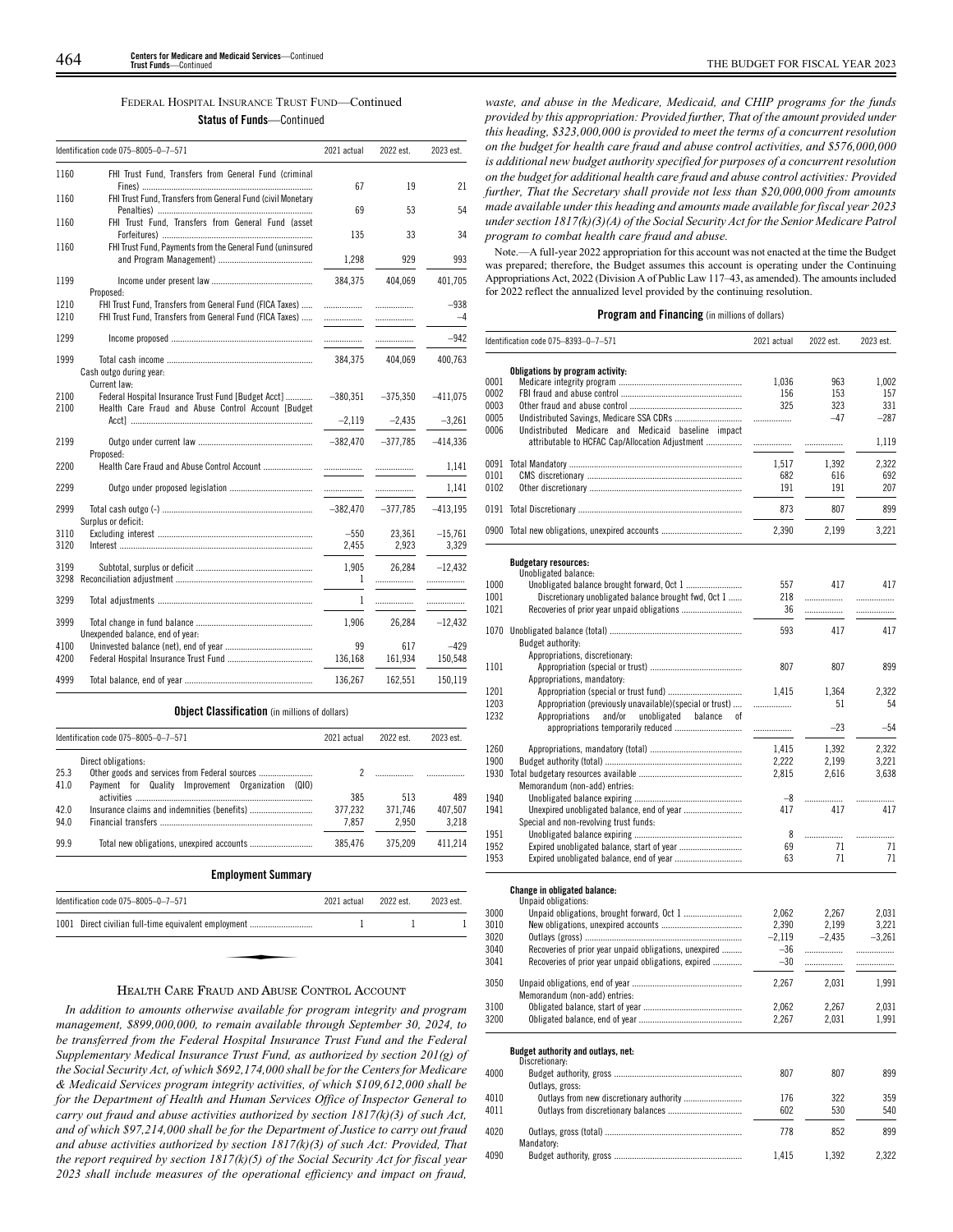|      | Outlays, gross: |       |       |       |
|------|-----------------|-------|-------|-------|
| 4100 |                 | 513   | 661   | 1.550 |
| 4101 |                 | 828   | 922   | 812   |
| 4110 |                 | 1.341 | 1.583 | 2.362 |
|      |                 | 2.222 | 2.199 | 3.221 |
|      |                 | 2.119 | 2.435 | 3.261 |

#### **Summary of Budget Authority and Outlays** (in millions of dollars)

|                                             | 2021 actual | 2022 est | 2023 est |
|---------------------------------------------|-------------|----------|----------|
| Enacted/requested:                          |             |          |          |
|                                             | 2.222       | 2.199    | 3.221    |
|                                             | 2119        | 2435     | 3.261    |
| Legislative proposal, not subject to PAYGO: |             |          |          |
|                                             |             |          | $-1.141$ |
|                                             |             |          | $-1.141$ |
| Total:                                      |             |          |          |
|                                             | 2.222       | 2.199    | 2.080    |
| Outlavs                                     | 2119        | 2435     | 2120     |

The Health Insurance Portability and Accountability Act of 1996 (P.L. 104–191) established the Health Care Fraud and Abuse Control (HCFAC) account within the Federal Hospital Insurance Trust Fund and appropriated funds from the Trust Fund to the HCFAC account for specified health care fraud and abuse control activities of the Department of Health and Human Services (HHS), the Department of Justice, and other agencies.

The Budget includes a discretionary request for efforts to safeguard Centers for Medicare and Medicaid Services (CMS) program integrity that will supplement other CMS program integrity funds. See additional discussion in the Budget Process chapter in the *Analytical Perspectives* volume.

|  |  |  |  |  |  | <b>Object Classification</b> (in millions of dollars) |  |  |  |
|--|--|--|--|--|--|-------------------------------------------------------|--|--|--|
|--|--|--|--|--|--|-------------------------------------------------------|--|--|--|

| Identification code 075-8393-0-7-571 |                                                               | 2021 actual                   | 2022 est. | 2023 est. |  |
|--------------------------------------|---------------------------------------------------------------|-------------------------------|-----------|-----------|--|
|                                      | Direct obligations:                                           |                               |           |           |  |
|                                      | Personnel compensation:                                       |                               |           |           |  |
| 111                                  |                                                               | 64                            | 65        | 65        |  |
| 11.3                                 |                                                               |                               |           |           |  |
| 11.5                                 |                                                               |                               |           |           |  |
| 11.7                                 |                                                               |                               |           |           |  |
| 11.9                                 |                                                               | 67                            | 68        | 68        |  |
| 12.1                                 |                                                               | 19                            | 19        | 19        |  |
| 12.2                                 |                                                               |                               |           |           |  |
| 23.1                                 |                                                               | 14                            | 14        | 14        |  |
| 23.3                                 | Communications, Utilities, and Miscellaneous Charges          | 5                             | 5         | 5         |  |
| 25.2                                 |                                                               | 1.238                         | 1.157     | 1,236     |  |
| 25.3                                 | Other Goods and Services from Federal Sources                 | 38                            | 36        | 38        |  |
| 25.4                                 |                                                               | 5                             | 5         | 5         |  |
| 25.6                                 |                                                               | 309                           | 290       | 309       |  |
| 92.0                                 | Undistributed (SSA CDR Medicare baseline Savings)             | $\ldots \ldots \ldots \ldots$ | $-47$     | $-287$    |  |
| 92.0                                 | Undistributed (Medicare baseline impact attributable to HCFAC |                               |           |           |  |
|                                      |                                                               |                               |           | 1.119     |  |
| 94.0                                 |                                                               | 694                           | 651       | 694       |  |
| 99.9                                 |                                                               | 2.390                         | 2.199     | 3,221     |  |

### **Employment Summary**

| Identification code 075–8393–0–7–571 |                                                                                                          | 2021 actual | 2022 est. | 2023 est. |
|--------------------------------------|----------------------------------------------------------------------------------------------------------|-------------|-----------|-----------|
|                                      | 1001 Direct civilian full-time equivalent employment<br>1101 Direct military average strength employment | 472         | 522       | 522       |

#### HEALTH CARE FRAUD AND ABUSE CONTROL ACCOUNT

(Legislative proposal, not subject to PAYGO)

# **Program and Financing** (in millions of dollars)

| Identification code 075-8393-2-7-571                                                                    | 2021 actual | 2022 est | 2023 est          |
|---------------------------------------------------------------------------------------------------------|-------------|----------|-------------------|
| Obligations by program activity:<br>0005<br>0006<br>Undistributed Medicare and Medicaid baseline impact |             |          | $-22$<br>$-1.119$ |
|                                                                                                         |             |          | $-1.141$          |
|                                                                                                         |             |          | $-1.141$          |

#### **Budgetary resources:**

|      | Budget authority:<br>Appropriations, mandatory: |   |          |
|------|-------------------------------------------------|---|----------|
| 1201 |                                                 | . | $-1.141$ |
| 1900 |                                                 | . | $-1.141$ |
|      |                                                 | . | $-1.141$ |
|      | <b>Change in obligated balance:</b>             |   |          |
|      | Unpaid obligations:                             |   |          |
| 3010 |                                                 |   | $-1,141$ |
| 3020 |                                                 |   | 1.141    |
|      | <b>Budget authority and outlays, net:</b>       |   |          |
|      | Mandatory:                                      |   |          |
| 4090 |                                                 |   | $-1.141$ |
|      | Outlays, gross:                                 |   |          |
| 4100 |                                                 |   | $-1.141$ |
|      |                                                 |   | $-1.141$ |

This schedule reflects the non-PAYGO impacts on Medicare and Medicaid spending resulting from the proposed allocation adjustment to further support the Centers for Medicare and Medicaid Services (CMS) program integrity work. This additional investment results in savings to the Medicare and Medicaid programs. This schedule also reflects the non-PAYGO impacts on Medicare resulting from the proposed allocation adjustment for the Social Security Administration. Please refer to the narrative in the Limitation on Administrative Expenses (Social Security Administration) account for more information.

4190 Outlays, net (total) ........................................................................ ................. ................. –1,141

# **Object Classification** (in millions of dollars)

|              | Identification code 075-8393-2-7-571                                                 |  | 2022 est. | 2023 est. |
|--------------|--------------------------------------------------------------------------------------|--|-----------|-----------|
| 92.0<br>92.0 | Direct obligations:<br>Undistributed (Medicare baseline impact attributable to HCFAC |  |           | $-22$     |
|              |                                                                                      |  |           | $-1.119$  |
| 99.9         |                                                                                      |  |           | $-1.141$  |
|              |                                                                                      |  |           |           |
|              | FEDERAL SUPPLEMENTARY MEDICAL INSURANCE TRUST FUND                                   |  |           |           |

# **Special and Trust Fund Receipts** (in millions of dollars)

|      | Identification code 075-8004-0-7-571                           | 2021 actual | 2022 est.    | 2023 est. |
|------|----------------------------------------------------------------|-------------|--------------|-----------|
| 0198 |                                                                | 52,946<br>1 | 132,486<br>. | 150,908   |
| 0199 |                                                                | 52,947      | 132.486      | 150,908   |
|      | Receipts:                                                      |             |              |           |
|      | Current law:                                                   |             |              |           |
| 1110 | Fee on Branded Prescription Pharmaceutical Manufacturers       |             |              |           |
|      |                                                                | 2.790       | 2.660        | 1,581     |
| 1130 | Other Proprietary Interest from the Public, FSMI Fund          | 1           | 3            | 3         |
| 1130 | Gifts, Medicare Prescription Drug Accounts, FSMI               | .           | 413          | 567       |
| 1130 | Premiums Collected for Medicare Prescription Drug Account,     |             |              |           |
|      |                                                                | 5.604       | 5,745        | 5,906     |
| 1130 | Payments from States, Medicare Prescription Drug Account,      |             |              |           |
|      |                                                                | 11.859      | 12.708       | 13.975    |
| 1130 | Basic Premium, Medicare Advantage, FSMI Trust Fund             | 399         | 556          | 611       |
| 1130 |                                                                | .           | 1            | -1        |
| 1130 |                                                                | 16.026      | 16,076       | 5,419     |
| 1130 | Affordable Care Act Medicare Shared Savings Models,            |             |              |           |
|      |                                                                | 112         | 45           | 45        |
| 1130 |                                                                | 98.508      | 115.794      | 130.466   |
| 1130 | Premiums Collected for the Disabled, FSMI Fund                 | 13.862      | 14.626       | 15.544    |
| 1140 |                                                                | 330,973     | 339,627      | 375,698   |
| 1140 |                                                                | 2,053       | 3,138        | 3.740     |
| 1140 | Federal Contribution, State Low-income Determinations,         |             |              |           |
|      |                                                                | .           | 5            | 5         |
| 1140 | Interest, Medicare Prescription Drug Account, FSMI             | 46          | 50           | 65        |
| 1140 | Federal Contribution for Admin, Contribution for Admin, Costs. |             |              |           |
|      |                                                                | 882         | 882          | 500       |
| 1140 | Federal Contributions for Benefits, Prescription Drug Account, |             |              |           |
|      |                                                                | 81,181      | 89.850       | 93,961    |
| 1140 | Miscellaneous Federal Payments, Federal Supplementary          |             |              |           |
|      |                                                                | 1           | 1            | 1         |
| 1199 |                                                                | 564.297     | 602.180      | 648,088   |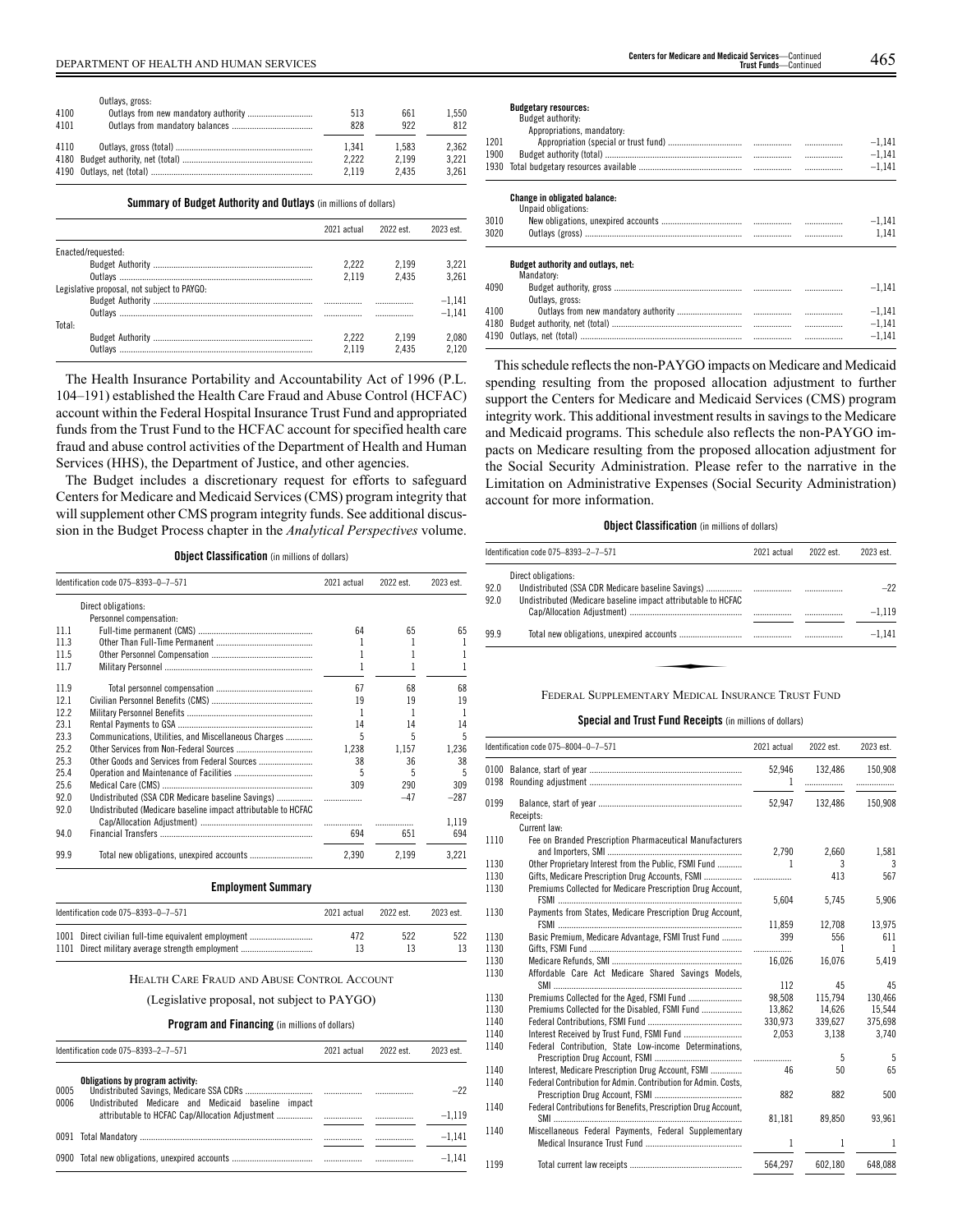# FEDERAL SUPPLEMENTARY MEDICAL INSURANCE TRUST FUND—Continued **Special and Trust Fund Receipts**—Continued

|                      | Identification code 075-8004-0-7-571                                                                            | 2021 actual                      | 2022 est.            | 2023 est.       |
|----------------------|-----------------------------------------------------------------------------------------------------------------|----------------------------------|----------------------|-----------------|
| 1999                 |                                                                                                                 | 564,297                          | 602,180              | 648,088         |
| 2000                 | Appropriations:<br>Current law:                                                                                 | 617,244                          | 734.666              | 798,996         |
| 2101                 | Federal Supplementary Medical Insurance Trust Fund                                                              | $-3,265$                         | $-3.301$             | $-4,173$        |
| 2101<br>2101         | Federal Supplementary Medical Insurance Trust Fund<br>Medicare Prescription Drug Account, Federal Supplementary | $-461,390$                       | $-491,549$           | $-529,785$      |
| 2101                 | Medicare Prescription Drug Account, Federal Supplementary                                                       | $-881$                           | $-878$               | $-596$          |
|                      |                                                                                                                 | $-98,759$                        | $-108.362$           | $-113.916$      |
| 2103                 | Federal Supplementary Medical Insurance Trust Fund                                                              | $-4,305$                         | $-3,588$             | $-10,187$       |
| 2132<br>2132         | Federal Supplementary Medical Insurance Trust Fund<br>Medicare Prescription Drug Account, Federal Supplementary | 11                               | 3,588                | 10,187          |
|                      |                                                                                                                 | .                                | 103                  | 382             |
| 2135                 | Federal Supplementary Medical Insurance Trust Fund                                                              | 85,895                           | 20,229               | 21,324          |
| 2199                 |                                                                                                                 | $-482,694$                       | $-583,758$           | $-626,764$      |
| 2999<br>3098<br>5098 | Federal Supplementary Medical Insurance Trust Fund                                                              | $-482,694$<br>$-145$<br>$-1,919$ | $-583.758$<br>.<br>. | $-626.764$<br>. |
| 5099                 |                                                                                                                 | 132,486                          | 150.908              | 172.232         |

# **Program and Financing** (in millions of dollars)

|      | Identification code 075-8004-0-7-571             | 2021 actual | 2022 est. | 2023 est. |
|------|--------------------------------------------------|-------------|-----------|-----------|
|      | Obligations by program activity:                 |             |           |           |
| 0001 |                                                  | 428.627     | 469.848   | 506.799   |
| 0002 | Transfer to Medicaid for payment of SMI premiums | 1.360       | 1.314     | 1.434     |
| 0004 |                                                  | 3.058       | 3.301     | 4.249     |
| 0005 |                                                  | 126         | 159       | 152       |
|      |                                                  | 433.171     | 474.622   | 512.634   |
|      | 0900 Total new obligations, unexpired accounts   | 433.171     | 474.622   | 512.634   |

|      | <b>Budgetary resources:</b><br>Unobligated balance:          |            |              |                                |
|------|--------------------------------------------------------------|------------|--------------|--------------------------------|
| 1000 |                                                              |            | 1            | .                              |
| 1021 |                                                              | 5          | .            | .                              |
| 1026 | Adjustment for change in allocation of trust fund limitation |            |              |                                |
|      |                                                              | 145        |              | .                              |
| 1033 |                                                              | 14,810     | .            | .                              |
|      |                                                              |            |              |                                |
| 1070 |                                                              | 14,960     | $\mathbf{1}$ | .                              |
|      | Budget authority:                                            |            |              |                                |
|      | Appropriations, discretionary:                               |            |              |                                |
| 1101 |                                                              | 3,265      | 3,301        | 4,173                          |
|      | Appropriations, mandatory:                                   |            |              |                                |
| 1201 | Appropriation (special or trust fund)                        | 461,390    | 491,549      | 529,785                        |
| 1203 | Appropriation (previously unavailable)(special or trust)     | 4,305      | 3,588        | 10,187                         |
| 1232 | Appropriations<br>and/or<br>unobligated<br>balance<br>0f     |            |              |                                |
|      |                                                              | $-11$      | $-3,588$     | $-10,187$                      |
| 1235 | Appropriations precluded from obligation (special or         |            |              |                                |
|      |                                                              | $-85,895$  | $-20,229$    | $-21.324$                      |
| 1236 |                                                              | $-10,539$  |              | .                              |
|      |                                                              |            |              |                                |
| 1260 |                                                              | 369,250    | 471,320      | 508,461                        |
|      | Borrowing authority, mandatory:                              |            |              |                                |
| 1400 |                                                              | 45,697     |              |                                |
| 1900 |                                                              | 418,212    | 474,621      | 512,634                        |
| 1930 |                                                              | 433,172    | 474,622      | 512,634                        |
|      | Memorandum (non-add) entries:                                |            |              |                                |
| 1941 |                                                              | 1          |              |                                |
|      |                                                              |            |              |                                |
|      | Change in obligated balance:<br>Unpaid obligations:          |            |              |                                |
| 3000 |                                                              | 29,334     | 32,812       | 32,622                         |
| 3001 | Adjustments to unpaid obligations, brought forward, Oct      |            |              |                                |
|      |                                                              |            |              |                                |
|      |                                                              | 2,060      |              |                                |
| 3010 |                                                              | 433,171    | 474,622      | 512,634<br>$-474,812 -512,446$ |
| 3020 |                                                              | $-431,748$ |              |                                |
| 3040 | Recoveries of prior year unpaid obligations, unexpired       | $-5$       |              |                                |
| 3050 |                                                              | 32,812     | 32,622       | 32,810                         |
|      | Memorandum (non-add) entries:                                |            |              |                                |
| 3100 |                                                              | 31.394     | 32.812       | 32.622                         |
| 3200 |                                                              | 32,812     | 32.622       | 32.810                         |

# **Budget authority and outlays, net:**

| Discretionary:                                                                                  |                                                                                                     |                      |           |
|-------------------------------------------------------------------------------------------------|-----------------------------------------------------------------------------------------------------|----------------------|-----------|
| Outlays, gross:                                                                                 | 3,265                                                                                               | 3.301                | 4.173     |
|                                                                                                 | 1.902                                                                                               | 2.160                | 2.566     |
|                                                                                                 | 1,661                                                                                               | 1,291                | 1,419     |
|                                                                                                 | 3,563                                                                                               | 3.451                | 3.985     |
| Outlays, gross:                                                                                 | 414.947                                                                                             | 471.320              | 508,461   |
|                                                                                                 | 386.045                                                                                             | 440.774              | 475.337   |
|                                                                                                 | 42,140                                                                                              | 30,587               | 33,124    |
| Offsets against gross budget authority and outlays:<br>Offsetting collections (collected) from: | 428.185                                                                                             | 471.361              | 508,461   |
| Additional offsets against gross budget authority only:                                         | $-14,810$                                                                                           |                      |           |
|                                                                                                 | 14,810                                                                                              | .                    |           |
|                                                                                                 | 414.947                                                                                             | 471.320              | 508.461   |
|                                                                                                 | 413.375                                                                                             | 471.361              | 508.461   |
|                                                                                                 | 418,212                                                                                             | 474,621              | 512,634   |
|                                                                                                 |                                                                                                     | 474.812              | 512.446   |
|                                                                                                 |                                                                                                     |                      |           |
| Total investments, SOY: Federal securities: Par value                                           | 87.477                                                                                              | 170.677              | 156.727   |
| Total investments, EOY: Federal securities: Par value                                           | 170.677                                                                                             | 156.727              | 179.051   |
|                                                                                                 | $-1,154$                                                                                            | $-36,312$            | $-36,312$ |
|                                                                                                 | $-36,312$                                                                                           | $-36,312$            | $-36,312$ |
|                                                                                                 |                                                                                                     | .                    | .         |
|                                                                                                 | Mandatory:<br>Recoveries of prior year paid obligations, unexpired<br>Memorandum (non-add) entries: | 416.938<br>$-45.697$ |           |

The Supplementary Medical Insurance (SMI) program is a voluntary program that affords protection against the costs of physician care and certain other medical services. The program also covers treatment of endstage renal disease for eligible enrollees. SMI costs are generally financed by premium payments from enrollees and contributions from the general revenues.

# **Status of Funds** (in millions of dollars)

|      | Identification code 075-8004-0-7-571                       | 2021 actual    | 2022 est.    | 2023 est.    |
|------|------------------------------------------------------------|----------------|--------------|--------------|
|      | Unexpended balance, start of year:                         |                |              |              |
| 0100 |                                                            | 88,909         | 137,647      | 157,689      |
| 0999 |                                                            | 88,909         | 137,647      | 157,689      |
|      | Cash income during the year:                               |                |              |              |
|      | Current law:                                               |                |              |              |
|      | Receipts:                                                  |                |              |              |
| 1110 | Fee on Branded Prescription Pharmaceutical Manufacturers   |                |              |              |
|      |                                                            | 2,790          | 2,660        | 1,581        |
| 1130 | Gifts, Medicare Prescription Drug Accounts, FSMI           | .              | 413          | 567          |
| 1130 | Premiums Collected for Medicare Prescription Drug Account, |                |              |              |
|      |                                                            | 5.604          | 5.745        | 5.906        |
| 1130 | Payments from States, Medicare Prescription Drug Account,  |                |              |              |
|      |                                                            | 11.859         | 12.708       | 13.975       |
| 1130 | Basic Premium, Medicare Advantage, FSMI Trust Fund         | 399            | 556          | 611          |
| 1130 |                                                            | .              | 1            | 1            |
| 1130 |                                                            | 16,026         | 16,076       | 5,419        |
| 1130 | Affordable Care Act Medicare Shared Savings Models,        |                |              |              |
|      |                                                            | 112            | 45           | 45           |
| 1130 | Premiums Collected for the Aged, FSMI Fund                 | 98,508         | 115,794      | 130,466      |
| 1130 | Premiums Collected for the Disabled, FSMI Fund             | 13,862         | 14,626       | 15,544       |
| 1130 | Federal Supplementary Medical Insurance Trust Fund         | 14,810         | .            | .            |
| 1130 | Medicare Prescription Drug Account, Federal Supplementary  |                |              |              |
|      |                                                            | $\overline{2}$ |              | .            |
| 1150 | Interest Received by Trust Fund, FSMI Fund                 | 2,053          | 3.138        | 3.740        |
| 1150 | Other Proprietary Interest from the Public, FSMI Fund      | 1              | 3            | 3            |
| 1150 | Interest, Medicare Prescription Drug Account, FSMI         | 46             | 50           | 65           |
| 1160 |                                                            | 330,973        | 339,627      | 375,698      |
| 1160 | Federal Contribution, State Low-income Determinations,     |                |              |              |
|      |                                                            | .              | 5            | 5            |
| 1160 | Federal Contribution for Admin. Contribution for Admin.    |                |              |              |
|      | Costs, Prescription Drug Account, FSMI                     | 882            | 882          | 500          |
| 1160 | Federal Contributions for Benefits, Prescription Drug      |                |              |              |
|      |                                                            | 81,181         | 89,850       | 93,961       |
| 1160 | Miscellaneous Federal Payments, Federal Supplementary      |                |              |              |
|      |                                                            | 1              | $\mathbf{1}$ | $\mathbf{1}$ |
| 1160 | Medicare Prescription Drug Account, Federal Supplementary  |                |              |              |
|      |                                                            |                | 1,807        | .            |
| 1199 |                                                            | 579,109        | 603,987      | 648,088      |
|      |                                                            |                |              |              |
| 1999 |                                                            | 579.109        | 603.987      | 648.088      |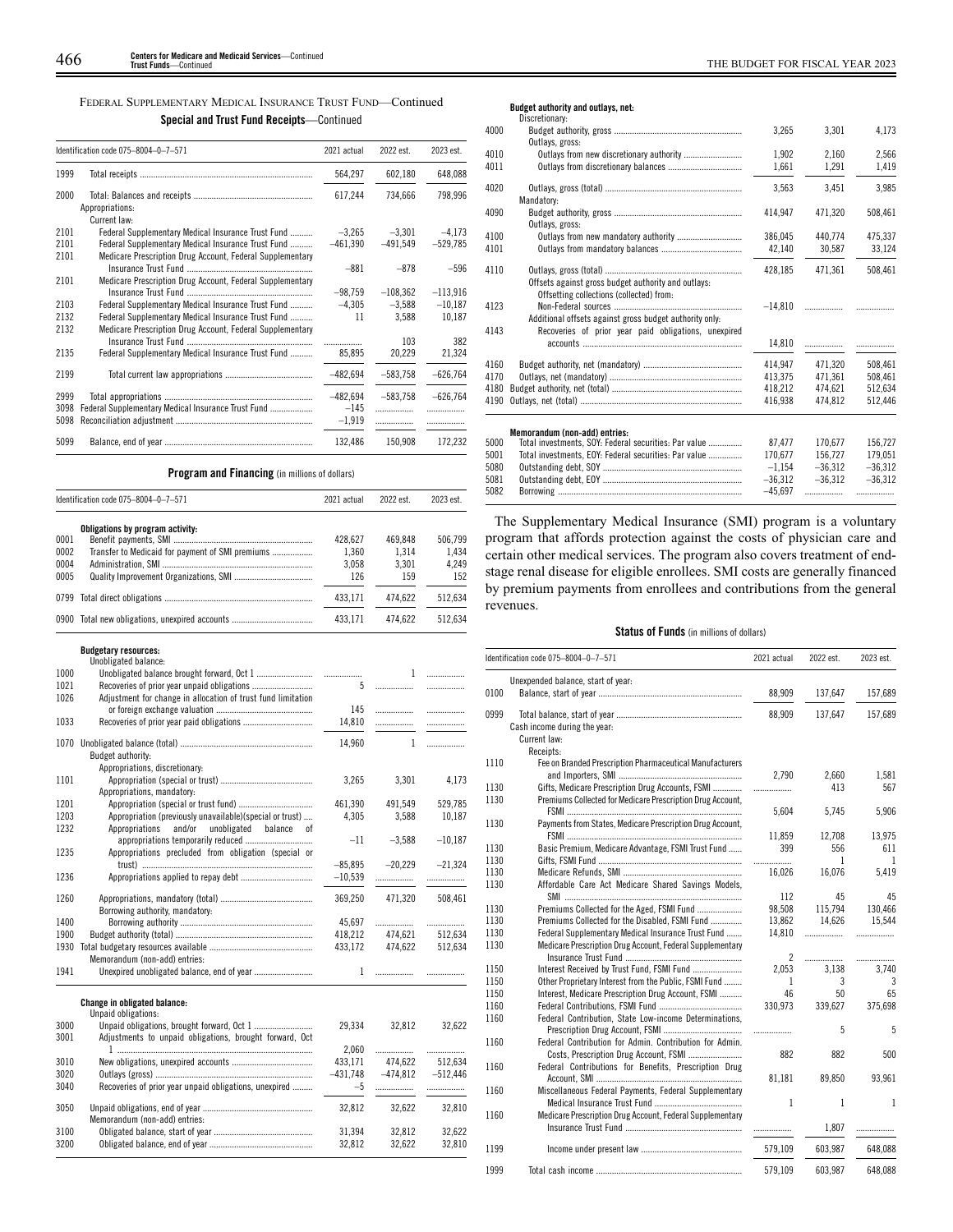|              | Cash outgo during year:<br>Current law:                     |                |            |            |
|--------------|-------------------------------------------------------------|----------------|------------|------------|
| 2100         | Federal Supplementary Medical Insurance Trust Fund [Budget] | $-431,748$     | $-474.812$ | $-512,446$ |
| 2100         | Medicare Prescription Drug Account, Federal Supplementary   | $-98.621$      | $-109.133$ | $-114,107$ |
| 2199         |                                                             | $-530,369$     | $-583.945$ | $-626,553$ |
| 2999         |                                                             | $-530.369$     | $-583.945$ | $-626.553$ |
| 3110         | Surplus or deficit:                                         | 46.640         | 16.851     | 17.727     |
| 3120         |                                                             | 2,100          | 3,191      | 3,808      |
| 3199<br>3298 |                                                             | 48,740<br>$-2$ | 20,042     | 21,535     |
| 3299         |                                                             | $-2$           |            |            |
| 3999         |                                                             | 48.738         | 20.042     | 21,535     |
| 4100         | Unexpended balance, end of year:                            | $-33.030$      | 962        | 173        |
| 4200         | Federal Supplementary Medical Insurance Trust Fund          | 170.677        | 156,727    | 179,051    |
| 4999         |                                                             | 137,647        | 157.689    | 179.224    |

# **Object Classification** (in millions of dollars)

|      | Identification code 075-8004-0-7-571                                | 2021 actual | 2022 est. | 2023 est. |
|------|---------------------------------------------------------------------|-------------|-----------|-----------|
|      | Direct obligations:                                                 |             |           |           |
| 11.1 |                                                                     |             |           |           |
| 41.0 | Payment for Quality Improvement Organization (QIO) activity         | 126         | 159       | 152       |
| 42.0 |                                                                     | 426.494     | 471.161   | 508.233   |
| 94.0 |                                                                     | 6,550       | 3,301     | 4,248     |
| 99.0 |                                                                     | 433,171     | 474,622   | 512,634   |
| 99.9 |                                                                     | 433.171     | 474.622   | 512,634   |
|      | <b>Employment Summary</b>                                           |             |           |           |
|      | Identification code 075-8004-0-7-571                                | 2021 actual | 2022 est. | 2023 est. |
| 1001 | Direct civilian full-time equivalent employment                     | 5           | 1         |           |
|      | MEDICARE PRESCRIPTION DRUG ACCOUNT, FEDERAL SUPPLEMENTARY INSURANCE |             |           |           |

# TRUST FUND

**Program and Financing** (in millions of dollars)

|                      | Identification code 075-8308-0-7-571                       | 2021 actual                 | 2022 est.          | 2023 est.               |
|----------------------|------------------------------------------------------------|-----------------------------|--------------------|-------------------------|
| 0001<br>0002         | Obligations by program activity:                           | 98.760<br>882               | 108,228<br>882     | 112.793<br>600          |
| 0799<br>0801         |                                                            | 99.642<br>1,807             | 109.110<br>.       | 113.393<br>.            |
| 0900                 |                                                            | 101,449                     | 109,110            | 113,393                 |
|                      | <b>Budgetary resources:</b>                                |                             |                    |                         |
| 1000<br>1033         | Unobligated balance:                                       | $\mathbf{2}$                | .                  | 27                      |
| 1070                 | Budget authority:<br>Appropriations, discretionary:        | $\overline{2}$              | .                  | 27                      |
| 1101                 | Appropriations, mandatory:                                 | 881                         | 878                | 596                     |
| 1201<br>1232         | Appropriations<br>and/or<br>unobligated balance of         | 98,759                      | 108,362            | 113,916                 |
|                      |                                                            |                             | $-103$             | $-382$                  |
| 1260                 | Spending authority from offsetting collections, mandatory: | 98,759                      | 108.259            | 113,534                 |
| 1800<br>1801         | Change in uncollected payments, Federal sources            | <br>1,807                   | 1,807<br>$-1,807$  | .<br>.                  |
| 1850<br>1900<br>1930 | Spending auth from offsetting collections, mand (total)    | 1.807<br>101.447<br>101.449 | 109.137<br>109.137 | .<br>114,130<br>114,157 |

| 1941         | Memorandum (non-add) entries:                                                                                         |                | 27         | 764        |
|--------------|-----------------------------------------------------------------------------------------------------------------------|----------------|------------|------------|
|              | Change in obligated balance:                                                                                          |                |            |            |
| 3000<br>3001 | Unpaid obligations:<br>Adjustments to unpaid obligations, brought forward, Oct                                        | 14,230         | 17,061     | 17,038     |
|              |                                                                                                                       | 3              | .          | .          |
| 3010         |                                                                                                                       | 101,449        | 109,110    | 113,393    |
| 3020         |                                                                                                                       | $-98,621$      | $-109,133$ | $-114,107$ |
| 3050         | Uncollected payments:                                                                                                 | 17,061         | 17,038     | 16,324     |
| 3060         | Uncollected pymts, Fed sources, brought forward, Oct 1                                                                | $-6,448$       | $-8,255$   | $-6,448$   |
| 3070         | Change in uncollected pymts, Fed sources, unexpired                                                                   | $-1,807$       | 1,807      | .          |
| 3090         | Memorandum (non-add) entries:                                                                                         | $-8,255$       | $-6,448$   | $-6,448$   |
| 3100         |                                                                                                                       | 7.785          | 8,806      | 10,590     |
| 3200         |                                                                                                                       | 8,806          | 10,590     | 9,876      |
|              | Budget authority and outlays, net:<br>Discretionary:                                                                  |                |            |            |
| 4000         | Outlays, gross:                                                                                                       | 881            | 878        | 596        |
| 4010         |                                                                                                                       | 364            | 520        | 390        |
| 4011         |                                                                                                                       | 159            | 351        | 183        |
| 4020         | Mandatory:                                                                                                            | 523            | 871        | 573        |
| 4090         | Outlays, gross:                                                                                                       | 100,566        | 108,259    | 113,534    |
| 4100         |                                                                                                                       | 85,220         | 91,592     | 100,532    |
| 4101         |                                                                                                                       | 12,878         | 16,670     | 13,002     |
| 4110         | Offsets against gross budget authority and outlays:                                                                   | 98,098         | 108,262    | 113,534    |
|              | Offsetting collections (collected) from:                                                                              |                |            |            |
| 4120         |                                                                                                                       |                | $-1.807$   | .          |
| 4123         |                                                                                                                       | $-2$           | .          | .          |
| 4130         | Offsets against gross budget authority and outlays (total)<br>Additional offsets against gross budget authority only: | $-2$           | $-1,807$   | .          |
| 4140<br>4143 | Change in uncollected pymts, Fed sources, unexpired<br>Recoveries of prior year paid obligations, unexpired           | $-1,807$       | 1,807      | .          |
|              |                                                                                                                       | $\overline{c}$ |            |            |
| 4150         | Additional offsets against budget authority only (total)                                                              | $-1,805$       | 1,807      |            |
| 4160         |                                                                                                                       | 98,759         | 108,259    | 113,534    |
| 4170         |                                                                                                                       | 98,096         | 106,455    | 113,534    |
| 4180         |                                                                                                                       | 99,640         | 109,137    | 114,130    |
| 4190         |                                                                                                                       | 98,619         | 107,326    | 114,107    |

Since January 2006, Medicare beneficiaries have had the opportunity to enroll in a comprehensive voluntary prescription drug benefit.

# **Object Classification** (in millions of dollars)

|              | Identification code 075-8308-0-7-571 | 2021 actual     | 2022 est.      | 2023 est.      |
|--------------|--------------------------------------|-----------------|----------------|----------------|
| 25.2<br>42.0 | Direct obligations:                  | 882<br>98.760   | 882<br>108.228 | 600<br>112.793 |
| 99.0<br>99.0 |                                      | 99.642<br>1.807 | 109.110        | 113.393        |
| 99.9         |                                      | 101.449         | 109.110        | 113.393        |

# **Employment Summary**

| Identification code 075-8308-0-7-571                 | 2021 actual | 2022 est. | 2023 est. |
|------------------------------------------------------|-------------|-----------|-----------|
| 1001 Direct civilian full-time equivalent employment |             |           |           |
|                                                      |             |           |           |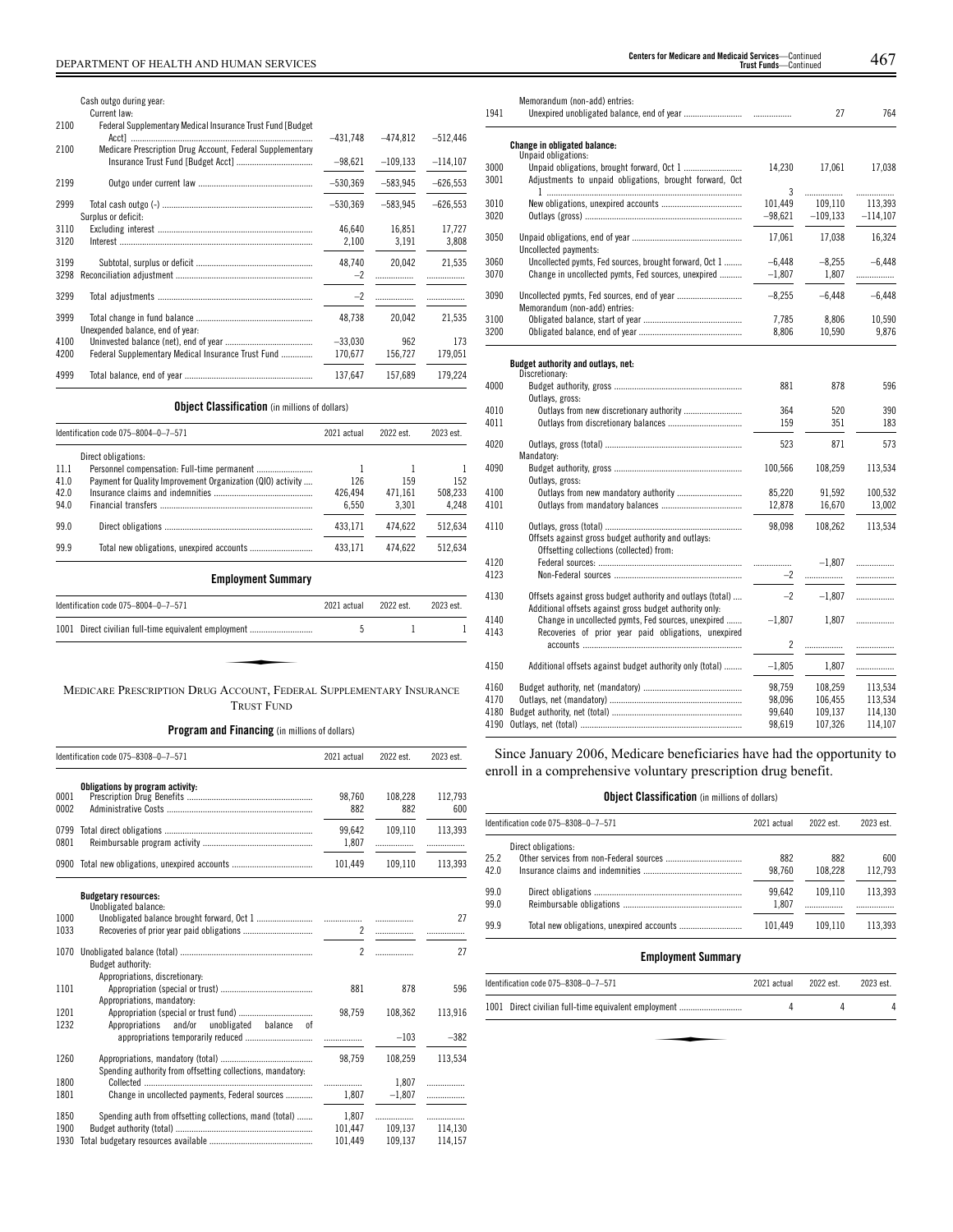# **ADMINISTRATION FOR CHILDREN AND FAMILIES**

#### *Federal Funds*

TEMPORARY ASSISTANCE FOR NEEDY FAMILIES

### **Program and Financing** (in millions of dollars)

|      | Identification code 075-1552-0-1-609                     | 2021 actual | 2022 est.    | 2023 est. |
|------|----------------------------------------------------------|-------------|--------------|-----------|
|      | Obligations by program activity:                         |             |              |           |
| 0001 |                                                          | 16,437      | 16,343       | 16,343    |
| 0002 |                                                          | 78          | 78           | 78        |
| 0006 |                                                          | 4           | 8            | 8         |
| 0009 | Healthy marriage and responsible fatherhood grants       | 147         | 149          | 149       |
| 0010 | Evaluation Funding and What Works Clearinghouse          | 43          | 45           | 45        |
| 0011 |                                                          | 10          | 10           | 10        |
| 0012 |                                                          | 995         | $\mathbf{1}$ | 1         |
|      | 0900 Total new obligations, unexpired accounts           | 17,714      | 16,634       | 16,634    |
|      | <b>Budgetary resources:</b>                              |             |              |           |
|      | Unobligated balance:                                     |             |              |           |
| 1000 |                                                          | .           | 5            | 94        |
|      | Budget authority:                                        |             |              |           |
|      | Appropriations, mandatory:                               |             |              |           |
| 1200 |                                                          | 17,739      | 16,739       | 16,739    |
| 1230 | and/or<br>unobligated<br>Appropriations<br>balance<br>оf |             |              |           |
|      |                                                          | $-1$        | $-1$         | $-1$      |
| 1260 |                                                          | 17,738      | 16,738       | 16,738    |
| 1900 |                                                          | 17.738      | 16.738       | 16.738    |
| 1930 |                                                          | 17,738      | 16,743       | 16,832    |
|      | Memorandum (non-add) entries:                            |             |              |           |
| 1940 |                                                          | $-19$       | $-15$        | $-15$     |
| 1941 |                                                          | 5           | 94           | 183       |
|      | Change in obligated balance:<br>Unpaid obligations:      |             |              |           |
| 3000 |                                                          | 9.449       | 11,776       | 11,373    |
| 3010 |                                                          | 17,714      | 16,634       | 16,634    |
| 3011 | Obligations ("upward adjustments"), expired accounts     | 2           | .            | .         |
| 3020 |                                                          | $-15,383$   | $-17,037$    | $-16,517$ |
| 3041 | Recoveries of prior year unpaid obligations, expired     | $-6$        | .            |           |
| 3050 | Memorandum (non-add) entries:                            | 11,776      | 11,373       | 11,490    |
| 3100 |                                                          | 9.449       | 11,776       | 11,373    |
| 3200 |                                                          | 11,776      | 11,373       | 11,490    |
|      | Budget authority and outlays, net:<br>Mandatory:         |             |              |           |
| 4090 | Outlays, gross:                                          | 17,738      | 16,738       | 16,738    |
| 4100 |                                                          | 10,032      | 9,813        | 9,813     |
| 4101 |                                                          | 5,351       | 7,224        | 6,704     |
| 4110 |                                                          | 15,383      | 17,037       | 16,517    |
| 4180 |                                                          | 17,738      | 16.738       | 16,738    |
| 4190 |                                                          | 15,383      | 17,037       | 16,517    |

This account provides funding for the Temporary Assistance for Needy Families (TANF) block grant and related activities authorized by the Personal Responsibility and Work Opportunity Reconciliation Act of 1996 (P.L. 104–193), as amended by the Deficit Reduction Act of 2005 (P.L. 109–171). TANF's authorization was most recently extended in the Continuing Appropriations Act of 2022 (P. L. 117–70).

|  | <b>Object Classification</b> (in millions of dollars) |  |  |  |
|--|-------------------------------------------------------|--|--|--|
|--|-------------------------------------------------------|--|--|--|

|      | Identification code 075-1552-0-1-609                              |        | 2022 est. | 2023 est. |
|------|-------------------------------------------------------------------|--------|-----------|-----------|
| 11.1 | Personnel<br>Full-time<br>obligations:<br>compensation:<br>Direct |        |           |           |
|      |                                                                   | 14     | q         |           |
| 11.9 |                                                                   | 14     |           |           |
| 12.1 |                                                                   |        |           |           |
| 23.1 |                                                                   |        |           |           |
| 25.1 |                                                                   | 49     | 48        | 48        |
| 25.2 |                                                                   | 24     | 23        | 23        |
| 25.3 | Other goods and services from Federal sources                     |        |           |           |
| 25.4 |                                                                   |        |           |           |
| 41.0 |                                                                   | 17.617 | 16.545    | 16.545    |
| 99.9 | Total new obligations, unexpired accounts                         | 17.714 | 16.634    | 16.634    |

# **Employment Summary**

| 2021 actual                                                | 2022 est.               | 2023 est. |
|------------------------------------------------------------|-------------------------|-----------|
| 1001 Direct civilian full-time equivalent employment<br>98 | 102                     | 102       |
|                                                            |                         |           |
|                                                            |                         |           |
|                                                            | <b>CONTINGENCY FUND</b> |           |

# **Program and Financing** (in millions of dollars)

|      | Identification code 075-1522-0-1-609                          | 2021 actual | 2022 est. | 2023 est. |
|------|---------------------------------------------------------------|-------------|-----------|-----------|
|      | Obligations by program activity:                              |             |           |           |
| 0001 |                                                               | 608         | 608       | 608       |
| 0900 | Total new obligations, unexpired accounts (object class 41.0) | 608         | 608       | 608       |
|      | <b>Budgetary resources:</b>                                   |             |           |           |
|      | Budget authority:                                             |             |           |           |
|      | Appropriations, mandatory:                                    |             |           |           |
| 1200 |                                                               | 608         | 608       | 608       |
| 1930 |                                                               | 608         | 608       | 608       |
|      | Change in obligated balance:<br>Unpaid obligations:           |             |           |           |
| 3000 |                                                               | 8           | 23        | 25        |
| 3010 |                                                               | 608         | 608       | 608       |
| 3011 | Obligations ("upward adjustments"), expired accounts          | 14          | .         |           |
| 3020 |                                                               | $-604$      | $-606$    | $-604$    |
| 3041 | Recoveries of prior year unpaid obligations, expired          | $-3$        | .         | .         |
| 3050 |                                                               | 23          | 25        | 29        |
|      | Memorandum (non-add) entries:                                 |             |           |           |
| 3100 |                                                               | 8           | 23        | 25        |
| 3200 |                                                               | 23          | 25        | 29        |
|      | Budget authority and outlays, net:<br>Mandatory:              |             |           |           |
| 4090 |                                                               | 608         | 608       | 608       |
|      | Outlays, gross:                                               |             |           |           |
| 4100 |                                                               | 596         | 598       | 596       |
| 4101 |                                                               | 8           | 8         | 8         |
| 4110 |                                                               | 604         | 606       | 604       |
|      | Offsets against gross budget authority and outlays:           |             |           |           |
|      | Offsetting collections (collected) from:                      |             |           |           |
| 4123 |                                                               | $-14$       | .         |           |
|      | Additional offsets against gross budget authority only:       |             |           |           |
| 4142 | Offsetting collections credited to expired accounts           | 14          |           |           |
| 4160 |                                                               | 608         | 608       | 608       |
| 4170 |                                                               | 590         | 606       | 604       |
| 4180 |                                                               | 608         | 608       | 608       |
| 4190 |                                                               | 590         | 606       | 604       |

The TANF Contingency Fund provides a funding reserve of \$608 million to assist states that meet certain criteria related to the state's unemployment rate and Supplemental Nutrition Assistance Program (SNAP) caseload. In order to qualify for contingency funds, States must also meet a higher maintenance-of-effort requirement of 100 percent of historical expenditures.<br>The authorization for the Contingency Fund was most recently extended<br>in the Contining Appropriations Act of 2022 (P.L. 117–70). The authorization for the Contingency Fund was most recently extended in the Contining Appropriations Act of 2022 (P.L. 117 –70).

## PAYMENTS TO STATES FOR CHILD SUPPORT ENFORCEMENT AND FAMILY SUPPORT PROGRAMS

*For carrying out, except as otherwise provided, titles I, IV-D, X, XI, XIV, and XVI of the Social Security Act and the Act of July 5, 1960, \$2,883,000,000, to remain available until expended; and for such purposes for the first quarter of fiscal year 2024, \$1,300,000,000, to remain available until expended.*

*For carrying out, after May 31 of the current fiscal year, except as otherwise provided, titles I, IV-D, X, XI, XIV, and XVI of the Social Security Act and the Act of July 5, 1960, for the last 3 months of the current fiscal year for unanticipated costs, incurred for the current fiscal year, such sums as may be necessary.*

Note.—A full-year 2022 appropriation for this account was not enacted at the time the Budget was prepared; therefore, the Budget assumes this account is operating under the Continuing Appropriations Act, 2022 (Division A of Public Law 117–43, as amended). The amounts included for 2022 reflect the annualized level provided by the continuing resolution.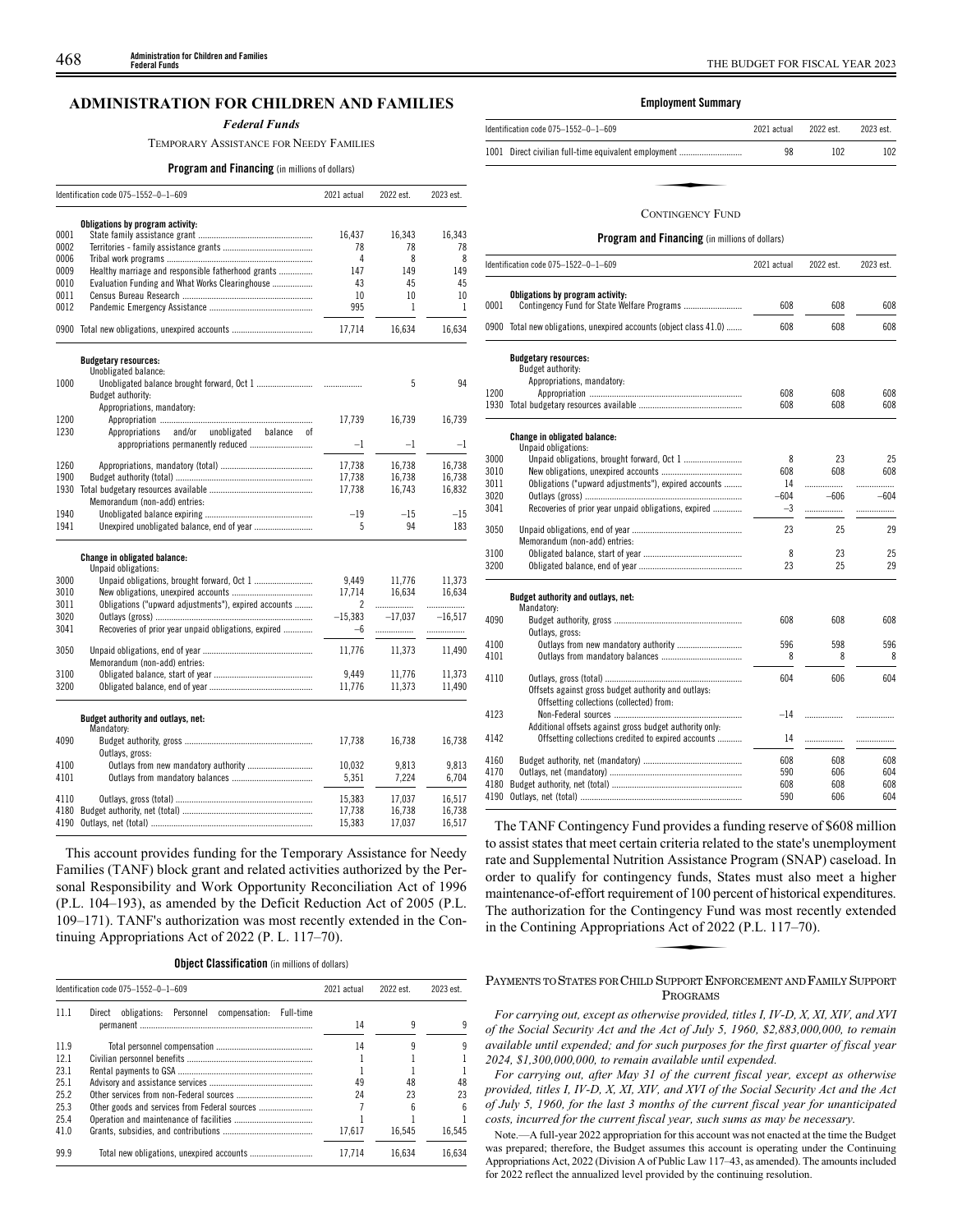| <b>Program and Financing</b> (in millions of dollars) |  |
|-------------------------------------------------------|--|
|-------------------------------------------------------|--|

|              | Identification code 075-1501-0-1-609                                                            | 2021 actual    | 2022 est.      | 2023 est.      |
|--------------|-------------------------------------------------------------------------------------------------|----------------|----------------|----------------|
|              | Obligations by program activity:                                                                |                |                |                |
| 0001         |                                                                                                 | 3,940          | 3,691          | 3,675          |
| 0002         |                                                                                                 | 600            | 600            | 655            |
| 0003         |                                                                                                 | 10             | 10             | 10             |
|              |                                                                                                 | 4,550          | 4,301          | 4,340          |
| 0102         |                                                                                                 | 66             | 53             | 33             |
| 0103         |                                                                                                 | 9              | 11             | 10             |
|              |                                                                                                 | 75             | 64             | 43             |
| 0799         |                                                                                                 | 4,625          | 4,365          | 4,383          |
| 0801         |                                                                                                 | .              | 2              | .              |
|              | 0900 Total new obligations, unexpired accounts                                                  | 4,625          | 4,367          | 4,383          |
|              | <b>Budgetary resources:</b>                                                                     |                |                |                |
| 1000         | Unobligated balance:                                                                            | 1              |                | 138            |
| 1021         | Unobligated balance brought forward, Oct 1                                                      | 809            | 111<br>200     | 200            |
| 1033         |                                                                                                 | 25             |                |                |
| 1037         | Unobligated balance of appropriations withdrawn                                                 | $-540$         |                | .              |
|              |                                                                                                 |                | .              | .              |
|              |                                                                                                 | 295            | 311            | 338            |
|              | Budget authority:                                                                               |                |                |                |
| 1200         | Appropriations, mandatory:                                                                      | 3,039          | 2.795          | 2.883          |
| 1230         | Appropriations<br>and/or<br>unobligated<br>balance<br>οf                                        |                |                |                |
|              |                                                                                                 | .              | $-1$           | $-1$           |
| 1260         |                                                                                                 | 3,039          | 2,794          | 2,882          |
|              | Advance appropriations, mandatory:                                                              |                |                |                |
| 1270         | Spending authority from offsetting collections, mandatory:                                      | 1,400          | 1.400          | 1,300          |
| 1800         |                                                                                                 | 2              | .              | .              |
| 1900         |                                                                                                 | 4,441          | 4,194          | 4,182          |
| 1930         |                                                                                                 | 4,736          | 4,505          | 4,520          |
| 1941         | Memorandum (non-add) entries:<br>Unexpired unobligated balance, end of year                     | 111            | 138            | 137            |
|              |                                                                                                 |                |                |                |
|              | Change in obligated balance:<br>Unpaid obligations:                                             |                |                |                |
| 3000         | Unpaid obligations, brought forward, Oct 1                                                      | 1,804          | 1,435          | 1,486          |
| 3010         |                                                                                                 | 4,625          | 4,367          | 4,383          |
| 3020         |                                                                                                 | $-4,185$       | $-4,116$       | $-4,122$       |
| 3040         | Recoveries of prior year unpaid obligations, unexpired                                          | $-809$         | $-200$         | $-200$         |
| 3050         |                                                                                                 | 1,435          | 1,486          | 1,547          |
|              | Memorandum (non-add) entries:                                                                   |                |                |                |
| 3100<br>3200 |                                                                                                 | 1,804<br>1,435 | 1,435<br>1,486 | 1,486<br>1,547 |
|              |                                                                                                 |                |                |                |
|              | Budget authority and outlays, net:<br>Mandatory:                                                |                |                |                |
| 4090         | Outlays, gross:                                                                                 | 4,441          | 4,194          | 4,182          |
| 4100         |                                                                                                 | 3,761          | 3,543          | 3,523          |
| 4101         |                                                                                                 | 424            | 573            | 599            |
| 4110         |                                                                                                 | 4,185          | 4,116          | 4,122          |
|              | Offsets against gross budget authority and outlays:<br>Offsetting collections (collected) from: |                |                |                |
| 4123         |                                                                                                 | $-27$          | .              |                |
|              | Additional offsets against gross budget authority only:                                         |                |                |                |
| 4143         | Recoveries of prior year paid obligations, unexpired                                            | 25             |                |                |
|              |                                                                                                 |                |                | .              |
| 4160         |                                                                                                 | 4,439          | 4,194          | 4,182          |
| 4170         |                                                                                                 | 4,158          | 4,116          | 4,122          |
| 4180         |                                                                                                 | 4,439          | 4,194          | 4,182          |
| 4190         |                                                                                                 | 4,158          | 4,116          | 4,122          |

This account provides for payments to States for child support enforcement and other family support programs, including access and visitation programs for families. The Federal share of child support collections is returned to the Treasury in a receipt account.

**Object Classification** (in millions of dollars)

|      | Identification code $075-1501-0-1-609$ | 2021 actual | 2022 est. | 2023 est. |
|------|----------------------------------------|-------------|-----------|-----------|
| 25.1 | Direct obligations:                    | .           |           |           |

| 25.2<br>41.0 | 6<br>4.619 | 4.359 | 4.375 |
|--------------|------------|-------|-------|
| 99.0         | 4.625      | 4.367 | 4.383 |
| 99.9         | 4.625      | 4.367 | 4.383 |
|              |            |       |       |
|              |            |       |       |
|              |            |       |       |

# LOW INCOME HOME ENERGY ASSISTANCE

*For carrying out subsections (b) and (d) of section 2602 of the Low-Income Home Energy Assistance Act of 1981 (42 U.S.C. 8621 et seq.), \$3,975,304,000: Provided, That notwithstanding section 2609A(a) of such Act, not more than \$20,500,000 may be reserved by the Secretary of Health and Human Services for technical assistance, training, and monitoring of program activities for compliance with internal controls, policies and procedures and the Secretary may, in addition to the authorities provided in section 2609A(a)(1), use such funds through contracts with private entities that do not qualify as nonprofit organizations: Provided further, That all but \$760,000,000 of the amount appropriated under this heading shall be allocated as though the total appropriation for such payments for fiscal year 2023 was less than \$1,975,000,000: Provided further, That, after applying all applicable provisions of section 2604 of such Act and the previous proviso, each State or territory that would otherwise receive an allocation that is less than 97 percent of the amount that it received under this heading for fiscal year 2022 from amounts appropriated in the Department of Health and Human Services Appropriations Act for such fiscal year shall have its allocation increased to that 97 percent level, with the portions of other States' and territories' allocations that would exceed 100 percent of the amounts they respectively received in such fashion for fiscal year 2022 being ratably reduced: Provided further, That notwithstanding any provision of the Low-Income Home Energy Assistance Act of 1981 (42 U.S.C. 8621 et seq.), of the amounts received by a State, territory, or Tribe under this heading for fiscal year 2023, not more than 2.7% of such amounts may be used for the activities described in section 2912 of the American Rescue Plan Act of 2021 (Public Law 117–2): Provided further, That of the total amount of funds available to a State, territory, or Tribe for the activities described in section 2912 of the American Rescue Plan Act, not more than 15% of such amounts shall be available for administrative expenses.*

Note.—A full-year 2022 appropriation for this account was not enacted at the time the Budget was prepared; therefore, the Budget assumes this account is operating under the Continuing Appropriations Act, 2022 (Division A of Public Law 117–43, as amended). The amounts included for 2022 reflect the annualized level provided by the continuing resolution.

#### LOW INCOME HOME ENERGY ASSISTANCE

**[**For an additional amount for "Low Income Home Energy Assistance", \$500,000,000, to remain available through September 30, 2026, for making payments under subsection (b) of section 2602 of the Low-Income Home Energy Assistance Act of 1981 (42 U.S.C. 8621 et seq.): *Provided*, That \$100,000,000, to remain available until September 30, 2026, shall be made available in fiscal year 2022, \$100,000,000, to remain available until September 30, 2026, shall be made available in fiscal year 2023, \$100,000,000, to remain available until September 30, 2026, shall be made available in fiscal year 2024, \$100,000,000, to remain available until September 30, 2026, shall be made available in fiscal year 2025, and \$100,000,000, to remain available until September 30, 2026, shall be made available in fiscal year 2026: *Provided further*, That, of the amount available for obligation in a fiscal year under this heading in this Act, \$50,000,000 shall be allocated as though the total appropriation for such payments for such fiscal year was less than \$1,975,000,000: *Provided further*, That such amount is designated by the Congress as being for an emergency requirement pursuant to section 4112(a) of H. Con. Res. 71 (115th Congress), the concurrent resolution on the budget for fiscal year 2018, and to section 251(b) of the Balanced Budget and Emergency Deficit Control Act of 1985.**]** *(Infrastructure Investments and Jobs Appropriations Act.)*

|      | Identification code 075-1502-0-1-609                        | 2021 actual | 2022 est. | 2023 est |
|------|-------------------------------------------------------------|-------------|-----------|----------|
| 0001 | Obligations by program activity:                            | 8.214       | 3.850     | 4.075    |
|      | <b>Budgetary resources:</b><br>Unobligated balance:         |             |           |          |
| 1000 |                                                             |             |           |          |
| 1012 | Unobligated balance transfers between expired and unexpired |             |           |          |
|      |                                                             |             |           |          |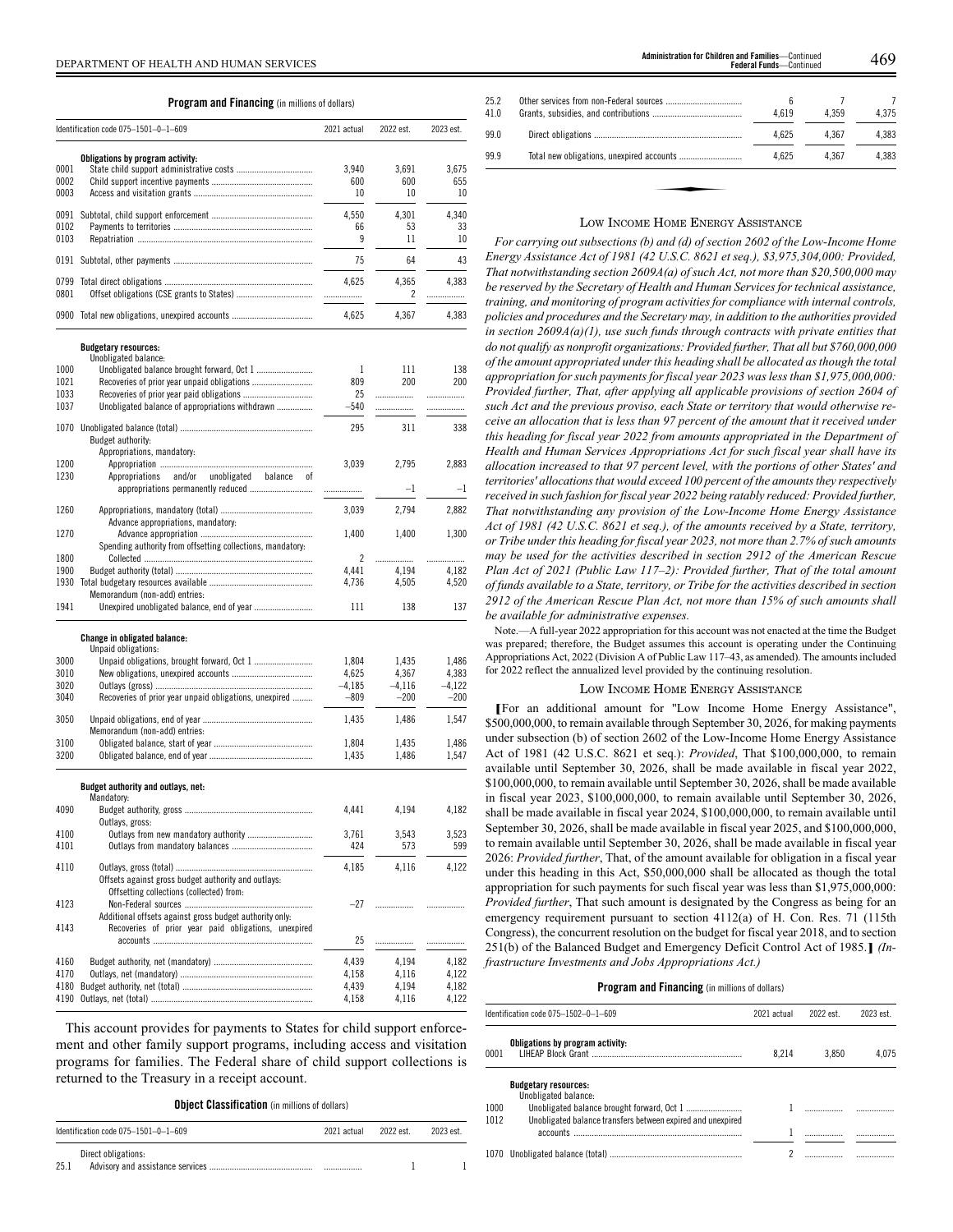#### LOW INCOME HOME ENERGY ASSISTANCE—Continued

**Program and Financing**—Continued

|              | Identification code 075-1502-0-1-609                       | 2021 actual    | 2022 est.  | 2023 est.  |
|--------------|------------------------------------------------------------|----------------|------------|------------|
|              | Budget authority:<br>Appropriations, discretionary:        |                |            |            |
| 1100<br>1120 | Appropriations transferred to other acct [075-1503]        | 3.750<br>$-38$ | 3,850<br>. | 3.975<br>. |
| 1160         | Advance appropriations, discretionary:                     | 3,712          | 3,850      | 3,975      |
| 1170         | Appropriations, mandatory:                                 |                | .          | 100        |
| 1200         |                                                            | 4,500          |            | .          |
| 1900         |                                                            | 8,212          | 3,850      | 4,075      |
| 1930         |                                                            | 8,214          | 3,850      | 4,075      |
|              | <b>Change in obligated balance:</b><br>Unpaid obligations: |                |            |            |
| 3000         | Unpaid obligations, brought forward, Oct 1                 | 2,383          | 6,145      | 4,335      |
| 3010         |                                                            | 8,214          | 3.850      | 4.075      |
| 3011         | Obligations ("upward adjustments"), expired accounts       | $\mathbf{1}$   |            | .          |
| 3020         |                                                            | $-4,417$       | $-5,660$   | $-6.317$   |
| 3041         | Recoveries of prior year unpaid obligations, expired       | $-36$          |            | .          |
| 3050         |                                                            | 6.145          | 4.335      | 2.093      |
|              | Memorandum (non-add) entries:                              |                |            |            |
| 3100         |                                                            | 2,383          | 6,145      | 4,335      |
| 3200         |                                                            | 6,145          | 4,335      | 2,093      |
|              | Budget authority and outlays, net:<br>Discretionary:       |                |            |            |
| 4000         | Outlays, gross:                                            | 3,712          | 3,850      | 4.075      |
| 4010         |                                                            | 2.243          | 2.462      | 2.567      |
| 4011         |                                                            | 1,915          | 1,626      | 1,388      |
|              |                                                            |                |            |            |
| 4020         | Mandatory:                                                 | 4,158          | 4,088      | 3,955      |
| 4090         | Outlays, gross:                                            | 4,500          | .          |            |
| 4100         | Outlays from new mandatory authority                       | 259            | .          | .          |
| 4101         |                                                            |                | 1,572      | 2,362      |
| 4110         |                                                            | 259            | 1,572      | 2,362      |
| 4180         |                                                            | 8,212          | 3,850      | 4,075      |
| 4190         |                                                            | 4,417          | 5,660      | 6,317      |
|              |                                                            |                |            |            |

LIHEAP provides federally funded assistance to low-income households via State, territory, and tribal governments for the purpose of managing costs associated with home energy bills and energy crises, as well as weatherization and minor energy-related home repairs.

#### **Object Classification** (in millions of dollars)

|      | Identification code 075-1502-0-1-609      | 2021 actual | 2022 est. | 2023 est. |
|------|-------------------------------------------|-------------|-----------|-----------|
|      | Direct obligations:                       |             |           |           |
| 11.1 |                                           |             |           |           |
| 25.1 |                                           |             |           |           |
| 25.2 |                                           |             |           |           |
| 25.3 |                                           |             |           |           |
| 41.0 |                                           | 8.211       | 3.847     | 4.054     |
| 99.9 | Total new obligations, unexpired accounts | 8.214       | 3.850     | 4.075     |
|      | <b>Employment Summary</b>                 |             |           |           |

| Identification code 075-1502-0-1-609                             | 2021 actual | 2022 est. | 2023 est. |
|------------------------------------------------------------------|-------------|-----------|-----------|
|                                                                  |             |           |           |
|                                                                  |             |           |           |
| $D_{\text{max}}$ and the $D_{\text{max}}$ can be a set of $\sim$ |             |           |           |

# REFUGEE AND ENTRANT ASSISTANCE

#### (INCLUDING TRANSFER OF FUNDS)

*For necessary expenses for refugee and entrant assistance activities authorized by section 414 of the Immigration and Nationality Act and section 501 of the Refugee Education Assistance Act of 1980, and for carrying out section 462 of the Homeland Security Act of 2002, section 235 of the William Wilberforce Trafficking Victims Protection Reauthorization Act of 2008, the Trafficking Victims Protection Act of*

*2000 ("TVPA"), and the Torture Victims Relief Act of 1998, \$6,327,843,000, of which \$6,261,346,000 shall remain available through September 30, 2025 for carrying out such sections 414, 501, 462, and 235: Provided, That amounts available under this heading to carry out the TVPA shall also be available for research and evaluation with respect to activities under such Act: Provided further, That the limitation in section 204 of this Act regarding transfers increasing any appropriation shall apply to transfers to appropriations under this heading by substituting "15 percent" for "3 percent": Provided further, That the contribution of funds requirement under section 235(c)(6)(C)(iii) of the William Wilberforce Trafficking Victims Protection Reauthorization Act of 2008 shall not apply to funds made available under this heading.*

Note.—A full-year 2022 appropriation for this account was not enacted at the time the Budget was prepared; therefore, the Budget assumes this account is operating under the Continuing Appropriations Act, 2022 (Division A of Public Law 117–43, as amended). The amounts included for 2022 reflect the annualized level provided by the continuing resolution.

# REFUGEE AND ENTRANT ASSISTANCE

**[**For an additional amount for "Refugee and Entrant Assistance", \$1,680,000,000, to remain available until September 30, 2023, for support of Operation Allies Welcome for carrying out refugee and entrant assistance activities in support of citizens or nationals of Afghanistan paroled into the United States under section 212(d)(5) of the Immigration and Nationality Act and citizens or nationals of Afghanistan for whom such refugee and entrant assistance activities are authorized: *Provided*, That amounts made available under this heading in this Act may be used for grants or contracts with qualified nonprofit organizations to provide culturally and linguistically appropriate services, including wrap-around services during temporary housing and after resettlement, housing assistance, medical assistance, legal assistance, and case management assistance: *Provided further*, That the Director of the Office of Refugee Resettlement, in carrying out section  $412(c)(1)(A)$  of the Immigration and Nationality Act with amounts made available under this heading in this Act, may allocate such amounts among the States in a manner that accounts for the most current data available.**]** *(Afghanistan Supplemental Appropriations Act, 2022.)*

# REFUGEE AND ENTRANT ASSISTANCE

**[**For an additional amount for "Refugee and Entrant Assistance", \$1,263,728,000, to remain available until September 30, 2023, for support of Operation Allies Welcome for carrying out refugee and entrant assistance activities in support of citizens or nationals of Afghanistan paroled into the United States under section 212(d)(5) of the Immigration and Nationality Act and citizens or nationals of Afghanistan for whom such refugee and entrant assistance activities are authorized: *Provided*, That amounts made available under this heading in this Act may be used for grants or contracts with qualified nonprofit organizations to provide culturally and linguistically appropriate services, including wrap-around services during temporary housing and after resettlement, housing assistance, medical assistance, legal assistance, education services, and case management assistance: *Provided further*, That the Director of the Office of Refugee Resettlement, in carrying out section  $412(c)(1)(A)$  of the Immigration and Nationality Act with amounts made available under this heading in this Act, may allocate such amounts among the States in a manner that accounts for the most current data available.**]** *(Additional Afghanistan Supplemental Appropriations Act, 2022.)*

|      | Identification code 075-1503-0-1-609                                                          | 2021 actual    | 2022 est. | 2023 est. |
|------|-----------------------------------------------------------------------------------------------|----------------|-----------|-----------|
| 0001 | Obligations by program activity:<br>Refugee Support Services (RSS) and Transitional & Medical |                |           |           |
|      |                                                                                               | 561            | 561       | 1,360     |
| 0002 |                                                                                               | 27             | 17        | 27        |
| 0003 |                                                                                               | 6.866          | 6,361     | 4,901     |
| 0005 |                                                                                               | 40             | 29        | 39        |
| 0799 |                                                                                               | 7,494          | 6,968     | 6,327     |
| 0801 |                                                                                               | 56             | 56        | 56        |
| 0900 |                                                                                               | 7,550          | 7,024     | 6,383     |
|      | <b>Budgetary resources:</b>                                                                   |                |           |           |
|      | Unobligated balance:                                                                          |                |           |           |
| 1000 |                                                                                               | 1,418          | 543       | 3.456     |
| 1021 |                                                                                               | 445            | .         | .         |
| 1033 |                                                                                               | 1              |           |           |
| 1070 | Budget authority:                                                                             | 1,864          | 543       | 3,456     |
|      | Appropriations, discretionary:                                                                |                |           |           |
| 1100 |                                                                                               | 1,935          | 8,954     | 6,328     |
| 1121 | Appropriations transferred from other acct [075-1502]                                         | 38             | .         |           |
| 1121 | Appropriations transferred from other acct [075–9912]                                         | $\overline{c}$ | .         |           |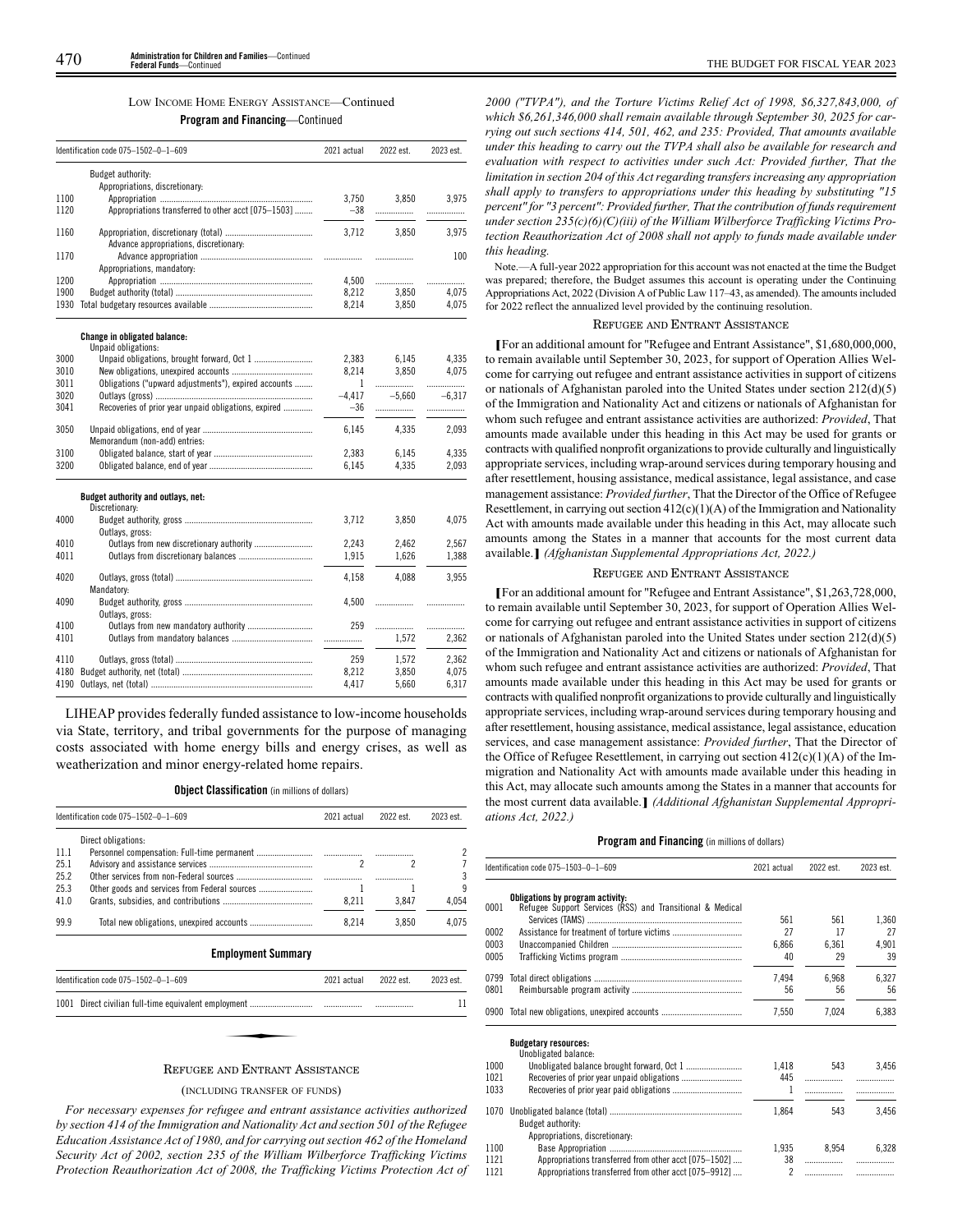| 1121<br>1121<br>1121<br>1121<br>1121<br>1121<br>1121 | Appropriations transferred from other acct [075–1515]<br>Appropriations transferred from other acct [075-0140]<br>Appropriations transferred from other acct [075-1700]<br>Appropriations transferred from other acct [075–0943]<br>Appropriations transferred from other acct [075-0350]<br>Appropriations transferred from other acct [075-1362]<br>Appropriations transferred from other acct [075-9915]<br>Appropriations transferred from other acct [075-0142] | 33<br>858<br>1<br>21<br>22<br>18<br>1,186<br>7 | .<br>.<br>.<br>.<br>.<br>.<br><br> | .<br>.<br>.<br><br>.<br>.<br>.<br>. |
|------------------------------------------------------|----------------------------------------------------------------------------------------------------------------------------------------------------------------------------------------------------------------------------------------------------------------------------------------------------------------------------------------------------------------------------------------------------------------------------------------------------------------------|------------------------------------------------|------------------------------------|-------------------------------------|
| 1160                                                 |                                                                                                                                                                                                                                                                                                                                                                                                                                                                      | 4,121                                          | 8,954                              | 6,328                               |
| 1700<br>1711                                         | Spending authority from offsetting collections, discretionary:<br>Spending authority from offsetting collections transferred                                                                                                                                                                                                                                                                                                                                         | 44                                             | .                                  | .                                   |
|                                                      |                                                                                                                                                                                                                                                                                                                                                                                                                                                                      | 12                                             | .                                  | .                                   |
| 1750<br>1800                                         | Spending auth from offsetting collections, disc (total)<br>Spending authority from offsetting collections, mandatory:                                                                                                                                                                                                                                                                                                                                                | 56<br>1,077                                    | .<br>983                           | .                                   |
| 1801                                                 | Change in uncollected payments, Federal sources                                                                                                                                                                                                                                                                                                                                                                                                                      | 983                                            | .                                  | .<br>.                              |
| 1850                                                 | Spending auth from offsetting collections, mand (total)                                                                                                                                                                                                                                                                                                                                                                                                              | 2,060                                          | 983                                |                                     |
| 1900                                                 |                                                                                                                                                                                                                                                                                                                                                                                                                                                                      | 6,237                                          | 9,937                              | 6,328                               |
| 1930                                                 |                                                                                                                                                                                                                                                                                                                                                                                                                                                                      | 8,101                                          | 10,480                             | 9,784                               |
| 1940                                                 | Memorandum (non-add) entries:                                                                                                                                                                                                                                                                                                                                                                                                                                        | -8                                             |                                    | .                                   |
| 1941                                                 |                                                                                                                                                                                                                                                                                                                                                                                                                                                                      | 543                                            | 3,456                              | 3,401                               |
|                                                      |                                                                                                                                                                                                                                                                                                                                                                                                                                                                      |                                                |                                    |                                     |
|                                                      | Change in obligated balance:                                                                                                                                                                                                                                                                                                                                                                                                                                         |                                                |                                    |                                     |
| 3000                                                 | Unpaid obligations:                                                                                                                                                                                                                                                                                                                                                                                                                                                  | 2,603                                          | 3,374                              | 2,135                               |
| 3010                                                 |                                                                                                                                                                                                                                                                                                                                                                                                                                                                      | 7,550                                          | 7,024                              | 6,383                               |
| 3011<br>3020                                         | Obligations ("upward adjustments"), expired accounts                                                                                                                                                                                                                                                                                                                                                                                                                 | 2<br>$-6,231$                                  | 151<br>$-8,414$                    | .<br>$-5,545$                       |
| 3040                                                 | Recoveries of prior year unpaid obligations, unexpired                                                                                                                                                                                                                                                                                                                                                                                                               | $-445$                                         | .                                  | .                                   |
| 3041                                                 | Recoveries of prior year unpaid obligations, expired                                                                                                                                                                                                                                                                                                                                                                                                                 | $-105$                                         |                                    | .                                   |
| 3050                                                 | Uncollected payments:                                                                                                                                                                                                                                                                                                                                                                                                                                                | 3,374                                          | 2,135                              | 2,973                               |
| 3060                                                 | Uncollected pymts, Fed sources, brought forward, Oct 1                                                                                                                                                                                                                                                                                                                                                                                                               | $-7$                                           | $-990$                             | $-990$                              |
| 3070                                                 | Change in uncollected pymts, Fed sources, unexpired                                                                                                                                                                                                                                                                                                                                                                                                                  | $-983$                                         | .                                  |                                     |
| 3090                                                 | Memorandum (non-add) entries:                                                                                                                                                                                                                                                                                                                                                                                                                                        | $-990$                                         | $-990$                             | $-990$                              |
| 3100<br>3200                                         |                                                                                                                                                                                                                                                                                                                                                                                                                                                                      | 2,596                                          | 2,384                              | 1,145                               |
|                                                      |                                                                                                                                                                                                                                                                                                                                                                                                                                                                      |                                                |                                    |                                     |
|                                                      |                                                                                                                                                                                                                                                                                                                                                                                                                                                                      | 2,384                                          | 1,145                              | 1,983                               |
|                                                      |                                                                                                                                                                                                                                                                                                                                                                                                                                                                      |                                                |                                    |                                     |
|                                                      | Budget authority and outlays, net:<br>Discretionary:                                                                                                                                                                                                                                                                                                                                                                                                                 |                                                |                                    |                                     |
| 4000                                                 |                                                                                                                                                                                                                                                                                                                                                                                                                                                                      | 4,177                                          | 8,954                              | 6,328                               |
| 4010                                                 | Outlays, gross:                                                                                                                                                                                                                                                                                                                                                                                                                                                      | 2,590                                          | 5,405                              | 2,848                               |
| 4011                                                 |                                                                                                                                                                                                                                                                                                                                                                                                                                                                      | 2,383                                          | 1,062                              | 2,422                               |
| 4020                                                 | Offsets against gross budget authority and outlays:                                                                                                                                                                                                                                                                                                                                                                                                                  | 4,973                                          | 6,467                              | 5,270                               |
|                                                      | Offsetting collections (collected) from:                                                                                                                                                                                                                                                                                                                                                                                                                             | -44                                            |                                    | .                                   |
| 4030<br>4033                                         |                                                                                                                                                                                                                                                                                                                                                                                                                                                                      | 2                                              | <br>                               |                                     |
| 4040                                                 | Offsets against gross budget authority and outlays (total)<br>Additional offsets against gross budget authority only:                                                                                                                                                                                                                                                                                                                                                | $-46$                                          | .                                  | .                                   |
| 4052                                                 | Offsetting collections credited to expired accounts                                                                                                                                                                                                                                                                                                                                                                                                                  | 1                                              | .                                  | .                                   |
| 4053                                                 | Recoveries of prior year paid obligations, unexpired                                                                                                                                                                                                                                                                                                                                                                                                                 |                                                |                                    |                                     |
|                                                      |                                                                                                                                                                                                                                                                                                                                                                                                                                                                      | $\mathbf{1}$                                   | .                                  |                                     |
| 4060                                                 | Additional offsets against budget authority only (total)                                                                                                                                                                                                                                                                                                                                                                                                             | $\overline{c}$                                 | .                                  | .                                   |
| 4070                                                 |                                                                                                                                                                                                                                                                                                                                                                                                                                                                      | 4,133                                          | 8,954                              | 6.328                               |
| 4080                                                 |                                                                                                                                                                                                                                                                                                                                                                                                                                                                      | 4,927                                          | 6,467                              | 5,270                               |
| 4090                                                 | Mandatory:<br>Outlays, gross:                                                                                                                                                                                                                                                                                                                                                                                                                                        | 2,060                                          | 983                                | .                                   |
| 4100                                                 | Outlays from new mandatory authority                                                                                                                                                                                                                                                                                                                                                                                                                                 | 1,258                                          | 442                                | .                                   |
| 4101                                                 |                                                                                                                                                                                                                                                                                                                                                                                                                                                                      |                                                | 1,505                              | 275                                 |
| 4110                                                 | Offsets against gross budget authority and outlays:                                                                                                                                                                                                                                                                                                                                                                                                                  | 1,258                                          | 1,947                              | 275                                 |
| 4120                                                 | Offsetting collections (collected) from:                                                                                                                                                                                                                                                                                                                                                                                                                             |                                                | $-983$                             |                                     |
|                                                      | Additional offsets against gross budget authority only:                                                                                                                                                                                                                                                                                                                                                                                                              | $-1,077$                                       |                                    | .                                   |
| 4140                                                 | Change in uncollected pymts, Fed sources, unexpired                                                                                                                                                                                                                                                                                                                                                                                                                  | $-983$                                         | .                                  | .                                   |
| 4170                                                 |                                                                                                                                                                                                                                                                                                                                                                                                                                                                      | 181                                            | 964                                | 275                                 |
| 4180<br>4190                                         |                                                                                                                                                                                                                                                                                                                                                                                                                                                                      | 4,133<br>5,108                                 | 8,954<br>7,431                     | 6,328<br>5,545                      |

**Summary of Budget Authority and Outlays** (in millions of dollars)

|                                         | 2021 actual | 2022 est. | 2023 est. |
|-----------------------------------------|-------------|-----------|-----------|
| Enacted/requested:                      |             |           |           |
|                                         | 4.133       | 8.954     | 6.328     |
|                                         | 5.108       | 7.431     | 5.545     |
| Legislative proposal, subject to PAYGO: |             |           |           |
|                                         |             |           | 1.813     |
|                                         |             |           | 816       |
| Total:                                  |             |           |           |
|                                         | 4.133       | 8.954     | 8.141     |
|                                         | 5.108       | 7.431     | 6.361     |

This account provides funds to States and non-governmental organizations to administer the refugee and entrant assistance programs. Funds support cash and medical assistance and social services for refugees, asylees, and other arrivals eligible for refugee benefits. The account also includes funding for the care and placement of unaccompanied children, and for the rehabilitation of victims of torture and human trafficking. The appropriations request should be \$6,327,843,000.

### **Object Classification** (in millions of dollars)

|      | Identification code 075-1503-0-1-609          | 2021 actual | 2022 est. | 2023 est.      |
|------|-----------------------------------------------|-------------|-----------|----------------|
|      | Direct obligations:                           |             |           |                |
|      | Personnel compensation:                       |             |           |                |
| 11.1 |                                               | 20          | 23        | 31             |
| 11.7 |                                               | 2           | 2         | 3              |
| 11.9 |                                               | 22          | 25        | 34             |
| 12.1 |                                               |             |           | 11             |
| 12.2 |                                               |             |           | $\overline{c}$ |
| 23.1 |                                               |             |           | 7              |
| 25.1 |                                               | 16          | 16        | 16             |
| 25.2 |                                               | 3.564       | 3.032     | 2.378          |
| 25.3 | Other goods and services from Federal sources | 2.533       | 2.533     | 2.533          |
| 25.4 |                                               |             |           | 1              |
| 41.0 |                                               | 1.345       | 1,345     | 1,345          |
| 99.0 |                                               | 7.494       | 6.968     | 6.327          |
| 99.0 |                                               | 56          | 56        | 56             |
| 99.9 |                                               | 7.550       | 7.024     | 6.383          |
|      |                                               |             |           |                |

# **Employment Summary**

| Identification code $075-1503-0-1-609$                                                                   | 2021 actual | 2022 est | 2023 est. |
|----------------------------------------------------------------------------------------------------------|-------------|----------|-----------|
| 1001 Direct civilian full-time equivalent employment<br>1101 Direct military average strength employment | 193<br>21   | 193      | 259       |

# REFUGEE AND ENTRANT ASSISTANCE

(Legislative proposal, subject to PAYGO)

|              | Identification code 075-1503-4-1-609                                           | 2021 actual | 2022 est. | 2023 est.    |
|--------------|--------------------------------------------------------------------------------|-------------|-----------|--------------|
| 0003<br>0004 | Obligations by program activity:                                               |             |           | 1.547<br>266 |
|              | 0900 Total new obligations, unexpired accounts (object class 41.0)             |             | .         | 1,813        |
|              | <b>Budgetary resources:</b><br>Budget authority:<br>Appropriations, mandatory: |             |           |              |
| 1200         |                                                                                |             |           | 1,813        |
| 1900         |                                                                                |             | .         | 1,813        |
| 1930         |                                                                                |             | .         | 1,813        |
|              | <b>Change in obligated balance:</b><br>Unpaid obligations:                     |             |           |              |
| 3010         |                                                                                |             |           | 1,813        |
| 3020         |                                                                                |             |           | $-816$       |
| 3050         | Memorandum (non-add) entries:                                                  |             | .         | 997          |
| 3200         |                                                                                |             |           | 997          |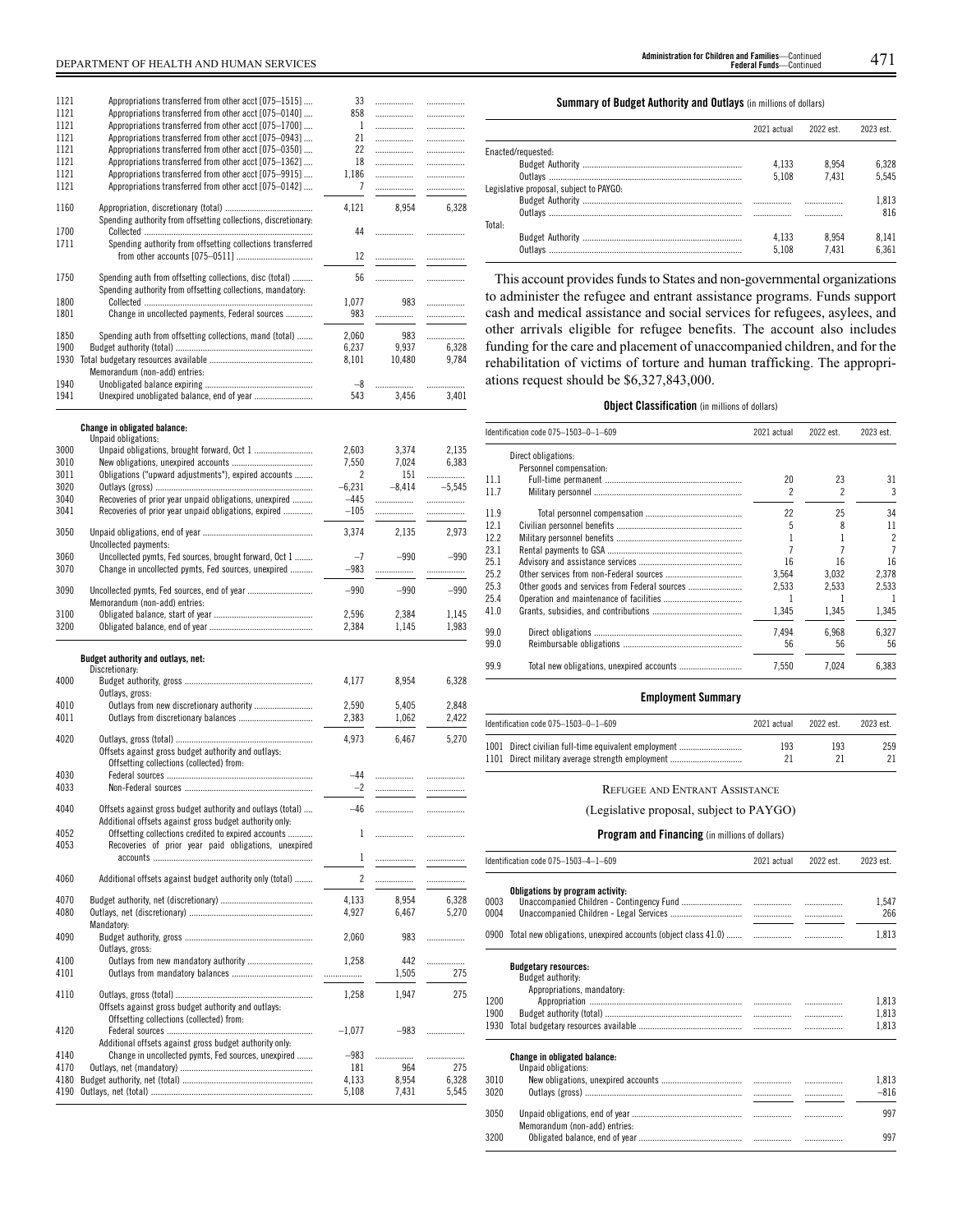# REFUGEE AND ENTRANT ASSISTANCE—Continued

**Program and Financing**—Continued

|      | Identification code 075-1503-4-1-609             | 2021 actual | 2022 est. | 2023 est |
|------|--------------------------------------------------|-------------|-----------|----------|
|      | Budget authority and outlays, net:<br>Mandatory: |             |           |          |
| 4090 | Outlays, gross:                                  |             |           | 1.813    |
| 4100 |                                                  |             |           | 816      |
| 4180 |                                                  |             |           | 1.813    |
|      |                                                  |             |           | 816      |

The Budget proposes a mandatory contingency fund authorized in fiscal years 2023 through 2025 that provides additional funding during months of high referrals of unaccompanied children (UC), as well as mandatory funding for scaling-up UC legal representation towards a goal of achieving universal representation. provides dont<br>panied children<br>al representation

# PROMOTING SAFE AND STABLE FAMILIES

*For carrying out, except as otherwise provided, section 436 of the Social Security Act, \$345,000,000 and, for carrying out, except as otherwise provided, section 437 of such Act, \$106,000,000: Provided, That of the funds available to carry out section 437, \$60,000,000 shall be allocated consistent with subsections (b) through (d) of such section: Provided further, That of the funds available to carry out section 437, to assist in meeting the requirements described in section 471(e)(4)(C), \$30,000,000 shall be for grants to each State, territory, and Indian tribe operating title IV-E plans for developing, enhancing, or evaluating kinship navigator programs, as described in section 427(a)(1) of such Act and \$9,000,000, in addition to funds otherwise appropriated in section 476 for such purposes, shall be for the Family First Clearinghouse and to support evaluation and technical assistance relating to the evaluation of child and family services: Provided further, That, of the funds available to carry out section 437, \$7,000,000 shall be for competitive grants to regional partnerships as described in section 437(f), and shall be in addition to any other funds appropriated for such purposes: Provided further, That section 437(b)(1) shall be applied to amounts in the previous proviso by substituting "5 percent" for "3.3 percent", and notwithstanding section 436(b)(1), such reserved amounts may be used for identifying, establishing, and disseminating practices to meet the criteria specified in section 471(e)(4)(C): Provided further, That the reservation in section 437(b)(2) and the limitations in section 437(d) shall not apply to funds specified in the second proviso: Provided further, That the minimum grant award for kinship navigator programs in the case of States and territories shall be \$200,000, and, in the case of tribes, shall be \$25,000.*

Note.—A full-year 2022 appropriation for this account was not enacted at the time the Budget was prepared; therefore, the Budget assumes this account is operating under the Continuing Appropriations Act, 2022 (Division A of Public Law 117–43, as amended). The amounts included for 2022 reflect the annualized level provided by the continuing resolution.

# **Program and Financing** (in millions of dollars)

|      | Identification code 075-1512-0-1-506           | 2021 actual              | 2022 est.                | 2023 est. |
|------|------------------------------------------------|--------------------------|--------------------------|-----------|
|      | Obligations by program activity:               |                          |                          |           |
| 0001 |                                                | 455                      | 376                      | 376       |
| 0002 |                                                | ĥ                        | 10                       | 10        |
| 0003 |                                                | 30                       | 31                       | 31        |
| 0004 |                                                | 1                        | $\overline{\phantom{a}}$ | 2         |
| 0005 |                                                | 82                       | 73                       | 73        |
| 0006 | Sexual Risk Abstinence Education (SRAE)        | 72                       | 70                       | 70        |
| 0007 |                                                | 1                        | 3                        | 3         |
| 0008 |                                                | $\overline{\phantom{a}}$ | .                        |           |
| 0009 |                                                | 3                        |                          |           |
|      | 0900 Total new obligations, unexpired accounts | 652                      | 565                      | 565       |
|      | <b>Budgetary resources:</b>                    |                          |                          |           |
|      | Unobligated balance:                           |                          |                          |           |
| 1000 |                                                | 56                       | 49                       | 34        |
| 1021 |                                                | $\overline{\phantom{a}}$ | .                        |           |
| 1033 |                                                | 3                        |                          |           |
| 1070 |                                                | 61                       | 49                       | 34        |
|      | Budget authority:                              |                          |                          |           |
|      | Appropriations, discretionary:                 |                          |                          |           |
| 1100 |                                                | 83                       | 83                       | 106       |
|      | Appropriations, mandatory:                     |                          |                          |           |
| 1200 |                                                | 580                      | 495                      | 495       |

| 1230 | Appropriations<br>and/or<br>unobligated<br>balance<br>0f |              |        |        |
|------|----------------------------------------------------------|--------------|--------|--------|
|      |                                                          | $-20$        | $-28$  | $-28$  |
| 1260 |                                                          | 560          | 467    | 467    |
| 1900 |                                                          | 643          | 550    | 573    |
| 1930 |                                                          | 704          | 599    | 607    |
|      | Memorandum (non-add) entries:                            |              |        |        |
| 1940 |                                                          | $-3$         | .      |        |
| 1941 |                                                          | 49           | 34     | 42     |
|      | <b>Change in obligated balance:</b>                      |              |        |        |
|      | Unpaid obligations:                                      |              |        |        |
| 3000 |                                                          | 1.235        | 1.318  | 1.111  |
| 3010 |                                                          | 652          | 565    | 565    |
| 3011 | Obligations ("upward adjustments"), expired accounts     | $\mathbf{1}$ | .      | .      |
| 3020 |                                                          | $-536$       | $-772$ | $-802$ |
| 3040 | Recoveries of prior year unpaid obligations, unexpired   | $-2$         | .      | .      |
| 3041 | Recoveries of prior year unpaid obligations, expired     | $-32$        | .      |        |
|      |                                                          |              |        |        |
| 3050 | Memorandum (non-add) entries:                            | 1,318        | 1.111  | 874    |
| 3100 |                                                          | 1,235        | 1,318  | 1,111  |
| 3200 |                                                          | 1,318        | 1,111  | 874    |
|      |                                                          |              |        |        |
|      | Budget authority and outlays, net:                       |              |        |        |
|      | Discretionary:                                           |              |        |        |
| 4000 |                                                          | 83           | 83     | 106    |
|      | Outlays, gross:                                          |              |        |        |
| 4010 |                                                          | 22           | 20     | 25     |
| 4011 |                                                          | 65           | 63     | 73     |
| 4020 |                                                          | 87           | 83     | 98     |
|      | Mandatory:                                               |              |        |        |
| 4090 |                                                          | 560          | 467    | 467    |
|      | Outlays, gross:                                          |              |        |        |
| 4100 | Outlays from new mandatory authority                     | 104          | 73     | 65     |
| 4101 |                                                          | 345          | 616    | 639    |
|      |                                                          |              |        |        |
| 4110 |                                                          | 449          | 689    | 704    |
|      | Offsets against gross budget authority and outlays:      |              |        |        |
|      | Offsetting collections (collected) from:                 |              |        |        |
| 4123 |                                                          | $-3$         | .      |        |
|      | Additional offsets against gross budget authority only:  |              |        |        |
| 4143 | Recoveries of prior year paid obligations, unexpired     |              |        |        |
|      |                                                          | 3            | .      | .      |
| 4160 |                                                          | 560          | 467    | 467    |
| 4170 |                                                          | 446          | 689    | 704    |
| 4180 |                                                          | 643          | 550    | 573    |
|      |                                                          | 533          | 772    | 802    |
|      |                                                          |              |        |        |

# **Summary of Budget Authority and Outlays** (in millions of dollars)

|                                         | 2021 actual | 2022 est. | 2023 est |
|-----------------------------------------|-------------|-----------|----------|
|                                         |             |           |          |
| Enacted/requested:                      |             |           |          |
|                                         | 643         | 550       | 573      |
|                                         | 533         | 772       | 802      |
| Legislative proposal, subject to PAYGO: |             |           |          |
|                                         | .           |           | 300      |
|                                         |             |           | 78       |
| Total:                                  |             |           |          |
|                                         | 643         | 550       | 873      |
| Outlavs                                 | 533         | 772       | 880      |

This account provides funds for a broad range of child welfare services, including family preservation and support services and grants to increase the well-being of and improve the permanency outcomes for children affected by substance abuse, through Promoting Safe and Stable Families. It also includes the Sexual Risk Avoidance Education program and the Personal Responsibility Education Program (PREP).

# **Object Classification** (in millions of dollars)

|      | Identification code 075-1512-0-1-506 | 2021 actual | 2022 est. | 2023 est. |
|------|--------------------------------------|-------------|-----------|-----------|
|      | Direct obligations:                  |             |           |           |
| 11.1 |                                      |             |           | 2         |
| 25.1 |                                      | 15          | 14        | 14        |
| 25.3 |                                      | 13          | 15        | 15        |
| 41.0 |                                      | 622         | 534       | 534       |
| 99.9 |                                      | 652         | 565       | 565       |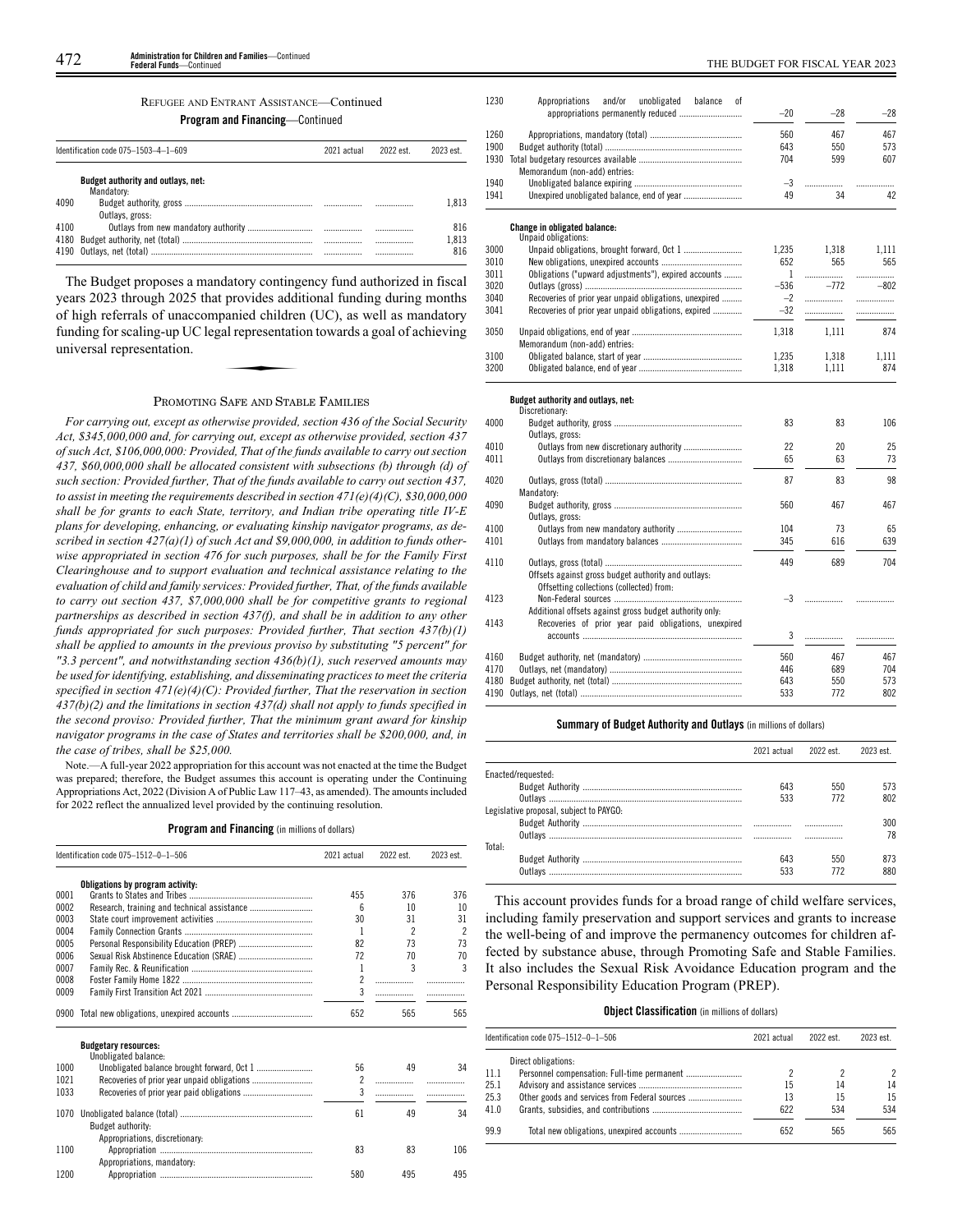|      | <b>Employment Summary</b>                                                      |             |           |           |
|------|--------------------------------------------------------------------------------|-------------|-----------|-----------|
|      | Identification code 075-1512-0-1-506                                           | 2021 actual | 2022 est. | 2023 est. |
|      |                                                                                |             |           |           |
|      | 1001 Direct civilian full-time equivalent employment                           | 24          | 19        | 20        |
|      | PROMOTING SAFE AND STABLE FAMILIES                                             |             |           |           |
|      | (Legislative proposal, subject to PAYGO)                                       |             |           |           |
|      | <b>Program and Financing</b> (in millions of dollars)                          |             |           |           |
|      | Identification code 075-1512-4-1-506                                           | 2021 actual | 2022 est. | 2023 est. |
|      | Obligations by program activity:                                               |             |           |           |
| 0001 |                                                                                |             | .         | 220       |
| 0003 |                                                                                | .           | .         | 30        |
| 0010 |                                                                                |             | .         | 50        |
| 0900 |                                                                                |             | .         | 300       |
|      | <b>Budgetary resources:</b><br>Budget authority:<br>Appropriations, mandatory: |             |           |           |
| 1200 |                                                                                |             | .         | 300       |
| 1930 |                                                                                |             | .         | 300       |
|      | Change in obligated balance:<br>Unpaid obligations:                            |             |           |           |
| 3010 |                                                                                | .           | .         | 300       |
| 3020 |                                                                                |             | .         | $-78$     |
| 3050 |                                                                                | .           | .         | 222       |
| 3200 | Memorandum (non-add) entries:                                                  |             | .         | 222       |
|      | Budget authority and outlays, net:<br>Mandatory:                               |             |           |           |
| 4090 |                                                                                |             | .         | 300       |
|      | Outlays, gross:                                                                |             |           |           |
| 4100 | Outlays from new mandatory authority                                           |             | .         | 78        |
| 4180 |                                                                                | .           | .         | 300       |
| 4190 |                                                                                |             | .         | 78        |

The Budget proposes to increase funding for Promoting Safe and Stable Families by \$300 million per year and to create a new set-aside to increase access to legal services for children and families involved in the child welfare system.

**Object Classification** (in millions of dollars)

| Identification code 075-1512-4-1-506 |                           | 2021 actual | 2022 est | 2023 est. |
|--------------------------------------|---------------------------|-------------|----------|-----------|
|                                      | Direct obligations:       |             |          |           |
| 11.1                                 |                           |             |          |           |
| 25.1                                 |                           | .           | .        | 10        |
| 25.3                                 |                           |             | .        | 12        |
| 41.0                                 |                           |             | .        | 276       |
| 99.9                                 |                           |             |          | 300       |
|                                      | <b>Employment Summary</b> |             |          |           |

| Identification code $075 - 1512 - 4 - 1 - 506$ |                                  | 2021 actual | 2022 est. | 2023 est. |
|------------------------------------------------|----------------------------------|-------------|-----------|-----------|
|                                                |                                  |             |           | 14        |
|                                                |                                  |             |           |           |
|                                                | CHILD CARE ENTITLEMENT TO STATES |             |           |           |

#### **Program and Financing** (in millions of dollars)

| Identification code 075-1550-0-1-609 |                                  | 2021 actual | 2022 est. | 2023 est. |
|--------------------------------------|----------------------------------|-------------|-----------|-----------|
|                                      | Obligations by program activity: |             |           |           |
| 0001                                 |                                  | 1.177       | 1.177     | 1.177     |
| 0002                                 |                                  | 2.164       | 2.164     | 2.164     |
| 0003                                 |                                  | 17          | 17        | 17        |
| 0004                                 |                                  | 100         | 100       | 100       |
| 0005                                 |                                  | 17          | 17        | 17        |
| 0006                                 |                                  | 75          | 75        | 75        |

| DEPARTMENT OF HEALTH AND HUMAN SERVICES |                                                                                |    |           |           | Administration for Children and Families-Continued<br>Federal Funds-Continued |                                                                                                                 |          |          |          |
|-----------------------------------------|--------------------------------------------------------------------------------|----|-----------|-----------|-------------------------------------------------------------------------------|-----------------------------------------------------------------------------------------------------------------|----------|----------|----------|
|                                         | <b>Employment Summary</b>                                                      |    |           |           |                                                                               | 0900 Total new obligations, unexpired accounts                                                                  | 3.550    | 3,550    | 3,550    |
|                                         | Identification code 075-1512-0-1-506<br>2021 actual                            |    | 2022 est. | 2023 est. |                                                                               | <b>Budgetary resources:</b>                                                                                     |          |          |          |
|                                         | 1001 Direct civilian full-time equivalent employment                           | 24 | 19        | 20        |                                                                               | Budget authority:<br>Appropriations, mandatory:                                                                 |          |          |          |
|                                         |                                                                                |    |           |           | 1200                                                                          |                                                                                                                 | 3.550    | 3,550    | 3.550    |
|                                         | PROMOTING SAFE AND STABLE FAMILIES                                             |    |           |           |                                                                               |                                                                                                                 | 3,550    | 3,550    | 3,550    |
|                                         | (Legislative proposal, subject to PAYGO)                                       |    |           |           |                                                                               | Change in obligated balance:                                                                                    |          |          |          |
|                                         | <b>Program and Financing</b> (in millions of dollars)                          |    |           |           | 3000                                                                          | Unpaid obligations:                                                                                             | 1.170    | 1,517    | 1.829    |
|                                         |                                                                                |    |           |           | 3010                                                                          |                                                                                                                 | 3.550    | 3.550    | 3.550    |
|                                         | Identification code 075-1512-4-1-506<br>2021 actual                            |    | 2022 est. | 2023 est. | 3011                                                                          | Obligations ("upward adjustments"), expired accounts                                                            | 3        | .        |          |
|                                         |                                                                                |    |           |           | 3020                                                                          |                                                                                                                 | $-3,154$ | $-3,238$ | $-3.415$ |
|                                         | Obligations by program activity:                                               |    |           |           | 3041                                                                          | Recoveries of prior year unpaid obligations, expired                                                            | $-52$    | .        |          |
| 0001                                    |                                                                                |    |           | 220       |                                                                               |                                                                                                                 |          |          |          |
| 0003                                    |                                                                                |    |           | 30        | 3050                                                                          | Memorandum (non-add) entries:                                                                                   | 1.517    | 1.829    | 1.964    |
| 0010                                    |                                                                                |    |           | 50        | 3100                                                                          |                                                                                                                 | 1.170    | 1.517    | 1.829    |
|                                         |                                                                                |    |           | 300       | 3200                                                                          |                                                                                                                 | 1,517    | 1.829    | 1,964    |
|                                         | <b>Budgetary resources:</b><br>Budget authority:<br>Appropriations, mandatory: |    |           |           | 4090                                                                          | Budget authority and outlays, net:<br>Mandatory:                                                                | 3.550    | 3.550    | 3.550    |
| 1200                                    |                                                                                |    |           | 300       |                                                                               | Outlays, gross:                                                                                                 |          |          |          |
|                                         |                                                                                |    |           | 300       | 4100                                                                          |                                                                                                                 | 2,230    | 2,229    | 2,229    |
|                                         |                                                                                |    |           |           | 4101                                                                          |                                                                                                                 | 924      | 1,009    | 1,186    |
| 3010                                    | Change in obligated balance:<br>Unpaid obligations:                            |    |           | 300       | 4110                                                                          | Offsets against gross budget authority and outlays:                                                             | 3,154    | 3,238    | 3.415    |
| 3020                                    |                                                                                |    |           | $-78$     |                                                                               | Offsetting collections (collected) from:                                                                        |          |          |          |
|                                         |                                                                                |    |           |           | 4123                                                                          |                                                                                                                 | $-3$     |          |          |
| 3050                                    | Memorandum (non-add) entries:                                                  |    |           | 222       | 4142                                                                          | Additional offsets against gross budget authority only:<br>Offsetting collections credited to expired accounts  | 3        |          |          |
| 3200                                    |                                                                                |    |           | 222       | 4160                                                                          |                                                                                                                 | 3,550    | 3,550    | 3,550    |
|                                         |                                                                                |    |           |           | 4170                                                                          |                                                                                                                 | 3,151    | 3,238    | 3,415    |
|                                         | Budget authority and outlays, net:                                             |    |           |           | 4180                                                                          |                                                                                                                 | 3,550    | 3,550    | 3,550    |
|                                         | Mandatory:                                                                     |    |           |           |                                                                               |                                                                                                                 | 3,151    | 3.238    | 3.415    |
| 4090                                    | $0u$ +loue gross                                                               |    |           | 300       | $-1$                                                                          | the contract of the contract of the contract of the contract of the contract of the contract of the contract of |          |          |          |

This account provides child care subsidies for low-income working families and was established by the Personal Responsibility and Work Opportunity Reconciliation Act of 1996 (P.L. 104–193), as amended by the American Rescue Plan Act of 2021 (P.L. 117–002).

#### **Object Classification** (in millions of dollars)

| Identification code $075-1550-0-1-609$ |                     | 2021 actual | 2022 est. | 2023 est. |
|----------------------------------------|---------------------|-------------|-----------|-----------|
|                                        | Direct obligations: |             |           |           |
| 25.1                                   |                     | 15          | 15        | 15        |
| 25.3                                   |                     |             | h         | ĥ         |
| 41.0                                   |                     | 3.529       | 3.529     | 3.529     |
| 99.9                                   |                     | 3.550       | 3.550     | 3.550     |

#### CHILD CARE ENTITLEMENT TO STATES

(Legislative proposal, subject to PAYGO)

The Child Care Entitlement to States includes a new allocation of up to of one half of one percent of the program funds for resources to effectively administer the Child Care and Development Fund. Funds can be used for Federal administrative expenses to carry out section 418 of the Social Security Act. Federal administrative expenses to carry out section 418 of the Social Security Act.

PAYMENTS TO STATES FOR THE CHILD CARE AND DEVELOPMENT BLOCK GRANT

*For carrying out the Child Care and Development Block Grant Act of 1990 ("CCDBG Act"), \$7,562,000,000 shall be used to supplement, not supplant State general revenue funds for child care assistance for low-income families: Provided, That technical assistance under section 658I(a)(3) of such Act may be provided directly, or through the use of contracts, grants, cooperative agreements, or interagency agreements: Provided further, That all funds made available to carry out section 418 of the Social Security Act (42 U.S.C. 618), including funds appropriated for that purpose in such section 418 or any other provision of law, shall be subject to the reservation of funds authority in paragraphs (4) and (5) of section 658O(a) of the CCDBG Act: Provided further, That in addition to the amounts required to be reserved by the Secretary under section 658O(a)(2)(A) of such Act, \$177,330,000 shall be for Indian tribes and tribal organizations: Provided further, That of the amounts made available under this heading, the Secretary may reserve up to 0.5*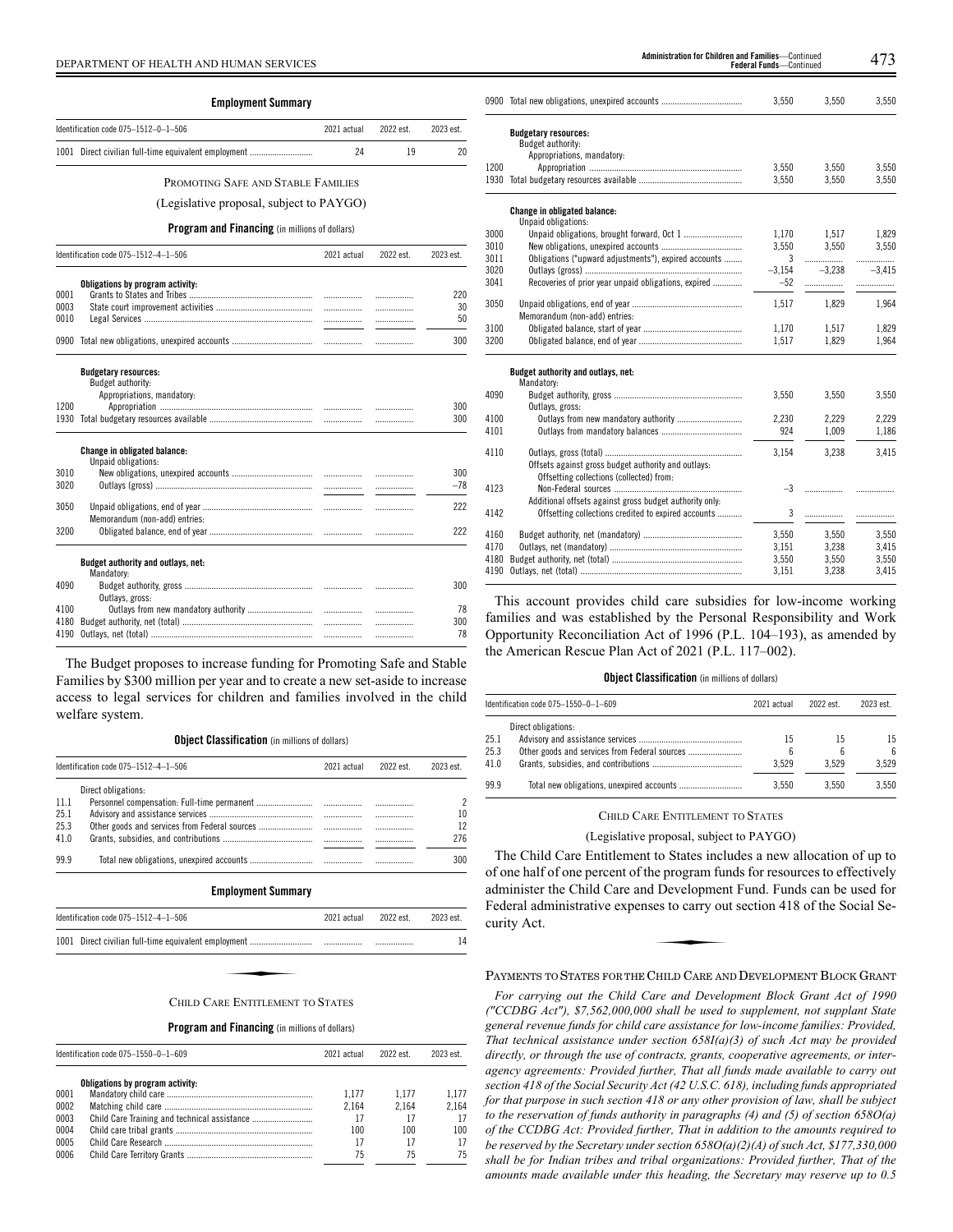# PAYMENTS TO STATES FOR THE CHILD CARE AND DEVELOPMENT BLOCK GRANT—Continued

*percent for Federal administrative expenses: Provided further, That of the total amount of funds made available to carry out section 418 of the Social Security Act (42 U.S.C. 618), including funds appropriated for that purpose in such section or any other provision of law, the Secretary may reserve up to 0.5 percent of such funds for Federal administrative expenses to carry out such section.*

# **Program and Financing** (in millions of dollars)

|      | Identification code 075-1515-0-1-609                        | 2021 actual   | 2022 est. | 2023 est. |
|------|-------------------------------------------------------------|---------------|-----------|-----------|
|      |                                                             |               |           |           |
|      | Obligations by program activity:                            |               |           |           |
| 0001 |                                                             | 5,849         | 5,881     | 7,524     |
| 0002 | Child Care Block Grant Payments to States [Disaster         |               |           |           |
|      |                                                             | 1             |           | .         |
| 0003 | Child Care Block Grant Payments to States [CARES            |               |           |           |
| 0004 |                                                             | 8<br>30       | .<br>30   | .<br>38   |
| 0005 | Child Care Block Grant Payments to States [CRRSA]           | 9,985         | .         |           |
| 0006 | Child Care Block Grant Payments to States (ARP)             | 14,990        | .         | .<br>.    |
| 0007 |                                                             | 23,975        | .         | .         |
|      |                                                             |               |           |           |
|      | 0900 Total new obligations, unexpired accounts              | 54,838        | 5,911     | 7,562     |
|      | <b>Budgetary resources:</b>                                 |               |           |           |
|      | Unobligated balance:                                        |               |           |           |
| 1000 | Unobligated balance brought forward, Oct 1                  | 10            | 50        | 50        |
| 1012 | Unobligated balance transfers between expired and unexpired |               |           |           |
|      |                                                             | $\mathbf{1}$  | .         | .         |
|      |                                                             |               |           |           |
|      |                                                             | 11            | 50        | 50        |
|      | Budget authority:                                           |               |           |           |
| 1100 | Appropriations, discretionary:                              | 15,911        | 5,911     | 7,562     |
| 1120 | Appropriations transferred to other acct [075-1503]         | $-33$         |           |           |
|      |                                                             |               | .         |           |
| 1160 |                                                             | 15,878        | 5,911     | 7,562     |
|      | Appropriations, mandatory:                                  |               |           |           |
| 1200 |                                                             | 39,000        | .         |           |
| 1900 |                                                             | 54.878        | 5.911     | 7.562     |
| 1930 |                                                             | 54,889        | 5,961     | 7,612     |
|      | Memorandum (non-add) entries:                               |               |           |           |
| 1940 |                                                             | $\mathbf{-1}$ | .         | .         |
| 1941 |                                                             | 50            | 50        | 50        |
|      |                                                             |               |           |           |
|      | <b>Change in obligated balance:</b><br>Unpaid obligations:  |               |           |           |
| 3000 |                                                             | 6,407         | 49,106    | 31,146    |
| 3010 |                                                             | 54,838        | 5.911     | 7,562     |
| 3020 |                                                             | $-12,121$     | $-23,871$ | $-24,050$ |
| 3041 | Recoveries of prior year unpaid obligations, expired        | $-18$         |           |           |
|      |                                                             |               |           |           |
| 3050 |                                                             | 49,106        | 31,146    | 14,658    |
|      | Memorandum (non-add) entries:                               |               |           |           |
| 3100 |                                                             | 6.407         | 49,106    | 31,146    |
| 3200 |                                                             | 49,106        | 31,146    | 14,658    |
|      | Budget authority and outlays, net:                          |               |           |           |
|      | Discretionary:                                              |               |           |           |
| 4000 |                                                             | 15,878        | 5.911     | 7.562     |
|      | Outlays, gross:                                             |               |           |           |
| 4010 | Outlays from new discretionary authority                    | 6.169         | 2.536     | 3.025     |
| 4011 |                                                             | 4,451         | 7,005     | 6,611     |
| 4020 |                                                             | 10,620        | 9,541     | 9,636     |
|      | Mandatory:                                                  |               |           |           |
| 4090 |                                                             | 39,000        |           |           |
|      | Outlays, gross:                                             |               |           | .         |
| 4100 | Outlays from new mandatory authority                        | 1,501         | .         | .         |
| 4101 |                                                             |               | 14,330    | 14,414    |
|      |                                                             |               |           |           |
| 4110 |                                                             | 1,501         | 14,330    | 14,414    |
| 4180 |                                                             | 54,878        | 5,911     | 7,562     |
| 4190 |                                                             | 12,121        | 23,871    | 24,050    |
|      |                                                             |               |           |           |

This program provides grants to States for child care subsidies for lowincome working families and activities to improve child care quality.

**Object Classification** (in millions of dollars)

| Identification code 075-1515-0-1-609 |                     | 2021 actual | 2022 est. | 2023 est. |  |
|--------------------------------------|---------------------|-------------|-----------|-----------|--|
| 11.1<br>12.1                         | Direct obligations: |             |           |           |  |

| 25.1 | 63     | 53    | 60               |
|------|--------|-------|------------------|
| 25.3 | 10     | 10    | 10 <sup>10</sup> |
| 41.0 | 54.760 | 5.842 | 7.476            |
| 99.9 | 54.838 | 5911  | 7.562            |

# **Employment Summary**

| Identification code 075-1515-0-1-609                         | 2021 actual | 2022 est. | 2023 est. |
|--------------------------------------------------------------|-------------|-----------|-----------|
| 1001 Direct civilian full-time equivalent employment         | 32          | 33        | 92        |
|                                                              |             |           |           |
|                                                              |             |           |           |
| $Q_1, \ldots, Q_{m-1}, \ldots, Q_1, \ldots, Q_{m-1}, \ldots$ |             |           |           |

### SOCIAL SERVICES BLOCK GRANT

*For making grants to States pursuant to section 2002 of the Social Security Act, \$1,700,000,000: Provided, That notwithstanding subparagraph (B) of section 404(d)(2) of such Act, the applicable percent specified under such subparagraph for a State to carry out State programs pursuant to title XX-A of such Act shall be 10 percent.*

Note.—A full-year 2022 appropriation for this account was not enacted at the time the Budget was prepared; therefore, the Budget assumes this account is operating under the Continuing Appropriations Act, 2022 (Division A of Public Law 117–43, as amended). The amounts included for 2022 reflect the annualized level provided by the continuing resolution.

# **Program and Financing** (in millions of dollars)

|      | Identification code 075-1534-0-1-506                       | 2021 actual | 2022 est.                | 2023 est. |
|------|------------------------------------------------------------|-------------|--------------------------|-----------|
|      | Obligations by program activity:                           |             |                          |           |
| 0001 |                                                            | 1,603       | 1.603                    | 1.603     |
| 0002 |                                                            | 3           | $\overline{\phantom{a}}$ | .         |
|      | 0900 Total new obligations, unexpired accounts             | 1,606       | 1,605                    | 1,603     |
|      | <b>Budgetary resources:</b><br>Unobligated balance:        |             |                          |           |
| 1000 | Budget authority:<br>Appropriations, mandatory:            | 30          | 32                       | 30        |
| 1200 |                                                            | 1,718       | 1.700                    | 1,700     |
| 1230 | and/or<br>unobligated<br>Appropriations<br>balance<br>0f   |             |                          |           |
|      | appropriations permanently reduced                         | $-97$       | $-97$                    | -97       |
| 1260 |                                                            | 1.621       | 1.603                    | 1.603     |
| 1930 |                                                            | 1,651       | 1,635                    | 1,633     |
|      | Memorandum (non-add) entries:                              |             |                          |           |
| 1940 |                                                            | $-13$       |                          | .         |
| 1941 |                                                            | 32          | 30                       | 30        |
|      | <b>Change in obligated balance:</b><br>Unpaid obligations: |             |                          |           |
| 3000 |                                                            | 500         | 435                      | 404       |
| 3010 |                                                            | 1,606       | 1,605                    | 1,603     |
| 3020 |                                                            | $-1,655$    | $-1,636$                 | $-1,627$  |
| 3041 | Recoveries of prior year unpaid obligations, expired       | $-16$       | .                        | .         |
| 3050 | Memorandum (non-add) entries:                              | 435         | 404                      | 380       |
| 3100 |                                                            | 500         | 435                      | 404       |
| 3200 |                                                            | 435         | 404                      | 380       |
|      | Budget authority and outlays, net:<br>Mandatory:           |             |                          |           |
| 4090 |                                                            | 1,621       | 1,603                    | 1,603     |
| 4100 | Outlays, gross:<br>Outlays from new mandatory authority    | 1,280       | 1,253                    | 1,253     |
| 4101 |                                                            | 375         | 383                      | 374       |
|      |                                                            |             |                          |           |
| 4110 |                                                            | 1,655       | 1,636                    | 1,627     |
| 4180 |                                                            | 1,621       | 1,603                    | 1,603     |
| 4190 |                                                            | 1,655       | 1,636                    | 1,627     |

The Social Services Block Grant (SSBG) account includes funding for SSBG (for a broad array of social services for children and adults.

# **Object Classification** (in millions of dollars)

| Identification code $075-1534-0-1-506$ |                     | 2021 actual | 2022 est | 2023 est. |
|----------------------------------------|---------------------|-------------|----------|-----------|
| 11.1                                   | Direct obligations: |             |          |           |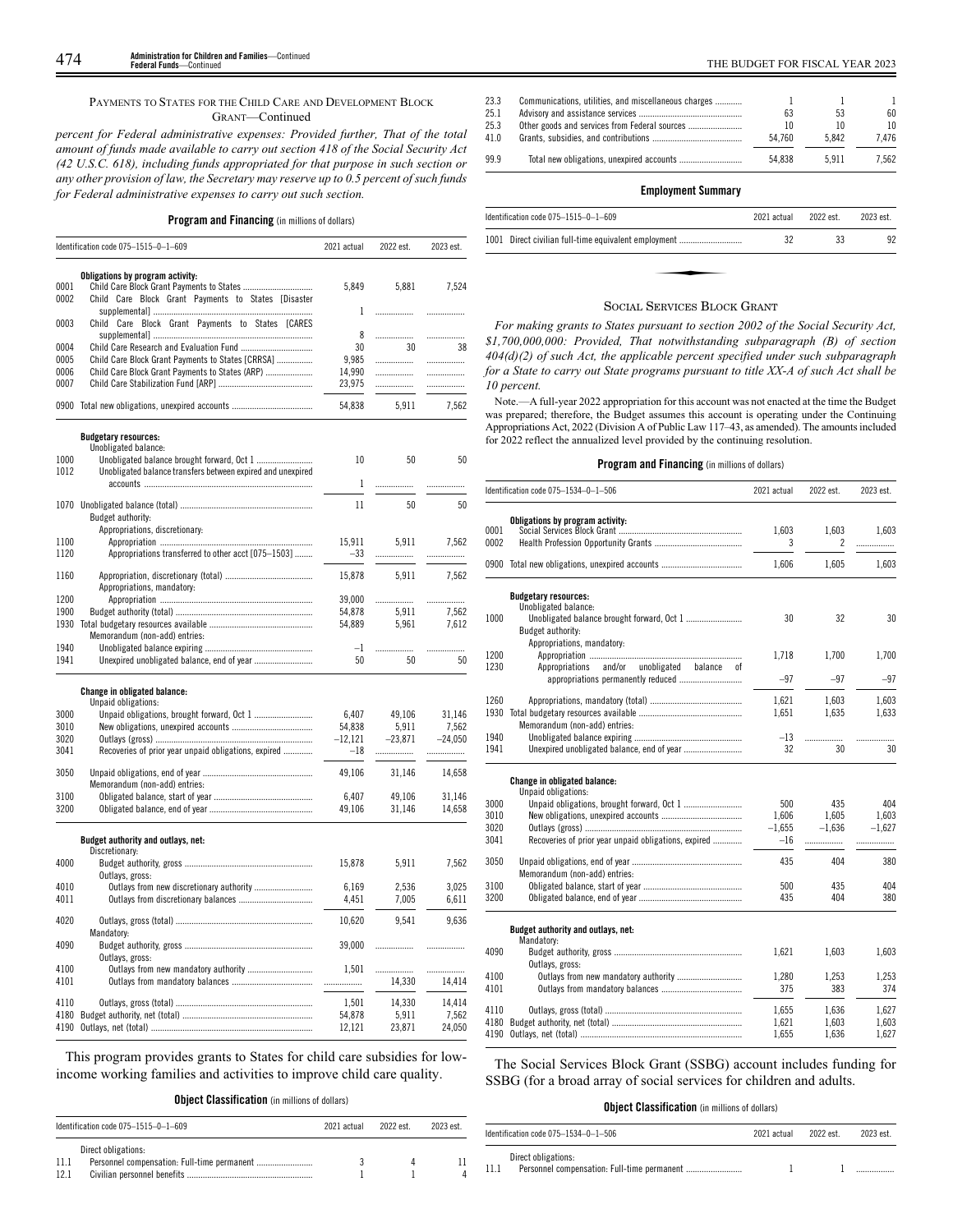| 25.1<br>41.0 |                                                      | 2<br>1.603  | 1.603     | 1.603     |
|--------------|------------------------------------------------------|-------------|-----------|-----------|
| 99.9         |                                                      | 1.606       | 1.605     | 1,603     |
|              | <b>Employment Summary</b>                            |             |           |           |
|              | Identification code $075 - 1534 - 0 - 1 - 506$       | 2021 actual | 2022 est. | 2023 est. |
|              | 1001 Direct civilian full-time equivalent employment |             | ĥ         |           |
|              |                                                      |             |           |           |
|              |                                                      |             |           |           |

# CHILDREN AND FAMILIES SERVICES PROGRAMS

*For carrying out, except as otherwise provided, the Runaway and Homeless Youth Act, the Head Start Act, the Every Student Succeeds Act, the Child Abuse Prevention and Treatment Act, sections 303 and 313 of the Family Violence Prevention and Services Act, the Native American Programs Act of 1974, title II of the Child Abuse Prevention and Treatment and Adoption Reform Act of 1978 (adoption opportunities), part B-1 of title IV and sections 429, 473A, 477(i), 1110, 1114A, and 1115 of the Social Security Act, and the Community Services Block Grant Act ("CSBG Act"); and for necessary administrative expenses to carry out titles I, IV, V, X, XI, XIV, XVI, and XX-A of the Social Security Act, the Act of July 5, 1960, and section 2204 of the American Rescue Plan Act of 2021, \$15,311,822,000, of which \$75,000,000, to remain available through September 30, 2024, shall be for grants to States for adoption and legal guardianship incentive payments, as defined by section 473A of the Social Security Act and may be made for adoptions and legal guardianships completed before September 30, 2023: Provided, That \$12,203,454,000 shall be for making payments under the Head Start Act, including for Early Head Start-Child Care Partnerships, and, of which, notwithstanding section 640 of such Act:*

*(1) \$505,359,000 shall be available for a cost of living adjustment, and with respect to any continuing appropriations act, funding available for a cost of living adjustment shall not be construed as an authority or condition under this Act;*

*(2) \$25,000,000 shall be available for allocation by the Secretary to supplement activities described in paragraphs (7)(B) and (9) of section 641(c) of the Head Start Act under the Designation Renewal System, established under the authority of sections 641(c)(7), 645A(b)(12), and 645A(d) of such Act, and such funds shall not be included in the calculation of "base grant" in subsequent fiscal years, as such term is used in section 640(a)(7)(A) of such Act;*

*(3) \$950,000,000, in addition to funds otherwise available for such purposes under section 640 of the Head Start Act, shall be available through September 30, 2024, for awards to eligible entities for Head Start and Early Head Start programs and to entities defined as eligible under section 645A(d) of such Act for high quality infant and toddler care through Early Head Start - Child Care Partnerships, and for training and technical assistance for such activities: Provided further, That of the funds made available in this subparagraph, up to \$21,000,000 shall be available to the Secretary for the administrative costs of carrying out this subparagraph: Provided further, That, of the funds made available in this subparagraph, \$650,000,000 shall be prioritized for Early Head Start - Child Care Partnerships and for training and technical assistance for such activities: Provided further, That the Secretary shall ensure that areas of greatest need are prioritized for funding made available in this subparagraph;*

*(4) \$4,000,000 shall be available for the purposes of maintaining the Tribal Colleges and Universities Head Start Partnership Program consistent with section 648(g) of such Act; and*

*(5) \$21,000,000 shall be available to supplement funding otherwise available for research, evaluation, and Federal administrative costs:*

*Provided further, That the Secretary may reduce the reservation of funds under section 640(a)(2)(C) of such Act in lieu of reducing the reservation of funds under sections 640(a)(2)(B), 640(a)(2)(D), and 640(a)(2)(E) of such Act: Provided further, That \$450,000,000 shall be available until December 31, 2023 for carrying out sections 9212 and 9213 of the Every Student Succeeds Act: Provided further, That up to 3 percent of the funds in the preceding proviso shall be available for technical assistance and evaluation related to grants awarded under such section 9212: Provided further, That \$789,834,000 shall be for making payments under the CSBG Act: Provided further, That \$35,615,000 shall be for section 680 of the CSBG Act, of which not less than \$23,615,000 shall be for section 680(a)(2) and not less than \$12,000,000 shall be for section 680(a)(3)(B) of such Act: Provided further, That, notwithstanding section 675C(a)(3) of the CSBG Act, to the extent Community Services Block Grant funds are distributed as grant funds by a State to an eligible entity as provided under such Act, and have not been expended by such entity, they shall remain with such entity for carryover into the next fiscal year for expenditure by such entity consistent with program purposes: Provided further, That the Secretary*

*shall establish procedures regarding the disposition of intangible assets and program income that permit such assets acquired with, and program income derived from, grant funds authorized under section 680 of the CSBG Act to become the sole property of such grantees after a period of not more than 12 years after the end of the grant period for any activity consistent with section 680(a)(2)(A) of the CSBG Act: Provided further, That intangible assets in the form of loans, equity investments and other debt instruments, and program income may be used by grantees for any eligible purpose consistent with section 680(a)(2)(A) of the CSBG Act: Provided further, That these procedures shall apply to such grant funds made available after November 29, 1999: Provided further, That funds appropriated for section 680(a)(2) of the CSBG Act shall be available for financing construction and rehabilitation and loans or investments in private business enterprises owned by community development corporations: Provided further, That \$491,869,000 shall be for carrying out section 303(a) of the Family Violence Prevention and Services Act, of which \$7,000,000 shall be allocated notwithstanding section 303(a)(2) of such Act for carrying out section 309 of such Act, and of which \$6,750,000 shall be for necessary administrative expenses to carry out such Act and section 2204 of the American Rescue Plan Act of 2021, in addition to amounts otherwise available for such purposes: Provided further, That the percentages specified in section 112(a)(2) of the Child Abuse Prevention and Treatment Act shall not apply to funds appropriated under this heading: Provided further, That \$8,000,000 shall be for a human services case management system for federally declared disasters, to include a comprehensive national case management contract and Federal costs of administering the system: Provided further, That up to \$2,000,000 shall be for improving the Public Assistance Reporting Information System, including grants to States to support data collection for a study of the system's effectiveness.*

### CHILDREN AND FAMILIES SERVICES PROGRAMS

**[**For an additional amount for "Children and Families Services Programs", \$7,773,000, to remain available until September 30, 2022, for support of Operation Allies Welcome for necessary administrative expenses to carry out refugee and entrant assistance activities in support of citizens or nationals of Afghanistan.**]** *(Afghanistan Supplemental Appropriations Act, 2022.)*

|      | Identification code 075-1536-0-1-506                        | 2021 actual    | 2022 est. | 2023 est. |
|------|-------------------------------------------------------------|----------------|-----------|-----------|
|      | Obligations by program activity:                            |                |           |           |
| 0101 |                                                             | 12,509         | 10,748    | 12.203    |
| 0102 |                                                             | 280            | 517       | 450       |
| 0103 |                                                             | 60             | 64        | 71        |
| 0104 |                                                             | 57             | 53        | 58        |
| 0106 | Education grants to reduce sexual abuse of runaway youth    | 20             | 20        | 21        |
| 0109 |                                                             | 190            | 90        | 125       |
| 0110 |                                                             | 35             | 35        | 42        |
| 0111 |                                                             | 309            | 63        | 90        |
| 0112 |                                                             | 269            | 269       | 279       |
| 0113 | Child welfare training, research, or demonstration projects | 19             | 19        | 121       |
| 0114 |                                                             | 44             | 44        | 46        |
| 0116 |                                                             | 52             | 98        | 75        |
| 0117 | Independent living education and training vouchers          | 48             | 43        | 48        |
| 0124 |                                                             | 76             | 57        | 63        |
| 0125 | Social services and income maintenance research             | 8              | 8         | 69        |
| 0128 |                                                             | 212            | 219       | 234       |
| 0131 |                                                             | $\overline{c}$ | 2         | 8         |
| 0191 |                                                             | 14,190         | 12,349    | 14,003    |
| 0301 |                                                             | 832            | 745       | 754       |
| 0303 |                                                             | 10             | 10        | 12        |
| 0304 |                                                             | 20             | 20        | 24        |
| 0305 | Low Income Household Drinking Water & Wastewater Emergency  |                |           |           |
|      |                                                             | 1.127          | 10        | .         |
| 0308 |                                                             | 13             | 13        | 27        |
| 0309 |                                                             | 378            | 438       | 492       |
| 0391 |                                                             | 2,380          | 1,236     | 1,309     |
| 0400 |                                                             | 16,570         | 13,585    | 15,312    |
| 0799 |                                                             | 16,570         | 13.585    | 15,312    |
| 0801 | Children and Families Services Programs (Reimbursable)      | 15             | 34        | 34        |
| 0809 |                                                             | 15             | 34        | 34        |
|      | 0900 Total new obligations, unexpired accounts              | 16,585         | 13,619    | 15,346    |

|      | UNUUN PALEY DAIANG:                                         |     |     |  |
|------|-------------------------------------------------------------|-----|-----|--|
| 1000 |                                                             | 820 | 540 |  |
| 1012 | Unobligated balance transfers between expired and unexpired |     |     |  |
|      |                                                             |     | .   |  |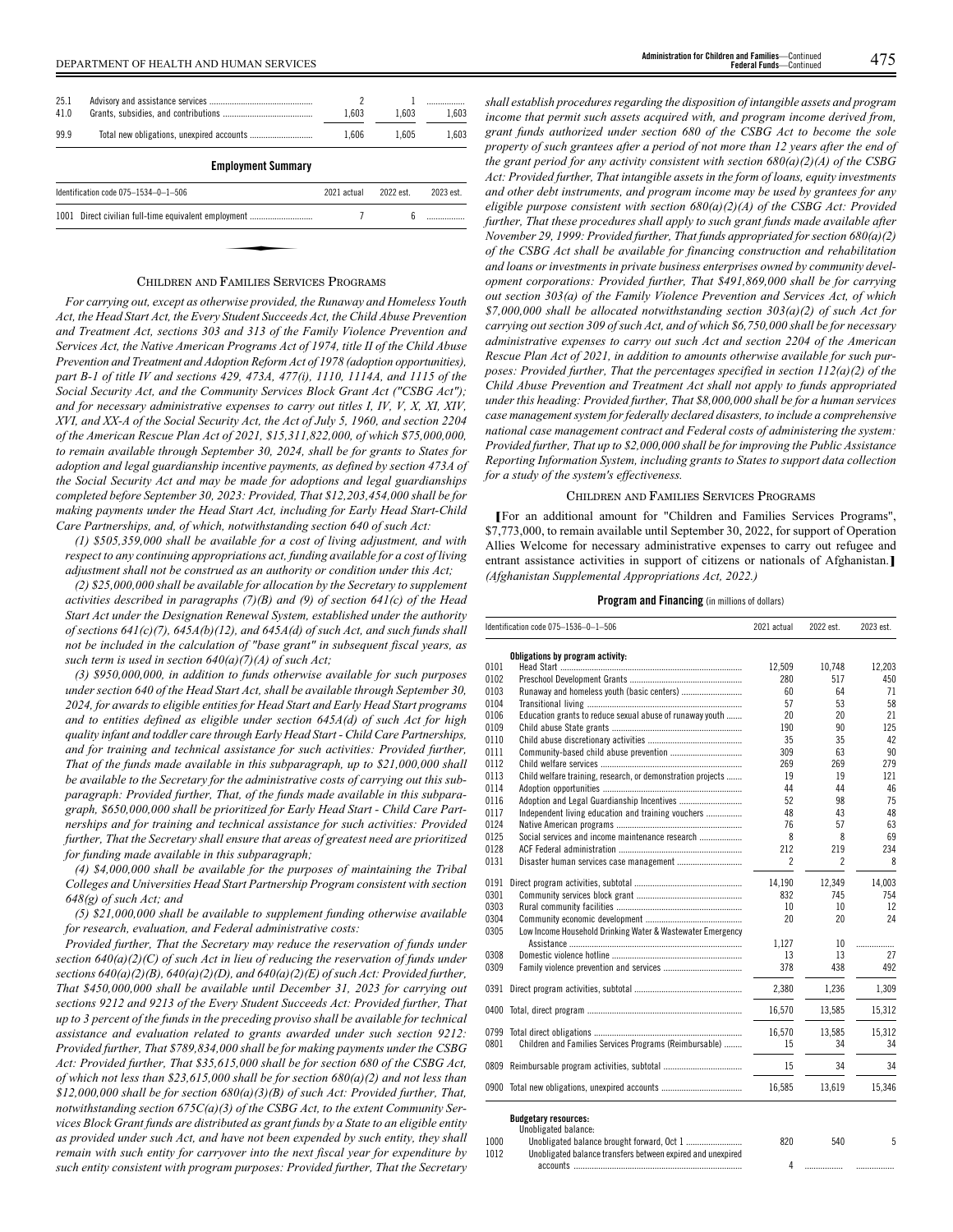| CHILDREN AND FAMILIES SERVICES PROGRAMS—Continued |
|---------------------------------------------------|
| <b>Program and Financing—Continued</b>            |

|              | Identification code 075-1536-0-1-506                                                                              | 2021 actual    | 2022 est.      | 2023 est.          |
|--------------|-------------------------------------------------------------------------------------------------------------------|----------------|----------------|--------------------|
| 1021         |                                                                                                                   | 65             | .              | .                  |
|              | Budget authority:                                                                                                 | 889            | 540            | 5                  |
| 1100         | Appropriations, discretionary:                                                                                    | 13,929         | 13,049         | 15,312             |
| 1200         | Appropriations, mandatory:                                                                                        | 2,320          |                |                    |
| 1700<br>1701 | Spending authority from offsetting collections, discretionary:<br>Change in uncollected payments, Federal sources | 3<br>1         | 23             | 23                 |
| 1750         | Spending auth from offsetting collections, disc (total)                                                           | 4              | .<br>23        | .<br>23            |
| 1800<br>1801 | Spending authority from offsetting collections, mandatory:                                                        | 3<br>10        | 11<br>1        | 11<br>$\mathbf{1}$ |
| 1850         | Change in uncollected payments, Federal sources<br>Spending auth from offsetting collections, mand (total)        | 13             | 12             | 12                 |
| 1900         |                                                                                                                   | 16,266         | 13,084         | 15,347             |
|              |                                                                                                                   | 17,155         | 13,624         | 15,352             |
|              | Memorandum (non-add) entries:                                                                                     |                |                |                    |
| 1940<br>1941 |                                                                                                                   | $-30$<br>540   | <br>5          | .<br>6             |
|              | Change in obligated balance:                                                                                      |                |                |                    |
|              | Unpaid obligations:                                                                                               |                |                |                    |
| 3000         | Unpaid obligations, brought forward, Oct 1                                                                        | 12,204         | 15,296         | 14,091             |
| 3010<br>3011 | Obligations ("upward adjustments"), expired accounts                                                              | 16,585<br>20   | 13,619<br>.    | 15,346<br>         |
| 3020         |                                                                                                                   | $-13.219$      | $-14,824$      | $-15,300$          |
| 3040         | Recoveries of prior year unpaid obligations, unexpired                                                            | $-65$          | .              |                    |
| 3041         | Recoveries of prior year unpaid obligations, expired                                                              | $-229$         |                | .                  |
| 3050         |                                                                                                                   | 15,296         | 14,091         | 14,137             |
| 3060         | Uncollected payments:<br>Uncollected pymts, Fed sources, brought forward, Oct 1                                   | $-23$          | $-26$          | -27                |
| 3070<br>3071 | Change in uncollected pymts, Fed sources, unexpired<br>Change in uncollected pymts, Fed sources, expired          | $-11$<br>8     | $-1$<br>.      | $-1$<br>.          |
| 3090         | Uncollected pymts, Fed sources, end of year                                                                       | $-26$          | $-27$          | $-28$              |
| 3100         | Memorandum (non-add) entries:                                                                                     | 12,181         | 15,270         | 14,064             |
| 3200         |                                                                                                                   | 15,270         | 14,064         | 14,109             |
|              | Budget authority and outlays, net:<br>Discretionary:                                                              |                |                |                    |
| 4000         | Outlays, gross:                                                                                                   | 13,933         | 13,072         | 15,335             |
| 4010<br>4011 | Outlays from new discretionary authority                                                                          | 4,532<br>8.622 | 4,495<br>9.747 | 5,294<br>9,414     |
| 4020         | Offsets against gross budget authority and outlays:                                                               | 13,154         | 14,242         | 14,708             |
| 4030         | Offsetting collections (collected) from:                                                                          | $-3$           | $-23$          | $-23$              |
| 4033<br>4040 | Offsets against gross budget authority and outlays (total)                                                        | -4<br>$-7$     | $-23$          | $-23$              |
| 4050         | Additional offsets against gross budget authority only:<br>Change in uncollected pymts, Fed sources, unexpired    | $\mathbf{-1}$  | .              |                    |
| 4052<br>4060 | Offsetting collections credited to expired accounts<br>Additional offsets against budget authority only (total)   | 4<br>3         | .<br>.         | .<br>.             |
| 4070         |                                                                                                                   | 13,929         | 13,049         | 15,312             |
| 4080         | Mandatory:                                                                                                        | 13,147         | 14,219         | 14,685             |
| 4090         | Outlavs, gross:                                                                                                   | 2,333          | 12             | 12                 |
| 4100<br>4101 |                                                                                                                   | 61<br>4        | 12<br>570      | 12<br>580          |
| 4110         | Offsets against gross budget authority and outlays:<br>Offsetting collections (collected) from:                   | 65             | 582            | 592                |
| 4120         | Additional offsets against gross budget authority only:                                                           | -6             | $-12$          | $-12$              |
| 4140<br>4142 | Change in uncollected pymts, Fed sources, unexpired<br>Offsetting collections credited to expired accounts        | $-10$<br>3     | $-1$<br>1      | $^{-1}$<br>1       |
| 4150         | Additional offsets against budget authority only (total)                                                          | $-7$           | .              | .                  |
| 4160         |                                                                                                                   | 2,320          | .              |                    |
| 4170         |                                                                                                                   | 59             | 570            | 580                |
|              |                                                                                                                   | 16,249         | 13,049         | 15,312             |

The request totals \$15.3 billion, including \$12.2 billion for Head Start, and provides assistance to children, families, and communities through partnerships with States and local community agencies.

4190 Outlays, net (total) ........................................................................ 13,206 14,789 15,265

|  | <b>Object Classification</b> (in millions of dollars) |  |  |  |  |  |
|--|-------------------------------------------------------|--|--|--|--|--|
|--|-------------------------------------------------------|--|--|--|--|--|

|      | Identification code 075-1536-0-1-506                 |        | 2022 est. | 2023 est.                |
|------|------------------------------------------------------|--------|-----------|--------------------------|
|      | Direct obligations:                                  |        |           |                          |
|      | Personnel compensation:                              |        |           |                          |
| 11.1 |                                                      | 120    | 123       | 121                      |
| 11.3 |                                                      | 5      | 5         | 4                        |
| 11.5 |                                                      | 2      | 2         | $\overline{2}$           |
| 11.7 |                                                      |        |           | 1                        |
| 11.9 |                                                      | 128    | 131       | 128                      |
| 12.1 |                                                      | 44     | 43        | 45                       |
| 21.0 |                                                      |        | .         | $\overline{\phantom{a}}$ |
| 23.1 |                                                      | 5      | 5         | 10                       |
| 23.3 | Communications, utilities, and miscellaneous charges |        |           | $\overline{\phantom{a}}$ |
| 25.1 |                                                      | 144    | 144       | 305                      |
| 25.2 |                                                      | 13     | 13        | 19                       |
| 25.3 |                                                      | 209    | 209       | 85                       |
| 25.4 |                                                      | 5      | 5         | 5                        |
| 26.0 |                                                      |        | .         |                          |
| 31.0 |                                                      | 3      | 3         |                          |
| 41.0 |                                                      | 16,018 | 13,031    | 14,709                   |
| 99.0 |                                                      | 16,570 | 13.585    | 15.312                   |
| 99.0 |                                                      | 15     | 34        | 34                       |
| 99.9 |                                                      | 16,585 | 13.619    | 15.346                   |

# **Employment Summary**

| ldentification code 075–1536–0–1–506                                                                                                                                   | 2021 actual | 2022 est.   | 2023 est.        |
|------------------------------------------------------------------------------------------------------------------------------------------------------------------------|-------------|-------------|------------------|
| 1001 Direct civilian full-time equivalent employment<br>1101 Direct military average strength employment<br>2001 Reimbursable civilian full-time equivalent employment | 1.071       | 1.049<br>10 | 1,017<br>4<br>10 |
| CHILDREN'S RESEARCH AND TECHNICAL ASSISTANCE                                                                                                                           |             |             |                  |

|      | Identification code 075-1553-0-1-609                             |                | 2022 est. | 2023 est.    |
|------|------------------------------------------------------------------|----------------|-----------|--------------|
|      | Obligations by program activity:                                 |                |           |              |
| 0001 |                                                                  | 13             | 12        | 12           |
| 0002 |                                                                  | 24             | 23        | 23           |
| 0799 |                                                                  | 37             | 35        | 35           |
| 0801 |                                                                  | 28             | 38        | 38           |
|      |                                                                  | 28             | 38        | 38           |
|      | 0900 Total new obligations, unexpired accounts                   | 65             | 73        | 73           |
|      | <b>Budgetary resources:</b><br>Unobligated balance:              |                |           |              |
| 1000 |                                                                  | $\overline{7}$ | 8         | 10           |
| 1021 |                                                                  | 4              |           |              |
| 1070 | Budget authority:                                                | 11             | 8         | 10           |
| 1200 | Appropriations, mandatory:                                       | 37             | 37        | 37           |
| 1230 | and/or unobligated<br>Appropriations<br>balance<br><sup>of</sup> |                |           |              |
|      | appropriations permanently reduced                               | $-2$           | $-2$      | $-2$         |
| 1260 |                                                                  | 35             | 35        | 35           |
|      | Spending authority from offsetting collections, mandatory:       |                |           |              |
| 1800 |                                                                  | 27             | 40        | 40           |
| 1802 | Offsetting collections (previously unavailable)                  | 1              | 1         | $\mathbf{1}$ |
| 1823 | New and/or unobligated balance of spending authority from        |                |           |              |
|      | offsetting collections temporarily reduced                       | $-1$           | $-1$      | $-1$         |
| 1850 | Spending auth from offsetting collections, mand (total)          | 27             | 40        | 40           |
| 1900 |                                                                  | 62             | 75        | 75           |
| 1930 | Memorandum (non-add) entries:                                    | 73             | 83        | 85           |
| 1941 |                                                                  | 8              | 10        | 12           |
|      |                                                                  |                |           |              |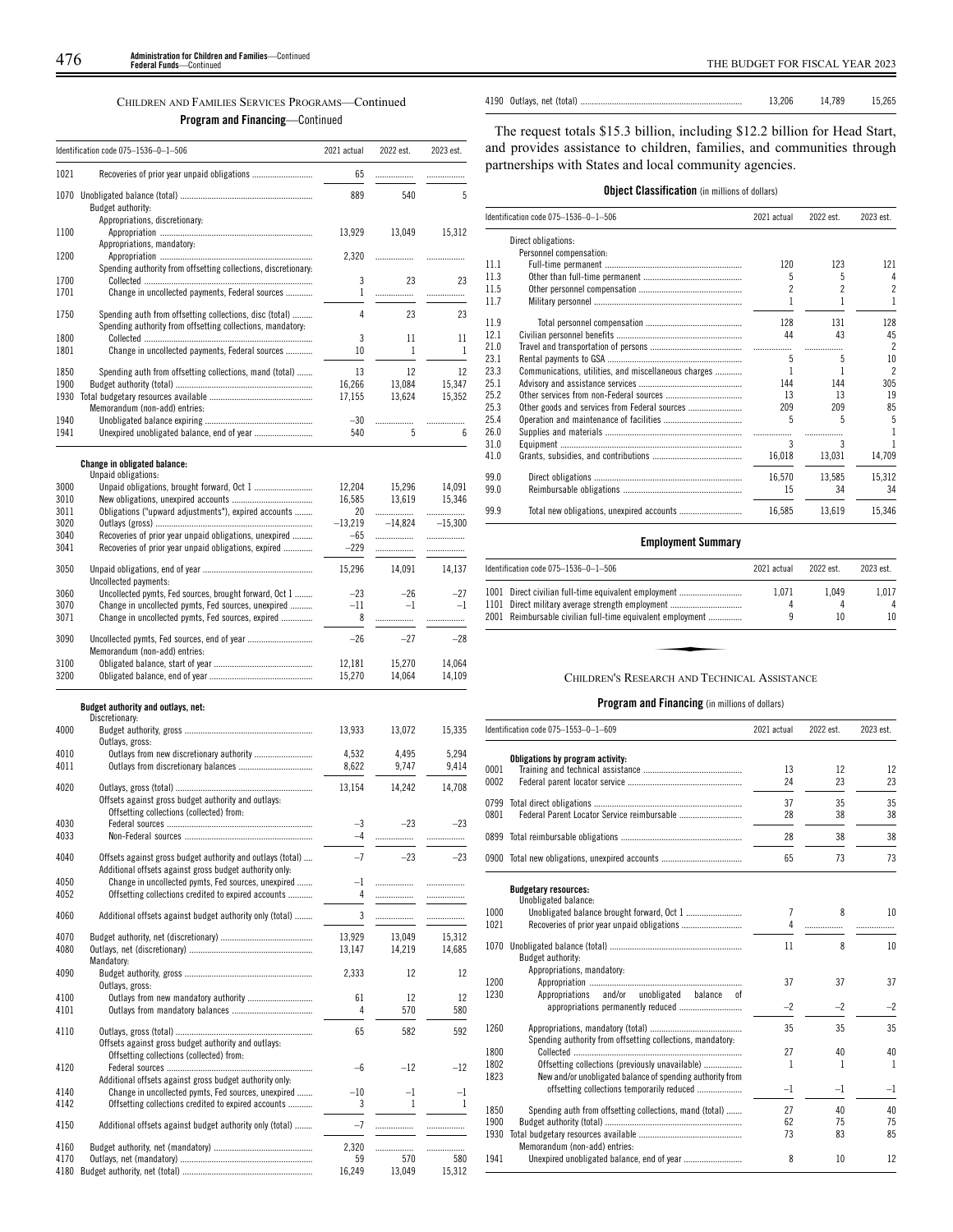#### **Change in obligated balance:**

|      | Unpaid obligations:                                                                             |       |       |                |
|------|-------------------------------------------------------------------------------------------------|-------|-------|----------------|
| 3000 |                                                                                                 | 20    | 10    | 9              |
| 3010 |                                                                                                 | 65    | 73    | 73             |
| 3020 |                                                                                                 | $-71$ | $-74$ | $-73$          |
| 3040 | Recoveries of prior year unpaid obligations, unexpired                                          | $-4$  |       |                |
| 3050 | Uncollected payments:                                                                           | 10    | 9     | 9              |
| 3060 | Uncollected pymts, Fed sources, brought forward, Oct 1                                          | $-6$  | $-6$  | $-6$           |
| 3090 | Memorandum (non-add) entries:                                                                   | $-6$  | $-6$  | $-6$           |
| 3100 |                                                                                                 | 14    | 4     | 3              |
| 3200 |                                                                                                 | 4     | 3     | $\overline{3}$ |
|      | Budget authority and outlays, net:<br>Mandatory:                                                |       |       |                |
| 4090 |                                                                                                 | 62    | 75    | 75             |
|      | Outlays, gross:                                                                                 |       |       |                |
| 4100 | Outlays from new mandatory authority                                                            | 49    | 59    | 59             |
| 4101 |                                                                                                 | 22    | 15    | 14             |
| 4110 |                                                                                                 | 71    | 74    | 73             |
|      | Offsets against gross budget authority and outlays:<br>Offsetting collections (collected) from: |       |       |                |
| 4120 |                                                                                                 | $-9$  | $-12$ | $-12$          |
| 4123 |                                                                                                 | $-18$ | $-28$ | $-28$          |
| 4130 | Offsets against gross budget authority and outlays (total)                                      | $-27$ | $-40$ | $-40$          |
| 4160 |                                                                                                 | 35    | 35    | 35             |
| 4170 |                                                                                                 | 44    | 34    | 33             |
| 4180 |                                                                                                 | 35    | 35    | 35             |
| 4190 |                                                                                                 | 44    | 34    | 33             |
|      | Memorandum (non-add) entries:                                                                   |       |       |                |
| 5090 | Unexpired unavailable balance, SOY: Offsetting collections                                      | 1     | 1     | 1              |
|      |                                                                                                 |       |       |                |

5092 Unexpired unavailable balance, EOY: Offsetting collections ....... 1 1 1 1 1

This account provides funding for research and technical assistance activities established by the Personal Responsibility and Work Opportunity Reconciliation Act of 1996 (P.L. 104–193), as amended by the Deficit Reduction Act of 2005 (P.L. 109–171).

**Object Classification** (in millions of dollars)

|      | Identification code 075-1553-0-1-609 | 2021 actual | 2022 est. | 2023 est. |
|------|--------------------------------------|-------------|-----------|-----------|
|      | Direct obligations:                  |             |           |           |
| 11.1 |                                      |             | 10        | 10        |
| 12.1 |                                      |             |           |           |
| 23.1 |                                      |             |           |           |
| 25.3 |                                      |             |           |           |
| 25.7 |                                      | 14          | 14        | 14        |
| 99.0 |                                      | 37          | 35        | 35        |
| 99.0 |                                      | 28          | 38        | 38        |
| 99.9 |                                      | 65          | 73        | 73        |

| Identification code $075 - 1553 - 0 - 1 - 609$                           | 2021 actual | 2022 est. | 2023 est. |
|--------------------------------------------------------------------------|-------------|-----------|-----------|
| 1001 Direct civilian full-time equivalent employment                     | 66          | 76        | 82        |
|                                                                          |             |           |           |
|                                                                          |             |           |           |
| $\mathbf{r}$ , $\mathbf{r}$ , $\mathbf{r}$ , $\mathbf{r}$ , $\mathbf{r}$ |             |           |           |

# PAYMENTS FOR FOSTER CARE AND PERMANENCY

*For carrying out, except as otherwise provided, title IV-E of the Social Security Act, \$7,606,000,000.*

*For carrying out, except as otherwise provided, title IV-E of the Social Security Act, for the first quarter of fiscal year 2024, \$3,200,000,000.*

*For carrying out, after May 31 of the current fiscal year, except as otherwise provided, section 474 of title IV-E of the Social Security Act, for the last 3 months of the current fiscal year for unanticipated costs, incurred for the current fiscal year, such sums as may be necessary.*

Note.—A full-year 2022 appropriation for this account was not enacted at the time the Budget was prepared; therefore, the Budget assumes this account is operating under the Continuing Appropriations Act, 2022 (Division A of Public Law 117–43, as amended). The amounts included for 2022 reflect the annualized level provided by the continuing resolution.

#### **Program and Financing** (in millions of dollars)

|      | Identification code 075-1545-0-1-609                        | 2021 actual | 2022 est. | 2023 est. |
|------|-------------------------------------------------------------|-------------|-----------|-----------|
|      | Obligations by program activity:                            |             |           |           |
| 0001 |                                                             | 5.788       | 6,032     | 6,189     |
| 0002 |                                                             | 547         | 143       | 143       |
| 0004 |                                                             | 3,641       | 4,046     | 4,128     |
| 0005 |                                                             | 249         | 317       | 345       |
| 0006 | Technical Assistance and Implementation Services for Tribal |             |           |           |
|      |                                                             | 3           | 3         | 3         |
| 0007 |                                                             | 1           | 1         | 1         |
|      | 0900 Total new obligations, unexpired accounts              | 10,229      | 10,542    | 10,809    |
|      |                                                             |             |           |           |
|      |                                                             |             |           |           |
|      | <b>Budgetary resources:</b><br>Unobligated balance:         |             |           |           |
| 1000 |                                                             |             | 99        | 95        |
| 1012 | Unobligated balance transfers between expired and unexpired |             |           |           |
|      |                                                             | 4           | .         |           |
| 1020 | Adjustment of unobligated bal brought forward, Oct 1        | 654         |           | .         |
|      |                                                             |             |           |           |
|      |                                                             | 658         | 99        | 95        |
|      | Budget authority:                                           |             |           |           |
|      | Appropriations, mandatory:                                  |             |           |           |
| 1200 |                                                             | 7.417       | 7.541     | 7,611     |
| 1230 | Appropriations and/or unobligated balance<br>0f             |             |           |           |
|      |                                                             | $-2$        | $-3$      | $-3$      |
|      |                                                             |             |           |           |
| 1260 |                                                             | 7.415       | 7.538     | 7,608     |
|      | Advance appropriations, mandatory:                          |             |           |           |
| 1270 |                                                             | 3.000       | 3.000     | 3,200     |
| 1900 |                                                             | 10,415      | 10.538    | 10,808    |
| 1930 |                                                             | 11,073      | 10,637    | 10,903    |
|      | Memorandum (non-add) entries:                               |             |           |           |
| 1940 |                                                             | $-745$      |           |           |

# **Change in obligated balance:**

|      | Unpaid obligations:                                  |          |           |           |
|------|------------------------------------------------------|----------|-----------|-----------|
| 3000 |                                                      | 1.618    | 1.984     | 1.836     |
| 3010 |                                                      | 10.229   | 10.542    | 10.809    |
| 3011 | Obligations ("upward adjustments"), expired accounts | 84       |           |           |
| 3020 |                                                      | $-9.713$ | $-10.690$ | $-10.206$ |
| 3041 | Recoveries of prior year unpaid obligations, expired | $-234$   | .         |           |
| 3050 | Memorandum (non-add) entries:                        | 1.984    | 1.836     | 2.439     |
| 3100 |                                                      | 1.618    | 1.984     | 1.836     |
| 3200 |                                                      | 1.984    | 1.836     | 2.439     |
|      |                                                      |          |           |           |
|      | Buddet authority and authors and                     |          |           |           |

1941 Unexpired unobligated balance, end of year .......................... 99 95 94

#### **Budget authority and outlays, net:**

|      | DUULCL AULIIVI ILV AIIU VULIAVS. IICL.<br>Mandatory: |        |        |        |
|------|------------------------------------------------------|--------|--------|--------|
| 4090 |                                                      | 10.415 | 10.538 | 10.808 |
|      | Outlays, gross:                                      |        |        |        |
| 4100 |                                                      | 8.357  | 8.913  | 9.140  |
| 4101 |                                                      | 1.356  | 1.777  | 1.066  |
| 4110 |                                                      | 9.713  | 10.690 | 10.206 |
|      |                                                      | 10.415 | 10.538 | 10.808 |
|      |                                                      | 9.713  | 10.690 | 10.206 |
|      |                                                      |        |        |        |

# **Summary of Budget Authority and Outlays** (in millions of dollars)

|                                         | 2021 actual | 2022 est. | 2023 est. |
|-----------------------------------------|-------------|-----------|-----------|
| Enacted/requested:                      |             |           |           |
|                                         | 10.415      | 10.538    | 10.808    |
|                                         | 9.713       | 10.690    | 10.206    |
| Legislative proposal, subiect to PAYGO: |             |           |           |
|                                         |             | 161       | 444       |
|                                         |             | 161       | 444       |
| Total:                                  |             |           |           |
|                                         | 10.415      | 10.699    | 11.252    |
|                                         | 9.713       | 10.851    | 10.650    |

This account provides formula grants for Foster Care, Adoption Assistance, Guardianship Assistance Program, Foster Care Prevention Services, and the Chafee Program for Successful Transition to Adulthood, as well as technical assistance and implementation services for tribal programs.

*Foster Care*—The proposed level will support eligible low-income children who must be placed outside the home. An average of 225,600 children per month are estimated to be served in FY 2023.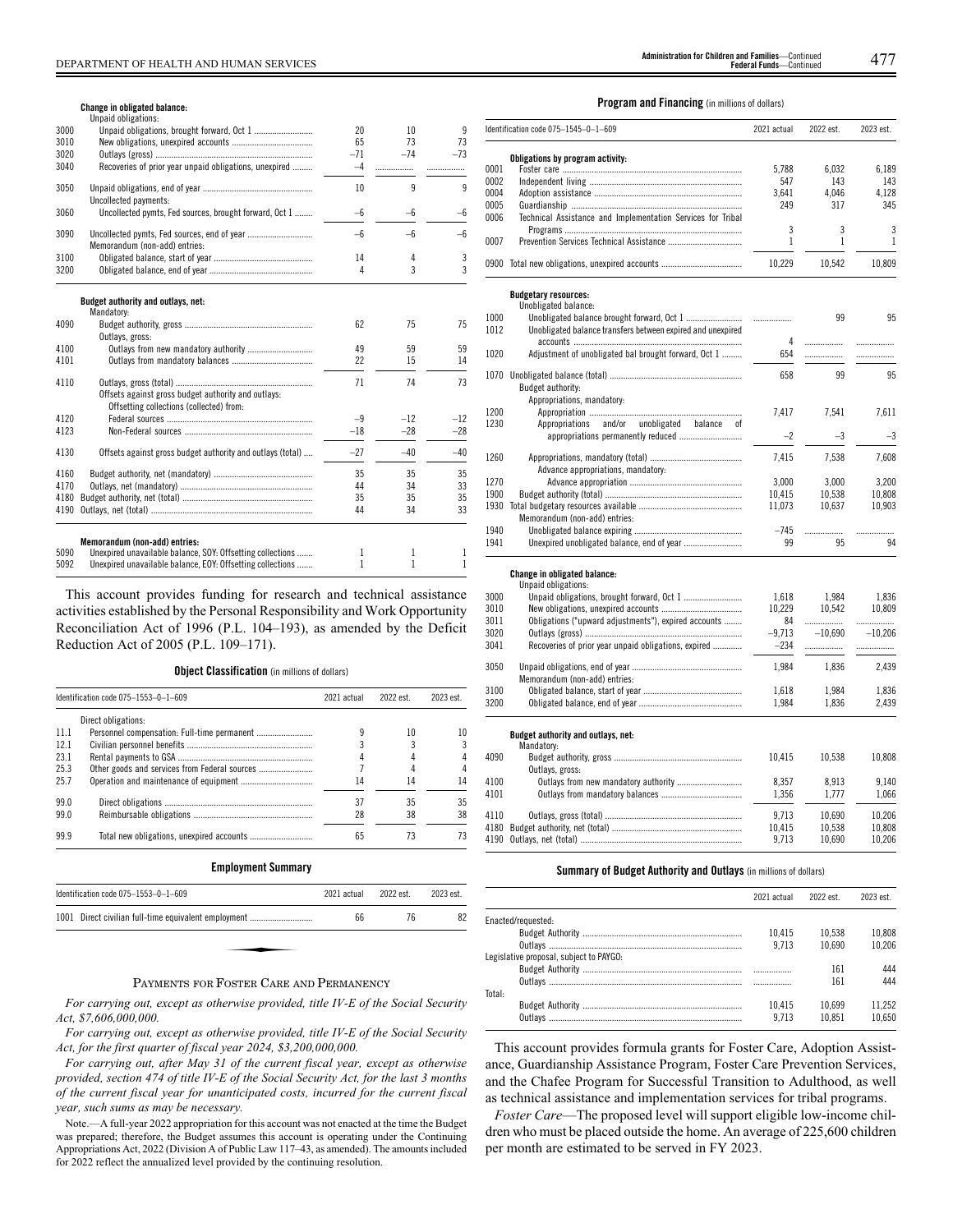# PAYMENTS FOR FOSTER CARE AND PERMANENCY—Continued

*Adoption Assistance*—The proposed funding level will support subsidies for families adopting eligible low-income children with special needs. An average of 523,300 children per month are estimated to be served in FY 2023.

*Guardianship Assistance Program*—The proposed funding level will provide payments for relatives taking legal guardianship of eligible children who have been in foster care. An average of 67,800 children per month are estimated to be served in FY 2023.

# **Object Classification** (in millions of dollars)

|      | Identification code $075 - 1545 - 0 - 1 - 609$ | 2021 actual | 2022 est. | 2023 est. |
|------|------------------------------------------------|-------------|-----------|-----------|
|      | Direct obligations:                            |             |           |           |
| 21.0 |                                                |             |           |           |
| 23.1 |                                                |             |           |           |
| 25.1 |                                                | 34          | 42        | 46        |
| 25.2 |                                                |             |           |           |
| 41.0 |                                                | 10.192      | 10.497    | 10.760    |
| 99.9 |                                                | 10.229      | 10.542    | 10.809    |

#### **Employment Summary**

| ldentification code 075–1545–0–1–609                 | 2021 actual | 2022 est. | 2023 est. |
|------------------------------------------------------|-------------|-----------|-----------|
| 1001 Direct civilian full-time equivalent employment |             |           |           |

PAYMENTS FOR FOSTER CARE AND PERMANENCY

#### (Legislative proposal, subject to PAYGO)

#### **Program and Financing** (in millions of dollars)

|              | Identification code 075-1545-4-1-609                                           | 2021 actual | 2022 est. | 2023 est.  |
|--------------|--------------------------------------------------------------------------------|-------------|-----------|------------|
| 0001<br>0002 | Obligations by program activity:                                               |             | 161       | 344<br>100 |
|              | 0900 Total new obligations, unexpired accounts (object class 41.0)             |             | 161       | 444        |
|              | <b>Budgetary resources:</b><br>Budget authority:<br>Appropriations, mandatory: |             |           |            |
| 1200         |                                                                                |             | 161       | 444        |
| 1900         |                                                                                |             | 161       | 444        |
| 1930         |                                                                                |             | 161       | 444        |
|              | <b>Change in obligated balance:</b><br>Unpaid obligations:                     |             |           |            |
| 3010         |                                                                                |             | 161       | 444        |
| 3020         |                                                                                |             | $-161$    | $-444$     |
|              | Budget authority and outlays, net:<br>Mandatory:                               |             |           |            |
| 4090         | Outlays, gross:                                                                |             | 161       | 444        |
| 4100         |                                                                                |             | 161       | 444        |
| 4180         |                                                                                |             | 161       | 444        |
| 4190         |                                                                                |             | 161       | 444        |

The Budget proposes to increase reimbursement rates for the Prevention Services and Kinship Navigator programs. The Budget also proposes to increase reimbursement rates in the foster care and guardianship assistance programs for children placed with kin and to reduce reimbursement rates for children placed in most congregate care settings. The Budget proposes to increase Chafee funding by \$100 million per year and add flexibilities in the program. Finally, the Budget proposes to amend title IV-E to prohibit states and contractors from discriminating against prospective foster or adoptive parents or children in foster care or being considered for adoption<br>and the basis of their religious beliefs, sexual orientation, gender identity,<br>gender expression, or sex. on the basis of their religious beliefs, sexual orientation, gender identity, gender expression, or sex.

# **ADMINISTRATION FOR COMMUNITY LIVING**

*Federal Funds*

### AGING AND DISABILITY SERVICES PROGRAMS

(INCLUDING TRANSFER OF FUNDS)

*For carrying out, to the extent not otherwise provided, the Older Americans Act of 1965 ("OAA"), the RAISE Family Caregivers Act, the Supporting Grandparents Raising Grandchildren Act, titles III and XXIX of the PHS Act, sections 1252 and 1253 of the PHS Act, section 119 of the Medicare Improvements for Patients and Providers Act of 2008, title XX-B of the Social Security Act, the Developmental Disabilities Assistance and Bill of Rights Act of 2000, parts 2 and 5 of subtitle D of title II of the Help America Vote Act of 2002, the Assistive Technology Act of 1998, titles II and VII (and section 14 with respect to such titles) of the Rehabilitation Act of 1973, and for Department-wide coordination of policy and program activities that assist individuals with disabilities, \$2,930,491,000, together with \$55,242,000 to be transferred from the Federal Hospital Insurance Trust Fund and the Federal Supplementary Medical Insurance Trust Fund to carry out section 4360 of the Omnibus Budget Reconciliation Act of 1990: Provided, That, in addition to amounts provided herein, \$27,503,000 shall be available to this appropriation, for the purposes under this heading, from amounts provided pursuant to section 241 of the PHS Act: Provided further, That, of amounts made available under this heading to carry out section 321 of the OAA, up to one percent shall be available for grants to develop and implement evidence-based practices to enhance home and communitybased supportive services: Provided further, That of amounts made available under this heading to carry out sections 311, 331, and 336 of the OAA, up to one percent of such amounts shall be available for developing and implementing evidence-based practices for enhancing senior nutrition, including medically-tailored meals: Provided further, That notwithstanding any other provision of this Act, funds made available under this heading to carry out section 311 of the OAA may be transferred to the Secretary of Agriculture in accordance with such section: Provided further, That notwithstanding section 206(h) of the OAA, up to one percent of amounts appropriated to carry out programs authorized under title III of such Act shall be available for conducting evaluations: Provided further, That up to five percent of the funds provided for adult protective services grants under section 2042 of title XXof the Social Security Act may be used to make grants to Tribes and Tribal Organizations: Provided further, That up to \$1.5 million of funds made available under this heading for aging network support activities under sections 202, 215, and 411 of the OAA and up to \$1.5 million of funds made available under this heading for projects of national significance under subtitle E of title I of the Developmental Disabilities Assistance and Bill of Rights Act of 2000 may be merged and used for demonstration grants that benefit both older individuals and individuals with any type of disability: Provided further, That none of the funds made available under this heading may be used by an eligible system (as defined in section 102 of the Protection and Advocacy for Individuals with Mental Illness Act (42 U.S.C. 10802)) to continue to pursue any legal action in a Federal or State court on behalf of an individual or group of individuals with a developmental disability (as defined in section 102(8)(A) of the Developmental Disabilities and Assistance and Bill of Rights Act of 2000 (20 U.S.C. 15002(8)(A)) that is attributable to a mental impairment (or a combination of mental and physical impairments), that has as the requested remedy the closure of State operated intermediate care facilities for people with intellectual or developmental disabilities, unless reasonable public notice of the action has been provided to such individuals (or, in the case of mental incapacitation, the legal guardians who have been specifically awarded authority by the courts to make healthcare and residential decisions on behalf of such individuals) who are affected by such action, within 90 days of instituting such legal action, which informs such individuals (or such legal guardians) of their legal rights and how to exercise such rights consistent with current Federal Rules of Civil Procedure: Provided further, That the limitations in the immediately preceding proviso shall not apply in the case of an individual who is neither competent to consent nor has a legal guardian, nor shall the proviso apply in the case of individuals who are a ward of the State or subject to public guardianship.*

|      | ldentification code 075–0142–0–1–506                         | 2021 actual | 2022 est. | 2023 est. |
|------|--------------------------------------------------------------|-------------|-----------|-----------|
|      | Obligations by program activity:                             |             |           |           |
| 0101 |                                                              | 3.495       | 1.872     | 2.308     |
| 0102 |                                                              | 41          | 41        | 57        |
| 0103 | Integrated Aging and Disability Services Programs            | 46          | 54        | 68        |
| 0104 |                                                              | 324         | 316       | 380       |
| 0105 | National Institute on Disability, Independent Living & Rehab |             |           |           |
|      |                                                              | 113         | 113       | 119       |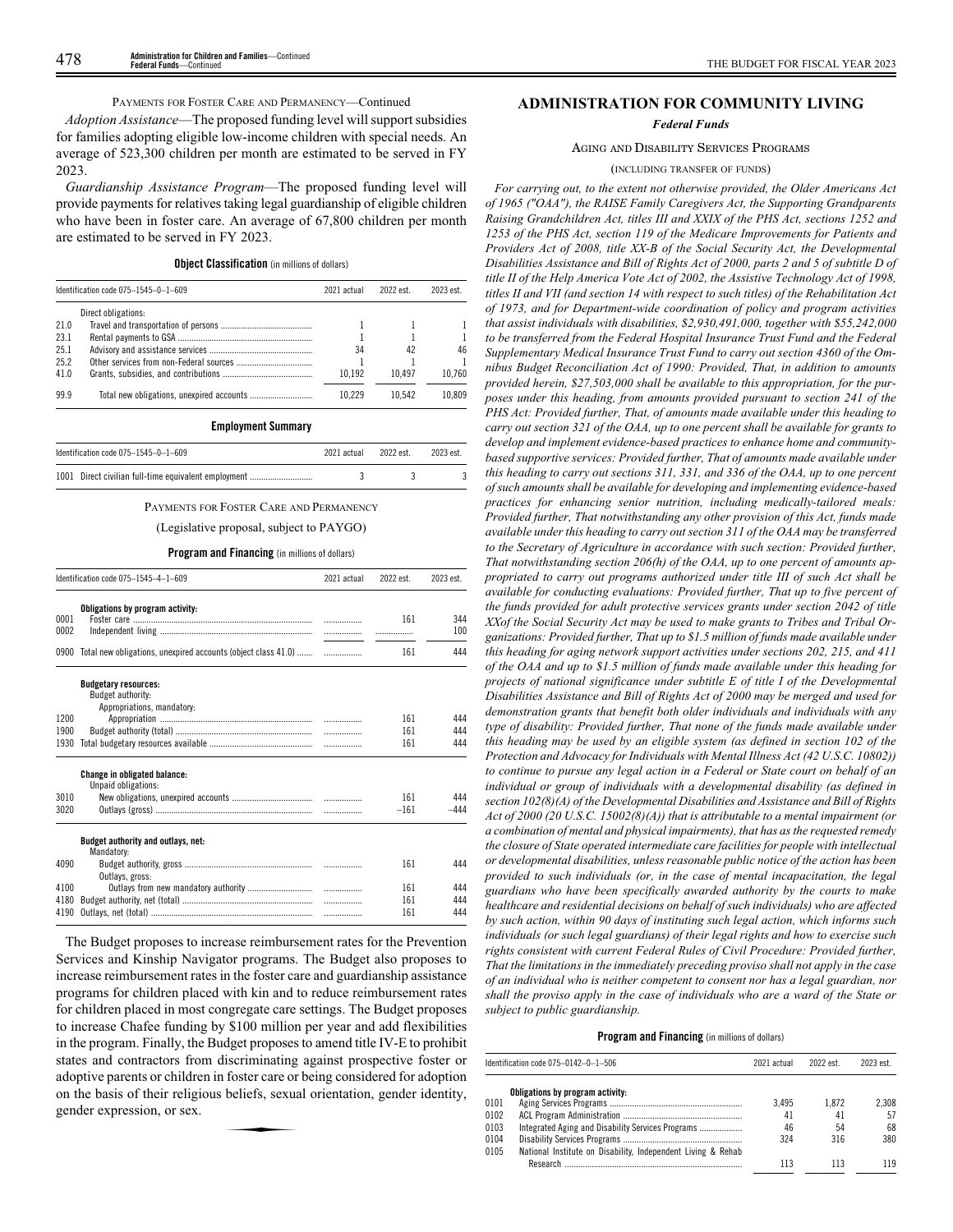| 0300 |                                                                | 4,019 | 2,396   | 2,932   |
|------|----------------------------------------------------------------|-------|---------|---------|
| 0799 |                                                                |       |         |         |
|      |                                                                | 4,019 | 2,396   | 2,932   |
| 0801 |                                                                | 112   | 109     | 110     |
| 0802 | PHS Evaluation: Disability Reimbursable (Collected)            | .     | .       | 28      |
| 0899 |                                                                | 112   | 109     | 138     |
| 0900 |                                                                | 4.131 | 2.505   | 3.070   |
|      | <b>Budgetary resources:</b>                                    |       |         |         |
|      | Unobligated balance:                                           |       |         |         |
| 1000 | Unobligated balance brought forward, Oct 1                     | 17    | 220     | 59      |
| 1021 |                                                                | 1     | .       |         |
| 1070 |                                                                | 18    | 220     | 59      |
|      | Budget authority:                                              |       |         |         |
|      | Appropriations, discretionary:                                 |       |         |         |
| 1100 |                                                                | 2,481 | 2.207   | 2,930   |
| 1120 | Appropriations transferred to other acct [012-3507]            | $-1$  | $-1$    | .       |
| 1120 | Appropriations transferred to other acct [075-1503]            | $-7$  | .       | .       |
| 1121 | Appropriations transferred from other acct [075-0116]          |       | 28      | .       |
| 1160 |                                                                | 2,473 | 2,234   | 2,930   |
|      | Appropriations, mandatory:                                     |       |         |         |
| 1200 |                                                                | 1,720 |         |         |
| 1221 | PPHF Appropriations transferred from other accounts            |       |         |         |
|      |                                                                | 28    | .       | 28      |
|      |                                                                |       |         |         |
| 1260 |                                                                | 1.748 | .       | 28      |
|      | Spending authority from offsetting collections, discretionary: |       |         |         |
| 1701 | Change in uncollected payments, Federal sources                | 75    | 75      | 77      |
|      | Spending authority from offsetting collections, mandatory:     |       |         |         |
| 1800 |                                                                |       | 35      | 35      |
| 1801 | Change in uncollected payments, Federal sources                | 38    | .       | .       |
| 1850 | Spending auth from offsetting collections, mand (total)        | 38    | 35      | 35      |
| 1900 |                                                                | 4,334 | 2.344   | 3,070   |
| 1930 |                                                                | 4,352 | 2,564   | 3,129   |
|      | Memorandum (non-add) entries:                                  |       |         |         |
| 1940 |                                                                | $-1$  |         |         |
| 1941 |                                                                | 220   | .<br>59 | .<br>59 |
|      |                                                                |       |         |         |

# **Change in obligated balance:** Unpaid obligations:

|      | Ulipaiu Ubligations:                                                                            |          |          |          |
|------|-------------------------------------------------------------------------------------------------|----------|----------|----------|
| 3000 | Unpaid obligations, brought forward, Oct 1                                                      | 2,534    | 3,979    | 2,605    |
| 3010 |                                                                                                 | 4,131    | 2,505    | 3,070    |
| 3011 | Obligations ("upward adjustments"), expired accounts                                            | 3        | .        |          |
| 3020 |                                                                                                 | $-2,664$ | $-3.879$ | $-3,778$ |
| 3040 | Recoveries of prior year unpaid obligations, unexpired                                          | $-1$     | .        |          |
| 3041 | Recoveries of prior year unpaid obligations, expired                                            | $-24$    | .        | .        |
|      |                                                                                                 |          |          |          |
| 3050 | Uncollected payments:                                                                           | 3.979    | 2.605    | 1.897    |
| 3060 | Uncollected pymts, Fed sources, brought forward, Oct 1                                          | $-187$   | $-297$   | $-372$   |
| 3070 | Change in uncollected pymts, Fed sources, unexpired                                             | $-113$   | $-75$    | $-77$    |
| 3071 | Change in uncollected pymts, Fed sources, expired                                               |          |          |          |
|      |                                                                                                 | 3        | .        | .        |
| 3090 | Uncollected pymts, Fed sources, end of year<br>Memorandum (non-add) entries:                    | $-297$   | $-372$   | $-449$   |
| 3100 |                                                                                                 | 2,347    | 3,682    | 2,233    |
| 3200 |                                                                                                 | 3,682    | 2,233    | 1,448    |
|      |                                                                                                 |          |          |          |
|      | Budget authority and outlays, net:<br>Discretionary:                                            |          |          |          |
| 4000 |                                                                                                 | 2,548    | 2,309    | 3,007    |
|      | Outlays, gross:                                                                                 |          |          |          |
| 4010 | Outlays from new discretionary authority                                                        | 878      | 1,381    | 1,802    |
| 4011 |                                                                                                 | 1,729    | 988      | 922      |
|      |                                                                                                 |          |          |          |
| 4020 | Offsets against gross budget authority and outlays:<br>Offsetting collections (collected) from: | 2.607    | 2.369    | 2,724    |
| 4030 |                                                                                                 | $-2$     | $-75$    | $-77$    |
|      | Additional offsets against gross budget authority only:                                         |          |          |          |
| 4050 | Change in uncollected pymts, Fed sources, unexpired                                             | $-75$    | $-75$    | $-77$    |
| 4052 | Offsetting collections credited to expired accounts                                             | 2        | 75       | 77       |
|      |                                                                                                 |          |          |          |
| 4060 | Additional offsets against budget authority only (total)                                        | $-73$    | .        | .        |
| 4070 |                                                                                                 | 2,473    | 2.234    | 2,930    |
| 4080 |                                                                                                 | 2,605    | 2.294    | 2.647    |
|      | Mandatory:                                                                                      |          |          |          |
| 4090 |                                                                                                 | 1,786    | 35       | 63       |
|      | Outlays, gross:                                                                                 |          |          |          |
| 4100 |                                                                                                 | 12       | 7        | 7        |
| 4101 |                                                                                                 | 45       | 1,503    | 1,047    |
|      |                                                                                                 |          |          |          |
| 4110 |                                                                                                 | 57       | 1,510    | 1.054    |

|      | Offsets against gross budget authority and outlays:<br>Offsetting collections (collected) from: |       |       |       |
|------|-------------------------------------------------------------------------------------------------|-------|-------|-------|
|      |                                                                                                 |       |       |       |
| 4120 |                                                                                                 |       | $-35$ | $-35$ |
|      | Additional offsets against gross budget authority only.                                         |       |       |       |
| 4140 | Change in uncollected pymts, Fed sources, unexpired                                             | $-38$ |       |       |
|      |                                                                                                 |       |       |       |
| 4160 |                                                                                                 | 1.748 | .     | 28    |
| 4170 |                                                                                                 | 57    | 1.475 | 1.019 |
|      |                                                                                                 | 4.221 | 2.234 | 2.958 |
|      |                                                                                                 | 2.662 | 3.769 | 3.666 |
|      |                                                                                                 |       |       |       |

This account funds formula and discretionary grants that provide home and community-based services and supports to assist older adults and people of all ages with disabilities to live independently and to fully participate in their communities. ACL works with states, localities, tribal organizations, nonprofit organizations, businesses and families, and through networks of aging and disability organizations, to provide these services and supports which include nutrition, supportive, caregiver, independent living, and protection and advocacy services.

### **Object Classification** (in millions of dollars)

|      | Identification code $075-0142-0-1-506$ | 2021 actual | 2022 est. | 2023 est. |
|------|----------------------------------------|-------------|-----------|-----------|
|      | Direct obligations:                    |             |           |           |
| 11.1 |                                        | 23          | 24        | 31        |
| 12.1 |                                        | 8           | 8         | 10        |
| 23.1 |                                        |             |           | 3         |
| 25.1 |                                        | 50          | 52        | 57        |
| 41.0 |                                        | 3.935       | 2.309     | 2.830     |
| 99.0 |                                        | 4.019       | 2.396     | 2.931     |
| 99.0 |                                        | 112         | 109       | 139       |
| 99.9 |                                        | 4.131       | 2.505     | 3.070     |

#### **Employment Summary**

| ldentification code 075–0142–0–1–506                                                                               | 2021 actual | 2022 est. | 2023 est. |  |
|--------------------------------------------------------------------------------------------------------------------|-------------|-----------|-----------|--|
| 1001 Direct civilian full-time equivalent employment<br>2001 Reimbursable civilian full-time equivalent employment | 171<br>12   | 175<br>12 | 219<br>12 |  |
|                                                                                                                    |             |           |           |  |
| DEPARTMENTAL MANAGEMENT                                                                                            |             |           |           |  |

### *Federal Funds*

# GENERAL DEPARTMENTAL MANAGEMENT

*For necessary expenses, not otherwise provided, for general departmental management, including hire of six passenger motor vehicles, and for carrying out titles III, XVII, XXI, and section 229 of the PHS Act, the United States-Mexico Border Health Commission Act, and health or human services research and evaluation activities, including such activities that are similar to activities carried out by other components of the Department, \$579,839,000, together with \$85,228,000 from the amounts available under section 241 of the PHS Act : Provided, That of this amount, \$58,400,000 shall be for minority AIDS prevention and treatment activities: Provided further, That of the funds made available under this heading, \$111,000,000 shall be for making competitive contracts and grants to public and private entities to fund medically accurate and age appropriate programs that reduce teen pregnancy and for the Federal costs associated with administering and evaluating such contracts and grants, of which not more than 10 percent of the available funds shall be for training and technical assistance, evaluation, outreach, and additional program support activities, and of the remaining amount 75 percent shall be for replicating programs that have been proven effective through rigorous evaluation to reduce teenage pregnancy, behavioral risk factors underlying teenage pregnancy, or other associated risk factors, and 25 percent shall be available for research and demonstration grants to develop, replicate, refine, and test additional models and innovative strategies for preventing teenage pregnancy: Provided further, That of the amounts provided under this heading from amounts available under section 241 of the PHS Act, \$7,700,000 shall be available to carry out evaluations (including longitudinal evaluations) of teenage pregnancy prevention approaches: Provided further, That funds provided in this Act for embryo adoption activities may be used to provide to individuals adopting embryos, through grants and other mechanisms, medical and administrative services deemed necessary for such adoptions: Provided further, That such services shall be provided consistent with 42 CFR 59.5(a)(4): Provided further, That of the funds made available under this heading, \$5,000,000 shall be*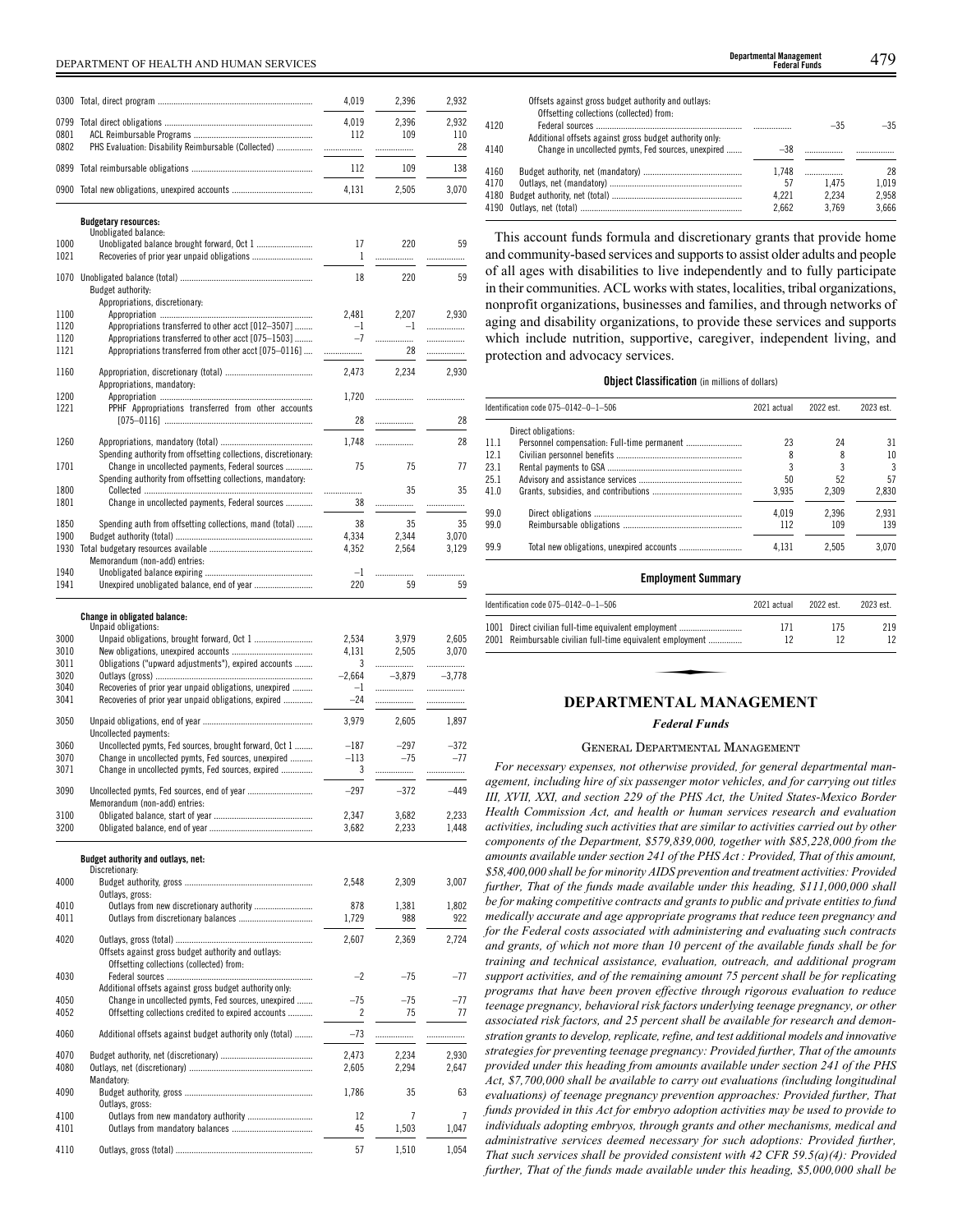# GENERAL DEPARTMENTAL MANAGEMENT—Continued

*for carrying out prize competitions sponsored by the Office of the Secretary to accelerate innovation in the prevention, diagnosis, and treatment of kidney diseases (as authorized by section 24 of the Stevenson-Wydler Technology Innovation Act of 1980 (15 U.S.C. 3719)).*

Note.—A full-year 2022 appropriation for this account was not enacted at the time the Budget was prepared; therefore, the Budget assumes this account is operating under the Continuing Appropriations Act, 2022 (Division A of Public Law 117–43, as amended). The amounts included for 2022 reflect the annualized level provided by the continuing resolution.

**Program and Financing** (in millions of dollars)

|      | Identification code 075-9912-0-1-551           | 2021 actual | 2022 est. | 2023 est. |
|------|------------------------------------------------|-------------|-----------|-----------|
| 0001 | Obligations by program activity:               | 486         | 486       | 580       |
| 0100 |                                                | 486         | 486       | 580       |
| 0802 |                                                | 189         | 189       | 181       |
| 0803 |                                                | 65          | 65        | 86        |
| 0809 |                                                | 254         | 254       | 267       |
| 0811 |                                                |             |           | 10        |
| 0812 |                                                | 4           | 4         | 5         |
| 0813 |                                                | 22          | 22        |           |
| 0814 |                                                |             |           | .         |
| 0816 |                                                |             |           | .         |
| 0819 |                                                | 35          | 35        | 15        |
| 0899 |                                                | 289         | 289       | 282       |
|      | 0900 Total new obligations, unexpired accounts | 775         | 775       | 862       |

# **Budgetary resources:**

|              | Unobligated balance:                                           |            |            |            |
|--------------|----------------------------------------------------------------|------------|------------|------------|
| 1000         |                                                                | 39         | 56         | 55         |
| 1001         | Discretionary unobligated balance brought fwd, Oct 1           | 1          | .          | .          |
| 1011         | Unobligated balance transfer from other acct [075-0116]        | 3          | .          | .          |
| 1021         |                                                                | 13         | .          | .          |
|              |                                                                |            |            |            |
| 1070         |                                                                | 55         | 56         | 55         |
|              | Budget authority:                                              |            |            |            |
|              | Appropriations, discretionary:                                 |            |            |            |
| 1100         |                                                                | 486        | 486        | 580        |
| 1120         | Appropriations transferred - other accts [075-1503]            | $-2$       |            | .          |
|              |                                                                |            |            |            |
| 1160         |                                                                | 484        | 486        | 580        |
|              | Spending authority from offsetting collections, discretionary. |            |            |            |
| 1700         |                                                                | 102        | 254        | 267        |
| 1701         | Change in uncollected payments, Federal sources                | 156        | .          |            |
| 1711         | Spending authority from offsetting collections transferred     |            |            |            |
|              |                                                                |            |            |            |
|              |                                                                | 1          | .          |            |
| 1750         | Spending auth from offsetting collections, disc (total)        | 259        | 254        | 267        |
|              |                                                                |            |            |            |
|              | Spending authority from offsetting collections, mandatory:     |            |            |            |
| 1800         |                                                                | 40         | 35         | 15         |
| 1801         | Change in uncollected payments, Federal sources                | $-6$       | .          | .          |
| 1850         | Spending auth from offsetting collections, mand (total)        | 34         | 35         | 15         |
| 1900         |                                                                | 777        | 775        | 862        |
| 1930         |                                                                | 832        | 831        | 917        |
|              | Memorandum (non-add) entries:                                  |            |            |            |
|              |                                                                |            |            |            |
| 1940         |                                                                | $-1$       | $-1$       |            |
| 1941         |                                                                | 56         | 55         |            |
|              |                                                                |            |            | 55         |
|              |                                                                |            |            |            |
|              | <b>Change in obligated balance:</b><br>Unpaid obligations:     |            |            |            |
| 3000         |                                                                | 563        | 562        | 518        |
|              | Unpaid obligations, brought forward, Oct 1                     |            | 775        |            |
| 3010         |                                                                | 775        |            | 862        |
| 3011         | Obligations ("upward adjustments"), expired accounts           | 13         | .          | .          |
| 3020         |                                                                | $-743$     | $-819$     | $-803$     |
| 3040         | Recoveries of prior year unpaid obligations, unexpired         | $-13$      | .          | .          |
| 3041         | Recoveries of prior year unpaid obligations, expired           | $-33$      | .          |            |
|              |                                                                |            |            |            |
| 3050         |                                                                | 562        | 518        | 577        |
|              | Uncollected payments:                                          |            |            |            |
| 3060         | Uncollected pymts, Fed sources, brought forward, Oct 1         | $-280$     | $-301$     | $-301$     |
| 3070         | Change in uncollected pymts, Fed sources, unexpired            | $-150$     | .          | .          |
| 3071         | Change in uncollected pymts, Fed sources, expired              | 129        | .          |            |
|              |                                                                |            |            |            |
| 3090         | Uncollected pymts, Fed sources, end of year                    | $-301$     | $-301$     | $-301$     |
|              | Memorandum (non-add) entries:                                  |            |            |            |
| 3100<br>3200 |                                                                | 283<br>261 | 261<br>217 | 217<br>276 |

### **Budget authority and outlays, net:**

|      | Discretionary:                                                                                                        |        |        |        |
|------|-----------------------------------------------------------------------------------------------------------------------|--------|--------|--------|
| 4000 | Outlays, gross:                                                                                                       | 743    | 740    | 847    |
| 4010 | Outlays from new discretionary authority                                                                              | 369    | 354    | 402    |
| 4011 |                                                                                                                       | 338    | 377    | 386    |
| 4020 | Offsets against gross budget authority and outlays:<br>Offsetting collections (collected) from:                       | 707    | 731    | 788    |
| 4030 |                                                                                                                       | $-227$ | $-254$ | $-267$ |
| 4033 |                                                                                                                       | $-1$   | .      |        |
| 4040 | Offsets against gross budget authority and outlays (total)<br>Additional offsets against gross budget authority only: | $-228$ | $-254$ | $-267$ |
| 4050 | Change in uncollected pymts, Fed sources, unexpired                                                                   | $-156$ |        | .      |
| 4052 | Offsetting collections credited to expired accounts                                                                   | 126    |        |        |
| 4060 | Additional offsets against budget authority only (total)                                                              | $-30$  |        | .      |
| 4070 |                                                                                                                       | 485    | 486    | 580    |
| 4080 | Mandatory:                                                                                                            | 479    | 477    | 521    |
| 4090 | Outlays, gross:                                                                                                       | 34     | 35     | 15     |
| 4100 |                                                                                                                       | 8      | 35     | 15     |
| 4101 |                                                                                                                       | 28     | 53     |        |
| 4110 | Offsets against gross budget authority and outlays:<br>Offsetting collections (collected) from:                       | 36     | 88     | 15     |
| 4120 | Additional offsets against gross budget authority only:                                                               | $-40$  | $-35$  | $-15$  |
| 4140 | Change in uncollected pymts, Fed sources, unexpired                                                                   | 6      | .      |        |
| 4170 |                                                                                                                       | $-4$   | 53     | .      |
| 4180 |                                                                                                                       | 485    | 486    | 580    |
| 4190 |                                                                                                                       | 475    | 530    | 521    |
|      |                                                                                                                       |        |        |        |

Note.—The reimbursable program (HCFAC) in the General Department Management (GDM) account reflects estimates of the allocation for 2023. The actual allocation is determined annually.

General Departmental Management (GDM) funds activities that provide leadership, policy, legal, and administrative guidance to HHS components and support research to develop policy initiatives and improve existing HHS programs. GDM also funds the activities of the Office of the Assistant Secretary for Health, including adolescent health, disease prevention and health promotion, physical fitness and sports, minority health, research integrity, women's health, and programs funded through the Prevention and Public Health Fund.

### **Object Classification** (in millions of dollars)

|      | Identification code 075-9912-0-1-551                 | 2021 actual | 2022 est.                | 2023 est.      |
|------|------------------------------------------------------|-------------|--------------------------|----------------|
|      | Direct obligations:                                  |             |                          |                |
|      | Personnel compensation:                              |             |                          |                |
| 11.1 |                                                      | 85          | 85                       | 108            |
| 11.3 |                                                      | 4           | 4                        | 4              |
| 11.5 |                                                      | 1           |                          | 1              |
| 11.7 |                                                      | 2           | 2                        | 4              |
| 11.9 |                                                      | 92          | 92                       | 117            |
| 12.1 |                                                      | 33          | 33                       | 44             |
| 12.2 |                                                      |             |                          | 1              |
| 21.0 |                                                      |             |                          | 1              |
| 23.1 |                                                      | 21          | 21                       | 22             |
| 23.3 | Communications, utilities, and miscellaneous charges | 2           | $\overline{\phantom{a}}$ | 1              |
| 24.0 |                                                      |             |                          | $\mathbf{1}$   |
| 25.1 |                                                      | 41          | 41                       | 37             |
| 25.2 |                                                      | 25          | 25                       | 35             |
| 25.3 |                                                      | 126         | 126                      | 140            |
| 25.4 |                                                      | 2           | 2                        | 11             |
| 25.7 |                                                      | 2           | 2                        | 3              |
| 26.0 |                                                      |             |                          | 1              |
| 31.0 |                                                      |             |                          | $\mathfrak{p}$ |
| 41.0 |                                                      | 137         | 137                      | 164            |
| 99.0 |                                                      | 486         | 486                      | 580            |
| 99.0 |                                                      | 289         | 289                      | 282            |
| 99.9 |                                                      | 775         | 775                      | 862            |
|      |                                                      |             |                          |                |

# **Employment Summary**

| Identification code 075-9912-0-1-551                 | 2021 actual | 2022 est. | 2023 est. |
|------------------------------------------------------|-------------|-----------|-----------|
| 1001 Direct civilian full-time equivalent employment |             | 799       | 950       |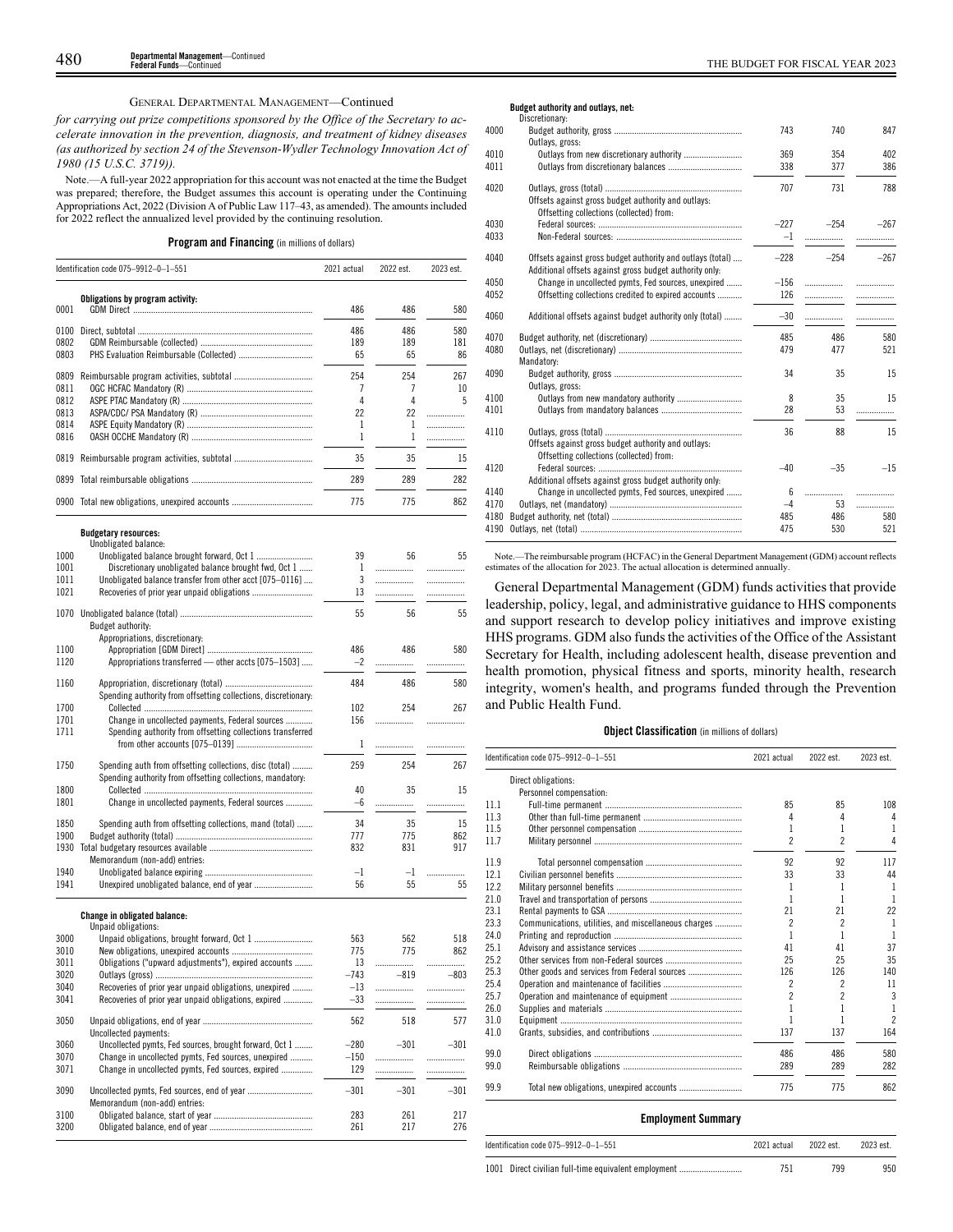| 1101 Direct military average strength employment<br>2001 Reimbursable civilian full-time equivalent employment<br>2101 Reimbursable military average strength employment | 26<br>544<br>h | 38<br>552 | 43<br>591 |
|--------------------------------------------------------------------------------------------------------------------------------------------------------------------------|----------------|-----------|-----------|
|                                                                                                                                                                          |                |           |           |

#### OFFICE FOR CIVIL RIGHTS

# *For expenses necessary for the Office for Civil Rights, \$60,250,000.*

Note.—A full-year 2022 appropriation for this account was not enacted at the time the Budget was prepared; therefore, the Budget assumes this account is operating under the Continuing Appropriations Act, 2022 (Division A of Public Law 117–43, as amended). The amounts included for 2022 reflect the annualized level provided by the continuing resolution.

# **Program and Financing** (in millions of dollars)

|              | Identification code 075-0135-0-1-751                                                        | 2021 actual    | 2022 est.                | 2023 est.                |
|--------------|---------------------------------------------------------------------------------------------|----------------|--------------------------|--------------------------|
|              | Obligations by program activity:                                                            |                |                          |                          |
| 0001         |                                                                                             | 39             | 39                       | 60                       |
| 0801         |                                                                                             | 18             | 20                       | 21                       |
|              | 0900 Total new obligations, unexpired accounts                                              | 57             | 59                       | 81                       |
|              | <b>Budgetary resources:</b>                                                                 |                |                          |                          |
| 1000         | Unobligated balance:                                                                        | 62             | 53                       | 43                       |
| 1021         | Recoveries of prior year unpaid obligations                                                 | $\overline{c}$ | .                        | .                        |
|              |                                                                                             | 64             | 53                       | 43                       |
|              | Budget authority:                                                                           |                |                          |                          |
|              | Appropriations, discretionary:                                                              |                |                          |                          |
| 1100         |                                                                                             | 39             | 39                       | 60                       |
|              | Spending authority from offsetting collections, mandatory:                                  |                |                          |                          |
| 1800         |                                                                                             | $\overline{1}$ | 10                       | 10                       |
| 1802         | Offsetting collections (previously unavailable)                                             | .              | 1                        | 1                        |
| 1823         | New and/or unobligated balance of spending authority from                                   |                |                          |                          |
|              | offsetting collections temporarily reduced                                                  | .              | $-1$                     | $^{-1}$                  |
| 1850         | Spending auth from offsetting collections, mand (total)                                     | 7              | 10                       | 10                       |
| 1900         |                                                                                             | 46             | 49                       | 70                       |
| 1930         |                                                                                             | 110            | 102                      | 113                      |
|              | Memorandum (non-add) entries:                                                               |                |                          |                          |
| 1941         |                                                                                             | 53             | 43                       | 32                       |
|              |                                                                                             |                |                          |                          |
|              | <b>Change in obligated balance:</b>                                                         |                |                          |                          |
|              | Unpaid obligations:                                                                         |                |                          |                          |
| 3000         |                                                                                             | 18             | 22                       | 33                       |
| 3010         |                                                                                             | 57             | 59                       | 81                       |
| 3020         |                                                                                             | $-51$          | -48                      | $-74$                    |
| 3040         | Recoveries of prior year unpaid obligations, unexpired                                      | $-2$           | .                        | .                        |
| 3050         |                                                                                             | 22             | 33                       | 40                       |
|              | Memorandum (non-add) entries:                                                               |                |                          |                          |
| 3100         |                                                                                             | 18             | 22                       | 33                       |
| 3200         |                                                                                             | 22             | 33                       | 40                       |
|              | Budget authority and outlays, net:                                                          |                |                          |                          |
|              | Discretionary:                                                                              |                |                          |                          |
| 4000         |                                                                                             | 39             | 39                       | 60                       |
|              | Outlays, gross:                                                                             |                |                          |                          |
| 4010         | Outlays from new discretionary authority                                                    | 29             | 31                       | 48                       |
| 4011         |                                                                                             | 6              | 5                        | 12                       |
| 4020         |                                                                                             | 35             | 36                       | 60                       |
|              | Mandatory:                                                                                  |                |                          |                          |
| 4090         |                                                                                             | 7              | 10                       | 10                       |
|              | Outlays, gross:                                                                             |                |                          |                          |
| 4100         | Outlays from new mandatory authority                                                        | .              | $\overline{\phantom{a}}$ | $\overline{\phantom{a}}$ |
| 4101         |                                                                                             | 16             | 10                       | 12                       |
|              |                                                                                             |                |                          |                          |
| 4110         |                                                                                             | 16             | 12                       | 14                       |
|              | Offsets against gross budget authority and outlays:                                         |                |                          |                          |
|              | Offsetting collections (collected) from:                                                    | $-7$           | $-10$                    | $-10$                    |
| 4123         |                                                                                             | 39             | 39                       |                          |
| 4180<br>4190 |                                                                                             | 44             | 38                       | 60<br>64                 |
|              |                                                                                             |                |                          |                          |
|              |                                                                                             |                |                          |                          |
| 5090         | Memorandum (non-add) entries:<br>Unexpired unavailable balance, SOY: Offsetting collections | 1              | $\mathbf{1}$             | 1                        |
| 5092         | Unexpired unavailable balance, EOY: Offsetting collections                                  | 1              | $\mathbf{1}$             | $\mathbf{1}$             |
|              |                                                                                             |                |                          |                          |

The Office for Civil Rights funds activities that carry out the Department's civil rights, nondiscrimination, health information privacy, and security compliance programs.

# **Object Classification** (in millions of dollars)

|      | Identification code 075–0135–0–1–751 | 2021 actual | 2022 est. | 2023 est. |
|------|--------------------------------------|-------------|-----------|-----------|
|      | Direct obligations:                  |             |           |           |
|      | Personnel compensation:              |             |           |           |
| 11.1 |                                      | 15          | 17        | 29        |
| 11.3 |                                      |             |           |           |
| 11.5 |                                      |             |           | 1         |
| 11.9 |                                      | 16          | 18        | 31        |
| 12.1 |                                      | 5           | ĥ         | 10        |
| 21.0 |                                      |             |           |           |
| 23.1 |                                      |             |           |           |
| 25.2 |                                      |             |           | 5         |
| 25.3 |                                      | 11          |           | 8         |
| 25.4 |                                      |             |           |           |
| 31.0 |                                      |             |           | 1         |
| 99.0 |                                      | 39          | 39        | 60        |
| 99.0 |                                      | 18          | 20        | 21        |
| 99.9 |                                      | 57          | 59        | 81        |

# **Employment Summary**

| Identification code 075-0135-0-1-751                                                                     | 2021 actual | 2022 est. | 2023 est. |
|----------------------------------------------------------------------------------------------------------|-------------|-----------|-----------|
| 1001 Direct civilian full-time equivalent employment<br>1101 Direct military average strength employment | 126         | 140       | 231       |
| 2001 Reimbursable civilian full-time equivalent employment                                               | 54          | 49        | 49        |
|                                                                                                          |             |           |           |
|                                                                                                          |             |           |           |

# OFFICE OF THE NATIONAL COORDINATOR FOR HEALTH INFORMATION **TECHNOLOGY**

*From amounts made available pursuant to section 241 of the PHS Act, \$103,614,000 shall be for expenses necessary for the Office of the National Coordinator for Health Information Technology, including for grants, contracts, and cooperative agreements for the development and advancement of interoperable health information technology.*

Note.—A full-year 2022 appropriation for this account was not enacted at the time the Budget was prepared; therefore, the Budget assumes this account is operating under the Continuing Appropriations Act, 2022 (Division A of Public Law 117–43, as amended). The amounts included for 2022 reflect the annualized level provided by the continuing resolution.

|              | Identification code 075-0130-0-1-551                                                                         | 2021 actual | 2022 est. | 2023 est. |
|--------------|--------------------------------------------------------------------------------------------------------------|-------------|-----------|-----------|
| 0001         | Obligations by program activity:                                                                             | 62          | 62        | .         |
| 0799         |                                                                                                              | 62          | 62        | .         |
| 0801<br>0802 | Office of the National Coordinator for Health IT (ONC):<br>ONC Reimbursable program activity: PHS Evaluation | 4<br>.      | 4         | 4<br>104  |
| 0899         |                                                                                                              | 4           | 4         | 108       |
|              | 0900 Total new obligations, unexpired accounts                                                               | 66          | 66        | 108       |
|              | <b>Budgetary resources:</b><br>Unobligated balance:                                                          |             |           |           |
| 1000         |                                                                                                              | 11          | 19        | 40        |
| 1021         |                                                                                                              | 8           | .         | .         |
| 1070         | Budget authority:                                                                                            | 19          | 19        | 40        |
| 1100         | Appropriations, discretionary:<br>Spending authority from offsetting collections, discretionary:             | 62          | 62        | .         |
| 1700         |                                                                                                              | 1           | 25        | 104       |
| 1701         | Change in uncollected payments, Federal sources                                                              | 3           | .         |           |
| 1750         | Spending auth from offsetting collections, disc (total)                                                      | 4           | 25        | 104       |
| 1900         |                                                                                                              | 66          | 87        | 104       |
| 1930         | Memorandum (non-add) entries:                                                                                | 85          | 106       | 144       |
| 1941         |                                                                                                              | 19          | 40        | 36        |
|              | Change in obligated balance:<br>Unpaid obligations:                                                          |             |           |           |
| 3000         |                                                                                                              | 54          | 42        | 27        |
| 3010         |                                                                                                              | 66          | 66        | 108       |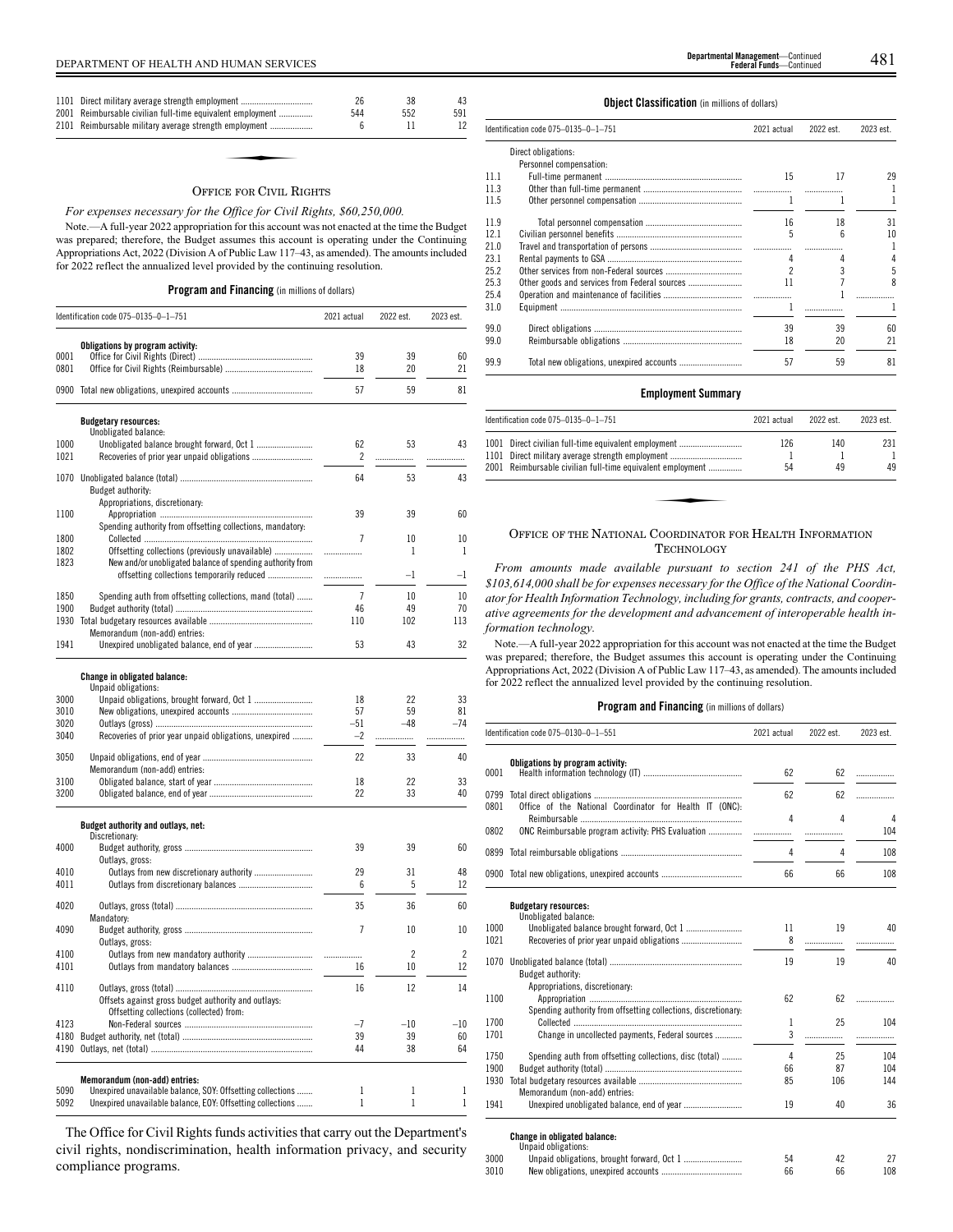# OFFICE OF THE NATIONAL COORDINATOR FOR HEALTH INFORMATION TECHNOLOGY—Continued

# **Program and Financing**—Continued

|      | Identification code 075-0130-0-1-551                                                                                  | 2021 actual    | 2022 est. | 2023 est. |
|------|-----------------------------------------------------------------------------------------------------------------------|----------------|-----------|-----------|
| 3011 | Obligations ("upward adjustments"), expired accounts                                                                  | 1              | .         | .         |
| 3020 |                                                                                                                       | $-69$          | $-81$     | $-74$     |
| 3040 | Recoveries of prior year unpaid obligations, unexpired                                                                | $-8$           | .         | .         |
| 3041 | Recoveries of prior year unpaid obligations, expired                                                                  | $-2$           | .         | .         |
| 3050 | Uncollected payments:                                                                                                 | 42             | 27        | 61        |
| 3060 | Uncollected pymts, Fed sources, brought forward, Oct 1                                                                | $-9$           | $-7$      | $-7$      |
| 3070 | Change in uncollected pymts, Fed sources, unexpired                                                                   | $-3$           | .         | .         |
| 3071 | Change in uncollected pymts, Fed sources, expired                                                                     | 5              | .         | .         |
| 3090 | Uncollected pymts, Fed sources, end of year<br>Memorandum (non-add) entries:                                          | $-7$           | $-7$      | $-7$      |
| 3100 |                                                                                                                       | 45             | 35        | 20        |
| 3200 |                                                                                                                       | 35             | 20        | 54        |
| 4000 | Budget authority and outlays, net:<br>Discretionary:                                                                  | 66             | 87        | 104       |
|      | Outlays, gross:                                                                                                       |                |           |           |
| 4010 | Outlays from new discretionary authority                                                                              | 43             | 65        | 57        |
| 4011 |                                                                                                                       | 26             | 16        | 17        |
| 4020 | Offsets against gross budget authority and outlays:<br>Offsetting collections (collected) from:                       | 69             | 81        | 74        |
| 4030 |                                                                                                                       | $-6$           | $-25$     | $-104$    |
| 4040 | Offsets against gross budget authority and outlays (total)<br>Additional offsets against gross budget authority only: | $-6$           | $-25$     | $-104$    |
| 4050 | Change in uncollected pymts, Fed sources, unexpired                                                                   | $-3$           | .         |           |
| 4052 | Offsetting collections credited to expired accounts                                                                   | 5              | .         | .         |
| 4060 | Additional offsets against budget authority only (total)                                                              | $\overline{c}$ | .         | .         |
| 4070 |                                                                                                                       | 62             | 62        | .         |
| 4080 |                                                                                                                       | 63             | 56        | $-30$     |
| 4180 |                                                                                                                       | 62             | 62        | .         |
| 4190 |                                                                                                                       | 63             | 56        | $-30$     |
|      |                                                                                                                       |                |           |           |

This program supports coordination, leadership, and development of Federal health information technology activities and Federal initiatives for the nationwide advancement of private and secure interoperable health information technology, in cooperation with participants in the health sector. The Office of the National Coordinator for Health Information Technology was authorized in title XXX of the PHS Act as added by the Health Information Technology for Economic and Clinical Health (HITECH) Act (P.L. 111–5, Title XIII) and the 21st Century Cures Act (P.L. 114–255), for the purpose of addressing strategic planning, coordination, and the analysis of key technical, economic and other issues related to the public and private adoption of health information technology.

# **Object Classification** (in millions of dollars)

| Identification code 075-0130-0-1-551 |                                               | 2021 actual              | 2022 est. | 2023 est. |
|--------------------------------------|-----------------------------------------------|--------------------------|-----------|-----------|
|                                      | Direct obligations:                           |                          |           |           |
|                                      | Personnel compensation:                       |                          |           |           |
| 111                                  |                                               | 22                       | 22        |           |
| 11.5                                 |                                               | 2                        | 2         |           |
| 11.9                                 |                                               | 24                       | 24        |           |
| 12.1                                 |                                               | 8                        | 8         | .         |
| 23.1                                 |                                               | $\overline{\mathcal{L}}$ | 2         |           |
| 25.2                                 |                                               | 12                       | 12        |           |
| 25.3                                 | Other goods and services from Federal sources | 11                       | 11        | .         |
| 41.0                                 |                                               | 6                        | ĥ         |           |
| 99.0                                 |                                               | 63                       | 63        |           |
| 99.0                                 |                                               | 4                        | 4         | 108       |
| 99.5                                 |                                               | $-1$                     | $-1$      |           |
| 99.9                                 |                                               | 66                       | 66        | 108       |

# **Employment Summary**

| Identification code 075-0130-0-1-551                 | 2021 actual | 2022 est. | 2023 est. |
|------------------------------------------------------|-------------|-----------|-----------|
| 1001 Direct civilian full-time equivalent employment | 180         | 180       | 180       |
|                                                      |             |           |           |
|                                                      |             |           |           |
|                                                      |             |           |           |

## MEDICARE HEARINGS AND APPEALS

*For expenses necessary for Medicare hearings and appeals in the Office of the Secretary, \$196,000,000 shall remain available until September 30,2024, to be transferred in appropriate part from the Federal Hospital Insurance Trust Fund and the Federal Supplementary Medical Insurance Trust Fund.*

Note.—A full-year 2022 appropriation for this account was not enacted at the time the Budget was prepared; therefore, the Budget assumes this account is operating under the Continuing Appropriations Act, 2022 (Division A of Public Law 117–43, as amended). The amounts included for 2022 reflect the annualized level provided by the continuing resolution.

|              | Identification code 075-0139-0-1-551                           | 2021 actual | 2022 est.      | 2023 est.      |
|--------------|----------------------------------------------------------------|-------------|----------------|----------------|
|              | Obligations by program activity:                               |             |                |                |
| 0001         |                                                                | 208         | 192            | 196            |
|              |                                                                | 208         | 192            | 196            |
|              | <b>Budgetary resources:</b>                                    |             |                |                |
|              | Unobligated balance:                                           |             |                |                |
| 1000<br>1021 | Unobligated balance brought forward, Oct 1                     | 48<br>5     | 40<br>.        | 40<br>.        |
| 1070         |                                                                | 53          | 40             | 40             |
|              | Budget authority:                                              |             |                |                |
|              | Spending authority from offsetting collections, discretionary: |             |                |                |
| 1700         |                                                                | 187         | 192            | 196            |
| 1701         | Change in uncollected payments, Federal sources                | 10          | .              | .              |
| 1710         | Spending authority from offsetting collections transferred     | $-1$        | .              | .              |
|              |                                                                |             |                |                |
| 1750         | Spending auth from offsetting collections, disc (total)        | 196         | 192            | 196            |
| 1900         |                                                                | 196         | 192            | 196            |
| 1930         | Memorandum (non-add) entries:                                  | 249         | 232            | 236            |
| 1940         |                                                                | $-1$        | .              |                |
| 1941         |                                                                | 40          | 40             | 40             |
|              | <b>Change in obligated balance:</b>                            |             |                |                |
|              | Unpaid obligations:                                            |             |                |                |
| 3000         |                                                                | 45          | 40             | 2              |
| 3010         |                                                                | 208         | 192            | 196            |
| 3011         | Obligations ("upward adjustments"), expired accounts           | 1           | .              | .              |
| 3020         |                                                                | $-203$      | $-230$         | $-196$         |
| 3040         | Recoveries of prior year unpaid obligations, unexpired         | $-5$        | .              | .              |
| 3041         | Recoveries of prior year unpaid obligations, expired           | -6          | .              | .              |
| 3050         | Uncollected payments:                                          | 40          | $\overline{c}$ | $\overline{2}$ |
| 3060         | Uncollected pymts, Fed sources, brought forward, Oct 1         | $-92$       | $-96$          | $-96$          |
| 3070         | Change in uncollected pymts, Fed sources, unexpired            | $-10$       | .              | .              |
| 3071         | Change in uncollected pymts, Fed sources, expired              | 6           | .              | .              |
| 3090         |                                                                | $-96$       | $-96$          | $-96$          |
|              | Memorandum (non-add) entries:                                  |             |                |                |
| 3100         |                                                                | $-47$       | $-56$          | $-94$          |
| 3200         |                                                                | $-56$       | $-94$          | $-94$          |
|              | Budget authority and outlays, net:                             |             |                |                |
|              | Discretionary:                                                 |             |                |                |
| 4000         | Outlays, gross:                                                | 196         | 192            | 196            |
| 4010         | Outlays from new discretionary authority                       | 131         | 192            | 196            |
| 4011         |                                                                | 72          | .              | .              |
| 4020         | Offsets against gross budget authority and outlays:            | 203         | 192            | 196            |
|              | Offsetting collections (collected) from:                       |             |                |                |
| 4030         |                                                                | $-187$      | $-192$         | $-196$         |
|              | Additional offsets against gross budget authority only:        |             |                |                |
| 4050         | Change in uncollected pymts, Fed sources, unexpired            | $-10$       | .              | .              |
| 4060         | Additional offsets against budget authority only (total)       | $-10$       | .              | .              |
| 4070         |                                                                | $-1$        | .              | .              |
| 4080         |                                                                | 16          | .              | .              |
|              |                                                                |             |                |                |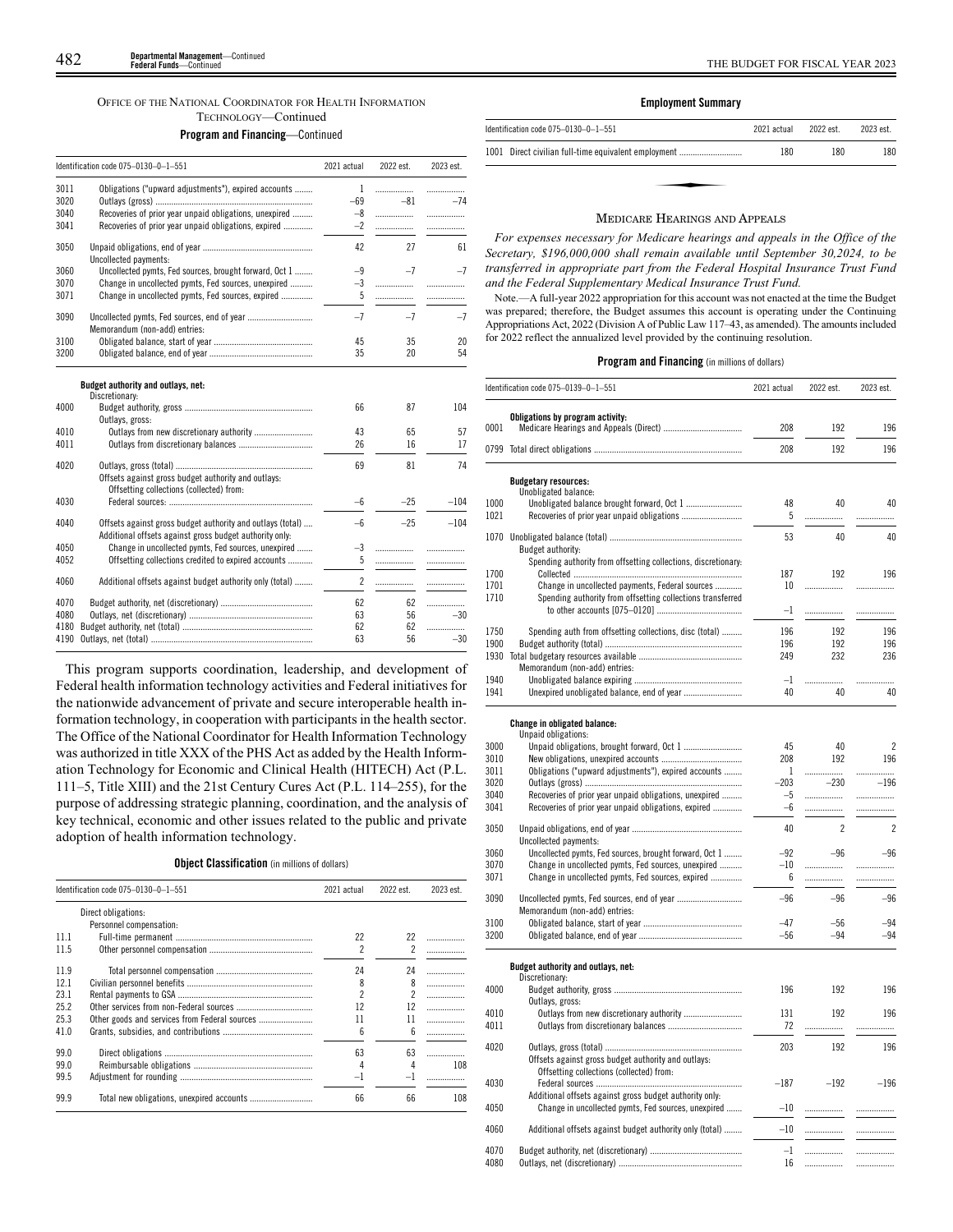|      | Mandatory:      |  |  |
|------|-----------------|--|--|
|      | Outlays, gross: |  |  |
| 4101 |                 |  |  |
|      |                 |  |  |
|      |                 |  |  |

This appropriation funds the operations of the Office of Medicare Hearings and Appeals (OMHA), as authorized by the Medicare Prescription Drug, Improvement, and Modernization Act of 2003, and the Medicare appeals related operations of the Departmental Appeals Board (DAB). OMHA provides an independent and impartial forum for the adjudication of claims brought by or on behalf of Medicare beneficiaries related to their benefits and care. The Departmental Appeals Board for Medicare provides final HHS administrative review of claims for Medicare entitlement, payment, and coverage.

## **Object Classification** (in millions of dollars)

|      | Identification code 075-0139-0-1-551                 | 2021 actual | 2022 est. | 2023 est.                |
|------|------------------------------------------------------|-------------|-----------|--------------------------|
|      | Direct obligations:<br>Personnel compensation:       |             |           |                          |
| 11.1 |                                                      | 117         | 108       | 101                      |
| 11.5 |                                                      |             | 2         | $\overline{\phantom{a}}$ |
| 11.9 |                                                      | 117         | 110       | 103                      |
| 12.1 |                                                      | 41          | 39        | 37                       |
| 23.1 |                                                      | 12          | 11        | 10                       |
| 23.3 | Communications, utilities, and miscellaneous charges | 8           | 7         | 14                       |
| 24.0 |                                                      | 1           | 1         | 1                        |
| 25.1 |                                                      | .           | .         | $\overline{\phantom{a}}$ |
| 25.2 |                                                      | 17          | 12        | 12                       |
| 25.3 | Other goods and services from Federal sources        | 9           | 11        | 15                       |
| 25.4 |                                                      | 1           | 1         | 1                        |
| 25.7 |                                                      | 2           |           |                          |
| 26.0 |                                                      |             |           | 1                        |
| 99.0 |                                                      | 208         | 192       | 196                      |
| 99.9 |                                                      | 208         | 192       | 196                      |
|      | <b>Employment Summary</b>                            |             |           |                          |
|      | Identification code 075-0139-0-1-551                 | 2021 actual | 2022 est. | 2023 est.                |
|      | 1001 Direct civilian full-time equivalent employment | 1,228       | 1,090     | 1,025                    |

# PUBLIC HEALTH AND SOCIAL SERVICES EMERGENCY FUND

*For expenses necessary to support activities related to countering potential biological, nuclear, radiological, chemical, and cybersecurity threats to civilian populations, and for other public health emergencies, \$1,687,610,000, of which \$828,380,000 shall remain available through September 30, 2024, for expenses necessary to support advanced research and development pursuant to section 319L of the PHS Act and other administrative expenses of the Biomedical Advanced Research and Development Authority: Provided, That funds provided under this heading for the purpose of acquisition of security countermeasures shall be in addition to any other funds available for such purpose: Provided further, That products purchased with funds provided under this heading may, at the discretion of the Secretary, be deposited in the Strategic National Stockpile pursuant to section 319F-2 of the PHS Act: Provided further, That \$5,000,000 of the amounts made available to support emergency operations shall remain available through September 30, 2025: Provided further, That \$132,801,000 of the amounts made available to support coordination of the development, production, and distribution of vaccines, therapeutics, and other medical countermeasures shall remain available through September 30, 2024.*

*For expenses necessary for procuring security countermeasures (as defined in section 319F-2(c)(1)(B) of the PHS Act), \$770,000,000, to remain available until expended.*

*For expenses necessary to carry out section 319F-2(a) of the PHS Act, \$975,000,000, to remain available until expended.*

*For an additional amount for expenses necessary to prepare for or respond to an influenza pandemic, \$382,000,000; of which \$347,000,000 shall be available until expended, for activities including the development and purchase of vaccine, antivirals, necessary medical supplies, diagnostics, and other surveillance tools: Provided, That notwithstanding section 496(b) of the PHS Act, funds may be used for the*

*construction or renovation of privately owned facilities for the production of pandemic influenza vaccines and other biologics, if the Secretary finds such construction or renovation necessary to secure sufficient supplies of such vaccines or biologics.*

|                      | Identification code 075-0140-0-1-551           | 2021 actual    | 2022 est.     | 2023 est.         |
|----------------------|------------------------------------------------|----------------|---------------|-------------------|
| 0001                 | Obligations by program activity:               | 117.764        | 97,439        | 3.815             |
| 0100<br>0801<br>0802 |                                                | 117.764<br>135 | 97.439<br>135 | 3,815<br>140<br>2 |
|                      |                                                | 138            | 138           | 142               |
|                      | 0900 Total new obligations, unexpired accounts | 117.902        | 97.577        | 3.957             |
|                      | <b>Budgetary resources:</b>                    |                |               |                   |

|              | <b>Budgetary resources:</b>                                    |                |           |           |
|--------------|----------------------------------------------------------------|----------------|-----------|-----------|
|              | Unobligated balance:                                           |                |           |           |
| 1000         |                                                                | 86,561         | 95,631    | 1,056     |
| 1001         | Discretionary unobligated balance brought fwd, Oct 1           | 86,548<br>$-4$ | <br>$-7$  |           |
| 1010<br>1011 | Unobligated balance transfer to other accts [075-0343]         | 544            |           | .         |
| 1011         | Unobligated balance transfer from other acct [075-0943]        | 581            |           |           |
|              | Unobligated balance transfer from other acct [075-0846]        |                | .         | .         |
| 1011         | Unobligated balance transfer from other acct [075-0849]        | 114            | .         |           |
| 1011         | Unobligated balance transfer from other acct [075-0898]        | 78             | .         |           |
| 1021<br>1033 |                                                                | 4,334          | .         |           |
|              |                                                                | 1.541          |           | .         |
| 1070         |                                                                | 93.749         | 95.624    | 1,056     |
|              | Budget authority:                                              |                |           |           |
|              | Appropriations, discretionary:                                 |                |           |           |
| 1100         |                                                                | 51,192         | 2,847     | 3,815     |
| 1120         | Appropriations transferred to other acct [075-1503]            | $-858$         | .         |           |
| 1120         | Appropriations transferred to other acct [075-0390]            | $-790$         | .         | .         |
| 1160         |                                                                | 49,544         | 2,847     | 3,815     |
|              | Appropriations, mandatory:                                     |                |           |           |
| 1200         |                                                                | 70,110         | .         |           |
|              | Spending authority from offsetting collections, discretionary: |                |           |           |
| 1700         |                                                                | $\overline{c}$ | 162       | 165       |
| 1701         | Change in uncollected payments, Federal sources                | 135            |           |           |
|              |                                                                |                |           |           |
| 1750         | Spending auth from offsetting collections, disc (total)        | 137            | 162       | 165       |
| 1900         |                                                                | 119,791        | 3,009     | 3,980     |
| 1930         |                                                                | 213,540        | 98.633    | 5,036     |
|              | Memorandum (non-add) entries:                                  |                |           |           |
| 1940         |                                                                | $-7$           | .         |           |
| 1941         |                                                                | 95,631         | 1,056     | 1,079     |
|              | Change in obligated balance:                                   |                |           |           |
|              | Unpaid obligations:                                            |                |           |           |
| 3000         | Unpaid obligations, brought forward, Oct 1                     | 38,868         | 80,077    | 109,794   |
| 3010         |                                                                | 117,902        | 97.577    | 3.957     |
| 3011         | Obligations ("upward adjustments"), expired accounts           | 37             |           | .         |
| 3020         |                                                                | $-72,302$      | $-67,860$ | $-21.715$ |
| 3040         | Recoveries of prior year unpaid obligations, unexpired         | $-4,334$       | .         | .         |
| 3041         | Recoveries of prior year unpaid obligations, expired           | $-94$          |           | .         |
| 3050         |                                                                | 80,077         | 109.794   | 92,036    |
|              | Uncollected payments:                                          |                |           |           |
| 3060         | Uncollected pymts, Fed sources, brought forward, Oct 1         | $-272$         | $-332$    | $-332$    |
| 3070         | Change in uncollected pymts, Fed sources, unexpired            | $-135$         | .         | .         |
| 3071         | Change in uncollected pymts, Fed sources, expired              | 75             | .         | .         |
|              |                                                                |                |           |           |
| 3090         |                                                                | $-332$         | $-332$    | $-332$    |
|              | Memorandum (non-add) entries:                                  |                |           |           |
| 3100         |                                                                | 38,596         | 79,745    | 109,462   |
| 3200         |                                                                | 79,745         | 109,462   | 91,704    |
|              |                                                                |                |           |           |
|              |                                                                |                |           |           |
|              | Budget authority and outlays, net:                             |                |           |           |

|      | Discretionary:                                             |          |        |        |
|------|------------------------------------------------------------|----------|--------|--------|
| 4000 |                                                            | 49.681   | 3.009  | 3.980  |
|      | Outlays, gross:                                            |          |        |        |
| 4010 |                                                            | 7.917    | 644    | 1.028  |
| 4011 |                                                            | 59.361   | 41.182 | 6.665  |
| 4020 |                                                            | 67.278   | 41.826 | 7.693  |
|      | Offsets against gross budget authority and outlays:        |          |        |        |
|      | Offsetting collections (collected) from:                   |          |        |        |
| 4030 |                                                            | $-98$    | $-162$ | $-165$ |
| 4033 |                                                            | $-1.551$ |        |        |
| 4040 | Offsets against gross budget authority and outlays (total) | $-1.649$ | $-162$ | $-165$ |
|      | Additional offsets against gross budget authority only:    |          |        |        |
| 4050 | Change in uncollected pymts. Fed sources, unexpired        | $-135$   |        |        |
| 4052 | Offsetting collections credited to expired accounts        | 106      |        |        |
|      |                                                            |          |        |        |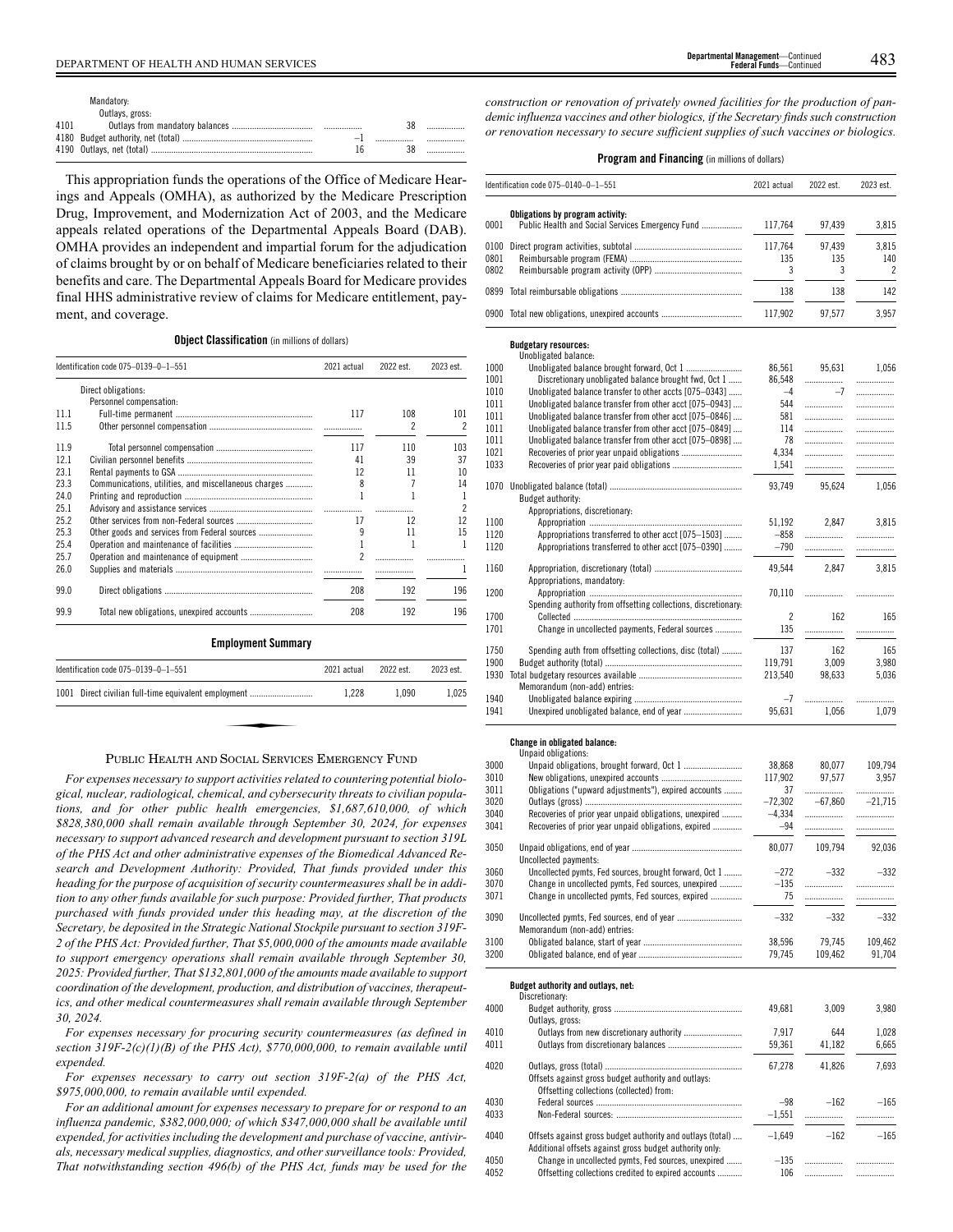| PUBLIC HEALTH AND SOCIAL SERVICES EMERGENCY FUND—Continued |
|------------------------------------------------------------|
| <b>Program and Financing</b> —Continued                    |

|                      | Identification code 075-0140-0-1-551                     | 2021 actual                | 2022 est.                 | 2023 est.                 |
|----------------------|----------------------------------------------------------|----------------------------|---------------------------|---------------------------|
| 4053                 | Recoveries of prior year paid obligations, unexpired     | 1.541                      |                           |                           |
| 4060                 | Additional offsets against budget authority only (total) | 1,512                      |                           |                           |
| 4070                 |                                                          | 49.544                     | 2.847                     | 3.815                     |
| 4080                 |                                                          | 65.629                     | 41.664                    | 7.528                     |
| 4090                 | Mandatory:<br>Outlays, gross:                            | 70.110                     |                           |                           |
| 4100                 |                                                          | 5.022                      |                           |                           |
| 4101                 |                                                          | $\overline{\phantom{a}}$   | 26.034                    | 14.022                    |
| 4110<br>4180<br>4190 |                                                          | 5.024<br>119.654<br>70.653 | 26.034<br>2.847<br>67.698 | 14.022<br>3.815<br>21.550 |

**Summary of Budget Authority and Outlays** (in millions of dollars)

|                                         | 2021 actual | 2022 est | 2023 est |
|-----------------------------------------|-------------|----------|----------|
| Enacted/requested:                      |             |          |          |
|                                         | 119.654     | 2.847    | 3.815    |
|                                         | 70.653      | 67.698   | 21.550   |
| Legislative proposal, subject to PAYGO: |             |          |          |
|                                         |             |          | 40.019   |
|                                         |             |          | 6.003    |
| Total:                                  |             |          |          |
|                                         | 119.654     | 2.847    | 43.834   |
| Outlavs                                 | 70.653      | 67.698   | 27.553   |

The Public Health and Social Services Emergency Fund (PHSSEF) provides resources to support a comprehensive program to prepare for the health and medical consequences of bioterrorism or other public health emergencies. This account includes funding for the Office of the Assistant Secretary for Preparedness and Response (ASPR), as authorized by the Pandemic and All-Hazards Preparedness and Advancing Innovation Act of 2019. Funds will be used for hospital preparedness and other emergency preparedness activities including the National Disaster Medical System and National Biodefense Strategy implementation. The PHSSEF continues to support the advanced development, procurement, and stockpiling of biodefense and pandemic influenza countermeasures.

The PHSSEF also supports the HHS Cybersecurity program, National Security and Strategic Information programs, the U.S. Public Health Service Commissioned Corps, and the Medical Reserve Corps.

# **Object Classification** (in millions of dollars)

|      | Identification code 075-0140-0-1-551                 | 2021 actual | 2022 est. | 2023 est. |
|------|------------------------------------------------------|-------------|-----------|-----------|
|      | Direct obligations:                                  |             |           |           |
|      | Personnel compensation:                              |             |           |           |
| 11.1 |                                                      | 149         | 123       | 183       |
| 11.3 |                                                      | 19          | 16        | 14        |
| 11.5 |                                                      | 11          | q         | 1         |
| 11.7 |                                                      | 18          | 15        | 15        |
| 11.8 |                                                      | 1           | 1         | 1         |
| 11.9 |                                                      | 198         | 164       | 214       |
| 12.1 |                                                      | 48          | 40        | 55        |
| 12.2 |                                                      | 6           | 5         | 7         |
| 21.0 |                                                      | 9           |           | 12        |
| 22.0 |                                                      | 205         | 169       | 7         |
| 23.1 |                                                      | 9           | 7         | 7         |
| 23.2 |                                                      | 11          | ٩         | 16        |
| 23.3 | Communications, utilities, and miscellaneous charges |             | 6         | 4         |
| 24.0 |                                                      |             |           |           |
| 25.1 |                                                      | 8.119       | 6,686     | 263       |
| 25.2 |                                                      | 35.561      | 29.513    | 1.001     |
| 25.3 | Other goods and services from Federal sources        | 34.746      | 28,730    | 1,020     |
| 25.4 |                                                      | 5           | 4         | 6         |
| 25.5 |                                                      | 529         | 437       | 17        |
| 25.6 |                                                      | 11          | q         | 1         |
| 25.7 |                                                      | 99          | 82        | 33        |
| 26.0 |                                                      | 1.321       | 1.092     | 43        |
| 31.0 |                                                      | 150         | 124       | 5         |
| 32.0 |                                                      | 9           | 7         |           |
| 41.0 |                                                      | 36.718      | 30.345    | 1,100     |

| 42.0<br>43.0 |                |               |              |
|--------------|----------------|---------------|--------------|
| 99.0<br>99.0 | 117.764<br>138 | 97.439<br>138 | 3.815<br>142 |
| 99.9         | 117.902        | 97.577        | 3.957        |

#### **Employment Summary**

| Identification code $075-0140-0-1-551$               | 2021 actual | 2022 est. | 2023 est. |
|------------------------------------------------------|-------------|-----------|-----------|
| 1001 Direct civilian full-time equivalent employment | 1.102       | 1.214     | 1.649     |
| 1101 Direct military average strength employment     | 114         | 94        | 197       |

PUBLIC HEALTH AND SOCIAL SERVICES EMERGENCY FUND

(Legislative proposal, subject to PAYGO)

# **Program and Financing** (in millions of dollars)

|      | Identification code 075-0140-4-1-551                                           | 2021 actual | 2022 est. | 2023 est. |
|------|--------------------------------------------------------------------------------|-------------|-----------|-----------|
| 0001 | Obligations by program activity:                                               |             | .         | 40,019    |
| 0100 |                                                                                |             | .         | 40,019    |
|      | 0900 Total new obligations, unexpired accounts (object class 25.5)             |             |           | 40,019    |
|      | <b>Budgetary resources:</b><br>Budget authority:<br>Appropriations, mandatory: |             |           |           |
| 1200 |                                                                                |             | .         | 40.019    |
| 1930 |                                                                                |             | .         | 40,019    |
|      | <b>Change in obligated balance:</b><br>Unpaid obligations:                     |             |           |           |
| 3010 |                                                                                |             | .         | 40.019    |
| 3020 |                                                                                |             | .         | $-6,003$  |
| 3050 | Memorandum (non-add) entries:                                                  |             | .         | 34.016    |
| 3200 |                                                                                |             |           | 34,016    |
|      | Budget authority and outlays, net:<br>Mandatory:                               |             |           |           |
| 4090 |                                                                                |             |           | 40,019    |
|      | Outlays, gross:                                                                |             |           |           |
| 4100 |                                                                                |             |           | 6.003     |
| 4180 |                                                                                |             | .         | 40.019    |
| 4190 |                                                                                |             |           | 6.003     |

The 2023 Budget includes mandatory funding for significant investments in pandemic preparedness across HHS, including the Office of the Assistant Secretary for Preparedness and Response. These investments will support Exercity for Treptactures and Response. These investments with supported advanced development and manufacturing of vaccines, therapeutics, and diagnostics for high priority viral families and scale up manufacturing capacit diagnostics for high priority viral families and scale up manufacturing capacity for medical countermeasures.

4190 Outlays, net (total).

#### DEFENSE PRODUCTION ACT MEDICAL SUPPLIES ENHANCEMENT

|      | Identification code 075-0150-0-1-551                | 2021 actual | 2022 est. | 2023 est. |
|------|-----------------------------------------------------|-------------|-----------|-----------|
| 0001 | Obligations by program activity:                    | 689         | 5.800     | 900       |
|      | <b>Budgetary resources:</b><br>Unobligated balance: |             |           |           |
| 1000 |                                                     |             | 9.311     | 3.511     |
|      | Budget authority:                                   |             |           |           |
|      | Appropriations, mandatory:                          |             |           |           |
| 1200 |                                                     | 10.000      | .         |           |
| 1930 |                                                     | 10.000      | 9.311     | 3.511     |
|      | Memorandum (non-add) entries:                       |             |           |           |
| 1941 |                                                     | 9.311       | 3.511     | 2.611     |
|      | <b>Change in obligated balance:</b>                 |             |           |           |
|      | Unpaid obligations:                                 |             |           |           |
| 3000 |                                                     |             | 637       | 637       |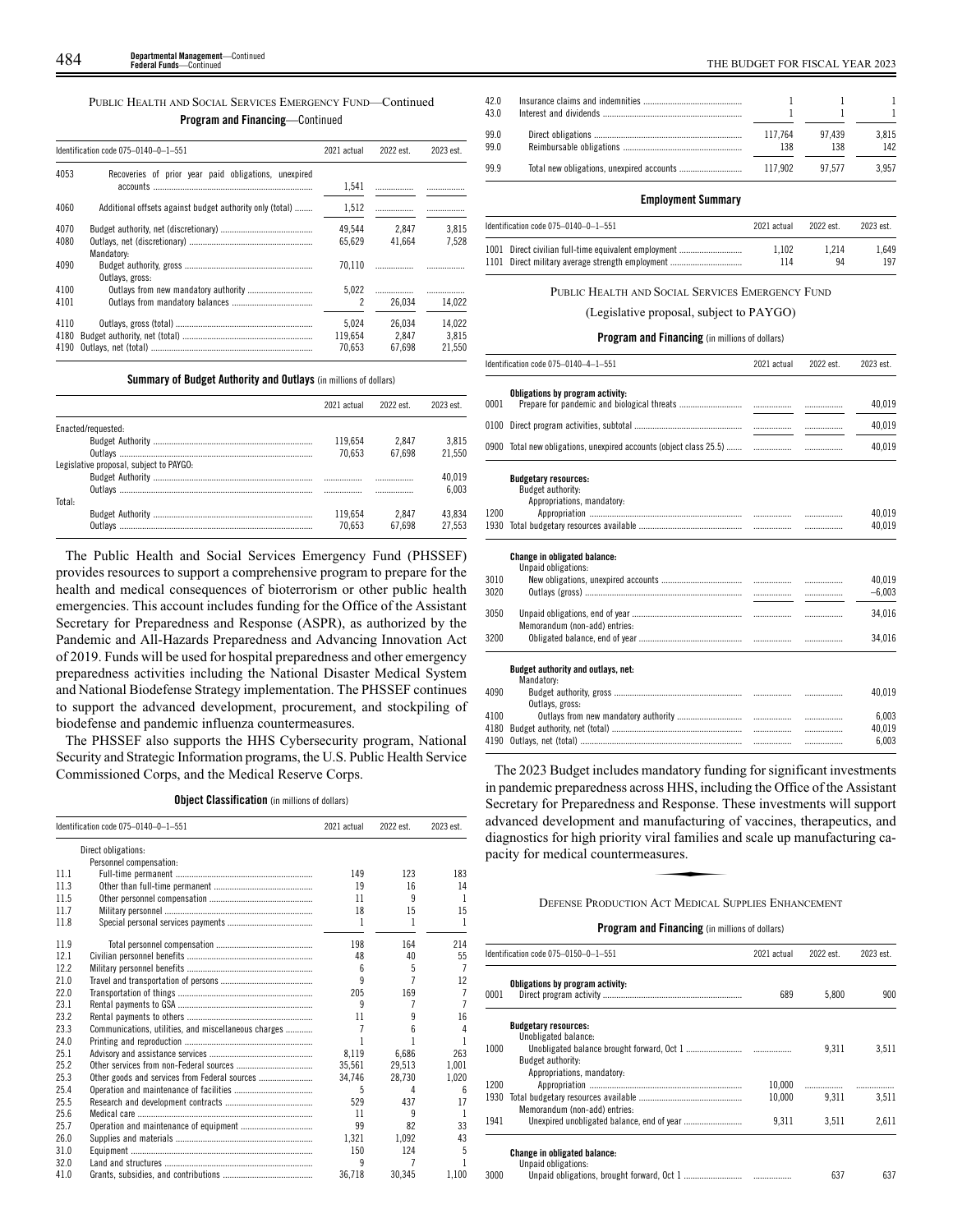| 3010 |                                    | 689    | 5.800    | 900    |
|------|------------------------------------|--------|----------|--------|
| 3020 |                                    | $-52$  | $-5.800$ | $-500$ |
| 3050 | Memorandum (non-add) entries:      | 637    | 637      | 1.037  |
| 3100 |                                    |        | 637      | 637    |
| 3200 |                                    | 637    | 637      | 1.037  |
|      | Budget authority and outlays, net: |        |          |        |
|      | Mandatory:                         |        |          |        |
| 4090 |                                    | 10.000 |          |        |
|      | Outlays, gross:                    |        |          |        |
| 4100 |                                    | 52     |          |        |
|      |                                    |        |          |        |

| 4101 |        | 5.800 | 500 |
|------|--------|-------|-----|
| 4110 |        | 5.800 | 500 |
|      | 10.000 |       |     |
|      |        | 5.800 | 500 |
|      |        |       |     |

Defense Production Act Medical Supplies Enhancement includes funds appropriated by the American Rescue Plan Act of 2021 to carry out titles I, III, and VII of the Defense Production Act to enhance the emergency medical supply of materials necessary to respond to public health emergencies and disasters. Funds will be used for the purchase, production and distribution of medical supplies, such as testing and personal protective equipment, and equipment, including durable medical equipment, related to combating the COVID-19 pandemic. After September 30, 2022, funds may be used for any other activity necessary to meet critical public health needs of the United States, with respect to any pathogen that the President has determined has the potential for creating a public health emergency.

**Object Classification** (in millions of dollars)

|      | Identification code 075-0150-0-1-551 | 2021 actual | 2022 est. | 2023 est. |
|------|--------------------------------------|-------------|-----------|-----------|
|      | Direct obligations:                  |             |           |           |
| 25.1 |                                      | 14          | 118       | 18        |
| 25.2 |                                      | 9           | 76        | 11        |
| 25.3 |                                      | 506         | 4.259     | 662       |
| 32.0 |                                      | 160         | 1.347     | 209       |
| 99.9 |                                      | 689         | 5.800     | 900       |
|      |                                      |             |           |           |
|      |                                      |             |           |           |
|      | PREP FOR ALL TO END THE HIV EPIDEMIC |             |           |           |

# PREP FOR ALL TO END THE HIV EPIDEMIC (Legislative proposal, subject to PAYGO)

**Program and Financing** (in millions of dollars)

|      | Identification code 075-0151-4-1-551                                           | 2021 actual | 2022 est. | 2023 est. |
|------|--------------------------------------------------------------------------------|-------------|-----------|-----------|
| 0001 | Obligations by program activity:                                               |             |           | 237       |
|      | 0900 Total new obligations, unexpired accounts (object class 25.6)             |             | .         | 237       |
|      | <b>Budgetary resources:</b><br>Budget authority:<br>Appropriations, mandatory: |             |           |           |
| 1200 |                                                                                |             |           | 237       |
| 1930 |                                                                                |             |           | 237       |
|      | <b>Change in obligated balance:</b><br>Unpaid obligations:                     |             |           |           |
| 3010 |                                                                                |             |           | 237       |
| 3020 |                                                                                |             |           | $-213$    |
| 3050 | Memorandum (non-add) entries:                                                  |             | .         | 24        |
| 3200 |                                                                                |             |           | 24        |
|      | Budget authority and outlays, net:<br>Mandatory:                               |             |           |           |
| 4090 | Outlays, gross:                                                                |             |           | 237       |
| 4100 |                                                                                |             |           | 213       |
| 4180 |                                                                                |             |           | 237       |
| 4190 |                                                                                |             | .         | 213       |
|      |                                                                                |             |           |           |

This national program creates a financing delivery system to guarantee PrEP at no cost for all uninsured and underinsured individuals, provide essential wrap-around services through States, IHS and tribal entities, and localities, and establish a network of community providers to reach underserved areas and populations. Together, these investments will help support<br>the National HIV/AIDS Strategy (2022–2025) commitment to a 75 percent<br>reduction in HIV infection by 2025.<br>MENTAL HEALTH TRANSFORMATION FUND the National HIV/AIDS Strategy (2022–2025) commitment to a 75 percent reduction in HIV infection by 2025.

MENTAL HEALTH TRANSFORMATION FUND

(Legislative proposal, subject to PAYGO)

# **Program and Financing** (in millions of dollars)

|      | Identification code 075-0136-4-1-551                                           | 2021 actual | 2022 est. | 2023 est. |
|------|--------------------------------------------------------------------------------|-------------|-----------|-----------|
| 0001 | Obligations by program activity:                                               |             |           | 750       |
| 0900 |                                                                                |             | .         | 750       |
|      | <b>Budgetary resources:</b><br>Budget authority:<br>Appropriations, mandatory: |             |           |           |
| 1200 |                                                                                |             | .         | 7,500     |
| 1930 |                                                                                |             | .         | 7,500     |
|      | Memorandum (non-add) entries:                                                  |             |           |           |
| 1941 |                                                                                |             |           | 6.750     |
|      | <b>Change in obligated balance:</b><br>Unpaid obligations:                     |             |           |           |
| 3010 |                                                                                |             |           | 750       |
| 3020 |                                                                                |             |           | $-750$    |
|      | Budget authority and outlays, net:<br>Mandatory:                               |             |           |           |
| 4090 | Outlays, gross:                                                                |             |           | 7,500     |
| 4100 |                                                                                |             | .         | 750       |
| 4180 |                                                                                |             | .         | 7.500     |
| 4190 |                                                                                |             | .         | 750       |
|      |                                                                                |             |           |           |

The fund will support innovative, transformational initiatives to improve system capacity, connect more people to the care they need, and create a Example of support by promoting wellness and recovery. These programs<br>
will prioritize sustainability, integration, leverage existing capacity, and<br>
support new models of care, including hub-and-spoke models.<br>
TRANSFERS FR will prioritize sustainability, integration, leverage existing capacity, and support new models of care, including hub-and-spoke models.

TRANSFERS FROM THE PATIENT-CENTERED OUTCOMES RESEARCH TRUST FUND

|                      | Identification code 075-0145-0-1-552                       | 2021 actual        | 2022 est.           | 2023 est.           |
|----------------------|------------------------------------------------------------|--------------------|---------------------|---------------------|
| 0001<br>0002         | Obligations by program activity:                           | 63                 | 105<br>26           | 111<br>28           |
|                      | 0900 Total new obligations, unexpired accounts             | 63                 | 131                 | 139                 |
|                      | <b>Budgetary resources:</b><br>Unobligated balance:        |                    |                     |                     |
| 1000<br>1021         |                                                            | 261<br>5           | 318                 | 323                 |
|                      | Budget authority:                                          | 266                | 318                 | 323                 |
| 1800                 | Spending authority from offsetting collections, mandatory. | 115                | 136                 | 144<br>467          |
| 1941                 | Memorandum (non-add) entries:                              | 318                | 323                 | 328                 |
|                      | <b>Change in obligated balance:</b>                        |                    |                     |                     |
| 3000<br>3010<br>3020 |                                                            | 101<br>63<br>$-68$ | 91<br>131<br>$-148$ | 74<br>139<br>$-133$ |
| 1930                 | Unpaid obligations:                                        | 381                | 454                 |                     |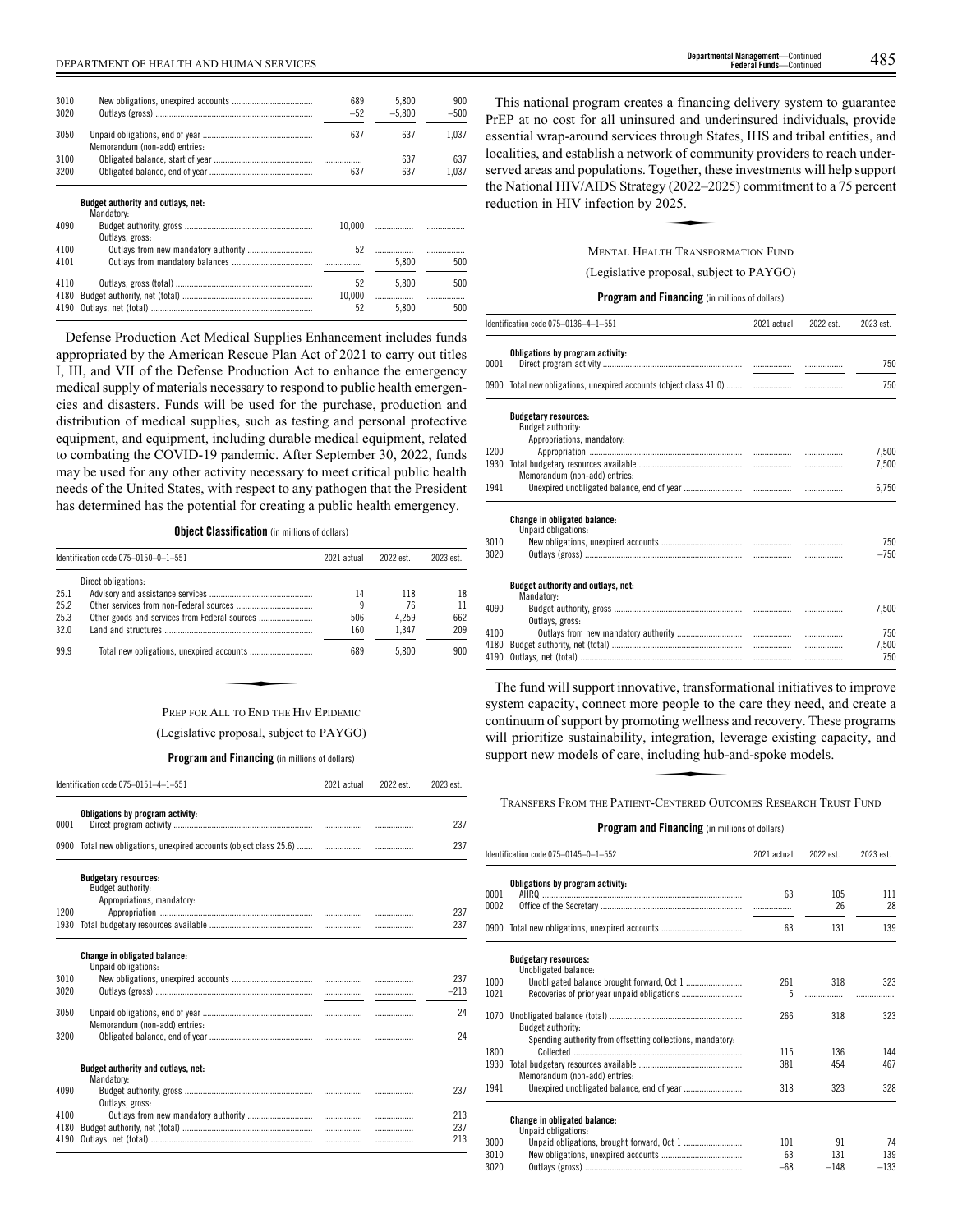# TRANSFERS FROM THE PATIENT-CENTERED OUTCOMES RESEARCH TRUST FUND—Continued

|              | Identification code 075-0145-0-1-552                                                            | 2021 actual | 2022 est. | 2023 est. |
|--------------|-------------------------------------------------------------------------------------------------|-------------|-----------|-----------|
| 3040         | Recoveries of prior year unpaid obligations, unexpired                                          | $-5$        | .         |           |
| 3050         | Memorandum (non-add) entries:                                                                   | 91          | 74        | 80        |
| 3100         |                                                                                                 | 101         | 91        | 74        |
| 3200         |                                                                                                 | 91          | 74        | 80        |
|              | Budget authority and outlays, net:<br>Mandatory:                                                |             |           |           |
| 4090         | Outlays, gross:                                                                                 | 115         | 136       | 144       |
| 4100         |                                                                                                 |             | 4         | 4         |
| 4101         |                                                                                                 | 68          | 144       | 129       |
| 4110         | Offsets against gross budget authority and outlays:<br>Offsetting collections (collected) from: | 68          | 148       | 133       |
| 4120         |                                                                                                 | $-115$      | $-136$    | $-144$    |
| 4180<br>4190 |                                                                                                 | .<br>$-47$  | 12        | $-11$     |

Public Law 111–148 established the Patient-Centered Outcomes Research Trust Fund (PCORTF). Beginning in FY 2011, a total of 20 percent of the funds appropriated or credited to the PCORTF was transferred each year to the Department of Health and Human Services (HHS). In FY 2020, PCORTF was extended through FY 2029. As authorized in section 937 of the Public Health Service Act, HHS will disseminate research findings from the Patient-Centered Outcomes Research Institute and other government-funded comparative clinical effectiveness research and coordinate Federal health programs to build research and data capacity for comparative clinical effectiveness research. Transferred funds were distributed to the Secretary of HHS and the Agency for Healthcare Research and Quality to carry out these activities.

**Object Classification** (in millions of dollars)

|      | Identification code 075-0145-0-1-552          | 2021 actual | 2022 est. | 2023 est. |
|------|-----------------------------------------------|-------------|-----------|-----------|
|      | Direct obligations:                           |             |           |           |
| 25.3 | Other goods and services from Federal sources | 38          | 105       | 111       |
| 41.0 |                                               | 25          | 26        | 28        |
| 99.9 |                                               | 63          | 131       | 139       |

**Employment Summary**

| Identification code 075-0145-0-1-552                 | 2021 actual 2022 est. | 2023 est. |
|------------------------------------------------------|-----------------------|-----------|
| 1001 Direct civilian full-time equivalent employment |                       |           |
|                                                      |                       |           |
| NONRECURRING EXPENSES FUND                           |                       |           |

# **Program and Financing** (in millions of dollars)

|      | Identification code 075-0125-0-1-551                        |        | 2022 est. | 2023 est. |
|------|-------------------------------------------------------------|--------|-----------|-----------|
| 0001 | Obligations by program activity:                            | 372    | 1.029     | 509       |
|      | <b>Budgetary resources:</b><br>Unobligated balance:         |        |           |           |
| 1000 |                                                             | 1.191  | 1.458     | 804       |
| 1012 | Unobligated balance transfers between expired and unexpired |        |           |           |
|      |                                                             | 997    | 750       | 750       |
| 1021 |                                                             | 17     |           |           |
| 1070 | Budget authority:<br>Appropriations, discretionary:         | 2.205  | 2.208     | 1.554     |
| 1131 | Unobligated balance of appropriations permanently           |        |           |           |
|      |                                                             | $-375$ | $-375$    | $-500$    |
| 1930 |                                                             | 1.830  | 1.833     | 1.054     |

|      | Memorandum (non-add) entries:                          |        |        |        |
|------|--------------------------------------------------------|--------|--------|--------|
| 1941 |                                                        | 1,458  | 804    | 545    |
|      | <b>Change in obligated balance:</b>                    |        |        |        |
|      | Unpaid obligations:                                    | 728    |        |        |
| 3000 |                                                        |        | 785    | 1,315  |
| 3010 |                                                        | 372    | 1.029  | 509    |
| 3020 |                                                        | $-298$ | $-499$ | $-184$ |
| 3040 | Recoveries of prior year unpaid obligations, unexpired | $-17$  | .      |        |
| 3050 | Memorandum (non-add) entries:                          | 785    | 1.315  | 1,640  |
| 3100 |                                                        | 728    | 785    | 1,315  |
| 3200 |                                                        | 785    | 1,315  | 1,640  |
|      | Budget authority and outlays, net:<br>Discretionary:   |        |        |        |
| 4000 | Outlays, gross:                                        | $-375$ | $-375$ | $-500$ |
| 4010 |                                                        | .      | $-101$ | $-135$ |
| 4011 |                                                        | 298    | 600    | 319    |
| 4020 |                                                        | 298    | 499    | 184    |
| 4180 |                                                        | $-375$ | $-375$ | $-500$ |
| 4190 |                                                        | 298    | 499    | 184    |
|      |                                                        |        |        |        |

The Nonrecurring Expenses Fund is a no-year account that receives transfers of expired unobligated balances from discretionary accounts prior to cancellation. The Fund is used for capital acquisition, including facilities infrastructure and information technology infrastructure.

# **Object Classification** (in millions of dollars)

|      | Identification code 075-0125-0-1-551 | 2021 actual | 2022 est. | 2023 est. |
|------|--------------------------------------|-------------|-----------|-----------|
|      | Direct obligations:                  |             |           |           |
| 23.1 |                                      |             |           |           |
| 25.1 |                                      |             | 19        |           |
| 25.2 |                                      | 19          | 53        | 26        |
| 25.4 |                                      | h           | 17        | 8         |
| 25.7 |                                      | 18          | 49        | 25        |
| 32.0 |                                      | 321         | 888       | 439       |
| 990  |                                      | 372         | 1.029     | 509       |
| 999  |                                      | 372         | 1.029     | 509       |

# **Employment Summary**

| Identification code 075-0125-0-1-551                 | 2021 actual | 2022 est. | 2023 est |
|------------------------------------------------------|-------------|-----------|----------|
| 1001 Direct civilian full-time equivalent employment |             |           |          |
|                                                      |             |           |          |
|                                                      |             |           |          |
| HEALTH INSURANCE REFORM IMPLEMENTATION FUND          |             |           |          |

|      | Identification code 075–0119–0–1–551                       | 2021 actual    | 2022 est. | 2023 est. |
|------|------------------------------------------------------------|----------------|-----------|-----------|
|      | <b>Budgetary resources:</b><br>Unobligated balance:        |                |           |           |
| 1000 |                                                            | 4              | 6         | 6         |
| 1021 |                                                            | $\overline{2}$ |           |           |
|      |                                                            |                |           |           |
| 1070 |                                                            | 6              | 6         | 6         |
| 1930 |                                                            | ĥ              | 6         | 6         |
|      | Memorandum (non-add) entries:                              |                |           |           |
| 1941 |                                                            | 6              | 6         | 6         |
|      | <b>Change in obligated balance:</b><br>Unpaid obligations: |                |           |           |
| 3000 |                                                            | 14             | 12        | 10        |
| 3020 |                                                            |                | $-2$      | $-2$      |
| 3040 | Recoveries of prior year unpaid obligations, unexpired     | $-2$           |           |           |
| 3050 | Memorandum (non-add) entries:                              | 12             | 10        | 8         |
| 3100 |                                                            | 14             | 12        | 10        |
| 3200 |                                                            | 12             | 10        | 8         |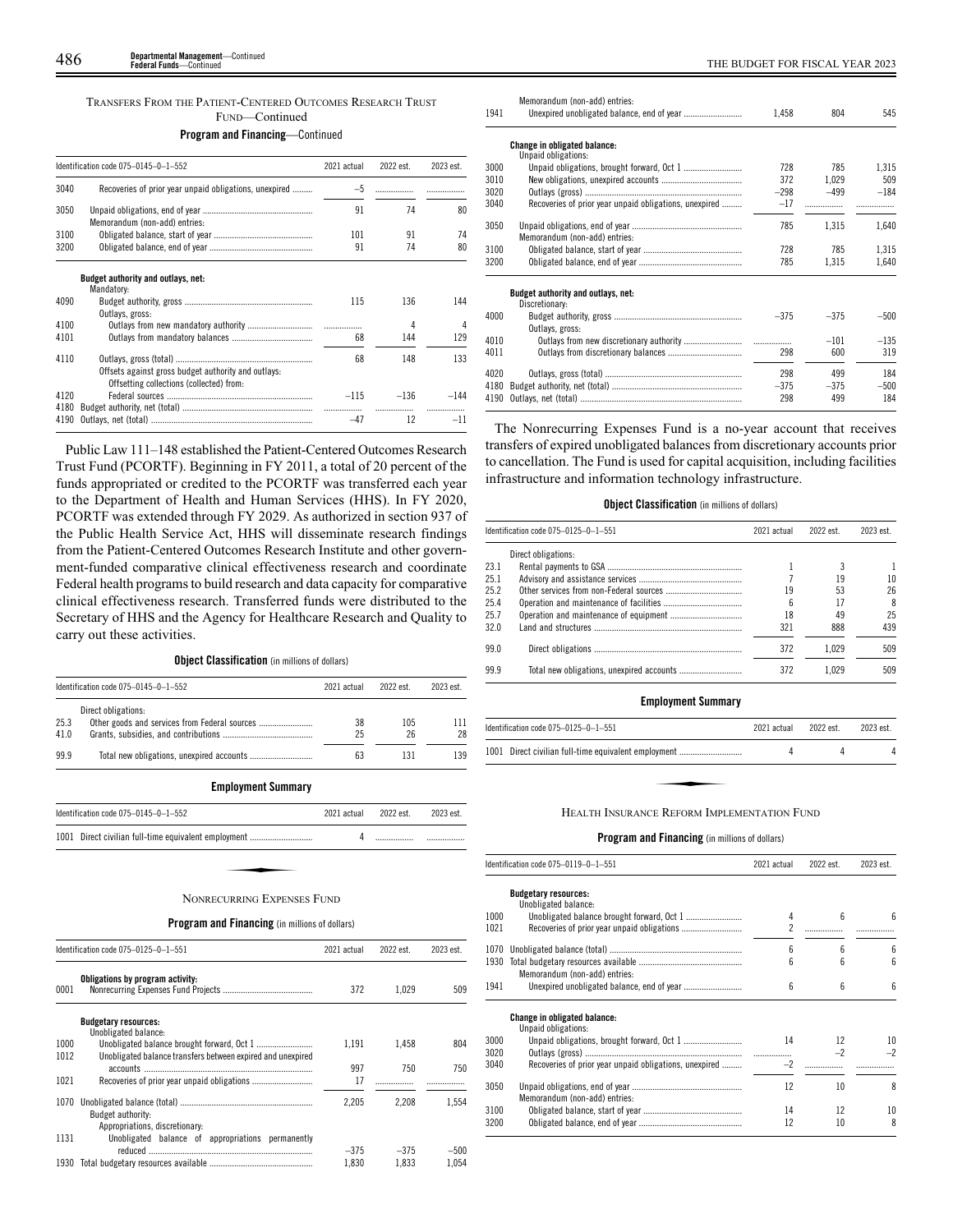#### **Budget authority and outlays, net:**

|      | Mandatory:      |       |  |
|------|-----------------|-------|--|
|      | Outlays, gross: |       |  |
| 4101 |                 |       |  |
|      |                 | <br>. |  |
|      |                 |       |  |

Section 1005 of the Health Care and Education Reconciliation Act of 2010 (P.L. 111–152) appropriated \$1,000,000,000 to the Health Insurance Reform Implementation Fund within the Department of Health and Human Services. The Fund shall be used for Federal administrative expenses ne-Exercises. The T and shall be asset for T edefall atalians state v expenses he<br>cessary to carry out the requirements of the Patient Protection and Afford-<br>able Care Act of 2010 (P.L. 111–148) and the Health Care and Educat able Care Act of 2010 (P.L. 111–148) and the Health Care and Education Reconciliation Act of 2010.

#### NO SURPRISES IMPLEMENTATION FUND

**Program and Financing** (in millions of dollars)

|              | Identification code 075-0127-0-1-551                                                                          | 2021 actual | 2022 est. | 2023 est. |
|--------------|---------------------------------------------------------------------------------------------------------------|-------------|-----------|-----------|
| 0001         | Obligations by program activity:                                                                              | 63          | 144       | 138       |
| 1000         | <b>Budgetary resources:</b><br>Unobligated balance:<br><b>Budget authority:</b><br>Appropriations, mandatory: |             | 437       | 293       |
| 1200         |                                                                                                               | 500         | .         |           |
| 1930         | Memorandum (non-add) entries:                                                                                 | 500         | 437       | 293       |
| 1941         |                                                                                                               | 437         | 293       | 155       |
|              | Change in obligated balance:<br>Unpaid obligations:                                                           |             |           |           |
| 3000         |                                                                                                               |             | 54        | 54        |
| 3010         |                                                                                                               | 63          | 144       | 138       |
| 3020         |                                                                                                               | $-9$        | $-144$    | $-138$    |
| 3050         | Memorandum (non-add) entries:                                                                                 | 54          | 54        | 54        |
| 3100         |                                                                                                               |             | 54        | 54        |
| 3200         |                                                                                                               | 54          | 54        | 54        |
|              | Budget authority and outlays, net:<br>Mandatory:                                                              |             |           |           |
| 4090         | Outlavs, gross:                                                                                               | 500         | .         |           |
| 4100         | Outlays from new mandatory authority                                                                          | 9           | .         | .         |
| 4101         |                                                                                                               |             | 144       | 138       |
| 4110<br>4180 |                                                                                                               | 9<br>500    | 144<br>.  | 138       |
| 4190         |                                                                                                               | 9           | 144       | 138       |

Section 118 of the No Surprises Act (P.L. 116–260) appropriated \$500,000,000 to the No Surprises Implementation Fund within the Department of Health and Human Services. The Fund shall be used for implementation expenses necessary to carry out the requirements of the No Surprises Act and Title II Transparency provisions for the Department of Health and Human Services, the Department of Labor, and the Department of the Treasury.

**Object Classification** (in millions of dollars)

|       | Identification code 075-0127-0-1-551 | 2021 actual | 2022 est. | 2023 est. |
|-------|--------------------------------------|-------------|-----------|-----------|
|       | Direct obligations:                  |             |           |           |
| -11.1 |                                      |             |           |           |
| 12.1  |                                      |             |           |           |
| 21.0  |                                      |             |           |           |
| 25.1  |                                      |             |           |           |
| 25.2  |                                      | 53          | 121       | 116       |
| 999   |                                      | 63          | 144       | 138       |

# **Employment Summary**

| Identification code 075-0127-0-1-551                 | 2021 actual | 2022 est. | 2023 est. |
|------------------------------------------------------|-------------|-----------|-----------|
| 1001 Direct civilian full-time equivalent employment | 64          | 209       | 209       |
|                                                      |             |           |           |
|                                                      |             |           |           |
| PREVENTION AND PUBLIC HEALTH FUND                    |             |           |           |

**Program and Financing** (in millions of dollars)

|              | Identification code 075-0116-0-1-551                     | 2021 actual | 2022 est. | 2023 est. |
|--------------|----------------------------------------------------------|-------------|-----------|-----------|
|              | <b>Budgetary resources:</b>                              |             |           |           |
|              | Unobligated balance:                                     |             | 3         |           |
| 1000<br>1010 | Unobligated balance transfer to other accts [075-0120]   | 6<br>$-3$   |           | 50        |
|              |                                                          |             |           | .         |
| 1070         |                                                          | 3           | 3         | 50        |
|              | Budget authority:                                        |             |           |           |
|              | Appropriations, discretionary:                           |             |           |           |
| 1120         | Appropriations transferred to other acct [075-0142]      | .           | $-28$     | .         |
| 1120         | Appropriations transferred to other acct [075-0943]      | .           | $-856$    | .         |
| 1120         | Appropriations transferred to other acct [075-1362]      |             | $-12$     | .         |
| 1160         |                                                          |             | $-896$    | .         |
|              | Appropriations, mandatory:                               |             |           |           |
| 1200         |                                                          | 950         | 1.000     | 1,000     |
| 1220         | Appropriations transferred to other accts [075-0142]     | $-28$       | .         | $-28$     |
| 1220         | Appropriations transferred to other accts [075-0943]     | $-856$      | .         | $-903$    |
| 1220         | Appropriations transferred to other accts [075-1362]     | $-12$       | .         | $-12$     |
| 1230         | and/or<br>Appropriations<br>unobligated<br>balance<br>0f |             |           |           |
|              | appropriations permanently reduced [SEQ]                 | $-54$       | $-57$     | $-57$     |
|              |                                                          |             |           |           |
| 1260<br>1900 |                                                          |             | 943<br>47 | .         |
| 1930         |                                                          | 3           | 50        | .<br>50   |
|              | Memorandum (non-add) entries:                            |             |           |           |
| 1941         |                                                          | 3           | 50        | 50        |
|              |                                                          |             |           |           |
|              | Budget authority and outlays, net:                       |             |           |           |
|              | Discretionary:                                           |             |           |           |
| 4000         |                                                          |             | -896      | .         |
|              | Mandatory:                                               |             |           |           |
| 4090         |                                                          |             | 943       | .         |
| 4180         |                                                          |             | 47        | .         |
| 4190         |                                                          |             |           | .         |

The Prevention and Public Health Fund supports prevention and public health activities. In FY 2023, \$943 million is available to support a range<br>of public health efforts intended to prevent disease and reduce health care<br>costs. The Secretary has authority to transfer to accounts within HHS. of public health efforts intended to prevent disease and reduce health care costs. The Secretary has authority to transfer to accounts within HHS.

### PREGNANCY ASSISTANCE FUND

# **Program and Financing** (in millions of dollars)

|      | Identification code 075-0117-0-1-551                                | 2021 actual | 2022 est. | 2023 est. |
|------|---------------------------------------------------------------------|-------------|-----------|-----------|
|      | Change in obligated balance:<br>Unpaid obligations:                 |             |           |           |
| 3000 |                                                                     | 6           |           |           |
| 3020 |                                                                     | $-3$        |           |           |
| 3041 | Recoveries of prior year unpaid obligations, expired                | $-2$        |           |           |
| 3050 | Memorandum (non-add) entries:                                       |             |           |           |
| 3100 |                                                                     | 6           |           |           |
| 3200 |                                                                     |             |           |           |
|      | Budget authority and outlays, net:<br>Mandatory:<br>Outlays, gross: |             |           |           |
| 4101 |                                                                     | 3           |           |           |
| 4180 |                                                                     |             |           |           |
| 4190 |                                                                     | 3           |           |           |

This appropriation funds competitive grants to States to assist pregnant and parenting teens and women. Annual funding for this program expired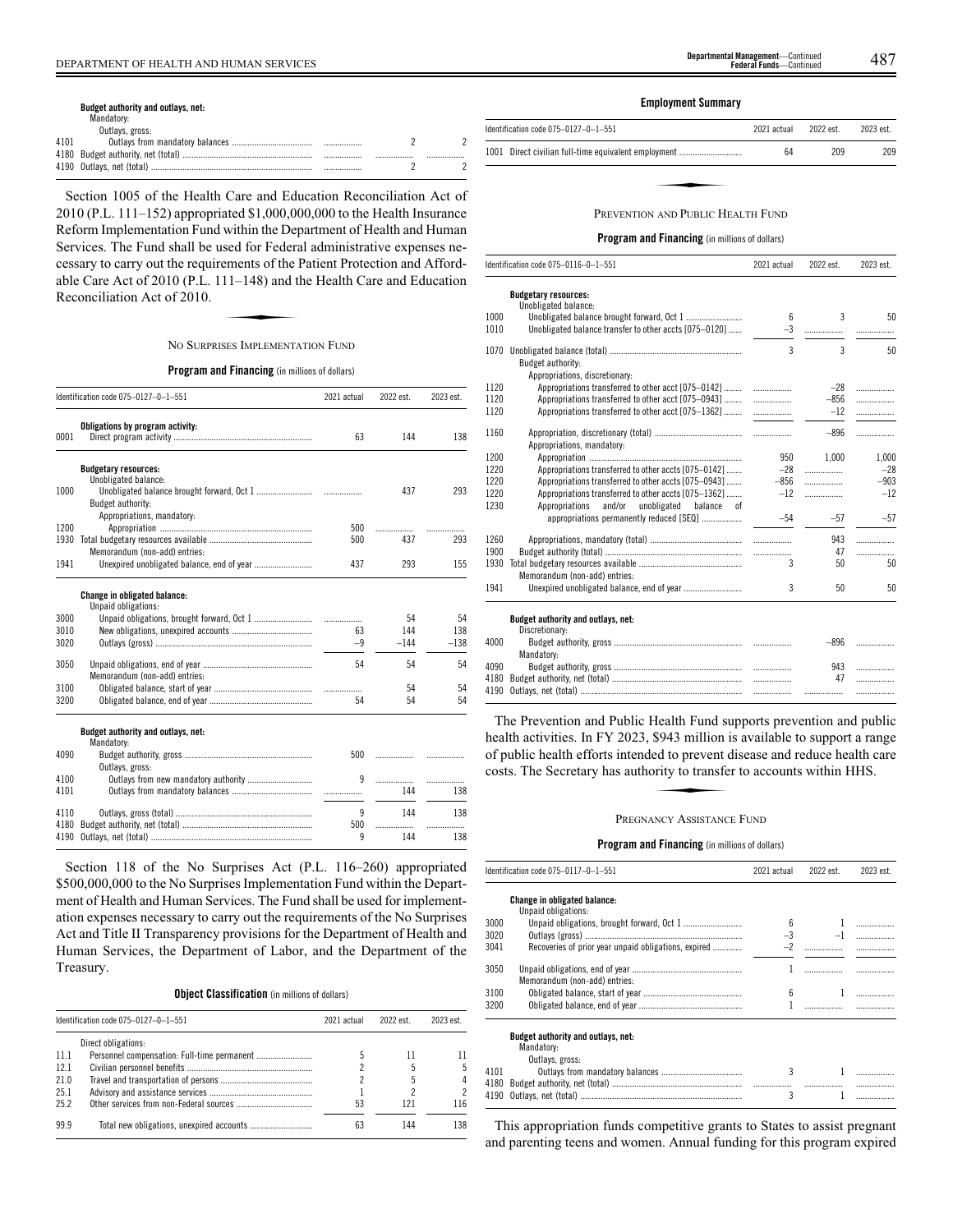PREGNANCY ASSISTANCE FUND—Continued

at the end of FY 2019. The Budget does request an extension of this program. SSISTANCE FUNI<br><mark>udget does rec</mark><br>ULIATION TRANS

SECTION 241 EVALUATION TRANSACTIONS ACCOUNT

#### **Program and Financing** (in millions of dollars)

|              | Identification code 075-3902-0-1-552                                                                                  | 2021 actual | 2022 est. | 2023 est. |
|--------------|-----------------------------------------------------------------------------------------------------------------------|-------------|-----------|-----------|
| 0801         | Obligations by program activity:<br>Section<br>241<br>Evaluation<br>Transactions<br>Account                           |             |           |           |
|              |                                                                                                                       | 541         | 555       | 633       |
| 0809         |                                                                                                                       | 541         | 555       | 633       |
|              | 0900 Total new obligations, unexpired accounts (object class 25.3)                                                    | 541         | 555       | 633       |
|              | <b>Budgetary resources:</b><br>Budget authority:                                                                      |             |           |           |
|              | Spending authority from offsetting collections, discretionary:                                                        |             |           |           |
| 1700         |                                                                                                                       | 27          | 555       | 633       |
| 1701         | Change in uncollected payments, Federal sources                                                                       | 514         | .         | .         |
| 1750         | Spending auth from offsetting collections, disc (total)                                                               | 541         | 555       | 633       |
|              |                                                                                                                       | 541         | 555       | 633       |
|              | Change in obligated balance:                                                                                          |             |           |           |
| 3000         | Unpaid obligations:                                                                                                   | 936         | 845       | 793       |
| 3010         |                                                                                                                       | 541         | 555       | 633       |
| 3020         |                                                                                                                       | $-618$      | $-607$    | $-685$    |
| 3041         | Recoveries of prior year unpaid obligations, expired                                                                  | $-14$       | .         | .         |
| 3050         | Uncollected payments:                                                                                                 | 845         | 793       | 741       |
| 3060         | Uncollected pymts, Fed sources, brought forward, Oct 1                                                                | $-936$      | $-844$    | $-844$    |
| 3070         | Change in uncollected pymts, Fed sources, unexpired                                                                   | $-514$      | .         | .         |
| 3071         | Change in uncollected pymts, Fed sources, expired                                                                     | 606         | .         |           |
| 3090         | Memorandum (non-add) entries:                                                                                         | $-844$      | $-844$    | $-844$    |
| 3100         |                                                                                                                       | .           | 1         | $-51$     |
| 3200         |                                                                                                                       | 1           | $-51$     | $-103$    |
|              | Budget authority and outlays, net:<br>Discretionary:                                                                  |             |           |           |
| 4000         | Outlays, gross:                                                                                                       | 541         | 555       | 633       |
| 4010         |                                                                                                                       | 27          | 555       | 633       |
| 4011         |                                                                                                                       | 591         | 52        | 52        |
| 4020         | Offsets against gross budget authority and outlays:                                                                   | 618         | 607       | 685       |
| 4030         | Offsetting collections (collected) from:                                                                              | $-618$      | $-555$    | $-633$    |
| 4040         | Offsets against gross budget authority and outlays (total)<br>Additional offsets against gross budget authority only: | $-618$      | $-555$    | $-633$    |
| 4050         | Change in uncollected pymts, Fed sources, unexpired                                                                   | $-514$      |           | .         |
| 4052         | Offsetting collections credited to expired accounts                                                                   | 591         |           | .         |
| 4060<br>4080 | Additional offsets against budget authority only (total)                                                              | 77<br>.     | <br>52    | .<br>52   |
| 4180         |                                                                                                                       | .           | .         | .         |
| 4190         |                                                                                                                       |             | 52        | 52        |

The Public Health Service (PHS) Act Evaluation Transactions account supports the execution of section 241 of the PHS Act. **EXECUTE:**<br>
(PHS) Act Eva<br>
(ion 241 of the<br> **M SUPPORT** 

# **PROGRAM SUPPORT CENTER**

# *Federal Funds*

# RETIREMENT PAY AND MEDICAL BENEFITS FOR COMMISSIONED OFFICERS

*For retirement pay and medical benefits of Public Health Service Commissioned Officers as authorized by law, for payments under the Retired Serviceman's Family Protection Plan and Survivor Benefit Plan, and for medical care of dependents and retired personnel under the Dependents' Medical Care Act, such amounts as may be required during the current fiscal year.*

Note.—A full-year 2022 appropriation for this account was not enacted at the time the Budget was prepared; therefore, the Budget assumes this account is operating under the Continuing Appropriations Act, 2022 (Division A of Public Law 117–43, as amended). The amounts included for 2022 reflect the annualized level provided by the continuing resolution.

### **Program and Financing** (in millions of dollars)

|      | Identification code 075-0379-0-1-551                                                            | 2021 actual | 2022 est. | 2023 est. |
|------|-------------------------------------------------------------------------------------------------|-------------|-----------|-----------|
|      | Obligations by program activity:                                                                |             |           |           |
| 0001 |                                                                                                 | 657         | 550       | 573       |
| 0002 |                                                                                                 | .           | 35        | 36        |
| 0003 |                                                                                                 | .           | 104       | 101       |
|      | 0900 Total new obligations, unexpired accounts                                                  | 657         | 689       | 710       |
|      | <b>Budgetary resources:</b><br>Budget authority:                                                |             |           |           |
|      | Appropriations, mandatory:                                                                      |             |           |           |
|      |                                                                                                 |             |           |           |
| 1200 |                                                                                                 | 657         | 689       | 710       |
|      |                                                                                                 | 657         | 689       | 710       |
|      | <b>Change in obligated balance:</b><br>Unpaid obligations:                                      |             |           |           |
| 3000 |                                                                                                 | 91          | 84        | 34        |
|      |                                                                                                 | 657         | 689       | 710       |
| 3010 |                                                                                                 | 12          |           |           |
| 3011 | Obligations ("upward adjustments"), expired accounts                                            |             | .         |           |
| 3020 |                                                                                                 | -659        | $-739$    | $-708$    |
| 3041 | Recoveries of prior year unpaid obligations, expired                                            | $-17$       | .         | .         |
| 3050 |                                                                                                 | 84          | 34        | 36        |
|      | Memorandum (non-add) entries:                                                                   |             |           |           |
| 3100 |                                                                                                 | 91          | 84        | 34        |
| 3200 |                                                                                                 | 84          | 34        | 36        |
|      | Budget authority and outlays, net:<br>Mandatory:                                                |             |           |           |
| 4090 |                                                                                                 | 657         | 689       | 710       |
|      | Outlays, gross:                                                                                 |             |           |           |
| 4100 |                                                                                                 | 596         | 655       | 674       |
| 4101 |                                                                                                 | 63          | 84        | 34        |
| 4110 |                                                                                                 | 659         | 739       | 708       |
|      | Offsets against gross budget authority and outlays:<br>Offsetting collections (collected) from: |             |           |           |
| 4123 |                                                                                                 | $-3$        | .         |           |
|      | Additional offsets against gross budget authority only:                                         |             |           |           |
| 4142 | Offsetting collections credited to expired accounts                                             | 3           | .         | .         |
|      |                                                                                                 |             |           |           |
| 4160 |                                                                                                 | 657         | 689       | 710       |
| 4170 |                                                                                                 | 656         | 739       | 708       |
| 4180 |                                                                                                 | 657         | 689       | 710       |
| 4190 |                                                                                                 | 656         | 739       | 708       |

The number of beneficiaries using the Commissioned Corps system is estimated as follows:

# **Retirement Pay, Survivor Benefits, and Medical Benefits**

|        |        | 2023   |
|--------|--------|--------|
|        |        |        |
| 4.394  | 4.814  | 4.845  |
| 645    | 613    | 610    |
| 548    | 576    | 563    |
| 47     | 47     | 43     |
| 341    | 345    | 331    |
| 5975   | 6.395  | 6.392  |
|        |        |        |
| 6.380  | 6.500  | 6.300  |
| 1.120  | 1.100  | 1.100  |
| 7.500  | 7.600  | 7.400  |
| 13.475 | 13.995 | 13.697 |
|        | 2021   | 2022   |

This activity funds annuities of retired Public Health Service (PHS) commissioned officers and survivors of retirees, and medical benefits for active duty PHS commissioned officers, retirees, and dependents of members and retirees of the PHS Commissioned Corps.

\*The total active duty levels reflect base FTEs plus the supplementals.

# **Object Classification** (in millions of dollars)

| Identification code 075-0379-0-1-551 | 2021 actual | 2022 est. | 2023 est. |
|--------------------------------------|-------------|-----------|-----------|
| Direct obligations:                  |             |           |           |
| 13.0                                 | 561         | 585       | 609       |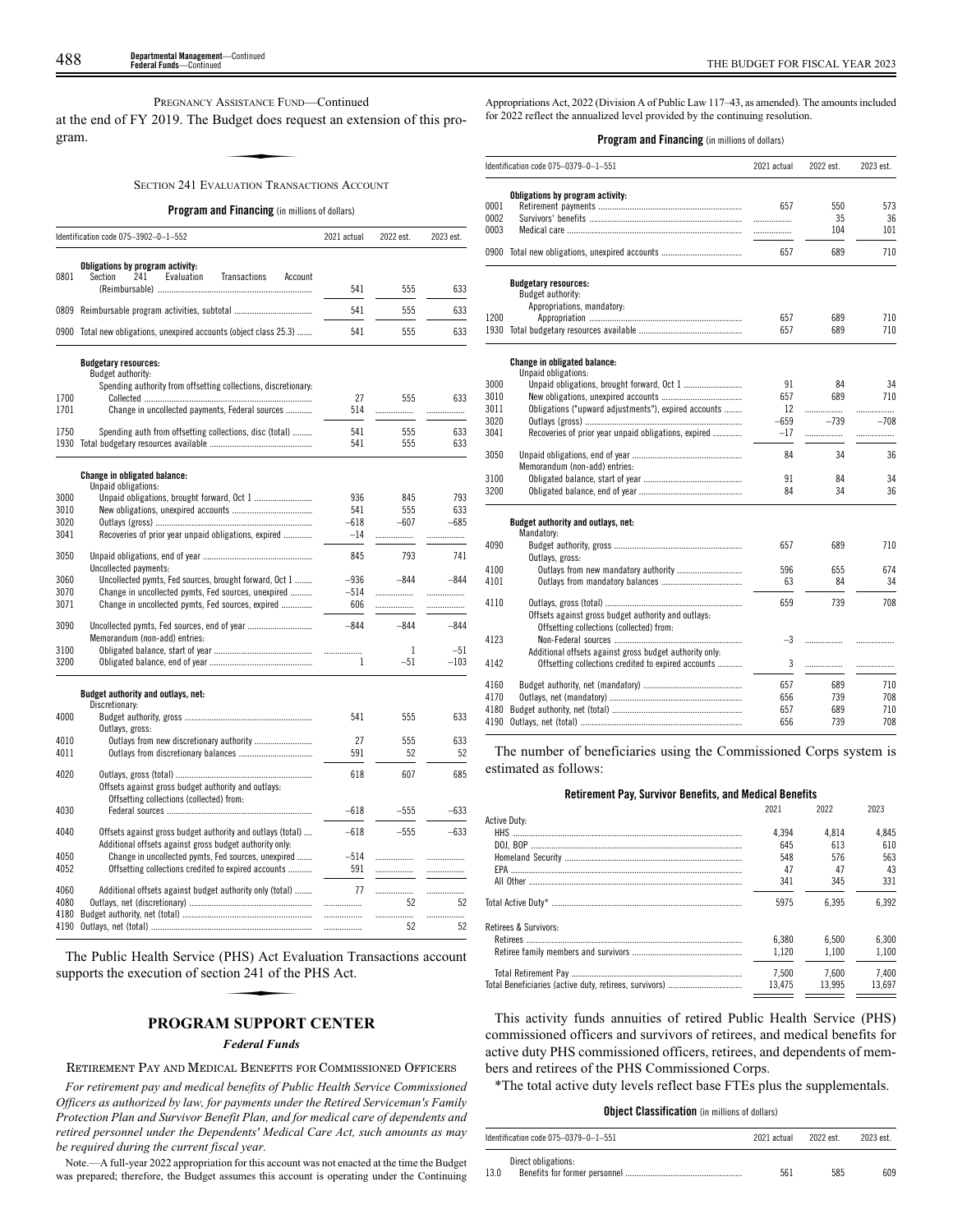| 25.6 |                                                                        | 96  | 104 | 101 |
|------|------------------------------------------------------------------------|-----|-----|-----|
| 99.9 |                                                                        | 657 | 689 | 710 |
|      |                                                                        |     |     |     |
|      |                                                                        |     |     |     |
|      | HHS ACCRUAL CONTRIBUTION TO THE UNIFORMED SERVICES RETIREE HEALTH CARE |     |     |     |

FUND

# **Program and Financing** (in millions of dollars)

|      | Identification code 075-0170-0-1-551                                               | 2021 actual | 2022 est. | 2023 est. |
|------|------------------------------------------------------------------------------------|-------------|-----------|-----------|
| 0001 | Obligations by program activity:                                                   | 30          | 36        | 37        |
|      | 0900 Total new obligations, unexpired accounts (object class 12.2)                 | 30          | 36        | 37        |
|      | <b>Budgetary resources:</b><br>Budget authority:<br>Appropriations, discretionary: |             |           |           |
| 1100 |                                                                                    | 30          | 36        | 37        |
| 1900 |                                                                                    | 30          | 36        | 37        |
| 1930 |                                                                                    | 30          | 36        | 37        |
|      | <b>Change in obligated balance:</b><br>Unpaid obligations:                         |             |           |           |
| 3010 |                                                                                    | 30          | 36        | 37        |
| 3020 |                                                                                    | $-30$       | $-36$     | $-37$     |
|      | Budget authority and outlays, net:<br>Discretionary:                               |             |           |           |
| 4000 | Outlays, gross:                                                                    | 30          | 36        | 37        |
| 4010 | Outlays from new discretionary authority                                           | 30          | 36        | 37        |
| 4180 |                                                                                    | 30          | 36        | 37        |
| 4190 |                                                                                    | 30          | 36        | 37        |

The cost of medical benefits for Medicare-eligible beneficiaries is paid from the Department of Defense Medicare-Eligible Retiree Health Care Fund (10 U.S.C., ch. 56). Beginning in 2006, permanent indefinite authority<br>Fund (10 U.S.C., ch. 56). Beginning in 2006, permanent indefinite authority<br>is provided for a discretionary appropriation of the annual accrual pa is provided for a discretionary appropriation of the annual accrual payment into this fund (P.L. No. 108–375, section 725).

# DEBT COLLECTION FUND

# **Program and Financing** (in millions of dollars)

|              | Identification code 075-5745-0-2-551                                                                                                           | 2021 actual    | 2022 est.    | 2023 est. |
|--------------|------------------------------------------------------------------------------------------------------------------------------------------------|----------------|--------------|-----------|
| 0801         | Obligations by program activity:                                                                                                               | 8              | 15           | 10        |
|              | <b>Budgetary resources:</b><br>Unobligated balance:                                                                                            |                |              |           |
| 1000         | Budget authority:                                                                                                                              | 4              | 5            |           |
| 1700<br>1701 | Spending authority from offsetting collections, discretionary:<br>Change in uncollected payments, Federal sources                              | 10<br>$-1$     | 10<br>.      | 10        |
| 1750<br>1930 | Spending auth from offsetting collections, disc (total)<br>Memorandum (non-add) entries:                                                       | 9<br>13        | 10<br>15     | 10<br>10  |
| 1941         |                                                                                                                                                | 5              |              |           |
|              | <b>Change in obligated balance:</b><br>Unpaid obligations:                                                                                     |                |              |           |
| 3000         | Unpaid obligations, brought forward, Oct 1                                                                                                     | 5              | 3            | 9         |
| 3010         |                                                                                                                                                | 8              | 15           | 10        |
| 3020         |                                                                                                                                                | $-10$          | $-9$         | $-2$      |
| 3050         | Uncollected payments:                                                                                                                          | $\overline{3}$ | $\mathsf{q}$ | 17        |
| 3060<br>3070 | Uncollected pymts, Fed sources, brought forward, Oct 1<br>Change in uncollected pymts, Fed sources, unexpired<br>Memorandum (non-add) entries: | $-1$<br>1      | .            | .         |
| 3100<br>3200 |                                                                                                                                                | 4<br>3         | 3<br>q       | 9<br>17   |

**Budget authority and outlays, net:** Discretionary: 4000 Budget authority, gross ......................................................... 9 10 10 Outlays, gross: 4010 Outlays from new discretionary authority ................................... 6 1 1 4011 Outlays from discretionary balances ................................. 4 8 1 4020 Outlays, gross (total) ............................................................. 10 9 2 Offsets against gross budget authority and outlays: Offsetting collections (collected) from: 4030 Federal sources ................................................................. –10 –10 –10 Additional offsets against gross budget authority only: 4050 Change in uncollected pymts, Fed sources, unexpired ....... 1 ................. ................. 4080 Outlays, net (discretionary) ....................................................... ................. –1 –8 4180 Budget authority, net (total) 4190 Outlays, net (total) ........................................................................ ................. –1 –8

# **Object Classification** (in millions of dollars)

| Identification code 075-5745-0-2-551 |                                                             | 2021 actual | 2022 est. | 2023 est. |
|--------------------------------------|-------------------------------------------------------------|-------------|-----------|-----------|
| 11.1                                 | Reimbursable obligations: Personnel compensation: Full-time |             |           |           |
|                                      |                                                             |             |           |           |
| 11.9                                 |                                                             |             |           |           |
| 12.1                                 |                                                             |             |           |           |
| 251                                  |                                                             |             | 12        |           |
| 99.9                                 |                                                             |             | 15        | 10        |

# **Employment Summary**

| Identification code 075-5745-0-2-551                       | 2021 actual | 2022 est. | 2023 est. |
|------------------------------------------------------------|-------------|-----------|-----------|
| 2001 Reimbursable civilian full-time equivalent employment | 18          | 25        | 25        |
|                                                            |             |           |           |
| <b>HEALTH ACTIVITIES FUNDS</b>                             |             |           |           |

#### **Program and Financing** (in millions of dollars)

|      | Identification code 075-9913-0-1-551                | 2021 actual | 2022 est. | 2023 est. |
|------|-----------------------------------------------------|-------------|-----------|-----------|
|      | <b>Budgetary resources:</b><br>Unobligated balance: |             |           |           |
| 1000 |                                                     |             |           |           |
| 1930 | Memorandum (non-add) entries:                       |             |           |           |
| 1941 |                                                     |             |           |           |
| 4180 |                                                     |             |           |           |
|      |                                                     |             |           |           |
|      | HHS SERVICE AND SUPPLY FUND                         |             |           |           |

|              | Identification code 075–9941–0–4–551                           | 2021 actual | 2022 est.  | 2023 est.  |
|--------------|----------------------------------------------------------------|-------------|------------|------------|
| 0801<br>0802 | Obligations by program activity:                               | 424<br>636  | 573<br>728 | 506<br>902 |
|              | 0900 Total new obligations, unexpired accounts                 | 1.060       | 1,301      | 1,408      |
|              | <b>Budgetary resources:</b><br>Unobligated balance:            |             |            |            |
| 1000         |                                                                | 198         | 265        | 1,162      |
| 1021         |                                                                | 117         | 250        | 250        |
| 1070         | <b>Budget authority:</b>                                       | 315         | 515        | 1,412      |
| 1700         | Spending authority from offsetting collections, discretionary. |             |            |            |
| 1701         | Change in uncollected payments, Federal sources                | 956<br>54   | 1.948      | 1,948      |
| 1750         | Spending auth from offsetting collections, disc (total)        | 1,010       | 1.948      | 1,948      |
|              |                                                                |             |            |            |
| 1930         | Memorandum (non-add) entries:                                  | 1,325       | 2,463      | 3,360      |
| 1941         |                                                                | 265         | 1,162      | 1,952      |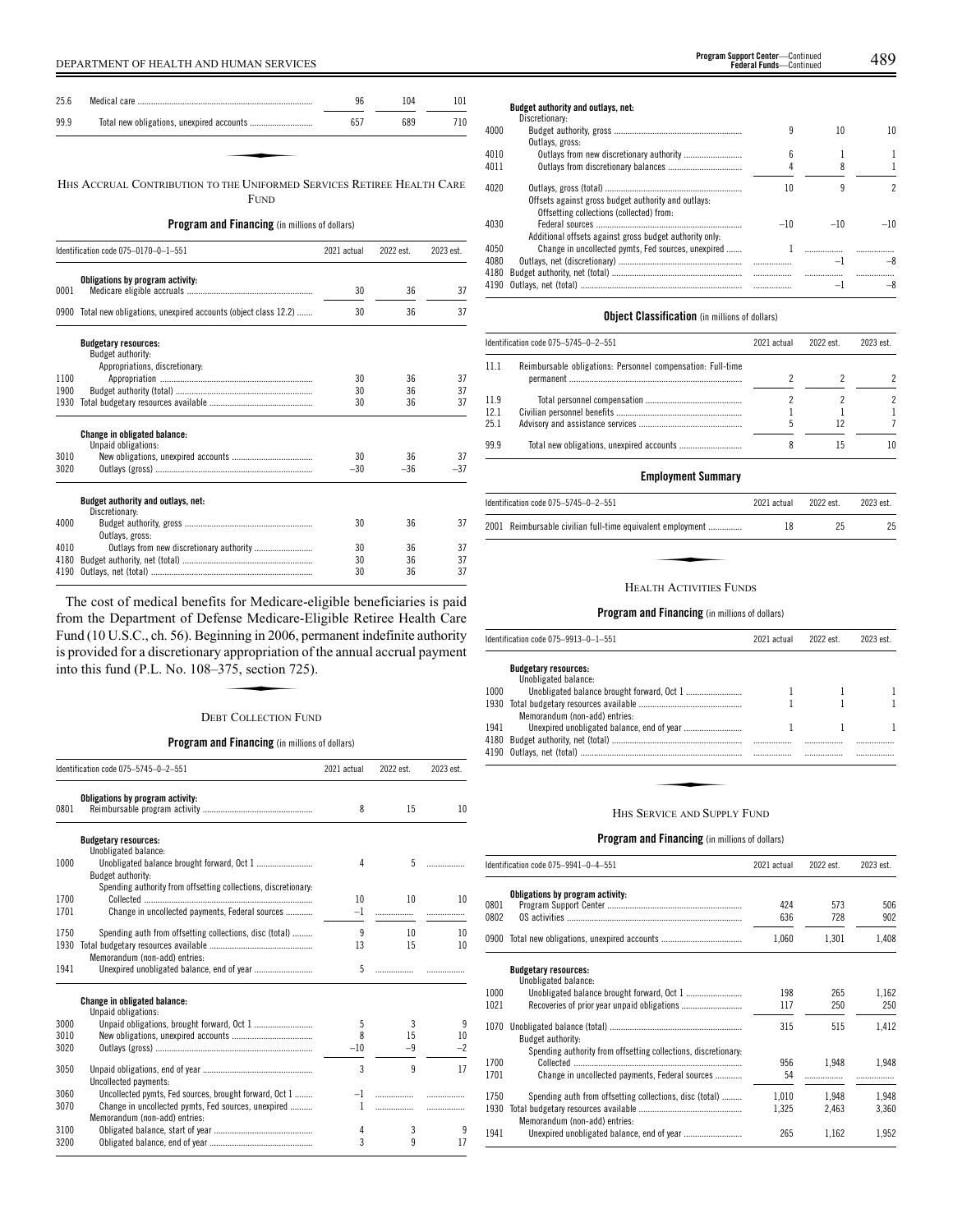# HHS SERVICE AND SUPPLY FUND—Continued

# **Program and Financing**—Continued

|      | Identification code 075-9941-0-4-551                       | 2021 actual | 2022 est. | 2023 est. |
|------|------------------------------------------------------------|-------------|-----------|-----------|
|      | <b>Change in obligated balance:</b><br>Unpaid obligations: |             |           |           |
| 3000 |                                                            | 788         | 792       | 546       |
| 3010 |                                                            | 1.060       | 1.301     | 1.408     |
| 3020 |                                                            | $-939$      | $-1,297$  | $-1,703$  |
| 3040 | Recoveries of prior year unpaid obligations, unexpired     | $-117$      | $-250$    | $-250$    |
| 3050 | Uncollected payments:                                      | 792         | 546       | 1         |
| 3060 | Uncollected pymts, Fed sources, brought forward, Oct 1     | $-406$      | $-460$    | $-460$    |
| 3070 | Change in uncollected pymts, Fed sources, unexpired        | $-54$       |           |           |
| 3090 | Memorandum (non-add) entries:                              | $-460$      | $-460$    | $-460$    |
| 3100 |                                                            | 382         | 332       | 86        |
| 3200 |                                                            | 332         | 86        | $-459$    |
|      | Budget authority and outlays, net:<br>Discretionary:       |             |           |           |
| 4000 |                                                            | 1.010       | 1.948     | 1.948     |

# Outlays, gross: 4010 Outlays from new discretionary authority .......................... 690 981 980 4011 Outlays from discretionary balances ................................. 249 316 723 4020 Outlays, gross (total) ............................................................. 939 1,297 1,703 Offsets against gross budget authority and outlays: Offsetting collections (collected) from: 4030 Federal sources ................................................................. –954 –1,948 –1,948 4033 Non-Federal sources ......................................................... –2 ................. ................. 4040 Offsets against gross budget authority and outlays (total) .... –956 –1,948 –1,948 Additional offsets against gross budget authority only: 4050 Change in uncollected pymts, Fed sources, unexpired ....... –54 ................. ................. Outlays, net (discretionary) 4180 Budget authority, net (total) .......................................................... ................. ................. ................. 4190 Outlays, net (total)

The HHS Service and Supply Fund (SSF) provides a wide range of logistical and support services to components of the Department and other Federal agencies. The Program Support Center includes activities, such as personnel and payroll support, information technology, financial management operations, and administrative services, including acquisitions management, building and property management, telecommunication services, medical supplies repackaging and distribution services, and the Federal Occupational Health Service. The Office of the Secretary activities include the Service and Supply Fund Manager's Office, departmental contracts, audit resolutions, Commissioned Corps force management, web management, claims, acquisition integration and modernization, acquisition reform, small business consolidation, grants tracking, the physical security component of the Department's implementation of Homeland Security Presidential Directive 12, and commercial services management.

Most Commissioned Corps officers work for agencies in the Department of Health and Human Services and are reflected in the agencies' personnel summaries. However, some officers are assigned to other Federal agencies. The allocation account section in the following personnel summary shows officers assigned to other agencies, which are paid directly by that agency, either through an allocation account or by directly citing that agency's appropriation.

**Object Classification** (in millions of dollars)

|      | Identification code 075-9941-0-4-551 | 2021 actual | 2022 est. | 2023 est. |
|------|--------------------------------------|-------------|-----------|-----------|
|      | Reimbursable obligations:            |             |           |           |
|      | Personnel compensation:              |             |           |           |
| 111  |                                      | 118         | 138       | 177       |
| 11.3 |                                      |             |           |           |
| 11.5 |                                      |             |           | 6         |
| 117  |                                      |             |           |           |
| 11.8 |                                      | 14          | 15        |           |
| 11.9 |                                      | 147         | 172       | 200       |
| 121  |                                      | 42          | 49        | 61        |
| 122  |                                      |             |           |           |
| 210  |                                      |             |           |           |

| 22 O |                                                      |       |       | հ     |
|------|------------------------------------------------------|-------|-------|-------|
| 23.1 |                                                      | 21    | 14    | 22    |
| 23.3 | Communications, utilities, and miscellaneous charges | 24    | 31    | 34    |
| 24.0 |                                                      |       |       | 4     |
| 25.1 |                                                      | 19    | 30    | 36    |
| 25.2 |                                                      | 339   | 554   | 480   |
| 25.3 |                                                      | 175   | 160   | 207   |
| 25.4 |                                                      | 17    |       | 12    |
| 25.6 |                                                      | 12    | 11    | 15    |
| 25.7 |                                                      | 194   | 179   | 216   |
| 26.0 |                                                      | 23    | 25    | 33    |
| 31.0 |                                                      | 43    | 59    | 76    |
| 99.9 |                                                      | 1.060 | 1.301 | 1.408 |

#### **Employment Summary**

| Identification code 075-9941-0-4-551                                                                                                                                                 | 2021 actual          | 2022 est.            | 2023 est.            |
|--------------------------------------------------------------------------------------------------------------------------------------------------------------------------------------|----------------------|----------------------|----------------------|
| 2001 Reimbursable civilian full-time equivalent employment<br>2101 Reimbursable military average strength employment<br>3101 Allocation account military average strength employment | 1.020<br>42<br>1.534 | 1.331<br>64<br>1.534 | 1.426<br>64<br>1.504 |
| Trust Funds                                                                                                                                                                          |                      |                      |                      |

#### *Trust Funds*

#### **MISCELLANEOUS TRUST FUNDS**

#### **Special and Trust Fund Receipts** (in millions of dollars)

|                                                      | 2021 actual                                          | 2022 est. | 2023 est. |
|------------------------------------------------------|------------------------------------------------------|-----------|-----------|
| Receipts:                                            |                                                      |           | 3         |
| Current law:                                         |                                                      |           |           |
|                                                      | 3                                                    | 3         |           |
| Contributions, N.I.H., Unconditional Gift Fund       |                                                      | 3         | 3         |
| Centers for Disease Control, Gifts and Donations     | 21                                                   | 26        | 26        |
|                                                      | 44                                                   | 40        | 40        |
| Contributions to the Indian Health Service Gift Fund |                                                      |           | 1         |
|                                                      |                                                      |           | 1         |
|                                                      | 74                                                   | 74        | 74        |
|                                                      | 74                                                   | 74        | 74        |
| Appropriations:                                      | 74                                                   | 75        | 77        |
|                                                      | $-73$                                                | $-72$     | $-72$     |
|                                                      |                                                      | 3         | 5         |
|                                                      | Identification code 075-9971-0-7-551<br>Current law: | $\ldots$  |           |

| Identification code 075-9971-0-7-551 |                                                            | 2021 actual | 2022 est.       | 2023 est. |
|--------------------------------------|------------------------------------------------------------|-------------|-----------------|-----------|
| 0002                                 | Obligations by program activity:                           | 57          | 62              | 62        |
| 0003                                 |                                                            | 3           | $6\overline{6}$ | 6         |
|                                      |                                                            |             |                 |           |
| 0900                                 |                                                            | 60          | 68              | 68        |
|                                      | <b>Budgetary resources:</b><br>Unobligated balance:        |             |                 |           |
| 1000                                 |                                                            | 185         | 204             | 216       |
| 1021                                 |                                                            | 3           | 8               | 8         |
| 1033                                 |                                                            | 3           |                 |           |
| 1070                                 | Budget authority:                                          | 191         | 212             | 224       |
|                                      | Appropriations, mandatory:                                 |             |                 |           |
| 1201                                 |                                                            | 73          | 72              | 72        |
| 1930                                 |                                                            | 264         | 284             | 296       |
|                                      | Memorandum (non-add) entries:                              |             |                 |           |
| 1941                                 |                                                            | 204         | 216             | 228       |
|                                      | <b>Change in obligated balance:</b><br>Unpaid obligations: |             |                 |           |
| 3000                                 |                                                            | 97          | 88              | 60        |
| 3010                                 |                                                            | 60          | 68              | 68        |
| 3020                                 |                                                            | $-66$       | $-88$           | -84       |
| 3040                                 | Recoveries of prior year unpaid obligations, unexpired     | $-3$        | $-8$            | $-8$      |
| 3050                                 | Memorandum (non-add) entries:                              | 88          | 60              | 36        |
| 3100                                 |                                                            | 97          | 88              | 60        |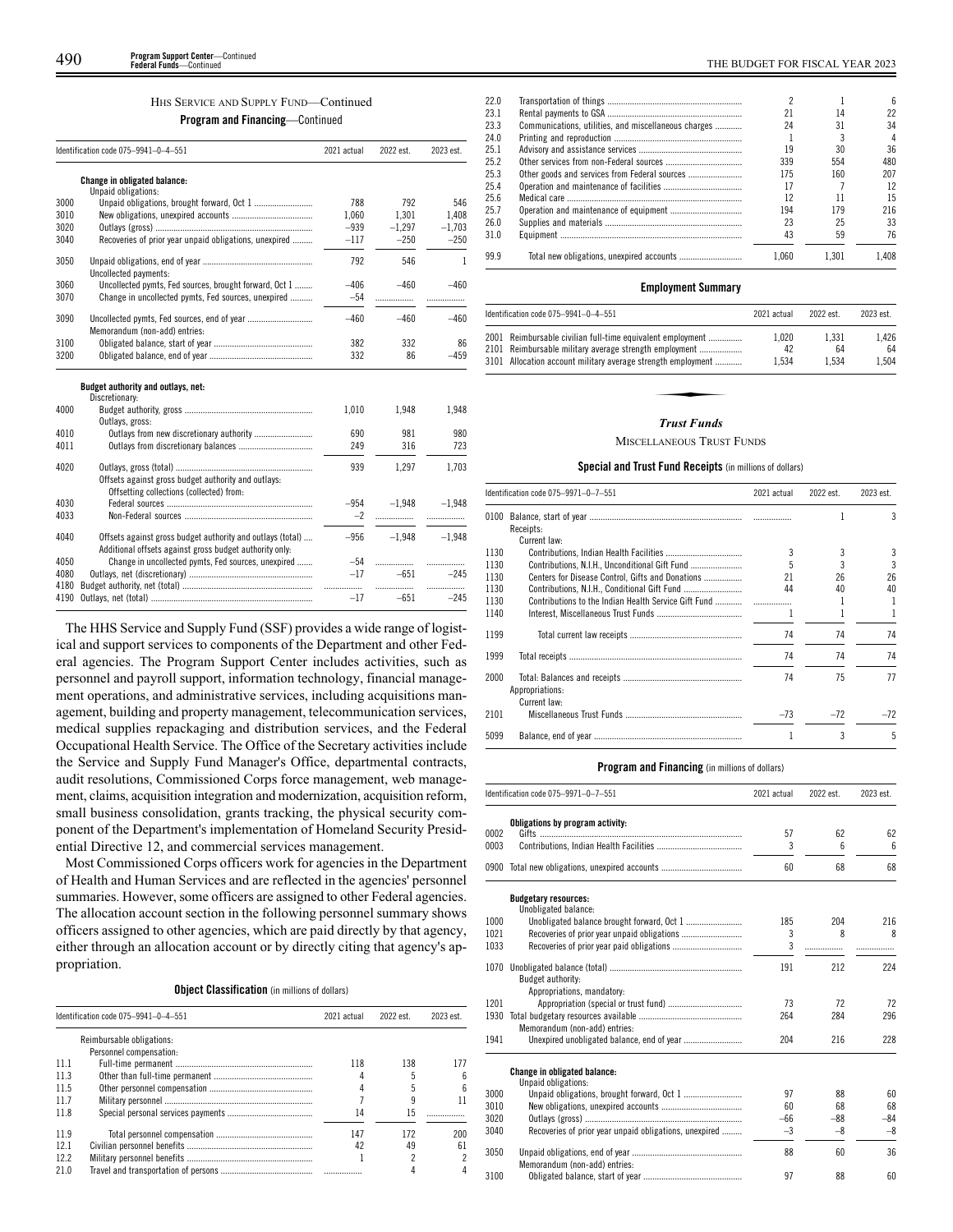# DEPARTMENT OF HEALTH AND HUMAN SERVICES 491 **Office of the Inspector General**

| 3200 |                                                                                        | 88   | 60 | 36 |
|------|----------------------------------------------------------------------------------------|------|----|----|
|      | Budget authority and outlays, net:<br>Mandatory:                                       |      |    |    |
| 4090 |                                                                                        | 73   | 72 | 72 |
|      | Outlays, gross:                                                                        |      |    |    |
| 4100 |                                                                                        | 12   | 26 | 26 |
| 4101 |                                                                                        | 54   | 62 | 58 |
| 4110 |                                                                                        | 66   | 88 | 84 |
|      | Offsets against gross budget authority and outlays:                                    |      |    |    |
|      | Offsetting collections (collected) from:                                               |      |    |    |
| 4123 |                                                                                        | $-3$ |    |    |
|      | Additional offsets against gross budget authority only:                                |      |    |    |
| 4143 | Recoveries of prior year paid obligations, unexpired                                   |      |    |    |
|      |                                                                                        | 3    |    |    |
| 4160 |                                                                                        | 73   | 72 | 72 |
| 4170 |                                                                                        | 63   | 88 | 84 |
| 4180 |                                                                                        | 73   | 72 | 72 |
| 4190 |                                                                                        | 63   | 88 | 84 |
|      |                                                                                        |      |    |    |
| 5000 | Memorandum (non-add) entries:<br>Total investments, SOY: Federal securities: Par value | 31   | 29 | 29 |
| 5001 |                                                                                        | 29   | 29 | 29 |
|      | Total investments, EOY: Federal securities: Par value                                  |      |    |    |

Gifts to the Public Health Service are for the benefit of patients and for research. Contributions are made for the construction, improvement, extension, and provision of sanitation facilities.

# **Object Classification** (in millions of dollars)

|      | Identification code 075-9971-0-7-551          | 2021 actual | 2022 est. | 2023 est. |
|------|-----------------------------------------------|-------------|-----------|-----------|
|      | Direct obligations:                           |             |           |           |
|      | Personnel compensation:                       |             |           |           |
| 111  |                                               |             |           |           |
| 11.3 |                                               |             |           |           |
| 11.8 |                                               |             |           |           |
| 119  |                                               |             |           |           |
| 121  |                                               |             |           |           |
| 25.1 |                                               |             |           |           |
| 25.2 |                                               |             |           |           |
| 25.3 | Other goods and services from Federal sources | 5           |           | h         |
| 25.5 |                                               |             |           |           |
| 256  |                                               |             |           |           |
| 26.0 |                                               |             |           |           |
| 31.0 |                                               |             |           |           |
| 41.0 |                                               | 20          | 24        | 24        |
| 99.9 |                                               | 60          | 68        | 68        |

# **Employment Summary**

| Identification code 075-9971-0-7-551                 | 2021 actual | 2022 est. | 2023 est. |
|------------------------------------------------------|-------------|-----------|-----------|
| 1001 Direct civilian full-time equivalent employment | 43          | 43        | 43        |
| 1101 Direct military average strength employment     |             |           |           |

# **OFFICE OF THE INSPECTOR GENERAL**

# *Federal Funds*

# OFFICE OF INSPECTOR GENERAL

*For expenses necessary for the Office of Inspector General, including the hire of passenger motor vehicles for investigations, in carrying out the provisions of the Inspector General Act of 1978, \$106,329,000: Provided, That of such amount, necessary sums shall be available for providing protective services to the Secretary and investigating non-payment of child support cases for which non-payment is a Federal offense under 18 U.S.C. 228: Provided further, That, of the amount appropriated under this heading, \$5,300,000 shall be available through September 30, 2024, for activities authorized under section 3022 of the Public Health Service Act (42 U.S.C. 300jj–52) relating to information blocking.*

Note.—A full-year 2022 appropriation for this account was not enacted at the time the Budget was prepared; therefore, the Budget assumes this account is operating under the Continuing Appropriations Act, 2022 (Division A of Public Law 117–43, as amended). The amounts included for 2022 reflect the annualized level provided by the continuing resolution.

**Federal Funds**

# **Program and Financing** (in millions of dollars)

|      | Identification code 075–0128–0–1–551                                                                 | 2021 actual | 2022 est. | 2023 est. |
|------|------------------------------------------------------------------------------------------------------|-------------|-----------|-----------|
|      | Obligations by program activity:                                                                     |             |           |           |
| 0001 |                                                                                                      | 90          | 90        | 90        |
| 0801 |                                                                                                      | 253         | 228       | 228       |
| 0802 |                                                                                                      | 23          | 21        | 21        |
|      | Office of Inspector General (Direct Reimbursable)<br>Office of Inspector General HCFAC Discretionary | 99          | 101       | 99        |
| 0803 |                                                                                                      |             |           |           |
|      |                                                                                                      | 375         | 350       | 348       |
|      | 0900 Total new obligations, unexpired accounts                                                       | 465         | 440       | 438       |
|      |                                                                                                      |             |           |           |
|      | <b>Budgetary resources:</b><br>Unobligated balance:                                                  |             |           |           |
| 1000 |                                                                                                      | 53          | 162       | 146       |
| 1001 | Discretionary unobligated balance brought fwd, Oct 1                                                 | 15          | .         |           |
| 1021 |                                                                                                      | 6           | .         |           |
| 1070 |                                                                                                      | 59          | 162       | 146       |
|      | Budget authority:                                                                                    |             |           |           |
|      | Appropriations, discretionary:                                                                       |             |           |           |
| 1100 |                                                                                                      | 80          | 84        | 106       |
| 1121 | Appropriations transferred from other acct [075–9911]                                                | 2           | 2         | 2         |
| 1121 | Appropriations transferred from other acct [075–9915]                                                | 5           | 5         | 5         |
|      |                                                                                                      |             |           |           |
| 1160 |                                                                                                      | 87          | 91        | 113       |
|      | Advance appropriations, discretionary:                                                               |             |           |           |
| 1170 |                                                                                                      |             | .         | 4         |
|      | Appropriations, mandatory:                                                                           |             |           |           |
| 1200 |                                                                                                      | 10          | .         |           |
|      | Spending authority from offsetting collections, discretionary:                                       |             |           |           |
| 1700 |                                                                                                      | 100         | 111       | 111       |
| 1701 | Change in uncollected payments, Federal sources                                                      | 14          | .         | .         |
|      |                                                                                                      |             |           |           |
| 1750 | Spending auth from offsetting collections, disc (total)                                              | 114         | 111       | 111       |
|      | Spending authority from offsetting collections, mandatory:                                           |             |           |           |
| 1800 |                                                                                                      | 219         | 222       | 222       |
| 1801 | Change in uncollected payments, Federal sources                                                      | 144         | .         | .         |
| 1802 | Offsetting collections (previously unavailable)                                                      |             | 1         | 1         |
| 1823 | New and/or unobligated balance of spending authority from                                            |             |           |           |
|      | offsetting collections temporarily reduced                                                           | .           | $-1$      | $-1$      |
| 1850 | Spending auth from offsetting collections, mand (total)                                              | 363         | 222       | 222       |
| 1900 |                                                                                                      | 574         | 424       | 450       |
| 1930 |                                                                                                      | 633         | 586       | 596       |
|      | Memorandum (non-add) entries:                                                                        |             |           |           |
| 1940 |                                                                                                      | $-6$        |           | .         |
| 1941 |                                                                                                      | 162         | 146       | 158       |
|      |                                                                                                      |             |           |           |
|      | Change in obligated balance:                                                                         |             |           |           |
|      | Unpaid obligations:                                                                                  |             |           |           |
| 3000 |                                                                                                      | 89          | 105       | 72        |
| 3010 |                                                                                                      | 465         | 440       | 438       |
| 3011 | Obligations ("upward adjustments"), expired accounts                                                 | 1           |           | .         |
| 3020 |                                                                                                      | -442        | $-473$    | $-448$    |
| 3040 | Recoveries of prior year unpaid obligations, unexpired                                               | -6          | .         | .         |
| 3041 | Recoveries of prior year unpaid obligations, expired                                                 | $-2$        | .         | .         |
| 3050 |                                                                                                      | 105         | 72        | 62        |
|      | Uncollected payments:                                                                                |             |           |           |
| 3060 | Uncollected pymts, Fed sources, brought forward, Oct 1                                               | $-93$       | $-243$    | $-243$    |
| 3070 | Change in uncollected pymts, Fed sources, unexpired                                                  | $-158$      | .         | .         |
| 3071 | Change in uncollected pymts, Fed sources, expired                                                    | 8           |           | .         |
|      |                                                                                                      |             |           |           |
| 3090 | Uncollected pymts, Fed sources, end of year                                                          | $-243$      | $-243$    | $-243$    |
|      | Memorandum (non-add) entries:                                                                        |             |           |           |
| 3100 |                                                                                                      | $-4$        | $-138$    | $-171$    |
| 3200 |                                                                                                      | $-138$      | -171      | $-181$    |
|      |                                                                                                      |             |           |           |
|      | Budget authority and outlays, net:                                                                   |             |           |           |
|      | Discretionary:                                                                                       |             |           |           |
| 4000 |                                                                                                      | 201         | 202       | 228       |
|      | Outlavs, gross:                                                                                      |             |           |           |
| 4010 |                                                                                                      | 170         | 183       | 208       |
| 4011 |                                                                                                      | 33          | 18        | 18        |
|      |                                                                                                      |             |           |           |
| 4020 |                                                                                                      | 203         | 201       | 226       |
|      | Offsets against gross budget authority and outlays:                                                  |             |           |           |
|      | Offsetting collections (collected) from:                                                             |             |           |           |
| 4030 |                                                                                                      | $-107$      | $-111$    | $-111$    |
|      | Additional offsets against gross budget authority only:                                              |             |           |           |
| 4050 | Change in uncollected pymts, Fed sources, unexpired                                                  | $-14$       | .         |           |
| 4052 | Offsetting collections credited to expired accounts                                                  | 7           |           | .         |
|      |                                                                                                      |             |           |           |
| 4060 | Additional offsets against budget authority only (total)                                             | $-7$        | .         | .         |
| 4070 |                                                                                                      | 87          | 91        | 117       |
| 4080 |                                                                                                      | 96          | 90        | 115       |
|      |                                                                                                      |             |           |           |

1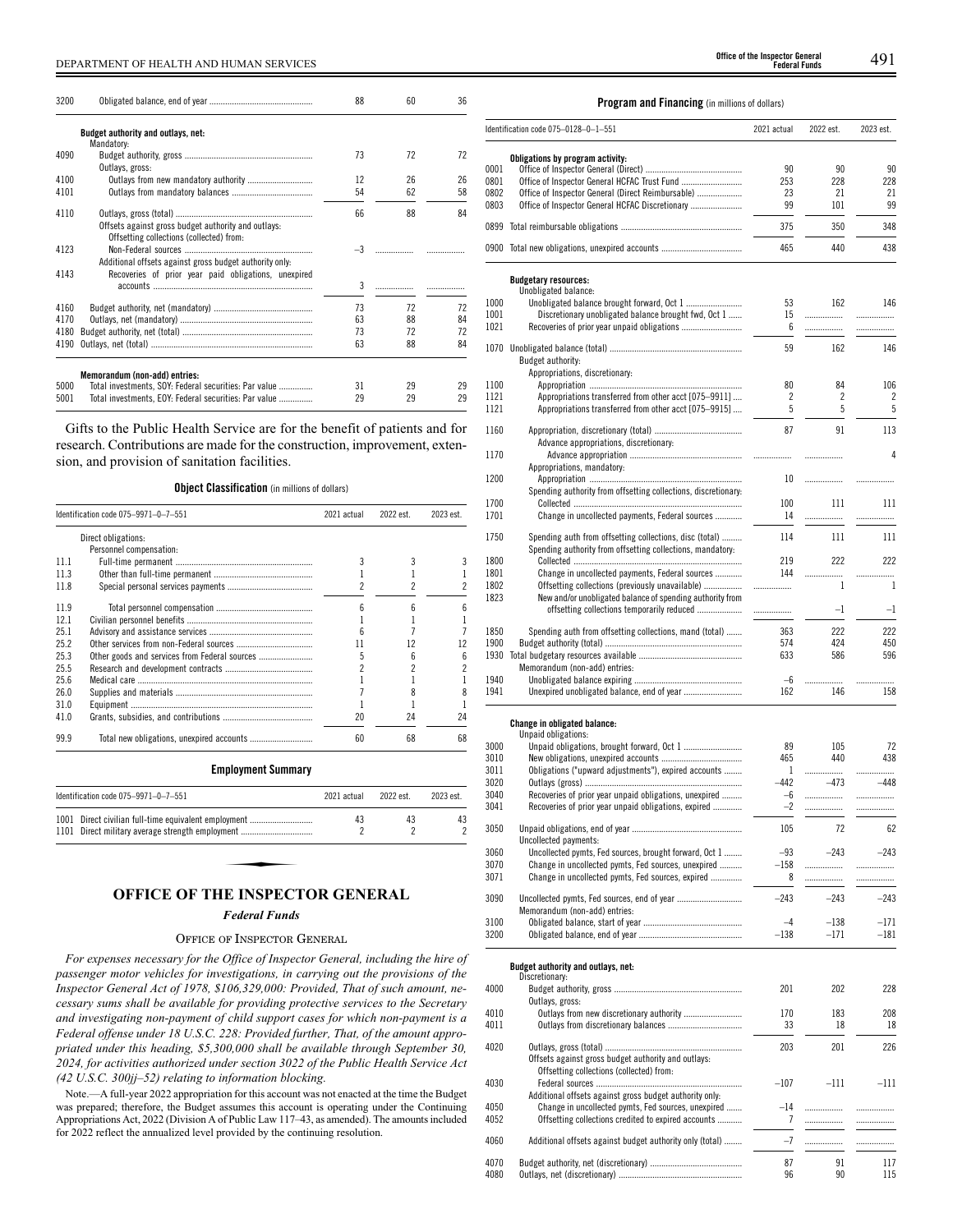### OFFICE OF INSPECTOR GENERAL—Continued

**Program and Financing**—Continued

| Identification code 075-0128-0-1-551 |                                                            | 2021 actual | 2022 est. | 2023 est. |
|--------------------------------------|------------------------------------------------------------|-------------|-----------|-----------|
|                                      | Mandatory:                                                 |             |           |           |
| 4090                                 |                                                            | 373         | 222       | 222       |
|                                      | Outlays, gross:                                            |             |           |           |
| 4100                                 |                                                            | 182         | 202       | 202       |
| 4101                                 |                                                            | 57          | 70        | 20        |
| 4110                                 |                                                            | 239         | 272       | 222       |
|                                      | Offsets against gross budget authority and outlays:        |             |           |           |
|                                      | Offsetting collections (collected) from:                   |             |           |           |
| 4120                                 |                                                            | $-210$      | $-221$    | $-221$    |
| 4123                                 |                                                            | $-9$        | $-12$     | $-12$     |
|                                      |                                                            |             |           |           |
| 4130                                 | Offsets against gross budget authority and outlays (total) | $-219$      | $-233$    | $-233$    |
|                                      | Additional offsets against gross budget authority only:    |             |           |           |
| 4140                                 | Change in uncollected pymts, Fed sources, unexpired        | $-144$      | .         |           |
| 4142                                 | Offsetting collections credited to expired accounts        |             | 11        | 11        |
|                                      |                                                            |             |           |           |
| 4150                                 | Additional offsets against budget authority only (total)   | $-144$      | 11        | 11        |
| 4160                                 |                                                            | 10          | .         |           |
| 4170                                 |                                                            | 20          | 39        | $-11$     |
| 4180                                 |                                                            | 97          | 91        | 117       |
| 4190                                 |                                                            | 116         | 129       | 104       |

The mission of the Office of Inspector General (OIG) is to protect the integrity of the U.S. Department of Health and Human Services (HHS) programs and the health and welfare of the people they serve. As established by the Inspector General Act of 1978, OIG is an independent and objective organization that fights fraud, waste, and abuse and promotes efficiency, economy, and effectiveness in HHS programs and operations. OIG works to ensure that Federal dollars are used appropriately and that HHS programs well serve the people that use them. OIG fulfills its mission through a broad range of audits, evaluations, investigations, and enforcement and compliance activities. In addition to discretionary appropriations, OIG receives funds through the Health Care Fraud and Abuse Control (HCFAC) account created by the Health Insurance Portability and Accountability Act of 1996.

**Object Classification** (in millions of dollars)

|      | Identification code 075-0128-0-1-551                 | 2021 actual | 2022 est. | 2023 est. |
|------|------------------------------------------------------|-------------|-----------|-----------|
|      | Direct obligations:                                  |             |           |           |
|      | Personnel compensation:                              |             |           |           |
| 111  |                                                      | 40          | 40        | 40        |
| 11.3 |                                                      |             |           |           |
| 11.5 |                                                      |             |           |           |
| 11.9 |                                                      | 42          | 42        | 42        |
| 12.1 |                                                      | 16          | 16        | 15        |
| 21.0 |                                                      | 2           | 2         | 2         |
| 22.0 |                                                      |             |           |           |
| 23.1 |                                                      |             | h         |           |
| 23.3 | Communications, utilities, and miscellaneous charges |             |           |           |
| 25.2 |                                                      | 15          | 15        | 15        |
| 25.3 |                                                      | 2           | 2         |           |
| 25.4 |                                                      |             |           |           |
| 31.0 |                                                      |             |           |           |
| 99.0 |                                                      | 90          | 90        | 89        |
| 99.0 |                                                      | 375         | 350       | 349       |
| 99.9 |                                                      | 465         | 440       | 438       |

# **Employment Summary**

| Identification code 075-0128-0-1-551                                                                               | 2021 actual | 2022 est.   | 2023 est.   |
|--------------------------------------------------------------------------------------------------------------------|-------------|-------------|-------------|
| 1001 Direct civilian full-time equivalent employment<br>2001 Reimbursable civilian full-time equivalent employment | 1.624<br>10 | 1.599<br>10 | 1.638<br>10 |
|                                                                                                                    |             |             |             |
|                                                                                                                    |             |             |             |

# **GENERAL FUND RECEIPT ACCOUNTS**

(in millions of dollars)

| 203<br>342<br>887<br>1.019 | 203<br>36<br>699<br>34 | 203<br>575<br>34 |
|----------------------------|------------------------|------------------|
|                            |                        |                  |
|                            |                        |                  |
|                            |                        |                  |
|                            |                        |                  |
| 2,451                      | 972                    | 812              |
|                            |                        |                  |
| $-10$                      |                        |                  |
| $-10$                      |                        |                  |
|                            |                        |                  |
|                            |                        |                  |

# **GENERAL PROVISIONS**

*SEC. 201. Funds appropriated in this title shall be available for not to exceed \$50,000 for official reception and representation expenses when specifically approved by the Secretary.*

*SEC. 202. None of the funds appropriated in this title shall be used to pay the salary of an individual, through a grant or other extramural mechanism, at a rate in excess of Executive Level II: Provided, That this section shall not apply to the Head Start program.*

*SEC. 203. Notwithstanding section 241(a) of the PHS Act, such portion as the Secretary shall determine, but not more than 2.55 percent, of any amounts appropriated for programs authorized under such Act shall be made available for the evaluation (directly, or by grants or contracts) and the implementation and effectiveness of programs funded in this title.*

# (TRANSFER OF FUNDS)

*SEC. 204. Not to exceed 1 percent of any discretionary funds (pursuant to the Balanced Budget and Emergency Deficit Control Act of 1985) which are appropriated for the current fiscal year for HHS in this Act may be transferred between appropriations, but no such appropriation shall be increased by more than 3 percent by any such transfer: Provided, That the transfer authority granted by this section shall not be used to create any new program or to fund any project or activity for which no funds are provided in this Act: Provided further, That the Committees on Appropriations of the House of Representatives and the Senate are notified at least 15 days in advance of any transfer.*

*SEC. 205. In lieu of the timeframe specified in section 338E(c)(2) of the PHS Act, terminations described in such section may occur up to 60 days after the effective date of a contract awarded in fiscal year 2023 under section 338B of such Act, or at any time if the individual who has been awarded such contract has not received funds due under the contract.*

*SEC. 206. None of the funds appropriated in this Act may be made available to any entity under title X of the PHS Act unless the applicant for the award certifies to the Secretary that it encourages family participation in the decision of minors to seek family planning services and that it provides counseling to minors on how to resist attempts to coerce minors into engaging in sexual activities.*

*SEC. 207. Notwithstanding any other provision of law, no provider of services under title X of the PHS Act shall be exempt from any State law requiring notification or the reporting of child abuse, child molestation, sexual abuse, rape, or incest.*

*SEC. 208. None of the funds appropriated by this Act (including funds appropriated to any trust fund) may be used to carry out the Medicare Advantage program if the Secretary denies participation in such program to an otherwise eligible entity (including a Provider Sponsored Organization) because the entity informs the Secretary that it will not provide, pay for, provide coverage of, or provide referrals for abortions: Provided, That the Secretary shall make appropriate prospective adjustments to the capitation payment to such an entity (based on an actuarially sound estimate of the expected costs of providing the service to such entity's enrollees): Provided further, That nothing in this section shall be construed to change the Medicare program's coverage for such services and a Medicare Advantage organization described in this section shall be responsible for informing enrollees where to obtain information about all Medicare covered services.*

*SEC. 209. None of the funds made available in this title may be used, in whole or in part, to advocate or promote gun control.*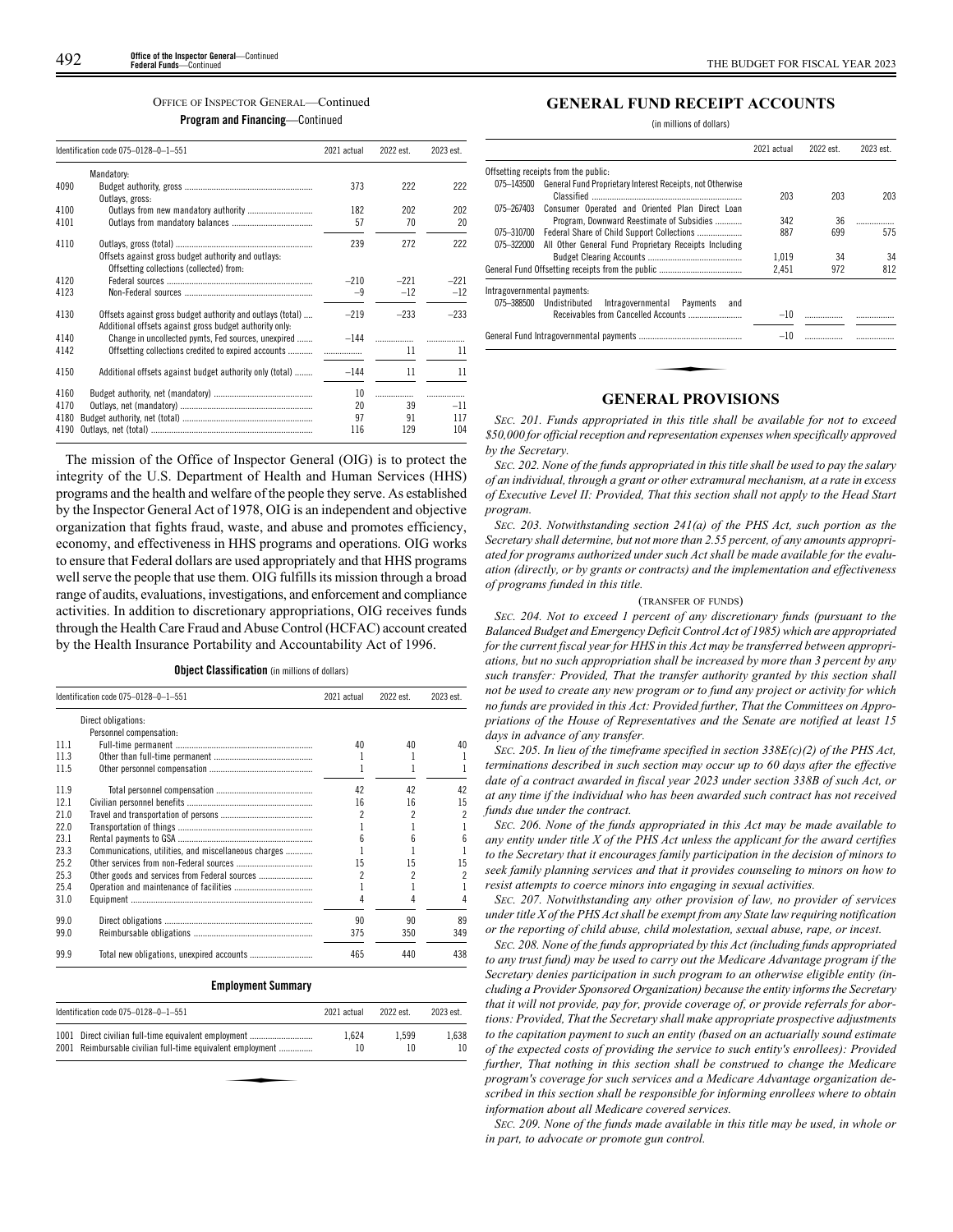*SEC. 210. In order for HHS to carry out international health activities, including HIV/AIDS and other infectious disease, chronic and environmental disease, and other health activities abroad during fiscal year 2023:*

*(1) The Secretary may exercise authority equivalent to that available to the Secretary of State in section 2(c) of the State Department Basic Authorities Act of 1956. The Secretary shall consult with the Secretary of State and relevant Chief of Mission to ensure that the authority provided in this section is exercised in a manner consistent with section 207 of the Foreign Service Act of 1980 and other applicable statutes administered by the Department of State.*

*(2) The Secretary is authorized to provide such funds by advance or reimbursement to the Secretary of State as may be necessary to pay the costs of acquisition, lease, alteration, renovation, and management of facilities outside of the United States for the use of HHS. The Department of State shall cooperate fully with the Secretary to ensure that HHS has secure, safe, functional facilities that comply with applicable regulation governing location, setback, and other facilities requirements and serve the purposes established by this Act. The Secretary is authorized, in consultation with the Secretary of State, through grant or cooperative agreement, to make available to public or nonprofit private institutions or agencies in participating foreign countries, funds to acquire, lease, alter, or renovate facilities in those countries as necessary to conduct programs of assistance for international health activities, including activities relating to HIV/AIDS and other infectious diseases, chronic and environmental diseases, and other health activities abroad.*

*(3) The Secretary is authorized to provide to personnel appointed or assigned by the Secretary to serve abroad, allowances and benefits similar to those provided under chapter 9 of title I of the Foreign Service Act of 1980, and 22 U.S.C. 4081 through 4086 and subject to such regulations prescribed by the Secretary. The Secretary is further authorized to provide locality-based comparability payments (stated as a percentage) up to the amount of the locality-based comparability payment (stated as a percentage) that would be payable to such personnel under section 5304 of title 5, United States Code if such personnel's official duty station were in the District of Columbia. Leaves of absence for personnel under this subsection shall be on the same basis as that provided under subchapter I of chapter 63 of title 5, United States Code, or section 903 of the Foreign Service Act of 1980, to individuals serving in the Foreign Service.*

# (TRANSFER OF FUNDS)

*SEC. 211. The Director of the NIH, jointly with the Director of the Office of AIDS Research, may transfer up to 3 percent among institutes and centers from the total amounts identified by these two Directors as funding for research pertaining to the human immunodeficiency virus: Provided, That the Committees on Appropriations of the House of Representatives and the Senate are notified at least 15 days in advance of any transfer.*

### (TRANSFER OF FUNDS)

*SEC. 212. Of the amounts made available in this Act for NIH, the amount for research related to the human immunodeficiency virus, as jointly determined by the Director of NIH and the Director of the Office of AIDS Research, shall be made available to the "Office of AIDS Research" account. The Director of the Office of AIDS Research shall transfer from such account amounts necessary to carry out section 2353(d)(3) of the PHS Act.*

*SEC. 213. (a)* AUTHORITY*.—Notwithstanding any other provision of law, the Director of NIH ("Director") may use funds authorized under section 402(b)(12) of the PHS Act to enter into transactions (other than contracts, cooperative agreements, or grants) to carry out research identified pursuant to or research and activities described in such section 402(b)(12).*

*(b)* PEER REVIEW*.—In entering into transactions under subsection (a), the Director may utilize such peer review procedures (including consultation with appropriate scientific experts) as the Director determines to be appropriate to obtain assessments of scientific and technical merit. Such procedures shall apply to such transactions in lieu of the peer review and advisory council review procedures that would otherwise be required under sections 301(a)(3), 405(b)(1)(B), 405(b)(2), 406(a)(3)(A), 492, and 494 of the PHS Act.*

#### (TRANSFER OF FUNDS)

*SEC. 214. Not to exceed 1 percent of funds appropriated by this Act to the offices, institutes, and centers of the National Institutes of Health may be transferred to and merged with funds appropriated under the heading "National Institutes of Health-Buildings and Facilities": Provided, That the use of such transferred funds shall be subject to a centralized prioritization and governance process: Provided further, That the Director of the National Institutes of Health shall notify the Committees on Appropriations of the House of Representatives and the Senate at least 15 days in advance of any such transfer: Provided further, That this transfer authority is in addition to any other transfer authority provided by law.*

#### (TRANSFER OF FUNDS)

*SEC. 215. Of the amounts made available for NIH, 1 percent of the amount made available for National Research Service Awards ("NRSA") shall be made available to the Administrator of the Health Resources and Services Administration to make NRSA awards for research in primary medical care to individuals affiliated with entities who have received grants or contracts under sections 736, 739, or 747 of the PHS Act, and 1 percent of the amount made available for NRSA shall be made available to the Director of the Agency for Healthcare Research and Quality to make NRSA awards for health service research.*

*SEC. 216. (a) The Biomedical Advanced Research and Development Authority ("BARDA") may enter into a contract, for more than one but no more than 10 program years, for purchase of research services or of security countermeasures, as that term is defined in section 319F-2(c)(1)(B) of the PHS Act (42 U.S.C. 247d–6b(c)(1)(B)), if—*

*(1) funds are available and obligated—*

*(A) for the full period of the contract or for the first fiscal year in which the contract is in effect; and*

*(B) for the estimated costs associated with a necessary termination of the contract; and*

*(2) the Secretary determines that a multi-year contract will serve the best interests of the Federal Government by encouraging full and open competition or promoting economy in administration, performance, and operation of BARDA's programs.*

*(b) A contract entered into under this section—*

*(1) shall include a termination clause as described by subsection (c) of section 3903 of title 41, United States Code; and*

*(2) shall be subject to the congressional notice requirement stated in subsection (d) of such section.*

*SEC. 217. Effective during the period beginning on November 1, 2015 and ending January 1, 2024, any provision of law that refers (including through cross-reference to another provision of law) to the current recommendations of the United States Preventive Services Task Force with respect to breast cancer screening, mammography, and prevention shall be administered by the Secretary involved as if—*

*(1) such reference to such current recommendations were a reference to the recommendations of such Task Force with respect to breast cancer screening, mammography, and prevention last issued before 2009; and*

*(2) such recommendations last issued before 2009 applied to any screening mammography modality under section 1861(jj) of the Social Security Act (42 U.S.C. 1395x(jj)).*

#### (TRANSFER OF FUNDS)

*SEC. 218. The NIH Director may transfer funds for opioid addiction, opioid alternatives, stimulant misuse and addiction, pain management, and addiction treatment to other Institutes and Centers of the NIH to be used for the same purpose 15 days after notifying the Committees on Appropriations of the House of Representatives and the Senate: Provided, That the transfer authority provided in the previous proviso is in addition to any other transfer authority provided by law.*

*SEC. 219. Funds appropriated in this Act that are available for salaries and expenses of employees of the Department of Health and Human Services shall also be available to pay travel and related expenses of such an employee or of a member of his or her family, when such employee is assigned to duty, in the United States or in a U.S. territory, during a period and in a location that are the subject of a determination of a public health emergency under section 319 of the Public Health Service Act and such travel is necessary to obtain medical care for an illness, injury, or medical condition that cannot be adequately addressed in that location at that time. For purposes of this section, the term "U.S. territory" means Guam, the Commonwealth of Puerto Rico, the Northern Mariana Islands, the Virgin Islands, American Samoa, or the Trust Territory of the Pacific Islands.*

*SEC. 220. The Department of Health and Human Services may accept donations from the private sector, nongovernmental organizations, and other groups independent of the Federal Government for the care of unaccompanied alien children (as defined in section 462(g)(2) of the Homeland Security Act of 2002 (6 U.S.C. 279(g)(2))) in the care of the Office of Refugee Resettlement of the Administration for Children and Families, including monetary donations, medical goods, and services, which may include early childhood developmental screenings, school supplies, toys, clothing, and any other items and services intended to promote the wellbeing of such children.*

*SEC. 221. None of the funds made available in this Act under the heading "Department of Health and Human Services—Administration for Children and Families—Refugee and Entrant Assistance" may be obligated to a grantee or contractor to house unaccompanied alien children (as such term is defined in section 462(g)(2) of the Homeland Security Act of 2002 (6 U.S.C. 279(g)(2))) in any facility that is not State-licensed for the care of unaccompanied alien children, except in the case*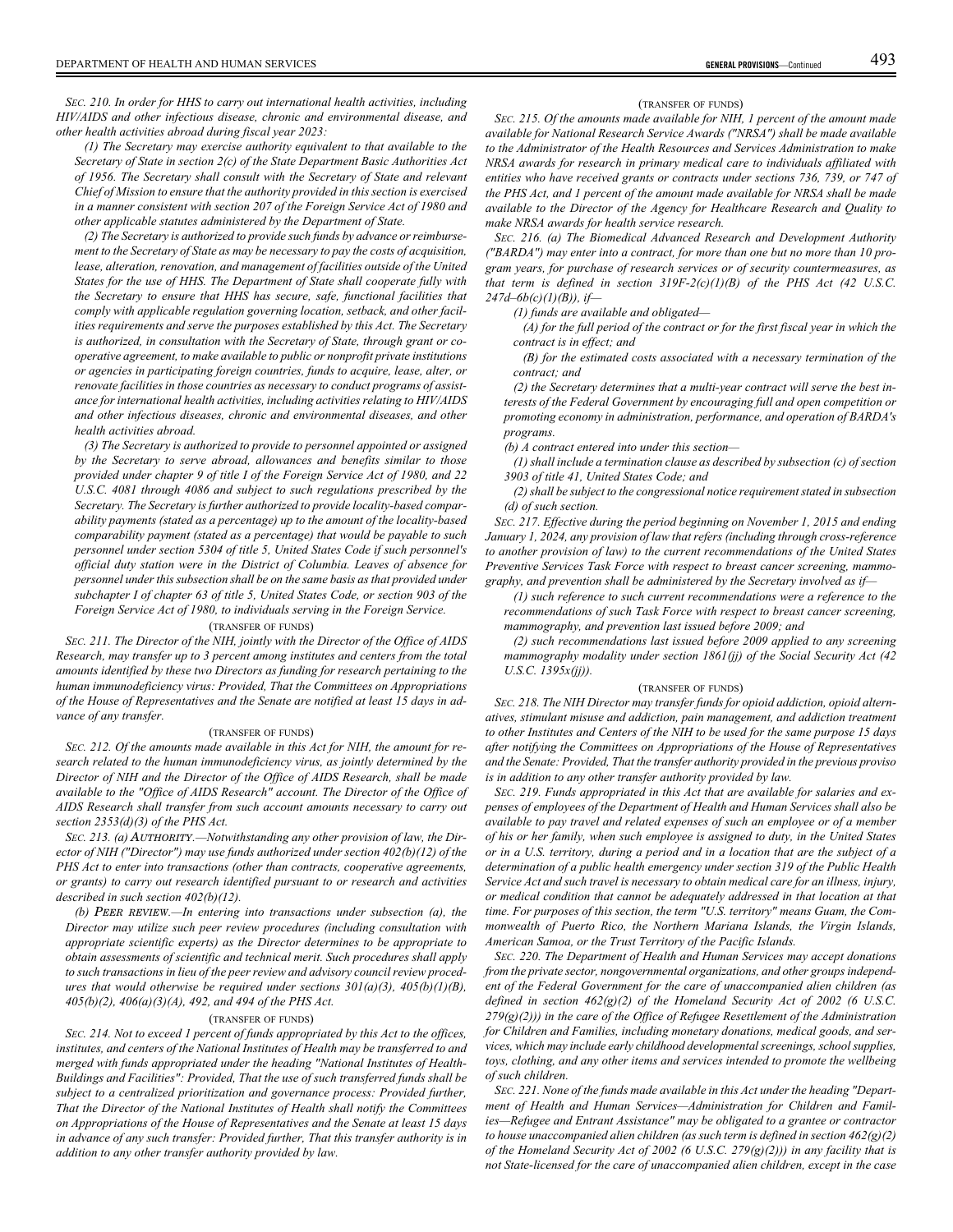*that the Secretary determines that housing unaccompanied alien children in such a facility is necessary on a temporary basis due to an influx of such children or an emergency, provided that—*

*(1) the terms of the grant or contract for the operations of any such facility that remains in operation for more than six consecutive months shall require compliance with—*

*(A) the same requirements as licensed placements, as listed in Exhibit 1 of the Flores Settlement Agreement that the Secretary determines are applicable to non-State licensed facilities; and*

*(B) staffing ratios of one (1) on-duty Youth Care Worker for every eight (8) children or youth during waking hours, one (1) on-duty Youth Care Worker for every sixteen (16) children or youth during sleeping hours, and clinician ratios to children (including mental health providers) as required in grantee cooperative agreements;*

*(2) the Secretary may grant a 60-day waiver for a contractor's or grantee's non-compliance with paragraph (1) if the Secretary certifies and provides a report to Congress on the contractor's or grantee's good-faith efforts and progress towards compliance;*

*(3) not more than four consecutive waivers under paragraph (2) may be granted to a contractor or grantee with respect to a specific facility;*

*(4) ORR shall ensure full adherence to the monitoring requirements set forth in section 5.5 of its Policies and Procedures Guide as of May 15, 2019;*

*(5) for any such unlicensed facility in operation for more than three consecutive months, ORR shall conduct a minimum of one comprehensive monitoring visit during the first three months of operation, with quarterly monitoring visits thereafter; and*

*(6) not later than 60 days after the date of enactment of this Act, ORR shall brief the Committees on Appropriations of the House of Representatives and the Senate outlining the requirements of ORR for influx facilities including any requirement listed in paragraph (1)(A) that the Secretary has determined are not applicable to non-State licensed facilities.*

*SEC. 222. In addition to the existing Congressional notification for formal site assessments of potential influx facilities, the Secretary shall notify the Committees on Appropriations of the House of Representatives and the Senate at least 15 days before operationalizing an unlicensed facility, and shall (1) specify whether the facility is hard-sided or soft-sided, and (2) provide analysis that indicates that, in the absence of the influx facility, the likely outcome is that unaccompanied alien children will remain in the custody of the Department of Homeland Security for longer than 72 hours or that unaccompanied alien children will be otherwise placed in danger. Within 60 days of bringing such a facility online, and monthly thereafter, the Secretary shall provide to the Committees on Appropriations of the House of Representatives and the Senate a report detailing the total number of children in care at the facility, the average length of stay and average length of care of children at the facility, and, for any child that has been at the facility for more than 60 days, their length of stay and reason for delay in release.*

*SEC. 223. None of the funds made available in this Act may be used to prevent a United States Senator or Member of the House of Representatives from entering, for the purpose of conducting oversight, any facility in the United States used for the purpose of maintaining custody of, or otherwise housing, unaccompanied alien children (as defined in section 462(g)(2) of the Homeland Security Act of 2002 (6 U.S.C. 279(g)(2))), provided that such Senator or Member has coordinated the oversight visit with the Office of Refugee Resettlement not less than two business days in advance to ensure that such visit would not interfere with the operations (including child welfare and child safety operations) of such facility.*

*SEC. 224. Funds appropriated in this Act that are available for salaries and expenses of employees of the Centers for Disease Control and Prevention shall also be available for the primary and secondary schooling of eligible dependents of personnel stationed in a U.S. territory as defined in section 219 of this Act at costs not in excess of those paid for or reimbursed by the Department of Defense.*

## (CANCELLATION)

*SEC. 225. Of the unobligated balances in the "Nonrecurring Expenses Fund" established in section 223 of division G of Public Law 110–161, \$500,000,000 are hereby permanently cancelled not later than September 30, 2023.*

*SEC. 226. For purposes of any transfer to appropriations under the heading "Department of Health and Human Services—Office of the Secretary—Public Health and Social Services Emergency Fund", section 204 of this Act shall be applied by substituting "10 percent" for "3 percent".*

*SEC. 227. For fiscal year 2023, the notification requirements described in sections 1804(a) and 1851(d) of the Social Security Act may be fulfilled by the Secretary in a manner similar to that described in paragraphs (1) and (2) of section 1806(c) of such Act.*

*Section 340B of the Public Health Service Act (42 U.S.C. 256b) is amended (a) in subsection (a)(5)(C)—*

*(1) by striking "A covered entity shall permit" and inserting "(i) DUPLICATE DISCOUNTS AND DRUG RESALE. A covered entity shall permit"; and (2) by inserting at the end the following:*

*"(ii) USE OF SAVINGS. A covered entity shall permit the Secretary to audit, at the Secretary's expense, the records of the entity to determine how net income from purchases under this section are used by the covered entity."*

*"(iii) RECORDS RETENTION. Covered entities shall retain such records and provide such records and reports as deemed necessary by the Secretary for carrying out this subparagraph.".*

*(b) by adding at the end the following new subsection:*

*"(f) REGULATIONS. The Secretary may promulgate such regulations as the Secretary determines appropriate to carry out the provisions of this section.".*

## (INCLUDING TRANSFER OF FUNDS)

*SEC. 229. (a) The Secretary may reserve not more than 0.25 percent from each appropriation made in this Act to the accounts of the Administration for Children and Families identified in subsection (b) in order to administer and carry out evaluations of any of the programs or activities that are funded under such accounts. Funds reserved under this section may be transferred to the "Children and Families Services Programs" account for use by the Assistant Secretary for the Administration for Children and Families and shall remain available until expended: Provided, That funds reserved under this section shall not be available for obligation unless the Assistant Secretary submits a plan to the Committees on Appropriations of the House of Representatives and the Senate describing the evaluations to be carried out 15 days in advance of any such transfer.*

*(b) The accounts referred to in subsection (a) are: "Low Income Home Energy Assistance", "Refugee and Entrant Assistance", "Payments to States for the Child Care and Development Block Grant", and "Children and Families Services Programs".*

*SEC. 230. (a) PREMIUM PAY AUTHORITY. If services performed by a Department of Health and Human Services employee during a public health emergency declared under section 319 of the Public Health Service Act are determined by the Secretary of Health and Human Services to be primarily related to preparation for, prevention of, or response to such public health emergency, any premium pay that is provided for such services shall be exempted from the aggregate of basic pay and premium pay calculated under section 5547(a) of title 5, United States Code, and any other provision of law limiting the aggregate amount of premium pay payable on a biweekly or calendar year basis.*

*(b) OVERTIME AUTHORITY. Any overtime that is provided for such services described in subsection (a) shall be exempted from any annual limit on the amount of overtime payable in a calendar or fiscal year.*

*(c) APPLICABILITY OF AGGREGATE LIMITATION ON PAY. In determining, for purposes of section 5307 of title 5, United States Code, whether an employee's total pay exceeds the annual rate payable under such section, the Secretary of Health and Human Services shall not include pay exempted under this section.*

*(d) LIMITATION OF PAY AUTHORITY. Pay exempted from otherwise applicable limits under subsection (a) shall not cause the aggregate pay earned for the calendar year in which the exempted pay is earned to exceed the rate of basic pay payable for a position at level II of the Executive Schedule under section 5313 of title 5, United States Code.*

*(e) DANGER PAY FOR SERVICE IN PUBLIC HEALTH EMERGENCIES. The Secretary of Health and Human Services may grant a danger pay allowance under section 5928 of title 5, United States Code, without regard to the conditions of the first sentence of such section, for work that is performed by a Department of Health and Human Services employee during a public health emergency declared under section 319 of the Public Health Service Act that the Secretary determines is primarily related to preparation for, prevention of, or response to such public health emergency and is performed under conditions that threaten physical harm or imminent danger to the health or well-being of the employee.*

*(f) EFFECTIVE DATE. This section shall take effect as if enacted on September 30, 2021.*

*SEC. 231. Section 2813 of the Public Health Service Act (42 U.S.C. 300hh–15) is amended—*

*(1) by redesignating subsection (i) as subsection (j); and*

*(2) by inserting after subsection (h) the following new subsection:*

*"(i) TORT CLAIMS AND WORK INJURY COMPENSATION COVERAGE FOR CORPS VOLUNTEERS.—*

*"(1) IN GENERAL. If under section 223 and regulations pursuant to such section, and through an agreement entered into in accordance with such regulations, the Secretary accepts, from an individual in the Corps, services for a specified period that are volunteer and without compensation other than*

*SEC. 228.*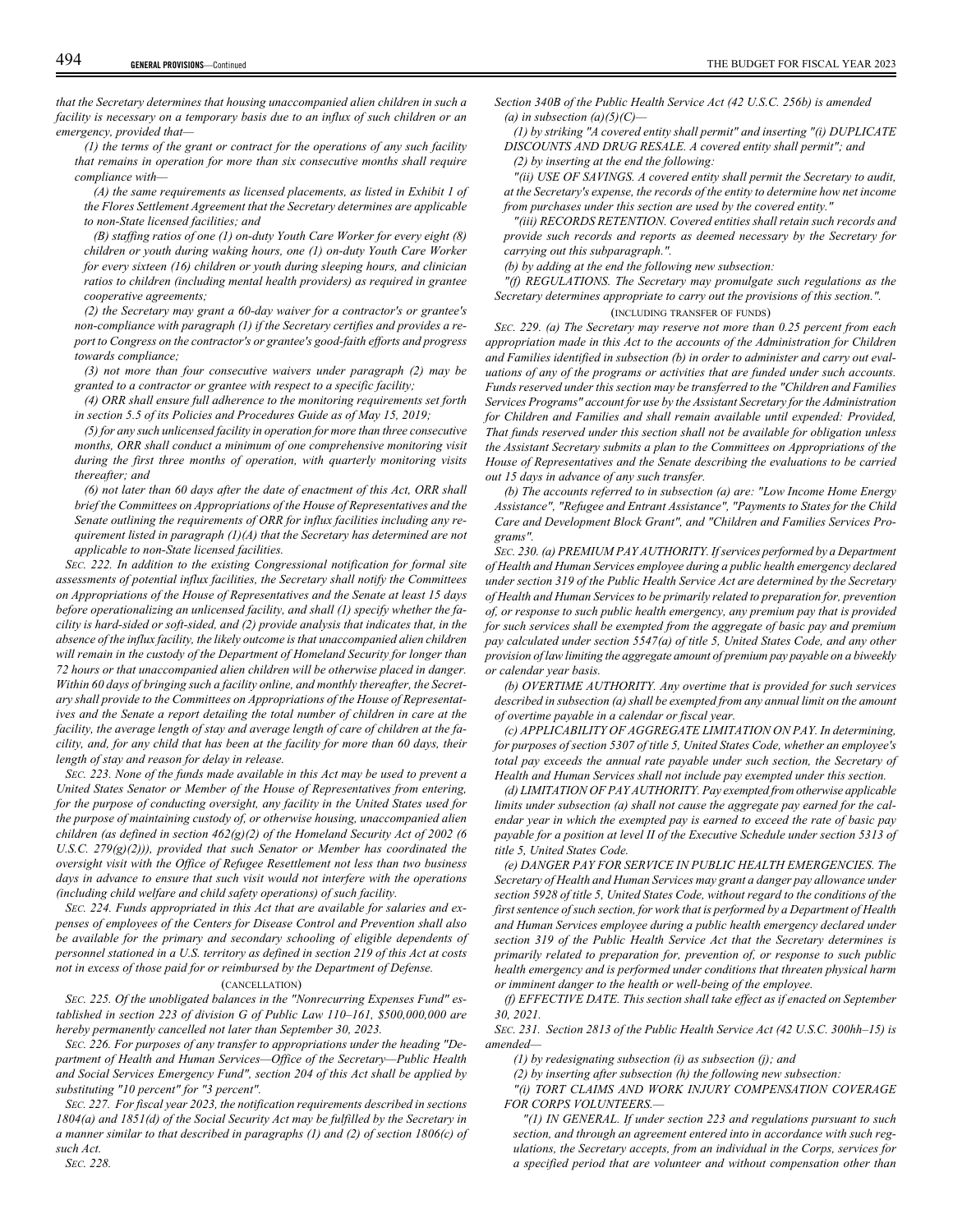*reasonable reimbursement or allowance for expenses actually incurred, such individual shall, during such period, have the coverages described in paragraphs (2) and (3).*

*"(2) FEDERAL TORT CLAIMS ACT COVERAGE. Such individual shall, while performing such services during such period—*

*"(A) be deemed to be an employee of the Department of Health and Human Services, for purposes of claims under sections 1346(b) and 2672 of title 28, United States Code, for money damages for personal injury, including death, resulting from performance of functions under such agreement; and*

*"(B) be deemed to be an employee of the Public Health Service performing medical, surgical, dental, or related functions, for purposes of having the remedy provided by such sections of title 28 be exclusive of any other civil action or proceeding by reason of the same subject matter against such individual or against the estate of such individual.*

*"(3) COMPENSATION FOR WORK INJURIES. Such individual shall, while performing such services during such period, be deemed to be an employee of the Department of Health and Human Services, and an injury sustained by such an individual shall be deemed 'in the performance of duty', for purposes of chapter 81 of title 5, United States Code, pertaining to compensation for work injuries.".*

*SEC. 232. Notwithstanding any other provision of law, the Secretary of Health and Human Services may use \$5,000,000 of the amounts appropriated under the heading "Department of Health and Human Services—Office of the Secretary—General Departmental Management" to supplement funds otherwise available to the Secretary for the hire and purchase of zero emission passenger motor vehicles and supporting charging or fueling infrastructure, and to cover other costs related to electrifying the motor vehicle fleet within HHS: Provided, That supporting charging or fueling infrastructure installed in a parking area with such funds shall be deemed personal property under the control and custody of the component of the Department of Health and Human Services managing such parking area.*

*SEC. 233. Section 402A(d) of the Public Health Service Act (42 U.S.C. 282a(d)) is amended—*

*(1) in the first sentence by striking "under subsection (a)" and inserting "to carry out this title"; and*

*(2) in the second sentence by striking "account under subsection (a)(1)".*

*SEC. 234. The Secretary of Health and Human Services may waive penalties and administrative requirements in title XXVI of the Public Health Service Act for awards under such title from amounts provided under the heading "Department of Health and Human Services—Health Resources and Services Administration" in this or any other appropriations Act for this fiscal year, including amounts made available to such heading by transfer.*

*SEC. 235. None of the funds made available by this Act from the Federal Hospital Insurance Trust Fund or the Federal Supplemental Medical Insurance Trust Fund, or transferred from other accounts funded by this Act to the "Centers for Medicare and Medicaid Services—Program Management" account, may be used for payments under section 1342(b)(1) of Public Law 111–148 (relating to risk corridors).*

*SEC. 236. (a) Amounts made available to the Department of Health and Human Services in this or any other Act under the heading "Administration for Children and Families—Refugee and Entrant Assistance" may in this fiscal year and hereafter be used to provide, including through grants, contracts, or cooperative agreements, mental health and other supportive services, including access to legal services, to children, parents, and legal guardians who were separated at the United States-Mexico border between January 20, 2017, and January 20, 2021: Provided, That such services shall also be available to immediate family members of such individuals if such family members are in the United States and in the same household: Provided further, That amounts made available to the Department of Health and Human Services for refugee and entrant assistance activities in any other provision of law may be used to carry out the purposes of this section: Provided further, That the Secretary of Health and Human Services may identify the children, parents, and legal guardians eligible to receive mental health and other supportive services described under this section through reference to the identified members of the classes, and their minor children, in the class-action lawsuits Ms. J.P. v. Barr and Ms. L. v. ICE; Provided further, the Secretary has sole discretion to identify the individuals who will receive services under this section due to their status as immediate family members residing in the same household of class members or class members' minor children, and such identification shall not be subject to judicial review.*

*(b) Notwithstanding any other provision of law, in this fiscal year and hereafter, individuals identified in subsection (a), including immediate family members of such individuals residing in the same household if such immediate family members are identified by the Secretary in accordance with such subsection, shall be eligible for resettlement assistance, entitlement programs, and other benefits available to*

*refugees admitted under section 207 of the Immigration and Nationality Act (8 U.S.C. 1157) to the same extent, and for the same periods of time, as such refugees.*

*SEC. 237. During this fiscal year, an Operating or Staff Division in HHS may enter into a reimbursable agreement with another major organizational unit within HHS or of another agency under which the ordering agency or unit delegates to the servicing agency or unit the authority and funding to issue a grant or cooperative agreement on its behalf: Provided, That the head of the ordering agency or unit must certify that amounts are available and that the order is in the best interests of the United States Government: Provided further, That funding may be provided by way of advance or reimbursement, as deemed appropriate by the ordering agency or unit, with proper adjustments of estimated amounts provided in advance to be made based on actual costs: Provided further, That an agreement made under this section obligates an appropriation of the ordering agency or unit, including for costs to administer such grant or cooperative agreement, and such obligation shall be deemed to be an obligation for any purpose of law: Provided further, That an agreement made under this section may be performed for a period that extends beyond the current fiscal year.*

*SEC. 238. Section 317G of the Public Health Service Act (42 U.S.C. 247b–8) is amended by adding at the end the following: "The Secretary may, no later than 120 days after the end of an individual's participation in such a fellowship or training program, and without regard to any provision in title 5 of the United State Code governing appointments in the competitive service, appoint a participant in such a fellowship or training program to a term or permanent position in the Centers for Disease Control and Prevention.".*

*SEC. 239. In the event of a public health emergency declared by the Secretary of Health and Human Services under section 319 of the Public Health Service Act, or where the Secretary determines that there is a significant potential for such an emergency to exist that will affect national security or the health and security of United States citizens domestically or internationally, the Director of the Centers for Disease Control and Prevention may enter into transactions other than contracts, grants, and cooperative agreements that are directly related to preparing for or responding to such emergency or potential emergency.*

*SEC. 240. (a) The Public Health Service Act (42 U.S.C. 201 et seq.), the Controlled Substances Act (21 U.S.C. 801 et seq.), the Comprehensive Smoking Education Act (15 U.S.C. 1331 et seq.), the Comprehensive Addiction and Recovery Act of 2016 (Public Law 114–198), the Drug Abuse Prevention, Treatment, and Rehabilitation Act (21 U.S.C. 1101 et seq.), the Omnibus Crime Control and Safe Streets Act of 1968 (34 U.S.C. 10101 et seq.), and title 5 of the United States Code are each amended—*

*(1) by striking "National Institute on Drug Abuse" each place it appears and inserting "National Institute on Drugs and Addiction"; and*

*(2) by striking "National Advisory Council on Drug Abuse" each place it appears and inserting "National Advisory Council on Drugs and Addiction".*

*(b) Title IV of the Public Health Service Act (42 U.S.C. 281 et seq.) is amended— (1) in section 464H(b)(5), by striking "National Institute of Drug Abuse" and inserting "National Institute on Drugs and Addiction";*

*(2) in sections 464L, 464M(a), 464O, and 494A, by striking "drug abuse" each place it appears and inserting "drug use";*

*(3) in section 464L(a), by striking "treatment of drug abusers" and inserting "treatment of drug addiction";*

*(4) in section 464M(a), by striking "prevention of such abuse" and inserting "prevention of such use";*

*(5) in section 464N—*

*(A) in the section heading, by striking "DRUG ABUSE RESEARCH CEN-TERS" and inserting "DRUGS AND ADDICTION RESEARCH CENTERS"; (B) in subsection (a)—*

*(i) in matter preceding paragraph (1), by striking "National Drug Abuse Research Centers" and inserting "National Drugs and Addiction Research Centers"; and*

*(ii) in paragraph (1)(C), by striking "treatment of drug abuse" and inserting "treatment of drug addiction"; and*

*(C) in subsection (c)—*

*(i) by striking "DRUG ABUSE AND ADDICTION RESEARCH" and inserting "DRUGS AND ADDICTION RESEARCH CENTERS";*

*(ii) in paragraph (1), by striking "National Drug Abuse Treatment Clinical Trials Network" and inserting "National Drug Addiction Treatment Clinical Trials Network"; and*

*(iii) in paragraph (2)(H), by striking "reasons that individuals abuse drugs, or refrain from abusing drugs" and inserting "reasons that individuals use drugs or refrain from using drugs"; and*

*(6) in section 464P—*

*(A) in subsection (a)—*